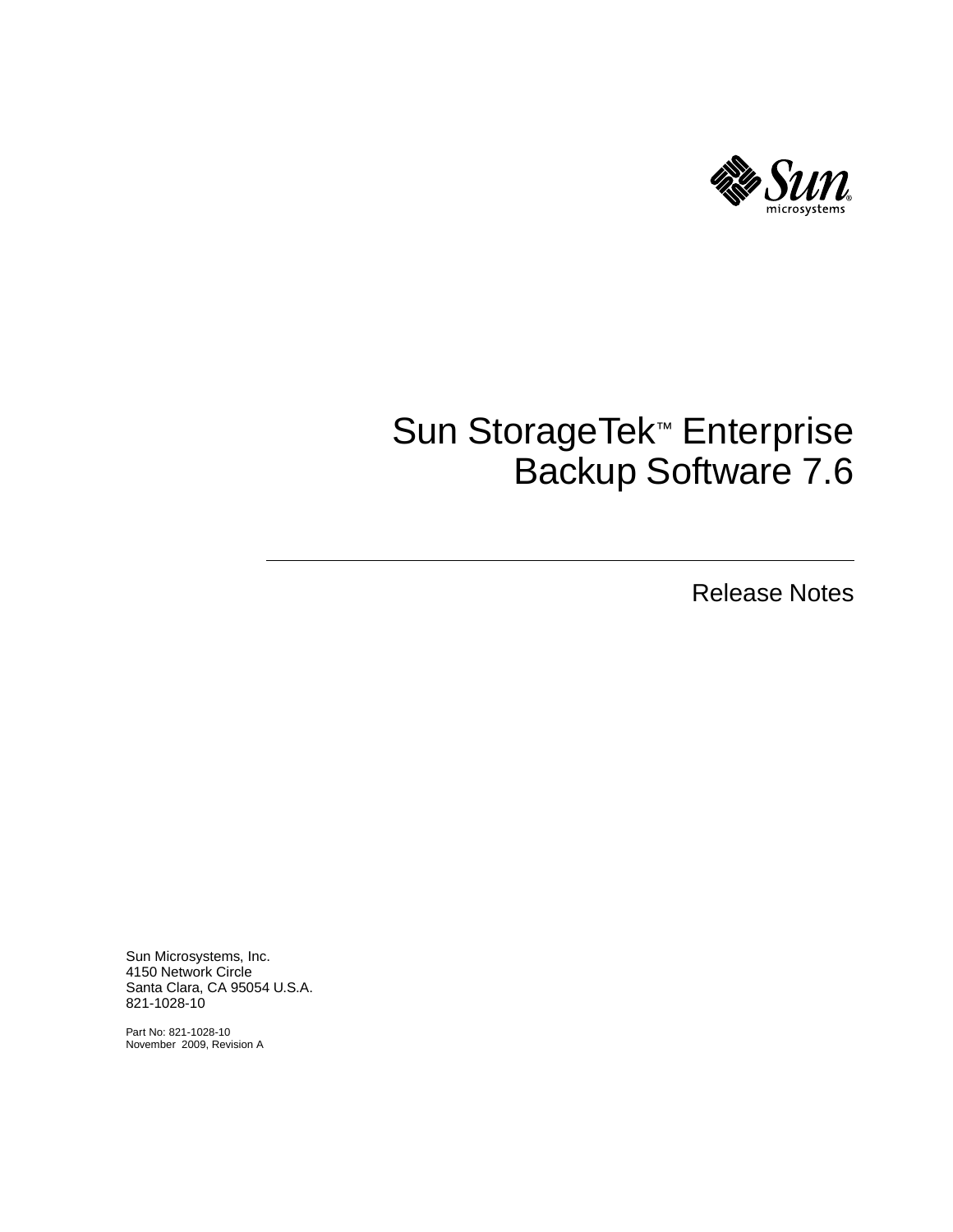Copyright © 2009 by Sun Microsystems, Inc. All rights reserved.

Sun Microsystems, Inc. has intellectual property rights relating to technology that is described in this document. In particular, and without<br>limitation, these intellectual property rights may include one or more of the U. more additional patents or pending patent applications in the U.S. and in other countries.

This document and the product to which it pertains are distributed under licenses restricting their use, copying, distribution, and decompilation. No part of the product or of this document may be reproduced in any form by any means without prior written authorization of Sun and its licensors, if any.

Third-party software, including font technology, is copyrighted and licensed from Sun suppliers.

Parts of the product may be derived from Berkeley BSD systems, licensed from the University of California. UNIX is a registered trademark in the U.S. and in other countries, exclusively licensed through X/Open Company, Ltd.

Sun, Sun Microsystems, the Sun logo, Java, docs.sun.com, and Solaris are trademarks or registered trademarks of Sun Microsystems, Inc., or its subsidiaries, in the U.S. and in other countries.

All SPARC trademarks are used under license and are trademarks or registered trademarks of SPARC International, Inc. in the U.S. and in other countries. Products bearing SPARC trademarks are based upon an architecture developed by Sun Microsystems, Inc. EMC NetWorker® is a trademark of EMC Systems, Inc.

The OPEN LOOK and Sun™ Graphical User Interface was developed by Sun Microsystems, Inc. for its users and licensees. Sun acknowledges the pioneering efforts of Xerox in researching and developing the concept of visual or graphical user interfaces for the computer industry. Sun holds a non-exclusive license from Xerox to the Xerox Graphical User Interface, which license also covers Sun's licensees who implement OPEN<br>LOOK GUIs and otherwise comply with Sun's written license agreements.

U.S. Government Rights—Commercial use. Government users are subject to the Sun Microsystems, Inc. standard license agreement and applicable provisions of the FAR and its supplements.

DOCUMENTATION IS PROVIDED "AS IS" AND ALL EXPRESS OR IMPLIED CONDITIONS, REPRESENTATIONS AND WARRANTIES, INCLUDING ANY IMPLIED WARRANTY OF MERCHANTABILITY, FITNESS FOR A PARTICULAR PURPOSE OR NON-INFRINGEMENT, ARE DISCLAIMED, EXCEPT TO THE EXTENT THAT SUCH DISCLAIMERS ARE HELD TO BE LEGALLY INVALID.

Copyright © 2009 by Sun Microsystems, Inc. Tous droits réservés.

Sun Microsystems, Inc. a les droits de propriété intellectuels relatants à la technologie qui est décrit dans ce document. En particulier, et sans la limitation, ces droits de propriété intellectuels peuvent inclure un ou plus des brevets américains énumérés à http://www.sun.com/patents et un ou les brevets plus supplémentaires ou les applications de brevet en attente dans les Etats-Unis et dans les autres pays.

Ce produit ou document est protégé par un copyright et distribué avec des licences qui en restreignent l'utilisation, la copie, la distribution, et la décompilation. Aucune partie de ce produit ou document ne peut être reproduite sous aucune forme, par quelque moyen que ce soit, sans l'autorisation préalable et écrite de Sun et de ses bailleurs de licence, s'il y ena.

Le logiciel détenu par des tiers, et qui comprend la technologie relative aux polices de caractères, est protégé par un copyright et licencié par des fournisseurs de Sun.

Des parties de ce produit pourront être dérivées des systèmes Berkeley BSD licenciés par l'Université de Californie. UNIX est une marque déposée aux Etats-Unis et dans d'autres pays et licenciée exclusivement par X/Open Company, Ltd.

Sun, Sun Microsystems, le logo Sun, Java, docs.sun.com, et Solaris sont des marques, ou des marques enregistrées de Sun Microsystems, Inc., ou ses filiales, aux Etats-Unis et autres pays.

Toutes les marques SPARC sont utilisées sous licence et sont des marques de fabrique ou des marques déposées de SPARC International, Inc. aux Etats-Unis et dans d'autres pays. Les produits portant les marques SPARC sont basés sur une architecture développée par Sun<br>Microsystems, Inc. EMC NetWorker® est un marque de fabrique de EMC Systems, Inc.

L'interface d'utilisation graphique OPEN LOOK et Sun™ a été développée par Sun Microsystems, Inc. pour ses utilisateurs et licenciés. Sun<br>reconnaît les efforts de pionniers de Xerox pour la recherche et le développement d pour l'industrie de l'informatique. Sun détient une license non exclusive de Xerox sur l'interface d'utilisation graphique Xerox, cette licence couvrant également les licenciées de Sun qui mettent en place l'interface d 'utilisation graphique OPEN LOOK et qui en outre se conforment aux licences écrites de Sun.

LA DOCUMENTATION EST FOURNIE "EN L'ÉTAT" ET TOUTES AUTRES CONDITIONS, DECLARATIONS ET GARANTIES EXPRESSES OU TACITES SONT FORMELLEMENT EXCLUES, DANS LA MESURE AUTORISEE PAR LA LOI APPLICABLE, Y COMPRIS NOTAMMENT TOUTE GARANTIE IMPLICITE RELATIVE A LA QUALITE MARCHANDE, A L'APTITUDE A UNE UTILISATION PARTICULIERE OU A L'ABSENCE DE CONTREFAÇON.



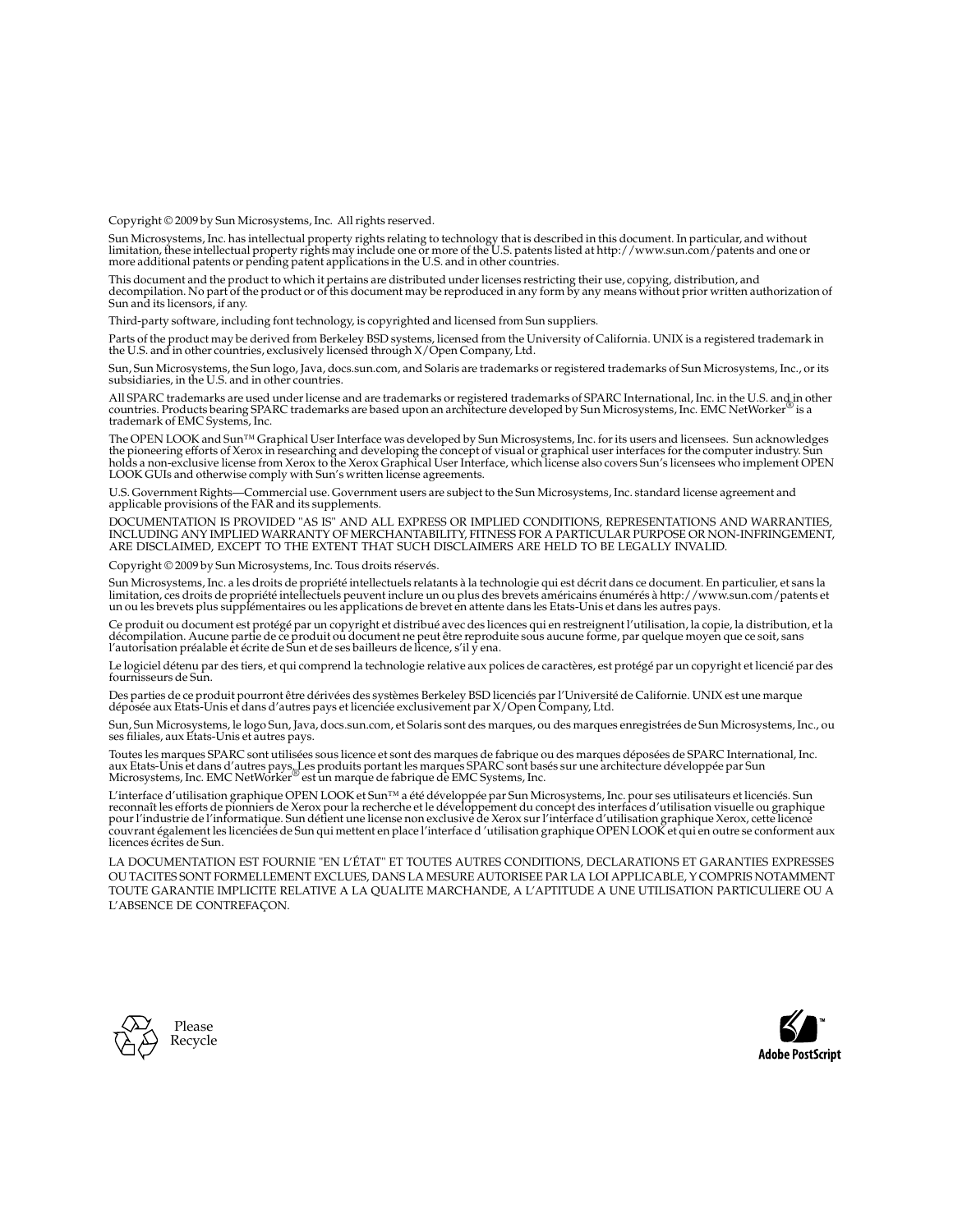### **Preface**

The *Sun™ StorageTek Enterprise Backup Software™, Release Notes* provides information on the latest updates, bug fixes and known limitations in the Sun StorageTek software.

For full install instructions, refer to the *Sun StorageTek Enterprise Backup Software, Release 7.6 Installation Guide.*

After you install the Sun StorageTek EBS® software, refer to the *Sun StorageTek Enterprise Backup Software™ Release 7.6 Administrator's Guide* and the program's online help for detailed instructions on how to configure, administer, and use the Sun StorageTek EBS software.

The information in this guide is intended for system administrators who are responsible for installing software and maintaining the servers and clients on a network. Operators who monitor the daily backups may also find this manual useful.

#### **Using UNIX Commands**

This document may not contain information on basic UNIX commands and procedures such as shutting down the system, booting the system, and configuring devices.

See one or more of the following for this information:

- **Solaris Handbook for Sun Peripherals**
- AnswerBook2™ online documentation for the Solaris™ operating environment
- Other software documentation that you received with your system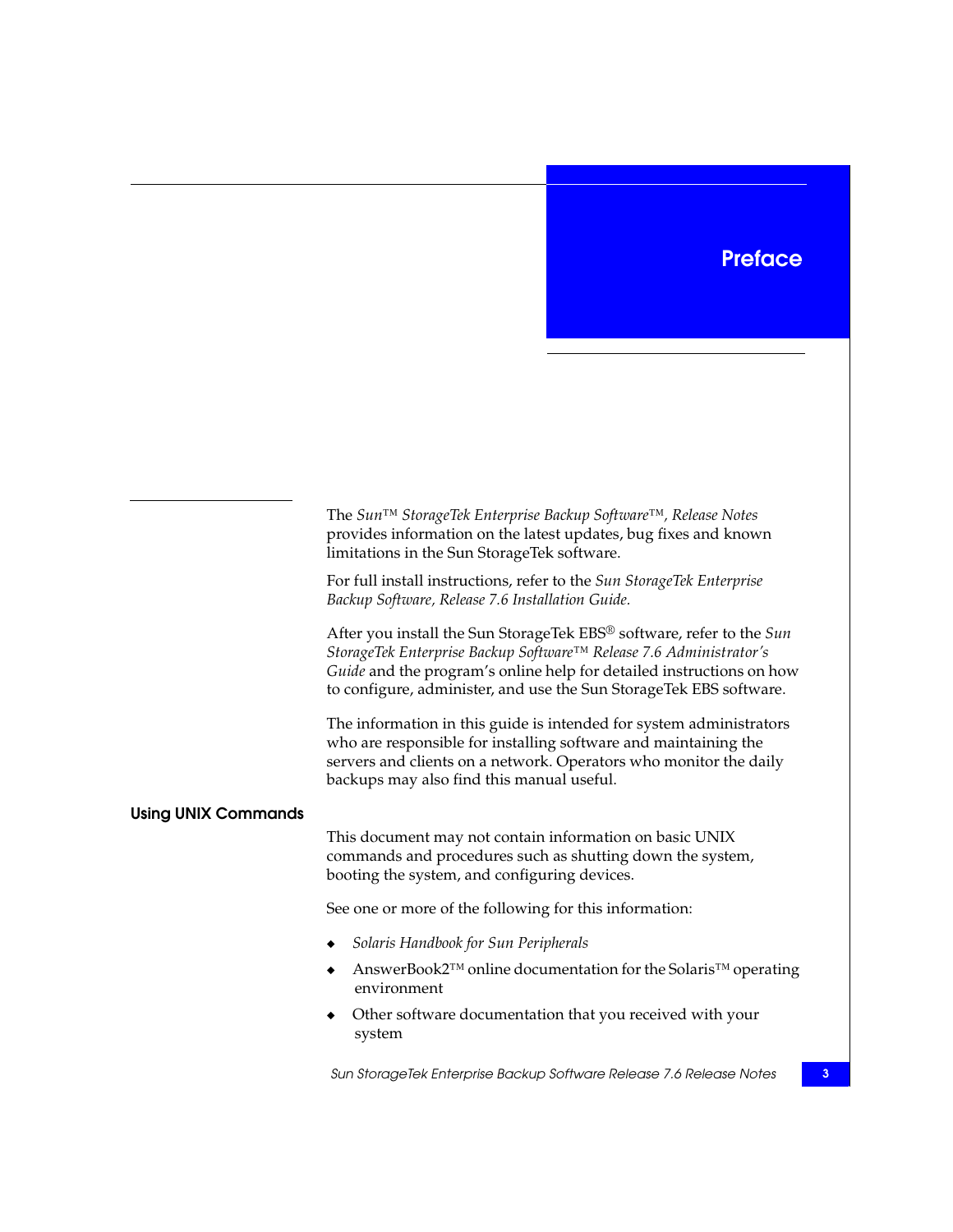#### **Conventions used in this guide**

The following conventions for notes, cautions, warnings, and danger notices.

**Note:** A note presents information that is important, but not hazard-related.

#### **Typographical conventions**

This guide uses the following type style conventions:

| bold   |                | User actions (what the user clicks, presses, or selects)<br>$\bullet$<br>Interface elements (button names, dialog box names)<br>Names of keys, commands, programs, scripts, applications, utilities, processes,<br>notifications, system calls, services, applications, and utilities in text |
|--------|----------------|-----------------------------------------------------------------------------------------------------------------------------------------------------------------------------------------------------------------------------------------------------------------------------------------------|
| italic |                | <b>Book titles</b><br>New terms in text<br>Emphasis in text                                                                                                                                                                                                                                   |
|        | Courier        | Prompts<br>System output<br>Filenames<br>Pathnames<br>URLs<br>• Syntax when shown in command line or other examples                                                                                                                                                                           |
|        | Courier, bold  | User entry<br>٠<br>Options in command-line syntax                                                                                                                                                                                                                                             |
|        | Courier italic | • Arguments in examples of command-line syntax<br>• Variables in examples of screen or file output<br>• Variables in pathnames                                                                                                                                                                |
| <>     |                | Angle brackets for parameter values (variables) supplied by user.                                                                                                                                                                                                                             |
| H      |                | Square brackets for optional values.                                                                                                                                                                                                                                                          |
|        |                | Vertical bar symbol for alternate selections. The bar means or.                                                                                                                                                                                                                               |
| .      |                | Ellipsis for nonessential information omitted from the example.                                                                                                                                                                                                                               |

#### **Accessing Sun Documentation Online**

The docs.sun.com<sup>TM</sup> web site enables you to access a select group of Sun technical documentation on the Web. You can browse the docs.sun.com archive or search for a specific book title or subject at:

*http://docs.sun.com*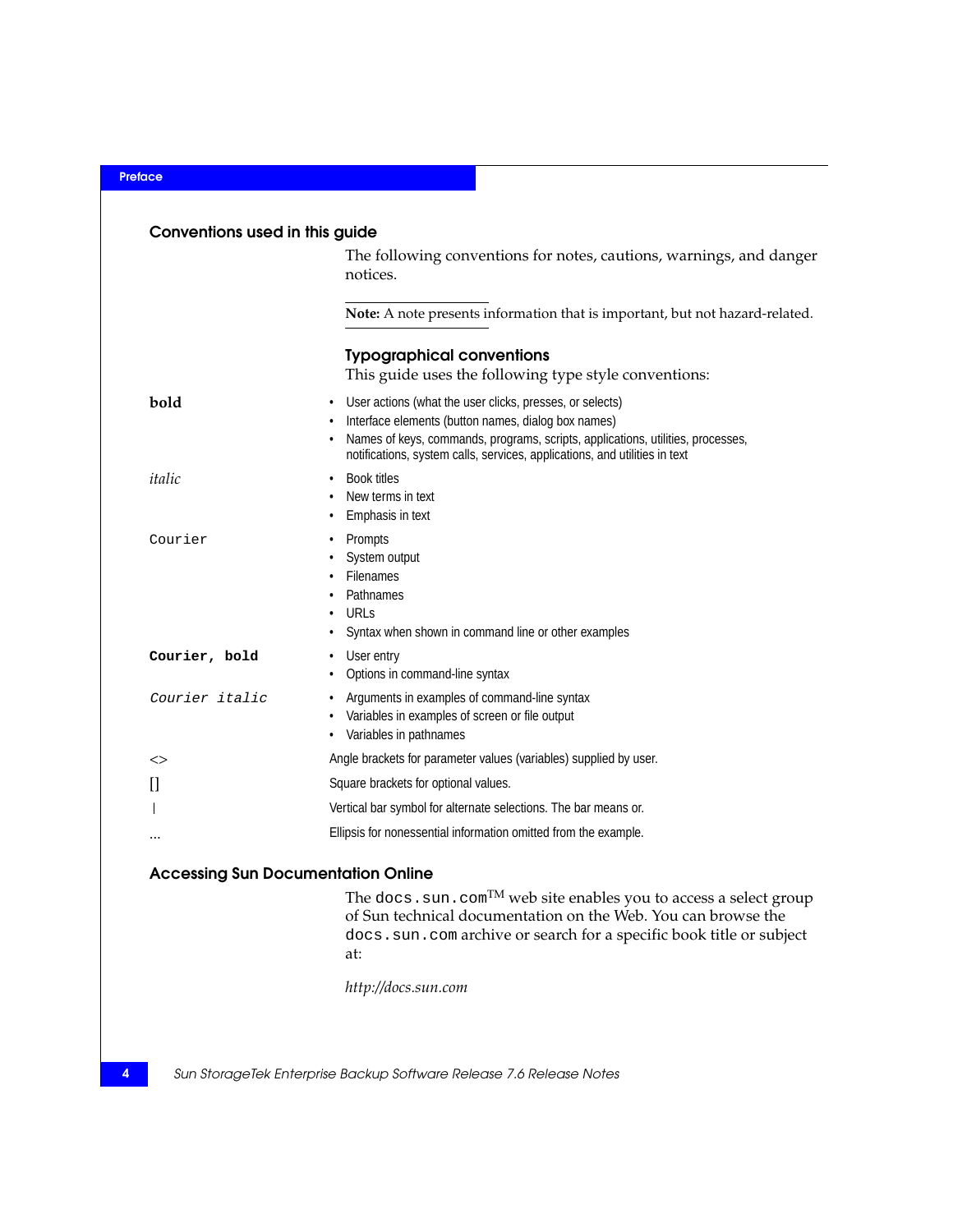#### **Ordering Sun Documentation**

Sun StorageTek EBS documentation is orderable from Sun Microsystems, Inc. price book. Contact your Sun representative for details.

#### **Sun Welcomes Your Comments**

Sun is interested in improving its documentation and welcomes your comments and suggestions. You can email your comments to Sun at:

*docfeedback@sun.com*

Please include the part number (650-960-1300) of your document in the subject line of your email.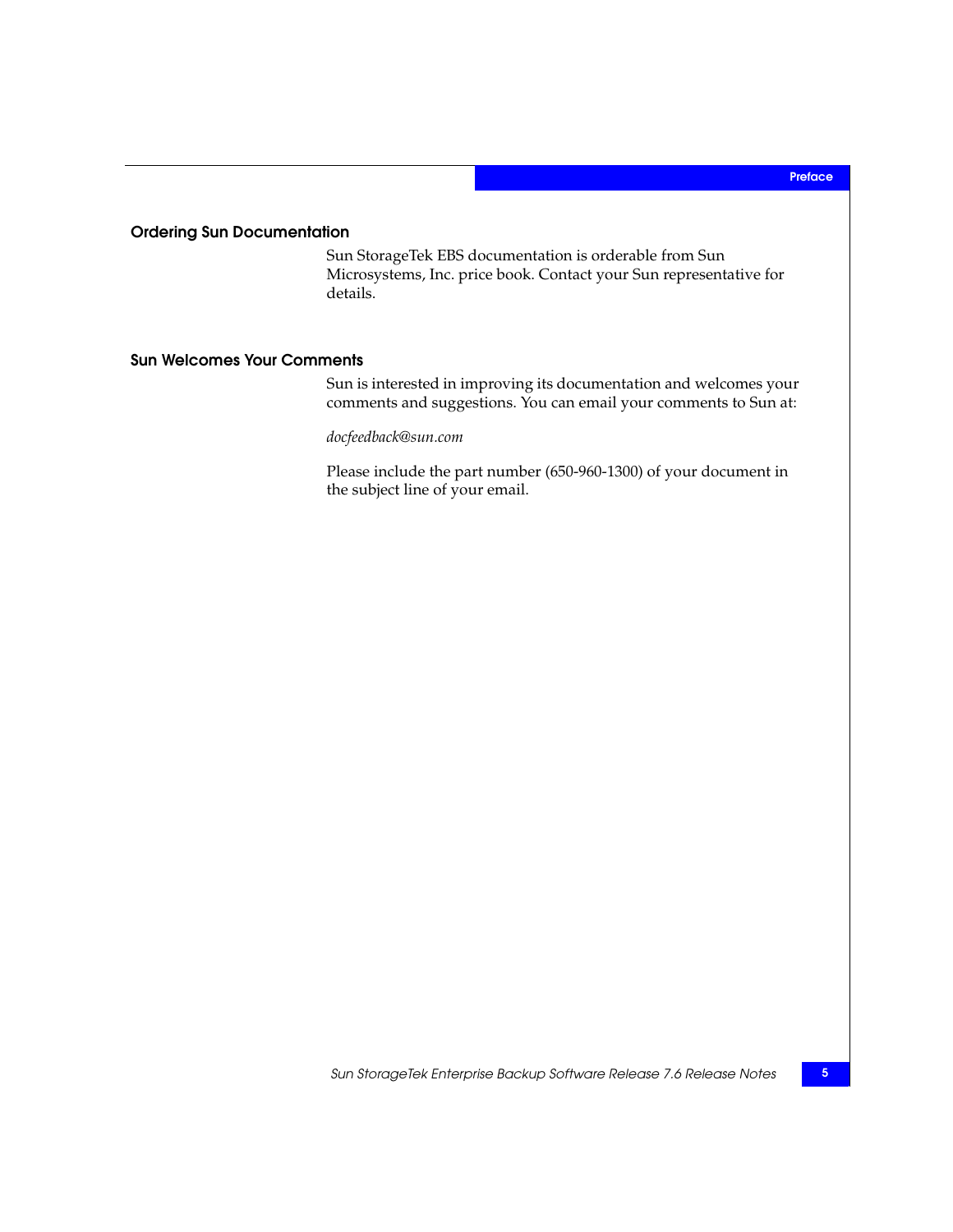#### **Preface**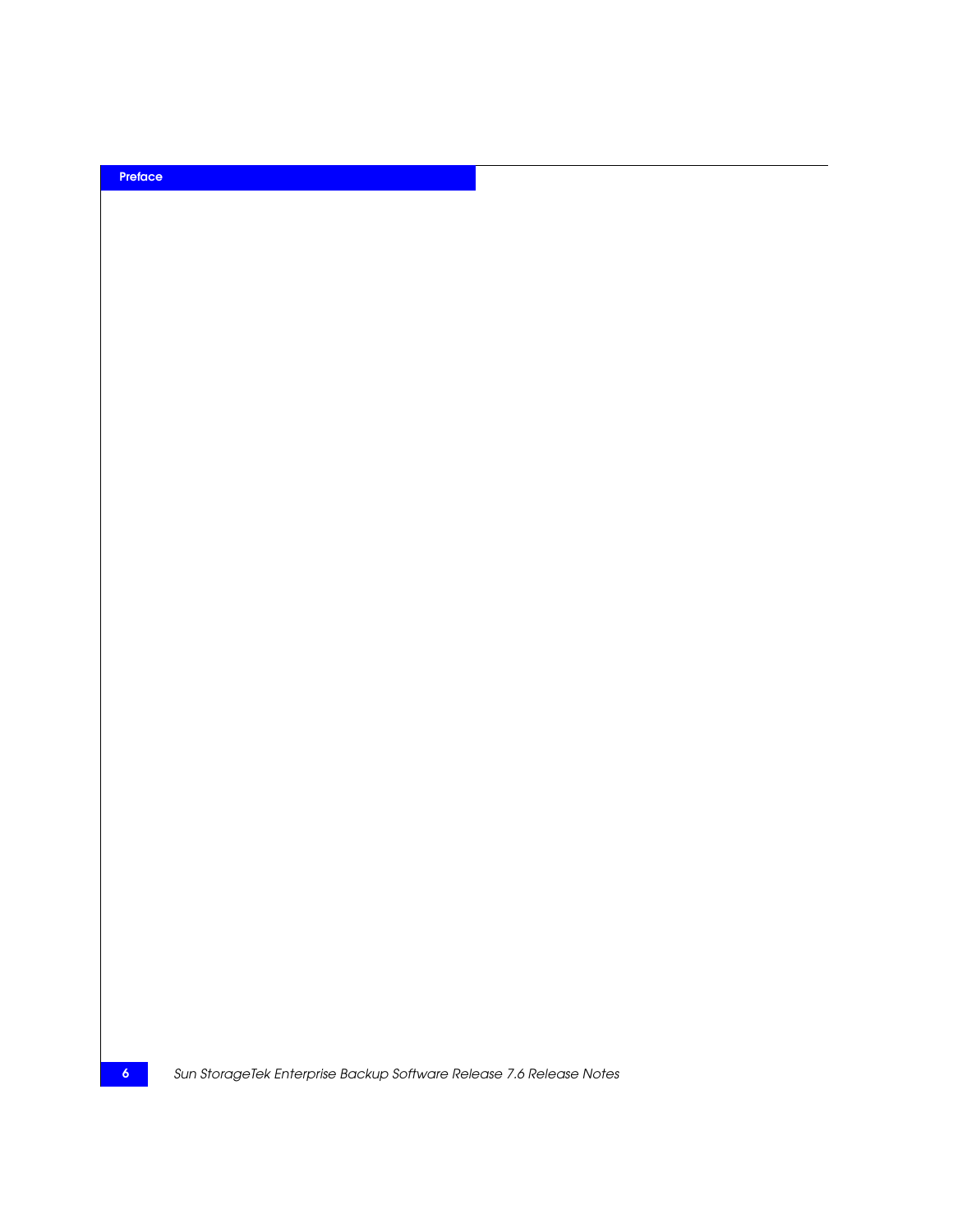## **Contents**

### **[Chapter 1 Release Notes](#page-8-0)**

| System configuration requirements for a dedicated Sun       |  |
|-------------------------------------------------------------|--|
|                                                             |  |
| Write access to temp folders required when using the Sun    |  |
| StorageTek EBS Software Administration Wizard or nsrpush    |  |
|                                                             |  |
| Windows hot fix required for Vista to recover VSS System    |  |
|                                                             |  |
| Install latest Microsoft VSS roll-up fix for Windows Server |  |
|                                                             |  |
| QPK1123 and PHSS_37492 patches required to run Sun          |  |
|                                                             |  |
|                                                             |  |
| Additional features available with base enablers 31         |  |
|                                                             |  |
|                                                             |  |
| Sun StorageTek EBS releases previous to 7.6 problems and    |  |
|                                                             |  |
| Sun StorageTek EBS releases previous to 7.5 problems and    |  |
|                                                             |  |
| Sun StorageTek EBS releases previous to 7.4 problems and    |  |
|                                                             |  |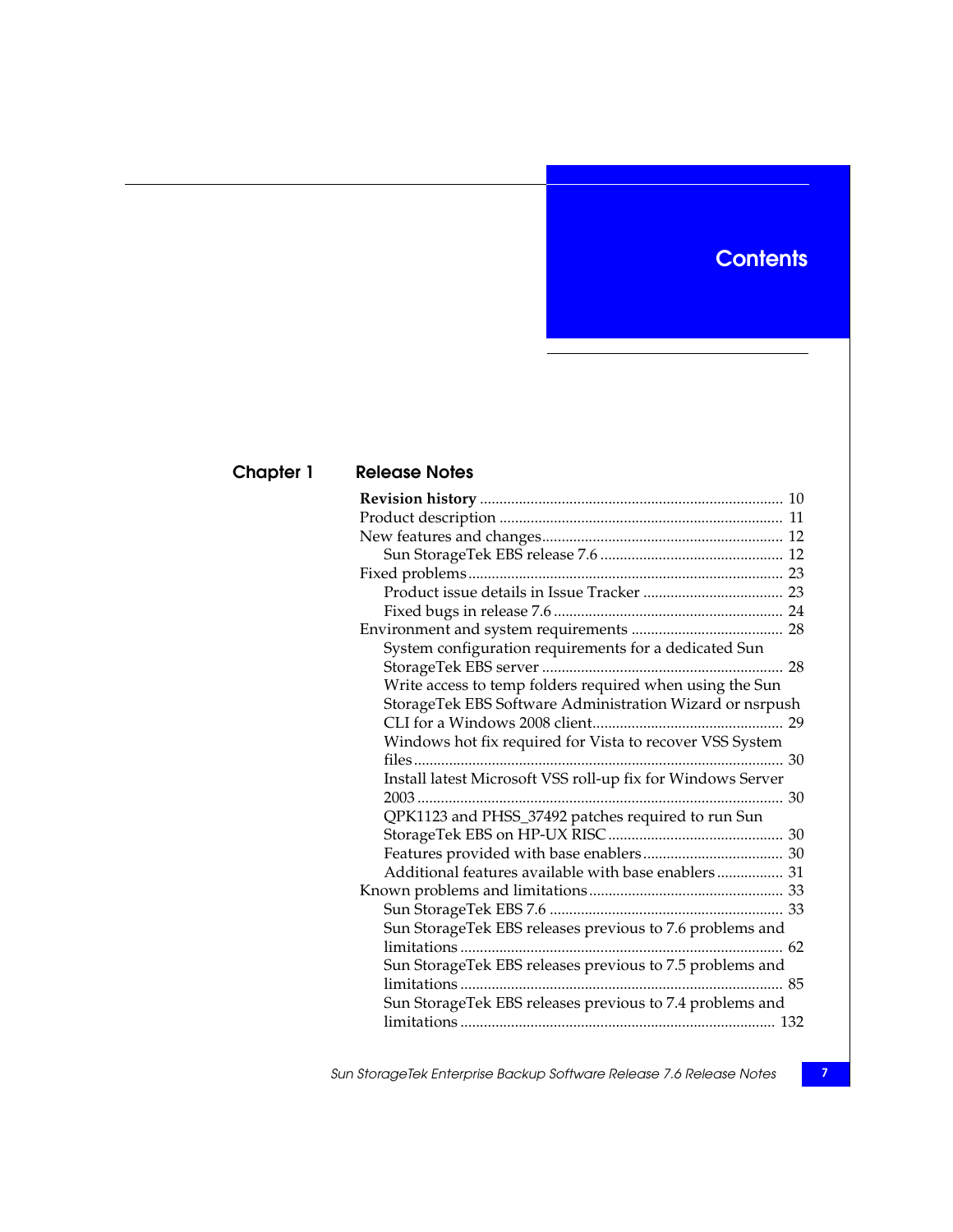| Sun StorageTek EBS Cloud Backup Option and network         |  |
|------------------------------------------------------------|--|
|                                                            |  |
| Open File Management on Microsoft Windows 177              |  |
| EMC NetWorker License Manager not supported on Solaris     |  |
|                                                            |  |
| Sun StorageTek EBS Management Console does not support     |  |
|                                                            |  |
| A server does not support a Sun StorageTek EBS client      |  |
|                                                            |  |
| Single clients or archive requests resource for UNIX       |  |
| non-ASCII paths support only one locale 178                |  |
|                                                            |  |
|                                                            |  |
| Symbolic links are not restored during DAR recovery with   |  |
|                                                            |  |
| Sun StorageTek EBS connections through a firewall  179     |  |
| Pause recommended between file creation and backup with    |  |
|                                                            |  |
| Older versions of Intel unsupported on Sun StorageTek EBS  |  |
|                                                            |  |
| Considerations when using an advanced file type device 180 |  |
| Client retries with VMware Consolidated Backups 181        |  |
|                                                            |  |
|                                                            |  |
| Sun StorageTek EBS product documentation  182              |  |
| Sun StorageTek EBS related documentation 183               |  |
| Installation                                               |  |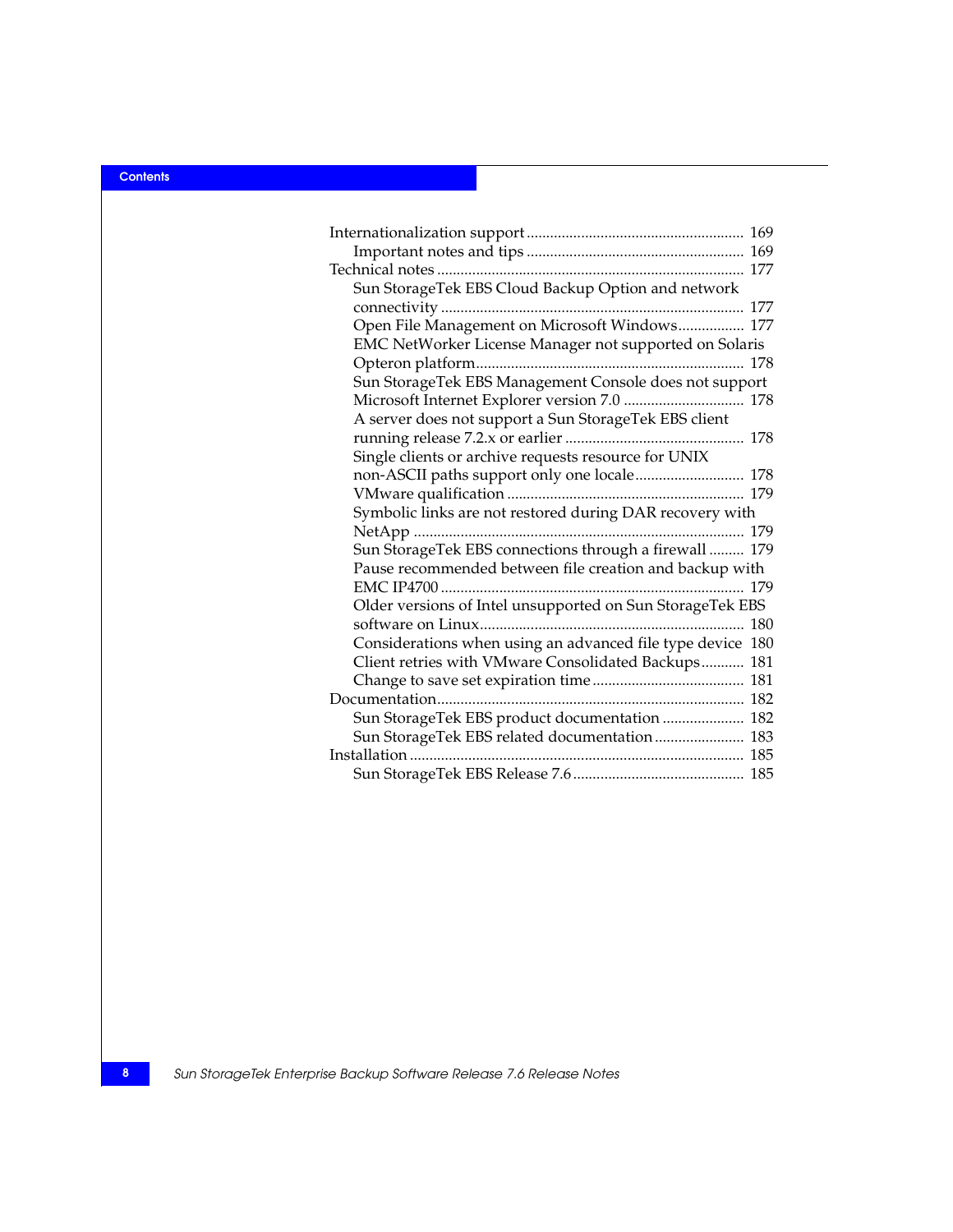### **Release Notes**

<span id="page-8-0"></span>These release notes contain supplemental information about the Sun StorageTek EBS® 7.6 release.

Topics include:

- ◆ [Revision history 10](#page-9-0)
- ◆ [Product description 11](#page-10-0)
- ◆ [New features and changes 12](#page-11-0)
- ◆ [Fixed problems 23](#page-22-0)
- ◆ [Environment and system requirements 28](#page-27-0)
- ◆ [Known problems and limitations 33](#page-32-0)
- ◆ [Internationalization support 169](#page-168-0)
- ◆ [Technical notes 177](#page-176-0)
- ◆ [Documentation 182](#page-181-0)
- ◆ [Installation 185](#page-184-0)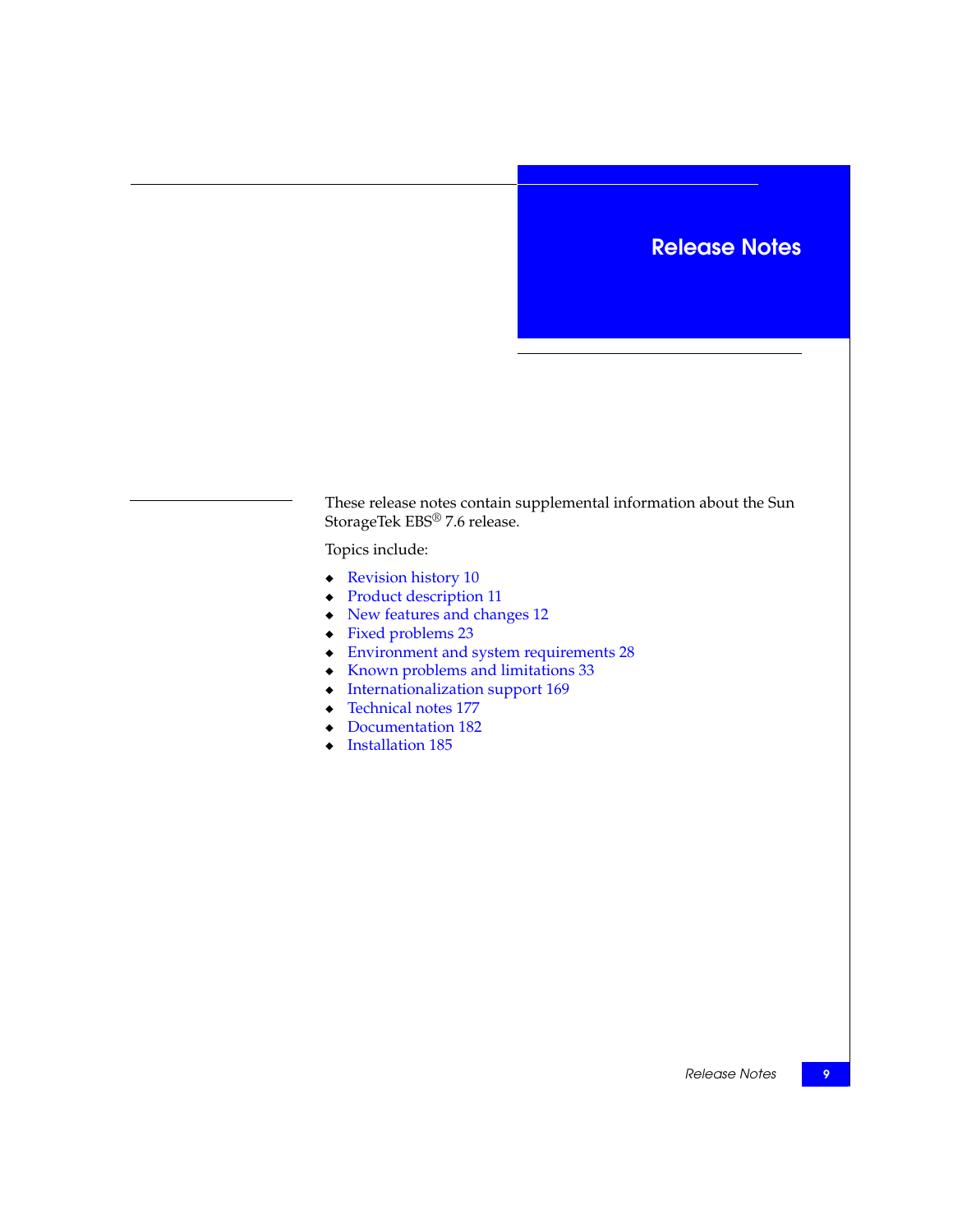## <span id="page-9-0"></span>**Revision history**

The Sun StorageTek EBS® 7.6 Release Notes was originally published in August 2009.

**Table 1 Revision history**

| Date              | <b>Description</b>                            |
|-------------------|-----------------------------------------------|
| November 20, 2009 | Sun StorageTek EBS 7.6 released.<br>$\bullet$ |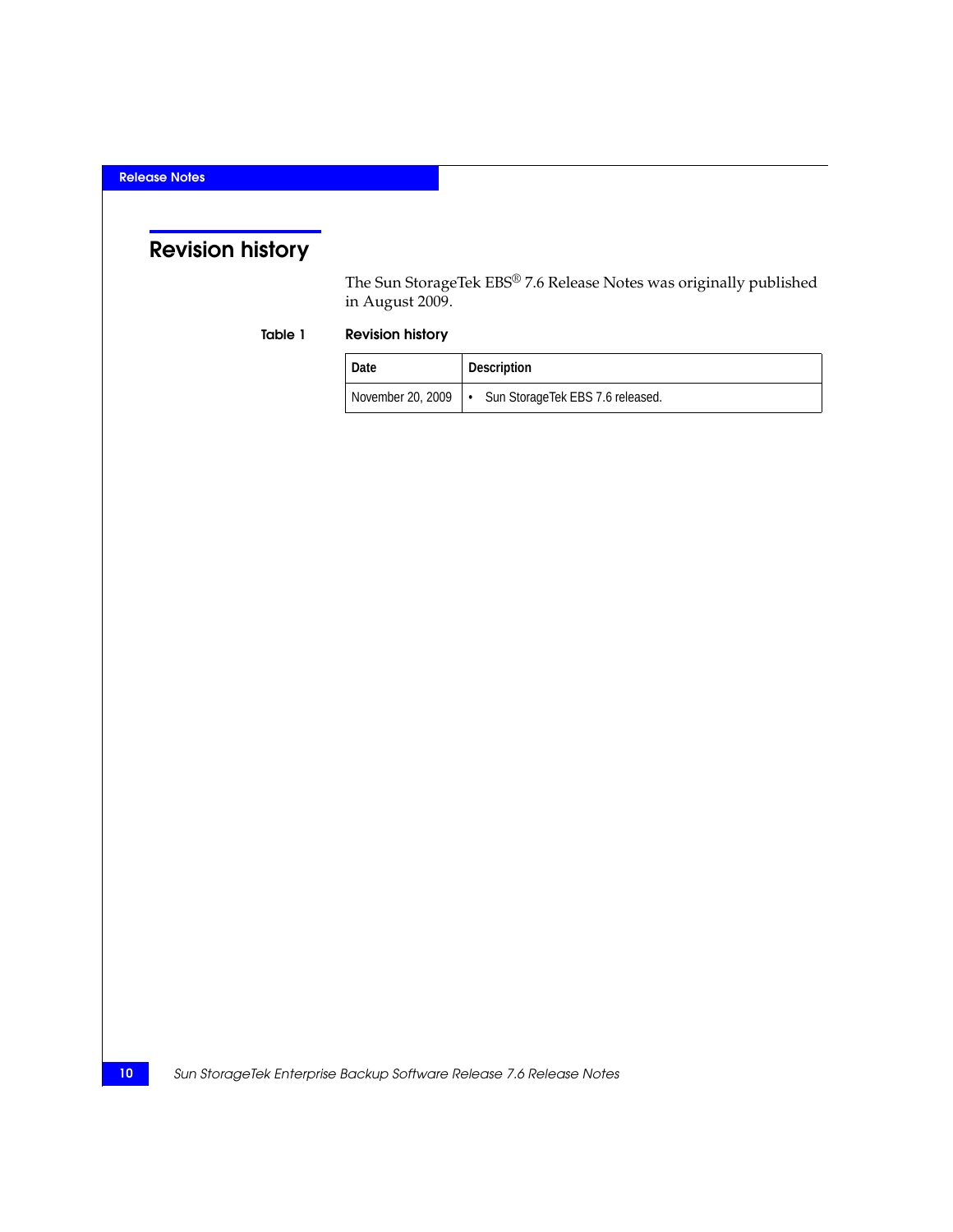### <span id="page-10-0"></span>**Product description**

The Sun StorageTek EBS 7.6 release provides significant functional enhancements, including support for the following:

- Increased Sun StorageTek EBS functionality for VMware support, including support for the new virtualization platforms and features from VMware (such as the ESX Server vSphere 4)
- ◆ ATMOS On Premise option (onsite) and ATMOS Online option (offsite) backup to Cloud capabilities
- ◆ Enhancements to the Sun StorageTek EBS Management Console, including the new monitoring task panel and event/log information visible on every page
- Reporting enhancements for deduplication and recovery operations in NMC.
- ◆ Improvements to license expiry notification and update enabler functionality

See ["New features and changes" on page -12](#page-11-0) for more information.

Before installing Sun StorageTek EBS release 7.6, review the Sun StorageTek EBS release 7.6 installation guide, administration guide, and other documentation. ["Documentation" on page -182](#page-181-0) lists the complete Sun StorageTek EBS release 7.6 documentation set.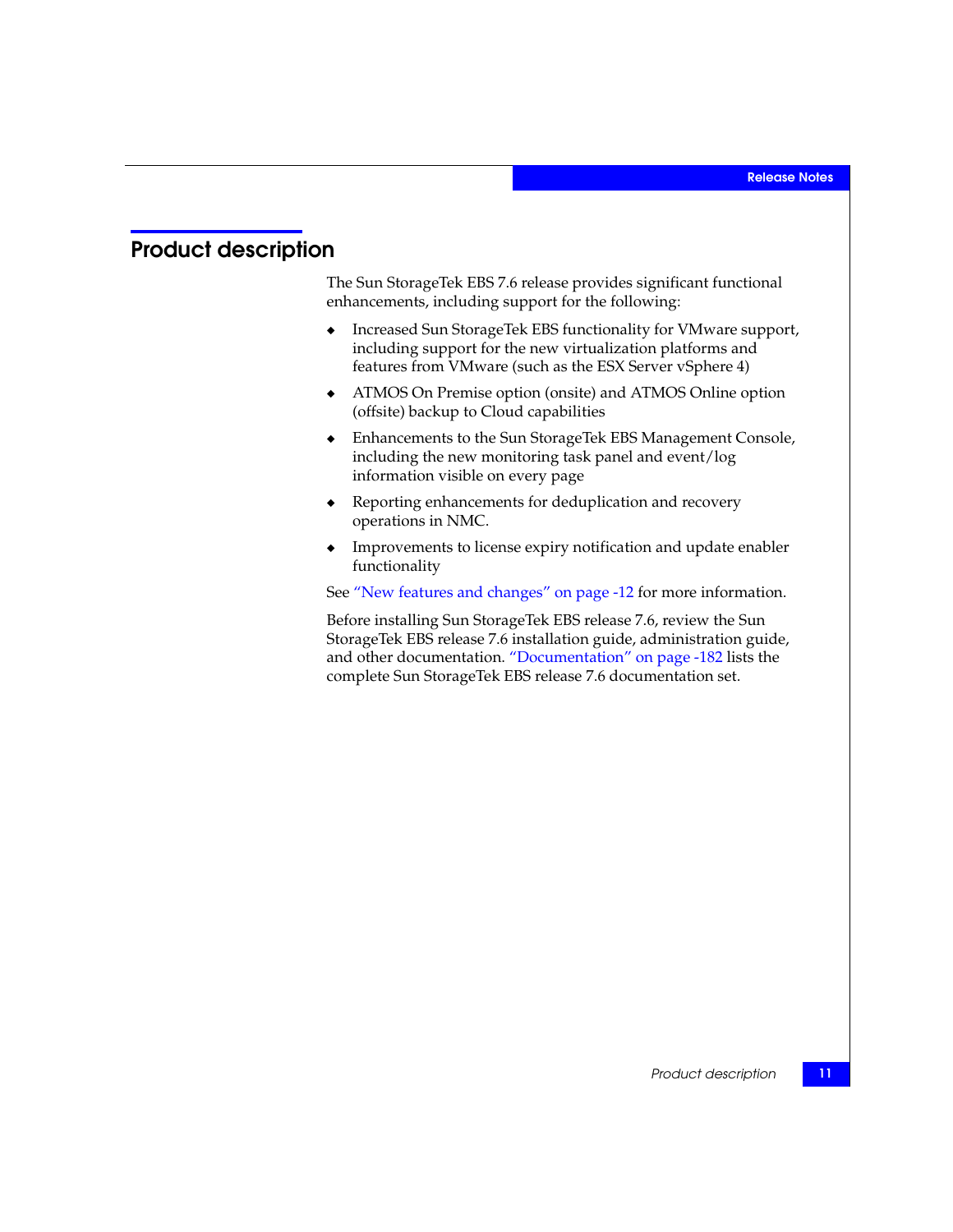### <span id="page-11-0"></span>**New features and changes**

The Sun StorageTek EBS software contains the following new features and enhancements. More detailed information on these features is provided in the *Sun StorageTek EBS Administrator's Guide*.

#### <span id="page-11-1"></span>**Sun StorageTek EBS release 7.6**

Sun StorageTek EBS release 7.6 includes these new features and changes:

- ◆ ["Cloud functionality for onsite and offsite backup and recovery"](#page-13-0)  [on page -14](#page-13-0)
- ◆ ["Upgrading from 7.4 to 7.6 for VCB backups on UNIX and](#page-13-1)  [Windows" on page -14](#page-13-1)
- ◆ "Only VCB Image backup required to perform image-based or [file-based recovery" on page -15](#page-14-0)
- ◆ ["Improved VCB File-level Backup capabilities" on page -15](#page-14-1)
- ◆ ["VCB Proxy hosts on virtualization map" on page -15](#page-14-2)
- ◆ ["Sun StorageTek EBS client resource creation for virtual](#page-15-0)  [machines" on page -16](#page-15-0)
- "Applying file-level incremental backups to full image backups" [on page -16](#page-15-1)
- ◆ *"*Monitoring docking panel added to NMC with event and log [information permanently visible" on page -16](#page-15-2)
- ◆ ["Changes to deduplication reporting in NMC" on page -18](#page-17-0)
- ◆ ["Changes to Recovery Reports in NMC" on page -18](#page-17-1)
- ◆ ["Deduplication support for Windows Server 2008 clients" on](#page-18-0)  [page -19](#page-18-0)
- ◆ ["Automation of Sun StorageTek EBS Update Enablers" on](#page-18-1)  [page -19](#page-18-1)
- ◆ ["Licensing for NetWorker NMDA module" on page -19](#page-18-2)
- ◆ ["Consolidation of Sun StorageTek EBS licensing across Windows](#page-19-0)  [and Linux platforms" on page -20](#page-19-0)
- ◆ ["License Expiration Alert" on page -20](#page-19-1)
- ◆ ["Dedicated Storage Node in Solaris local zone" on page -21](#page-20-0)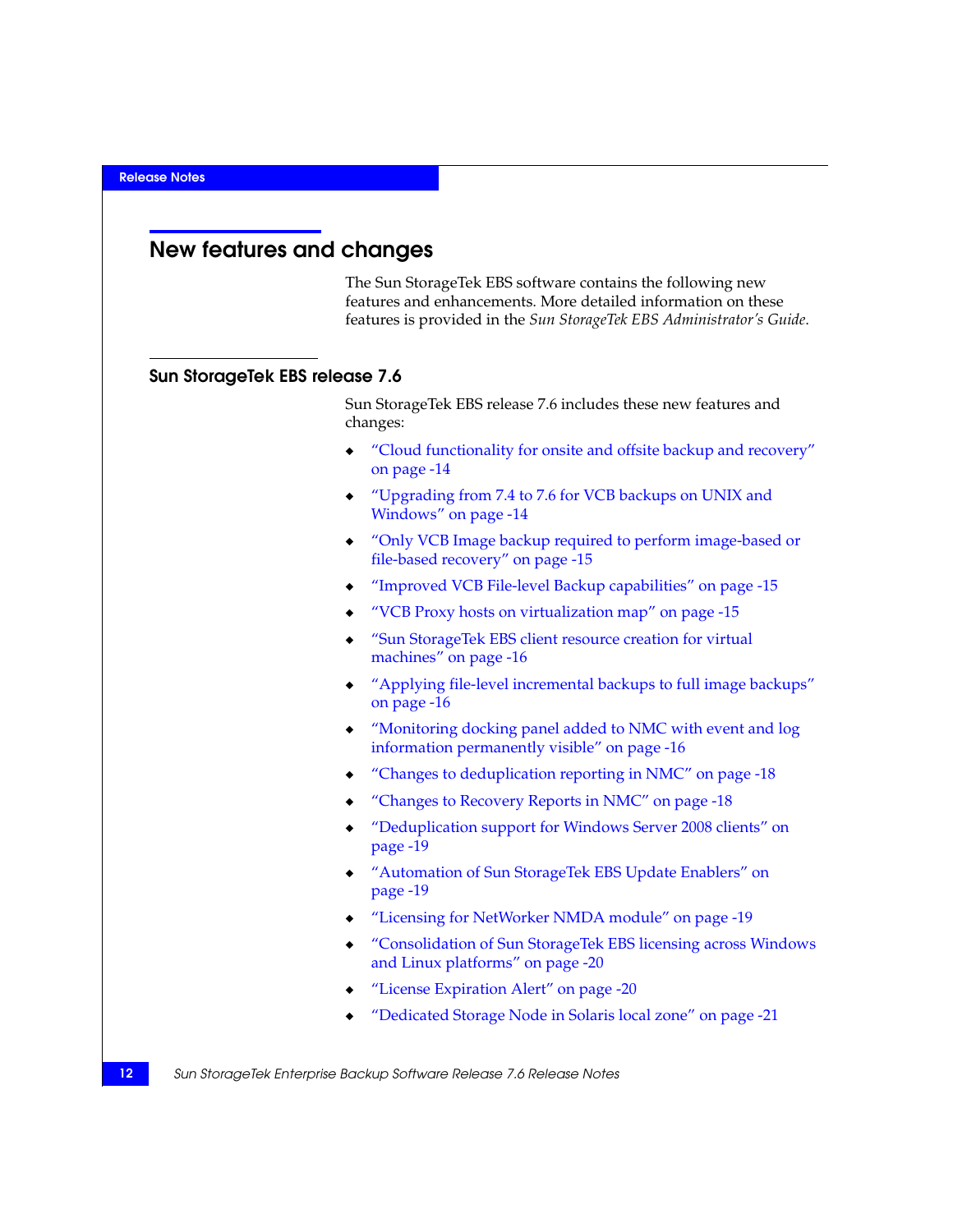- ◆ ["Sun StorageTek EBS client now includes HomeBase Agent](#page-20-1)  [version 6.2" on page -21](#page-20-1)
- ◆ ["Sun StorageTek EBS monitoring of Deduplication replication](#page-20-2)  [jobs" on page -21](#page-20-2)
- ◆ ["Sun StorageTek EBS monitoring for Deduplication Node](#page-21-0)  [maintenance operations" on page -22](#page-21-0)
- ◆ ["mminfo changed to allow query for valid save set copies in](#page-21-1)  [order to prevent data loss" on page -22](#page-21-1)
- ◆ ["Support for index-only backup option in the NSR group](#page-21-2)  [resource options attribute list" on page -22](#page-21-2)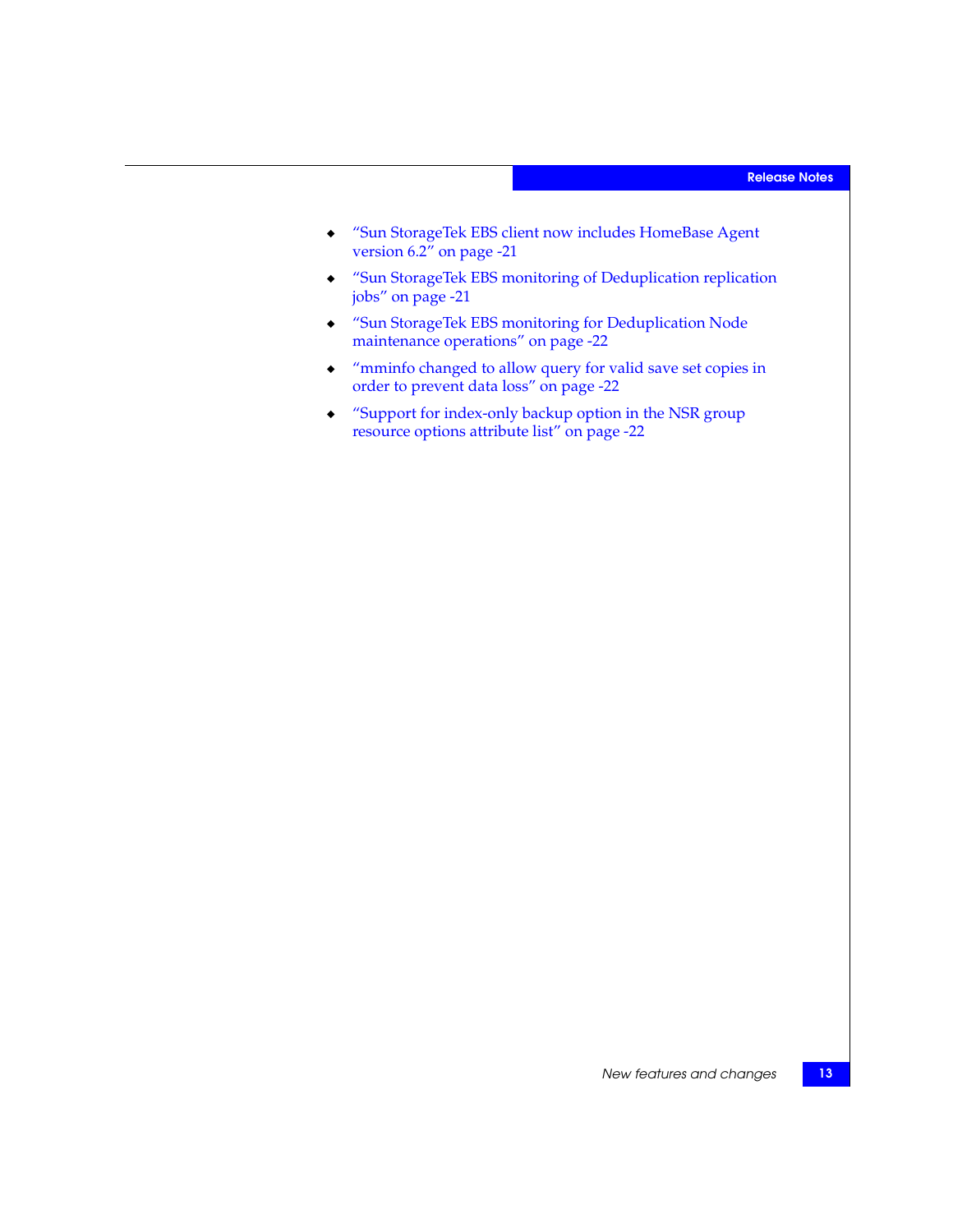#### <span id="page-13-0"></span>**Cloud functionality for onsite and offsite backup and recovery**

The Sun StorageTek EBS software previously did not support sending backup save streams to the cloud, or the ability to perform backup or recovery using any current Cloud infrastructures from EMC or a third-party provider.

#### **New in Sun StorageTek EBS 7.6**

You can now use Sun StorageTek EBS to back up systems to a cloud and recover from a cloud. When enabled, backups occur over a TCP/IP network and can be compressed and encrypted. Both ATMOS On Premise option (onsite) and ATMOS Online option (offsite) cloud configurations are supported. Cloud backups enable you to simplify backup operations by maintaining backup disks in an on premise cloud configuration or offload to the ATMOS Online option. In this way, you do not have to maintain a complex backup infrastructure.

Cloud backups are supported on Windows and Linux storage nodes only.

#### <span id="page-13-1"></span>**Upgrading from 7.4 to 7.6 for VCB backups on UNIX and Windows**

When upgrading from Sun StorageTek EBS Release 7.4 to Sun StorageTek EBS Release 7.6 for VCB related backups without using the Sun StorageTek EBS Integration module, run the following command on the Sun StorageTek EBS server:

#### **nsrvcbserv\_tool -p VCB proxy hostname or IP address**

The upgrading chapter of the *Sun StorageTek EBS Release 7.6 Installation Guide* provides more information.

#### **Using VCB directives for backing up virtual machines**

With Sun StorageTek EBS release 7.6, VCB directives are valid for backing up virtual machines using the VCB methodology. The VCB directive will skip saving the system folders "WINDOWS\SYSTEM" and "WINDOWS\SYSTEM32" when the save set is either "ALLVMFS" or when performing incremental file-level backups.

**Note:** VCB directives are not supported when performing a level 0 (full) Image backup or when performing specific saveset backups such as "C:\".

**Note:** Sun StorageTek EBS 7.6 supports only Microsoft Windows 2003 (32-bit or 64-bit) OS on VCB Proxy.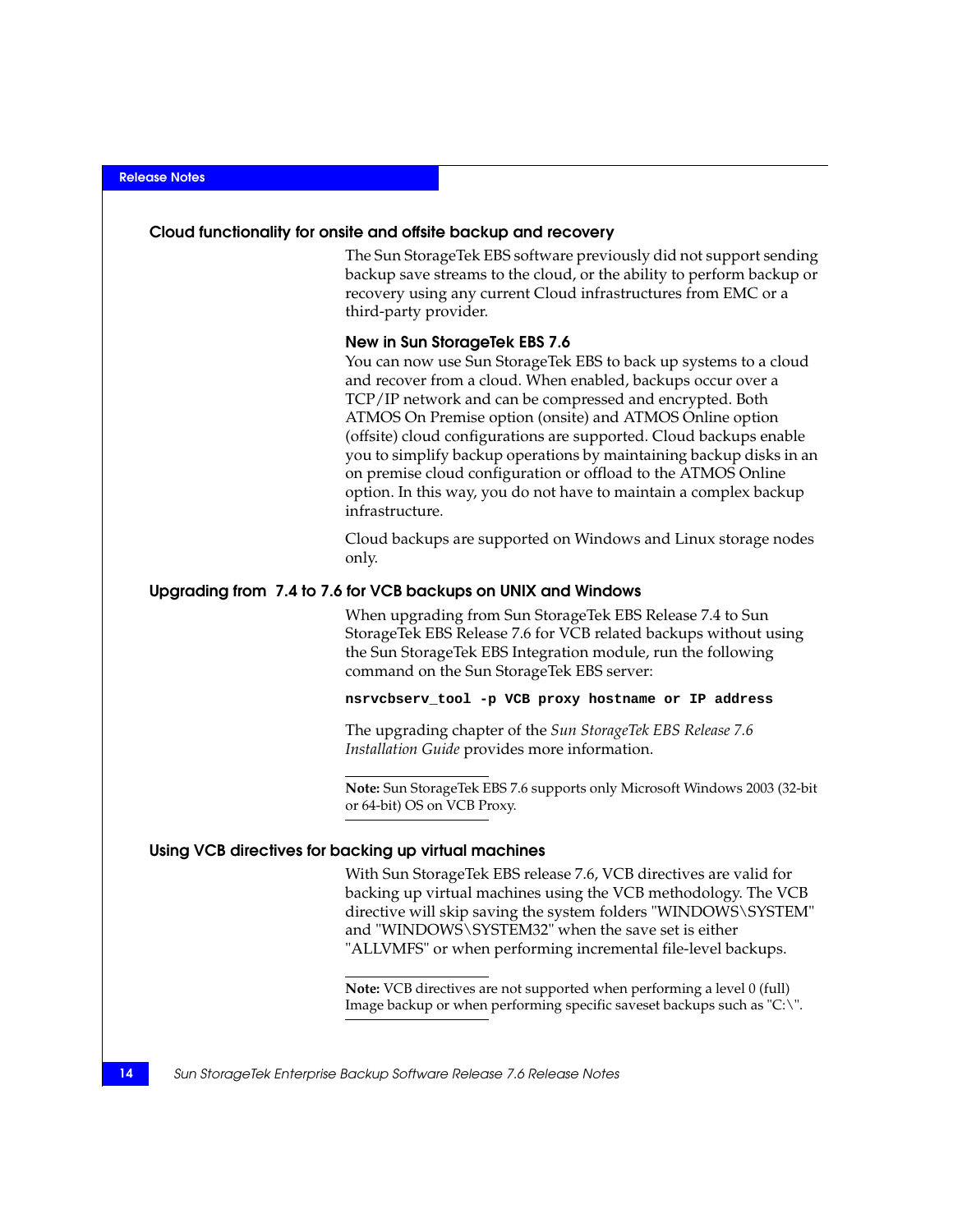#### <span id="page-14-0"></span>**Only VCB Image backup required to perform image-based or file-based recovery**

Sun StorageTek EBS needed to perform *both* a VCB-based file-level backup (used to recover individual files for the host VM) and a VCB-based image backup of a full virtual machine (used to recover the virtual machine in a disaster recovery) if you wanted to perform a file-level or full image recovery.

#### **Changed in Sun StorageTek EBS 7.6**

Sun StorageTek EBS now requires only the VCB-based image backup in order to perform either an image-based or file-based recovery. Therefore, the administrator is now able to browse the file system, locate the desired file and initiate recovery of only that file from a VCB image backup. More information on VCB-based backups is provided in Chapter 20 of the *Sun StorageTek EBS Release 7.6 Administration Guide*.

#### <span id="page-14-1"></span>**Improved VCB File-level Backup capabilities**

For VCB file-level backups, Sun StorageTek EBS was using the Legato Sun StorageTek EBS Integration Module (LNIM) technology, which has some limitations when communicating between the Sun StorageTek EBS server and the Sun StorageTek EBS client on the VCB proxy. These limitations include the difficulty in handling special files (such as encrypting sensitive files and compressing large files, due to the inability to use Sun StorageTek EBS directives when backing up VMs), and the inability to cancel VCB backups or receive completion status of VCB backups using LNIM technology.

#### **Changed in Sun StorageTek EBS 7.6**

Sun StorageTek EBS now supports the file-level backup of virtual machines without using LNIM.

#### <span id="page-14-2"></span>**VCB Proxy hosts on virtualization map**

Sun StorageTek EBS previously did not represent VCB proxy hosts or their relationship to the virtual machines being backed up by the proxy host, making it difficult to determine the proper load balancing of related VCB proxy hosts. Because relationships to virtual machines are not represented, you cannot determine which virtual disks are not being backed up.

**Note:** In order to continue encrypting the backup data, use a VCB proxy instead of using Sun StorageTek EBS client agents in each VM.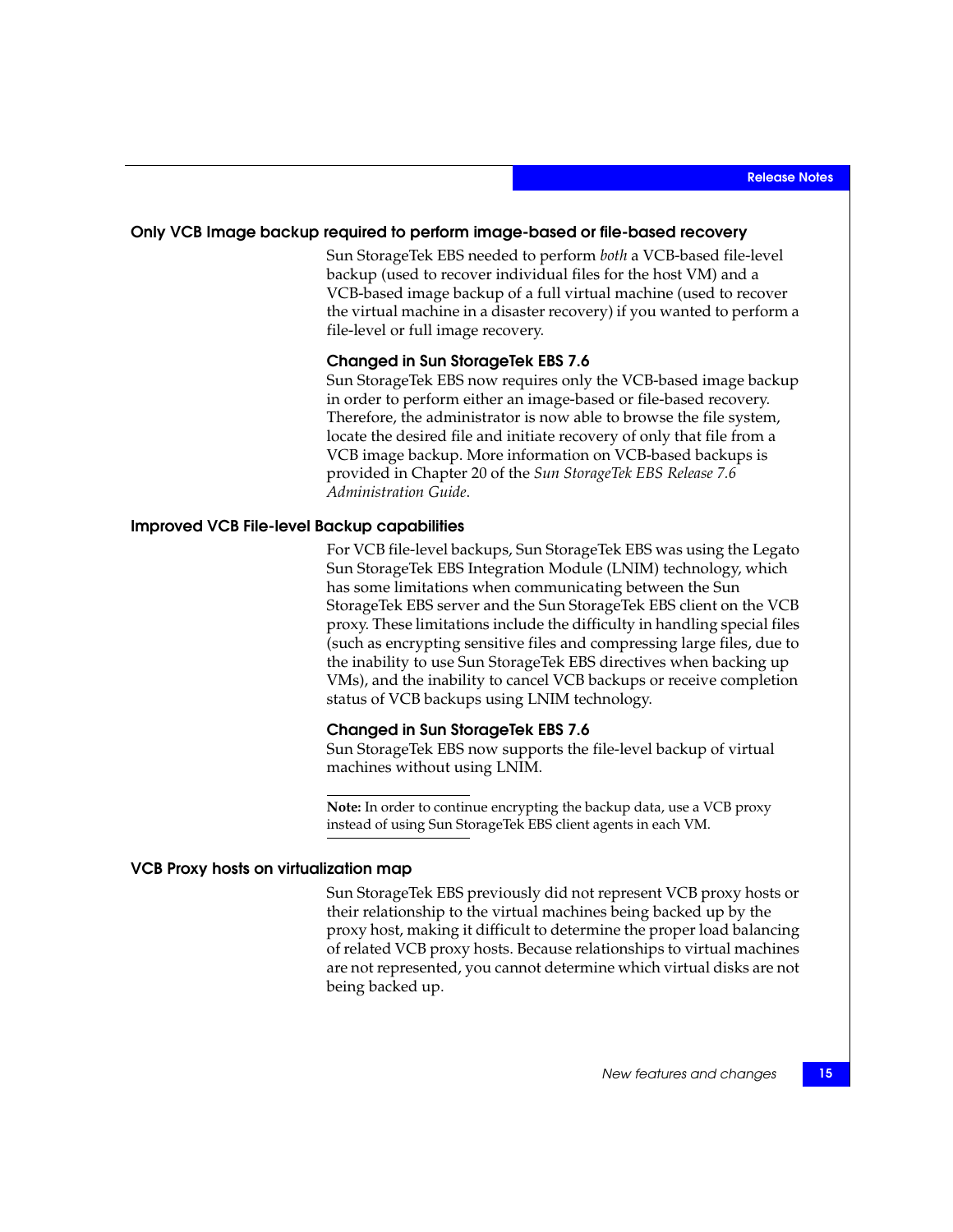#### **New in Sun StorageTek EBS 7.6**

Sun StorageTek EBS visually represents each VCB proxy host on the virtualization map, and visually represents the relationship between each VCB proxy host and the Virtual Machines it is configured to backup.

#### <span id="page-15-0"></span>**Sun StorageTek EBS client resource creation for virtual machines**

You can now use the Client Backup Configuration wizard to configure a Sun StorageTek EBS client for virtual machines to perform either standard Sun StorageTek EBS file system backups, or VMware Consolidated Backups (VCB).

#### <span id="page-15-1"></span>**Applying file-level incremental backups to full image backups**

Sun StorageTek EBS did not support incremental or differential backups of virtual machines. Each backup was a full image backup that would result in the consuming of resources (network bandwidth, CPU, Memory and long-term storage medium).

#### **New in Sun StorageTek EBS 7.6**

Sun StorageTek EBS now supports file-based incremental and differential backups, and you can recover the whole save set or a single file from those backups.

Sun StorageTek EBS

**Note:** 

#### <span id="page-15-2"></span>**Monitoring docking panel added to NMC with event and log information permanently visible**

The Sun StorageTek EBS Management Console previously used one tab panel as in the following view, and you had to navigate to the Monitoring window in order to view status information. Also, only one window could be viewed at a time.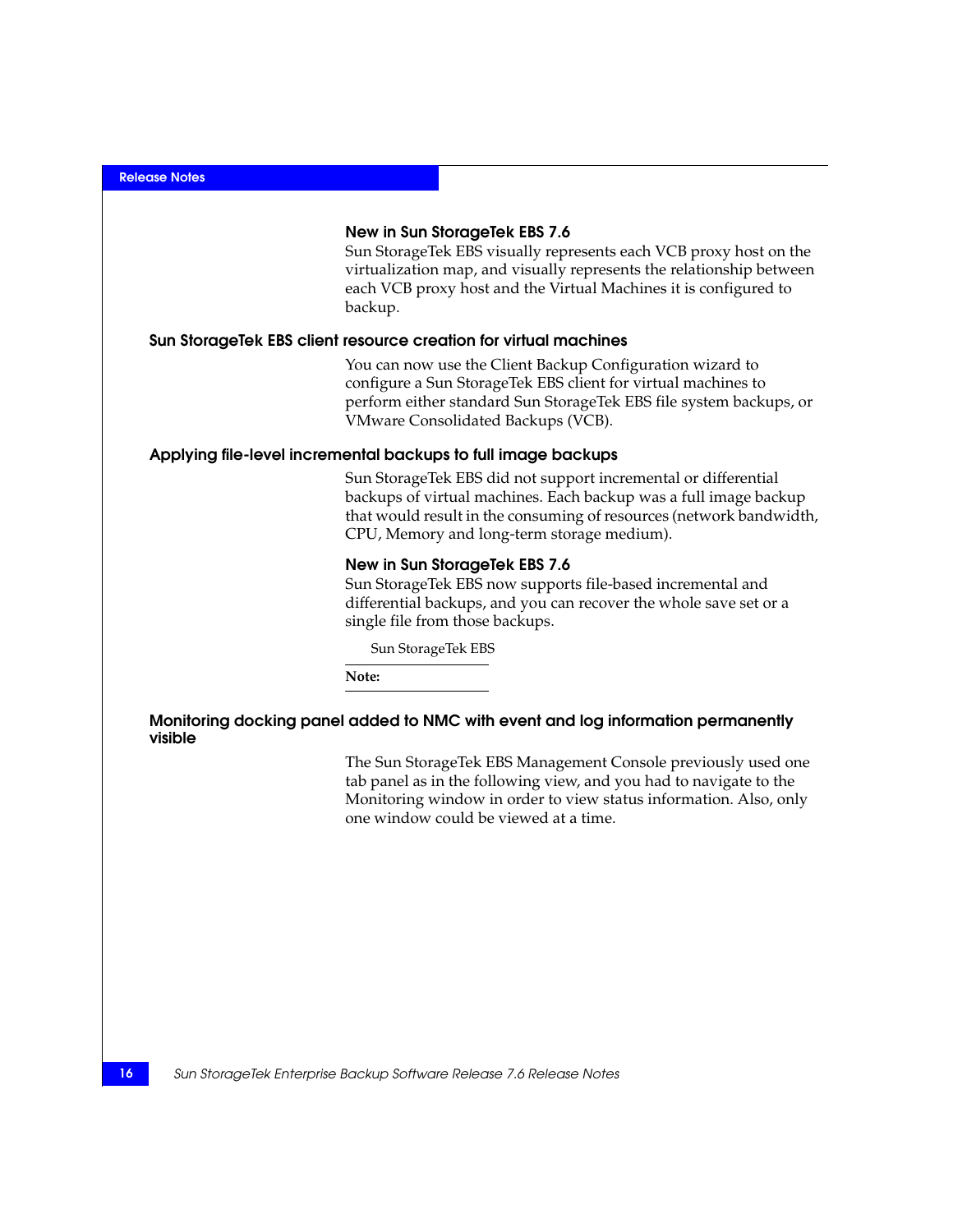|                |                 | нT                                                                      | 2, 137.69.227.18 NetWorker Administration administrator | 庙                                 |                         |         |                         | $ \sigma$ $\mathbf{x}$   |
|----------------|-----------------|-------------------------------------------------------------------------|---------------------------------------------------------|-----------------------------------|-------------------------|---------|-------------------------|--------------------------|
|                | Monitoring      | Configuration                                                           | <b>Devices</b>                                          | Media                             |                         |         |                         |                          |
| Fin            | Edit<br>View    | Monitoring Start Window<br>$+ 0 \times 0$ . $0 \times 0$ . $0 \times 0$ | Help.                                                   |                                   |                         |         |                         | 'n                       |
|                |                 |                                                                         |                                                         |                                   |                         |         |                         |                          |
|                |                 |                                                                         |                                                         |                                   |                         |         |                         |                          |
|                |                 |                                                                         |                                                         |                                   |                         |         |                         |                          |
| <b>Devices</b> |                 |                                                                         |                                                         |                                   |                         |         |                         | $\Box - e$ x             |
| Stabus         | Device <b>v</b> |                                                                         | Storage No Library                                      |                                   | Volume                  | Pool    | Message                 |                          |
| e              | <b>IAFTD</b>    |                                                                         | 137.69.227                                              |                                   | suse10_Default  Default |         | writing, done           | ۰                        |
| ¢              |                 | <b>JAFTD/ AF readonly</b>                                               | 137.69.227                                              |                                   | suse10_Default          | Default | ready for reading, idle |                          |
| K)             |                 | rd=wcu-beta2-bak:/dev/hat0                                              |                                                         | wcu-betn2. rd=wcu-betn2-bnk:EM@0. |                         |         | ejected                 |                          |
| G3             |                 | rd=wcu-beta2-bak:Atev/nst1                                              |                                                         | wcu-beta2 rd=wcu-beta2-bak:EM@0   | P01000JA                | Default |                         |                          |
| €              |                 | rd=wcu-beta2-bak: klev/hst2                                             |                                                         | wcu-beta2 rd=wcu-beta2-bak:EM@0   |                         |         | ejected                 |                          |
| age            |                 | rdwwcu-beta2-baic/dev/hst3                                              |                                                         | wcu-beta2 rd=wcu-beta2-baicIBM@0. |                         |         | ciccted                 | $\overline{\phantom{0}}$ |
| Groups         |                 | <b>DDDDD</b> Al Sessions                                                |                                                         | Devices                           |                         |         |                         |                          |
|                |                 |                                                                         |                                                         |                                   |                         |         |                         |                          |
|                |                 |                                                                         |                                                         |                                   |                         |         |                         |                          |
|                |                 |                                                                         |                                                         |                                   |                         |         |                         |                          |
|                |                 |                                                                         |                                                         |                                   |                         |         |                         |                          |
|                |                 |                                                                         |                                                         |                                   |                         |         |                         |                          |
|                |                 |                                                                         |                                                         |                                   |                         |         |                         |                          |
|                |                 |                                                                         |                                                         |                                   |                         |         |                         |                          |
|                |                 |                                                                         |                                                         |                                   |                         |         |                         |                          |
|                |                 |                                                                         |                                                         |                                   |                         |         |                         |                          |
|                |                 |                                                                         |                                                         |                                   |                         |         |                         |                          |

#### **Changed in Sun StorageTek EBS 7.6**

The Monitoring window in NMC has been enhanced with a docking panel which enables you to view several monitoring windows at once. Each monitoring window is a floating window that can be repositioned to customize the view.

Also, a portion of the Monitoring window, known as the task monitoring area, is always visible across all windows. A splitter separates the task monitoring area from the rest of the window. You can click and move the splitter to resize the task monitoring area. The arrow icon in the top-right corner of the Monitoring window allows you to select which tasks you want to appear in this view.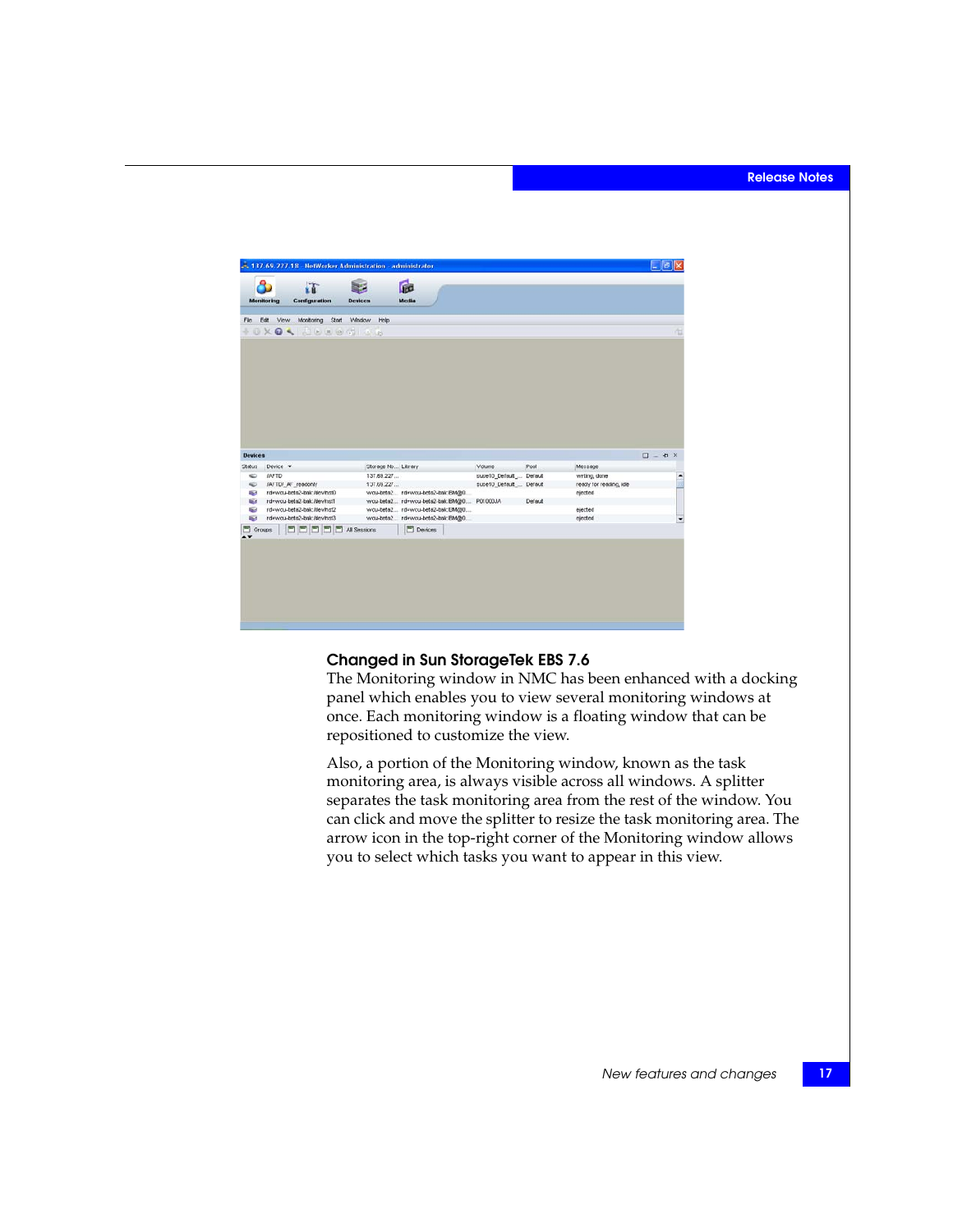| Monitoring<br>File<br>Edit<br>View<br>$Q$ $\sim$<br>日文<br>÷                                                   | кŦ<br><b>Configuration</b>                                               | <b>Devices</b>                             | ø<br>Media                                                                                                                                   |                 |                         |                    |          |                                             |                |           |                           |
|---------------------------------------------------------------------------------------------------------------|--------------------------------------------------------------------------|--------------------------------------------|----------------------------------------------------------------------------------------------------------------------------------------------|-----------------|-------------------------|--------------------|----------|---------------------------------------------|----------------|-----------|---------------------------|
|                                                                                                               |                                                                          |                                            |                                                                                                                                              |                 |                         |                    |          |                                             |                |           |                           |
|                                                                                                               |                                                                          |                                            |                                                                                                                                              |                 |                         |                    |          |                                             |                |           |                           |
|                                                                                                               |                                                                          |                                            |                                                                                                                                              |                 |                         |                    |          |                                             |                |           |                           |
|                                                                                                               | Start<br>Montoning                                                       | Window.<br>Help.                           |                                                                                                                                              |                 |                         |                    |          |                                             |                |           |                           |
|                                                                                                               | 晨<br>$(2)$ (8) (8) (7)                                                   |                                            | $12 - 125$                                                                                                                                   |                 |                         |                    |          |                                             |                |           | 13                        |
| <b>Groups</b>                                                                                                 |                                                                          |                                            | $\Box$ $\Box$ $\Box$ $\Box$                                                                                                                  | <b>Devices</b>  |                         |                    |          |                                             |                | 口口        | $\frac{1}{2}$<br>$\times$ |
| Status Group                                                                                                  | Last Run -                                                               |                                            | Duration % Co., Next Run                                                                                                                     |                 | Status Device           | Storage No Library |          | Volume                                      | Pool           | Message   |                           |
| v<br>Detauft                                                                                                  | 11/10/06 9:48:39 AM                                                      | 00:00:53                                   | 100% disabled                                                                                                                                | ت               | <b>fZteradisk</b>       | sckeystone         |          |                                             |                |           | ٠                         |
| ø<br>javatropper                                                                                              | 9/18/07 4:59:33 PM                                                       | 01:53:41                                   | 100% disabled                                                                                                                                | e               | /Zteradisk/_AF_readonly | sckeystone         |          |                                             | <b>Default</b> | read only |                           |
| msq<br>w                                                                                                      | 8/18/09 3:51:10 PM                                                       | 00:12:20                                   | 100% 8/19/09 2:00:00 AM                                                                                                                      | ت               | Adev/mst0               | sckeystone         | GUALSTAR |                                             | <b>Detaut</b>  |           |                           |
| nmc                                                                                                           | 8/18/09 3:51:16 PM                                                       | 00:12:20                                   | 100% 8/18/09 9:00:00 PM                                                                                                                      | e               | /sata400/ffd1           | sckeystone         |          | sckevstone                                  | Detaut         | ready fo. |                           |
| coré                                                                                                          | BRIDGE4-37-20 PM                                                         | 000000                                     | 29% 0/10/09 11:00:00 PM                                                                                                                      | ŵ               | /sata400/ftd1/_AF_reado | sckeystone         |          | sckeystone Default                          |                | mounted.  |                           |
|                                                                                                               |                                                                          |                                            |                                                                                                                                              | ÷               | $\pi$ <sub>2</sub>      | sckeystone         |          |                                             |                | adv file  |                           |
| <b>All Sessions</b>                                                                                           |                                                                          |                                            |                                                                                                                                              |                 |                         |                    |          |                                             |                | 口中        | $\frac{1}{2}$<br>$\times$ |
| Cleri Name Y                                                                                                  | Save Set<br>Type                                                         |                                            | Start Time                                                                                                                                   | Duration Device |                         |                    | Volume   |                                             |                |           | Size                      |
| <b>D</b> Operations<br>$\rightarrow$ v                                                                        |                                                                          |                                            | <b>B</b> All Sessions <b>B</b> 3ave Sessions <b>B</b> Recover Sessions <b>B</b> Clone Sessions <b>B</b> Browse Sessions                      |                 |                         |                    |          |                                             |                |           |                           |
| L <sub>00</sub>                                                                                               |                                                                          |                                            |                                                                                                                                              | 口币PX            | <b>Alerta</b>           |                    |          |                                             |                | 口子?       | $\mathbf{\times}$         |
| Priority<br>Time =                                                                                            | Source                                                                   | Category.                                  | Message                                                                                                                                      |                 | Category<br>Princity.   | Time -             | Message  |                                             |                |           |                           |
| continuity www.uw.com<br>283<br>A<br>Tuesday 4:43:12 PM<br>Tuesday 4:43:28 PM<br>Δ<br>л<br>Tuesday 4:43:46 PM | ner mi stokanny<br>A2J_AF_readonly<br>A2J AF readorly<br>#2J_AF_readonly | <b>ISCULARE</b><br>modia<br>media<br>modia | ner me commung counse operators<br>#2/_AF_readonly cannot open #2/_<br>A2/_AF_readonly cannot open A2/__<br>#2/_AF_readonly cannot open #2/_ |                 | modio<br>л              | Tuesday 4:38:25 PM |          | Wating for 4 writable volumes to backup po. |                |           |                           |

#### <span id="page-17-0"></span>**Changes to deduplication reporting in NMC**

The category types for deduplication reports in NMC did not list the same information as the Avamar reports. The columns for capacity of backups, sizes of backups, and space utilized on the deduplication storage node did not match those on the Avamar report.

#### **Changed in Sun StorageTek EBS 7.6**

The Sun StorageTek EBS NMC reports for deduplication have now been synchronized with the Avamar reports so that the type of data matches what is provided in the Avamar dpnsummary report.

#### <span id="page-17-1"></span>**Changes to Recovery Reports in NMC**

Four new recovery reports are available from the Reports task pane in NMC. These reports allow you to view the history of recovery operations that have been performed by Sun StorageTek EBS servers for any Sun StorageTek EBS server version 7.3 and later.

More information on recovery reports is provided in the *Sun StorageTek EBS Release 7.6 Administration Guide*.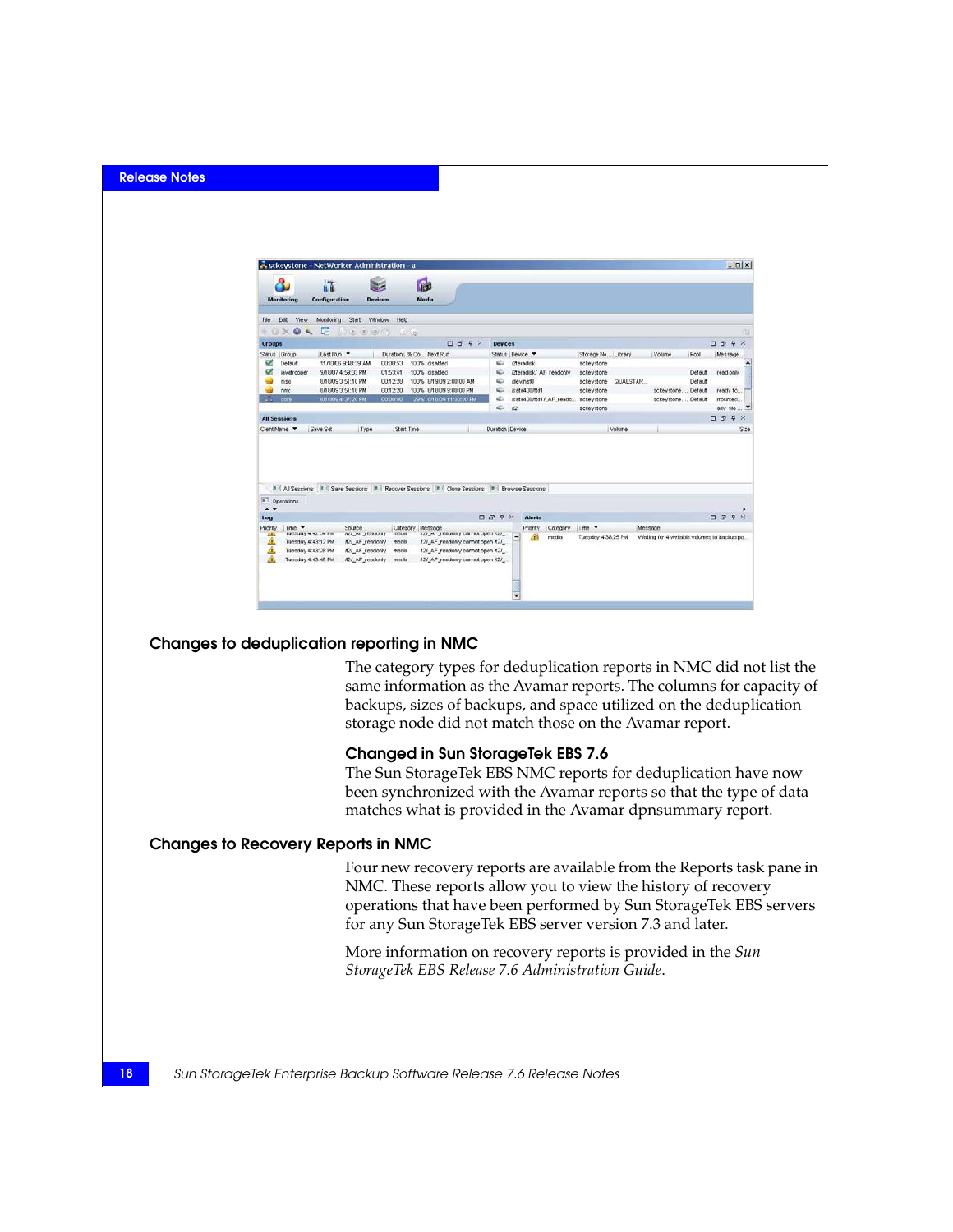#### <span id="page-18-0"></span>**Deduplication support for Windows Server 2008 clients**

The Sun StorageTek EBS deduplication workflow was not supported on client hosts running Windows Server 2008.

#### **New in Sun StorageTek EBS 7.6**

Sun StorageTek EBS now supports deduplication workflow backups for both file systems and application-specific backups on Sun StorageTek EBS clients running any of the editions of the Windows Server 2008 operating system.

#### <span id="page-18-1"></span>**Automation of Sun StorageTek EBS Update Enablers**

Customers upgrading to newer versions of a Sun StorageTek EBS server require an update enabler. Previously it was required to refer to the documentation to access information and obtain the correct update enablers; only upon completion of the installation and attempting to start the Sun StorageTek EBS server would you receive an error message if you did not apply the update enabler.

#### **New in Sun StorageTek EBS 7.6**

At the completion of a successful installation, when the Sun StorageTek EBS server starts, a check occurs to determine whether an Update enabler is required. If an Update enabler is required, the enabler is added automatically.

After the update enabler is added, the Sun StorageTek EBS server generates an alert and displays the alert in NMC (and in nsrwatch) to notify that this enabler needs to be authorized within 45 days.

#### <span id="page-18-2"></span>**Licensing for NetWorker NMDA module**

The NetWorker Module for Databases and Applications (NMDA) version 1.0 is a new product that offers the functionality of the following modules:

- NMO (NetWorker Module for Oracle)
- NMDB2 (NetWorker Module for DB2)
- NML (NetWorker Module for Lotus)
- ◆ NMS (NetWorker Module for Sybase)

**Note:** If you are upgrading from a 7.5.x release to 7.6, an update enabler is not generated and not required. If you are upgrading from any release previous to 7.5 to release 7.6, the update enabler is auto-generated. However, the enabler indicates "Update enabler for 7.5" and will need to be authorized for a 7.6 server within 45 days.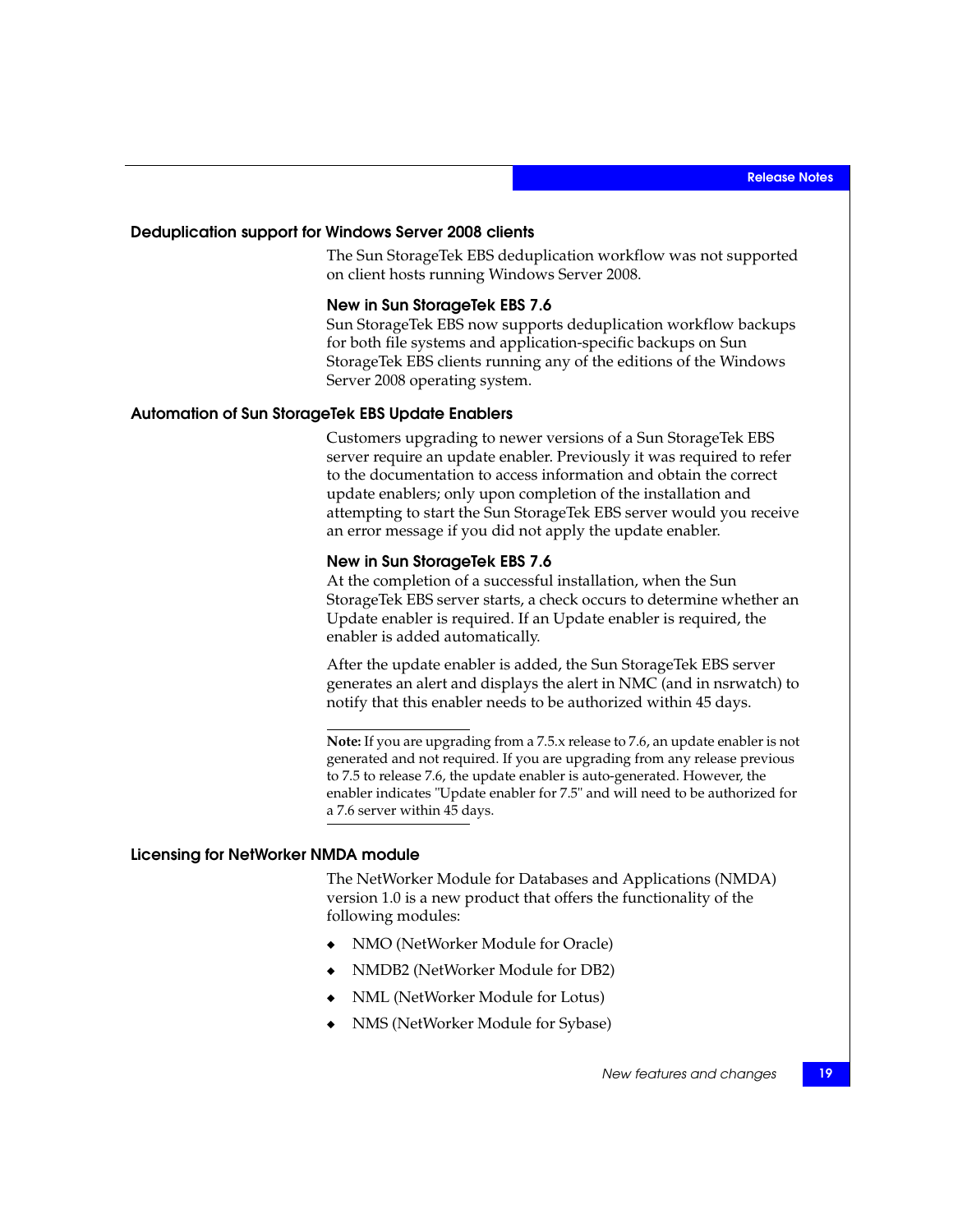NMI (NetWorker Module for Informix)

A new enabler has been added for NMDA (either for Win/Lin, or for Unix). If NMDA is installed on a physical host, the new NMDA enabler allows the full functionality of NMDA for all five applications supported by NMDA.

If NMDA is installed in a virtualized environment (for example, VMs for ESX VMware or Microsoft Hyper-V, Solaris zones for Solaris, LPARs for AIX, and so on), one NMDA license will be required for each application on all VMs.

Authorization of the NMDA enabler code is the same as any other module enabler code. After the evaluation period, contact your EMC sales representative to authorize NMDA or to obtain a temporary enabler code.

#### <span id="page-19-0"></span>**Consolidation of Sun StorageTek EBS licensing across Windows and Linux platforms**

Sun StorageTek EBS Server, Storage Node and Application Modules have different model codes and license enablers for Windows, Solaris and Linux Operating Systems. The number of model codes and part numbers representing all three environments create unnecessary complexity.

#### **New in Sun StorageTek EBS 7.6**

The Sun StorageTek EBS Windows and Linux model codes are now combined into a single model code, which will be referred to as "Win/Lin". Existing licenses are not impacted by this change. New licenses provided for Windows and/or Linux clients will use this new model code.

#### <span id="page-19-1"></span>**License Expiration Alert**

For license expiry, Sun StorageTek EBS sent notification to NMC Alerts tab on the actual day of license expiration, leaving no time to customer to rectify the situation. There is a need to increase the lead time of alert notification prior to the license expiration date.

#### **New in Sun StorageTek EBS 7.6**

Sun StorageTek EBS now displays the following color-coded alerts in the Alerts window of the Administration console, and these alerts continue to be visible on every page in the console starting from 30 days before the expiration of a license:

Yellow indicates a license that is 30 days from its expiration date. This alert continues to appear on a daily basis until 10 days prior to expiration of the license.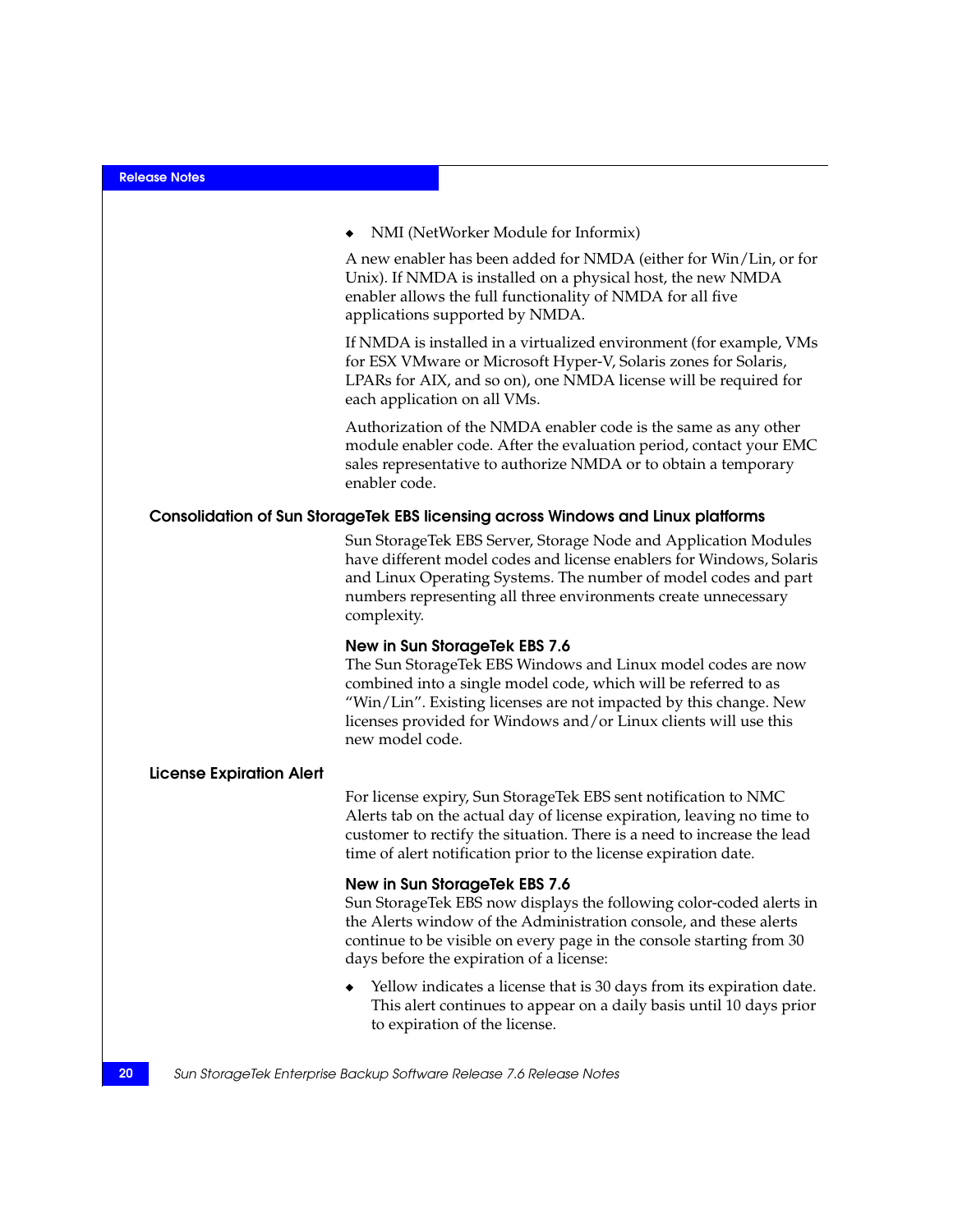Red indicates a license that is 10 days from its expiration date. This alert continues to appear on a daily basis up to and including the expiration date.

Sun StorageTek EBS continues to operate as it did before after 30 days. However, you must type the phrase "grace" to extend the expiration date by an additional 15 days.

#### <span id="page-20-0"></span>**Dedicated Storage Node in Solaris local zone**

You cannot install and run a Sun StorageTek EBS Dedicated Storage Node in a local zone to direct the backup data stream directly to a physically attached device that avoids sending backup data across the network.

#### **New in Sun StorageTek EBS 7.6**

Sun StorageTek EBS supports a Dedicated Storage Node installed in a Solaris 10 local zone to backup directly to a physically attached device without sending data across the IP network, and manages the sharing of a device between multiple dedicated storage nodes or storage nodes that are installed in multiple local zones of a single physical host, as long as all are contained within a single Sun StorageTek EBS data zone.

#### <span id="page-20-1"></span>**Sun StorageTek EBS client now includes HomeBase Agent version 6.2**

Sun StorageTek EBS client shipped with HomeBase Agent version 6.1 SP3, which is not supported by the latest HomeBase Server, version 6.2

#### **New in Sun StorageTek EBS 7.6**

Sun StorageTek EBS release 7.6 includes the HomeBase Agent version 6.2. Sun StorageTek EBS currently does not support HomeBase Agent version 6.3.

**Note:** If the HomeBase agent installed is version 6.2, the HomeBase server in your environment must also be version 6.2.

#### <span id="page-20-2"></span>**Sun StorageTek EBS monitoring of Deduplication replication jobs**

Information and monitoring of replication jobs was not available within the Sun StorageTek EBS Management Console.

#### **New in Sun StorageTek EBS 7.6**

The Sun StorageTek EBS Management Console displays activity concerning replication operations performed by the deduplication node under **Events** in the console. Information on configuring the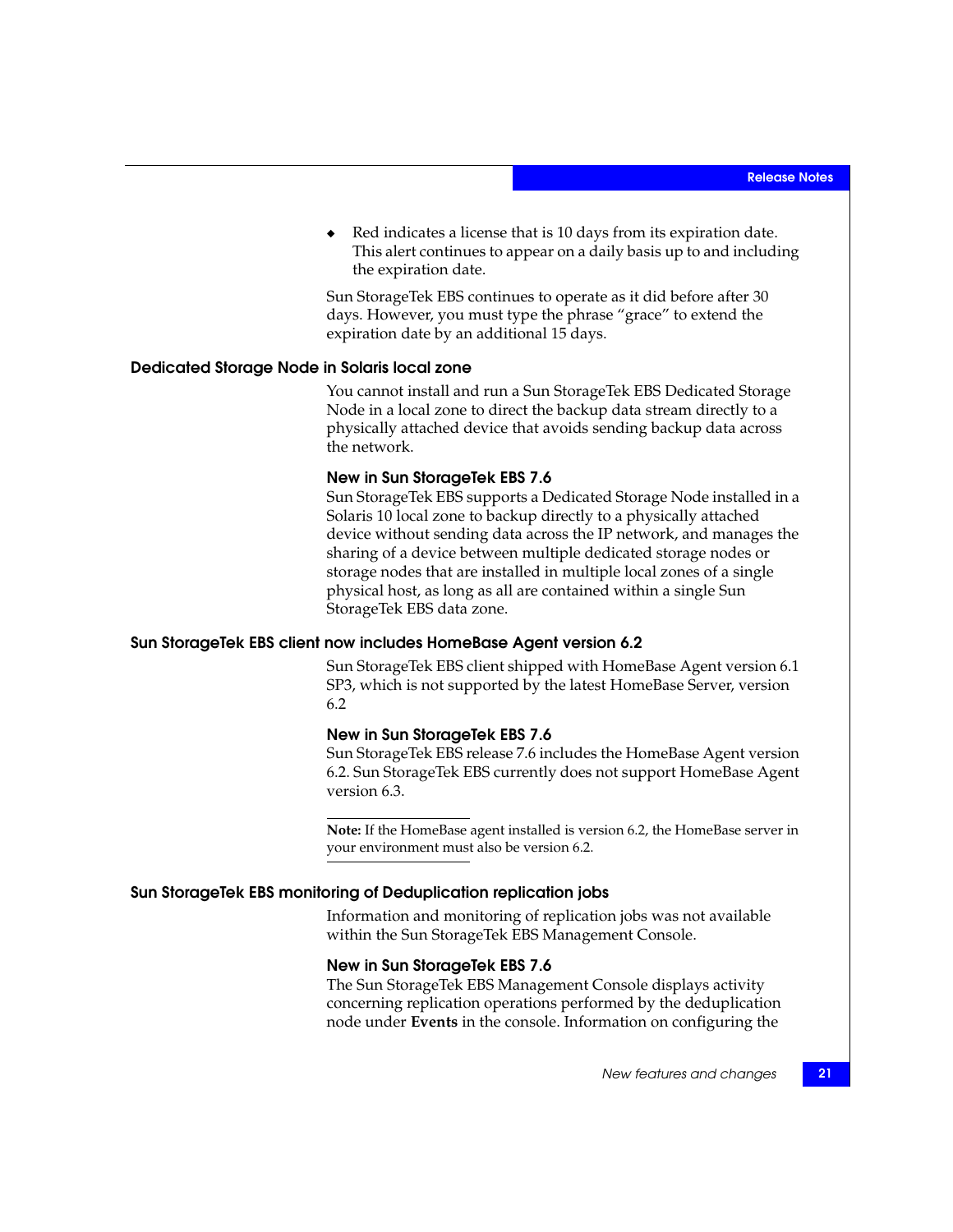Events pane to view deduplication operations is provided in Chapter of the Sun StorageTek EBS Release 7.6 Administration Guide.

#### <span id="page-21-0"></span>**Sun StorageTek EBS monitoring for Deduplication Node maintenance operations**

NMC now monitors the following deduplication operations in the **Events** pane:

- Status of hfscheck running on the deduplication node.
- ◆ Capacity thresholds on the deduplication node, along with an alert notification when the space threshold is reached.
- ◆ Hardware failures on the deduplication node

#### <span id="page-21-1"></span>**mminfo changed to allow query for valid save set copies in order to prevent data loss**

There was no convenient method to query for save sets with valid clone copies on other volumes using **mminfo**. This made certain tasks difficult to perform, such as determining if space could be cleared on the EDLs.

#### **Changed in Sun StorageTek EBS 7.6**

A single **mminfo** query can be used to check whether all completed save sets on a volume have at least one successful clone on other volumes. To query for save sets with valid clone copies on other volumes, run the following:

**mminfo -q 'volume=<volumename>,validcopies>1'**

#### <span id="page-21-2"></span>**Support for index-only backup option in the NSR group resource options attribute list**

Index-only backups could not be performed through the NSR group configuration.

#### **New in Sun StorageTek EBS 7.6**

Support for -O option is added to the NSR group options to perform index only backups through the NSR group configuration.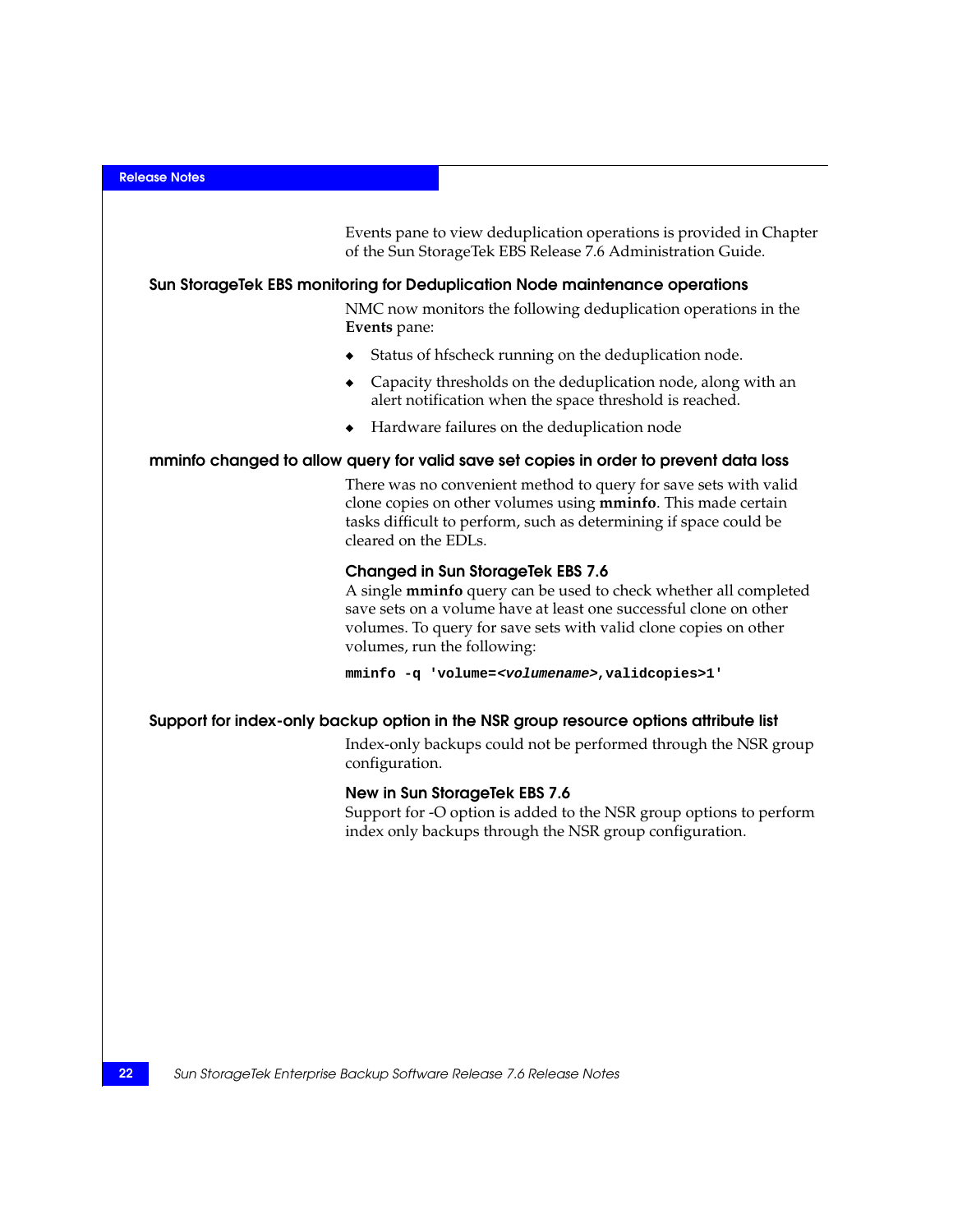### <span id="page-22-0"></span>**Fixed problems**

This section provides details on fixed bugs for the Sun StorageTek EBS releases:

- ◆ ["Product issue details in Issue Tracker" on page -23](#page-22-1)
- ["Fixed bugs in release 7.6" on page -24](#page-23-0)

#### <span id="page-22-1"></span>**Product issue details in Issue Tracker**

Issue Tracker offers online access for up-to-date product issue information.

Product issues are sorted alphabetically by product feature and by issue number within each product feature. Product issue details include a three column table with the following information for each product issue:

- Issue number Unique case number assigned to track the problem. If the problem was found during product test, the unique case number can be identified by its 3-letter product suffix.
- Product feature The name of the feature affected.
- Problem summary  $A$  short (one or two sentence) description of the problem.

**Note:** The most up-to-date product issues for Sun StorageTek EBS release 7.6 are detailed online in the Issue Tracker available on the Powerlink® [website:](http://powerlink.emc.com ) <http://Powerlink.EMC.com> under **Support > Knowledgebase Search > Issue Tracker Search**.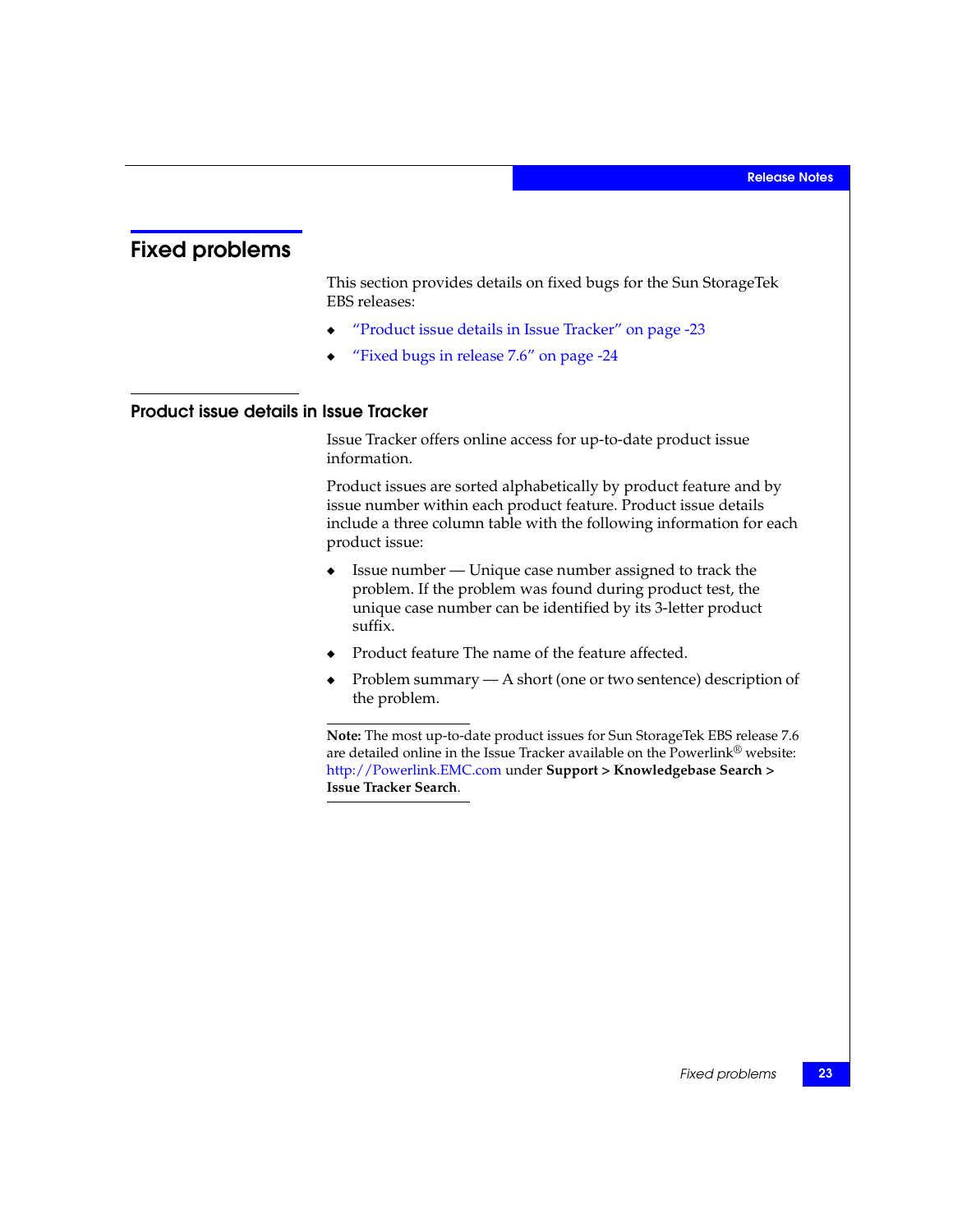### <span id="page-23-0"></span>**Fixed bugs in release 7.6**

[Table 2 on page -24](#page-23-1) lists customer reported defects resolved in release 7.6.

### **Table 2 Fixed bugs in Sun StorageTek EBS release 7.6 (Sheet 1 of 4)**

<span id="page-23-1"></span>

| <b>Issue number for</b><br><b>Customer Service</b> | <b>Issue</b><br><b>Number for</b><br><b>Issue Tracker</b> | <b>Description</b>                                                                                  |
|----------------------------------------------------|-----------------------------------------------------------|-----------------------------------------------------------------------------------------------------|
| LGTsc32251                                         | 32251nw                                                   | A nsrlcpd core occurs during reset operation on a silo jukebox.                                     |
| LGTsc22272                                         | 22272nw                                                   | NetWorker server not using AFTD volume or jukebox volumes.                                          |
| LGTsc26537                                         | 26537nw                                                   | NetWorker overwrites NDMP tape after tape gets full.                                                |
| LGTsc29301                                         | 29301nw                                                   | Save set chunking observed during backup.                                                           |
| LGTsc30977                                         | 30977nw                                                   | Data recovered by nsrscsi_recover is corrupted.                                                     |
| LGTsc32547                                         | 32547nw                                                   | Volume % used in NMC Devices window resets to zero when the volume is manually<br>marked read-only. |
| LGTsc32602                                         | 32602nw                                                   | Multiple read from AFTD does not work.                                                              |
| LGTsc21910                                         | 21910nw                                                   | nsrexecd is dumping core.                                                                           |
| LGTsc24484                                         | 24484nw                                                   | Savegrp parallelism not honored when using expander jobs (NMO4.5).                                  |
| LGTsc25887                                         | 25887nw                                                   | Environment variable required to customize the compress-period for nsrim run.                       |
| LGTsc26353                                         | 26353nw                                                   | Ansrd hang occurs, during which the daemon.log is locked.                                           |
| LGTsc26395                                         | 26395nw                                                   | Load volume issue on highly shared (DDS) environment.                                               |
| LGTsc26530                                         | 26530nw                                                   | nsrclone hangs when cloning expired save set.                                                       |
| LGTsc26745                                         | 26745nw                                                   | gst cluster scripts not properly working in EBS.                                                    |
| LGTsc27438                                         | 27438nw                                                   | nsrd hang-ups in deadlock with nsrmmd.                                                              |
| LGTsc27688                                         | 27688nw                                                   | nsrexecd core dumps with segmentation fault (SEGV) error.                                           |
| LGTsc28205                                         | 28205nw                                                   | NDMP size does not get reported upon backup completion.                                             |
| LGTsc28789                                         | 28789nw                                                   | Each clone host needs at least two enabled devices                                                  |
| LGTsc29111                                         | 29111nw                                                   | nsrlcpd is unresponsive after temporary jukebox disconnection.                                      |
| LGTsc29159                                         | 29159nw                                                   | Nsrlcpd can become unresponsive with a silo, resulting in incomplete media requests                 |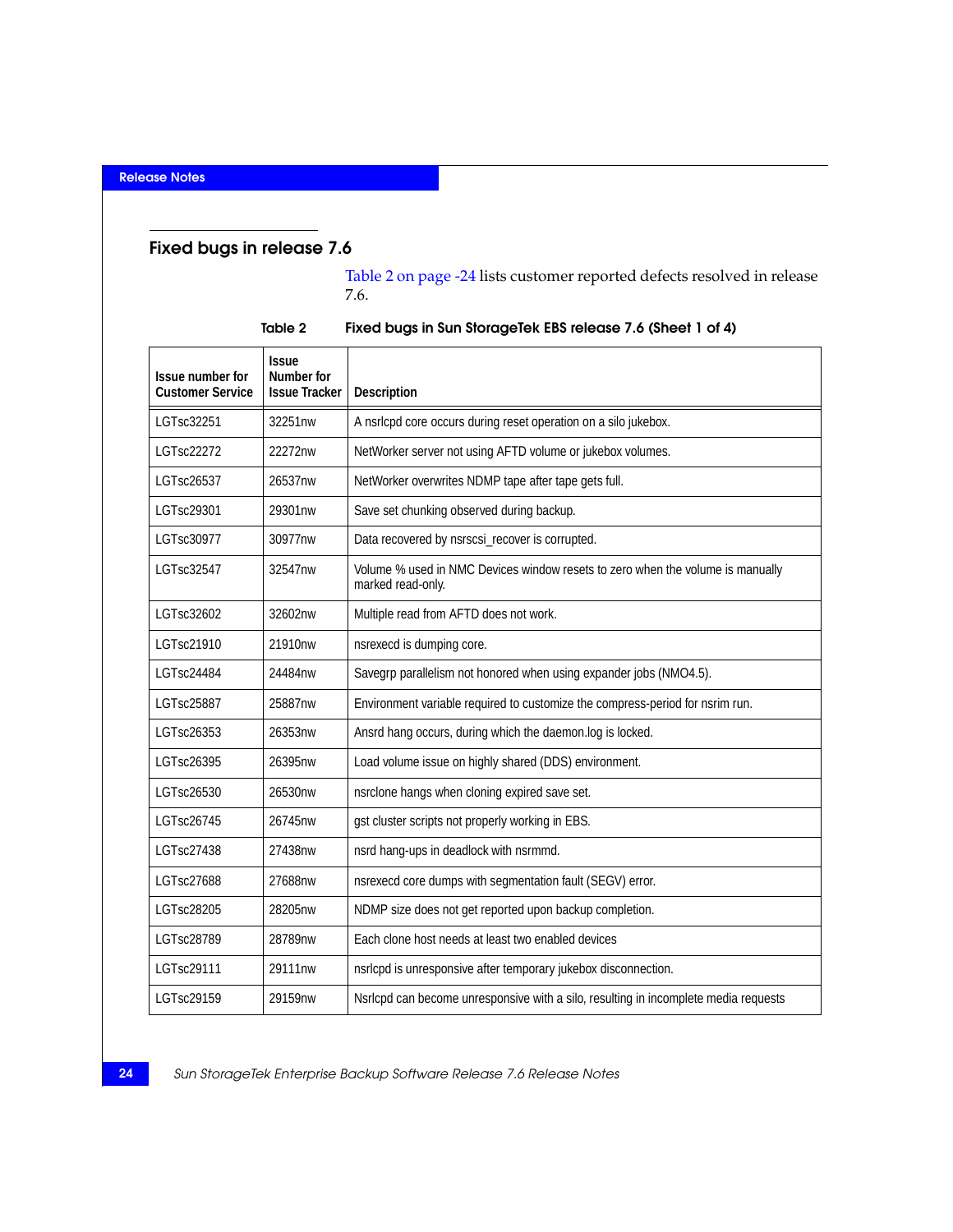| Issue number for<br><b>Customer Service</b> | <b>Issue</b><br><b>Number for</b><br><b>Issue Tracker</b> | <b>Description</b>                                                                          |
|---------------------------------------------|-----------------------------------------------------------|---------------------------------------------------------------------------------------------|
| LGTsc29197                                  | 29197nw                                                   | mminfo: RPC authentication error                                                            |
| LGTsc29321                                  | 29321nw                                                   | Missing values for attributes in jobsdb for NDMP cloning.                                   |
| LGTsc29504                                  | 29504nw                                                   | Defunct nsrsybcn after successful backup.                                                   |
| LGTsc29561                                  | 29561nw                                                   | NetWorker cannot manually recover space after SSID is deleted.                              |
| LGTsc29681                                  | 29681nw                                                   | Change Journal use not reported in Savegroup Completion report.                             |
| LGTsc29771                                  | 29771nw                                                   | LDAP error "Error Size limit exceeded" for large User Directory.                            |
| LGTsc30170                                  | 30170nw                                                   | Excessive jobsdb indication records overwhelm server.                                       |
| LGTsc30195                                  | 30195nw                                                   | Save.exe Faults Due to liblocal.dll.                                                        |
| LGTsc30472                                  | 30472nw                                                   | Windows XP does not secure files in folder called C:c but backup succeeds.                  |
| LGTsc30475                                  | 30475nw                                                   | Cloning is slow from a local device to a remote device.                                     |
| LGTsc30690                                  | 30690nw                                                   | Aliases field updated improperly in cluster configuration.                                  |
| LGTsc30808                                  | 30808nw                                                   | When using nsrpush to upgrade clients, the nsr/res/servers file is being cleared/recreated. |
| LGTsc30903                                  | 30903nw                                                   | nsrscsi_recover dumps core.                                                                 |
| LGTsc31127                                  | 31127nw                                                   | A MAC-OS save of millions of files fails with malloc() error.                               |
| LGTsc31280                                  | 31280nw                                                   | nsrmmdbd consumes 100% of CPU when backing up a client.                                     |
| LGTsc31283                                  | 31283nw                                                   | Running nsrclone -J <storage node=""> fails to clone.</storage>                             |
| LGTsc31564                                  | 31564nw                                                   | nsrexecd leaves behind several defunct processes.                                           |
| LGTsc32510                                  | 32510nw                                                   | Savegroup fails with "Too many open files Segmentation Fault(coredump)" error.              |
| LGTsc32803                                  | 32803nw                                                   | A save output error creates a file in \nsr\tmp.                                             |
| LGTsc32842                                  | 32842nw                                                   | nsrexecd intermittently dies at startup                                                     |
| LGTsc33000                                  | 33000nw                                                   | NetWorker cannot manually recover space after SSID is deleted                               |
| NW104850                                    | NW104850                                                  | Cannot unmount tape from tape device in service mode                                        |
| NW104920                                    | NW104920                                                  | VSS System fileset fails on Windows 2008.                                                   |
| NW105186                                    | NW105186                                                  | There are multiple nsrmmd processes for the same device on the same storage node.           |

### **Table 2 Fixed bugs in Sun StorageTek EBS release 7.6 (Sheet 2 of 4)**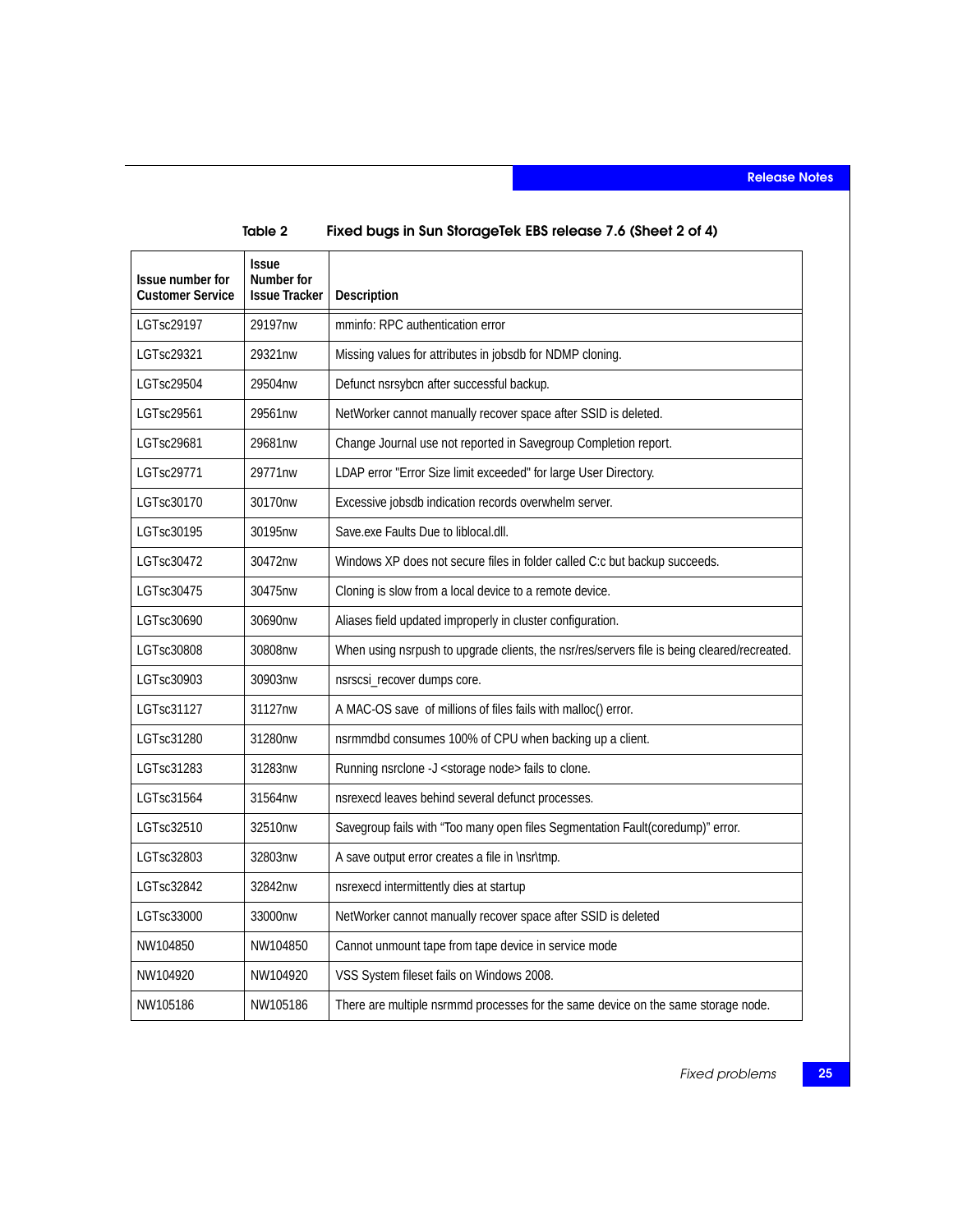| Table 2 | Fixed bugs in Sun StorageTek EBS release 7.6 (Sheet 3 of 4) |  |
|---------|-------------------------------------------------------------|--|
|---------|-------------------------------------------------------------|--|

| <b>Issue number for</b><br><b>Customer Service</b> | <b>Issue</b><br><b>Number for</b><br><b>Issue Tracker</b> | <b>Description</b>                                                            |
|----------------------------------------------------|-----------------------------------------------------------|-------------------------------------------------------------------------------|
| LGTsc07681                                         | 07681nw                                                   | NDMP fbf recover only recovers from incr level backup not full.               |
| LGTsc09318                                         | 09318nw                                                   | A tape unmount fails when the mail cap is in use.                             |
| LGTsc17128                                         | 17128nw                                                   | Unable to autoconfigure NDMP Drives on SUN NAS 5320.                          |
| LGTsc20118                                         | 20118nw                                                   | Save fails in connecting directory section.                                   |
| LGTsc20439                                         | 20439nw                                                   | Recover does not start all ssid in parallel.                                  |
| LGTsc20477                                         | 20477nw                                                   | Volumes marked full prematurely with "verify label on unload".                |
| LGTsc20776                                         | 20776nw                                                   | nsrlcpd fails to initialize on a multi-homed storage node.                    |
| LGTsc22381                                         | 22381nw                                                   | Subfolders not being backed up in folder containing mount points.             |
| LGTsc23887                                         | 23887nw                                                   | NDMP: client cannot restore files with french characters in name.             |
| LGTsc23900                                         | 23900nw                                                   | nsrclone -J does not enforce Read-Host selection in certain cases.            |
| LGTsc24392                                         | 24392nw                                                   | ssi-ACSLS communication fails after migration.                                |
| LGTsc25669                                         | 25669nw                                                   | Powersnap media does not expire automatically.                                |
| LGTsc26209                                         | 26209nw                                                   | A silent failure occurs where AFTD Volumes are dismounting.                   |
| LGTsc27174                                         | 27174nw                                                   | Due to a nsrmmgd issue, NetWorker can not manage Jukebox.                     |
| LGTsc27421                                         | 27421nw                                                   | Location field of non-barcode jukebox volumes not updated by inventory        |
| LGTsc28160                                         | 28160nw                                                   | nsrmmdbd updates to the media database hang when purging staged save sets.    |
| LGTsc28455                                         | 28455nw                                                   | tape_bsf failed: drive status is The beginning of medium.                     |
| LGTsc28482                                         | 28482nw                                                   | NDMP ghost index issue.                                                       |
| LGTsc28659                                         | 28659nw                                                   | Entries over 200 characters get truncated from the notification action field. |
| LGTsc28818                                         | 28818nw                                                   | Avamar deduplication backup of the Windows client fails.                      |
| LGTsc29069                                         | 29069nw                                                   | Inquire on Solaris 10 skips devices at double digit LUNs.                     |
| LGTsc29934                                         | 29934nw                                                   | Savepsm fails when there is an NMC instance other than legato in the folder.  |
| LGTsc29969                                         | 29969nw                                                   | nwrecover GUI Status showing "offline" instead of "near-line".                |
| LGTsc30176                                         | 30176nw                                                   | A device becomes busy and eventually goes into service mode during clone.     |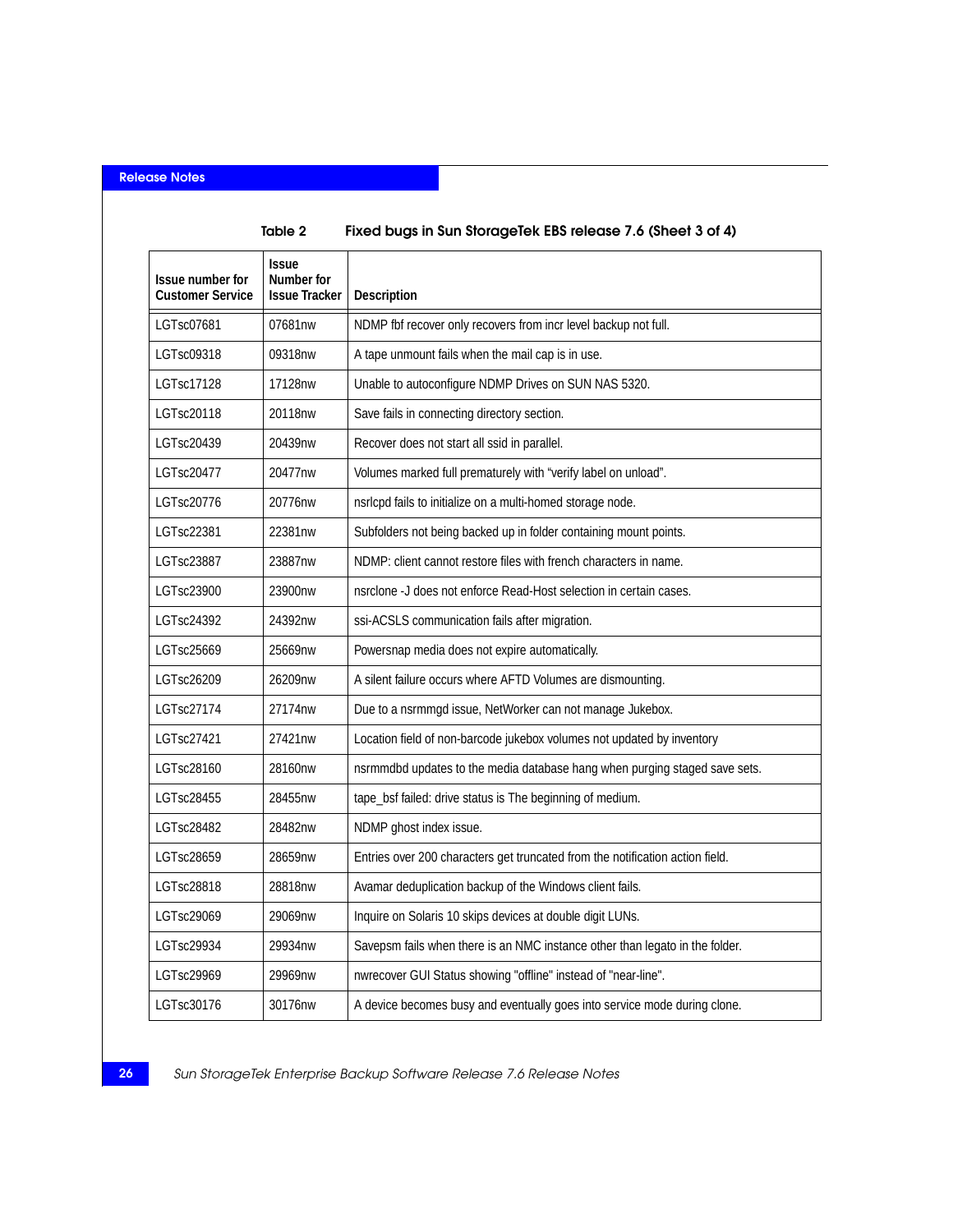| Issue number for<br><b>Customer Service</b> | <b>Issue</b><br>Number for<br><b>Issue Tracker</b> | <b>Description</b>                                                                                                                                     |
|---------------------------------------------|----------------------------------------------------|--------------------------------------------------------------------------------------------------------------------------------------------------------|
| LGTsc30271                                  | 30271nw                                            | Volume marked as "Unlabeled" after NetWorker is restarted.                                                                                             |
| LGTsc30876                                  | 30876nw                                            | Nsrmmd infinitely loops in insert_frag() when update_volume fails.                                                                                     |
| LGTsc31214                                  | 31214 <sub>nw</sub>                                | NetWorker does not resynchronize upon receiving a "source empty" and "destination full"<br>status from the silo.                                       |
| LGTsc31416                                  | 31416nw                                            | Install of NetWorker Client on Windows 2000 - No Service created.                                                                                      |
| LGTsc31457                                  | 31457 <sub>nw</sub>                                | "Server network interface" not used for VCB/proxy backup.                                                                                              |
| LGTsc32258                                  | 32258nw                                            | If /nsr directory is not created then nsrexecd fails to start.                                                                                         |
| LGTsc08694                                  | 08694nw                                            | When mounting a tape that contains NDMP data into a tape device and running the<br>scanner - v command, the "written/used" field of the media doubles. |

### **Table 2 Fixed bugs in Sun StorageTek EBS release 7.6 (Sheet 4 of 4)**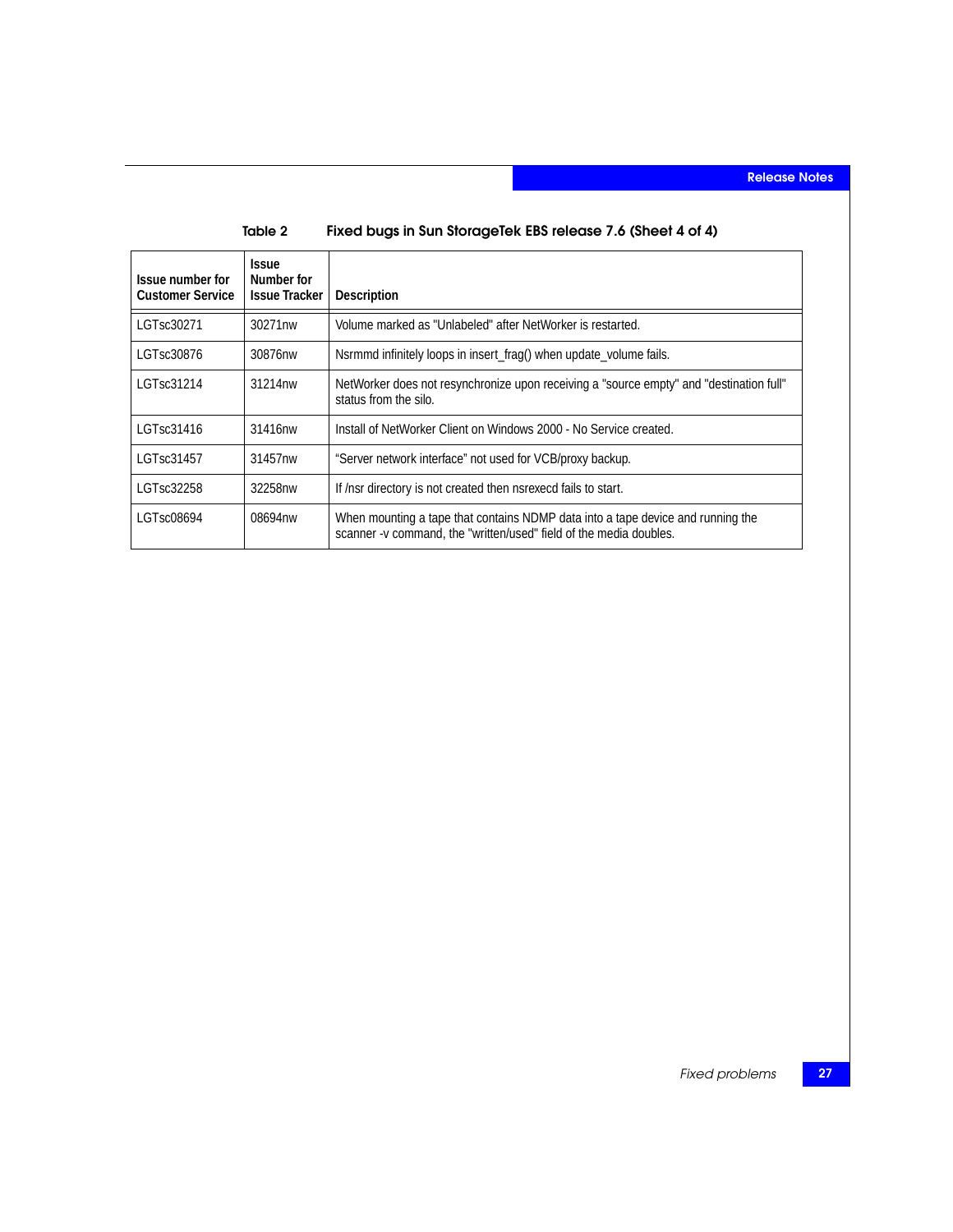### <span id="page-27-0"></span>**Environment and system requirements**

This section describes specific environment and system requirements.

#### <span id="page-27-1"></span>**System configuration requirements for a dedicated Sun StorageTek EBS server**

[Table 3 on page -28](#page-27-2) and [Table 4 on page -29](#page-28-1) outline the following:

- ◆ Minimum system configuration requirements to be met when running the Sun StorageTek EBS software on a dedicated Sun StorageTek EBS server.
- Tips when setting parameters at the operating system level.

**Note:** If the following system requirements are not met, the performance of the Sun StorageTek EBS software could be significantly affected or the Sun StorageTek EBS daemons might crash.

#### <span id="page-27-2"></span>**Table 3 Minimum system requirements for a dedicated Sun StorageTek EBS server**

|               | Minimum recommended configuration                      |
|---------------|--------------------------------------------------------|
| <b>CPU</b>    | Dual Core with a minimum of 1.5 GHz speed for each CPU |
| <b>RAM</b>    | 2 GB                                                   |
| Swap<br>space | 4 GB minimum (at least twice RAM)                      |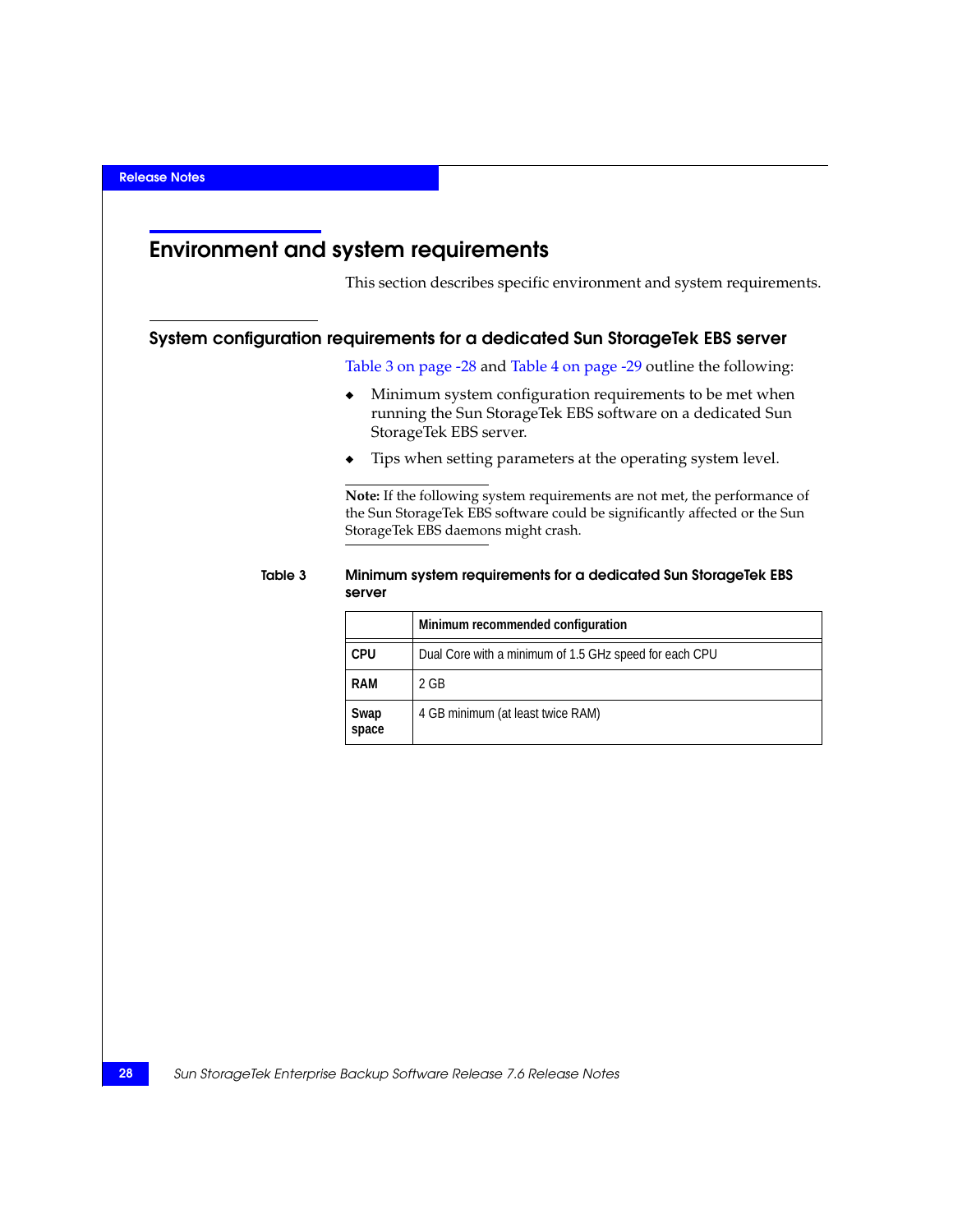| Table 4 | Minimum system requirements for a dedicated Sun StorageTek EBS |
|---------|----------------------------------------------------------------|
|         | server                                                         |

<span id="page-28-1"></span>

|            | Minimum recommended configuration                                                                                                                                                                                                                                                                   |           |           |  |  |
|------------|-----------------------------------------------------------------------------------------------------------------------------------------------------------------------------------------------------------------------------------------------------------------------------------------------------|-----------|-----------|--|--|
| Kernel     | The following plimit values for all Sun StorageTek EBS daemons should be set to maximum as follows:                                                                                                                                                                                                 |           |           |  |  |
| parameters | Resource                                                                                                                                                                                                                                                                                            | Current   | Maximum   |  |  |
|            | Time                                                                                                                                                                                                                                                                                                | Unlimited | Unlimited |  |  |
|            | file(blocks)                                                                                                                                                                                                                                                                                        | Unlimited | Unlimited |  |  |
|            | data(Kbytes)                                                                                                                                                                                                                                                                                        | Unlimited | Unlimited |  |  |
|            | stack(Kbytes)                                                                                                                                                                                                                                                                                       | 8192      | Unlimited |  |  |
|            | coredump(blocks)                                                                                                                                                                                                                                                                                    | Unlimited | Unlimited |  |  |
|            | nofiles(descriptors)                                                                                                                                                                                                                                                                                | 65536     | 65536     |  |  |
|            | vmemory(Kbytes)                                                                                                                                                                                                                                                                                     | Unlimited | Unlimited |  |  |
|            | Dedicated Sun StorageTek EBS storage nodes and servers should be tuned to for shared memory usage as<br>follows:                                                                                                                                                                                    |           |           |  |  |
|            | msgsys:msginfo_msgmni=1024<br>msgsys:msginfo_msgtql=1024<br>semsys:seminfo_semmni=2048<br>semsys:seminfo_semmns=2048<br>semsys:seminfo_semopm=128<br>shmsys:shminfo_shmmax=33554432<br>shmsys:shminfo_shmmni=512<br>These settings are not required for Solaris 10, but are required for Solaris 9. |           |           |  |  |

### <span id="page-28-0"></span>**Write access to temp folders required when using the Sun StorageTek EBS Software Administration Wizard or nsrpush CLI for a Windows 2008 client**

Microsoft Windows 2008 restricts write access to temp folders, including the folders defined in the Windows SYSTEM user's TEMP or TMP environment variable. Write permissions must be enabled when performing software updates, add to repository operations, and inventory operations using the Software Administration Wizard or the **nsrpush** CLI.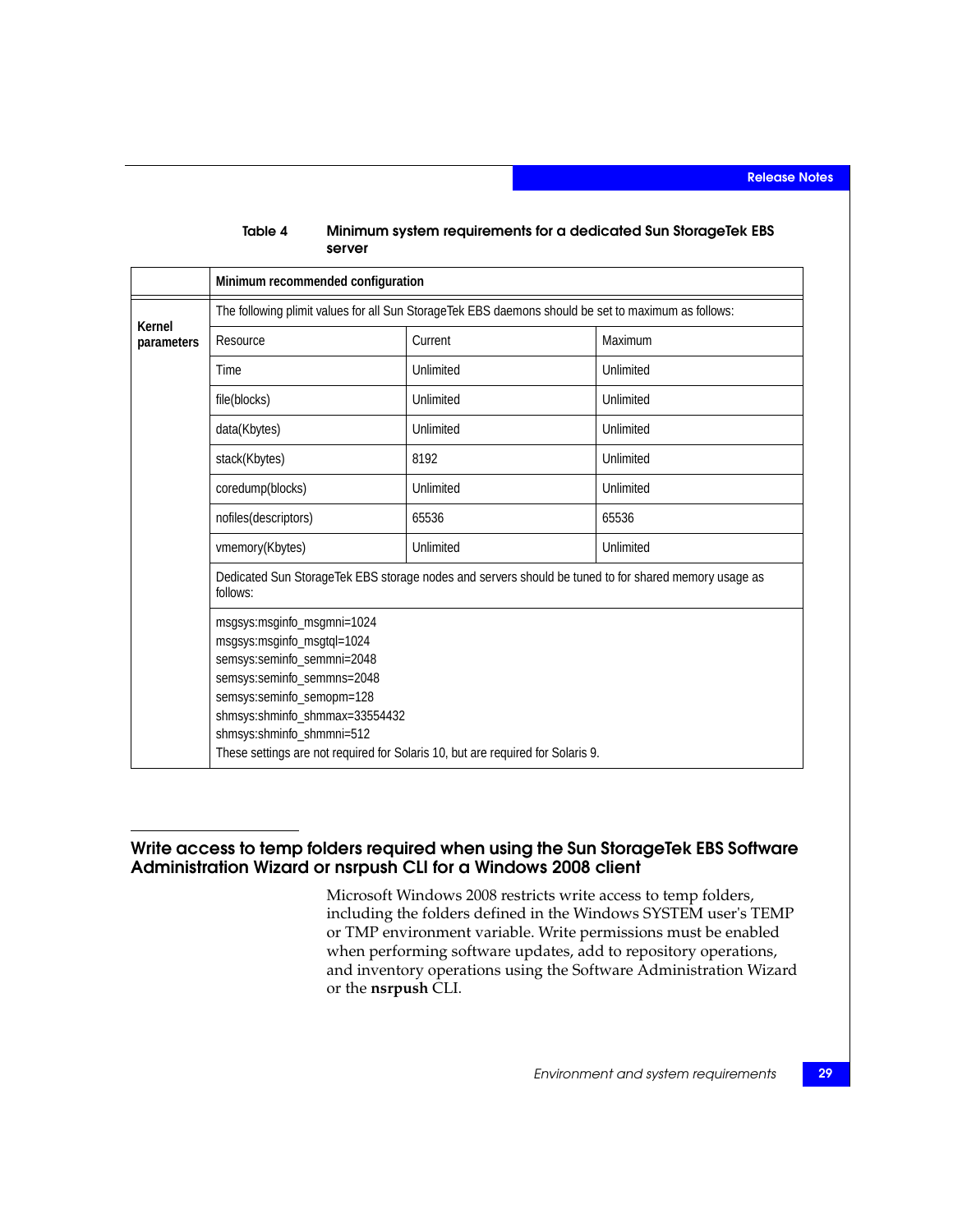On the Windows 2008 client, grant the Administrator and SYSTEM users write permissions to the temp folders defined in the SYSTEM user's TEMP and TMP environment variables.

#### <span id="page-29-0"></span>**Windows hot fix required for Vista to recover VSS System files**

Due to an issue with the Microsoft Windows Vista operating system, a hot fix is required to successfully recover VSS System files. Contact Microsoft to obtain the fix. Details can be found at: http://support.microsoft.com/kb/935606.

#### <span id="page-29-1"></span>**Install latest Microsoft VSS roll-up fix for Windows Server 2003**

If running Sun StorageTek EBS on Windows Server 2003, install the latest Microsoft VSS roll-up fix. To view more information on the roll-up fix and to download the package appropriate to your platform, go to the Microsoft knowledge base article at <http://support.microsoft.com/kb/940349>.

#### <span id="page-29-2"></span>**QPK1123 and PHSS\_37492 patches required to run Sun StorageTek EBS on HP-UX RISC**

The Sun StorageTek EBS services cannot be started on an HP-UX RISC system until the following patches are downloaded from the HP website:

- ◆ QPK1123(B.11.23.0712.070a) 1185010 Quality Pack Depot
- PHSS 37492

Go to <http://itrc.hp.com>and click **patch database** to obtain these patches. You must provide an appropriate username and login password to download the patches.

#### <span id="page-29-3"></span>**Features provided with base enablers**

[Table 5 on page -31](#page-30-1) lists the features that are available as part of Sun StorageTek EBS base enablers.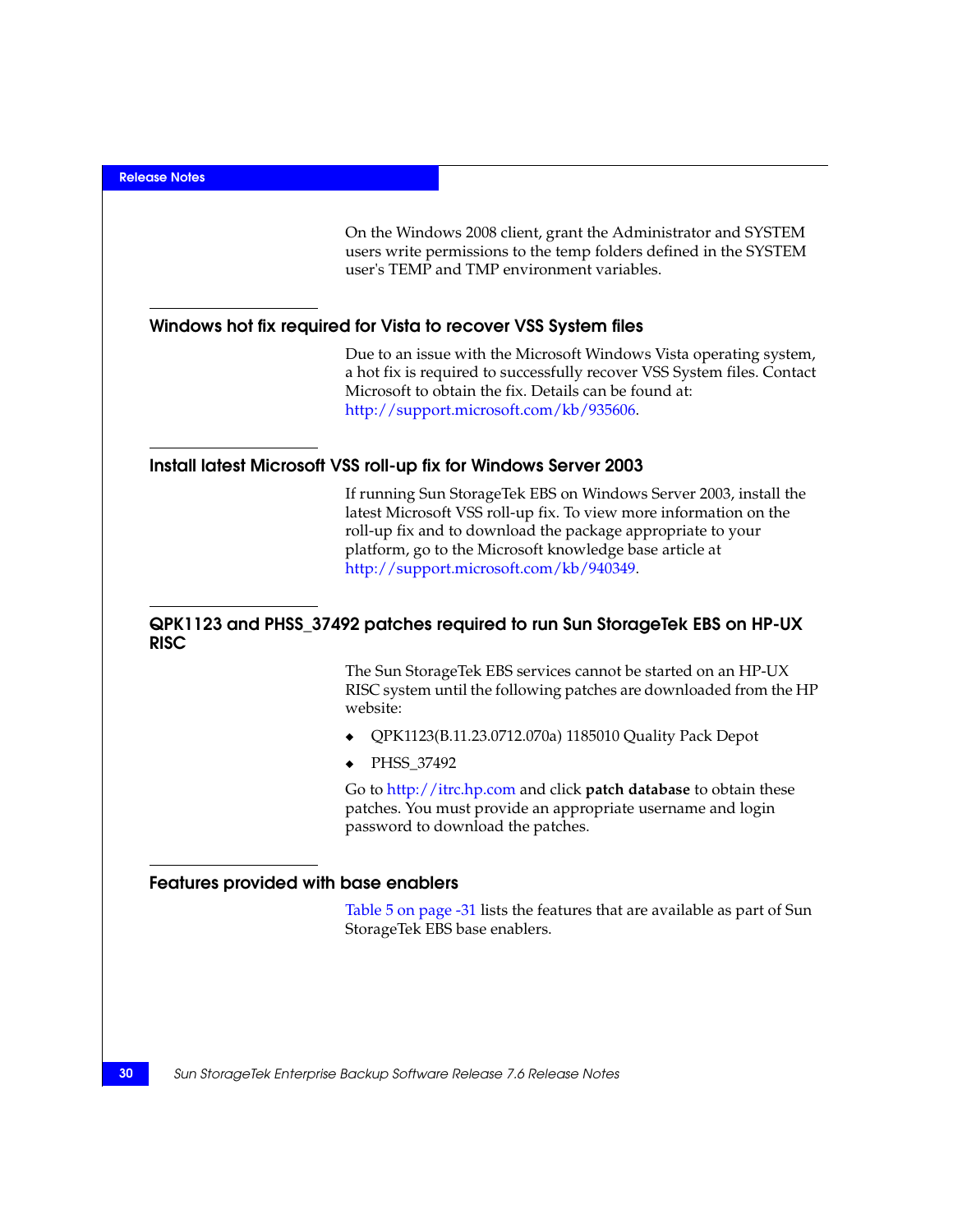|                                                          | Support by edition |                  |           |                 |
|----------------------------------------------------------|--------------------|------------------|-----------|-----------------|
| <b>Feature</b>                                           | <b>Power</b>       | <b>Network</b>   | Workgroup | <b>Business</b> |
| Number of included client connections                    | 12                 | 10               | 8         | 8               |
| Parallel data streams per Sun StorageTek EBS server      | 64                 | 32               | 32        | 32              |
| Parallel datastreams per storage node <sup>a</sup>       | 64                 | 32               | N/A       | N/A             |
| Number of physical devices included with base enabler    | 32                 | 16               | 4         | 4               |
| Increase in datazone's devices, per storage node license | 32                 | 16               | N/A       | N/A             |
| Maximum number of devices                                | 512 <sup>b</sup>   | 512 <sup>c</sup> | 4         | 4               |

#### <span id="page-30-1"></span>**Table 5 Features provided with base enablers**

a.Storage nodes available for additional cost for the Power and Network Editions only. b.Available in Sun StorageTek EBS 7.2*.x* and later. For Sun StorageTek EBS 7.1*.x* the maximum is 256. c.Available in Sun StorageTek EBS 7.2*.x* and later. For Sun StorageTek EBS 7.1*.x* the maximum is 256.

### <span id="page-30-0"></span>**Additional features available with base enablers**

[Table 6 on page -31](#page-30-2) lists the features that are available for support with Sun StorageTek EBS base enablers.

<span id="page-30-2"></span>

|                                                                 | Support by edition |                |           |                                      |
|-----------------------------------------------------------------|--------------------|----------------|-----------|--------------------------------------|
| Feature                                                         | <b>Power</b>       | <b>Network</b> | Workgroup | <b>Business</b>                      |
| Additional client connections                                   | Yes                | Yes            | No        | No                                   |
| Storage nodes                                                   | Yes                | Yes            | <b>No</b> | No                                   |
| Cluster support                                                 | Server and Client  | Client         | <b>No</b> | Maximum 2 Cluster client connections |
| ClientPak Module <sup>a</sup> for heterogeneous<br>environments | Yes                | Yes            | Yes       | Yes                                  |
| Sun StorageTek EBS NDMP Client<br>Connections                   | Yes                | Yes            | No        | Maximum 2 NDMP client connections    |
| Dynamic Drive Sharing Option                                    | Yes                | Yes            | N/A       | N/A                                  |
| Sun Storage Tek EBS DiskBackup Option                           | Yes                | Yes            | Yes       | Yes                                  |
| Sun Storage Tek EBS Archive Module                              | Yes                | Yes            | No        | No                                   |

#### **Table 6 Additional features available with base enablers (Sheet 1 of 2)**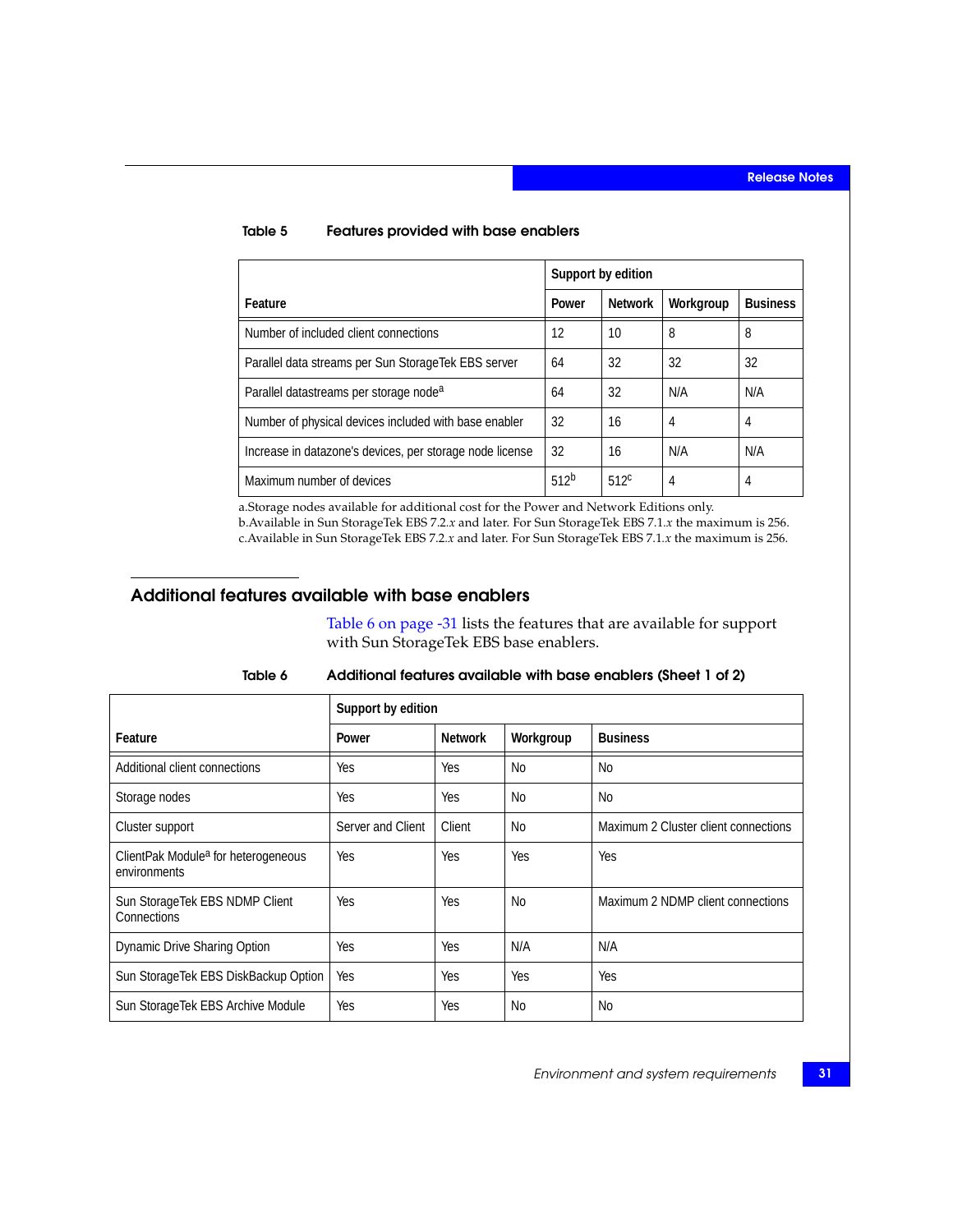**Table 6 Additional features available with base enablers (Sheet 2 of 2)**

|                                                            | <b>Support by edition</b> |                |                              |                           |  |
|------------------------------------------------------------|---------------------------|----------------|------------------------------|---------------------------|--|
| Feature                                                    | <b>Power</b>              | <b>Network</b> | Workgroup                    | <b>Business</b>           |  |
| Autochanger Software Modules                               | All                       | All            | $1-9, 1-16,$<br>$1-20, 1-32$ | One 1-26 included in base |  |
| Sun StorageTek EBS Application<br>Modules                  | Yes                       | Yes            | Yes                          | Yes                       |  |
| Sun StorageTek EBS Windows Server<br>2003 Open File Option | Yes                       | Yes            | Yes                          | Yes                       |  |
| Open File Manager                                          | Yes                       | Yes            | Yes                          | Yes                       |  |
| Sun StorageTek EBS PowerSnap<br><b>Modules</b>             | Yes                       | Yes            | No                           | No                        |  |
| Sun Storage Tek EBS SnapImage<br>Module                    | Yes                       | Yes            | No                           | Yes                       |  |
| VSS Support for Windows 2003                               | Yes                       | Yes            | Yes                          | Yes                       |  |
| Simple Network Management Protocol<br>(SNMP)               | Yes                       | Yes            | Yes                          | Yes                       |  |
| VTL (Virtual Tape Library)                                 | Yes                       | Yes            | Yes                          | Yes                       |  |

a. The ClientPak Module license requirement was eliminated in Sun StorageTek EBS 7.4.1 and later.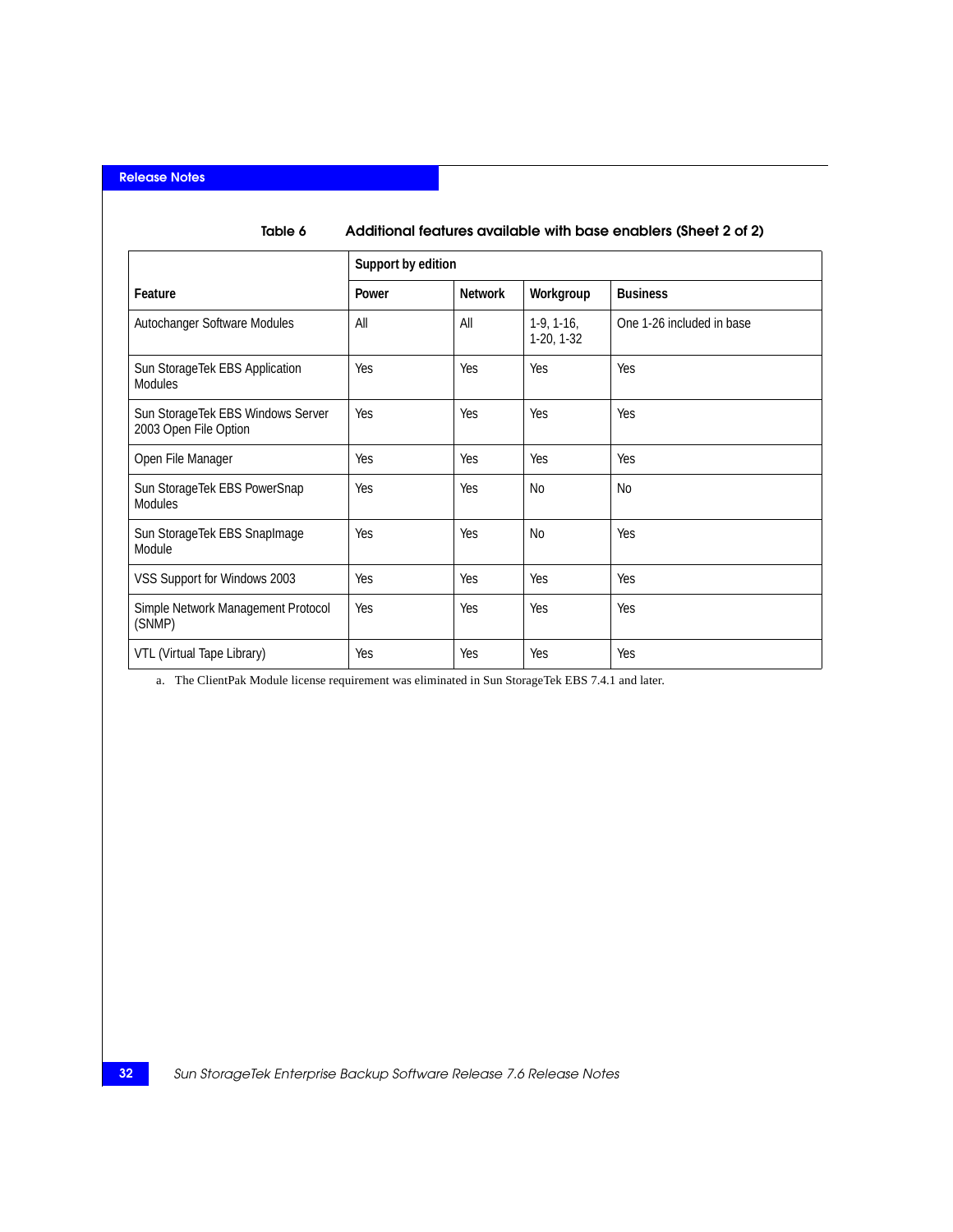### <span id="page-32-0"></span>**Known problems and limitations**

This section describes known limitations found in the entire Sun StorageTek EBS family of releases:

- ◆ ["Sun StorageTek EBS 7.6" on page -33](#page-32-1)
- ◆ ["Sun StorageTek EBS releases previous to 7.6 problems and](#page-61-0)  [limitations" on page -62](#page-61-0)
- ◆ ["Sun StorageTek EBS releases previous to 7.5 problems and](#page-84-0)  [limitations" on page -85](#page-84-0)
- ◆ ["Sun StorageTek EBS releases previous to 7.4 problems and](#page-131-0)  [limitations" on page -132](#page-131-0)

Unless the entry for a known limitation indicates that it is resolved for a specific release, the limitation applies to the release in which it is identified *and* all subsequent releases. If a limitation is resolved, it will also be identified in the fixed bugs table for the release in which it is resolved.

**Note:** The most up-to-date product issues for Sun StorageTek EBS are detailed online in the EMC Issue Tracker, available on the Powerlink website: <http://Powerlink.EMC.com>.

#### <span id="page-32-1"></span>**Sun StorageTek EBS 7.6**

[Table 7 on page -34](#page-33-0) identifies problem issues and limitations discovered in Sun StorageTek EBS 7.6.

The known limitations are separated into the following categories:

- ["Backup problems and limitations" on page -39](#page-38-0)
- ◆ ["Cloning and Staging problems and limitations" on page -43](#page-42-0)
- ◆ ["CLI problems and limitations" on page -45](#page-44-0)
- ◆ ["Cloud device problems and limitations" on page -47](#page-46-0)
- ◆ ["Configuration problems and limitations" on page -47](#page-46-1)
- ◆ ["Installation and upgrading problems and limitations" on](#page-47-0)  [page -48](#page-47-0)
- ◆ ["Messaging problems and limitations" on page -50](#page-49-0)
- ◆ ["Performance problems and limitations" on page -51](#page-50-0)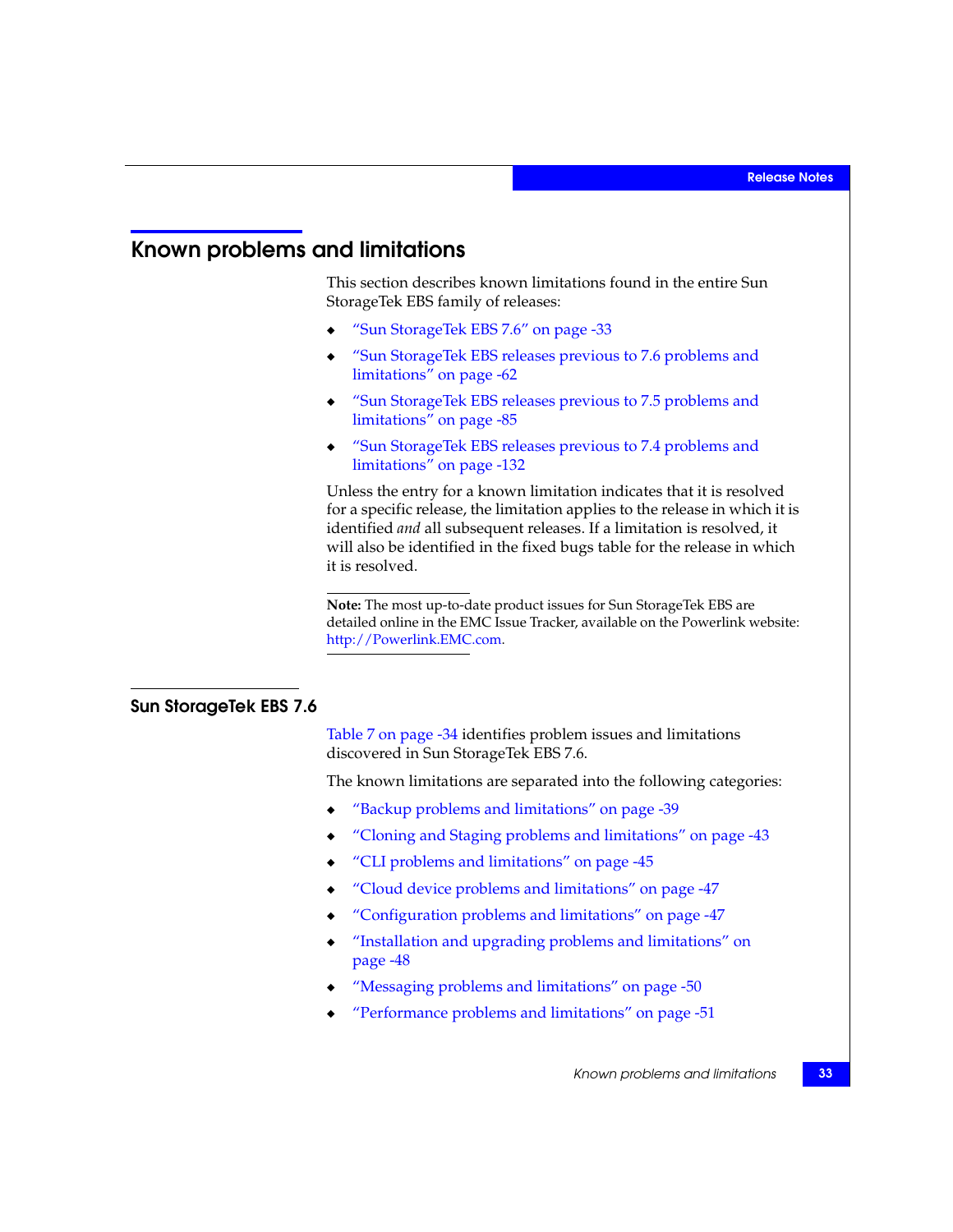- ◆ ["Restore problems and limitations" on page -51](#page-50-1)
- ◆ ["VMware Consolidated Backup \(VCB\) limitations and](#page-52-0)  [descriptions" on page -53](#page-52-0)
- ◆ ["General problems and limitations" on page -60](#page-59-0)

For known limitations related to internationalization support in Sun StorageTek EBS 7.6, see ["Internationalization support" on page -169.](#page-168-0)

| Table 7 |  | Limitations discovered in Sun StorageTek EBS release 7.6 |  |  |  |  |
|---------|--|----------------------------------------------------------|--|--|--|--|
|---------|--|----------------------------------------------------------|--|--|--|--|

<span id="page-33-0"></span>

| <b>Customer</b><br><b>Service</b><br>defect<br>number | <b>Issue</b><br>tracker<br>issue<br>number | <b>Description of limitation</b>                                                                                          | <b>Operating System</b><br>Affected                   | <b>Product</b><br>Feature |
|-------------------------------------------------------|--------------------------------------------|---------------------------------------------------------------------------------------------------------------------------|-------------------------------------------------------|---------------------------|
| "LGTsc30233<br>" on page -39                          | 30233nw                                    | AIX deduplication client fails with AVCTL error due to<br>case-sensitivity                                                | <b>AIX</b>                                            | Backup                    |
| "LGTsc31729<br>" on page -40                          | 31729nw                                    | Savegroup fails when backing up VSS save sets with deduplication<br>enabled                                               | Windows                                               | Backup                    |
| "LGTsc31933<br>" on page -40                          | 31933nw                                    | Multiple passphrases cannot be used for Cloud-based encrypted<br>backup and recovery                                      | Windows                                               | Backup                    |
| "LGTsc31401<br>" on page -41                          | 31401nw                                    | Selecting "Discover" option in Software Administration wizard<br>causes nsrcpd process to hang                            | Solaris                                               | Backup                    |
| "LGTsc28262<br>" on page -41                          | 28262nw                                    | Sun Storage Tek EBS Server may take a long time to restart if size<br>of media management database is very large          | Windows                                               | Backup                    |
| "LGTsc08220<br>" on page -41                          | 08220nw                                    | Limits in Sun StorageTek EBS support for NTFS                                                                             | Windows                                               | Backup                    |
| "LGTpa88903<br>" on page -42                          | 88903nw                                    | Cannot backup two Sun StorageTek EBS clients with the same<br>hostname but different fully qualified domain names (FQDNs) | Tru64 UNIX, AIX,<br>Solaris, HP-UX,<br>Linux, Windows | Backup                    |
| "LGTsc32100<br>" on page -42                          | 32100nw                                    | DFS backup failure under certain conditions if VSS is enabled                                                             | Windows                                               | Backup                    |
| "LGTsc19011<br>" on page -42                          | 19011nw                                    | Savegrp may fail if a client has more than 1116 savesets                                                                  | AIX, Solaris                                          | Backup                    |
| "LGTsc29210<br>" on page -43                          | 29210nw                                    | Backups may fail if server parallelism is set to maximum value                                                            | Tru64 UNIX, AIX,<br>Solaris, HP-UX,<br>Linux, Windows | Backup                    |
| "NW105699"<br>on page -43                             | NW105699                                   | NDMP Path-to-Tape cloning fails to clone save sets spanning<br>across two volumes                                         | Linux                                                 | Cloning                   |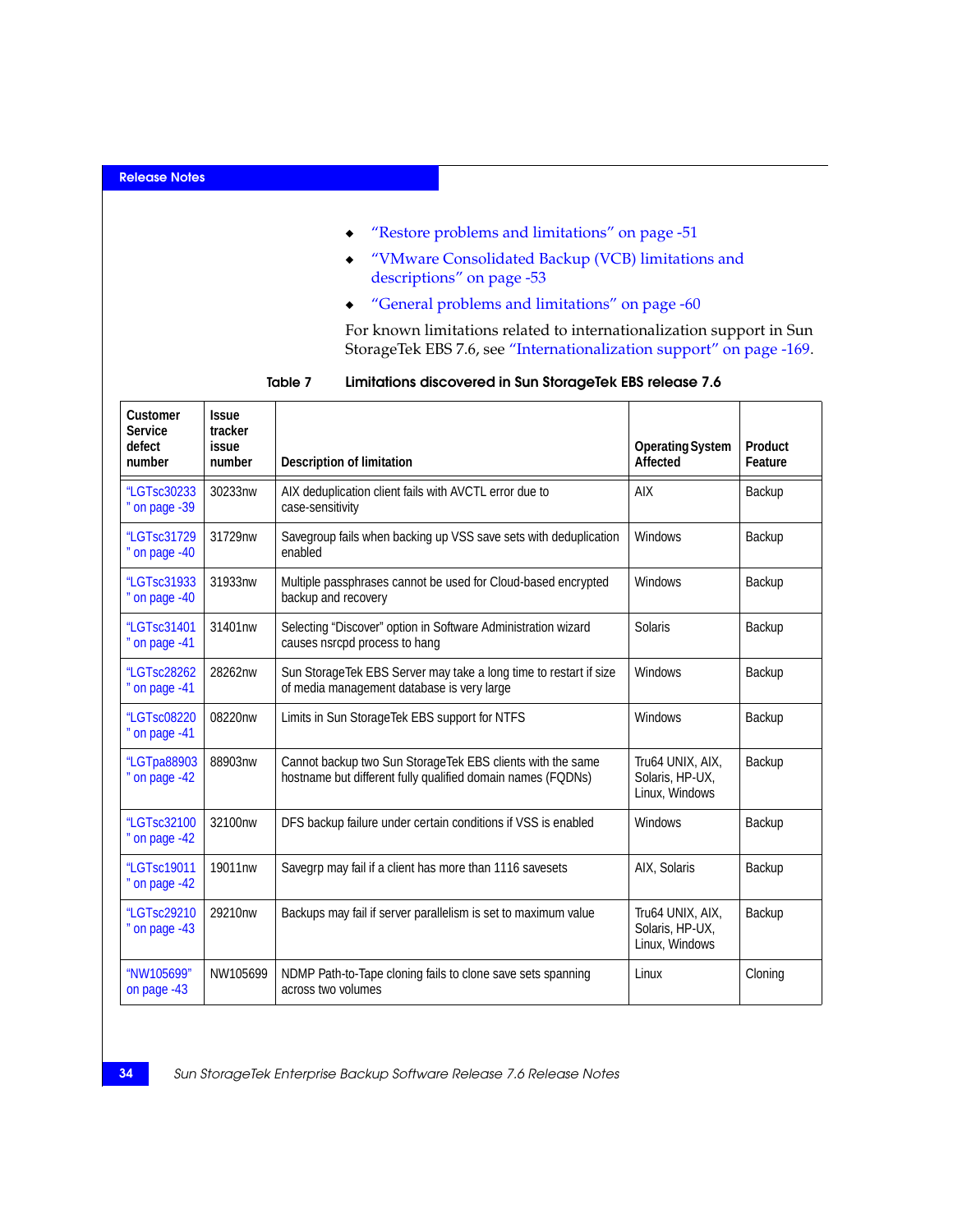| Table 7 | Limitations discovered in Sun StorageTek EBS release 7.6 |
|---------|----------------------------------------------------------|
|---------|----------------------------------------------------------|

| <b>Customer</b><br><b>Service</b><br>defect<br>number | <b>Issue</b><br>tracker<br>issue<br>number | <b>Description of limitation</b>                                                                                                                                                             | <b>Operating System</b><br>Affected                   | <b>Product</b><br><b>Feature</b> |
|-------------------------------------------------------|--------------------------------------------|----------------------------------------------------------------------------------------------------------------------------------------------------------------------------------------------|-------------------------------------------------------|----------------------------------|
| "NW105306"<br>on page -43                             | 105306nw                                   | Status of aborted clone is not shown under Show Manual Clone<br>History in NMC                                                                                                               | Solaris                                               | Cloning                          |
| "NW105684"<br>on page -43                             | NW105684                                   | Path-to-Tape cloning check fails if spanning of first fragment of the<br>source image and destination spanning occur simultaneously<br>during cloning                                        | Linux                                                 | Cloning                          |
| "LGTsc31283<br>" on page -44                          | 31283nw                                    | Running nsrclone -J <storage node=""> hangs for any source device<br/>type</storage>                                                                                                         | Tru64 UNIX, AIX,<br>Solaris, HP-UX,<br>Linux, Windows | Cloning                          |
| "LGTsc29276<br>" on page -44                          | 29276nw                                    | Path-to-tape cloning requires a separate volume to write the end<br>notes                                                                                                                    | Linux                                                 | Cloning                          |
| "LGTsc31929<br>" on page -45                          | 31929nw                                    | Sun Storage Tek EBS does not support cloning of a Path-To-Tape<br>clone instance that is cloned from a tape of different block or device<br>file size than that of the original source tape. | Tru64 UNIX, AIX,<br>Solaris, HP-UX,<br>Linux, Windows | Cloning                          |
| "LGTsc29190<br>" on page -45                          | 29190nw                                    | Using nsrclone to clone an NDMP clone hangs if source volume is<br>not mounted                                                                                                               | Solaris                                               | Cloning                          |
| "LGTsc32017<br>" on page -46                          | 32017nw                                    | nsrlic output may not list all connected clients to NMDA UNIX<br>enabler                                                                                                                     | <b>UNIX</b>                                           | CLI                              |
| "LGTsc24102<br>" on page -46                          | 24102nw                                    | Storage nodes on AIX may encounter issues when running the<br>inquire or dvdetect commands                                                                                                   | <b>AIX</b>                                            | <b>CLI</b>                       |
| "NW105390"<br>on page -46                             | NW105390                                   | Directed recover initiated from server may fail with machines in<br>different domains from CLI on Windows                                                                                    | Windows                                               | СLI                              |
| "NW104933"<br>on page -47                             | NW104933                                   | Cloud device created with target session attribute of 1 even if<br>another value is specified                                                                                                | Windows                                               | Cloud device                     |
| "LGTsc32171<br>" on page -47                          | 32171nw                                    | NDMP target session value changed to 32 when evaluation mode<br>expires                                                                                                                      | Linux                                                 | Configuration                    |
| "LGTsc29940<br>" on page -47                          | 29940nw                                    | Device file size value cannot be reset to default unless nsrmmd or<br>Sun StorageTek EBS services are restarted                                                                              | Solaris                                               | Configuration                    |
| "LGTsc28693<br>" on page -47                          | 28693nw                                    | Quantum DXi: May not be able to configure library from a particular<br>node in a DDS configuration                                                                                           | Solaris                                               | Configuration                    |
| "LGTsc30786<br>" on page -48                          | 30786nw                                    | Default client parallelism should be set to 4 except for the Sun<br>StorageTek EBS server                                                                                                    | Tru64 UNIX, AIX,<br>Solaris, HP-UX,<br>Linux, Windows | Configuration                    |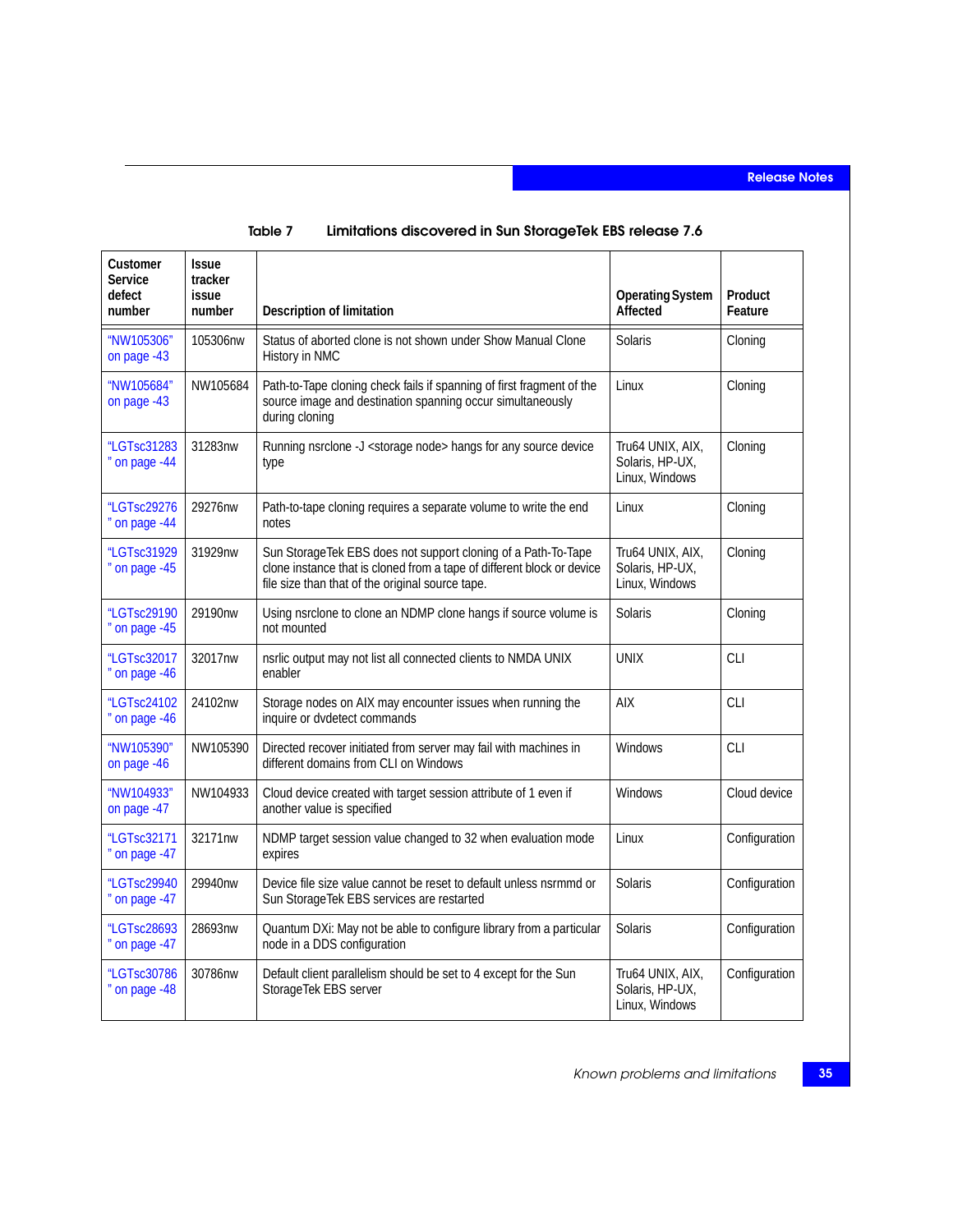| Limitations discovered in Sun StorageTek EBS release 7.6<br>Table 7 |  |
|---------------------------------------------------------------------|--|
|---------------------------------------------------------------------|--|

| Customer<br>Service<br>defect<br>number | <b>Issue</b><br>tracker<br>issue<br>number | <b>Description of limitation</b>                                                                                                  | <b>Operating System</b><br><b>Affected</b>            | <b>Product</b><br><b>Feature</b> |
|-----------------------------------------|--------------------------------------------|-----------------------------------------------------------------------------------------------------------------------------------|-------------------------------------------------------|----------------------------------|
| "NW110327"<br>on page -48               | NW110327                                   | nsrjobd running after uninstallation of Sun StorageTek EBS on<br>Windows                                                          | Windows                                               | Installation                     |
| "LGTsc32047<br>" on page -49            | 32047nw                                    | ConnectEMC software cannot be installed in non-default location                                                                   | Windows                                               | Installation                     |
| "LGTsc32944<br>" on page -49            | 32944nw                                    | Library disabled after upgrading from Sun Storage Tek EBS 7.4<br>release to Sun StorageTek EBS 7.6                                | <b>AIX</b>                                            | Upgrading                        |
| "NW105501"<br>on page -50               | NW105501                                   | Usage error does not appear when nsrda binaries run from<br>command line                                                          | Solaris                                               | Messaging                        |
| "NW105414"<br>on page -50               | NW105414                                   | Logging and warning messages not sufficient when reaching soft<br>runtime limit                                                   | Tru64 UNIX, AIX,<br>Solaris, HP-UX,<br>Linux, Windows | Messaging                        |
| "LGTsc29953<br>" on page -50            | 29953nw                                    | Running ndmpsup with full disk specified for output location does<br>not return error                                             | Windows                                               | Messaging                        |
| "NW105832"<br>on page -50               | NW105832                                   | No warning message appears when staging is started for disabled<br>destination device                                             | Windows                                               | Messaging                        |
| "NW105777"<br>on page -51               | NW105777                                   | Save output error and parse error messages appear in Savegroup<br>log and NMC Group Details upon backup with directives turned on | Windows                                               | Messaging                        |
| "LGTsc29791<br>on page -51              | 29791nw                                    | NMC may consume increasing amounts of memory on Windows                                                                           | Windows                                               | Performance                      |
| "LGTsc24128<br>" on page -51            | 24128nw                                    | HP TruCluster with DNS enabled may result in slow connections to<br>the Sun StorageTek EBS server                                 | Tru64 UNIX, AIX,<br>Solaris, HP-UX,<br>Linux, Windows | Performance                      |
| "LGTsc29958<br>" on page -51            | 29958nw                                    | Empty directory for NDMP is not recovered during Direct Recover                                                                   | Linux                                                 | Restore                          |
| "LGTsc33060<br>" on page -52            | 33060nw                                    | Volume mount point is recovered as a folder                                                                                       | Windows                                               | Restore                          |
| "LGTsc30685<br>" on page -52            | 30685nw                                    | Recovery reports are not generated immediately after a successful<br>recover                                                      | Solaris                                               | Restore                          |
| "LGTsc17739<br>" on page -52            | 17739nw                                    | Host name resolution changes on the Sun StorageTek EBS server<br>can cause recover items to become unbrowsable                    | HP-UX                                                 | Restore                          |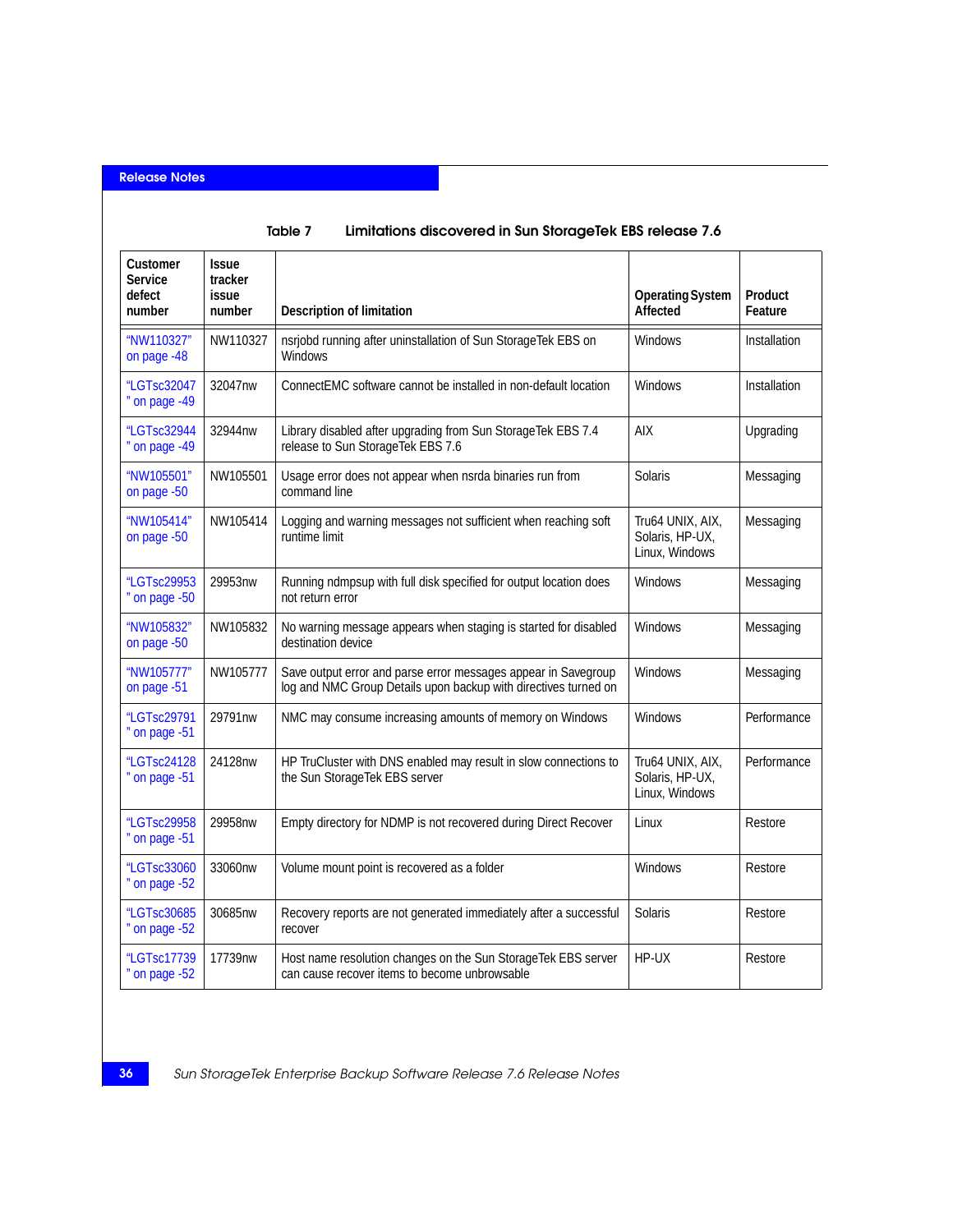| <b>Customer</b><br><b>Service</b><br>defect<br>number | <b>Issue</b><br>tracker<br>issue<br>number | <b>Description of limitation</b>                                                                                              | <b>Operating System</b><br>Affected                   | <b>Product</b><br><b>Feature</b> |
|-------------------------------------------------------|--------------------------------------------|-------------------------------------------------------------------------------------------------------------------------------|-------------------------------------------------------|----------------------------------|
| "LGTsc00742<br>" on page -52                          | 00742nw                                    | The recover command may fail if the Sun StorageTek EBS server's<br>short name cannot be resolved from the client              | Tru64 UNIX, AIX,<br>Solaris, HP-UX,<br>Linux, Windows | Restore                          |
| "LGTsc24329<br>" on page -52                          | 24329nw                                    | Client file index recovery fails for NDMP client on Windows                                                                   | <b>Windows</b>                                        | Restore                          |
| "LGTsc25674<br>" on page -53                          | 25674nw                                    | Windows file permissions may be changed after a full recovery                                                                 | Windows                                               | Restore                          |
| "LGTsc31671<br>" on page -53                          | 31671nw                                    | Unable to recover savesets on NDMP path-to-tape clone volume<br>that has been deleted and then restored using scanner command | Solaris                                               | Restore                          |
| "LGTsc30685<br>" on page -52                          | 30685nw                                    | Recovery reports are not generated immediately after a successful<br>recover                                                  | Solaris                                               | Restore                          |
| "LGTsc17739<br>" on page -52                          | 17739nw                                    | Host name resolution changes on the Sun StorageTek EBS server<br>can cause recover items to become unbrowsable                | HP-UX                                                 | Restore                          |
| "LGTsc00742<br>" on page -52                          | 00742nw                                    | The recover command may fail if the Sun StorageTek EBS server's<br>short name cannot be resolved from the client              | Tru64 UNIX, AIX,<br>Solaris, HP-UX,<br>Linux, Windows | Restore                          |
| "LGTsc24329<br>" on page -52                          | 24329nw                                    | Client file index recovery fails for NDMP client on Windows                                                                   | Windows                                               | Restore                          |
| "LGTsc25674<br>" on page -53                          | 25674nw                                    | Windows file permissions may be changed after a full recovery                                                                 | Windows                                               | Restore                          |
| "LGTsc31671<br>" on page -53                          | 31671nw                                    | Unable to recover savesets on NDMP path-to-tape clone volume<br>that has been deleted and then restored using scanner command | Solaris                                               | Restore                          |
| "LGTsc32763<br>" on page -53                          | 32763nw                                    | RECOVER_FULL_PATHS variable for NetApp filer recovery not<br>supported                                                        | <b>UNIX</b>                                           | Restore                          |
| "NW105846,<br>NW105379"<br>on page -54                | NW105846<br>NW105379                       | Index browsing fails when the VCB backups are performed with<br>traditional backups                                           | Windows                                               | <b>VCB</b>                       |
| "NW105962"<br>on page -54                             | NW105962                                   | Single step recovery of VM on Virtual Center or ESX server does<br>not work if non-default port number used                   | Windows                                               | <b>VCB</b>                       |

NW105583 | Backup with VCB Directive applied to Windows 2000 VM does not

skip system32 folder under C:\WINNT

["NW105583"](#page-53-0)  [on page -54](#page-53-0)

| Table 7 |  |  | Limitations discovered in Sun StorageTek EBS release 7.6 |  |
|---------|--|--|----------------------------------------------------------|--|
|---------|--|--|----------------------------------------------------------|--|

Windows **VCB**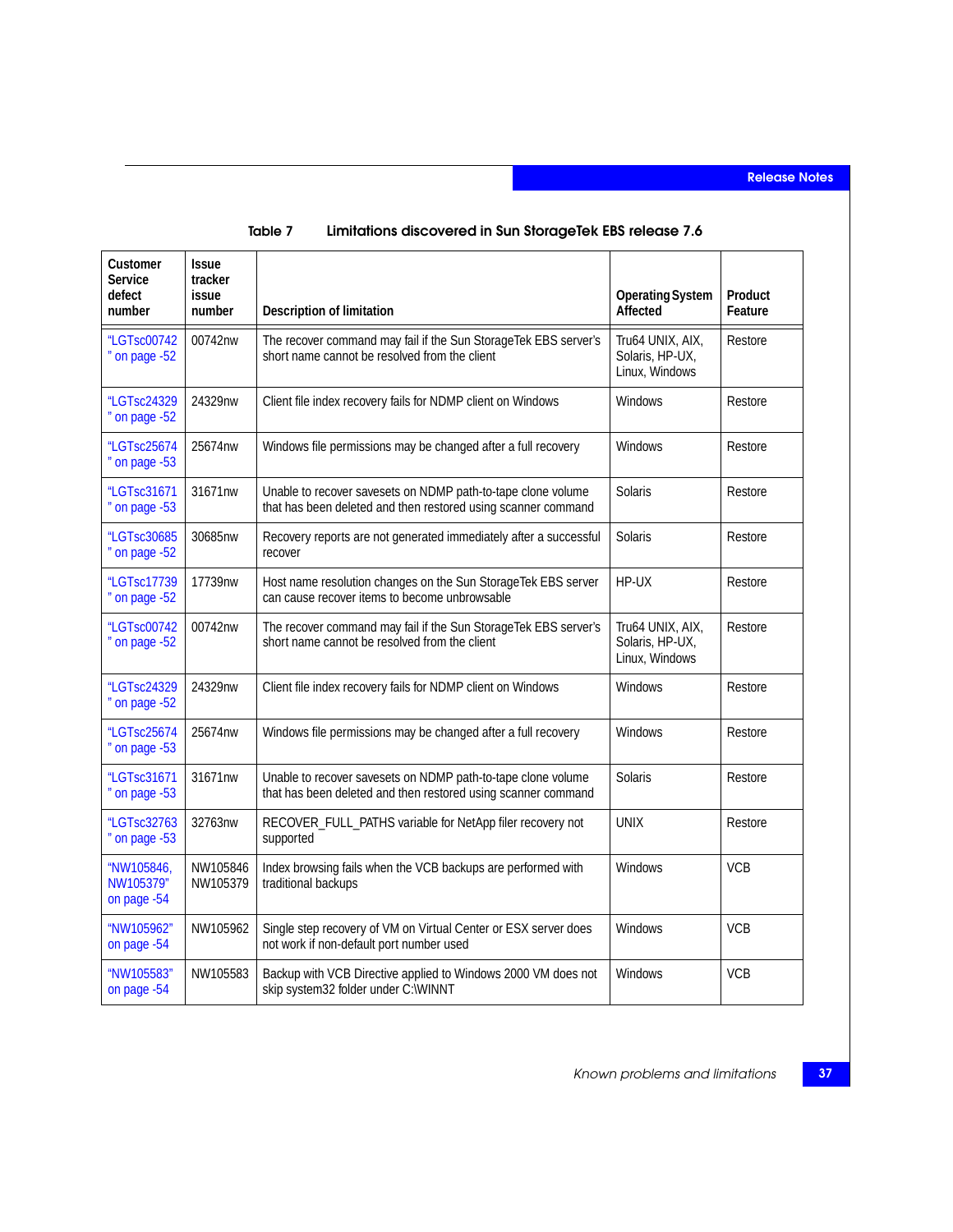| Limitations discovered in Sun StorageTek EBS release 7.6 |
|----------------------------------------------------------|
|                                                          |

| <b>Customer</b><br>Service<br>defect<br>number | <b>Issue</b><br>tracker<br>issue<br>number | <b>Description of limitation</b>                                                                                 | <b>Operating System</b><br>Affected | <b>Product</b><br><b>Feature</b> |
|------------------------------------------------|--------------------------------------------|------------------------------------------------------------------------------------------------------------------|-------------------------------------|----------------------------------|
| "NW105298"<br>on page -55                      | NW105298                                   | Incorrect error messages are displayed during full image recovery<br>or drive letter recovery                    | Windows                             | <b>VCB</b>                       |
| "NW105265"<br>on page -55                      | NW105265                                   | Single-file recovery is not supported for VMs containing non-ASCII<br>filenames                                  | Windows                             | <b>VCB</b>                       |
| "NW105098"<br>on page -55                      | NW105098                                   | Performance is slow on Windows VMs when multiple disaster<br>recovery sessions are performed simultaneously      | Windows                             | <b>VCB</b>                       |
| "NW105095"<br>on page -55                      | NW105095                                   | Stopping the savegroup does not stop the VCB mounter operation                                                   | WIndows                             | <b>VCB</b>                       |
| "LGTsc32604<br>" on page -56                   | 32604nw                                    | Single-step recovery has limitation to restore VMs with thin disks to<br>ESX 4.0 Server.                         | Windows                             | <b>VCB</b>                       |
| "LGTsc32380<br>on page -56                     | 32380nw                                    | File-level recovery of an encrypted file is not supported                                                        | Windows                             | <b>VCB</b>                       |
| "LGTsc30075<br>" on page -57                   | 30075nw                                    | Recovery of a VM host with multiple drives displays "Directory not<br>empty" in the recover GUI                  | Windows                             | <b>VCB</b>                       |
| "LGTsc30810<br>on page -57                     | 30810nw                                    | Additional system generated or user files are recovered during save<br>set recovery from an incremental backup   | Windows                             | <b>VCB</b>                       |
| "LGTsc30813<br>" on page -58                   | 30813nw                                    | Restored virtual machine starts in forceful powered off state during<br><b>FULLVM</b> restore                    | Windows                             | <b>VCB</b>                       |
| "LGTsc31164<br>" on page -58                   | 31164nw                                    | nsr resource takes default values if invalid application information<br>inputs are provided for the proxy server | Windows                             | <b>VCB</b>                       |
| "LGTsc30927<br>" on page -58                   | 30927nw                                    | GPT disks are not supported for single file recovery (SFR)                                                       | Windows                             | <b>VCB</b>                       |
| "LGTsc31190<br>" on page -58                   | 31190nw                                    | Single file recovery (SFR) cannot be performed on disks with no<br>drive letter                                  | Windows                             | <b>VCB</b>                       |
| "LGTsc31499<br>" on page -59                   | 31499nw                                    | Single file recovery (SFR) is not supported for VM's configured with<br>dynamic disks                            | Windows                             | <b>VCB</b>                       |
| "LGTsc31545<br>" on page -59                   | 31545nw                                    | Memory footprint for nsrvcb_save is huge during VMware backups                                                   | Windows                             | <b>VCB</b>                       |
| "LGTsc31562<br>" on page -59                   | 31562nw                                    | VM should be in the "powered on" state for the first backup                                                      | Windows                             | <b>VCB</b>                       |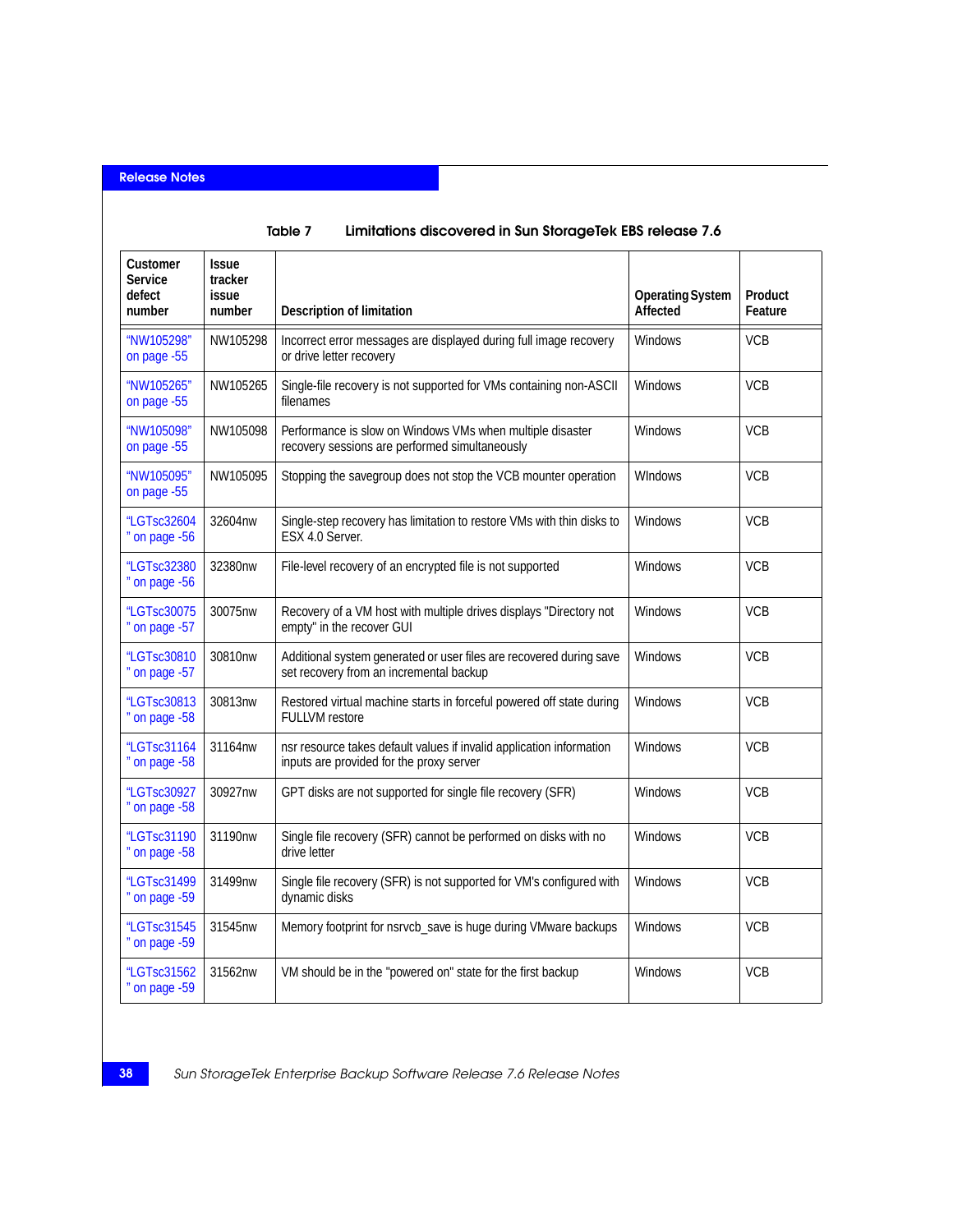| <b>Customer</b><br><b>Service</b><br>defect<br>number | <b>Issue</b><br>tracker<br>issue<br>number | <b>Description of limitation</b>                                                                | <b>Operating System</b><br><b>Affected</b>            | <b>Product</b><br>Feature |
|-------------------------------------------------------|--------------------------------------------|-------------------------------------------------------------------------------------------------|-------------------------------------------------------|---------------------------|
| "LGTsc31575<br>on page -60                            | 31575nw                                    | Shared folder settings are not restored from a file-level restore on<br>the VM                  | Windows                                               | <b>VCB</b>                |
| "LGTsc31651<br>on page -60                            | 31651nw                                    | Any system changes to the VM requires a full backup                                             | Windows                                               | <b>VCB</b>                |
| "LGTsc31735<br>on page -60                            | 31735nw                                    | Save set consolidation is not supported for VCB backups                                         | Windows                                               | <b>VCB</b>                |
| "LGTsc31737<br>on page -60                            | 31737nw                                    | No directives are supported for VCB backup when save set is<br>"*FULL*" and the level is "FULL" | Windows                                               | <b>VCB</b>                |
| "LGTsc31971<br>on page -60                            | 31971nw                                    | Backup of a powered off VM is only possible if the VM was turned<br>off gracefully              | Windows                                               | <b>VCB</b>                |
| "NW110377"<br>on page -61                             | NW110377                                   | Secure Storage Library not initialized during Lockbox entry creation<br>due to missing library  | HP-UX                                                 | General<br>problems       |
| "NW105048"<br>on page -61                             | NW105048                                   | Sun Storage Tek EBS does not save or recover DFS empty<br>directories                           | Windows                                               | General<br>problems       |
| "LGTsc32722<br>" on page -61                          | 32722nw                                    | Archived data not properly indexed on MAC-OS                                                    | <b>MAC</b>                                            | General<br>problems       |
| "LGTsc30717<br>" on page -61                          | 30717nw                                    | Sun Storage Tek EBS services might not start due to lock files                                  | Tru64 UNIX, AIX,<br>Solaris, HP-UX,<br>Linux, Windows | General<br>problems       |
| "LGTsc32410<br>" on page -61                          | 32410nw                                    | Compression asm does not work with other asms                                                   | Windows                                               | General<br>problems       |

## **Table 7 Limitations discovered in Sun StorageTek EBS release 7.6**

## **Backup problems and limitations**

This section details the problems and limitations related to backups.

# **AIX deduplication client fails with AVCTL error due to case-sensitivity**

## **LGTsc30233**

Deduplication backup of a Sun StorageTek EBS client on AIX may fail with an AVCTL error. This is because client names or domains on the Avamar server are not case-sensitive at the creation time, but are case-sensitive when logging on to a particular domain account.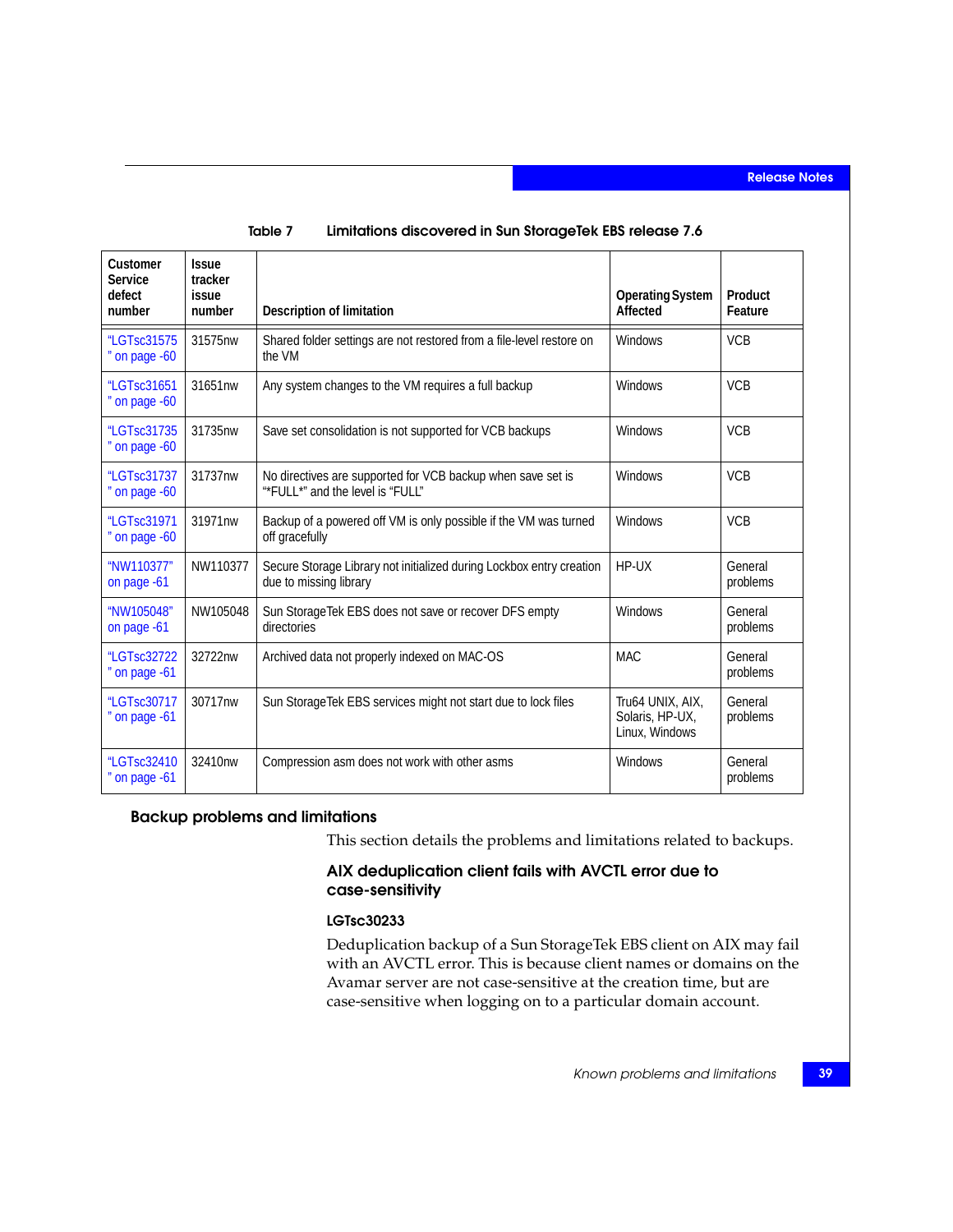Keep the same naming convention of client name or domain (case-sensitive) after the first client record creation.

## **Savegroup fails when backing up VSS save sets with deduplication enabled**

#### **LGTsc31729**

When backing up the VSS save sets on Windows 2008 with deduplication enabled, the savegroup fails with the following error in NMC and the savegroup log upon completion:

vm20-win-6:VSS OTHER:\ 57803:save: Saving with De-Duplication enabled vm20-win-6:VSS OTHER:\ VSS OTHER: No writers found for this saveset: VSS OTHER.

## **Multiple passphrases cannot be used for Cloud-based encrypted backup and recovery**

#### **LGTsc31933**

Multiple passphrases cannot be used for Cloud-based encryption and decryption, due to the difficulty of specifying a passphrase for decryption that is different from the one that was used for encrypting that data. The passphrase used when backing up encrypted data must be the same one used when performing a recovery and decrypting the data.

The **recover -p** option, which provides a way to specify a passphrase different from the one currently configured on the Sun StorageTek EBS server, cannot be used for encrypted Cloud backups.

The following limitations also apply to passphrase use in Sun StorageTek EBS:

- ◆ A Cloud device can only support one single passphrase for both backup and recovery when encryption is enabled.
- ◆ Changing the datazone passphrase impacts all newly initiated backup and recovery operations and should be avoided.
- ◆ If a backup using an old passphrase needs to be recovered, that old passphrase must be restored on the Sun StorageTek EBS server during the recovery process.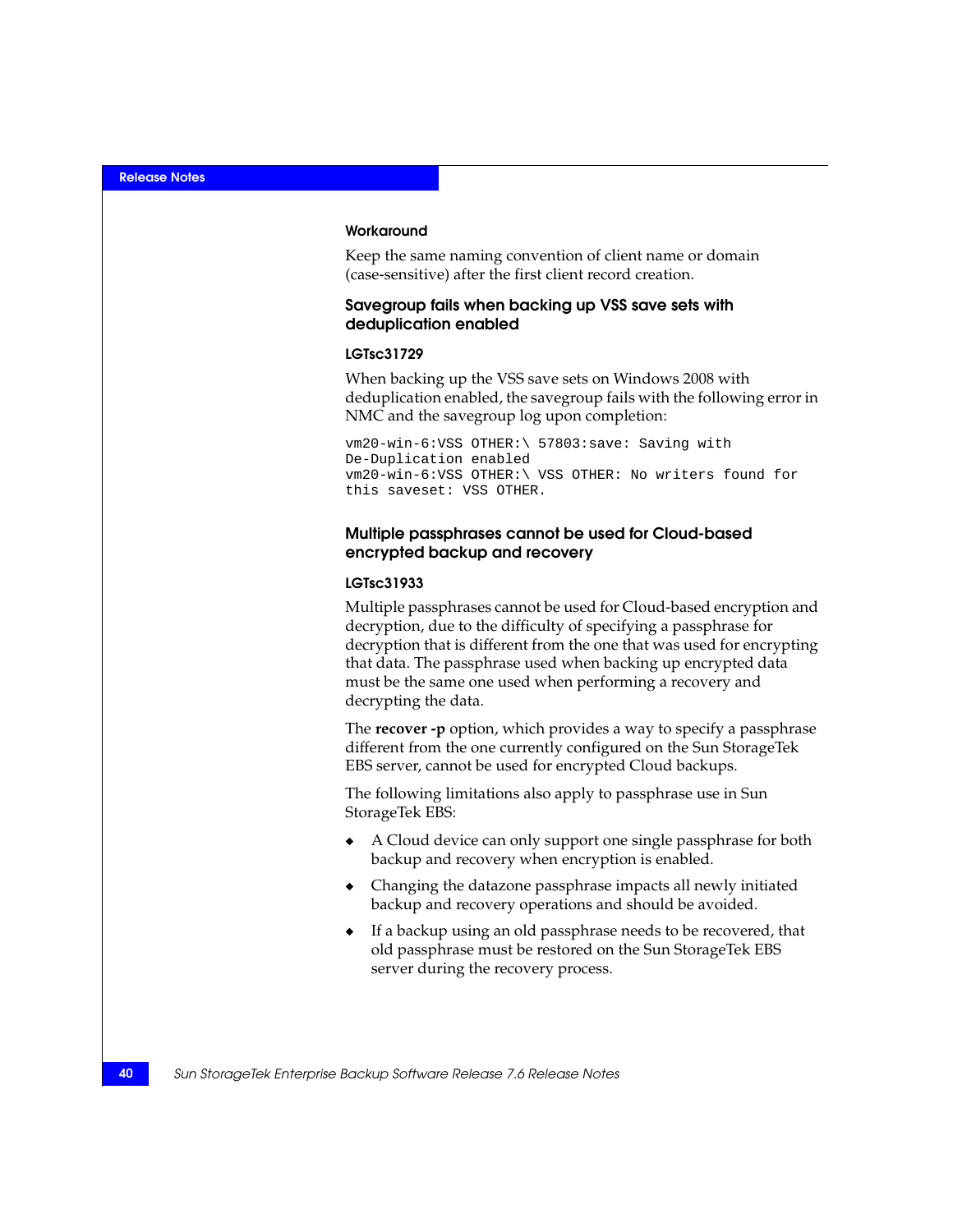# **Selecting "Discover" option in Software Administration wizard causes nsrcpd process to hang**

## **LGTsc31401**

When you perform "Add products to the repository" using the Software Administration Wizard in NMC and select **Discover** after successful completion of the task, the **nsrcpd** process becomes unresponsive and the application hangs.

## **Workaround**

To avoid this issue, perform one of the following:

- Kill the **nsrcpd** process, then restart the daemons. Selecting the **Discover** option in NMC now completes successfully.
- ◆ Run the command line utility **nsrpush** to perform the operation instead of using NMC.

# **Sun StorageTek EBS Server may take a long time to restart if size of media management database is very large**

## **LGTsc28262**

If the Sun StorageTek EBS media management database is very large, the Sun StorageTek EBS server may take a long time to establish client connections when it is restarted. The reason is that a consistency check of the media management database is triggered when the server is restarted.

To reduce the size of the media management database, run the **nsrim -C** command. Be aware that this command may take a long time to run and that the Sun StorageTek EBS server will be unavailable during this time. Run the command when the Sun StorageTek EBS server is not busy.

More information about reducing the media management database is provided in Chapter 17, Sun StorageTek EBS Server Management, of the Sun StorageTek EBS *Release 7.6 Administration Guide*.

## **Limits in Sun StorageTek EBS support for NTFS**

## **LGTsc08220**

The Sun StorageTek EBS software supports the backup and recovery of NTFS using Win32 API-defined subsystem. Besides Win32 Subsystem, NTFS also support other subsystems like POSIX. The Win32 subsystem supports certain file naming conventions, and does not have ability to support file naming conventions of other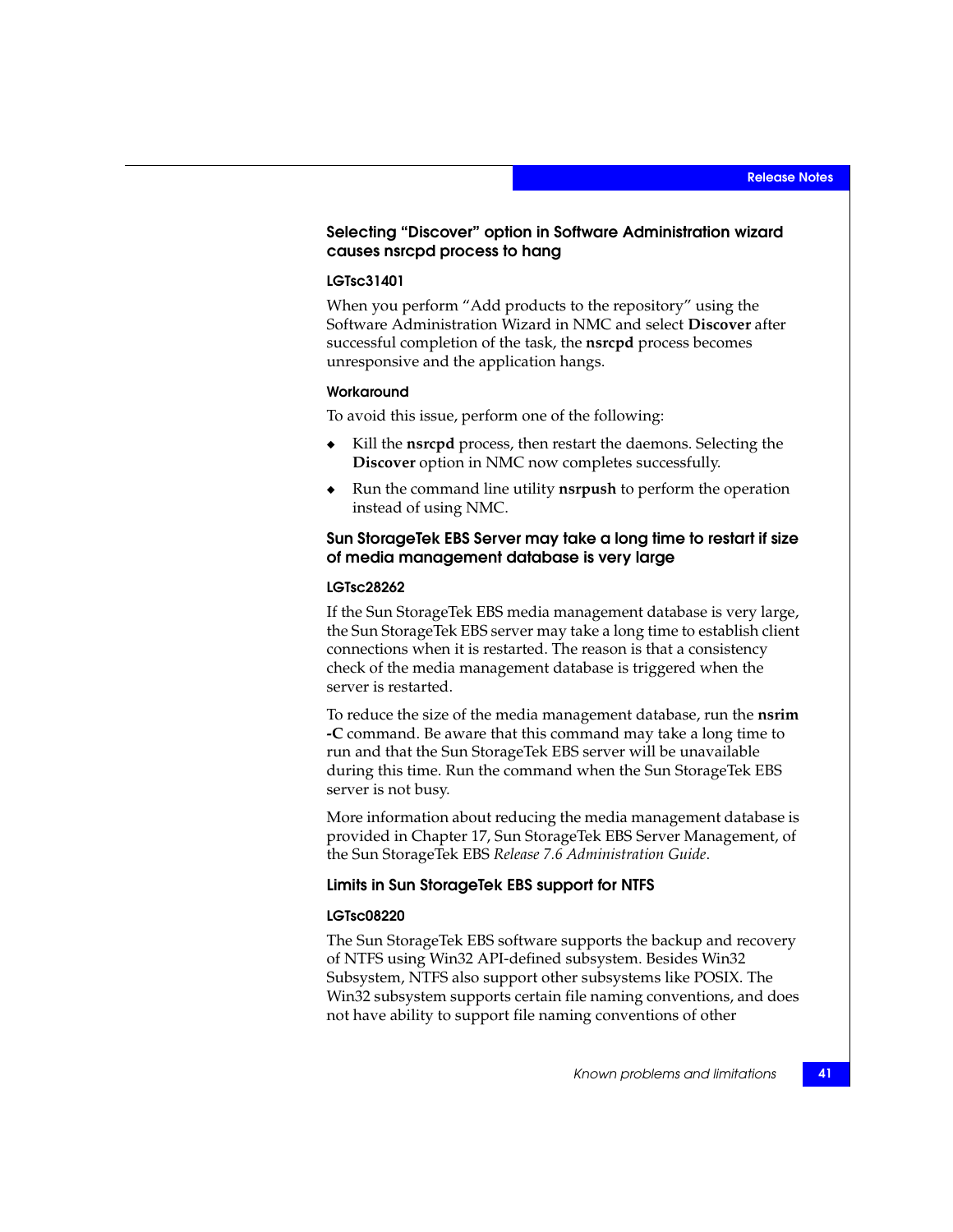subsystems like POSIX, such as the ability to differentiate between filenames that are identical except for uppercase and lowercase characters (for example, temp.txt and TEMP.txt) and the ability to have multiple dots (.) in filenames.

POSIX applications that access NTFS file systems may implement file naming convention differently than the Win32 subsystem. It is possible that certain file naming features may be present that are not part of the Win32 subsystem. If this is the case, the Sun StorageTek EBS software will not correctly back up these files.

# **Cannot backup two Sun StorageTek EBS clients with the same hostname but different fully qualified domain names (FQDNs)**

#### **LGTpa88903**

Sun StorageTek EBS cannot cope with two different machines that have the same hostname but different FQDNs. For example, if two divisions of a company have a machine named "mailserver.abc.com" and "mailserver.xyz.com," they will be unable to back up the second host.

## **DFS backup failure under certain conditions if VSS is enabled**

#### **LGTsc32100**

If VSS is enabled, a DFS backup or a VSS SYSTEM BOOT backup may fail under the following conditions:

- The namespace folder is not a shared folder target.
- Replication is configured for the namespace.
- Files exist in the namespace folder and have replicated to the member server.

#### **Workaround**

To avoid this issue, create a namespace in the folder target or do not enable replication.

#### **Savegrp may fail if a client has more than 1116 savesets**

#### **LGTsc19011**

A savegrp operation may fail when client is configured with more than 1116 saveset files. The following message may appear:

Probe job had unrecoverable failure(s), please refer to daemon.raw for further details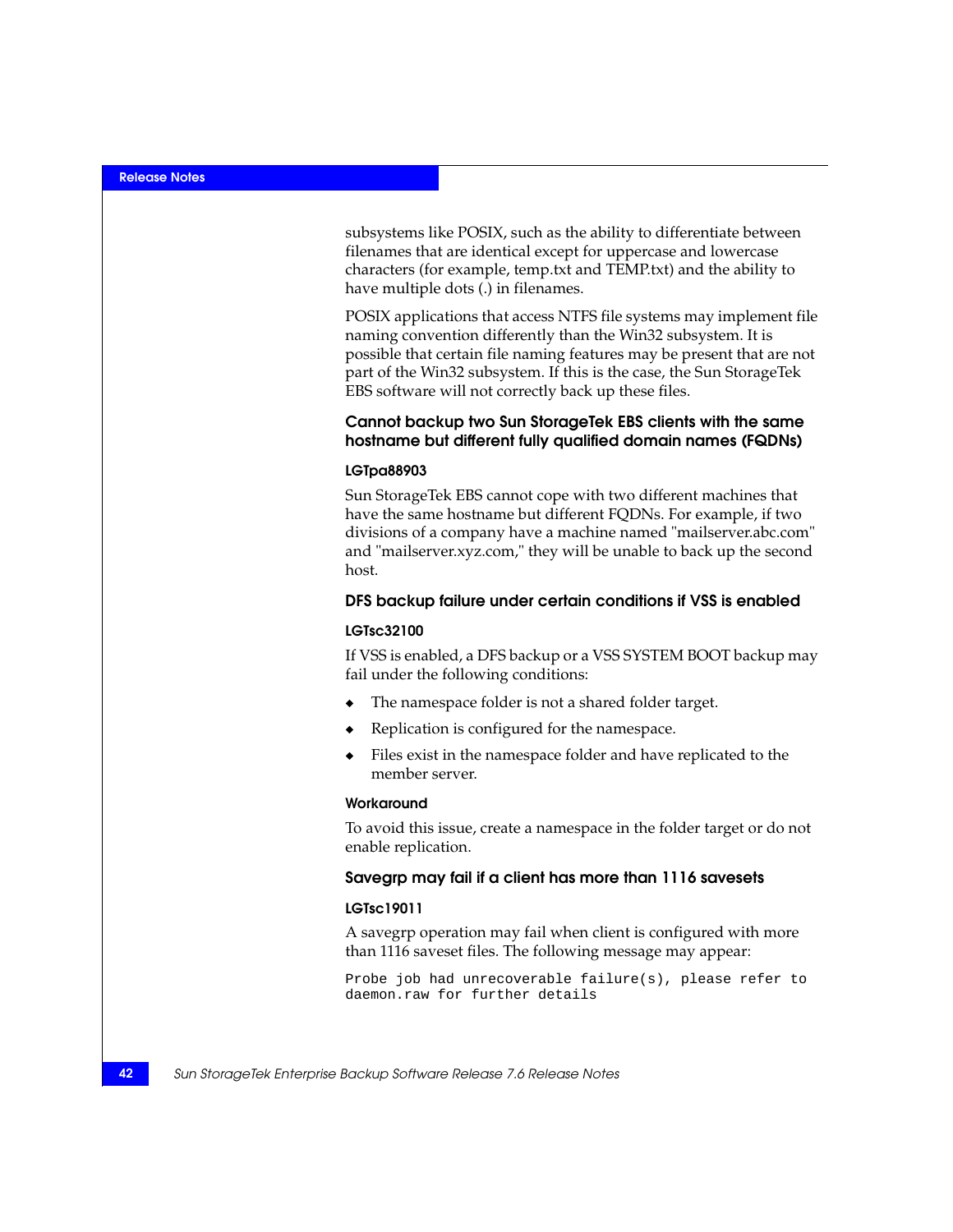## **Backups may fail if server parallelism is set to maximum value**

## **LGTsc29210**

Index backups may fail with the following error message if the maximum server parallelism is set to 400 and there were 400 simultaneous sessions running:

server-name:index 1 retry attempted server-name:index P?: No such file or directory

#### **Workaround**

Reduce the server parallelism value.

#### **Cloning and Staging problems and limitations**

This section details the problems and limitations related to cloning operations and staging.

# **NDMP Path-to-Tape cloning fails to clone save sets spanning across two volumes**

#### **NW105699**

NDMP Path-to-Tape cloning of a volume fails to clone save sets that span across two volumes. However, when that save set is cloned individually, cloning is successful.

# **Status of aborted clone is not shown under Show Manual Clone History in NMC**

#### **NW105306**

When the **nsrndmp\_clone** operation is aborted from the command line, **Show Manual Clone History** in NMC does not display the status.

**Path-to-Tape cloning check fails if spanning of first fragment of the source image and destination spanning occur simultaneously during cloning**

#### **NW105684**

The Path-to-Tape cloning check, which checks the consistency of the source tape file size while cloning is in progress, fails if spanning of the first fragment of the source image and destination spanning occur at the same time during cloning. A series of **nsrndmp\_clone** error messages similar to the following will display, indicating the tape file size error and identifying which save set failed cloning.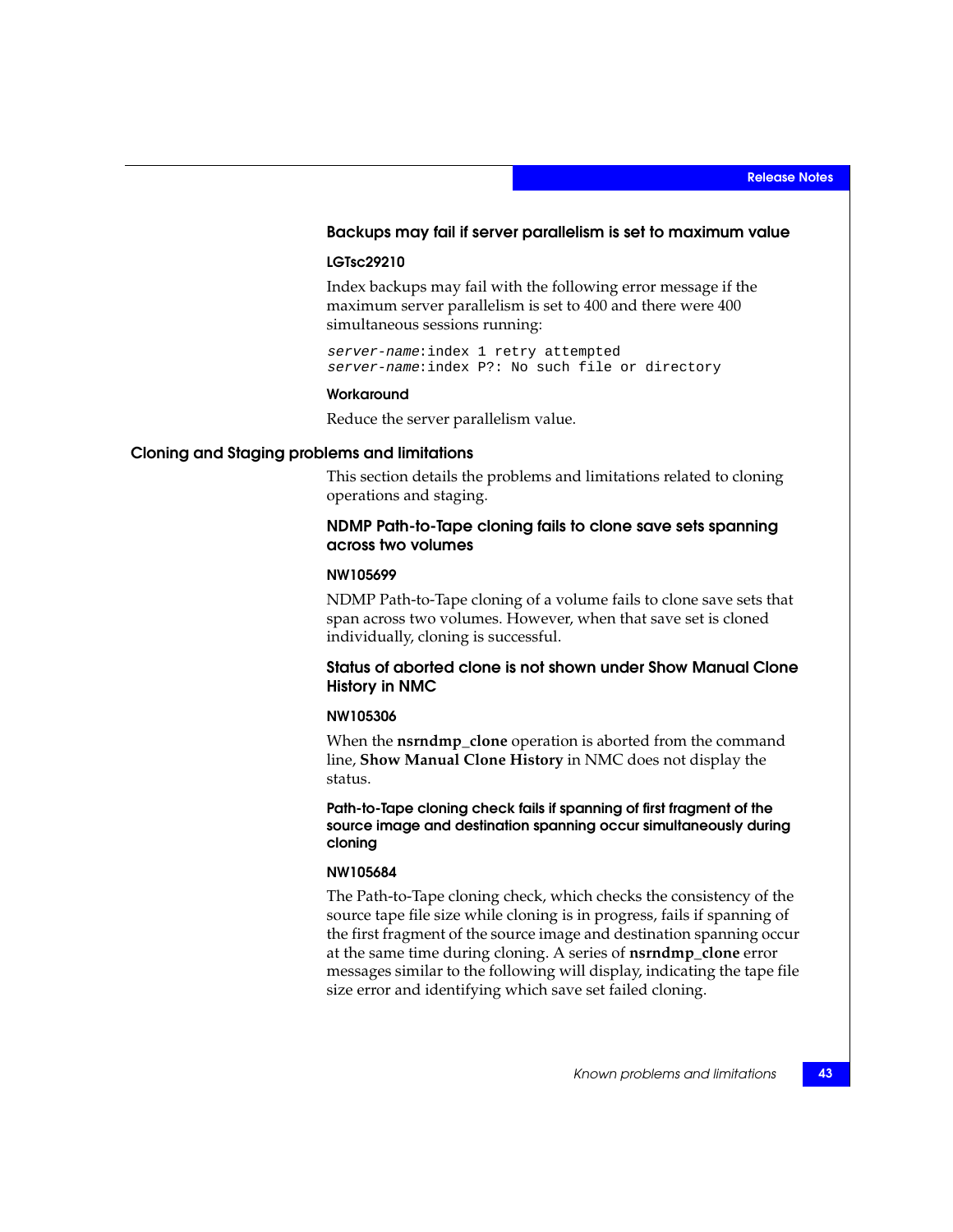```
nsrndmp_clone: Tape server paused: reached the end of 
file
nsrndmp_clone: Error - Incorrect tape file size 
1073741824
nsrndmp_clone: Tape server halted: The backup is aborted 
by operator.
nsrndmp_clone: Failed to clone /Builds (ssid 3119103906)
nsrndmp_clone: Failed to clone the following save sets: 
3119103906
```
Manually clone the failed save set to another destination volume that has enough free space to accommodate the save set.

## **Running nsrclone -J <storage node> hangs for any source device type**

#### **LGTsc31283**

If **nsrclone** is specified with **-J** *<storage node>* for any source device type and that storage node is not permitted for use based on the affinity lists, **nsrclone** will loop indefinitely and a failure level error displays.

## **Path-to-tape cloning requires a separate volume to write the end notes**

## **LGTsc29276**

During path-to-tape cloning, mminfo does not display end notes as part of the clone image.

For example, configure Sun StorageTek EBS Server, Client, or Storage node for path-to-tape. Configure the source and target jukeboxes with the same type of device and default size. Manually save multiple savesets to the source volume so that one of the volume spans to another volume. Using the following command, execute path-to-tape cloning for all the savesets including the spanned save sets in the same sequence as they are backed up:

#### **nsrndmp\_clone -b "Default Clone"-J <clone storage node> -p -S <ssid>**

When the save sets span across 2 volumes and writes only end notes in the third volume, then the clone completion message and the mminfo command displays only the first 2 volumes and skips the third volume as it does not contain any save sets.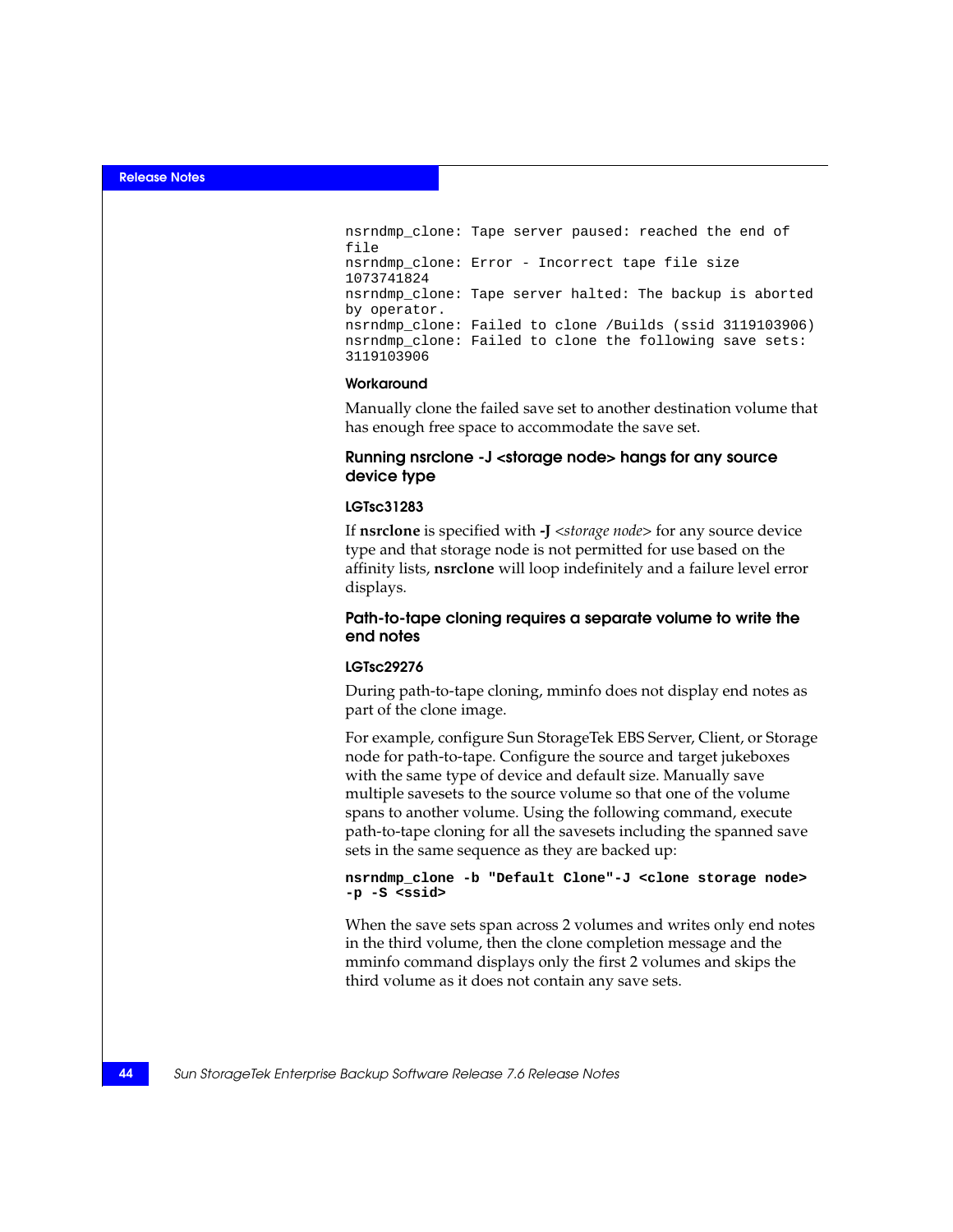**Note:** The third volume is not required in order to complete the restore.

# **Sun StorageTek EBS does not support cloning of a path-to-tape clone instance that is cloned from a tape of different block or device file size than that of the original source tape**

#### **LGTsc31929**

Cloning of path-to-tape (opaque) clone is not supported for destination tapes with different block or device file size from that of the original source

*Example* Create a backup saveset (Clone instance 0) on a LTO-3 tape with a block size of 128KB and a device file size of 4 GB. Using path-to-tape, create a clone saveset (Clone instance 1) to another LTO-1 tape with a block size of 64KB and a device file size of 1 GB. When attempting to create a new instance from Clone instance 1, cloning fails with the following error:

```
nsrndmp_clone: Incorrect tape file size 
<current_tape_file_size>
nsrndmp_clone: Set device file size to 
<recommended_value> in source device properties
```
#### **Workaround**

Change the source device file to the value suggested by the nsrndmp clone message. Once cloning is complete, change the source device file to its original value.

# **Using nsrclone to clone an NDMP clone hangs if source volume is not mounted**

# **LGTsc29190**

If you perform an NDMP Clone of a saveset and then use nsrclone to clone the NDMP clone, the operation will hang if the source volume is not mounted.

#### **Workaround**

Mount the source volume manually before starting the nsrclone operation.

## **CLI problems and limitations**

This section details the problems and limitations related to command line use.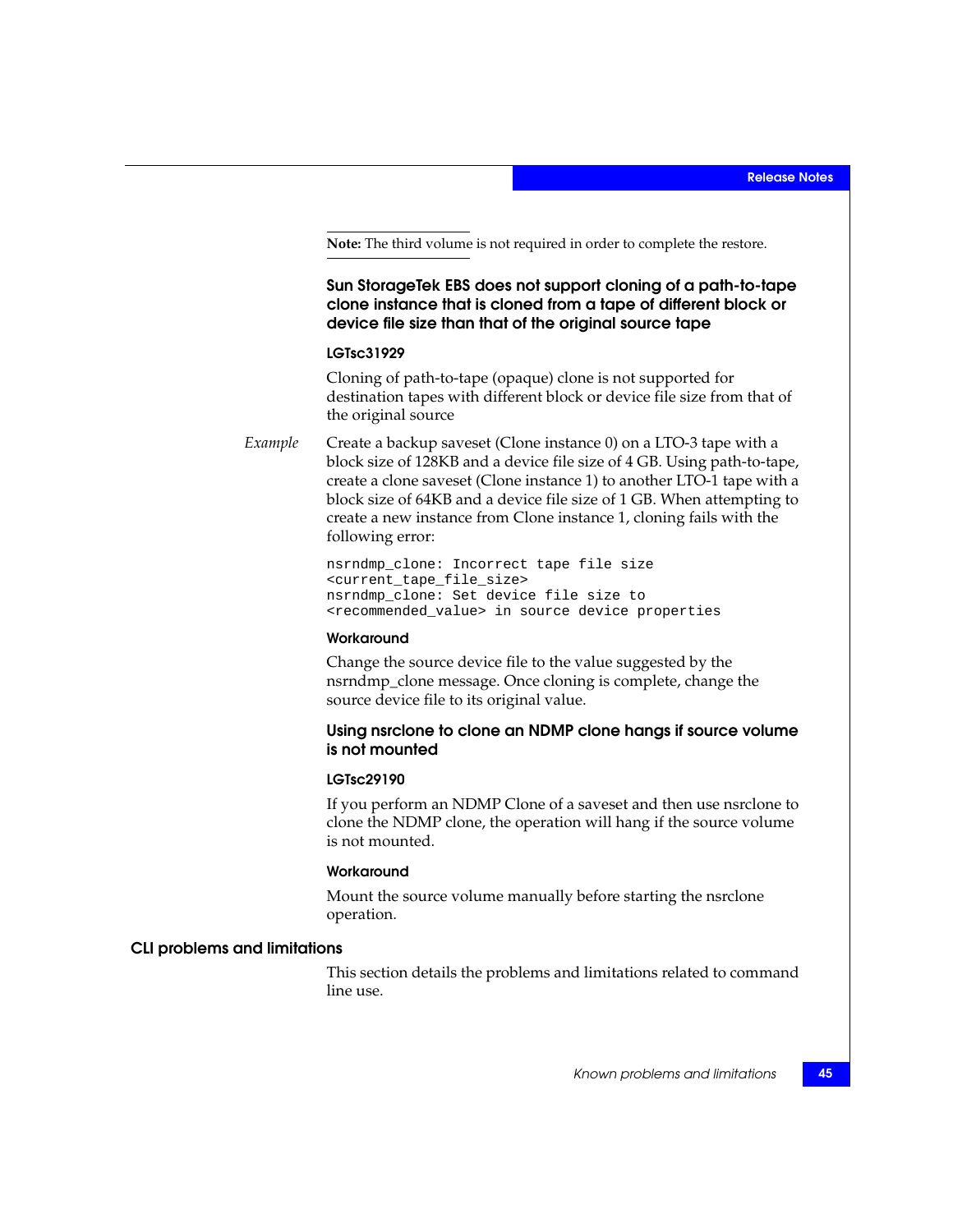# **nsrlic output may not list all connected clients to NMDA UNIX enabler**

## **LGTsc32017**

The output produced by running **nsrlic -v** may not list all Virtual clients as connected clients to the NMDA UNIX enabler.

#### **Workaround**

Add the NMDA UNIX enabler, then back up the virtual client for the Solaris host first.

# **Storage nodes on AIX may encounter issues when running the inquire or dvdetect commands**

## **LGTsc24102**

The following issues may be encountered when running the **inquire** or **dvdetect** commands on an AIX storage node:

- ◆ Operating system unresponsive
- ◆ File system unresponsive
- Errors in the errpt (the AIX system error log)

Some of the errors seen in the errpt include but are not limited to the following:

DISK OPERATION ERROR I/O ERROR DETECTED BY LVM META-DATA I/O ERRORR FILE SYSTEM RECOVERY REQUIRED LOG I/O ERROR

If you experience these issues when running the **inquire** or **dvdetect** commands, contact EMC Customer Service.

# **Directed recover initiated from server may fail with machines in different domains from CLI on Windows**

#### **NW105390**

Directed recovery may fail when performing the directed recover on the Windows Sun StorageTek EBS server to the remote client when the Sun StorageTek EBS server and client are in different domains. In this case, perform the directed recovery from the Sun StorageTek EBS User program.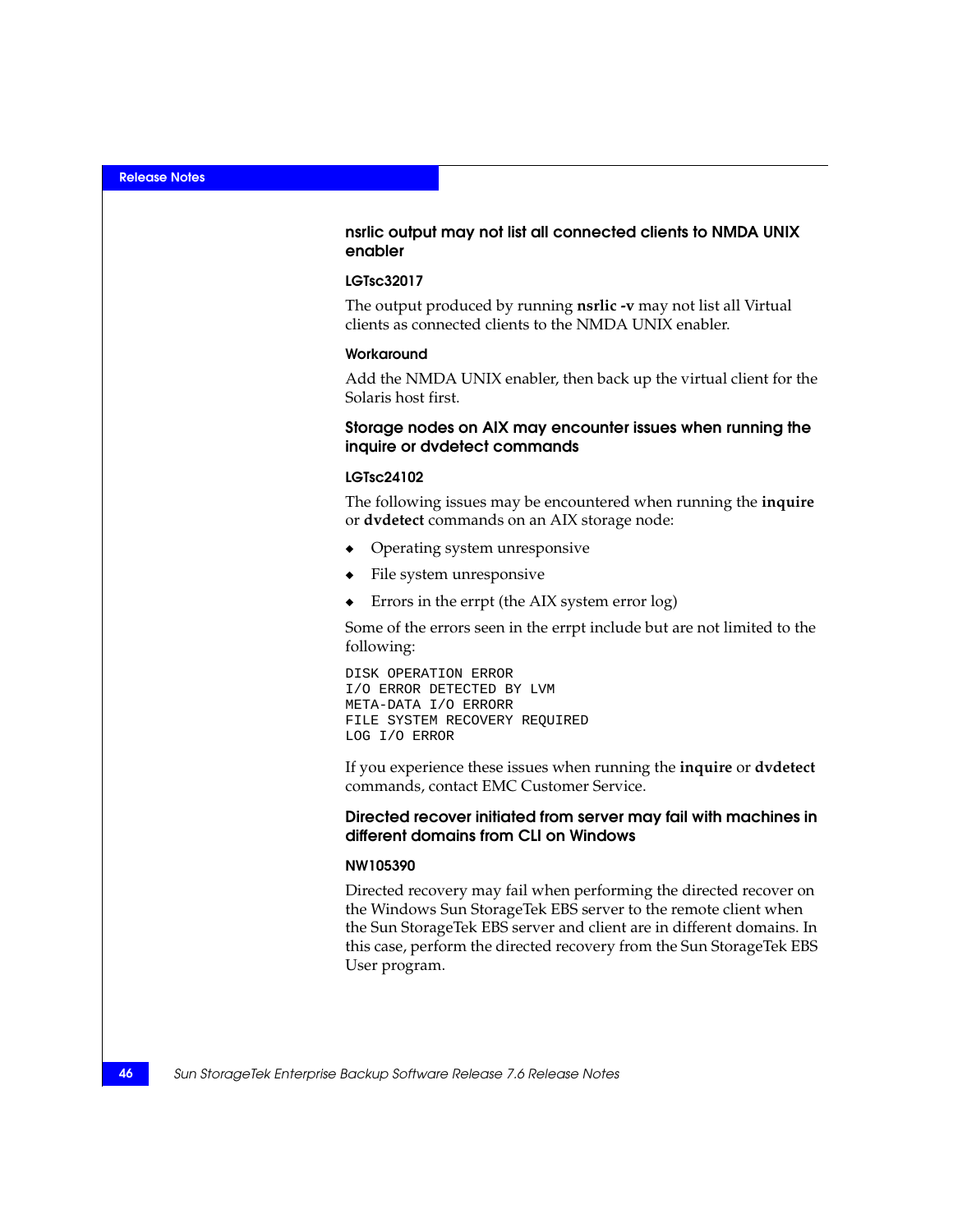## **Cloud device problems and limitations**

This section details the problems and limitations related to Cloud devices.

# **Cloud device created with target session attribute of 1 even if another value is specified**

## **NW104933**

When a Cloud device is created using **nsradmin** or NMC with a target sessions attribute other than 1, the NSR device resource is always created with a target sessions attribute of 1 rather than the specified value.

## **Configuration problems and limitations**

This section details the problems and limitations related to configuration.

# **NDMP target session value changed to 32 when evaluation mode expires**

#### **LGTsc32171**

The NDMP device target session attribute is changed to 32 after the expiration of evaluation mode.

#### **Workaround**

Manually change the Target session attribute from 32 to 1 and then enable the NDMP drives.

# **Device file size value cannot be reset to default unless nsrmmd or Sun StorageTek EBS services are restarted**

### **LGTsc29940**

There is no way to reset the value of "device file size" in NMC to the default value without restarting **nsrmmd** or restarting the Sun StorageTek EBS services.

# **Quantum DXi: May not be able to configure library from a particular node in a DDS configuration**

## **LGTsc28693**

When virtual devices, tape libraries and drives exported from the DXi host are configured in a DDS (Dynamic Drive Sharing) configuration and one of the DXi libraries is deleted from the DDS configuration and subsequently rescanned and reconfigured, the operation may fail with the error message "Storage node *xxxxx* is not part of storage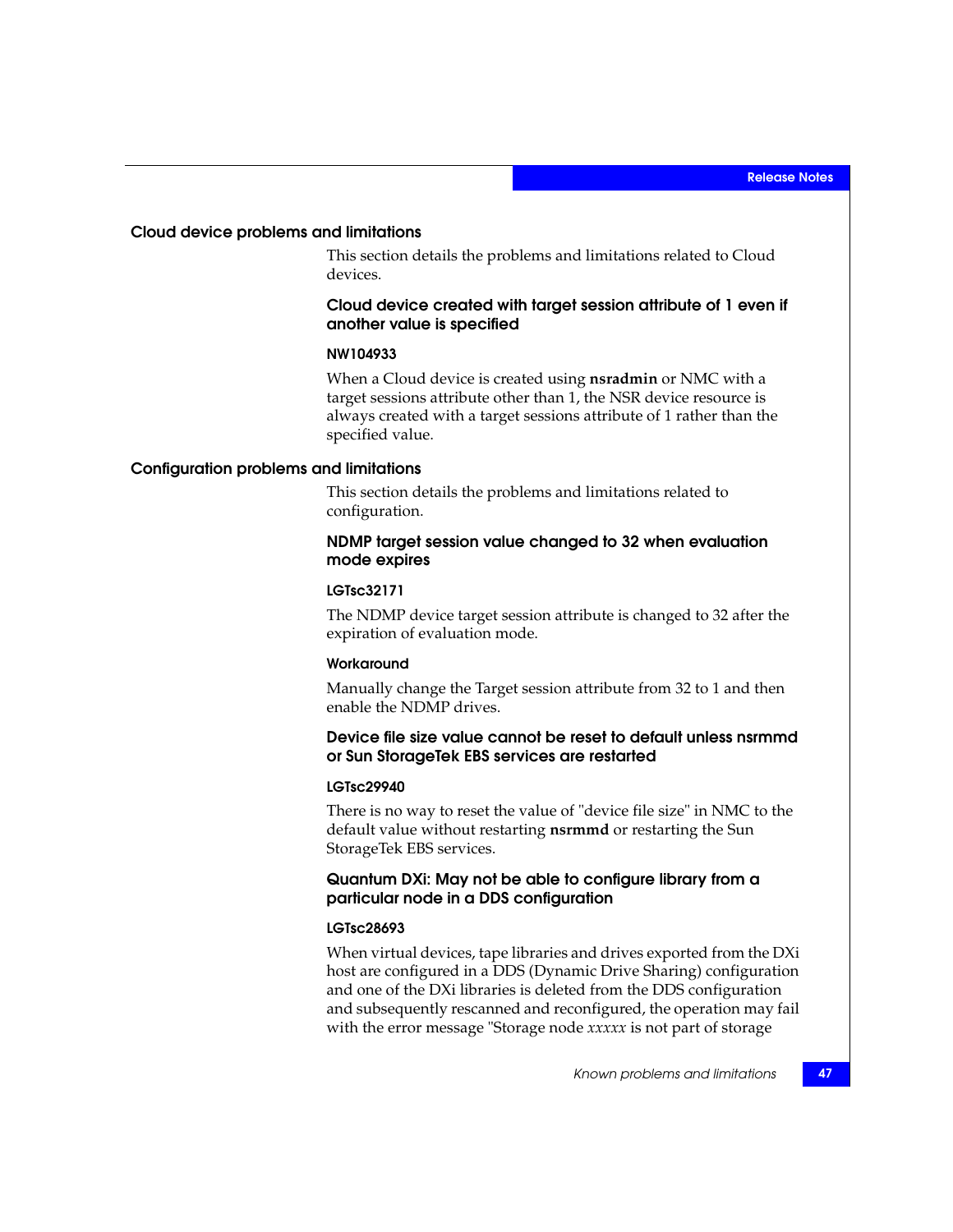node list associated with NSR unconfigured library". This can occur due to a DXi SCSI reserve/release issue after a new install or server/storage node reboot.

#### **Workaround**

Perform one of the following:

- Reboot the DXi hosts, then perform a re-scan from the storage node that encountered the initial failure. The reboot of the DXi forces a release of the SCSI reservation.
- ◆ Configure the failed DXi library from another storage node in the DDS configuration.

# **Default client parallelism should be set to 4 except for the Sun StorageTek EBS server**

#### **LGTsc30786**

The client parallelism attribute for a Sun StorageTek EBS client is set to 12 by default. This value can cause problems with interoperability features such as Avamar, EMC Celerra backups, and VSS backups.

#### **Workaround**

Set the client parallelism attribute on Sun StorageTek EBS clients to 4. However, keep the Sun StorageTek EBS server client parallelism attribute set to 12.

## **Installation and upgrading problems and limitations**

This section details the problems and limitations related to new installations of theSun StorageTek EBS software, or upgrades from a previous release.

# **nsrjobd running after uninstallation of Sun StorageTek EBS on Windows**

#### **NW110327**

The nsrjobd process continues to run after Sun StorageTek EBS has been uninstalled on Windows. As a result, the Sun StorageTek EBS Installation folder cannot be deleted.

## **Workaround**

Using Task Manager, kill the **nsrjobd** process manually and then delete the Sun StorageTek EBS installation folder.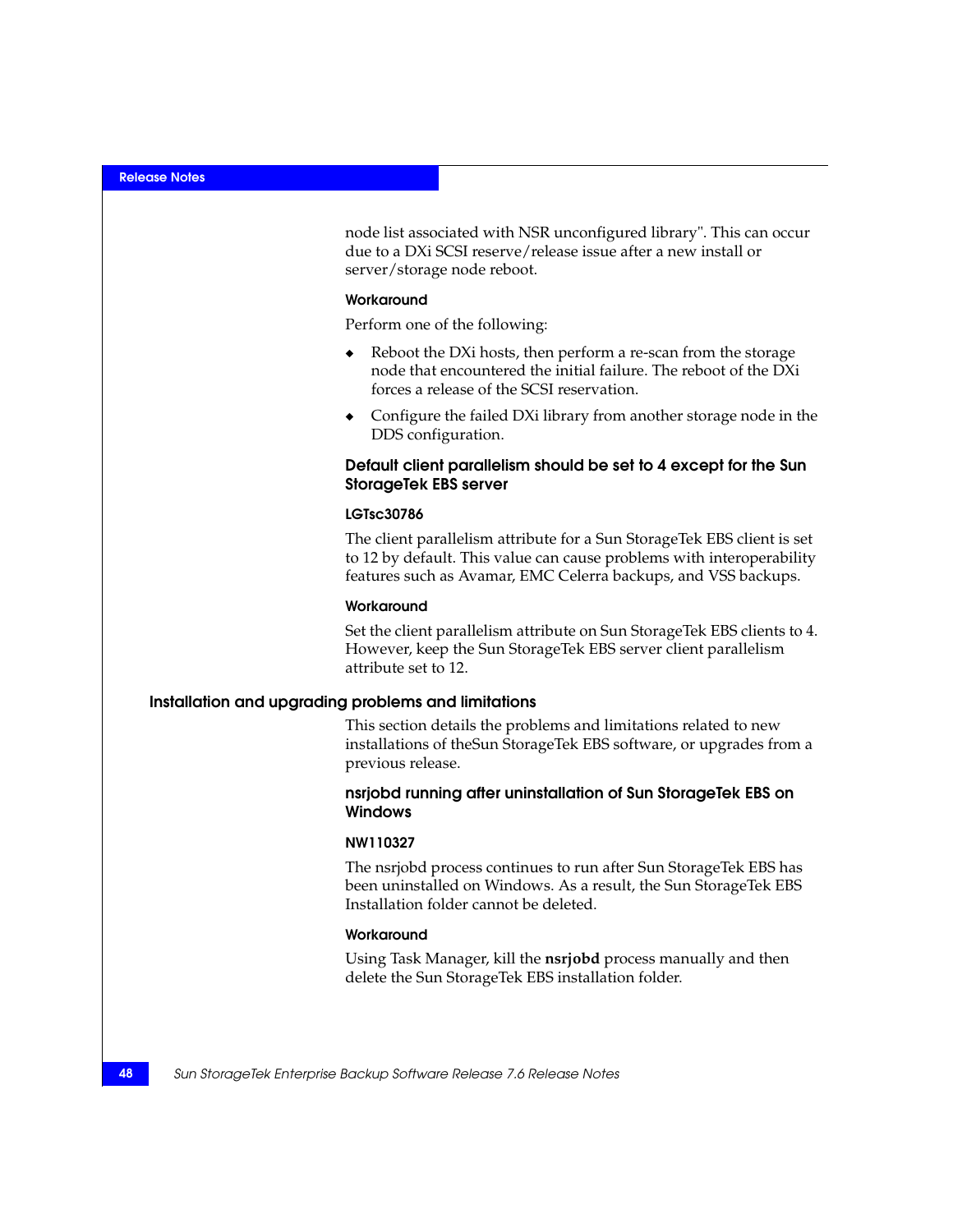# **ConnectEMC software cannot be installed in non-default location**

#### **LGTsc32047**

The ConnectEMC software is installed under C:\Program Files by default, and cannot be installed to a non-default location.

# **Library disabled after upgrading from Sun StorageTek EBS 7.4 release to Sun StorageTek EBS 7.6**

#### **LGTsc32944**

After upgrading from a Sun StorageTek EBS 7.4 release to Sun StorageTek EBS 7.6, configured libraries may not become available and, after several unsuccessful connection attempts, may be disabled. This may be due to a Control Port change.

## **Workaround**

To work around this issue:

- 1. Disable the library
- 2. Re-scan the Storage node where the failure occurred.
- 3. Re-enable the library.

The Library now appears in the Ready State.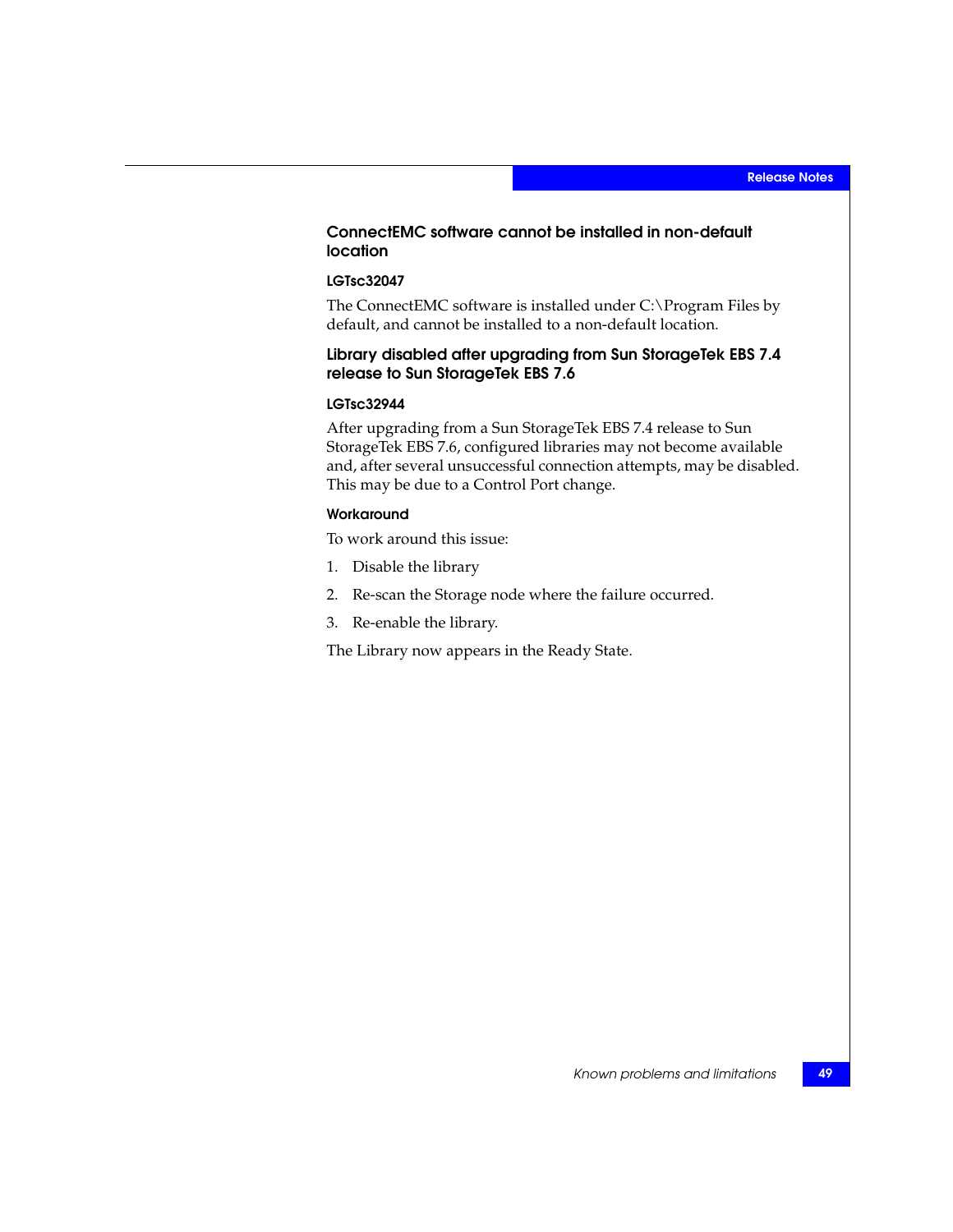## **Messaging problems and limitations**

This section details the problems and limitations related to error messages.

## **Usage error does not appear when nsrdsa binaries run from command line**

#### **NW105501**

nsrdsa binaries are not meant to be run from the command line. However, when this is attempted, Sun StorageTek EBS hangs and does not display an error notifying the user of the incorrect usage.

## **Logging and warning messages not sufficient when reaching soft runtime limit**

#### **NW105414**

When a soft runtime limit is reached for any operation, the logging and warning messages do not provide any information about the limit being exceeded.

# **Running ndmpsup with full disk specified for output location does not return error**

#### **LGTsc29953**

When **ndmpsup** is run (**ndmpsup -c client -o** *<disk>*) and the location specified for the output file is a disk that is full, no error message displays indicating that the disk is full, and only a partial output file is created.

# **No warning message appears when staging is started for disabled destination device**

#### **NW105832**

No warning or error message appears when staging is started and the destination device is disabled. An error message should display indicating that Sun StorageTek EBS is waiting for 1 writable device.

#### **Workaround**

Check the device configuration prior to staging and enable the device if necessary.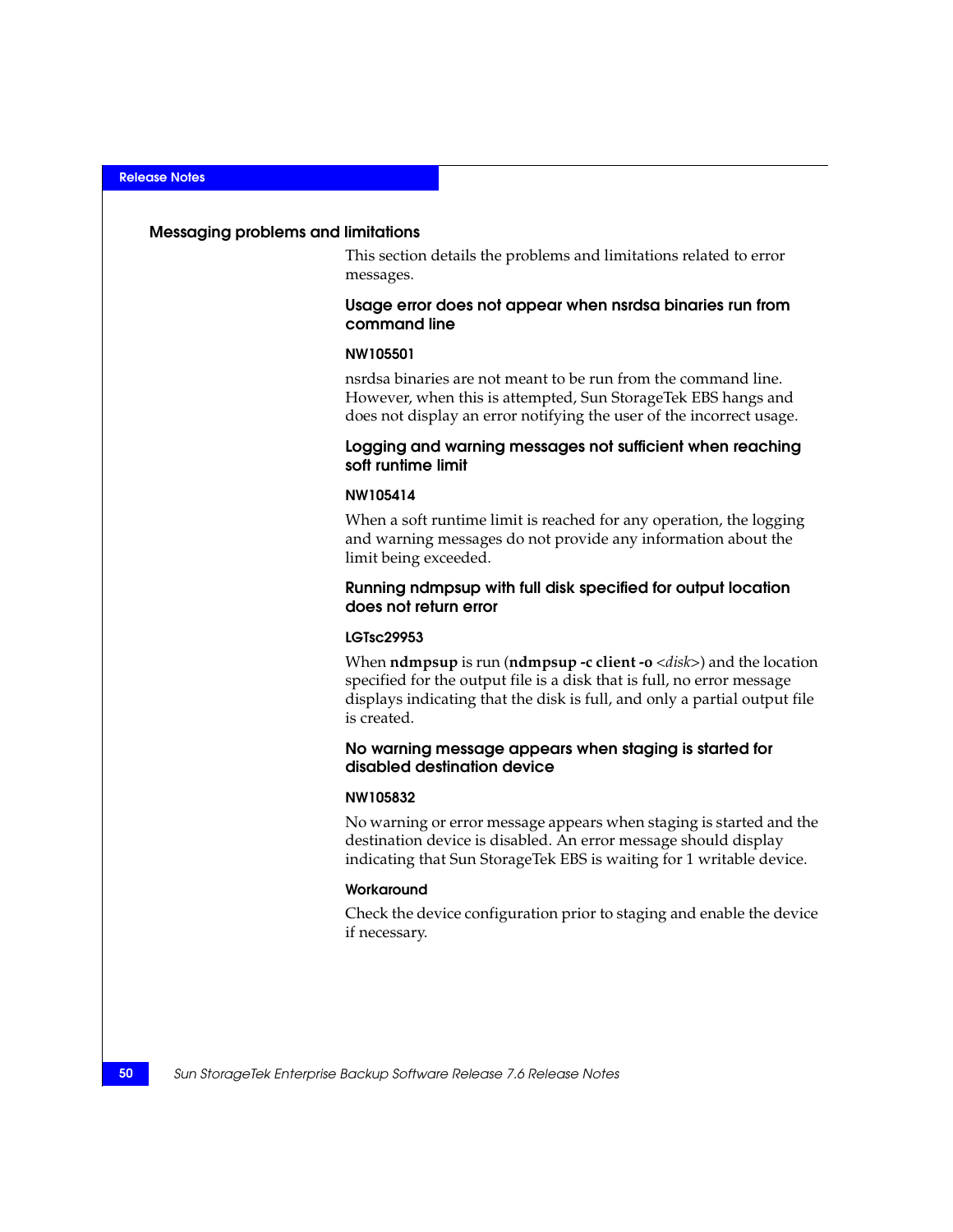# **Save output error and parse error messages appear in Savegroup log and NMC Group Details upon backup with directives turned on**

## **NW105777**

When backing up a client with directives turned on, the savegroup passes successfully. However, parse error messages and save output errors appear in the Savegroup log file and NMC Group Details window, such as "bad directory specification for /nsr/tmp".

## **Performance problems and limitations**

This section details the problems and limitations related to performance of the Sun StorageTek EBS software.

# **NMC may consume increasing amounts of memory on Windows**

## **LGTsc29791**

Over a period of time, NMC may consume large amounts of memory that could result in the system becoming unresponsive.

# **HP TruCluster with DNS enabled may result in slow connections to the Sun StorageTek EBS server**

## **LGTsc24128**

If DNS is enabled on TruCluster, connections to the Sun StorageTek EBS Server are delayed about 30 seconds each. Also the initial start of the Sun StorageTek EBS server may take longer.

## **Workaround**

Disable DNS on the TruCluster server.

## **Restore problems and limitations**

This section details the problems and limitations related to recoveries.

## **Empty directory for NDMP is not recovered during Direct Recover**

#### **LGTsc29958**

Performing a Directed recover of an empty directory for NDMP does not recover the empty directory, even though the operation is reported as successful.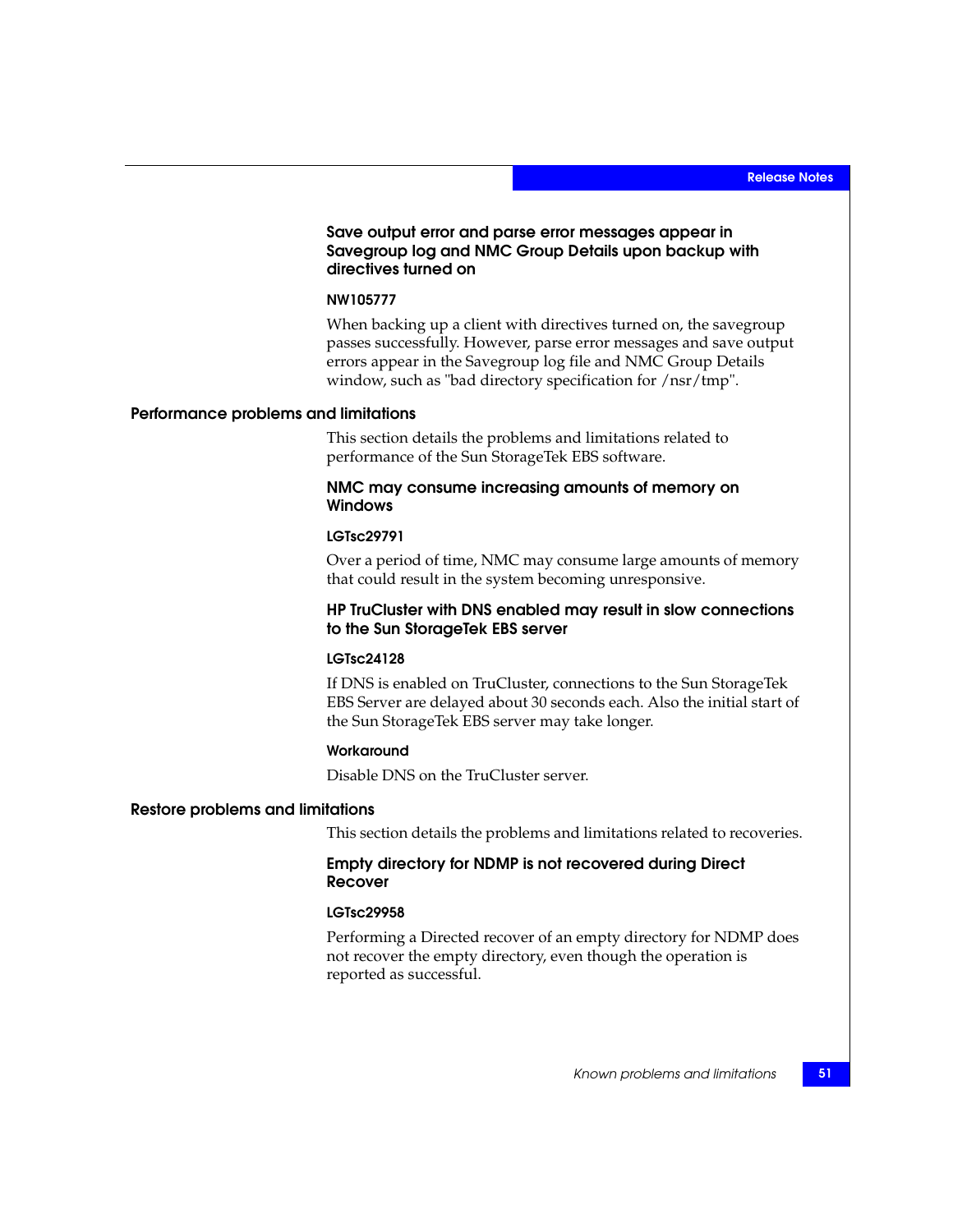## **Volume mount point is recovered as a folder**

#### **LGTsc33060**

When performing a mount point recovery, the volume mount point is recovered as a folder instead of a mount point.

#### **Workaround**

To recover the data within the mount point:

- 1. Manually create the mount point (if it does not exist already).
- 2. Use **winworkr** to recover the data under the mount point.

This procedure is documented in the Sun StorageTek EBS Release 7.6 Administration Guide in the section "Recover the mounted volume's data" of the chapter "Recovering Data."

## **Recovery reports are not generated immediately after a successful recover**

#### <span id="page-51-2"></span>**LGTsc30685**

After a successful recover, a subsequent savegroup completion is required to generate the recovery report as the index is updated only after the completion of a save group.

**Host name resolution changes on the Sun StorageTek EBS server can cause recover items to become unbrowsable**

## <span id="page-51-3"></span>**LGTsc17739**

Changes to the etc/hosts file on the Sun StorageTek EBS server may cause recover items to become unbrowsable.

# **The recover command may fail if the Sun StorageTek EBS server's short name cannot be resolved from the client**

#### <span id="page-51-0"></span>**LGTsc00742**

The recover operation may fail if the short name of the Sun StorageTek EBS server cannot be resolved from the client performing the recover.

## **Client file index recovery fails for NDMP client on Windows**

#### <span id="page-51-1"></span>**LGTsc24329**

Recovery of the client file index fails when running **nsrck -L7** for an NDMP client that was running on Windows.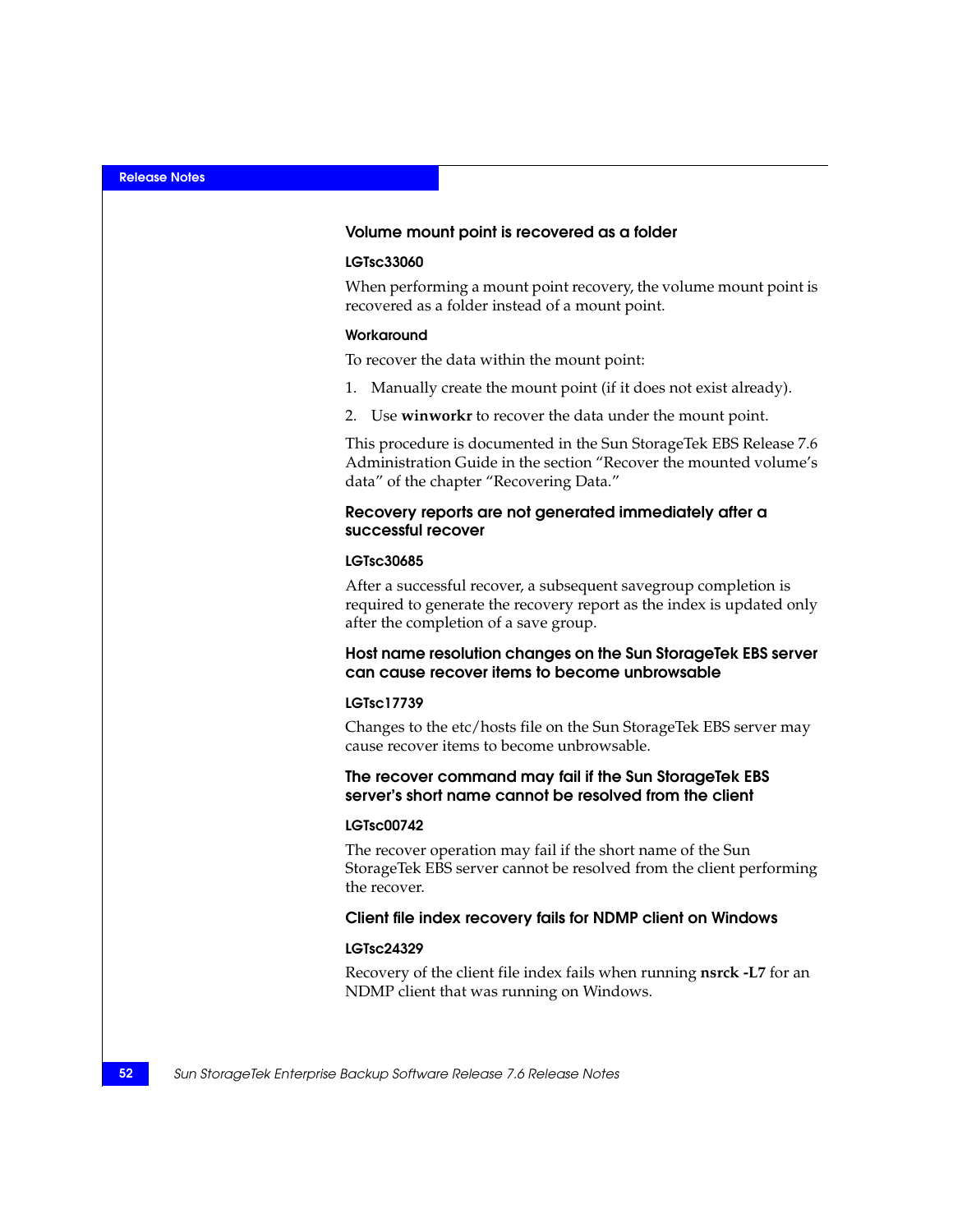# **Windows file permissions may be changed after a full recovery**

## <span id="page-52-0"></span>**LGTsc25674**

If all of the system files are recovered and "overwrite existing files" was selected, some system configuration permissions and security settings may be changed.

# **Unable to recover savesets on NDMP path-to-tape clone volume that has been deleted and then restored using scanner command**

## <span id="page-52-1"></span>**LGTsc31671**

You may be unable to recover savesets from a volume that has been restored using the scanner command in the following situation:

- 1. Perform a multiplexed backup.
- 2. Perform an NDMP Path-to-tape clone of the volume.
- 3. Delete the volume containing the clone instance.
- 4. Run the scanner command on the deleted volume.
- 5. Try to recover a saveset.

# **RECOVER\_FULL\_PATHS variable for NetApp filer recovery not supported**

## <span id="page-52-2"></span>**LGTsc32763**

When performing a DAR recovery for a NetApp filer, the NetApp specific environment setting "RECOVER\_FULL\_PATHS" is not supported for Sun StorageTek EBS release 7.6. Setting or unsetting the environment variable "NSR\_NDMP\_RECOVER\_NO\_FULL\_PATHS" no longer has any effect on this NetApp specific environment setting (for example, RECOVER\_FULL\_PATHS) for the DAR recovery.

## **VMware Consolidated Backup (VCB) limitations and descriptions**

This section details problems and limitations related to VCB operations.

**Note:** Sun StorageTek EBS 7.6 supports only Microsoft Windows 2003 (32-bit or 64-bit) OS on the VCB Proxy.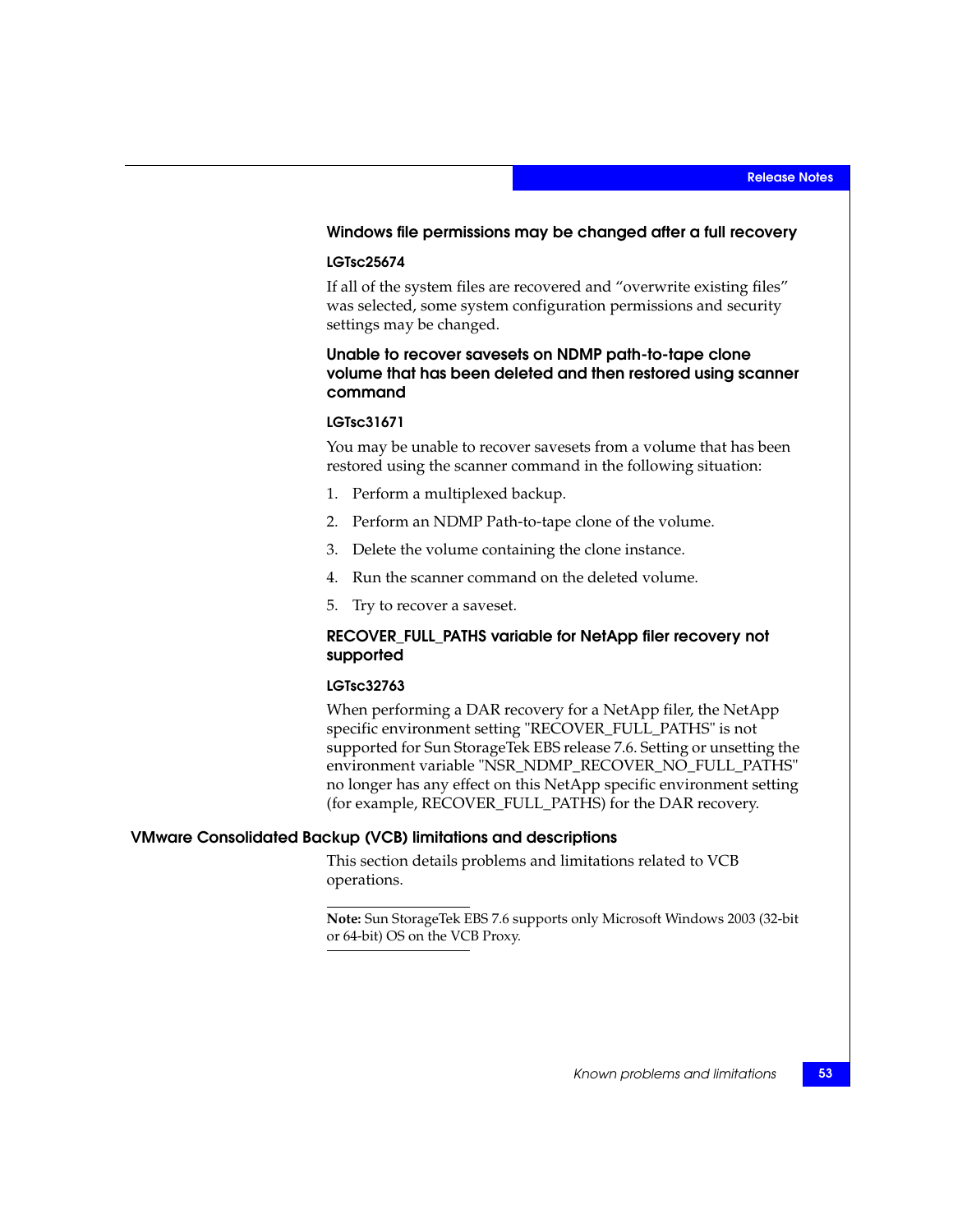# **Index browsing fails when the VCB backups are performed with traditional backups**

#### <span id="page-53-2"></span>**NW105846, NW105379**

When VCB backups \*FULL\* and ALLVMFS are performed along with traditional backups, index browsing of the backup fails.

#### **Workaround**

Perform one of the following:

- ◆ In the command line interface, browse to a particular folder to view the index. For example, if  $C:\test-data\D1$  was the new folder created for \*FULL\* incremental backup that you want to browse, type **recover>cd C:\test-data\D1** from the command line to view the index.
- ◆ Use the **nsrim** command to make browsable save sets to recoverable save sets for traditional backups in order to view the full index of the backup. For example, nsrim -c 10.31.79.12 -N  $C:\$  F1 -1.

# **Single step recovery of VM on Virtual Center or ESX server does not work if non-default port number used**

#### <span id="page-53-1"></span>**NW105962**

Single step recovery of a VM cannot be performed on the Virtual Center or ESX server if a non-default port number (a port number other than 443) is used.

## **Workaround**

Recover the VM image to a staging location and use VMware Converter to export the VM image to the ESX server.

## **Backup with VCB Directive applied to Windows 2000 VM does not skip system32 folder under C:\WINNT**

#### <span id="page-53-0"></span>**NW105583**

When VCB Directive is applied to a Windows 2000 VM, the **system32** folder under **C:\WINNT** is not skipped during backup. File-level full and incremental backups with VCB Directive enabled should skip the system and system32 folders in the Windows install folder.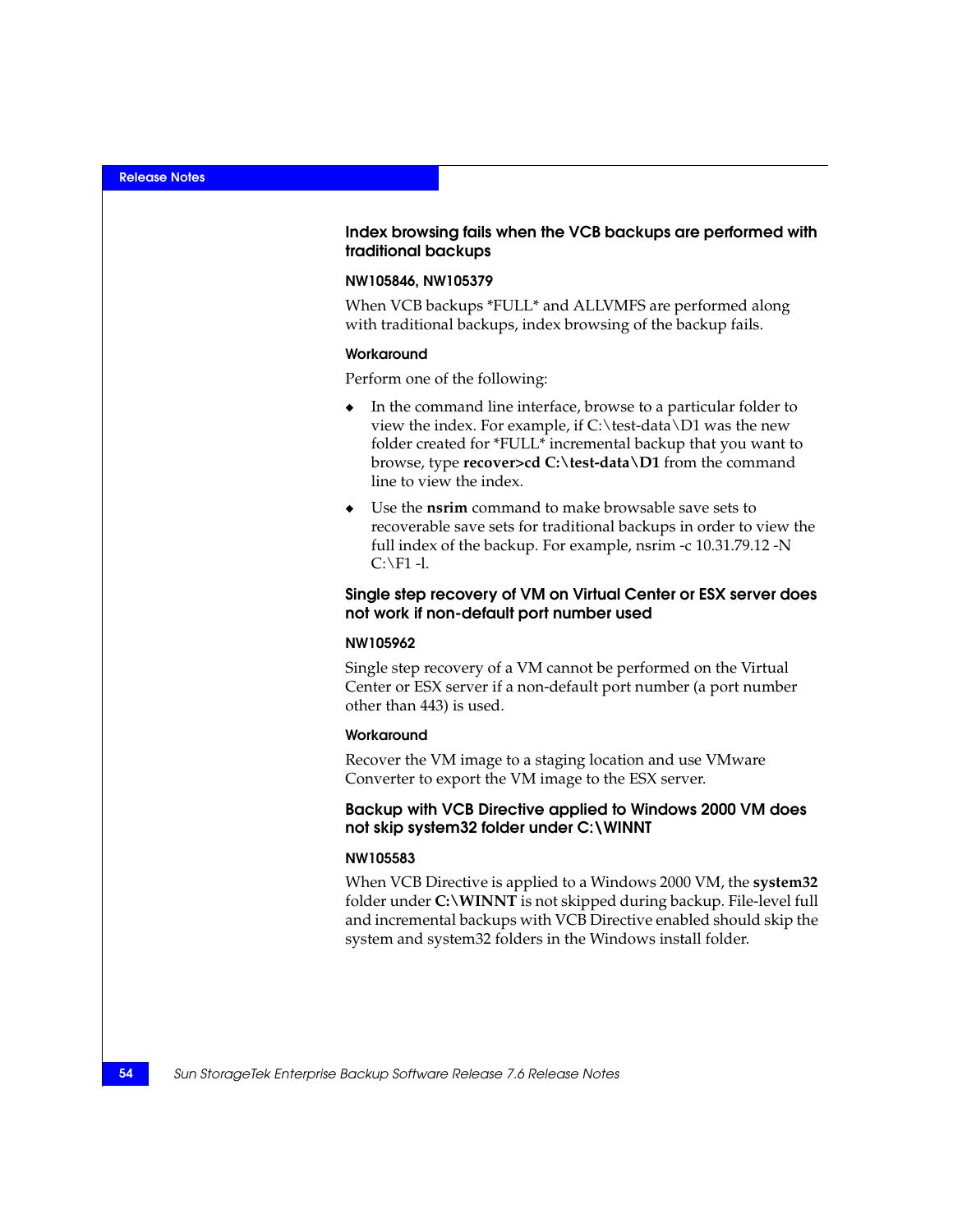# **Incorrect error messages are displayed during full image recovery or drive letter recovery**

## <span id="page-54-0"></span>**NW105298**

When using the recover command or the Sun StorageTek EBS User program (winworkr), saveset recovery of full image or browsable recovery of an entire drive letter displays incorrect error messages, such as "cannot write to <directory\_location>: The directory is not empty."

## **Workaround**

Ignore the incorrect error messages.

# **Single-file recovery is not supported for VMs containing non-ASCII filenames**

## <span id="page-54-1"></span>**NW105265**

If VMs contain filenames with non-ASCII characters, single-file recovery is not possible and the full-image backup implementation is used for backup.

## **Workaround**

Perform the ALLVMFS backup and recover.

# **Performance is slow on Windows VMs when multiple disaster recovery sessions are performed simultaneously**

#### <span id="page-54-2"></span>**NW105098**

When performing disaster recovery of multiple Windows VMs simultaneously from the same proxy machine, the recovery time increases due to VMware VDDK limitation.

## **Workaround**

Perform disaster recovery of multiple VMs in a sequential manner instead of performing recovery simultaneously.

# **Stopping the savegroup does not stop the VCB mounter operation**

#### <span id="page-54-3"></span>**NW105095**

When you stop the savegroup, the VCB mounter does not stop until the operation is completed.

#### **Workaround**

Stop the VCB mounter operation manually.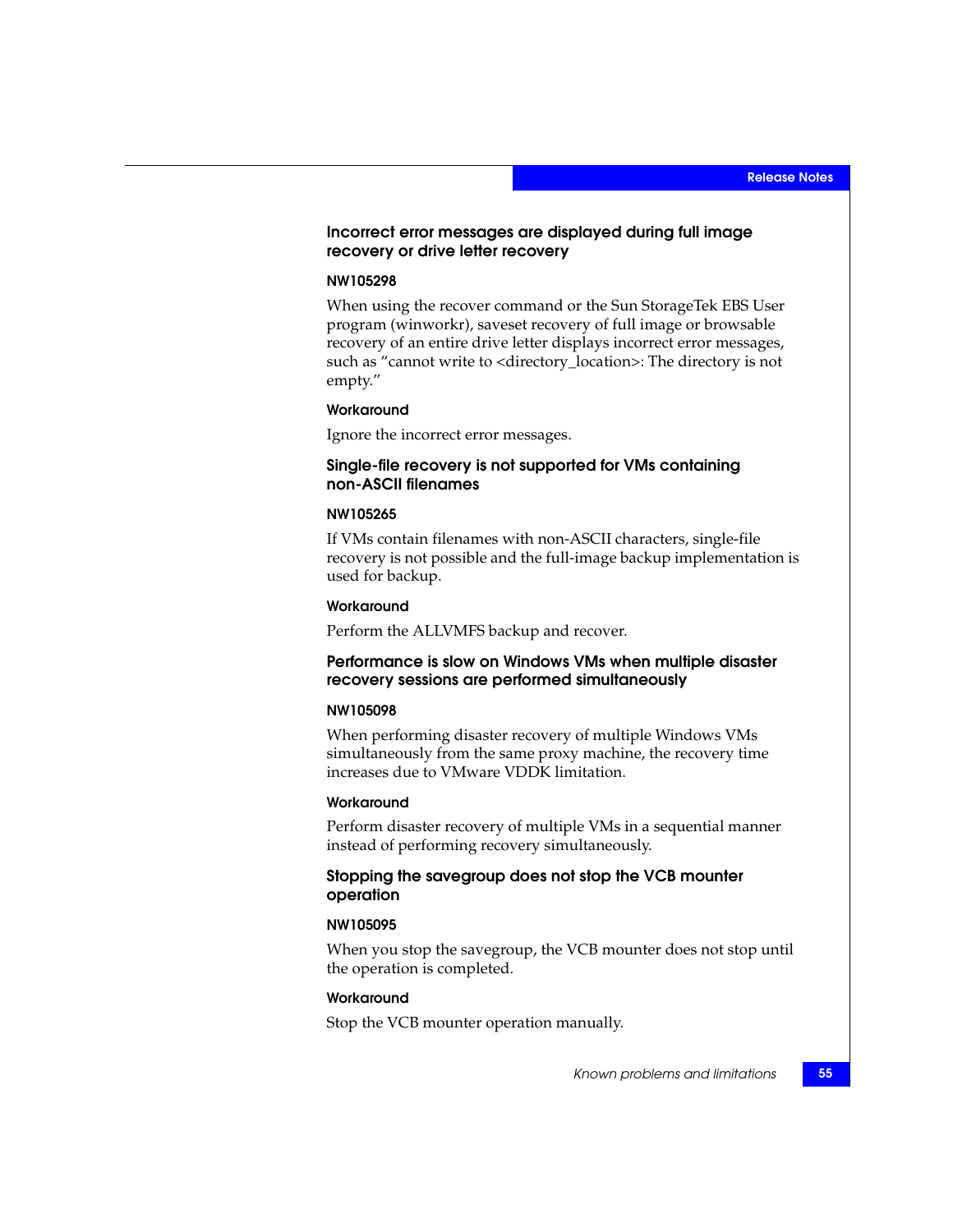## **Savegroup log error message for Hypervisor user without VCB privileges is not descriptive**

## **LGTsc30913**

The error message that displays if a Hypervisor user attempts a VCB operation but does not have VCB privileges does not fully describe the problem. The message indicates:

nsrvcb save: Error: Other error encountered: vim.fault.NoPermission

# **Only full level VCB backups can be performed when Backup renamed directories attribute is enabled**

## **LGTsc30843**

When enabling the **Backup renamed directories** attribute for a VM client instance, you can only perform full level VCB backups. You cannot perform incremental and differential file-level backups with the attribute enabled.

# **Single-step recovery has limitation to restore VMs with thin disks to ESX 4.0 Server**

#### <span id="page-55-0"></span>**LGTsc32604**

Due to the VMware Converter 3.0.3 limitation, single-step recovery always restores the VM with thick disks irrespective of whether the VM was configured with thin disks before.

#### **Workaround**

To restore the VM with thin disks to ESX 4.0, first perform recovery to a staging location and then use the VMware Converter 4.x to perform Disaster Recovery (DR) with thin disks.

## **File-level recovery of an encrypted file is not supported**

#### <span id="page-55-1"></span>**LGTsc32380**

Due to Microsoft Windows limitation, browsable recovery of a NTFS encrypted file to a local file system on a proxy machine is not supported.

#### **Workaround**

Share a CIFS folder from the VM and perform a recovery of the encrypted file from the VCB proxy to the CIFS share directly or install Sun StorageTek EBS Client on the VM to recover encrypted file to a local file system of the VM.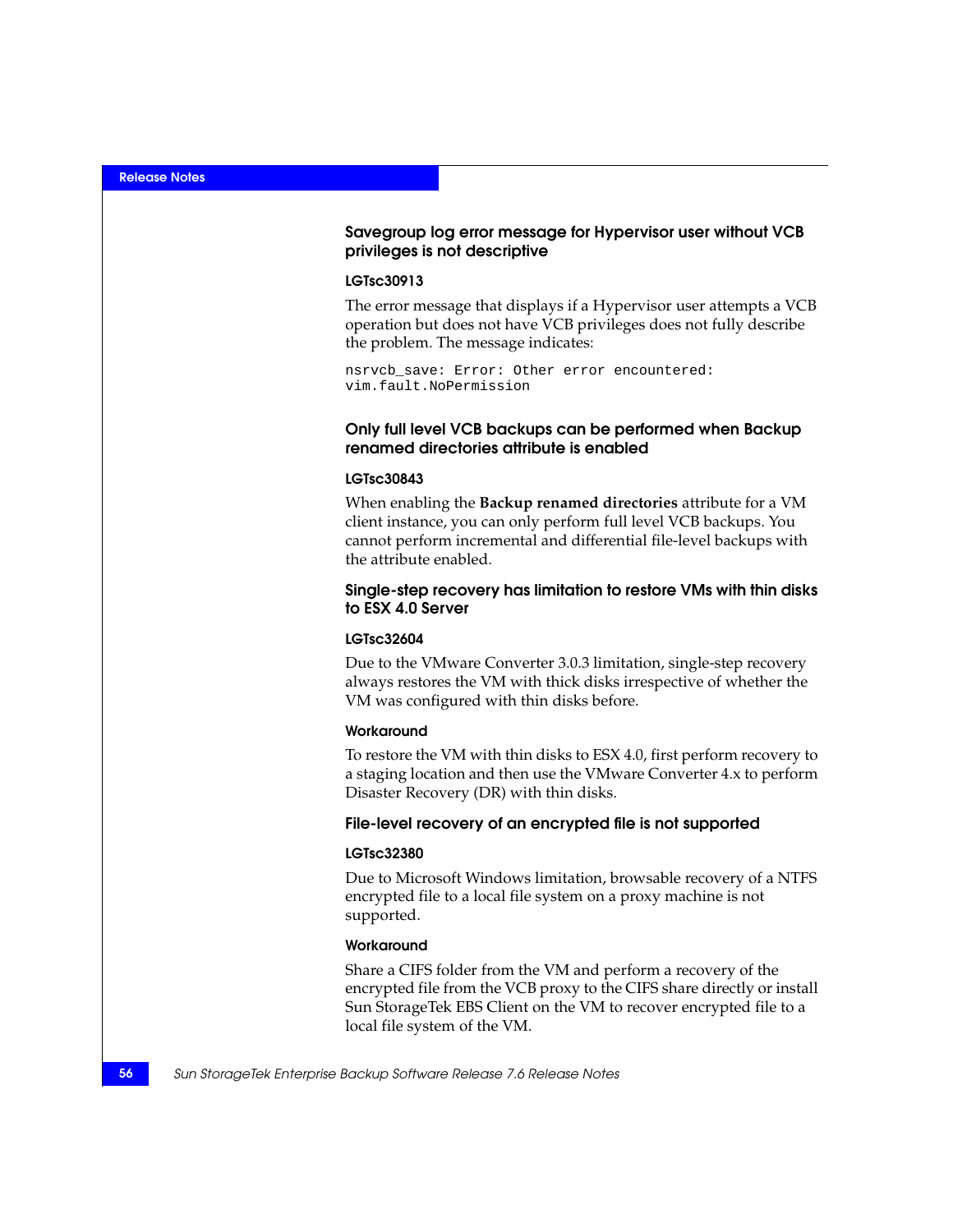# **Limitations when performing file-level recovery of image-level backup**

The following considerations apply when performing a file-level recovery of an image-level backup:

- Support for file-level recovery from image based backup is available only on Windows.
- ◆ File-level recovery is supported only on VMs having Windows OS with NTFS5 file system.
- ◆ File-level incremental backup of a VM is not supported after a hardware change in the VM. Perform a full image level backup after every change in the VM hardware.
- In case of a remote VCB proxy client, single step recover requires the members of the VCB proxy clients administrator group to be part of the remote access list of the VM clients or should have the "Remote access all clients" privilege.

# **Recovery of a VM host with multiple drives displays "Directory not empty" in the recover GUI**

# <span id="page-56-0"></span>**LGTsc30075**

During a ALLVMFS backup on a VM host with multiple drives, select all the drives to be recovered in the recovery GUI and start the recovery to the relocated target location. Recovery is completed successfully to the target location with "Directory not empty" error at the end of each selected drive.

# **Workaround**

Ignore the error. Recovery is successful.

# **Additional system generated or user files are recovered during save set recovery from an incremental backup**

# <span id="page-56-1"></span>**LGTsc30810**

During VCB incremental backup, additional files modified since the last backup, including system generated files or user files, are backed up.

# **Workaround**

Ensure sufficient disk space is available for recovery. Ignore the additional files that are recovered.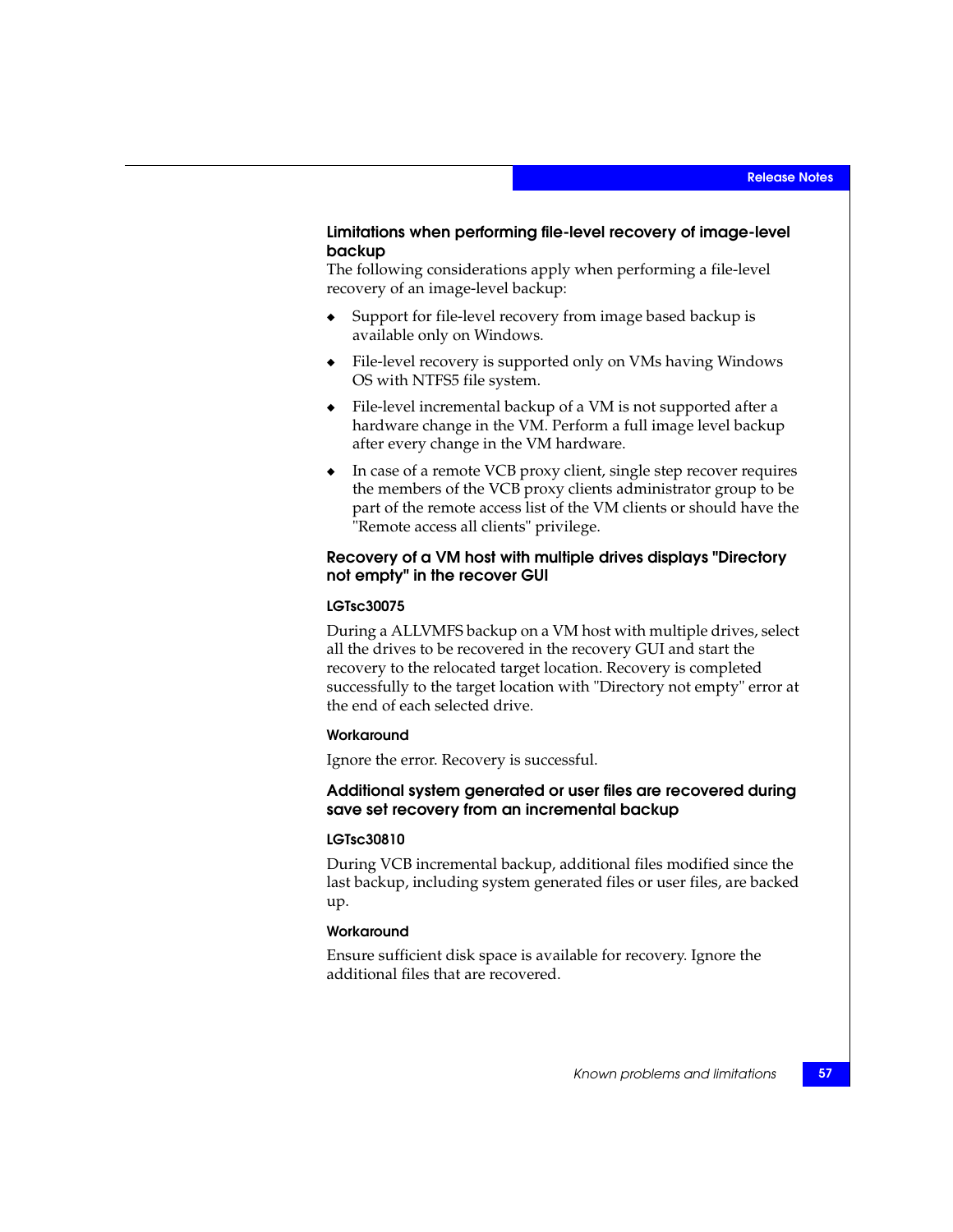# **Restored virtual machine starts in forceful powered off state during FULLVM restore**

## <span id="page-57-0"></span>**LGTsc30813**

During a FULLVM restore using the GUI or Command Line Interface, the restored virtual machine will start in forceful powered off state due to VCB snapshot limitations.

# **nsr resource takes default values if invalid application information inputs are provided for the proxy server**

#### <span id="page-57-1"></span>**LGTsc31164**

When wrong inputs are provided in the Application Information tab for the proxy server, nsr resource will take the default values by default. For example, if VCB\_TRANSPOSRT\_MODE=nbd and the user types VCB\_TRANSPORTMODE=nbd, then the nsr resource takes the default mode of transport VCB\_TRANSPORT\_MODE=san.

#### **Workaround**

Ensure to provide the correct values.

## **GPT disks are not supported for single file recovery (SFR)**

#### <span id="page-57-2"></span>**LGTsc30927**

During a image based backup, GPT disks are not supported for file-level recovery. If the VM has any GPT disk then the backup will always be image based backup without support for file-level recovery.

## **Workaround**

Ensure there are no GPT disks.

# **Single file recovery (SFR) cannot be performed on disks with no drive letter**

#### <span id="page-57-3"></span>**LGTsc31190**

When a disk is formatted with NTFS partition without a drive letter, file systems which are candidates for SFR backup will adopt FULLVM method of backup.

## **Workaround**

Ensure each disk partition is associated with a drive letter.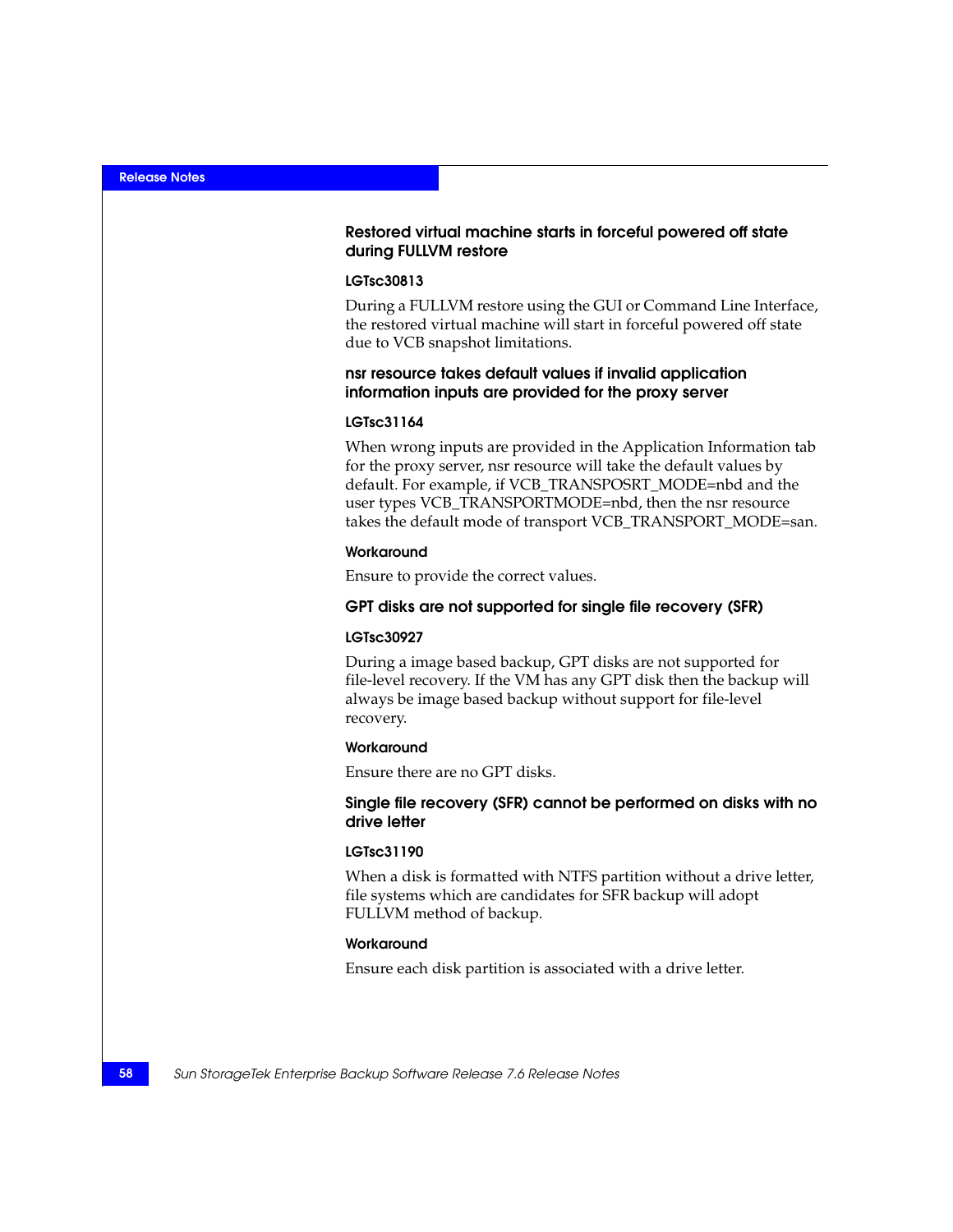# **Single file recovery (SFR) is not supported for VM's configured with dynamic disks**

## <span id="page-58-0"></span>**LGTsc31499**

When VM's are configured with dynamic disks, SFR is not supported.

## **Workaround**

Ensure there are no dynamic disks.

# **VCB implementation is not supported on VM's configured on or with RDM physical disks**

## **LGTsc31500**

VCB (FULLVM or SFR) implementation is not supported when VM's are configured on RDM physical disks or disks which are attached to RDM physical disks.

# **Memory footprint for nsrvcb\_save is huge during VMware backups**

## <span id="page-58-1"></span>**LGTsc31545**

When VCB backups are performed, nsrvcb\_save binary consumes huge amount of memory. For example, to backup a VM with 200GB vmdk, nsrvcb\_save binary can consume up to 1.15 GB of RAM.

Therefore, it is recommended to provision a minimum of 1 GB or more memory space for nsrvcb\_save binary.

**Note:** For every VM backup, one nsrvcb\_save binary is spawned. Memory consumed by the nsrvcb\_save binary should be released once the VM backup is complete.

## **VM should be in the "powered on" state for the first backup**

## <span id="page-58-2"></span>**LGTsc31562**

When running the first backup, the VM should be in the powered on state irrespective of whether the VCB\_VM\_LOOKUP\_METHOD is based on the IP address or the display name.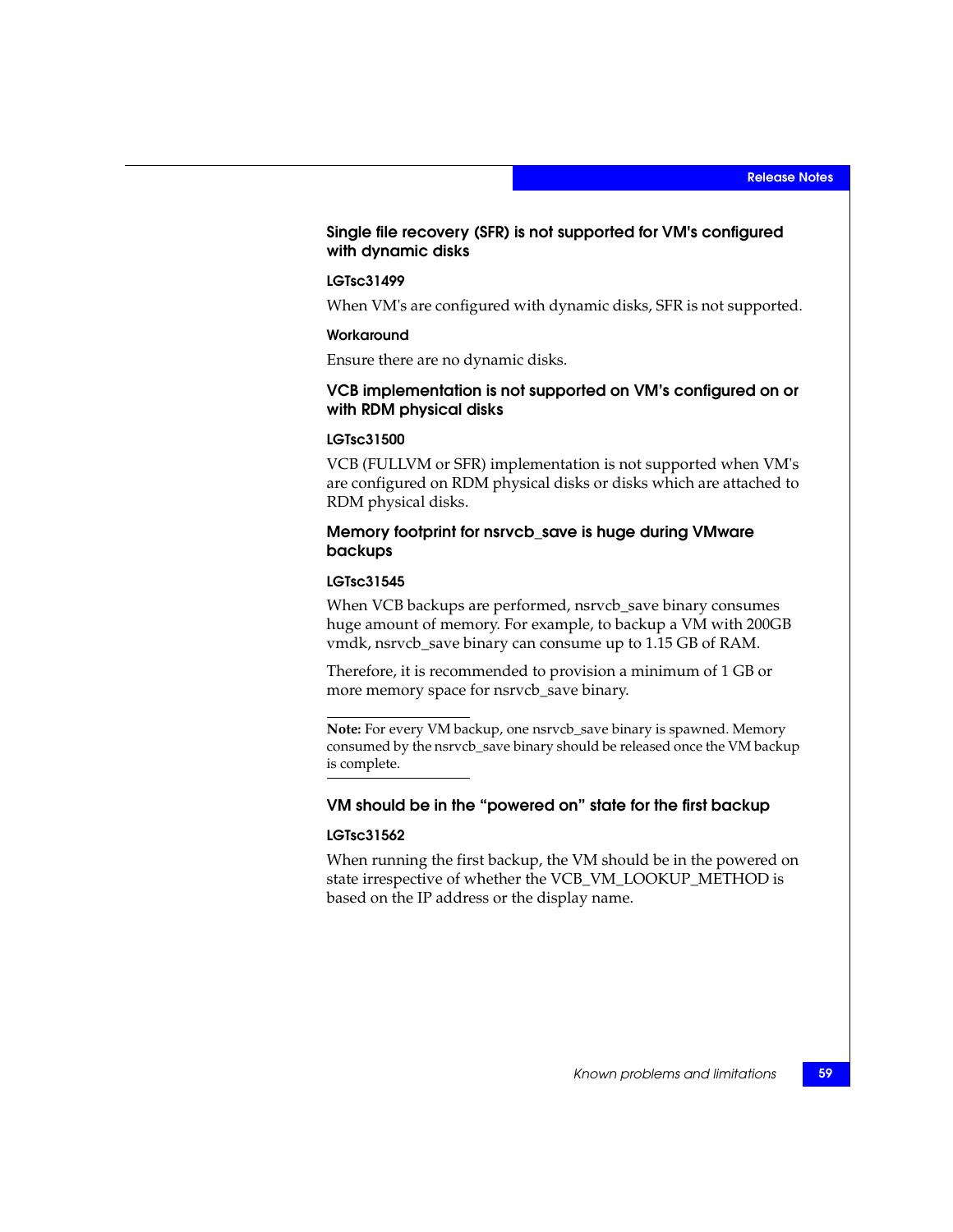# **Shared folder settings are not restored from a file-level restore on the VM**

## <span id="page-59-0"></span>**LGTsc31575**

When a file-level restore is performed from a full image or incremental or differential backup of a shared folder on the VM, the share settings on the folder is not restored.

#### **Workaround**

Manually reset the share settings for the folder.

#### **Any system changes to the VM requires a full backup**

#### <span id="page-59-1"></span>**LGTsc31651**

When you add or delete hard disks, install or uninstall applications, or update OS patches to the VM, perform a full level backup manually.

#### **Save set consolidation is not supported for VCB backups**

## <span id="page-59-2"></span>**LGTsc31735**

For any VCB backup, either full image or file-level, save set consolidation is not supported.

# **No directives are supported for VCB backup when saveset is "\*FULL\*" and the level is full**

## <span id="page-59-3"></span>**LGTsc31737**

During VCB backups, when the saveset is "\*FULL\*" and the level is full, no directives are supported. For example, directives such as **skip** are not supported for VCB image level backup because disaster recovery is not possible after using this directive.

# **Backup of a powered off VM is only possible if the VM was turned off gracefully**

## <span id="page-59-4"></span>**LGTsc31971**

Before performing a VCB backup with file-level recovery for a VM in powered off state, complete the shutdown process of the VM gracefully.

#### **General problems and limitations**

This section details the problems and limitations related to backups.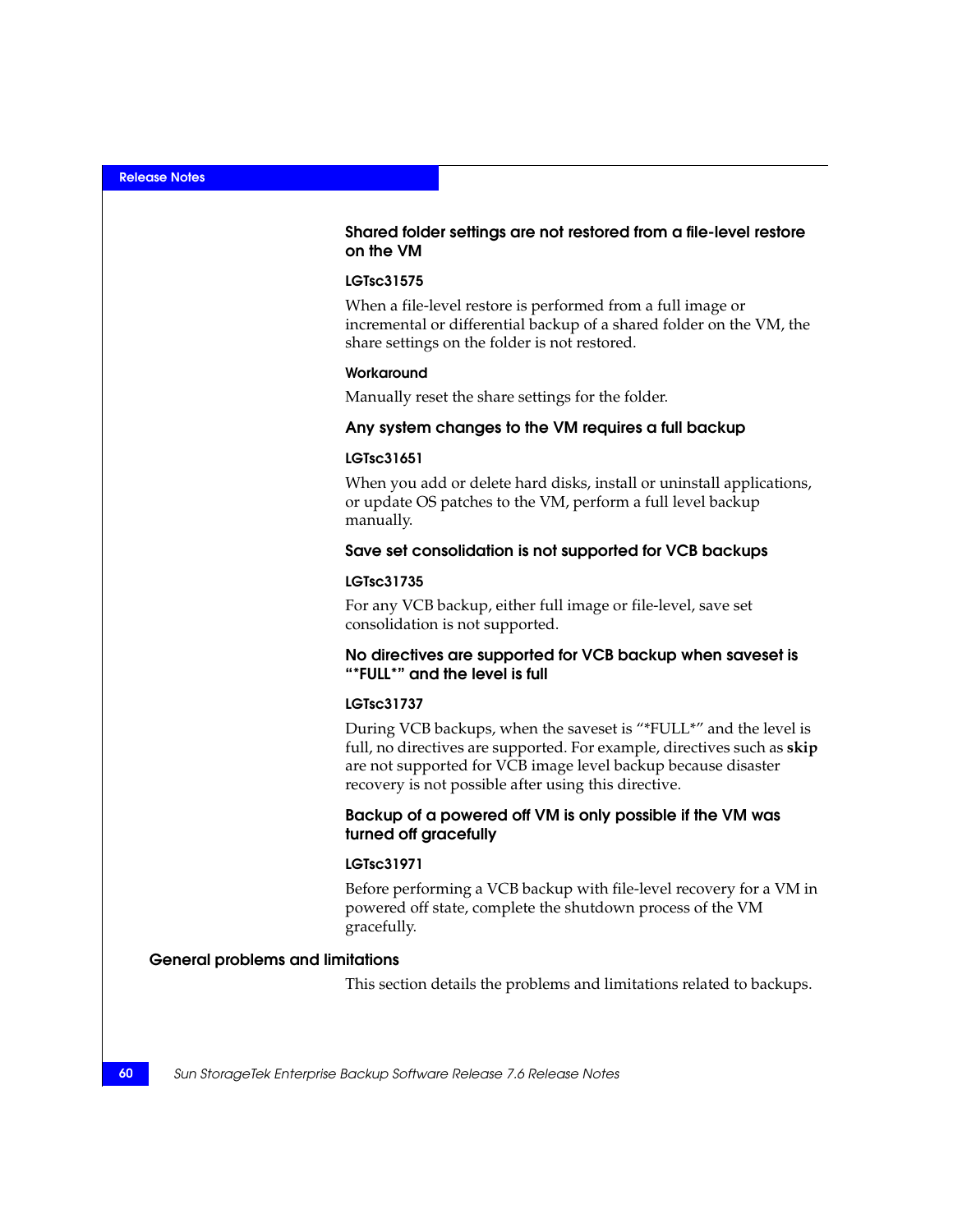# **Secure Storage Library not initialized during Lockbox entry creation due to missing library**

## <span id="page-60-0"></span>**NW110377**

When you create a lockbox entry (using either **nsradmin**, NMC, or the client configuration wizard) on HP-UX ia64, lockbox entry creation fails with an error indicating that the Secure Storage Library was not initialized. This is due to a missing library, **libccme.sl**.

A hot fix containing the missing library **libccme.sl** has been provided in **/usr/src/patches/2009/NW110377/NW/7.6/hp11ia64**. Instructions for installing the hot fix are provided in the ReadMe file at **/usr/src/patches/2009/NW110377/README**.

# **Sun StorageTek EBS does not save or recover DFS empty directories**

## <span id="page-60-1"></span>**NW105048**

DFS empty directories are not backed up or recovered by Sun StorageTek EBS.

## **Archived data not properly indexed on MAC-OS**

## <span id="page-60-3"></span>**LGTsc32722**

When data is archived using **nsrarchive** on a MAC-OS platform, Sun StorageTek EBS adds a "/" to the name of the save set in the index. For example, the path **/Volumes/sat-tree/scip2c217/backup/qgO** becomes **/Volumes/sat-tree/scip2c217/backup/qgO/**, and the data can only be retrieved if "/" is added to the end of the name.

## **Sun StorageTek EBS services might not start due to lock files**

## <span id="page-60-2"></span>**LGTsc30717**

If the **nsrmmgd** process is terminated and a message similar to the following appears, ensure that all nsrmmgd processes have been shutdown. The Sun StorageTek EBS software keeps the locks in place until all instances of nsrmmgd are gone.

nsrmmgd SYSTEM error: Lock file `C:\Program Files\Legato\nsr\tmp\nsrmmgd.lck' cannot be locked.

## **compression asm does not work with other asms**

#### <span id="page-60-4"></span>**LGTsc32410**

The compression asm does not work in conjunction with any other asms.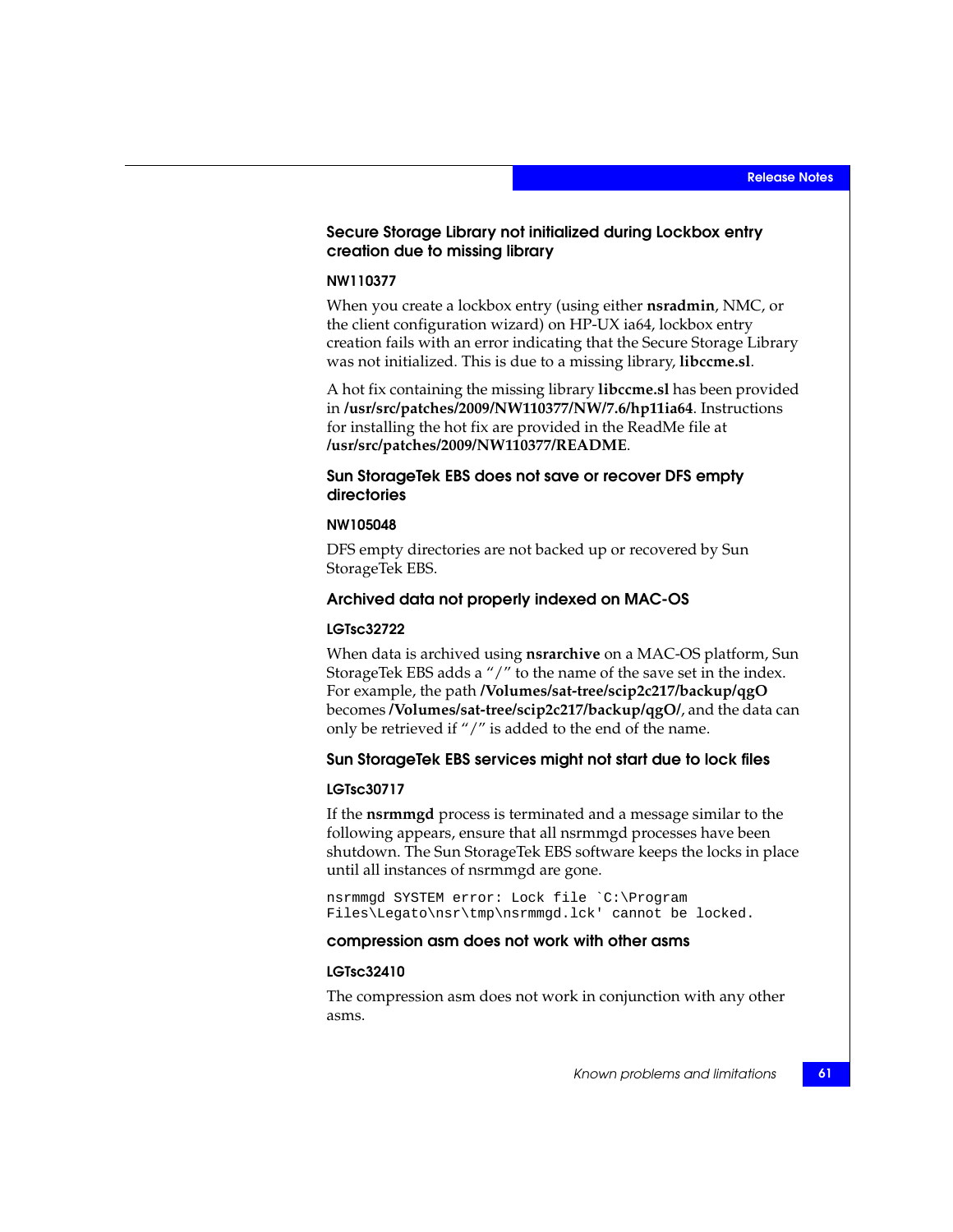# **Sun StorageTek EBS releases previous to 7.6 problems and limitations**

[Table 8 on page -62](#page-61-0) identifies problem issues and limitations discovered in Sun StorageTek EBS release 7.5.

The known limitations are separated into the following categories:

- ◆ ["Backup problems and limitations descriptions" on page -66](#page-65-0)
- ◆ ["CLI problems and limitations descriptions" on page -68](#page-67-0)
- ◆ ["Cloning and staging problems and limitations descriptions" on](#page-68-0)  [page -69](#page-68-0)
- ◆ ["Configuration problems and limitations descriptions" on](#page-68-1)  [page -69](#page-68-1)
- ◆ ["Devices and media problems and limitations descriptions" on](#page-72-0)  [page -73](#page-72-0)
- ◆ ["GUI problems and limitations descriptions" on page -74](#page-73-0)
- ◆ ["Installation problems and limitations descriptions" on page -76](#page-75-0)
- ◆ ["Licensing problems and limitations descriptions" on page -76](#page-75-1)
- ◆ ["Localization problems and limitations descriptions" on page -77](#page-76-0)
- ◆ ["Messaging problems and limitations descriptions" on page -78](#page-77-0)
- ◆ ["Performance problems and limitations descriptions" on page -79](#page-78-0)
- ["Restore problems and limitations descriptions" on page -80](#page-79-0)
- ["Security problems and limitations descriptions" on page -83](#page-82-0)
- ◆ ["Upgrading problems and limitations descriptions" on page -84](#page-83-0)

#### **Table 8 Limitations discovered in Sun StorageTek EBS releases previous to 7.6 (Sheet 1 of 5)**

<span id="page-61-0"></span>

| <b>Customer</b><br><b>Service</b><br>defect<br>number | <b>Issue</b><br><b>Tracker</b><br>issue<br>number | <b>Description of limitation</b>                                                                   | <b>Operating System</b><br>affected | <b>Product</b><br><b>Feature</b> |
|-------------------------------------------------------|---------------------------------------------------|----------------------------------------------------------------------------------------------------|-------------------------------------|----------------------------------|
| "LGTsc25711"<br>on page -68                           | 25711nw                                           | Running nsravtar directly from the command line might fail                                         | <b>AIX</b>                          | CLI                              |
| "LGTsc27302"<br>on page -69                           | 27302nw                                           | nsrjobd memory consumption may cause Sun Storage Tek EBS<br>services to hang if running on low RAM | Linux                               | Configuration                    |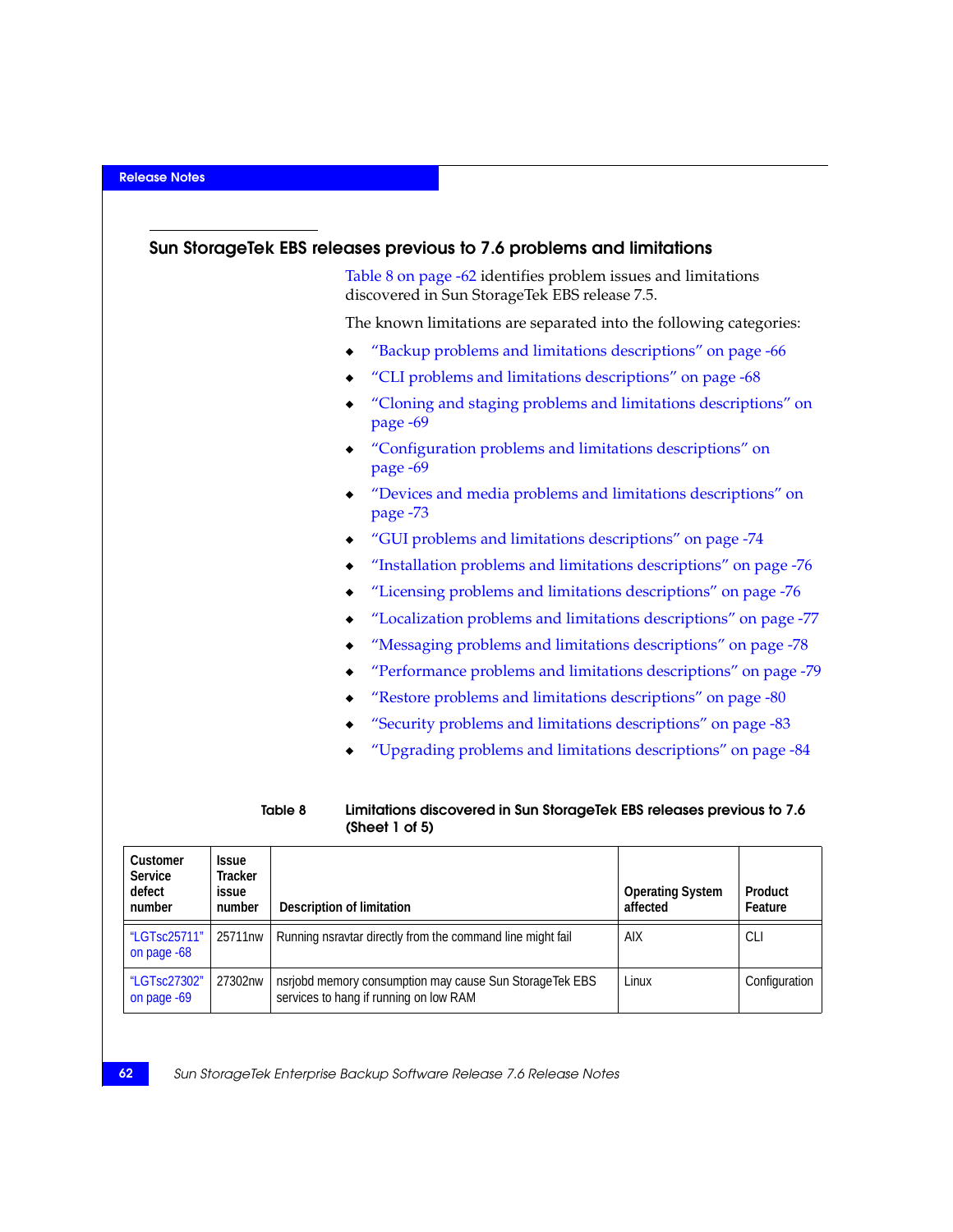| Table 8 | Limitations discovered in Sun StorageTek EBS releases previous to 7.6 |
|---------|-----------------------------------------------------------------------|
|         | (Sheet 2 of 5)                                                        |

| <b>Customer</b><br><b>Service</b><br>defect | <b>Issue</b><br><b>Tracker</b><br>issue |                                                                                                                                                                       | <b>Operating System</b>                               | Product              |
|---------------------------------------------|-----------------------------------------|-----------------------------------------------------------------------------------------------------------------------------------------------------------------------|-------------------------------------------------------|----------------------|
| number                                      | number                                  | <b>Description of limitation</b>                                                                                                                                      | affected                                              | Feature              |
| "LGTsc26202"<br>on page -70                 | 26202nw                                 | Cannot configure Windows Firewall Support in the Sun<br>StorageTek EBS Installation Wizard                                                                            | Windows                                               | Configuration        |
| "LGTpa94658<br>" on page -70                | 94658nw                                 | NMC cannot connect to GSTDB if EMC AlphaStor or EMC DPA is<br>installed                                                                                               | Tru64 UNIX, AIX,<br>Solaris, HP-UX,<br>Linux, Windows | Configuration        |
| "LGTsc28059"<br>on page -73                 | 28059nw                                 | Multiplexing must be disabled for save sets to be cloned from the<br>DXi/DL3D using NDMP path-to-tape                                                                 | Tru64 UNIX, AIX,<br>Solaris, HP-UX,<br>Linux, Windows | Devices and<br>Media |
| "LGTsc27571"<br>on page -73                 | 27571nw                                 | Tapes left in "Ejecting" state after labelling large number of<br>volumes in a Windows virtual environment                                                            | Windows                                               | Devices and<br>Media |
| "LGTsc27106"<br>on page -75                 | 27106nw                                 | Querying large numbers of save sets in the Sun StorageTek EBS<br>user interface may cause a Java heap space error                                                     | Windows                                               | <b>GUI</b>           |
| "LGTsc26673"<br>on page -76                 | 26673nw                                 | Inconsistent license information displayed for NDMP Workstation<br>Client                                                                                             | Windows                                               | Licensing            |
| "LGTsc26980"<br>on page -175                | 26980nw                                 | Non-ASCII hostnames are not supported by Sun StorageTek EBS                                                                                                           | Windows                                               | Localization         |
| "LGTsc26965"<br>on page -78                 | 26965nw                                 | Single step recovery of a full virtual machine: some error<br>messages are cyptic                                                                                     | Windows                                               | Messaging            |
| "LGTsc27063"<br>on page -78                 | 27063nw                                 | Single step recovery of a full virtual machine: some messages are<br>non-standard                                                                                     | Windows                                               | Messaging            |
| "LGTsc24358"<br>on page -84                 | 24358nw                                 | When upgrading to Sun StorageTek EBS Release 7.5 on<br>Windows, reboot NMC                                                                                            | Windows                                               | Upgrading            |
| "LGTsc24329"<br>on page -80                 | 24329nw                                 | Recovering client file index fails if NDMP attribute is selected on<br>client resource                                                                                | Windows                                               | Restore              |
| "LGTsc27447"<br>on page -81                 | 27447nw                                 | Single step recovery of a full virtual machine: VCB restore must<br>use Virtual Center IP/name and password/username combination<br>if Virtual Center used for backup | Windows                                               | Restore              |
| "LGTsc26268"<br>on page -81                 | 26268nw                                 | Single step recovery of a full virtual machine: Validation of the<br>VC/ESX server credentials are validated once the Sun StorageTek<br>EBS recover complete          | Windows                                               | Restore              |
| "LGTsc22164"<br>on page -66                 | 22164nw                                 | Software distribution feature cannot be used to perform upgrade<br>on some platforms                                                                                  | Linux, Solaris                                        | Backup               |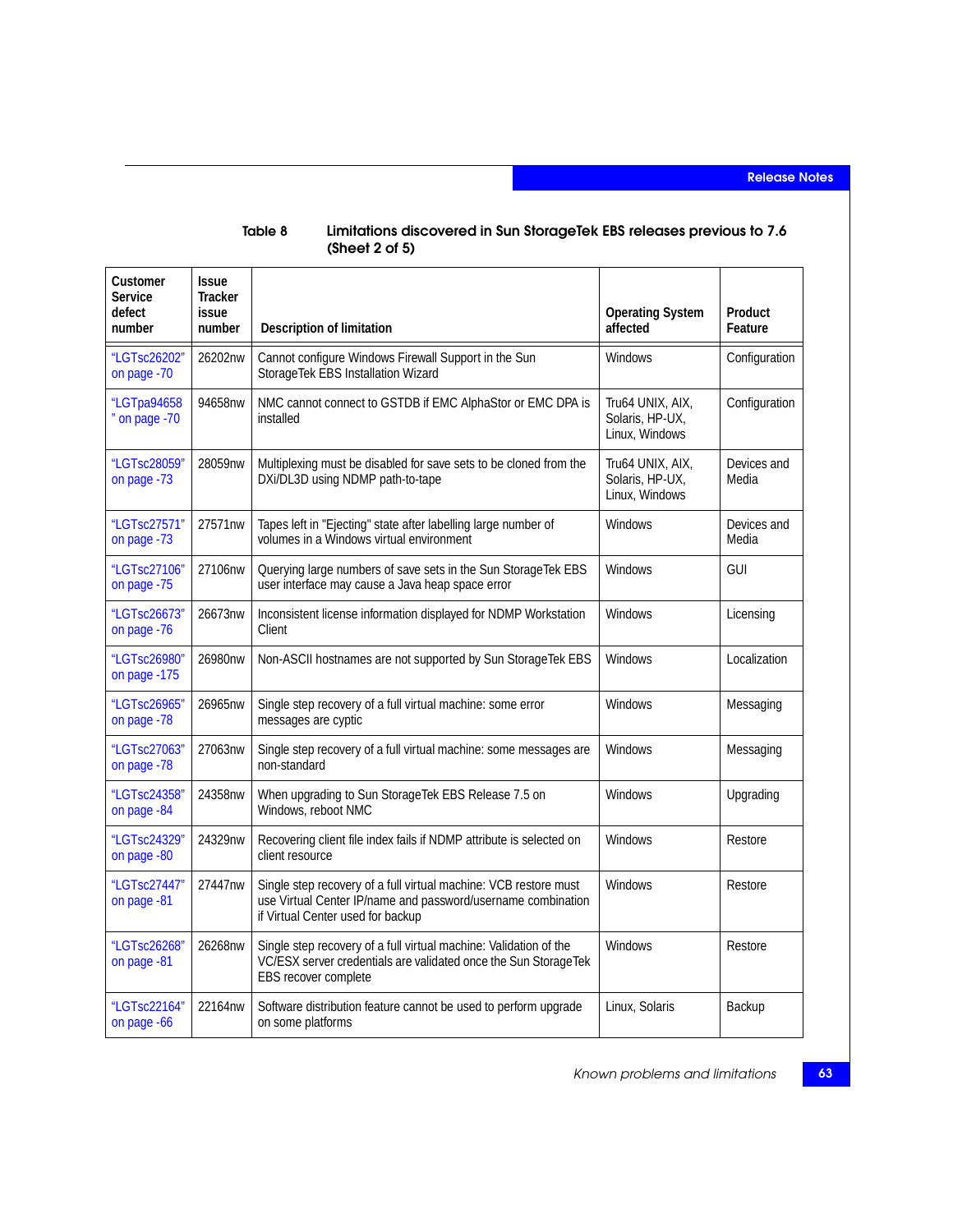**Table 8 Limitations discovered in Sun StorageTek EBS releases previous to 7.6 (Sheet 3 of 5)**

| <b>Customer</b><br><b>Service</b><br>defect<br>number | <b>Issue</b><br><b>Tracker</b><br>issue<br>number | <b>Description of limitation</b>                                                                                           | <b>Operating System</b><br>affected                   | <b>Product</b><br>Feature |
|-------------------------------------------------------|---------------------------------------------------|----------------------------------------------------------------------------------------------------------------------------|-------------------------------------------------------|---------------------------|
| "LGTsc24483"<br>on page -66                           | 24483nw                                           | Low system memory may cause unpredictable results                                                                          | Solaris                                               | Backup                    |
| "LGTsc15176"<br>on page -66                           | 15176nw                                           | VCB backup of multiple virtual machines simultaneously may fail                                                            | $***$                                                 |                           |
| "LGTsc11447"<br>on page -67                           | 11447nw                                           | Hosts file entries for IPv6 must contain localhost before aliases.                                                         | <b>AIX</b>                                            | Backup                    |
| "LGTsc11274"<br>on page -67                           | 11274 <sub>nw</sub>                               | Backup fails when save set list has a very large number of save<br>sets defined.                                           | Solaris                                               | Backup                    |
| "LGTsc21070"<br>on page -67                           | 21070nw                                           | Save jobs may terminate prematurely or later than desired if Sun<br>StorageTek EBS server and clients time settings differ | AIX, Linux, HP-UX,<br>Solaris, Tru64 UNIX,<br>Windows | Backup                    |
| "LGTsc14530"<br>on page -68                           | 14530nw                                           | VCB fails with custom pre-freeze script error.                                                                             | AIX, Solaris,<br>Windows, Tru64<br>UNIX, Linux, HP-UX | Backup                    |
| "LGTsc14319"<br>on page -68                           | 14319nw                                           | SSL key length limitation on Solaris AMD64.                                                                                | Solaris                                               | Backup                    |
| "LGTsc23714"<br>on page -68                           | 23714nw                                           | Savegroup initiated with "@" symbol at beginning of name does<br>not trigger desired group.                                | AIX, Solaris,<br>Windows, Tru64<br>UNIX, Linux, HP-UX | <b>CLI</b>                |
| "LGTsc10723"<br>on page -69                           | 10723nw                                           | AFTD direct file recover option may yield incomplete volume<br>information                                                 | Solaris                                               | <b>CLI</b>                |
| "LGTsc24548"<br>on page -69                           | 24548nw                                           | Slow performance on Solaris 10 because asynchronous I/O is<br>disabled                                                     | Solaris                                               | Cloning and<br>Staging    |
| "LGTsc23081"<br>on page -72                           | 23081nw                                           | Sun StorageTek EBS Console unable to generate reports in pure<br>IPv6 environment                                          | HP-UX                                                 | Configuration             |
| "LGTsc18543"<br>on page -72                           | 18543nw                                           | Relabeling volume after deleting remote client resource does not<br>purge file index.                                      | Windows                                               | Configuration             |
| "LGTsc11811"<br>on page -72                           | 11811nw                                           | Do not perform client backups using temporary IPv6 addresses.                                                              | Linux, Windows                                        | Configuration             |
| "LGTsc14761"<br>on page -72                           | 14761nw                                           | Connecting to web server through IPv6 fails using Internet<br>Explorer 6.                                                  | Windows                                               | Configuration             |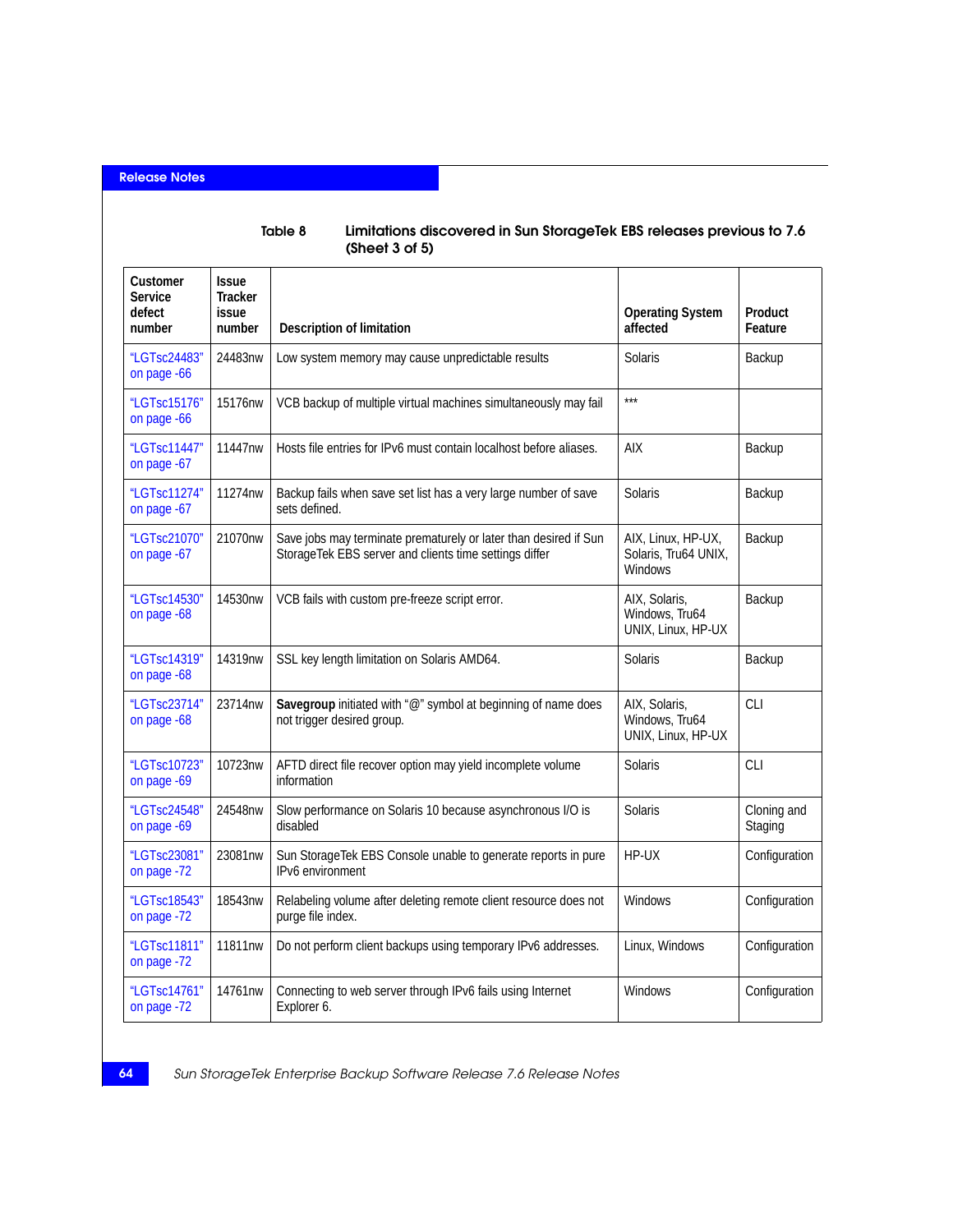| Table 8 | Limitations discovered in Sun StorageTek EBS releases previous to 7.6 |
|---------|-----------------------------------------------------------------------|
|         | (Sheet 4 of 5)                                                        |

| <b>Customer</b><br><b>Service</b> | <b>Issue</b><br><b>Tracker</b> |                                                                                                                                               |                                                       |                           |
|-----------------------------------|--------------------------------|-----------------------------------------------------------------------------------------------------------------------------------------------|-------------------------------------------------------|---------------------------|
| defect<br>number                  | issue<br>number                | <b>Description of limitation</b>                                                                                                              | <b>Operating System</b><br>affected                   | <b>Product</b><br>Feature |
| "LGTsc17146"<br>on page -74       | 17146nw                        | Raw disk backup and restore not supported on Sun StorageTek<br>EBS with Microsoft Windows 2008.                                               | Windows                                               | Devices and<br>Media      |
| "LGTsc07321"<br>on page -74       | 07321nw                        | Inquire command does not detect tape drive on HP-UX.                                                                                          | HP-UX                                                 | Devices and<br>Media      |
| "LGTsc12061"<br>on page -75       | 12061nw                        | Cannot dismiss events in the events table until the event is<br>resolved.                                                                     | AIX, Solaris,<br>Windows, Tru64<br>UNIX, Linux, HP-UX | GUI                       |
| "LGTsc08415"<br>on page -75       | 08415nw                        | A user cannot be a member of more than 512 groups.                                                                                            | <b>Windows</b>                                        | GUI                       |
| "LGTsc17805"<br>on page -76       | 17805nw                        | Sun StorageTek EBS installation directory path longer than 160<br>characters returns error, but installation still completes<br>successfully. | <b>Windows</b>                                        | Installation              |
| "LGTsc26210"<br>on page -76       | 26210nw                        | License Conformance Summary displays incorrect base license<br>type.                                                                          | Solaris                                               | Licensing                 |
| "LGTsc21657"<br>on page -174      | 21657nw                        | In a non-English environment, the character encoding used for the<br>NMC client and Sun StorageTek EBS client must be the same                | <b>Windows</b>                                        | Localization              |
| "LGTsc26288"<br>on page -175      | 26288nw                        | JRE 1.6 users cannot export reports as PDF documents for<br>non-English locales on AIX and HPUX                                               | AIX, Solaris,<br>Windows, Tru64<br>UNIX, Linux, HP-UX | Localization              |
| "LGTsc22735"<br>on page -79       | 22735nw                        | mminfo query ignores "!" on non-boolean fields.                                                                                               | Windows                                               | Messaging                 |
| "LGTsc21253"<br>on page -79       | 21253nw                        | nsrjobd may consume large amount of memory depending on<br>backup environment                                                                 | Windows                                               | Performance               |
| "LGTsc19690"<br>on page -79       | 19690nw                        | Sun StorageTek EBS programs may experience delays on SuSE<br>Linux Enterprise Server version 9.x using IPv6.                                  | Linux                                                 | Performance               |
| "LGTsc12672"<br>on page -82       | 12672nw                        | nsrck -L7 -t must be performed with additional steps in order to<br>recover client index with save sets passed browse period.                 | AIX, Solaris,<br>Windows, Tru64<br>UNIX, Linux, HP-UX | Restore                   |
| "LGTsc20723"<br>on page -83       | 20723nw                        | Ctime attribute not modified on AIX version 5.3 and later, Mac OS<br>X version 10.4 and later.                                                | AIX, Mac OS X                                         | Restore                   |
| "LGTsc21704"<br>on page -84       | 21704nw                        | Authentication error displays when Sun StorageTek EBS<br>connecting to client.                                                                | Solaris                                               | Security                  |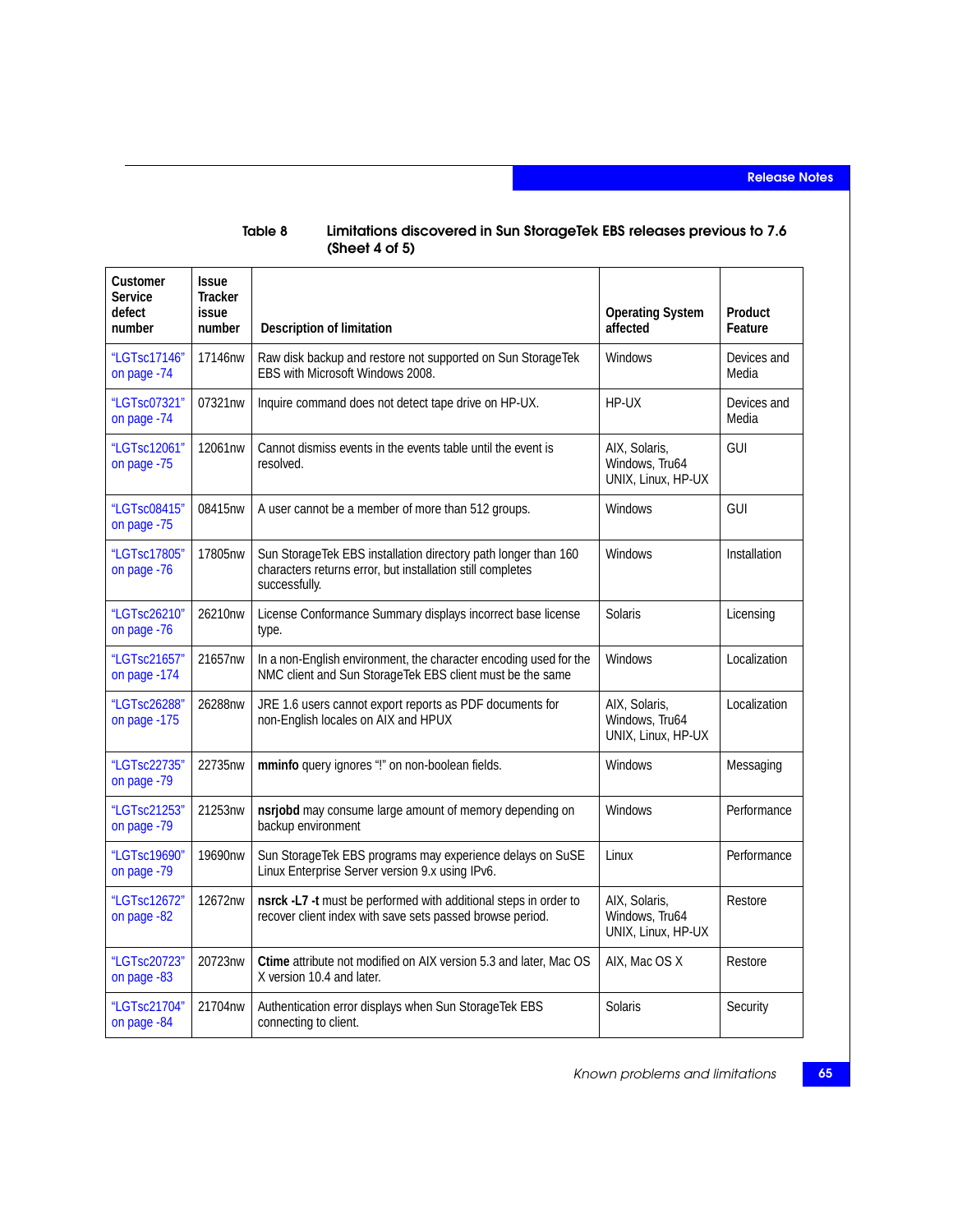**Table 8 Limitations discovered in Sun StorageTek EBS releases previous to 7.6 (Sheet 5 of 5)**

| <b>Customer</b><br><b>Service</b><br>defect<br>number | <b>Issue</b><br><b>Tracker</b><br><b>issue</b><br>number | <b>Description of limitation</b>                                                             | <b>Operating System</b><br>affected | Product<br>Feature |
|-------------------------------------------------------|----------------------------------------------------------|----------------------------------------------------------------------------------------------|-------------------------------------|--------------------|
| "LGTsc24076"<br>on page -84                           | 24076nw                                                  | New client's global attributes do not inherit existing client values<br>after upgrading NMC. | Windows                             | Upgrading          |

## <span id="page-65-0"></span>**Backup problems and limitations descriptions**

This section details the problems and limitations related to backup operations.

# **Software distribution feature cannot be used to perform upgrade on some platforms**

## <span id="page-65-1"></span>**LGTsc22164**

You cannot perform a Sun StorageTek EBS upgrade using the software distribution feature on the linux\_ia64, linux\_ppc64, and solaris\_amd64 client platforms.

## **Low system memory may cause unpredictable results**

#### <span id="page-65-2"></span>**LGTsc24483**

If your Sun StorageTek EBS server runs low on system memory, unpredictable behavior could result. ["Environment and system](#page-27-0)  [requirements" on page -28](#page-27-0) has information on minimum recommended system requirements.

# **VCB backup of multiple virtual machines simultaneously may fail**

## <span id="page-65-3"></span>**LGTsc15176**

Due to a limitation in VMware Consolidated Backup (VCB) version 1.1, a VCB backup of multiple virtual machines simultaneously may fail with an exit code of -2146234327.

## **Workaround**

There are two possible workarounds for this limitation:

- 1. Upgrade to VMware Consolidated Backup version 1.5.
- 2. Update the following settings in the config.js file used by VCB on the VCB proxy host:
	- a. Set MAX RETRIES to a number greater than 0.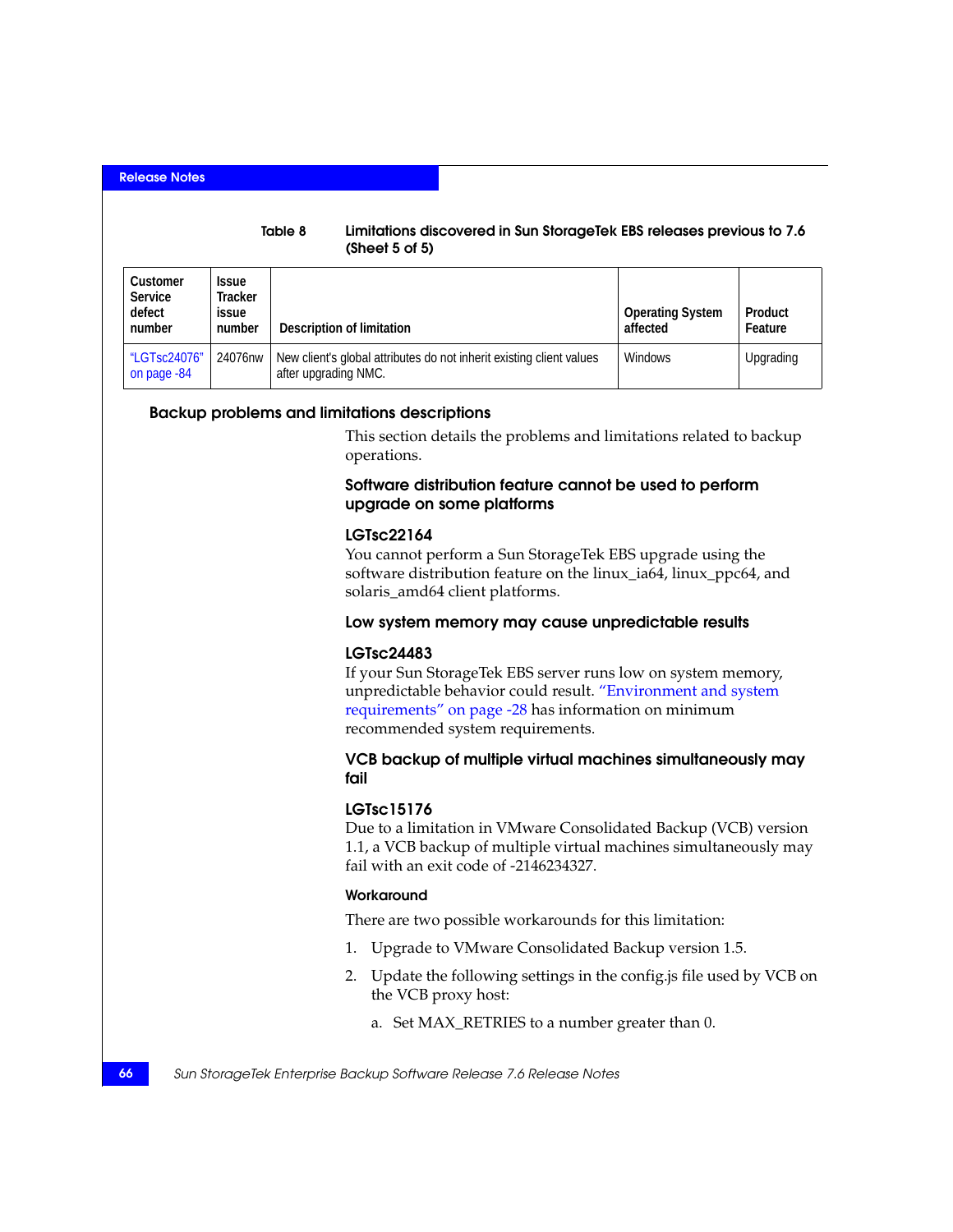b. Set PREEXISTING\_MOUNTPOINT to **delete** to attempt to remove the pre-existing mount point.

## **Hosts file entries for IPv6 must contain localhost before aliases**

# <span id="page-66-0"></span>**LGTsc11447**

If an entry for the IPv6 localhost address ::1 is added to the /etc/hosts file, localhost must be entered before aliases such that the order is *<address> <localhost> <alias>*. For example, if the alias was "loopback", the entry for this address should read:

## **::1 localhost loopback**

# **Backup fails when save set list has a very large number of save sets defined**

# <span id="page-66-1"></span>**LGTsc11274**

When a very large number of save sets are defined in the client's save set attribute, backups may fail with the message:

SYSTEM error: Not enough space

This error may occur when the total length of all save sets included in the save set list exceeds 25 KB.

## **Workaround**

Create one or more Client resource for the client and divide the save sets between the two clients. The *Sun StorageTek EBS Administration Guide* provides information about creating multiple client resources for the same client.

# **Save jobs may terminate prematurely or later than desired if Sun StorageTek EBS server and clients time settings differ**

# <span id="page-66-2"></span>**LGTsc21070**

The NSR\_UNRESPONSIVE\_JOB\_TIMEOUT environment variable can be used to automatically terminate jobs that have no activity for a predetermined period of time regardless of their state. If this environment variable is used and there is a discrepancy between client and server times, save jobs may be terminated prematurely or later than desired.

## **Workaround**

Periodically synchronize the time between the Sun StorageTek EBS server and clients.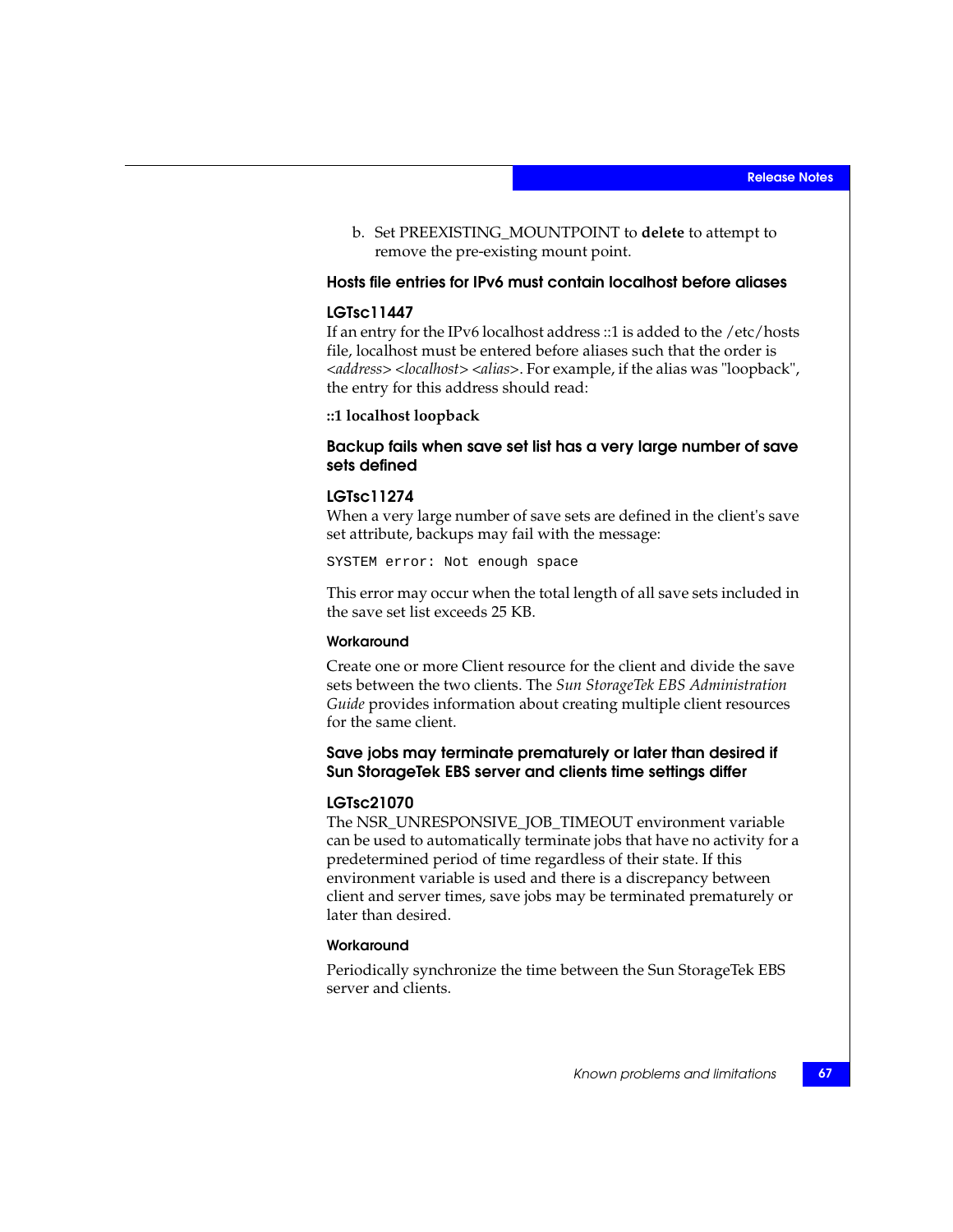#### **VCB fails with custom pre-freeze script error**

## <span id="page-67-2"></span>**LGTsc14530**

Due to a known limitation with VMware, VCB backup of a Solaris virtual machine may fail due with the error of "Custom pre-freeze script failed," even though no customization is made to the pre-freeze script.

This limitation has been fixed in ESX 3.5 Update 2.

#### **SSL key length limitation on Solaris AMD64**

#### <span id="page-67-3"></span>**LGTsc14319**

The default OpenSSL library on the Solaris operating system for AMD 64 does not support key lengths greater than 128 bits.

#### **Workaround**

Install the **Solaris 10 Encryption kit**, which includes the packages SUNWcrman, SUNWcry, and SUNWcryr. The Solaris 10 Encryption kit supports AES encryption of 256 bit key lengths. This kit is available from the official SUN Solaris web downloads at [http](http://www.novell.com/products/linuxpackages/suselinux/pdksh.html)[://www.sun.com/download/index.jsp?tab=2](http://www.sun.com/download/index.jsp?tab=2). Scroll down under "S" to find the link to the Solaris 10 Encryption Kit.

#### <span id="page-67-0"></span>**CLI problems and limitations descriptions**

This section details the problems and limitations related to the CLI.

#### **Running nsravtar directly from the command line might fail**

#### <span id="page-67-1"></span>**LGTsc25711**

Running **nsravtar** directly from the command line might fail if the following environment variable was not updated:

LD\_LIBRARY\_PATH

#### **Workaround**

Add */usr/lib/nsr* to the LD\_LIBRARY\_PATH environment variable.

# **Savegroup initiated with "@" symbol at beginning of name does not trigger desired group**

#### <span id="page-67-4"></span>**LGTsc23714**

When a savegroup with the "@" symbol at the beginning of the name is initiated from the command line or from NMC, the default group will be triggered instead of the specified savegroup. The "@" symbol is being interpreted as a special flag/option, not as part of the savegroup name.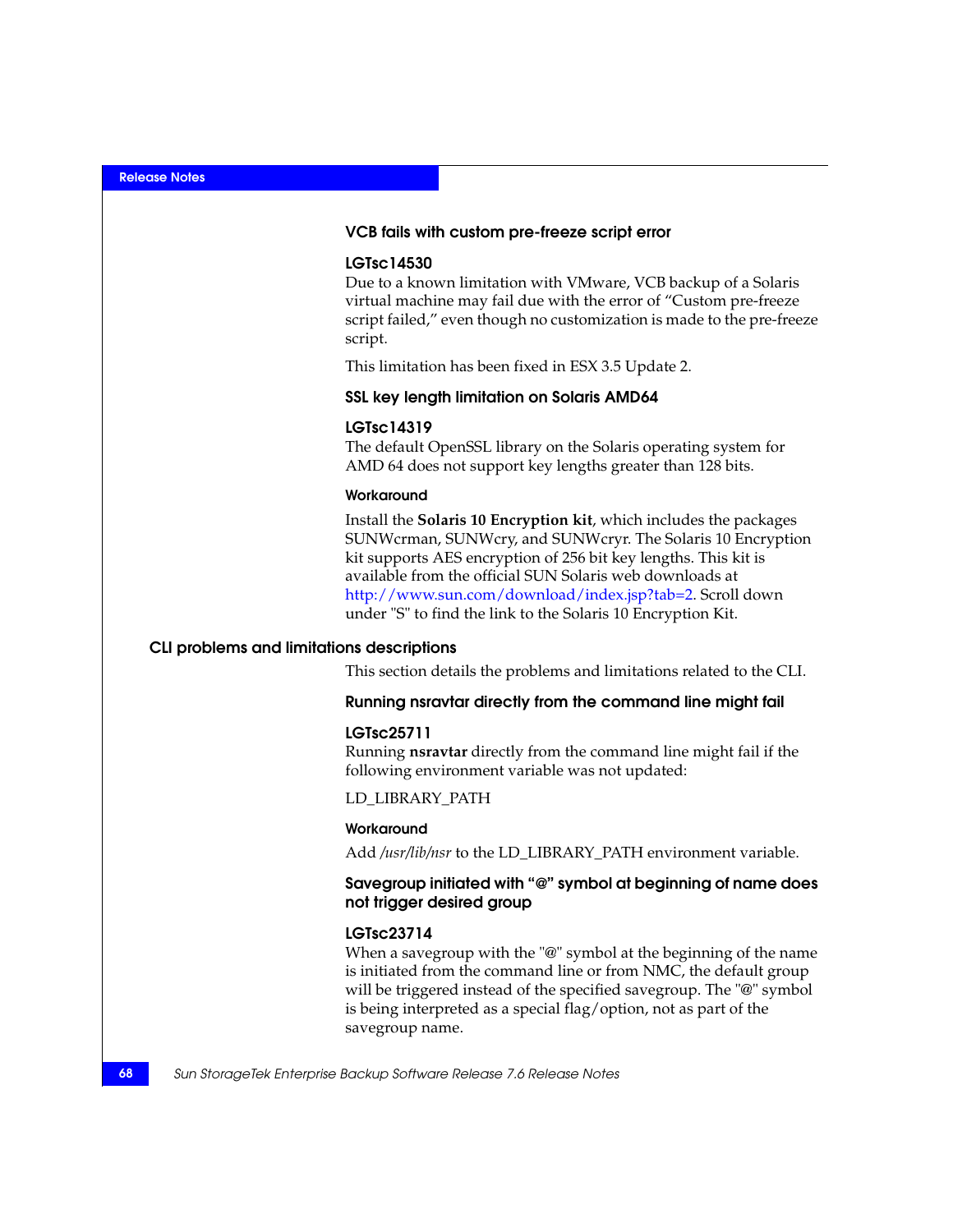Do not use the "@" symbol at the beginning of a savegroup name.

# **AFTD direct file recover option may yield incomplete volume information**

#### <span id="page-68-3"></span>**LGTsc10723**

Recovering data from AFTD volumes using direct files recovery method will not update the "read" information in the volume record. As a result, the mminfo command will incorrectly display the "read" data as 0.

For example, the command, mminfo -a -r "written, read, volume" might yield results similar to the following:

written read volume 99 KB 0 KB trout.legato.com.002 0 KB 0 KB trout.legato.com.002.RO

#### <span id="page-68-0"></span>**Cloning and staging problems and limitations descriptions**

This section details the problems and limitations related to cloning and staging operations.

## **Slow performance on Solaris 10 because asynchronous I/O is disabled**

#### <span id="page-68-4"></span>**LGTsc24548**

Due to a Solaris 10 operating system issue, asynchronous tape input/output operations are disabled by default. As a result, some I/O intensive operations such as cloning will be slower.

#### <span id="page-68-1"></span>**Configuration problems and limitations descriptions**

This section details the problems and limitations related to configuration.

# **nsrjobd memory consumption may cause Sun StorageTek EBS services to hang if running on low RAM**

#### <span id="page-68-2"></span>**LGTsc27302**

Memory consumption of the **nsrjobd** daemon can grow up to 9.8 GB during backup and recovery operations. If **nsrjobd** memory consumption reaches that level, running Sun StorageTek EBS services on low RAM may cause the services to hang.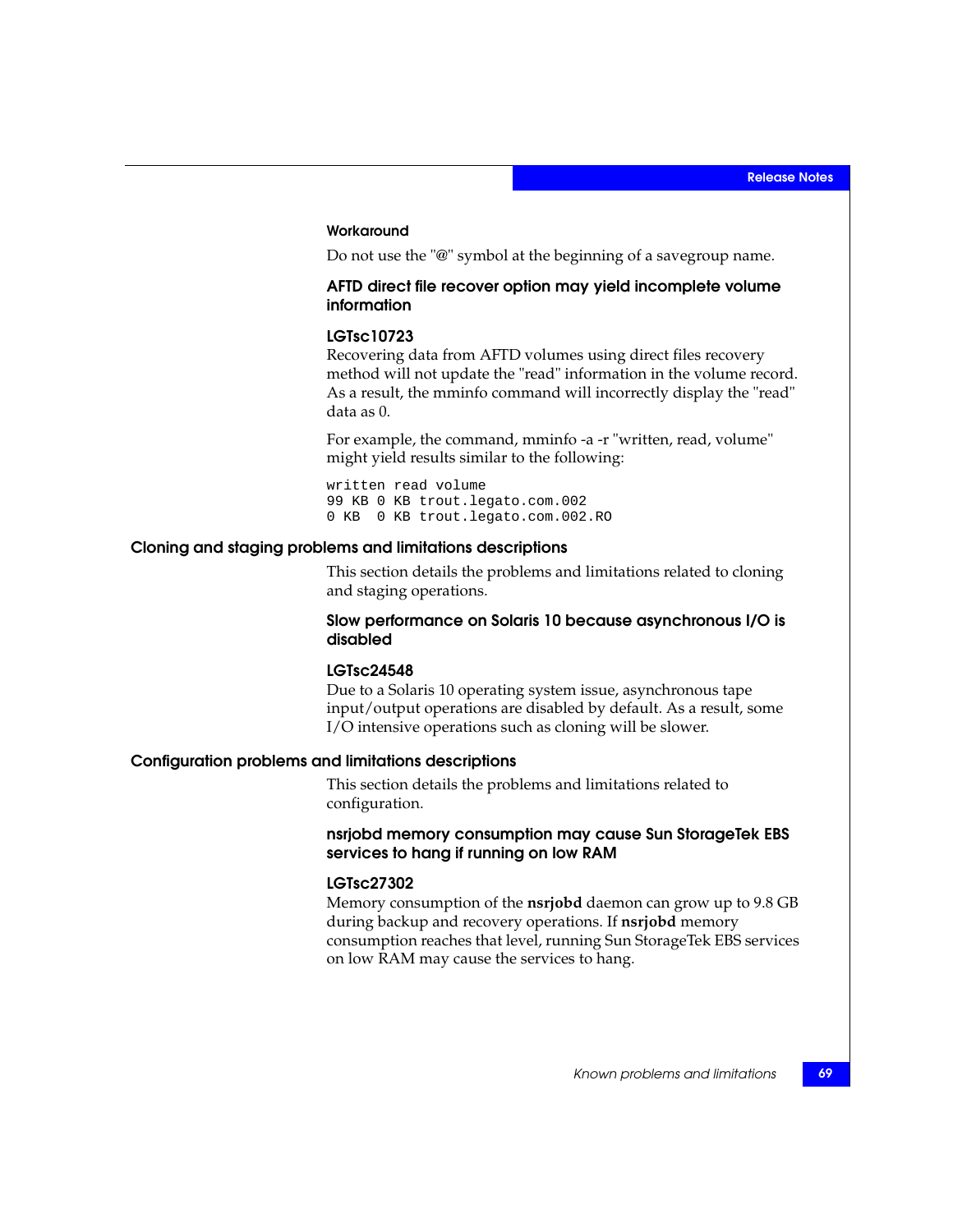Ensure that there is sufficient RAM available for all Sun StorageTek EBS services to run.

## **Cannot configure Windows Firewall Support in the NetWorker Installation Wizard**

#### <span id="page-69-0"></span>**LGTsc26202**

The option to configure Windows Firewall support does not appear in the NetWorker Installation wizard under the following conditions:

- The Windows Firewall Service is not turned on.
- ◆ Windows Firewall is not supported for a particular Windows operating system.

The Windows Firewall Service is turned on and enabled by default on the following Windows operating systems:

- Windows XP SP2 and later.
- Windows 2008

**Note:** Windows Firewall is not supported on Windows 2000.

#### **Workaround**

The Windows Firewall service is turned off by default on Windows Server 2003.

To turn on the firewall service on:

- 1. Ensure that Service Pack 1 or later has been installed. This Service Pack is required for Windows Firewall support.
- 2. Start the Windows Firewall/ICS service.

## **NMC cannot connect to GSTDB if EMC AlphaStor or EMC DPA is installed**

#### <span id="page-69-1"></span>**LGTpa94658**

By default, the Sun StorageTek EBS Console database uses port 2638 for TCP/IP communications. Other applications may also use this port or, as is the case with EMC AlphaStor or EMC DPA installed with default options, may have their own instance of the iAnywhere database installed, which can create conflicts if both applications are installed on the same host.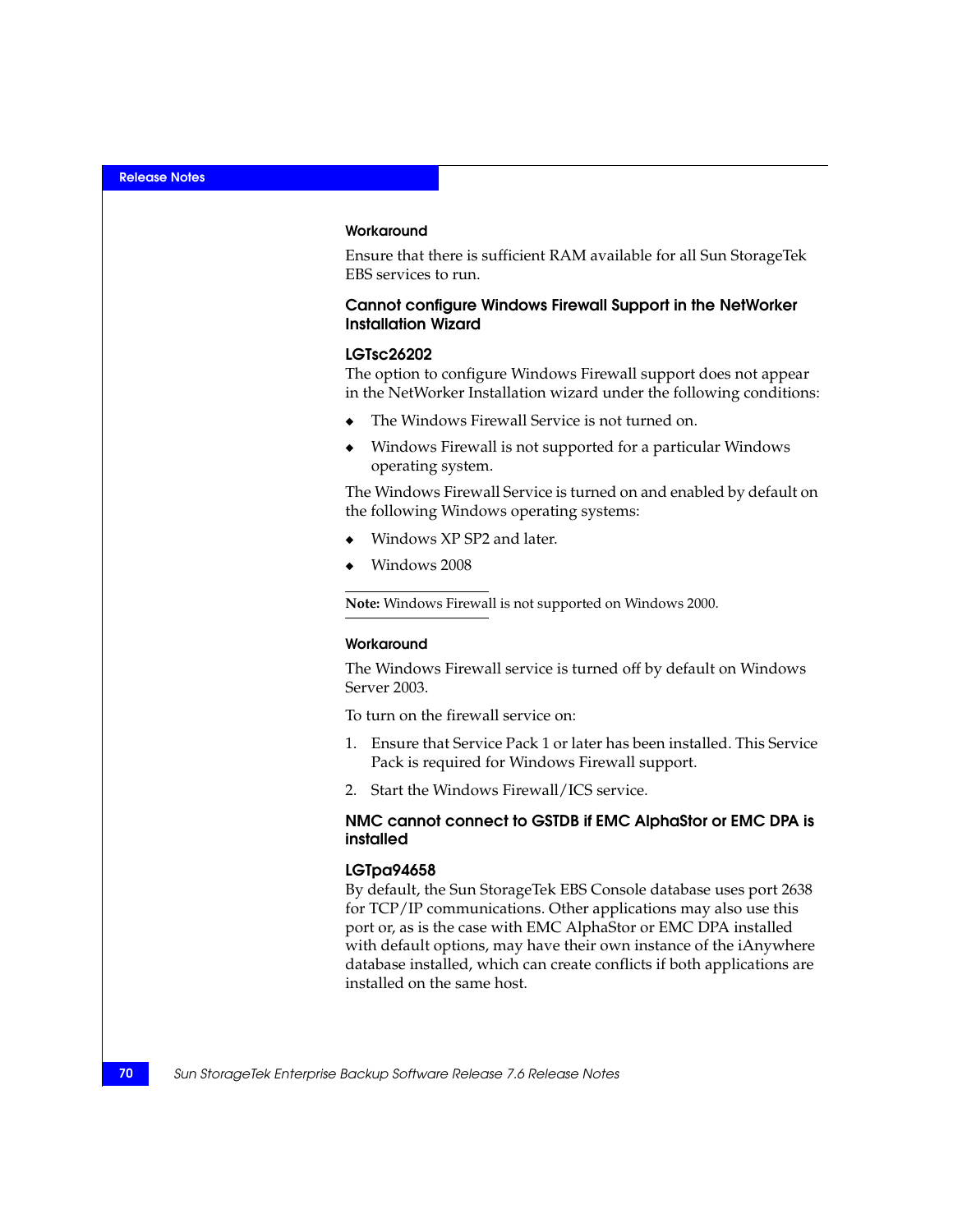To change the service port used by the Sun StorageTek EBS Console database:

- 1. Stop the GST Service.
- 2. Stop any other products that are using the iAnywhere database, for example EMC AlphaStor or EMC DPA.
- 3. Ensure that no **dbsrv9** processes are running. If the **dbsrv9** processes are running, stop them.
- 4. Open a terminal or command prompt window.
- 5. Depending on the shell you are using, use the appropriate command (for example. **setenv** for csh, **export** for sh) to update the library path environment variable in the terminal window to the following location:
	- Solaris: **/opt/LGTOnmc/bin:/opt/LGTOnmc/sybasa/lib**
	- Linux/AIX/HPUX: **/opt/lgtonmc/bin:/opt/lgtonmc/sybasa/lib**
	- Microsoft Windows (assumes default installation location): **C:\Program Files\Legato\Management\GST\sybase\bin**

The environment variable to set varies by platform, for example:

- Solaris/Linux: LD\_LIBRARY\_PATH
- AIX: LIBPATH
- HP-UX: SHLIB\_PATH
- 6. Edit the gstd.conf file to add or change the following line:

**db\_svc\_port=***port\_number*

For example:

db\_svc\_port=2639

The gstd.conf is located in the following locations:

- Solaris: /opt/LGTOnmc/etc
- Linux/AIX/HP-UX: /opt/lgtonmc/etc
- Microsoft Windows: C:\Program Files\Legato\Management\GST\etc
- 7. Run the **gstconfig** command to update the port value in the Sun StorageTek EBS Console. The gstconfig command is located in the following locations: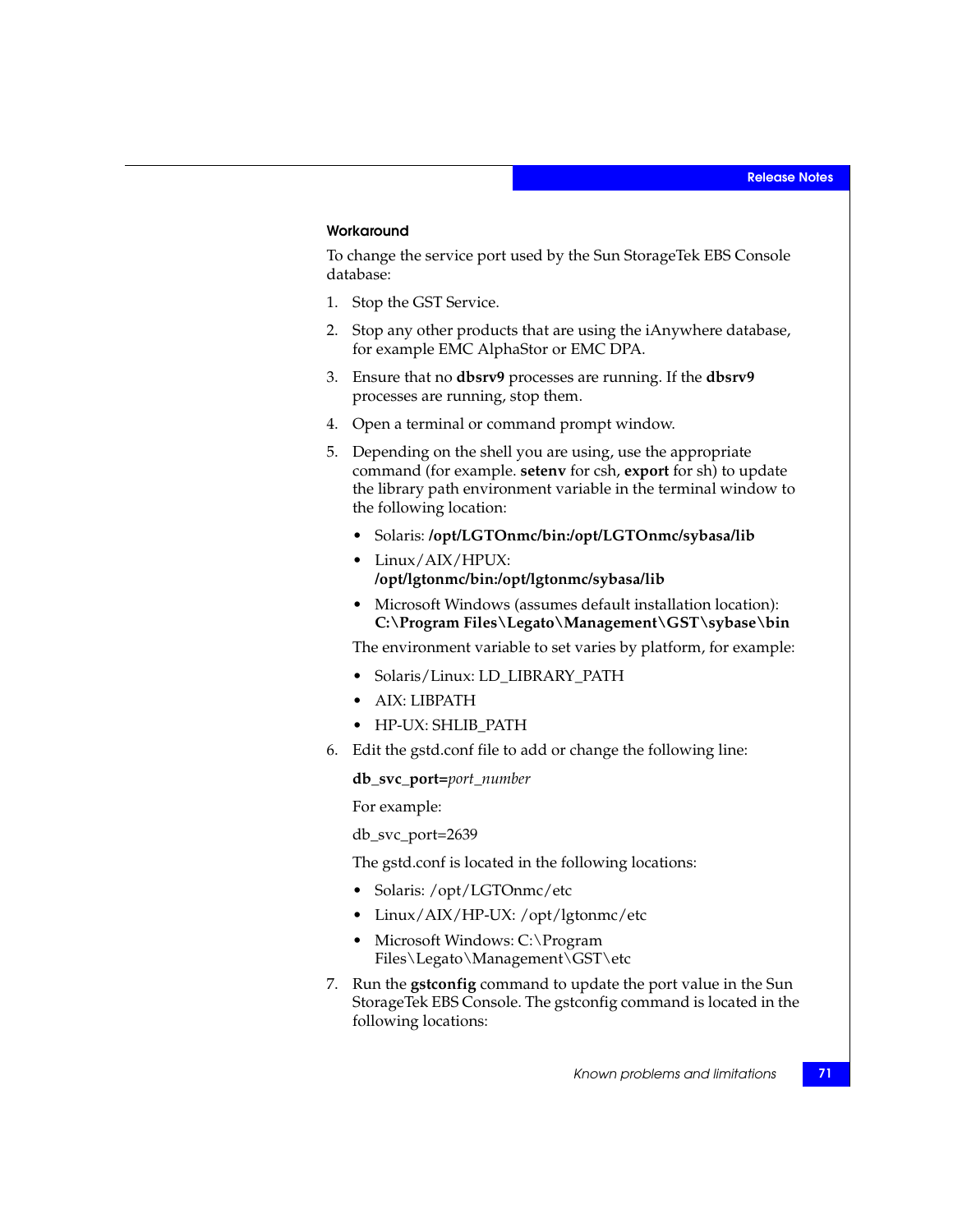- Solaris: /opt/LGTOnmc/bin
- Linux/AIX/HP-UX: /opt/lgtonmc/bin
- Windows: C:\Program Files\Legato\Management\GST\bin
- 8. Close the terminal or command prompt window.
- 9. Restart the GST Service.

# **Sun StorageTek EBS Console unable to generate reports in pure IPv6 environment**

#### <span id="page-71-0"></span>**LGTsc23081**

The Sun StorageTek EBS Console is unable to generate reports when deployed in a pure IPv6 environment due to a Sybase iAnywhere 9 limitation.

## **Relabeling volume after deleting remote client resource does not result in purge of file index**

#### <span id="page-71-1"></span>**LGTsc18543**

The file index of a remote client cannot be purged by relabeling a volume after deleting the remote client resource.

The file index of the remote client can be purged (for the volume ID) by relabeling a volume when the remote client is a current valid client resource.

## **Workaround**

Run **nsrck -L 3** from the command line to purge the file index.

## **Do not perform client backups using temporary IPv6 addresses**

## <span id="page-71-2"></span>**LGTsc11811**

Temporary or randomly generated IPv6 TCP/IP addresses are not supported in Sun StorageTek EBS. If the address for a client is not stored in DNS or in a hosts file and has not been added to the client resource, Sun StorageTek EBS will be unable to back up the client.

# **Connecting to web server through IPv6 fails using Internet Explorer 6**

#### <span id="page-71-3"></span>**LGTsc14761**

Internet Explorer 6 does not handle IPv6 addresses. If you attempt to connect to the GST web server through an IPv6 address using the IE6 web browser, the browser does not connect and returns an error.

Use the Internet Explorer 7 web browser. This problem does not occur when using IE7.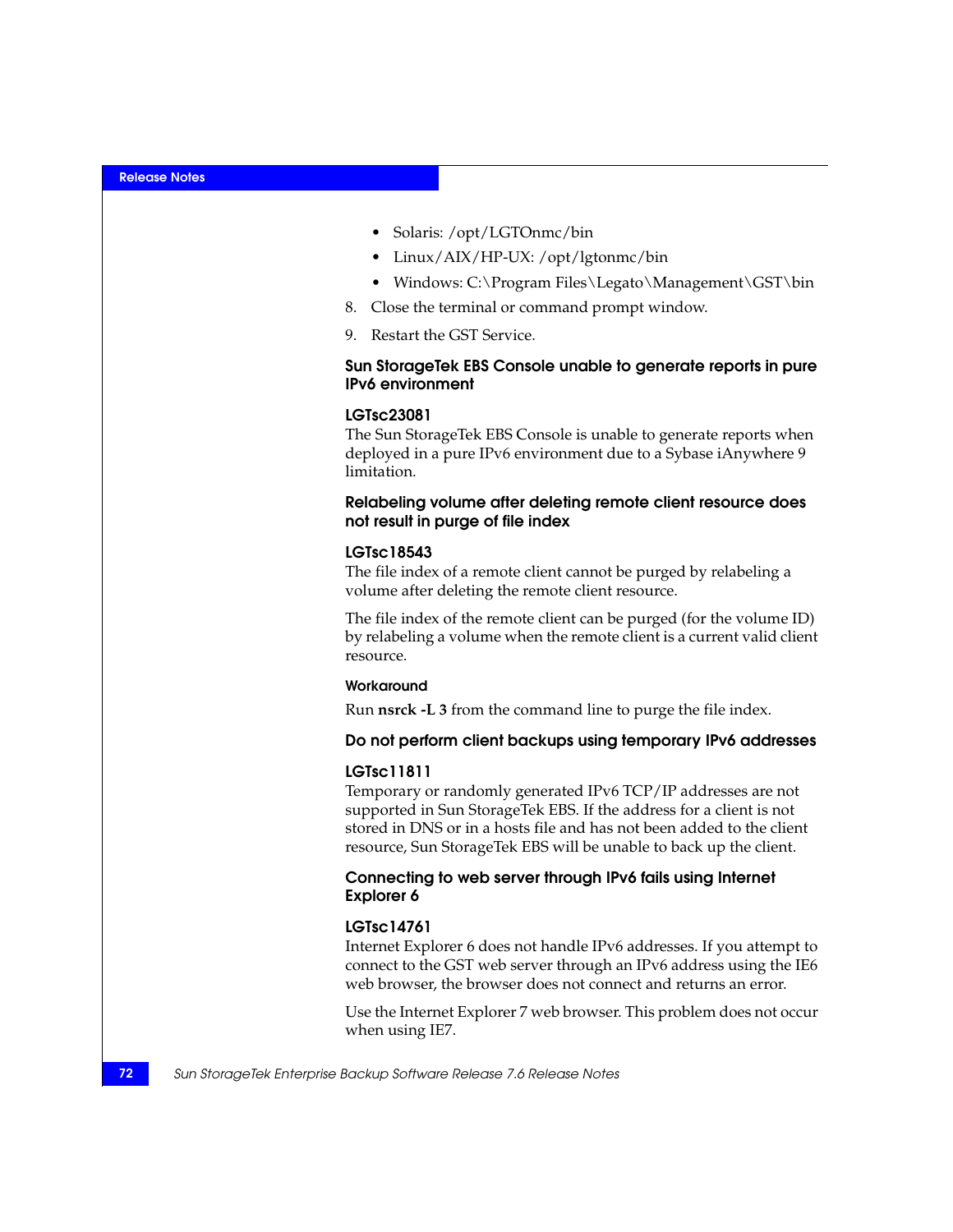## **Devices and media problems and limitations descriptions**

This section details the problems and limitations related to devices and media.

# **Multiplexing must be disabled for save sets to be cloned from the DXi/DL3D using NDMP path-to-tape**

#### **LGTsc28059**

Multiplexing of save sets is not supported for save streams that are to be cloned from the Dxi/DL3D with the NDMP path-to-tape feature.

**Note:** Only volumes created without multiplexing can be used with the NDMP path-to-tape feature.

#### **Workaround**

Device properties must be set to disable multiplexing capability.

To disable multiplexing of save sets:

- 1. From NMC on the Sun StorageTek EBS server, select **Devices**.
- 2. For each configured target device on the DL3D or Dxi:
	- a. Select **Device > Properties**.
	- b. Click the **Configuration** tab.
	- c. Set **Target sessions** to **1**.
	- d. Set **Max sessions** to **1**.
	- e. Click **OK**.

**Note:** Backup performance may be affected by disabling multiplexing of save sets.

# **Tapes left in "Ejecting" state after labelling large number of volumes in a Windows virtual environment**

# **LGTsc27571**

After labeling a large number of virtual volumes over a large number of virtual drives in a Windows 2008 environment, some tapes may be left in the "Ejecting" state without being removed from the drive.

#### **Workaround**

Select **Diagnostic Mode** within NMC (**View > Diagnostic Mode**), then perform the following: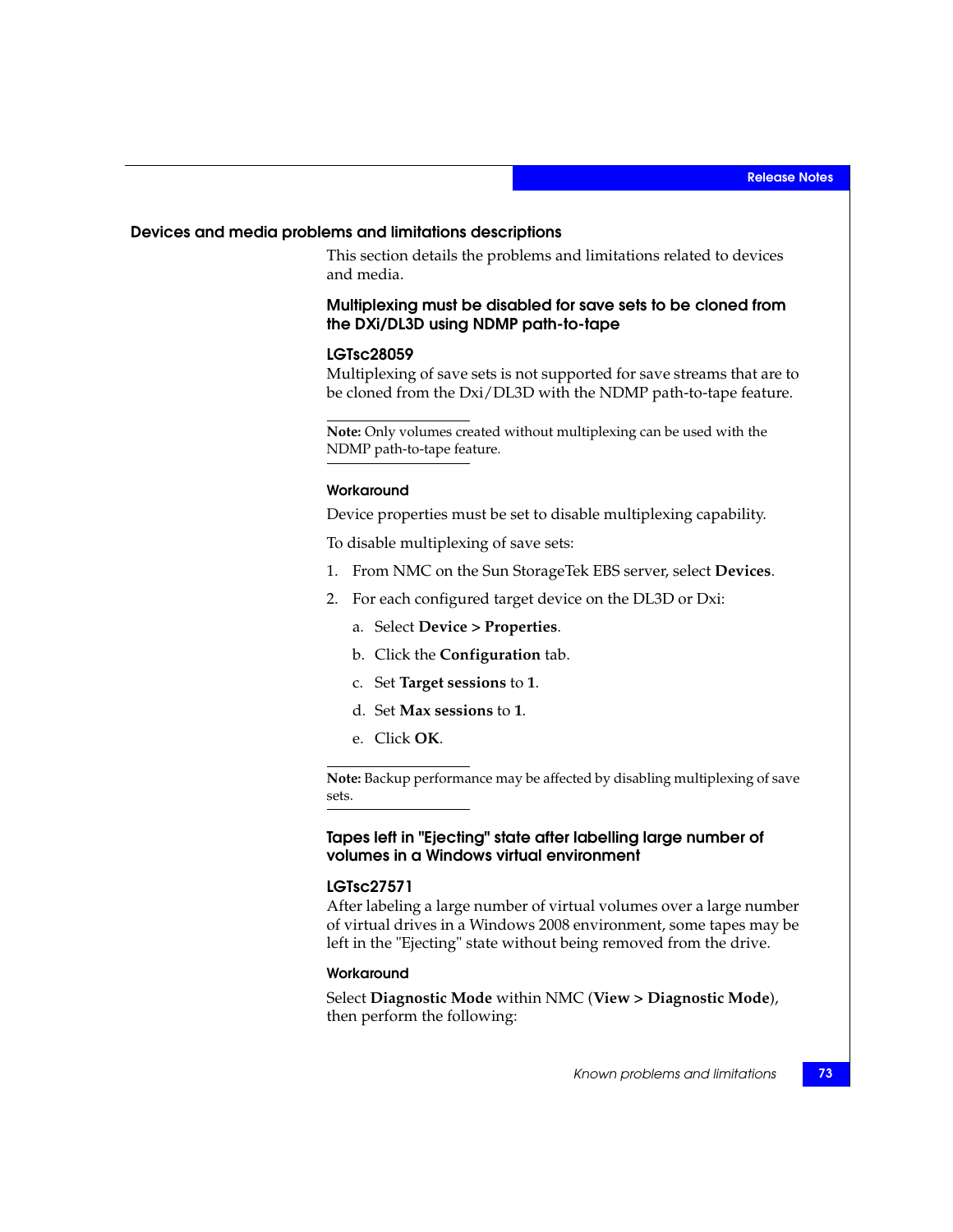- 1. In the **Devices** pane, highlight the affected library.
- 2. Right click the library and select **Properties**.
- 3. Click the **Advanced** tab.
- 4. In the **Jukebox features** selection box, check the **autoeject** feature.
- 5. Click the **Timers** tab.
- 6. Set the **load sleep**, **unload sleep**, and **eject sleep** values to **0**.
- 7. Click **Save** to save the changes.

**Note:** You may be required to disable and re-enable the jukebox for changes to take effect.

# **Raw disk backup and restore not supported on Sun StorageTek EBS with Microsoft Windows 2008**

#### **LGTsc17146**

Sun StorageTek EBS does not support backup and restore of raw disks with Windows Server 2008.

#### **Inquire command does not detect tape drive on HP-UX**

#### **LGTsc07321**

When you attach a Tape drive to the HP-UX 11i V2 64-bit host and run the **inquire** command, the tape drive is not detected, even though the device was configured, labeled and mounted and a save was successful.

#### **Workaround**

Identify the drive path in the /dev/rmt folder, and using this path configure the device, as usual.

Whenever a new device is attached to the system, ensure that the cached file /tmp/lgto\_scsi\_devlist is updated. Remove this temp file and then run the inquire command, which will rebuild the file.

## **GUI problems and limitations descriptions**

This section details the problems and limitations related to the GUI.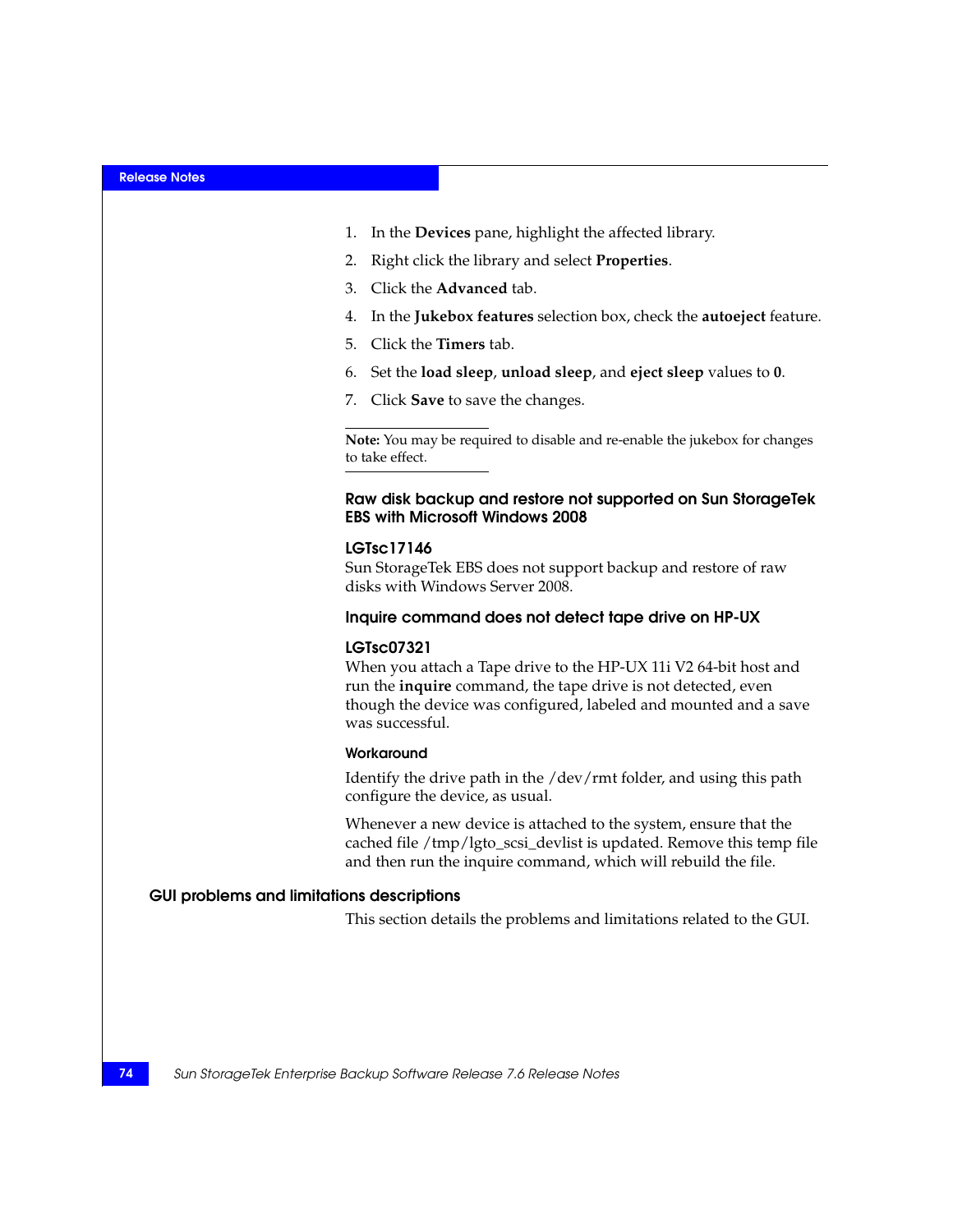# **Querying large numbers of save sets in the Sun StorageTek EBS user interface may cause a Java heap space error**

# **LGTsc27106**

Querying large numbers of save sets in the Sun StorageTek EBS user interface may fail with a Java heap space error.

#### **Workaround**

Increase the Java heap size used by the Sun StorageTek EBS Management Console application:

1. On the Console server host, open the gconsole.jnlp file in a text editor. The gconsole.jnlp file is located in:

*<Console\_install\_dir>*\web

2. Increase the default **max-heap-size** value from 700MB to 1400MB. For example,

```
<resources>
<j2se version="1.5+" initial-heap-size="64M" 
max-heap-size="1400M"/>
```
**Note:** To provide meaningful query results and to reduce the chance of encountering this error, narrow the save set search criteria by specifying selection parameters.

# **Cannot dismiss events in the events table until the event is resolved**

## **LGTsc12061**

Events cannot be dismissed or hidden in the events table until the event is resolved or has finished.

#### **A user cannot be a member of more than 512 groups**

#### **LGTsc08415**

A user cannot be a member of more than 512 groups when running any operation with Sun StorageTek EBS. If the user is a member of more than 512 groups, the following message appears:

Maximum number of groups exceeded, some groups may be dropped from the credential. Number of groups the user belongs to: XXX, maximum number of groups supported: 512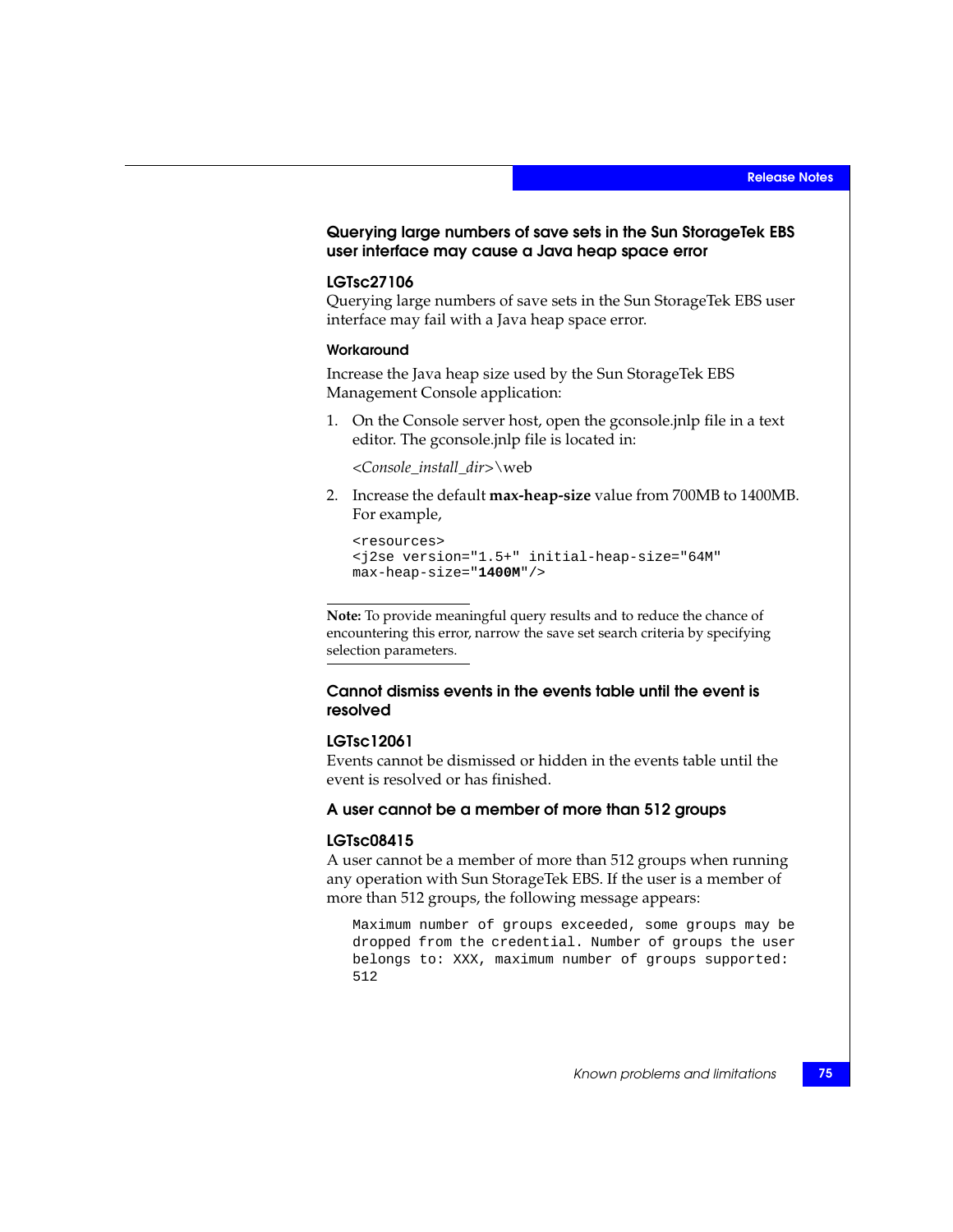#### **Software distribution wizard does not appear**

## **LGTsc24286**

The software distribution wizard does not appear in Sun StorageTek EBS.

### **Installation problems and limitations descriptions**

This section details the problems and limitations related to installation.

**Sun StorageTek EBS installation directory path longer than 160 characters returns error, but installation still completes successfully**

#### **LGTsc17805**

In Windows 2003, when a Sun StorageTek EBS installation directory path is longer than 160 characters, an error message appears during installation. However, if you click **OK** in the error message dialog box, the installation completes successfully. The Sun StorageTek EBS software is then installed in a new directory where the name is the first 160 characters of the folder selected during installation.

The longest pathname currently supported by Sun StorageTek EBS is 160 characters.

#### **Licensing problems and limitations descriptions**

This section details the problems and limitations related to licensing.

# **Inconsistent license information displayed for NDMP Workstation Client**

#### **LGTsc26673**

If an IP address is specified in the NDMP Array name attribute of the Sun StorageTek EBS client resource, the license information displayed for the WORKSTATION CLIENT TYPE may be incorrect. Sun StorageTek EBS client license information can be displayed with the **nsrlic –v** command. In this case, the license information displayed for the NDMP CLIENT LICENSES is correct. However, the information displayed for the WORKSTATION CLIENT TYPE may be incorrect.

# **License Conformance Summary displays incorrect base license type**

### **LGTsc26210**

The License Conformance Summary, accessed through the Configuration tab of the **Sun StorageTek EBS Administration**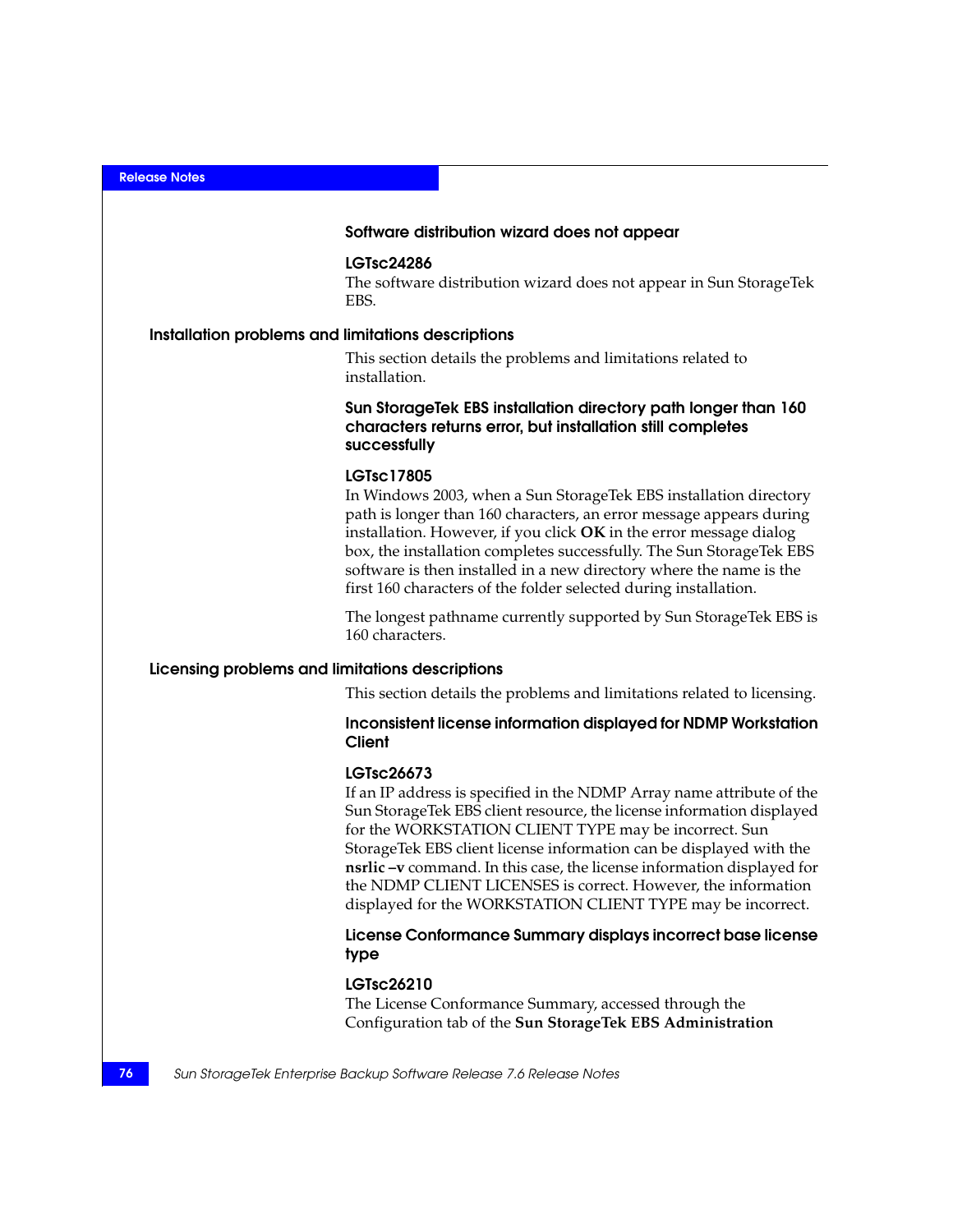window, incorrectly displays the base license type as "Eval" when it should be "Data Backup Utility".

## **Localization problems and limitations descriptions**

This section details the problems and limitations related to localization.

For more information on localization important notes and tips, see ["Internationalization support" on page -169.](#page-168-0)

## **Non-ASCII hostnames are not supported by Sun StorageTek EBS**

## **LGTsc26980**

Sun StorageTek EBS does not support hosts that have non-ASCII characters in the hostname.

# **In a non-English environment, the character encoding used for the NMC client and Sun StorageTek EBS client must be the same**

# **LGTsc21657**

In a non-English environment, characters do not display correctly if the character encoding is different on the NMC client than the files on the Sun StorageTek EBS host that are being browsed.

## **Workaround**

In a non-English environment, ensure that the NMC client uses the same character encoding as the files on the Sun StorageTek EBS client host that are to be browsed.

For example, if the NMC client uses the zh\_CN.EUC locale it will not properly display files that were created using the zh\_CN.UTF-8 locale. The character encoding used for the NMC client and Sun StorageTek EBS client must be the same to ensure the proper display of characters. In this example, the NMC client should be started using the zh\_CN.UTF-8 locale.

# **JRE 1.6 users cannot export reports as PDF documents for non-English locales on AIX and HPUX**

# **LGTsc26288**

The Sun StorageTek EBS option to export reports in Acrobat PDF format is not supported on AIX and HPUX hosts that are running JRE 1.6 in a non-English locale.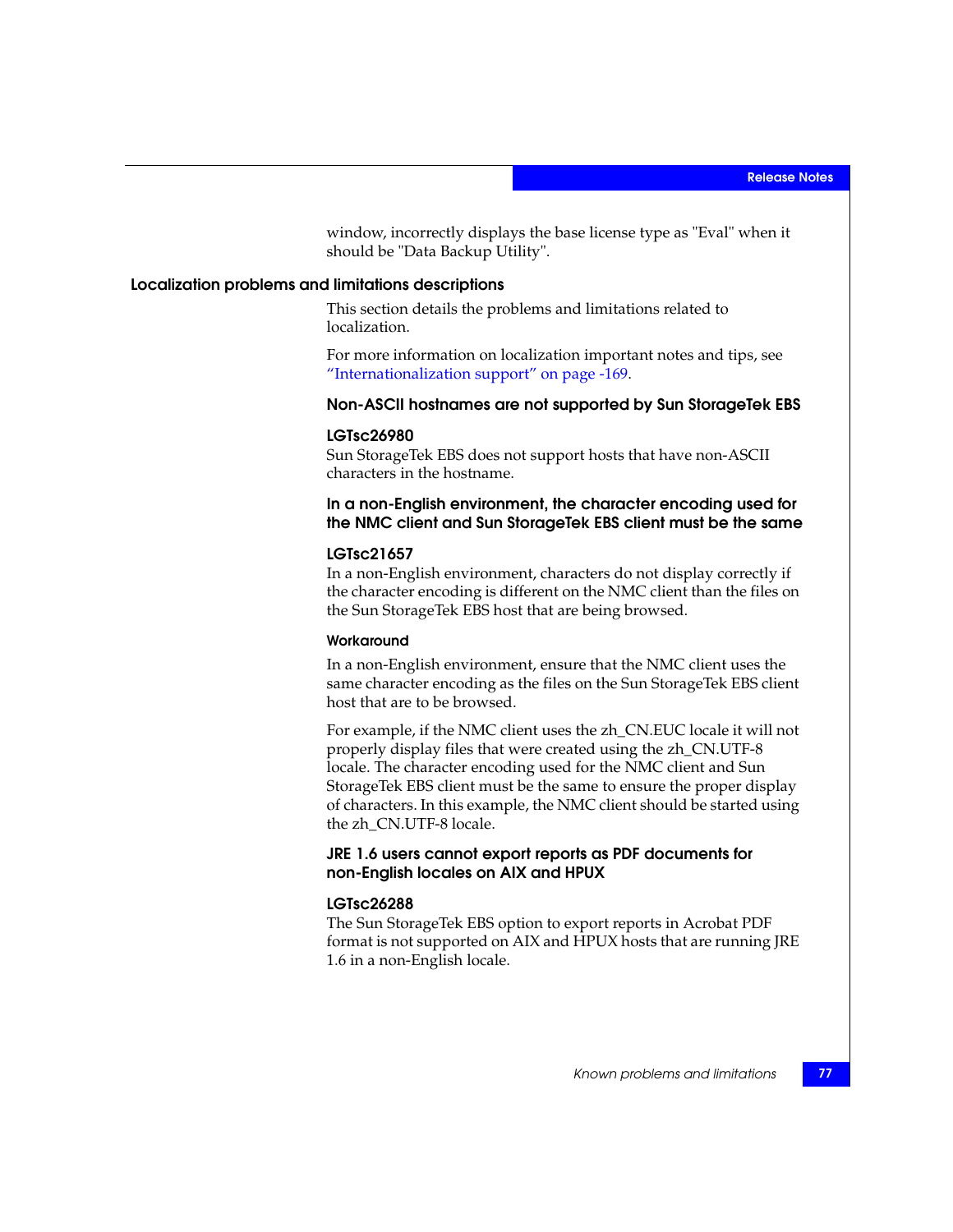## **Messaging problems and limitations descriptions**

This section details the problems and limitations related to messaging.

## **Single step recovery of a full virtual machine: some error messages are cyptic**

#### **LGTsc26965**

During the single step recovery of a full VMware virtual machine, some error messages may appear to be cryptic. These error messages are generated by the Vmware converter product. The error messages may refer to the underlying function name rather than the cause or required solution. The following is an example of one such error message:

70047:winworkr: Retore failed with error P2VError IMPORT\_DEST\_INSUFFICIENT\_SPACE()

The previous error message was generated because there was insufficient space in the staging location that was specified for the single step recovery.

# **Single step recovery of a full virtual machine: some messages are non-standard**

## **LGTsc27063**

During the single step recovery of a full VMware virtual machine, some messages may appear to be non-standard. These messages are generated by the VMware converter product. The following is an example of such messages:

```
[2009-02-17 14:27:37.380 'Libs' 4380 info] HOSTINFO: 
Seeing Intel CPU, 
numCoresPerCPU 4 numThreadsPerCore 1.
[2009-02-17 14:27:37.380 'Libs' 4380 info] HOSTINFO: 
This machine has 2 physical CPUS, 8 total cores, and 8 
logical CPUs.
[2009-02-17 14:27:37.802 'Libs' 4380 info] System 
libeay32.dll library is older than our library (90709F 
< 9070AF)
[2009-02-17 14:27:49.850 'Libs' 4380 warning] 
SSLVerifyCertAgainstSystemStore: Subject mismatch: 
VMware vs 10.31.236.60
[2009-02-17 14:27:49.850 'Libs' 4380 warning] 
SSLVerifyCertAgainstSystemStore: The remote host 
certificate has these problems:
* The host name used for the connection does not match 
the subject name on the host certificate
* A certificate in the host's chain is based on an 
untrusted root.
```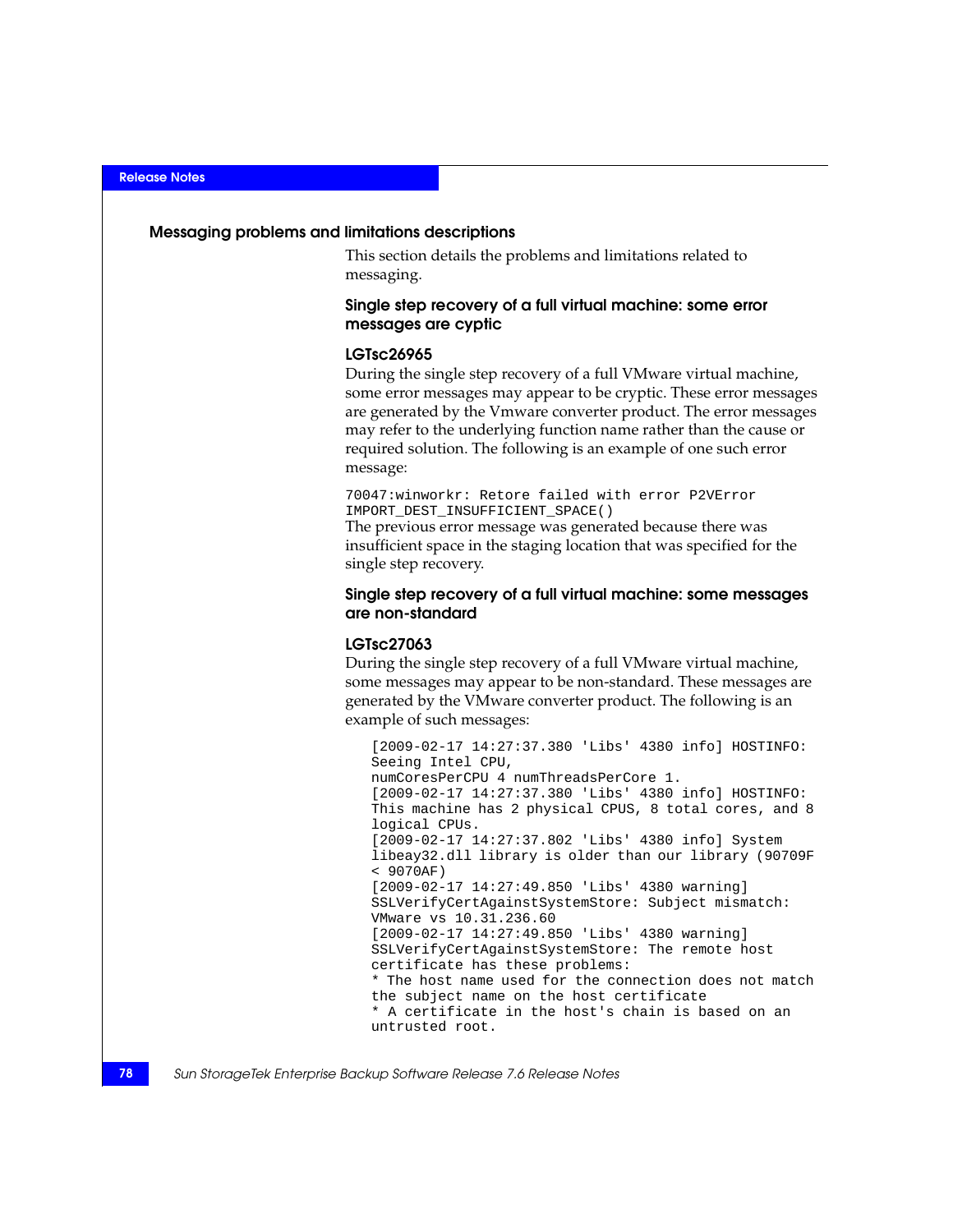[2009-02-17 14:27:49.850 'Libs' 4380 warning] SSLVerifyIsEnabled: failed to open the product registry key. Assuming verification is disabled. LastError = 0 [2009-02-17 14:27:49.850 'Libs' 4380 warning] SSLVerifyCertAgainstSystemStore: Certificate verification is disabled, so connection will proceed despite the error p2vTool version 3.0.3 build-89816

#### **mminfo query ignores "!" on non-boolean fields**

#### **LGTsc22735**

Performing an **mminfo** query with "!" (for example, if you run **mminfo -q "!client=hydra"**) should exclude all save sets for the client hydra. However, **mminfo** ignores the "!" and returns all save sets for the specified client.

#### **Performance problems and limitations descriptions**

This section details the problems and limitations related to performance.

# **nsrjobd may consume large amount of memory depending on backup environment**

## **LGTsc21253**

The nsrjobd daemon runs on the Sun StorageTek EBS server and is responsible for monitoring Sun StorageTek EBS activity during a backup or recovery operation. Be aware that, depending on the size of your backup environment, **nsrjobd** can require large amounts of RAM.

# **Sun StorageTek EBS programs may experience delays on SuSE Linux Enterprise Server version 9.x using IPv6**

## **LGTsc19690**

Sun StorageTek EBS programs may experience a start up delay on a SuSE Linux Enterprise Server (SLES) version 9.x using IPv6 in either a single stack or dual stack (IPv4/IPv6) environment. This situation may occur if the Scope:Link IPv6 address of the Linux host network interface is not included in the /etc/hosts file.

To determine the Scope:Link address of the host network interface, run the ipconfig command from the host's command line. In the following example, the host named geo1 has a network interface named eth0, which has a Scope:Link address of fe80::2c0:4ff:fe68:c24/64: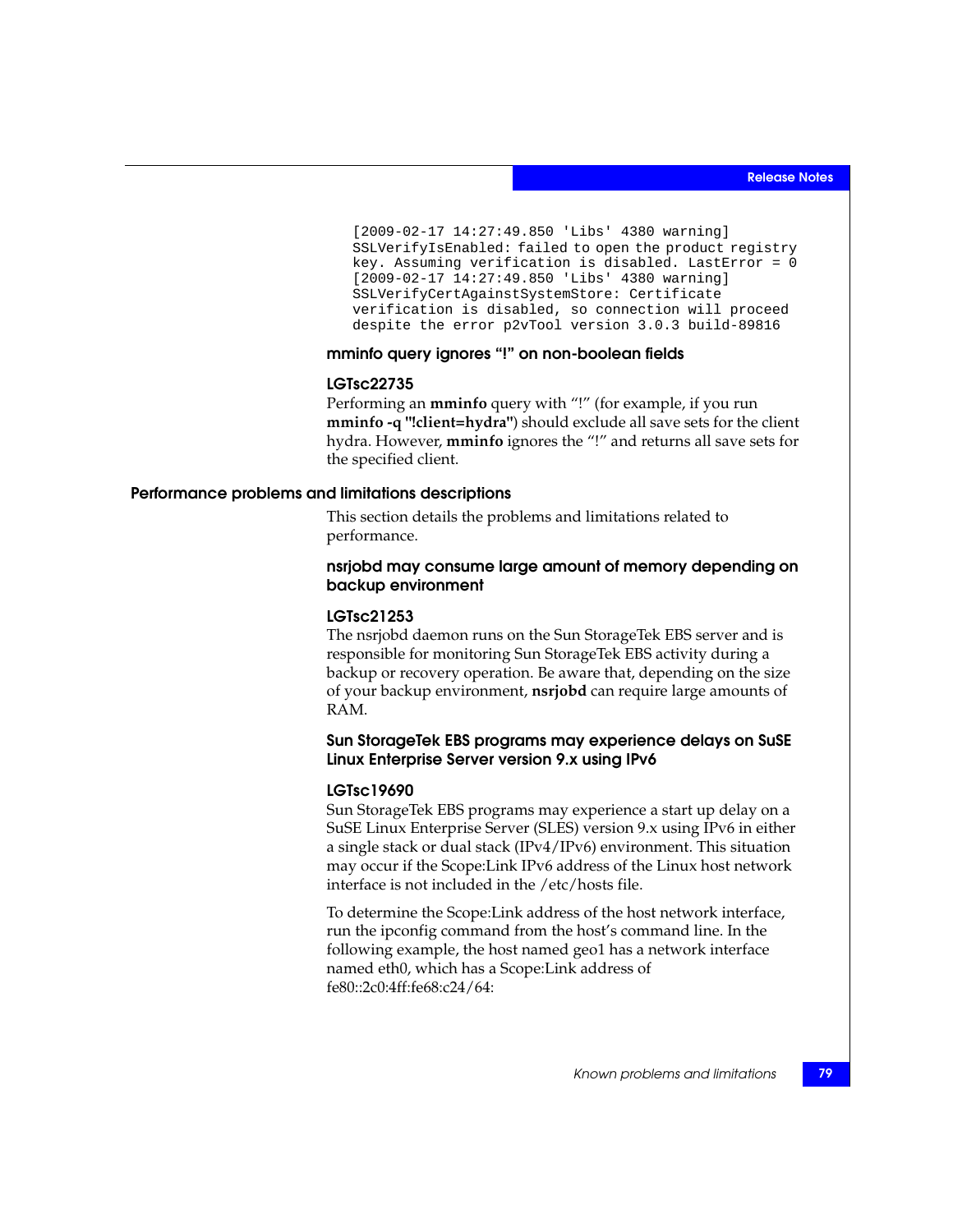```
geo1> ifconfig
eth0 Link encap:Ethernet HWaddr 00:C0:4F:68:C2:4F
           inet addr:192.168.0.1 Bcast:10.5.163.255 
  Mask:255.255.254.0
           inet6 addr: 
  3ffe:80c0:22c:74:2c0:4ff:fe68:c24/64 Scope:Global
          inet6 addr: fe80::2c0:4ff:fe68:c24/64 Scope:Link
           inet6 addr: 
   2001:abcd:0:1001:2c0:4ff:fe68:c24/64 Scope:Global
           UP BROADCAST RUNNING MULTICAST MTU:1500 
  Metric:1
           RX packets:137451625 errors:0 dropped:0 
  overruns:0 frame:0
           TX packets:13840698 errors:0 dropped:0 
  overruns:0 carrier:0
           collisions:0 txqueuelen:1000
           RX bytes:1834082191 (1749.1 Mb) TX 
  bytes:69705018 (66.4 Mb)
           Interrupt:19 Base address:0xdc00
```
#### **Workaround**

Add the Scope:Link address of the host network interface(s) to the /etc/hosts file on the affected Sun StorageTek EBS client. The following example shows how an entry in the /etc/hosts file might appear:

# Scope:Link address fe80::2c0:4ff:fe68:c24 geo1.fss.dcp.com geo1

## **Restore problems and limitations descriptions**

This section details the problems and limitations related to restore operations.

**Recovering client file index fails if NDMP attribute is selected on client resource**

#### **LGTsc24329**

Recovering the client file index for a Sun StorageTek EBS client will fail if the NDMP attribute is set on the client resource.

#### **Workaround**

Before using the **nsrck -L7** command to recover a client file index, ensure that the NDMP attribute is not selected in the corresponding Sun StorageTek EBS client resource. After the client file index is recovered, you can once again select the NDMP attribute on the client resource.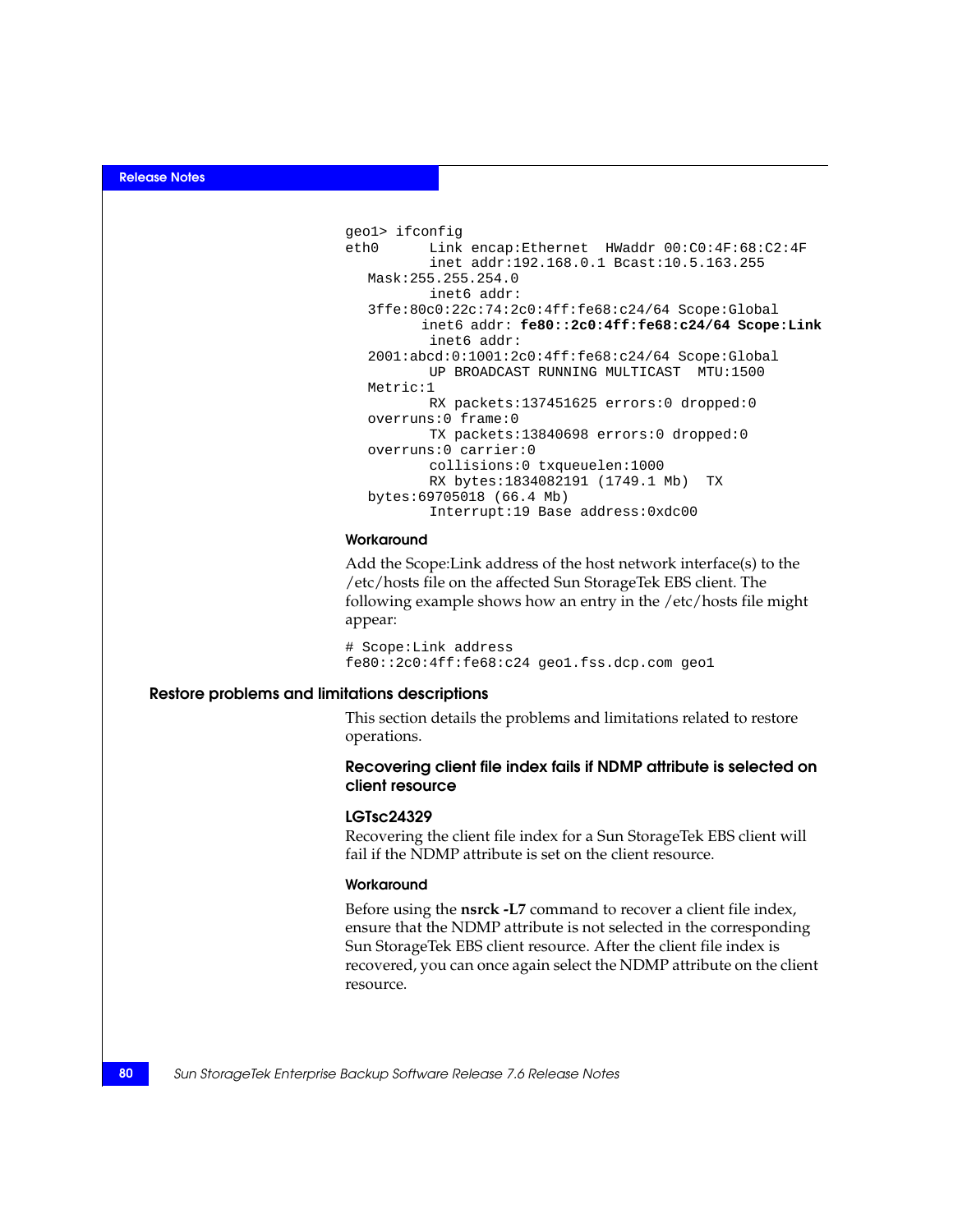**Single step recovery of a full virtual machine: VCB restore must use Virtual Center IP/name and password/username combination if Virtual Center used for backup**

## **LGTsc27447**

When a VMware Consolidated Backup (VCB) is performed using Virtual Center (for example, if the config.js file contains Virtual Center as the Host and its credentials), then the restore must be performed using the Virtual center IP (or its fully qualified domain name) with its credentials. Similarly, this process should be followed when performing a VCB restore using the ESX server, otherwise the restore will fail with an error message indicating "unknown path."

# **Single step recovery of a full virtual machine: Validation of the VC/ESX server credentials are validated once the Sun StorageTek EBS recover completes**

## **LGTsc26268**

The VC/ESX server credentials are validated once the Sun StorageTek EBS recover operation completes:

If wrong user credentials are entered, the following might occur:

- The restore operation fails after the completion of the Sun StorageTek EBS recover operation.
- ◆ The user must wait until the Sun StorageTek EBS software completes the recover operation before being notified that a wrong credential was entered.
- For large a save set, the Sun StorageTek EBS recover operation will take a longer time to complete depending upon the size of the save set. Notification of wrong ESX/VC credentials happens after the Sun StorageTek EBS recover operation completes.

#### **Workaround**

Ensure that you enter the proper user credentials to avoid long response time for the following operations:

- ◆ VC/ESX server credentials validation. This task is performed in the later stages of a VCB restore operation.
- Before performing a VMware Consolidated Backup (VCB) restore operation. The validation of wrong credentials might cause longer response times.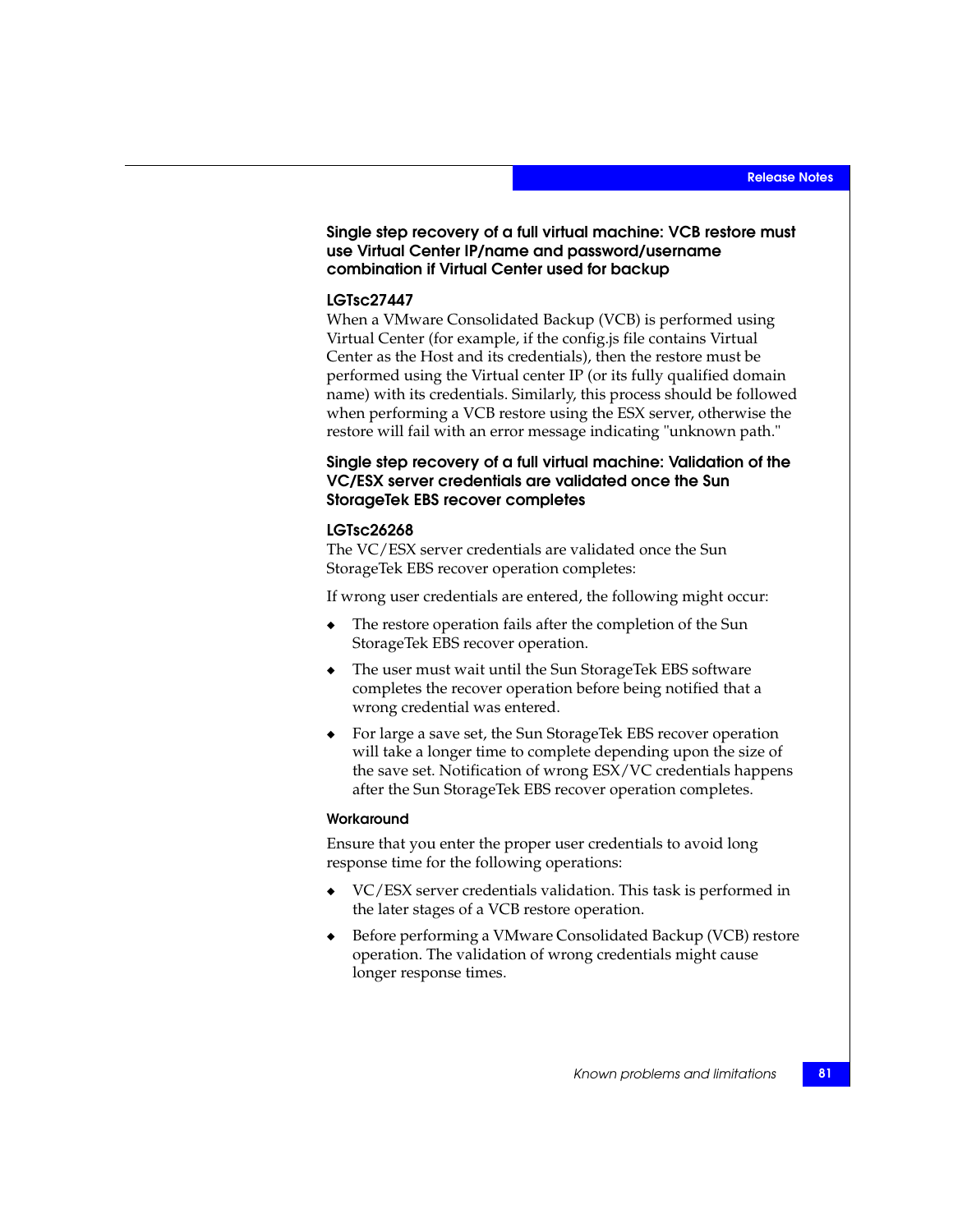# **Single step recovery of a full virtual machine: cannot specify CIFS path for staging location**

## **LGTsc27559**

When performing a single step restore of a full VMware virtual machine, the staging location you specify cannot be a Common Internet File System (CIFS) path. The recovery will fail with an error message similar to one of the following:

Error 1:

Recovering files of client 'langre-rh-1.takman.com' from server '11.32.64.115'. Total disk space available for recover is 0 KB. Total disk space needed for recover is 2304 MB. 67854:winworkr: Failed to recover save sets: Recover failed due to low disk space!.. Error 2:

```
Recovering files of client 'langre-rh-1.takman.com' from 
server '11.32.64.115'.
70483:winworkr: Staging location Z:\rack2 is in use by 
other process.
Select new staging location or delete the staging 
location Z:\rack2 
manually.
Restore of virtual machine failed!...
```
**nsrck -L7 -t must be performed with additional steps in order to recover client index with save sets passed browse period**

## **LGTsc12672**

The **nsrck -L7 -t** command can no longer be used solely to perform a recovery of a client index where the save sets have passed the period identified in the browse policy.

The following operations must be performed in addition to running the **nsrck** command on the save sets in order to recover the index information:

- 1. Identify a save set containing the index for the desired time/client.
- 2. Adjust the retention of the identified client file index to a date in the future.
- 3. Change the mode to **notrecyclable** for the identified client file index.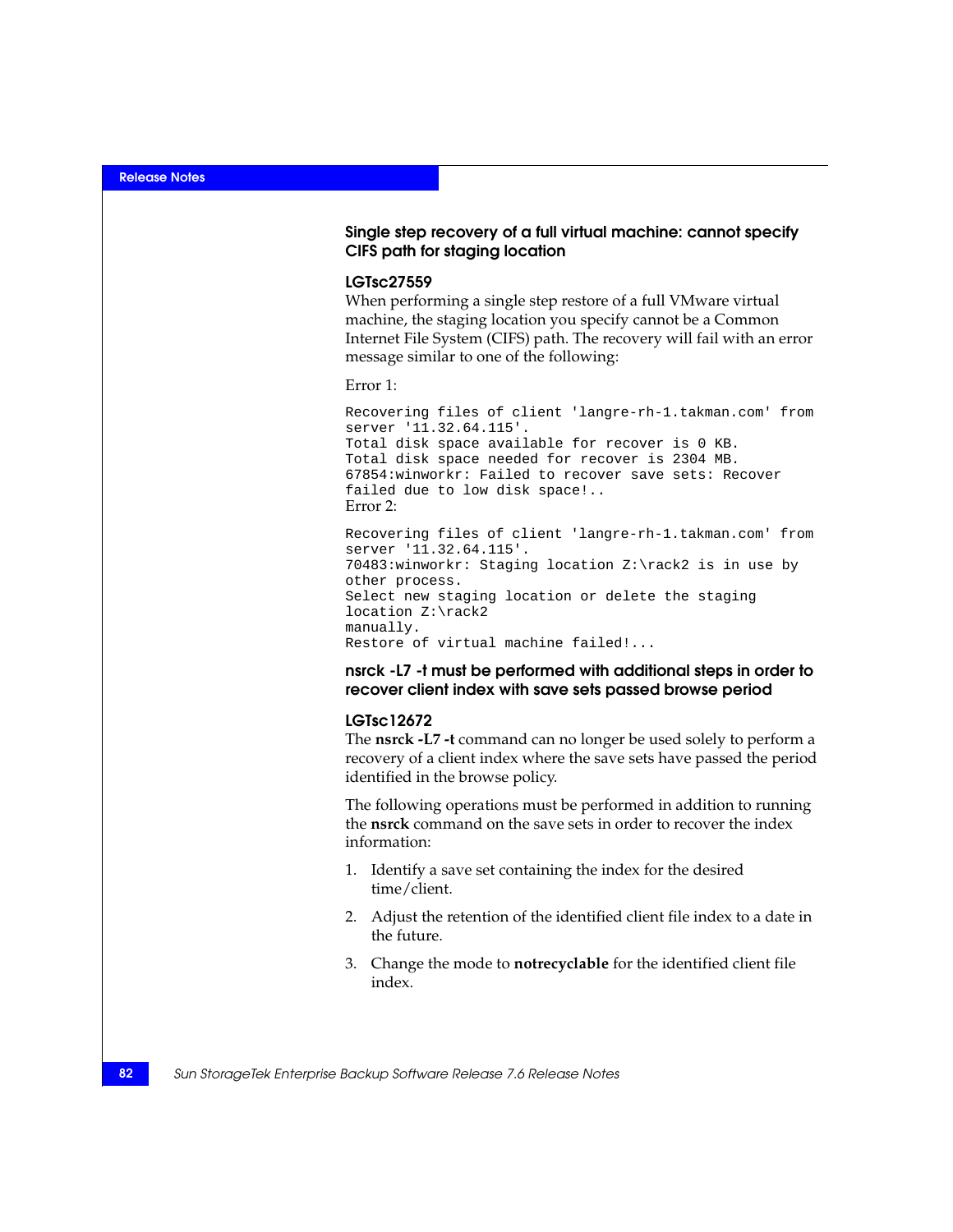- 4. Identify the save sets required to browse (for example, the full backup and all the following incremental backups prior to the desired date).
- 5. Set a new retention period for each of the individual save sets to a date in the future.
- 6. Change the mode to **notrecyclable** for each of the individual save sets.
- 7. Run the **nsrck -L7 -t** command.
- 8. Browse the save sets and perform the recover as usual.

# **Ctime attribute does not get modified on AIX version 5.3 and later, Mac OS X version 10.4 and later**

# **LGTsc20723**

When a file is renamed on AIX version 5.3 and later or Mac OS X 10.4 and later, the **ctime** attribute is not modified. The **ctime** attribute is the timestamp Sun StorageTek EBS uses to determine whether a file has been modified when performing a non-full backup. If renaming files on AIX version 5.3 and later or Mac OS X 10.4 and later, perform a full backup to ensure recovery of the renamed files.

# **Security problems and limitations descriptions**

This section details the problems and limitations related to security.

# **Cannot switch back to native authentication mode in Management Console**

# **LGTsc24327**

The Sun StorageTek EBS release 7.5 Management Console does not allow switching from external authentication to native authentication.

## **Workaround**

If you need to switch to native mode authentication, perform the following:

- 1. Shut down the Console server
- 2. Delete the files <*Console install dir*>/cst/csp.clb, <*Console install dir*>/cst/csp.clb.bak and <*Console install dir*>/cst/Config.xml.
- 3. Copy the <*Console install dir*>/cst/Config.xml.template to <*Console install dir*>/cst/Config.xml.
- 4. Restart the Console server.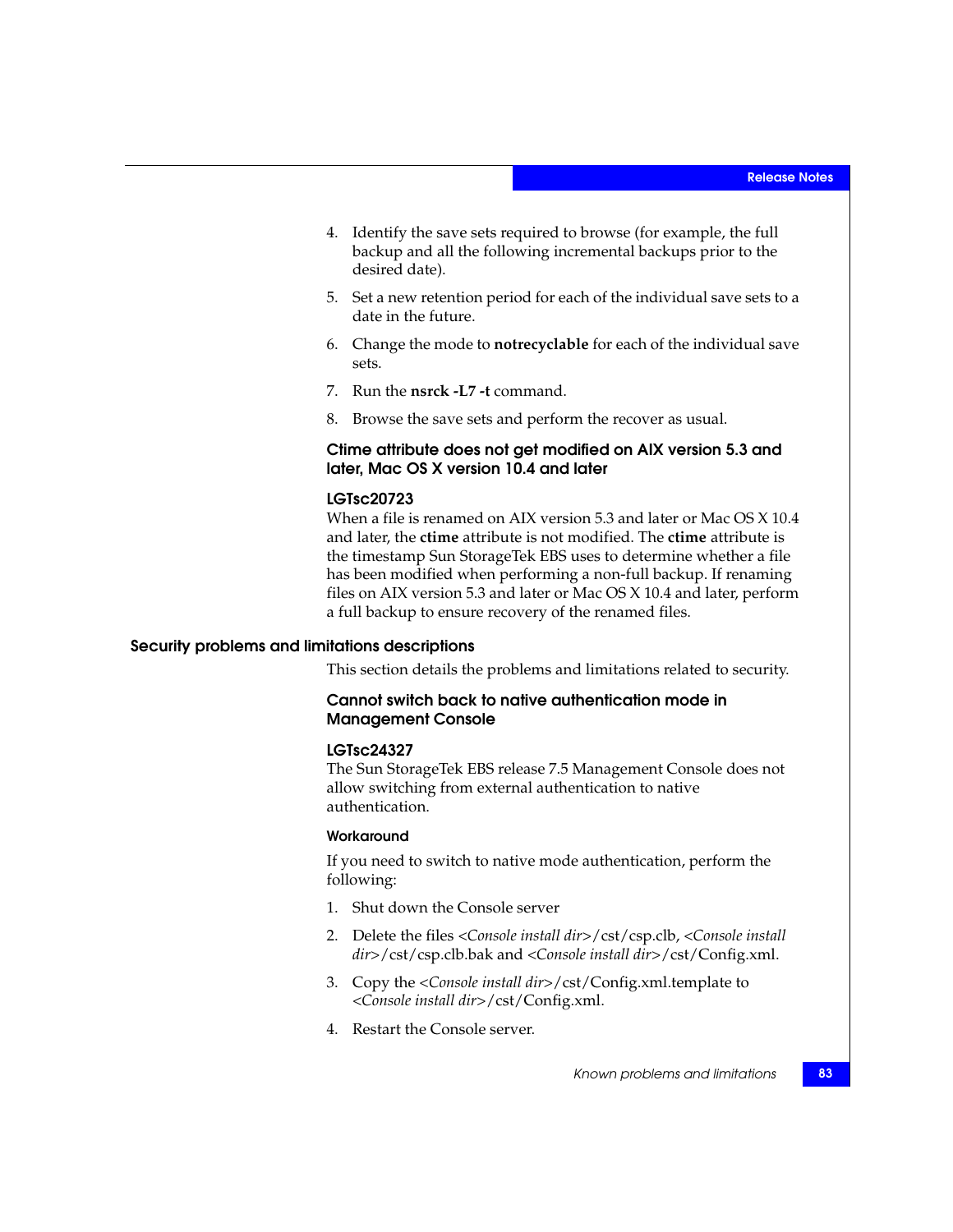# **Authentication error displays when Sun StorageTek EBS connecting to client**

## **LGTsc21704**

When trying to connect to a client to browse the client's file system, Sun StorageTek EBS displays the error message "Authentication failed or no valid authentication methods supported by both client and server".

#### **Workaround**

If this error message appears, search the daemon log file for more information and instructions.

## **Upgrading problems and limitations descriptions**

This section details the problems and limitations related to upgrading.

# **When upgrading to Sun StorageTek EBS Release 7.5 on Windows, you might need to reboot the system**

## **LGTsc24358**

When upgrading to Sun StorageTek EBS Release 7.5 on Windows from a previous release of Sun StorageTek EBS software, you might need to reboot the system.

# **New client's global attributes do not inherit existing client values after upgrading NMC**

## **LGTsc24076**

After upgrading to the latest version of NMC and launching the Console for the first time, the **Configuration** window appears, prompting you to set the configuration for the Console and to add Sun StorageTek EBS servers. In the **Set Database Backup Server**  page, the checkbox **Create client resource on this server** is selected by default. If you click **Finish** with this checkbox selected, the Sun StorageTek EBS software disables the client's global attributes archive services, hard links, and short filenames if enabled prior to the upgrade when the new client resource is created.

## **Workaround**

Clear the checkbox **Create client resource on this server**.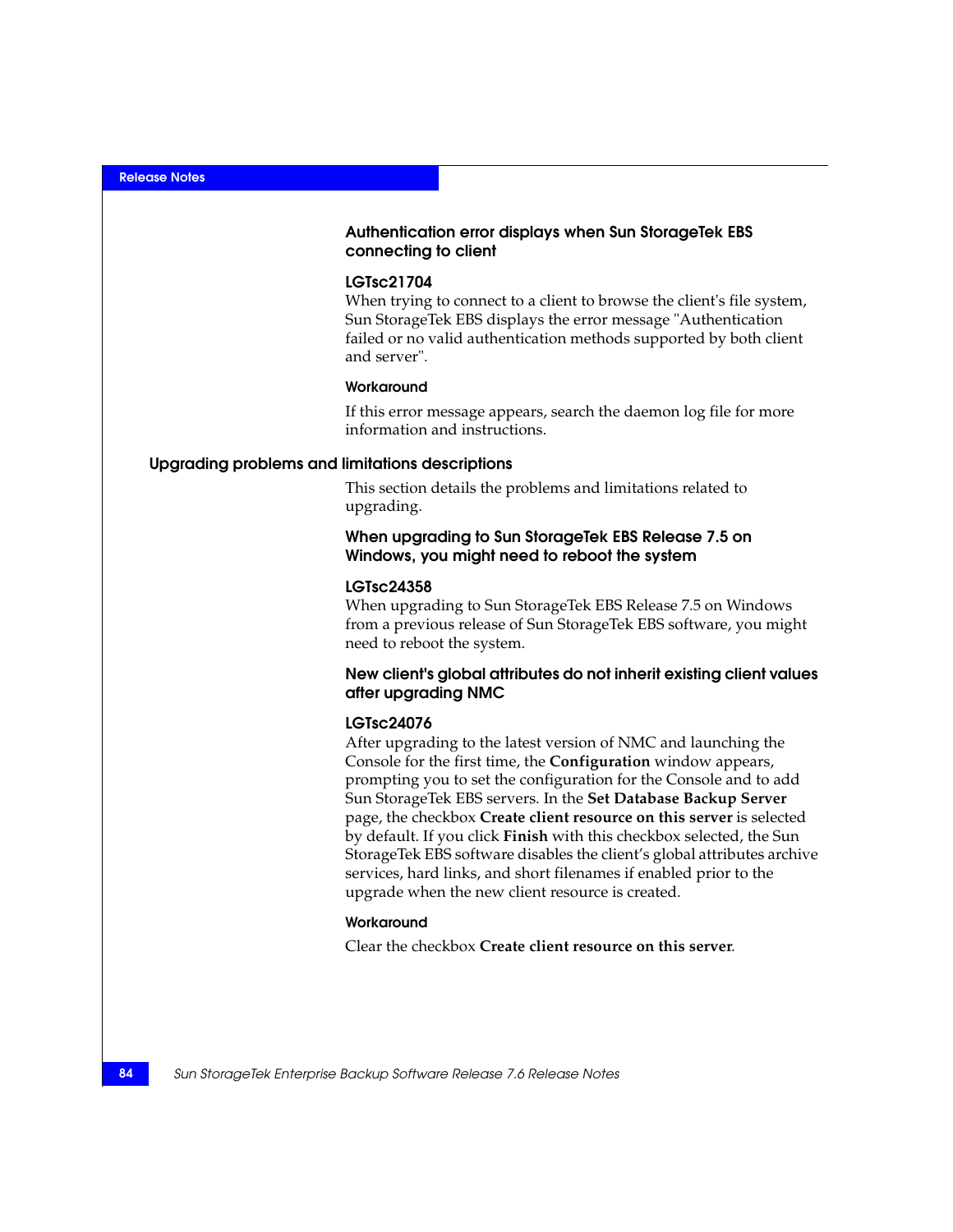# **Sun StorageTek EBS releases previous to 7.5 problems and limitations**

[Table 9 on page -86](#page-85-0) identifies problem issues and limitations discovered previously to Sun StorageTek EBS release 7.5

The known limitations are separated into the following categories:

- ◆ ["Archiving problems and limitations descriptions" on page -93](#page-92-0)
- ◆ ["Backup problems and limitations descriptions" on page -94](#page-93-0)
- ◆ ["CLI problems and limitations descriptions" on page -101](#page-100-0)
- ◆ ["Cloning and Staging problems and limitations descriptions" on](#page-103-0)  [page -104](#page-103-0)
- ◆ ["Compatibility problems and limitations descriptions" on](#page-104-0)  [page -105](#page-104-0)
- ◆ ["Configuration problems and limitations descriptions" on](#page-105-0)  [page -106](#page-105-0)
- ◆ ["Devices and Media problems and limitations descriptions" on](#page-106-0)  [page -107](#page-106-0)
- ◆ ["GUI problems and limitations descriptions" on page -112](#page-111-0)
- ◆ ["Installation problems and limitations descriptions" on page -114](#page-113-0)
- ◆ ["Licensing problems and limitations descriptions" on page -118](#page-117-0)
- ◆ ["Localization problems and limitations descriptions" on](#page-118-0)  [page -119](#page-118-0)
- ◆ ["Messaging problems and limitations descriptions" on page -120](#page-119-0)
- ◆ ["Sun StorageTek EBS support for Novell's OES Linux limitations"](#page-121-0)  [on page -122](#page-121-0)
- ◆ ["Sun StorageTek EBS Management Console problems and](#page-124-0)  [limitations descriptions" on page -125](#page-124-0)
- ["Restore problems and limitations descriptions" on page -126](#page-125-0)
- ◆ ["Upgrading problems and limitations descriptions" on page -131](#page-130-0)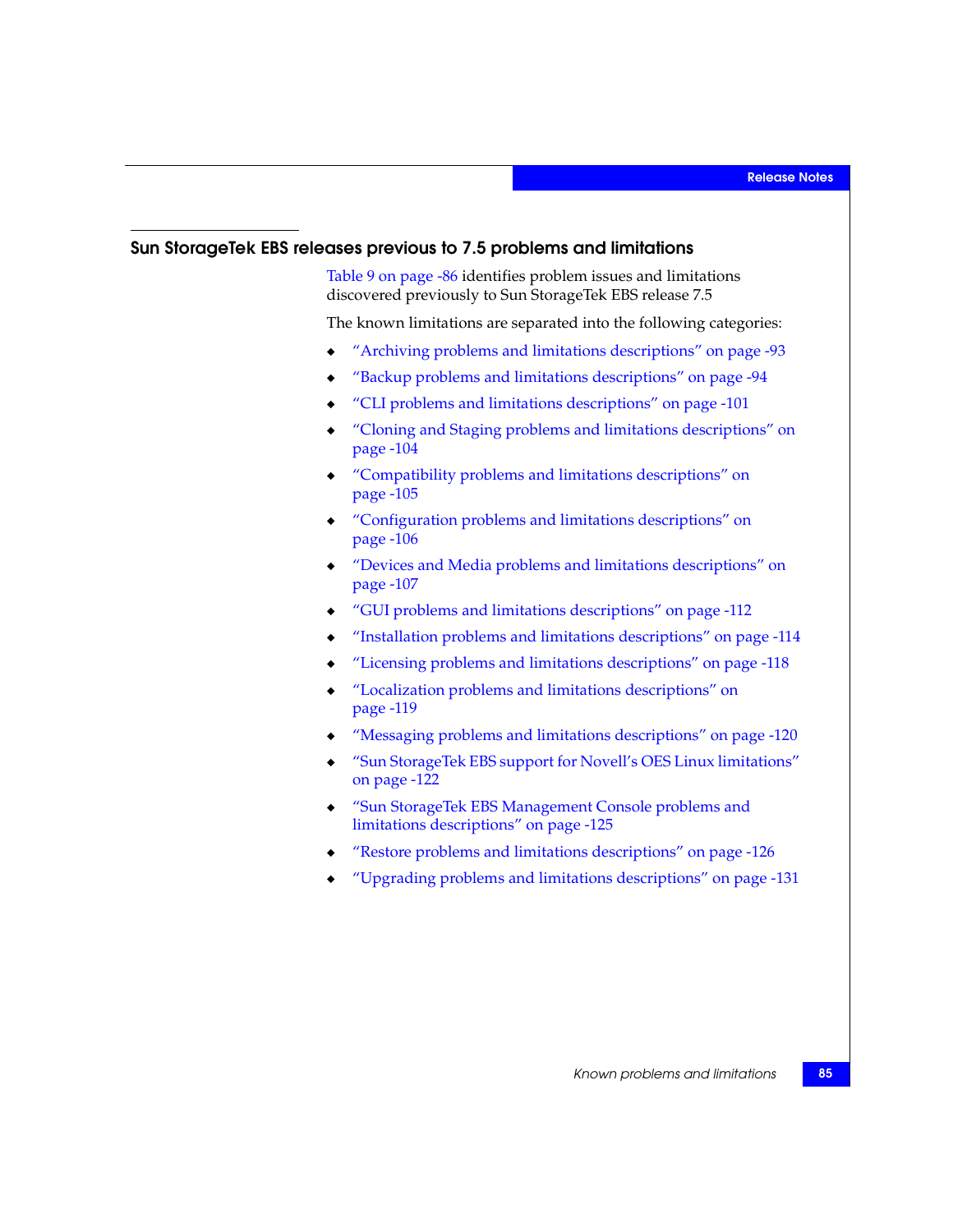**Table 9 Limitations discovered in Sun StorageTek EBS releases previous to 7.5 (Sheet 1 of 8)**

<span id="page-85-0"></span>

| <b>Customer</b><br><b>Service</b><br>defect<br>number | Issue<br><b>Tracker</b><br><b>Issue</b><br>number | <b>Description of limitation</b>                                                                                                         | OS affected                                           | <b>Product</b><br>Feature |
|-------------------------------------------------------|---------------------------------------------------|------------------------------------------------------------------------------------------------------------------------------------------|-------------------------------------------------------|---------------------------|
| "LGTsc05166"<br>on page -93                           | 05166nw                                           | DiskXtender Data Manager file systems get archived on Sun<br>StorageTek EBS                                                              | Windows                                               | archiving                 |
| "LGTsc20517"<br>on page -94                           | 20517nw                                           | For each Sun StorageTek EBS client that is BMR enabled, set the<br>save set attribute in the client resource to ALL.                     | Linux, Windows<br>Solaris                             | Backup                    |
| "LGTsc19514"<br>on page -94                           | 19514nw                                           | Delay in cancelling savegroups in NMC for BMR enabled clients.                                                                           | Linux, Windows,<br>Solaris                            | Backup                    |
| "LGTsc16575"<br>on page -95                           | 16575nw                                           | A backup might fail for CIFS shares on Microsoft Windows hosts.                                                                          | <b>Windows</b>                                        | Backup                    |
| "LGTsc17703"<br>on page -96                           | 17703nw                                           | How to back up a Sun StorageTek EBS Windows client that has<br>multiple domains that are part of both an AD domain, and a DNS<br>domain. | Windows                                               | Backup                    |
| "LGTsc10292"<br>on page -96                           | 10292nw                                           | Incorrectly configured NPS role results in failed backup of VSS<br>SYSTEM SERVICES of Windows Server 2008.                               | Windows                                               | Backup                    |
| "LGTsc11914"<br>on page -97                           | 11914nw                                           | Active Directory Lightweight Directory Services backup fails for<br>Windows 2008 client.                                                 | Windows                                               | Backup                    |
| "LGTsc13933"<br>on page -94                           | 13933nw                                           | VSS system state backups may fail if programs were not cleanly<br>uninstalled.                                                           | Windows                                               | Backup                    |
| "LGTsc14956"<br>on page -97                           | 14956nw                                           | Not all drives in a VCB file level backup are browsable.                                                                                 | Windows                                               | Backup                    |
| "LGTsc15236"<br>on page -98                           | 15236nw                                           | Incorrect error during recovery of VCB backups.                                                                                          | Windows                                               | Backup                    |
| "LGTsc19665"<br>on page -98                           | 19665nw                                           | Replicated dedupe save sets are not deleted                                                                                              | AIX, Solaris,<br>Windows, Tru64<br>UNIX, Linux, HP-UX | Backup                    |
| "LGTsc12970"<br>on page -99                           | 12970nw                                           | Backups of /dev directory fail in HP-UX 11i v3 on PA_RISC and<br>IA64.                                                                   | AIX, Solaris, HP-UX,<br>Tru64 UNIX                    | Backup                    |
| "LGTsc06312"<br>on page -99                           | 06312nw                                           | The nsr_render_log program doesn't accept input from STDIN.                                                                              | AIX, Solaris, HP-UX,<br>Tru64 UNIX                    | Backup                    |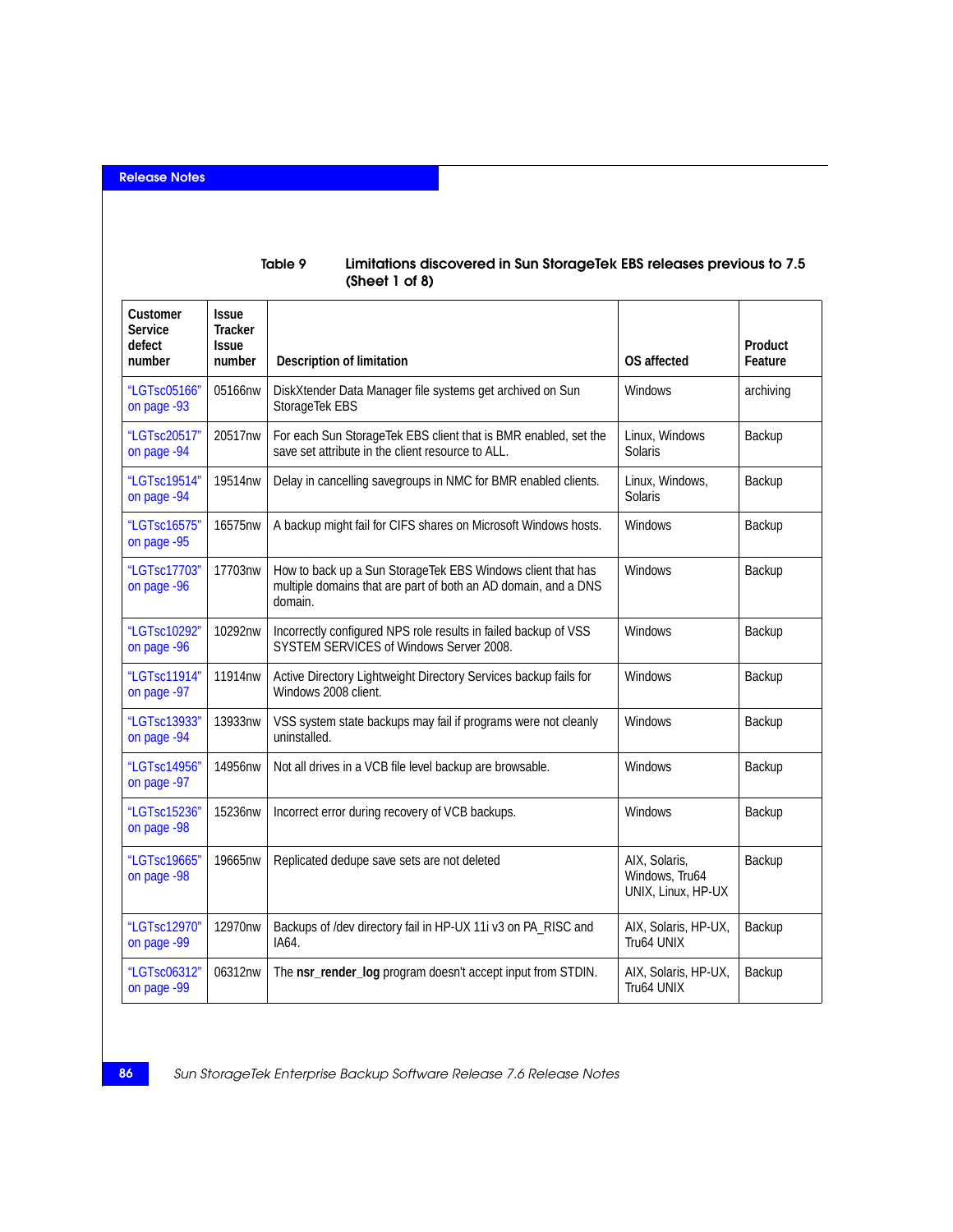| <b>Customer</b><br><b>Service</b><br>defect<br>number | <b>Issue</b><br><b>Tracker</b><br><b>Issue</b><br>number | <b>Description of limitation</b>                                                                                    | <b>OS</b> affected                                    | <b>Product</b><br>Feature |
|-------------------------------------------------------|----------------------------------------------------------|---------------------------------------------------------------------------------------------------------------------|-------------------------------------------------------|---------------------------|
| "LGTsc09257"<br>on page -99                           | 09257nw                                                  | A user cannot be a member of more than 512 groups.                                                                  | AIX, Solaris,<br>Windows, Tru64<br>UNIX, Linux, HP-UX | Backup                    |
| "LGTpa91475<br>" on<br>page -100                      | 91475nw                                                  | The savepnpc command fails if the precommand and post<br>command contains any non-ASCII characters.                 | AIX, Solaris,<br>Windows, Tru64<br>UNIX, Linux, HP-UX | Backup                    |
| "LGTsc00850"<br>on page -100                          | 00850nw                                                  | Restrictions associated with the ZFS file system.                                                                   | AIX, Solaris, HP-UX,<br>Tru64 UNIX                    | Backup                    |
| "LGTsc19916"<br>on page -101                          | 19916nw                                                  | The contents of the /opt, /var, /etc directories are not excluded<br>when the -B option is used.                    | Linux, Windows,<br>Solaris                            | <b>CLI</b>                |
| "LGTsc09483"<br>on page -101                          | 09483nw                                                  | Not all save sets listed after running mminfo command with dedupe<br>option.                                        | <b>Solaris</b>                                        | <b>CLI</b>                |
| "LGTsc19402"<br>on page -102                          | 19402nw                                                  | The -e exclude file option behaves differently for files and<br>directories.                                        | Linux, Windows,<br>Solaris                            | <b>CLI</b>                |
| "LGTsc19084"<br>on page -103                          | 19084nw                                                  | The recover -e exclude file option does not support NDMP file<br>systems.                                           | AIX, Solaris,<br>Windows, Tru64<br>UNIX, Linux, HP-UX | CLI                       |
| "LGTsc19405"<br>on page -103                          | 19405nw                                                  | No filename checks for remote clients when using the --e exclude<br>file option with a directed recovery operation. | Linux, Windows,<br>Solaris                            | <b>CLI</b>                |
| "LGTsc10665"<br>on page -103                          | 10665nw                                                  | Cannot view log files created with the nsr_render_log command.                                                      | AIX, Solaris, HP-UX,<br>Tru64 UNIX,<br>Windows        | CLI                       |
| "LGTsc06809"<br>on page -103                          | 06809nw                                                  | Clients running pre-7.4 releases cannot use the mminfo -N<br>command to query save set names longer than 255 bytes. | AIX, Solaris,<br>Windows, Tru64<br>UNIX, Linux, HP-UX | CLI                       |
| "LGTpa95406<br>$"$ on<br>page -104                    | 95406nw                                                  | The jbverify command is not supported on Solaris 10.                                                                | AIX, Solaris, HP-UX,<br>Tru64 UNIX                    | <b>CLI</b>                |
| "LGTsc15337"<br>on page -104                          | 15337nw                                                  | Marking volumes as Recyclable might slow system performance.                                                        | AIX, Solaris,<br>Windows, Tru64<br>UNIX, Linux, HP-UX | Cloning and<br>Staging    |

# **Table 9 Limitations discovered in Sun StorageTek EBS releases previous to 7.5 (Sheet 2 of 8)**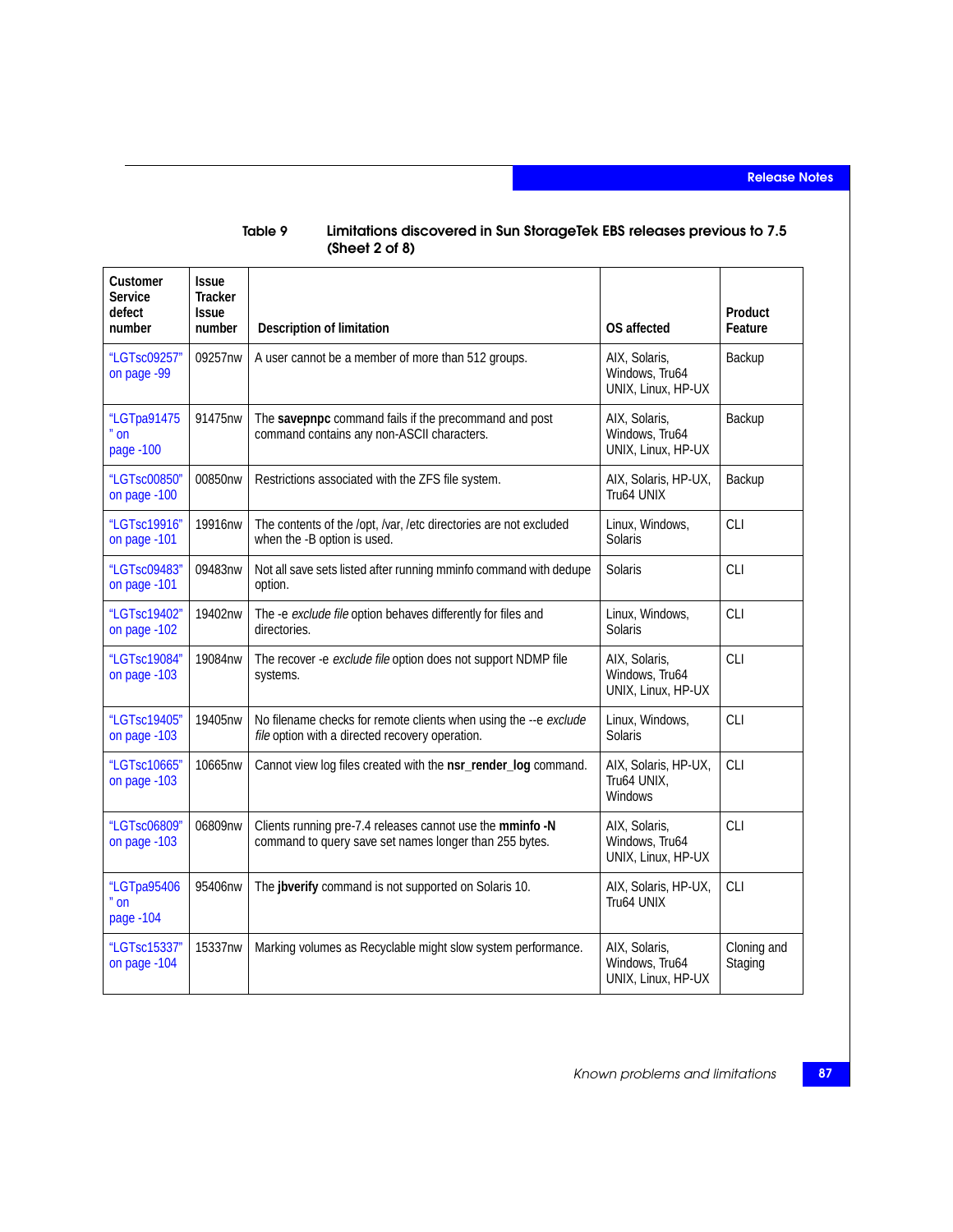**Table 9 Limitations discovered in Sun StorageTek EBS releases previous to 7.5 (Sheet 3 of 8)**

| <b>Customer</b><br><b>Service</b><br>defect<br>number | <b>Issue</b><br><b>Tracker</b><br><b>Issue</b><br>number | <b>Description of limitation</b>                                                                                      | <b>OS</b> affected                                    | <b>Product</b><br>Feature |
|-------------------------------------------------------|----------------------------------------------------------|-----------------------------------------------------------------------------------------------------------------------|-------------------------------------------------------|---------------------------|
| "LGTsc19401"<br>on page -105                          | 19401nw                                                  | Removable Storage Manager (RSM) not supported.                                                                        | AIX, Solaris,<br>Windows, Tru64<br>UNIX, Linux, HP-UX | Compatibility             |
| "LGTsc20557"<br>on page -105                          | 20557nw                                                  | The Homebase Agent is not supported in a Cluster environment.                                                         | Linux, Windows,<br>Solaris                            | Compatibility             |
| "LGTsc14700"<br>on page -105                          | 14700nw                                                  | Support for Windows Change Journal Manager with Microsoft<br>Windows 2008.                                            | <b>Windows</b>                                        | Compatibility             |
| "LGTsc18397"<br>on page -106                          | 18397nw                                                  | Cannot set nsrdir parameter for virtual server using remote<br>Microsoft Management Console (MMC).                    | Windows                                               | Configuration             |
| "LGTsc06585"<br>on page -106                          | 06585nw                                                  | Running the Linux 64 bit package with the 2.6.x kernel may result<br>in crashes.                                      | Linux                                                 | Configuration             |
| "LGTsc19241"<br>on page -107                          | 19241nw                                                  | For Microsoft Windows Server 2008 raw devices are not saved<br>under the virtual client's index                       | <b>Windows</b>                                        | Devices and<br>Media      |
| "LGTsc19676"<br>on page -107                          | 19676nw                                                  | Broker connects to first available storage node if no device or mmd<br>available on first host.                       | Solaris                                               | Devices and<br>Media      |
| "LGTpa72839<br>" on<br>page -108                      | 72839nw                                                  | Sun Storage Tek EBS support for Solaris 9 HBAs and drivers.                                                           | Solaris                                               | Devices and<br>Media      |
| "LGTsc11158"<br>on page -108                          | 11158nw                                                  | Cannot create an advanced file-type device on a remote storage<br>node device.                                        | AIX, Solaris,<br>Windows, Tru64<br>UNIX, Linux, HP-UX | Devices and<br>Media      |
| "LGTsc14352"<br>on page -109                          | 14352nw                                                  | Incorrect path suggested during jbconfig of ACSLS silo for HP<br>Tru64.                                               | HP Tru64                                              | Devices and<br>Media      |
| "LGTsc10950"<br>on page -109                          | 10950nw                                                  | VMware Consolidated Backup 1.0.x is not supported on Windows<br>Server 2003, Enterprise Edition (x64) Service Pack 2. | Windows                                               | Devices and<br>Media      |
| "LGTsc06358"<br>on page -109                          | 06358nw                                                  | Sun StorageTek EBS becomes unresponsive when attempting an<br>invalid clone operation.                                | AIX, Solaris,<br>Windows, Tru64<br>UNIX, Linux, HP-UX | Devices and<br>Media      |
| "LGTsc01923"<br>on page -110                          | 01923nw                                                  | Cannot query UNIX non-ASCII save sets in the Sun StorageTek<br>EBS Management Console.                                | AIX, Solaris, HP-UX,<br>Tru64 UNIX                    | Devices and<br>Media      |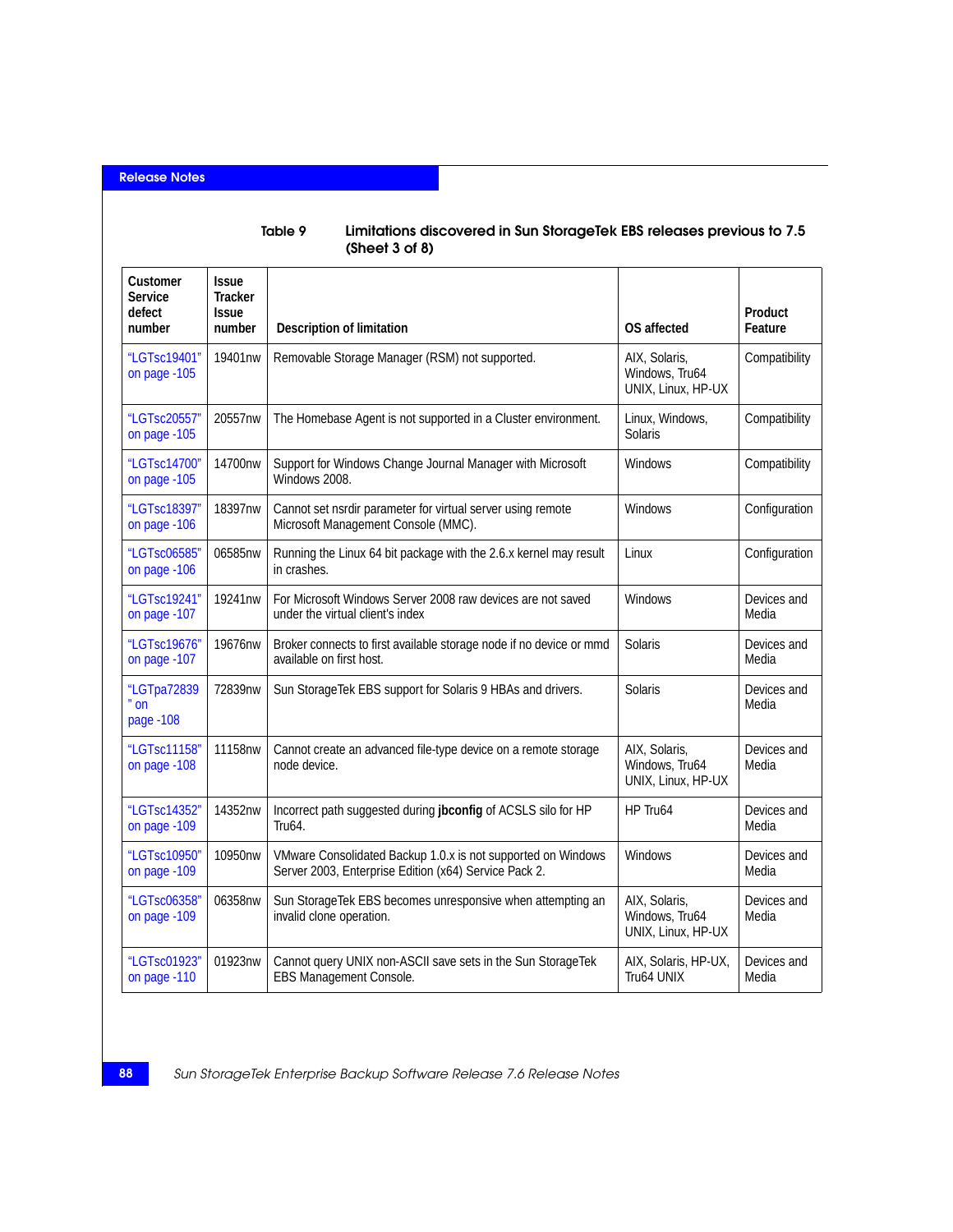|                                                       | ש וט – וטשווט                                            |                                                                                                                                                   |                                                       |                      |  |  |
|-------------------------------------------------------|----------------------------------------------------------|---------------------------------------------------------------------------------------------------------------------------------------------------|-------------------------------------------------------|----------------------|--|--|
| <b>Customer</b><br><b>Service</b><br>defect<br>number | <b>Issue</b><br><b>Tracker</b><br><b>Issue</b><br>number | <b>Description of limitation</b>                                                                                                                  | OS affected                                           | Product<br>Feature   |  |  |
| "LGTpa93001<br>$"$ on<br>page -110                    | 93001nw                                                  | Virtual tapes are listed as "full" after mounting.                                                                                                | Windows                                               | Devices and<br>Media |  |  |
| "LGTpa88188<br>$"$ on<br>page -110                    | 88188nw                                                  | Scan for Devices configures all devices as a regular storage node<br>device.                                                                      | AIX, Solaris,<br>Windows, Tru64<br>UNIX, Linux, HP-UX | Devices and<br>Media |  |  |
| "LGTsc01446"<br>on page -111                          | 01446nw                                                  | The Virtual Jukebox attribute for a CDL virtual tape library is not<br>automatically set after upgrading to release 7.4.                          | AIX, Solaris,<br>Windows, Tru64<br>UNIX, Linux, HP-UX | Devices and<br>Media |  |  |
| "LGTsc10295"<br>on page -112                          | 10295nw                                                  | dedup recover sessions do not display in the NMC GUI.                                                                                             | AIX, Solaris,<br>Windows, Tru64<br>UNIX, Linux, HP-UX | <b>GUI</b>           |  |  |
| "LGTsc08756"<br>on page -112                          | 08756nw                                                  | Text searched for in the Sun StorageTek EBS Console Help<br>program does not get highlighted correctly if using JRE 1.5.x for<br>Asian languages. | Solaris                                               | <b>GUI</b>           |  |  |
| "LGTsc00365"<br>on page -112                          | 00365nw                                                  | On HP-UX the Sun StorageTek EBS Server window does not<br>appear.                                                                                 | AIX, Solaris,<br>Windows, Tru64<br>UNIX, Linux, HP-UX | <b>GUI</b>           |  |  |
| "LGTsc01115"<br>on page -113                          | 01115nw                                                  | Cannot copy and paste Japanese characters using the Sun<br>StorageTek EBS Management Console.                                                     | AIX, Solaris,<br>Windows, Tru64<br>UNIX, Linux, HP-UX | GUI                  |  |  |
| "LGTpa95162<br>$"$ on<br>page -113                    | 95162nw                                                  | Newly created groups are not displayed by the Sun StorageTek<br>EBS Console GUI after moving system date back in time.                            | Linux, AIX, Solaris,<br>HP-UX, Tru64 UNIX             | <b>GUI</b>           |  |  |
| "LGTpa96168<br>$\rlap{.}^{n}$ on                      | 96168nw                                                  | Cannot launch Sun StorageTek EBS Console Help program on<br>Solaris 10 with a JRE earlier than version 1.5.0 09.                                  | AIX, Solaris, HP-UX,<br>Tru64 UNIX                    | <b>GUI</b>           |  |  |

19557nw | For Microsoft Windows 2000, the Support Tools must be installed in order to run the HomeBase Agent installation script

19513nw | HomeBase installation files are automatically extracted during a

16831nw | For Microsoft Windows, ensure that the HomeBase agent software

installed in the same installation path as the Sun StorageTek EBS

Sun StorageTek EBS client install.

software.

[page -113](#page-112-2)

["LGTsc19557"](#page-113-1)  [on page -114](#page-113-1)

["LGTsc19513"](#page-113-2)  [on page -114](#page-113-2)

["LGTsc16831"](#page-114-0)  [on page -115](#page-114-0)

# **Table 9 Limitations discovered in Sun StorageTek EBS releases previous to 7.5 (Sheet 4 of 8)**

Windows Installation

Windows Installation

**Installation** 

Linux, Windows, Solaris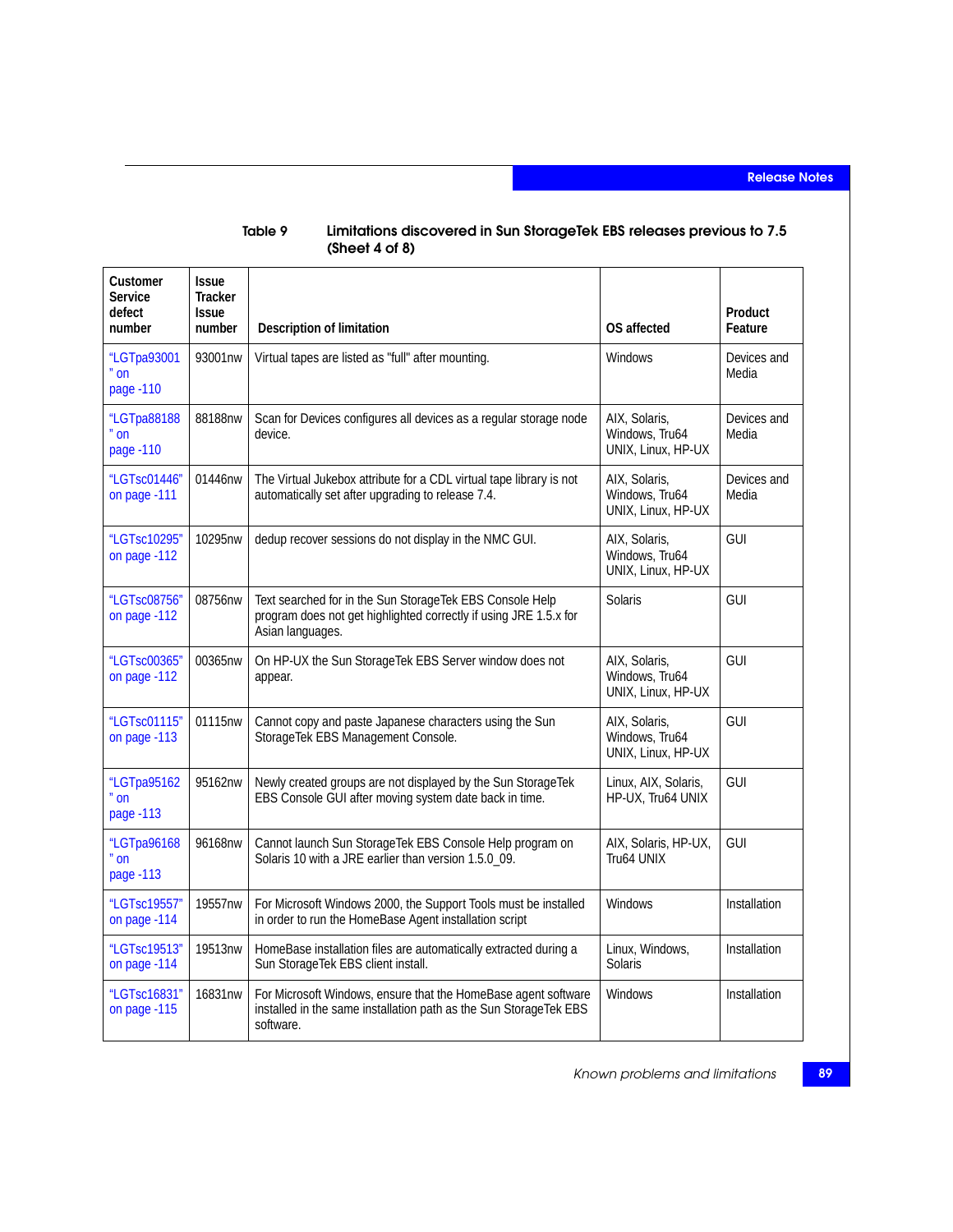**Table 9 Limitations discovered in Sun StorageTek EBS releases previous to 7.5 (Sheet 5 of 8)**

| <b>Customer</b><br>Service<br>defect<br>number | <b>Issue</b><br>Tracker<br><b>Issue</b><br>number | <b>Description of limitation</b>                                                                                                   | OS affected                                           | <b>Product</b><br><b>Feature</b> |
|------------------------------------------------|---------------------------------------------------|------------------------------------------------------------------------------------------------------------------------------------|-------------------------------------------------------|----------------------------------|
| "LGTsc18023"<br>on page -115                   | 18023nw                                           | For UNIX, only install the Sun StorageTek EBS HomeBase agent<br>software in the Sun StorageTek EBS default installation directory. | Linux, Solaris                                        | Installation                     |
| "LGTsc18641"<br>on page -116                   | 18641nw                                           | Before restoring the base profile, manually edit the fields in the<br>recovery-configuration.xml file.                             | Linux, Windows,<br>Solaris                            | Installation                     |
| "LGTsc18925"<br>on page -116                   | 18925nw                                           | Unable to launch the Sun Storage Tek EBS Dashboard software<br>with Sun StorageTek EBS Release 7.4 Service Pack 3.                 | Windows                                               | Installation                     |
| "LGTsc14023"<br>on page -117                   | 14023nw                                           | Package requirement for Linux platforms.                                                                                           | Linux                                                 | Installation                     |
| "LGTsc15490"<br>on page -117                   | 15490nw                                           | Linux upgrade using rpm -Uvh not working correctly.                                                                                | Linux                                                 | Installation                     |
| "LGTsc12500"<br>on page -118                   | 12500nw                                           | Sun StorageTek EBS release 7.4 SP1 must be installed using the<br>--nodeps option on SuSE 8.                                       | Linux                                                 | Installation                     |
| "LGTsc19388"<br>on page -118                   | 19388nw                                           | Sun StorageTek EBS and the HomeBase agent (BMR) licenses<br>work independently.                                                    | Linux, Windows,<br>Solaris                            | Licensing                        |
| "LGTpa57158<br>$"$ on<br>page -119             | 57158nw                                           | Current user locale is used with JRE 1.4.2 on Microsoft Windows                                                                    | <b>Windows</b>                                        | Localization                     |
| "LGTsc05879"<br>on page -113                   | 05879nw                                           | NMC version 3.4 and NWD version 1.0 cannot be installed on the<br>same host.                                                       | AIX, Solaris,<br>Windows, Tru64<br>UNIX, Linux, HP-UX | Localization                     |
| "LGTsc06280"<br>on page -111                   | 06280nw                                           | Inventory operation in Software Administration Wizard delays for<br>unreachable clients.                                           | AIX, Solaris, HP-UX,<br>Tru64 UNIX                    | Localization                     |
| "LGTsc05166"<br>on page -93                    | 05166nw                                           | DiskXtender Data Manager file systems get archived on Sun<br>StorageTek EBS.                                                       | Windows                                               | Localization                     |
| "LGTsc02862"<br>on page -175                   | 02862nw                                           | The NMC Japanese Online Help displays incorrect characters on<br>Linux systems                                                     | Linux                                                 | Localization                     |
| "LGTsc02808"<br>on page -175                   | 02808nw                                           | The nwrecover program will not start on Linux platforms for Asian<br>Languages if the necessary fonts are not installed            | Linux                                                 | Localization                     |
| "LGTsc05339"<br>on page -176                   | 05339nw                                           | Recovering a large number of files may take a long time in the<br>French locales on Solaris                                        | Solaris                                               | Localization                     |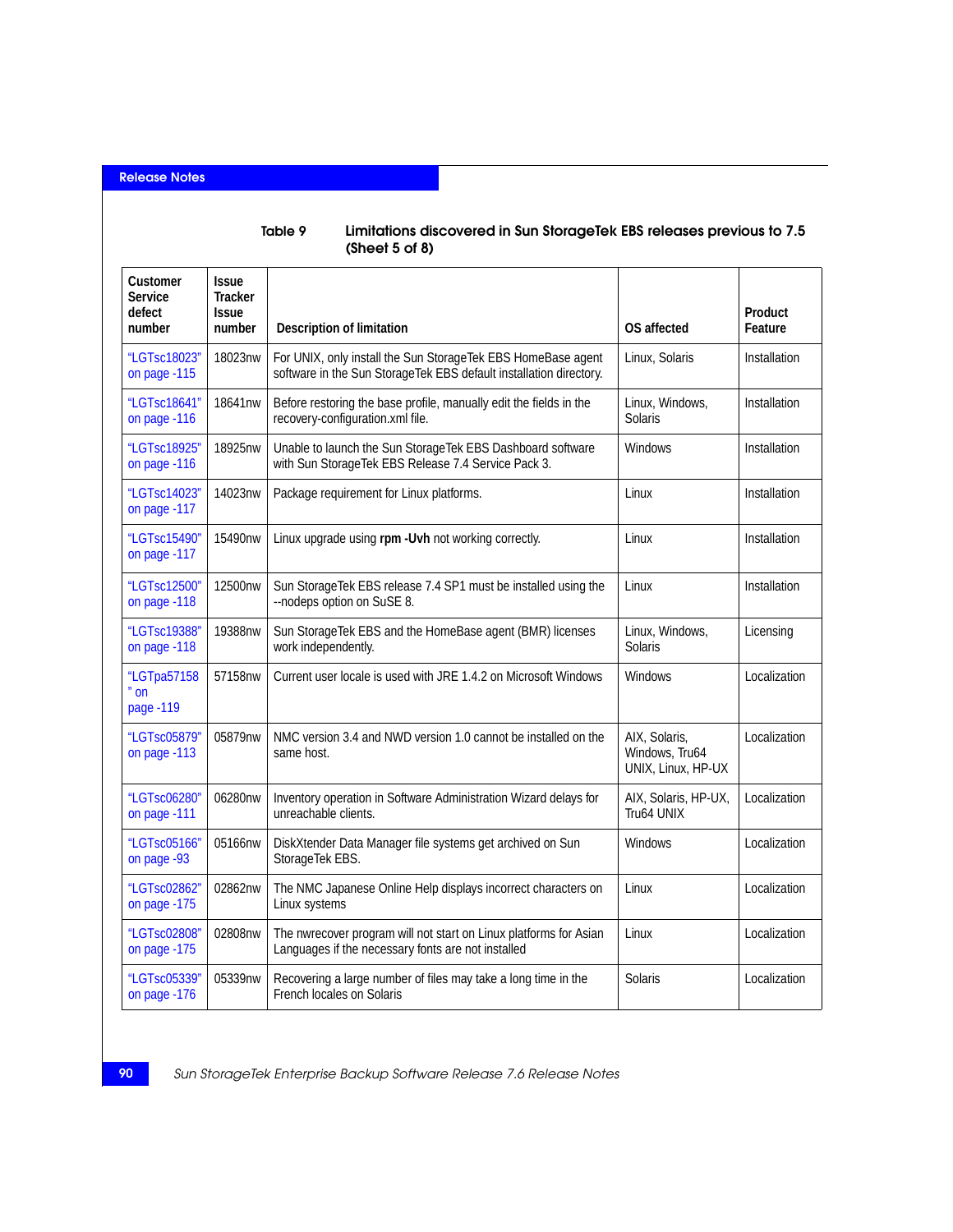| Table 9 | Limitations discovered in Sun StorageTek EBS releases previous to 7.5 |
|---------|-----------------------------------------------------------------------|
|         | (Sheet $6$ of $8$ )                                                   |

| Customer<br><b>Service</b><br>defect<br>number | <b>Issue</b><br><b>Tracker</b><br><b>Issue</b><br>number | <b>Description of limitation</b>                                                                                                                 | <b>OS</b> affected                                    | <b>Product</b><br>Feature |
|------------------------------------------------|----------------------------------------------------------|--------------------------------------------------------------------------------------------------------------------------------------------------|-------------------------------------------------------|---------------------------|
| "LGTsc03894"<br>on page -176                   | 03894nw                                                  | Garbled characters may appear in the Sun StorageTek EBS<br>Console GUI font list on Solaris                                                      | Solaris                                               | Localization              |
| "LGTsc02814"<br>on page -176                   | 02814nw                                                  | Problem with highlighted text in the Sun StorageTek EBS Console<br>Help program after performing a search using JRE 1.5.x for Asian<br>languages | Solaris                                               | Localization              |
| "LGTpa88887<br>" on<br>page -176               | 88887nw                                                  | Entering non-ASCII characters in Sun StorageTek EBS user<br>interfaces                                                                           | AIX, Solaris,<br>Windows, Tru64<br>UNIX, Linux, HP-UX | Localization              |
| "LGTpa92833<br>" on<br>page -176               | 92833nw                                                  | Non-ASCII save set names are displayed incorrectly in nsradmin<br>visual mode on Linux                                                           | Linux                                                 | Localization              |
| "LGTsc16423"<br>on page -120                   | 16423nw                                                  | nsrbmr does not give proper error messages under certain<br>conditions.                                                                          | Linux, Windows<br>Solaris                             | Messaging                 |
| "LGTsc17737"<br>on page -121                   | 17737nw                                                  | Error message does not display for annotations with similar<br>characters at end.                                                                | <b>Windows</b>                                        | Messaging                 |
| "LGTsc08054"<br>on page -121                   | 08054nw                                                  | Erroneous error message may be generated by Linux operating<br>systems when performing an I/O to a volume.                                       | Linux                                                 | Messaging                 |
| "LGTsc08978"<br>on page -121                   | 08978nw                                                  | New pdksh package required on SuSE 10 x86.                                                                                                       | Linux                                                 | Messaging                 |
| "LGTsc03478"<br>on page -121                   | 03478nw                                                  | Incorrect error message reported when starting the Sun<br>StorageTek EBS console on Red Hat 64-bit Enterprise Server 4.                          | AIX, Solaris, HP-UX,<br>Tru64 UNIX                    | Messaging                 |
| "LGTsc06288"<br>on page -122                   | 06288nw                                                  | Error states you need to perform an uninstall when updating from<br>Sun Storage Tek EBS 7.2.2 32-bit to Sun Storage Tek EBS 7.5<br>64-bit.       | AIX, Solaris,<br>Windows, Tru64<br>UNIX, Linux, HP-UX | Messaging                 |
| "LGTsc02903"<br>on page -125                   | 02903nw                                                  | Sun StorageTek EBS Management Console may become<br>unresponsive when opened using Exceed.                                                       | AIX, Solaris, HP-UX,<br>Tru64 UNIX, Linux             | <b>NMC</b>                |
| "LGTsc19364"<br>on page -126                   | 19364nw                                                  | Last-modified date changed for files recovered to Sun Cluster<br>global file system.                                                             | Solaris                                               | Restore                   |
| "LGTsc10796"<br>on page -126                   | 10796nw                                                  | Do not recover identical save sets with different ssids to the same<br>target directory.                                                         | AIX, Solaris,<br>Windows, Tru64<br>UNIX, Linux, HP-UX | Restore                   |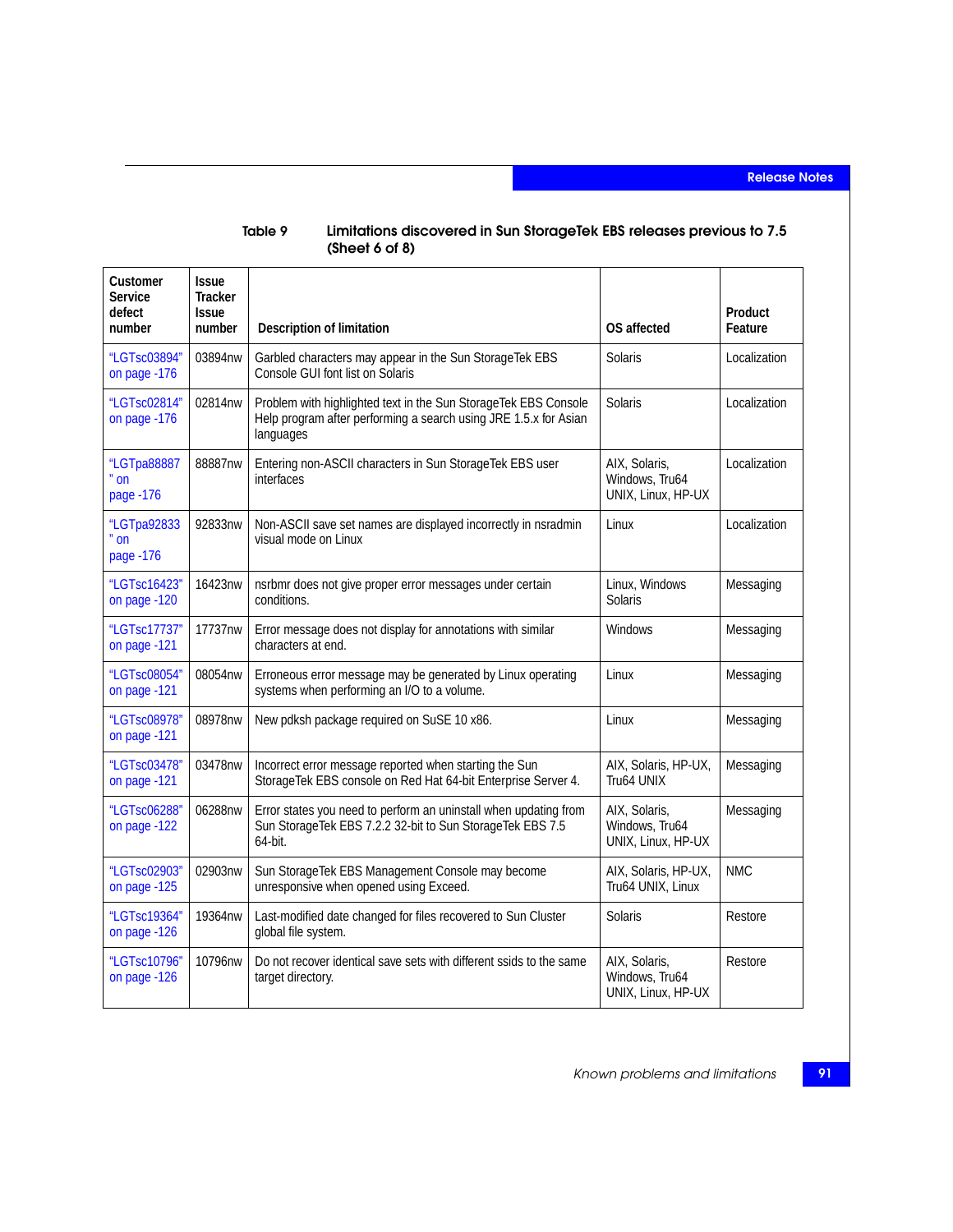**Table 9 Limitations discovered in Sun StorageTek EBS releases previous to 7.5 (Sheet 7 of 8)**

| <b>Customer</b><br><b>Service</b><br>defect<br>number | <b>Issue</b><br>Tracker<br><b>Issue</b><br>number | <b>Description of limitation</b>                                                                                                                                                               | OS affected                                           | <b>Product</b><br>Feature |
|-------------------------------------------------------|---------------------------------------------------|------------------------------------------------------------------------------------------------------------------------------------------------------------------------------------------------|-------------------------------------------------------|---------------------------|
| "LGTsc13799"<br>on page -127                          | 13799nw                                           | Antivirus programs block recovery.                                                                                                                                                             | Windows                                               | Restore                   |
| "LGTsc14577"<br>on page -127                          | 14577nw                                           | Sun StorageTek EBS interactive recover does not recover the<br>registry and the com+ regdb writers.                                                                                            | Windows                                               | Restore                   |
| "LGTsc11618"<br>on page -127                          | 11618nw                                           | Restoring full VM image on ESX server fails.                                                                                                                                                   | Linux                                                 | Restore                   |
| "LGTsc11734"<br>on page -128                          | 11734nw                                           | Unable to restore files encrypted with both Microsoft Windows<br>Encrypting File System & AES encryption.                                                                                      | Windows                                               | Restore                   |
| "LGTsc06577"<br>on page -128                          | 06577nw                                           | The nwrecover program might fail to launch on a Solaris Sparc<br>V240 server.                                                                                                                  | AIX, Solaris, HP-UX,<br>Tru64 UNIX                    | Restore                   |
| "LGTsc05990"<br>on page -128                          | 05990nw                                           | FSRM Disk Quota may not be restored to previous settings after<br>recovery.                                                                                                                    | AIX, Solaris,<br>Windows, Tru64<br>UNIX, Linux, HP-UX | Restore                   |
| "LGTsc20558"<br>on page -128                          | 20558nw                                           | After a BMR recovery operation the root password might change.                                                                                                                                 | Linux, Windows,<br><b>Solaris</b>                     | Restore                   |
| "LGTpa95900<br>" on<br>page -129                      | 95900nw                                           | On NetApps files, filenames ending with special characters might<br>be renamed.                                                                                                                | Windows                                               | Restore                   |
| "LGTpa94966<br>" on<br>page -129                      | 94966nw                                           | The winworkr program fails to retrieve successfully archived files if<br>a slash (\) character was entered in the annotation string.                                                           | Windows                                               | Restore                   |
| "LGTpa83927<br>$"$ on<br>page -130                    | 83927nw                                           | Directed recover using the CLI fails with permission errors on<br>Windows.                                                                                                                     | Windows                                               | Restore                   |
| "LGTsc00167"<br>on page -130                          | 00167nw                                           | The winworkr program will not relocate to a partition not existing<br>on the initiating host if the Sun StorageTek EBS server is running<br>release 7.4 and the client is running release 7.2. | Windows                                               | Restore                   |
| "LGTsc05053"<br>on page -131                          | 05053nw                                           | Performing a save set query can take a long time if the query<br>parameter in the Query Save Set tab is set to "Save Time" and<br>From and To calendars for 3 or more days                     | AIX, Solaris,<br>Windows, Tru64<br>UNIX, Linux, HP-UX | Restore                   |
| "LGTpa96554<br>$"$ on<br>page -131                    | 96554                                             | For recoveries operations using Celerra filers, misleading error<br>messages might display                                                                                                     | AIX, Solaris,<br>Windows, Tru64<br>UNIX, Linux, HP-UX | Restore                   |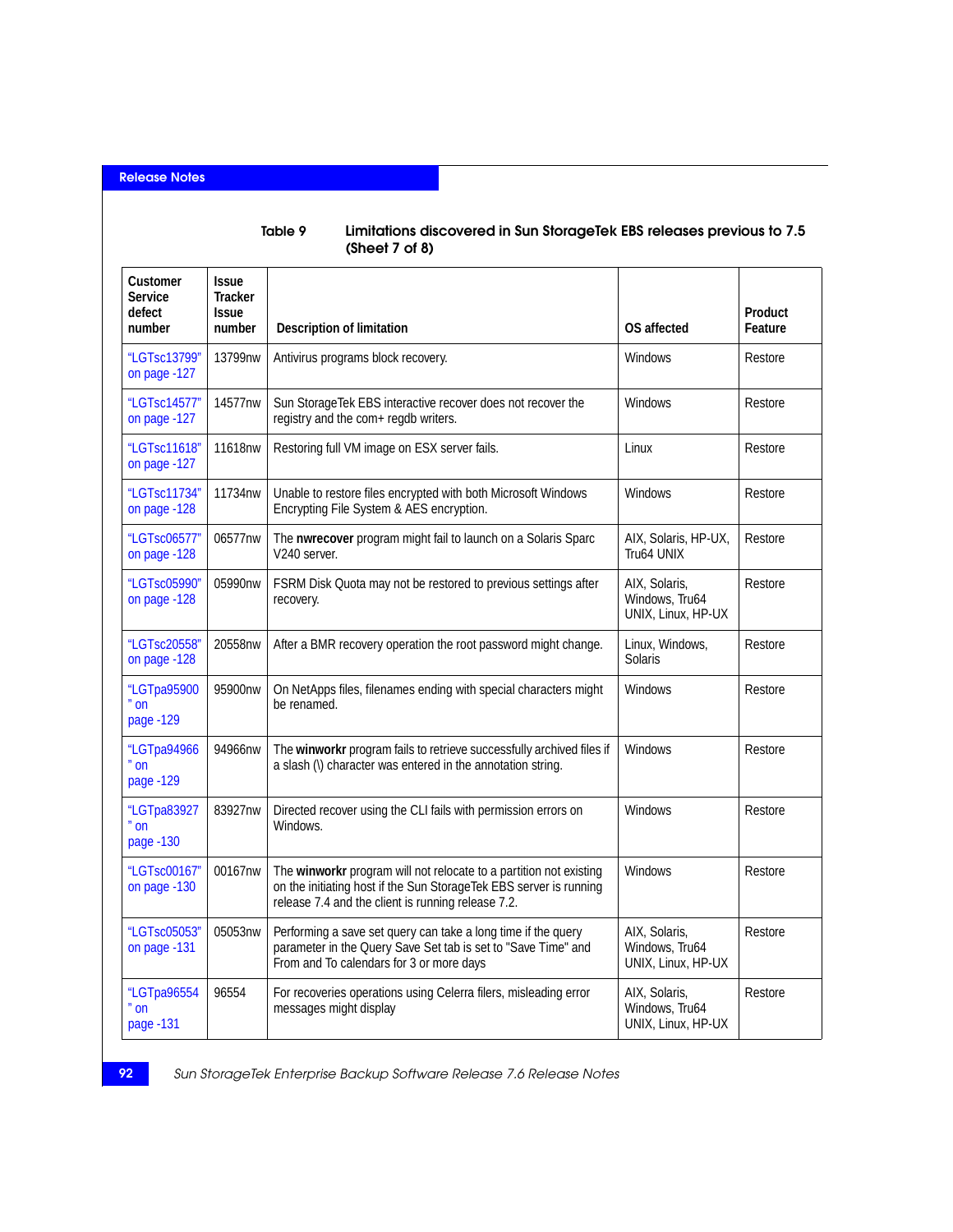| Table 9 | Limitations discovered in Sun StorageTek EBS releases previous to 7.5 |
|---------|-----------------------------------------------------------------------|
|         | (Sheet 8 of 8)                                                        |

| <b>Customer</b><br><b>Service</b><br>defect<br>number | <b>Issue</b><br><b>Tracker</b><br><b>Issue</b><br>number | <b>Description of limitation</b>                                                                | OS affected                                           | Product<br>Feature |
|-------------------------------------------------------|----------------------------------------------------------|-------------------------------------------------------------------------------------------------|-------------------------------------------------------|--------------------|
| "LGTsc08958"<br>on page -131                          | 08958nw                                                  | JRE version mismatch causes authentication failure, stops GSTD.                                 | Linux                                                 | Upgrading          |
| "LGTpa95019<br>" on<br>page -132                      | 95019nw                                                  | When upgrading from release 7.3.1 the Virtual jukeboxes attribute<br>will not be set correctly. | <b>Windows</b>                                        | Upgrading          |
| "LGTsc01587"<br>on page -132                          | 01587nw                                                  | Group details window is empty after upgrading from Sun<br>StorageTek EBS release 7.2.2.         | AIX, Solaris,<br>Windows, Tru64<br>UNIX, Linux, HP-UX | Upgrading          |

# <span id="page-92-0"></span>**Archiving problems and limitations descriptions**

This section details the problems and limitations related to archiving operations.

# **DiskXtender Data Manager file systems get archived on Sun StorageTek EBS**

# <span id="page-92-1"></span>**LGTsc05166**

On the Data Manager file system for Windows, when you perform a client or server initiated archive of the file system containing the file stubs (or if you archive the file stubs themselves), file systems managed by the DiskXtender Data Manager are archived by Sun StorageTek EBS, and no error message is displayed. With DiskXtender running on UNIX, Sun StorageTek EBS properly fails the archiving and reports the error.

There are several problems that may result from the archive:

- ◆ If an archive is scheduled with grooming, this may cause the file stubs to be deleted.
- ◆ If an archive retrieve is performed, the existing file stubs may be overwritten.
- ◆ If the DX schedule is running after grooming, the file on the media server may be deleted.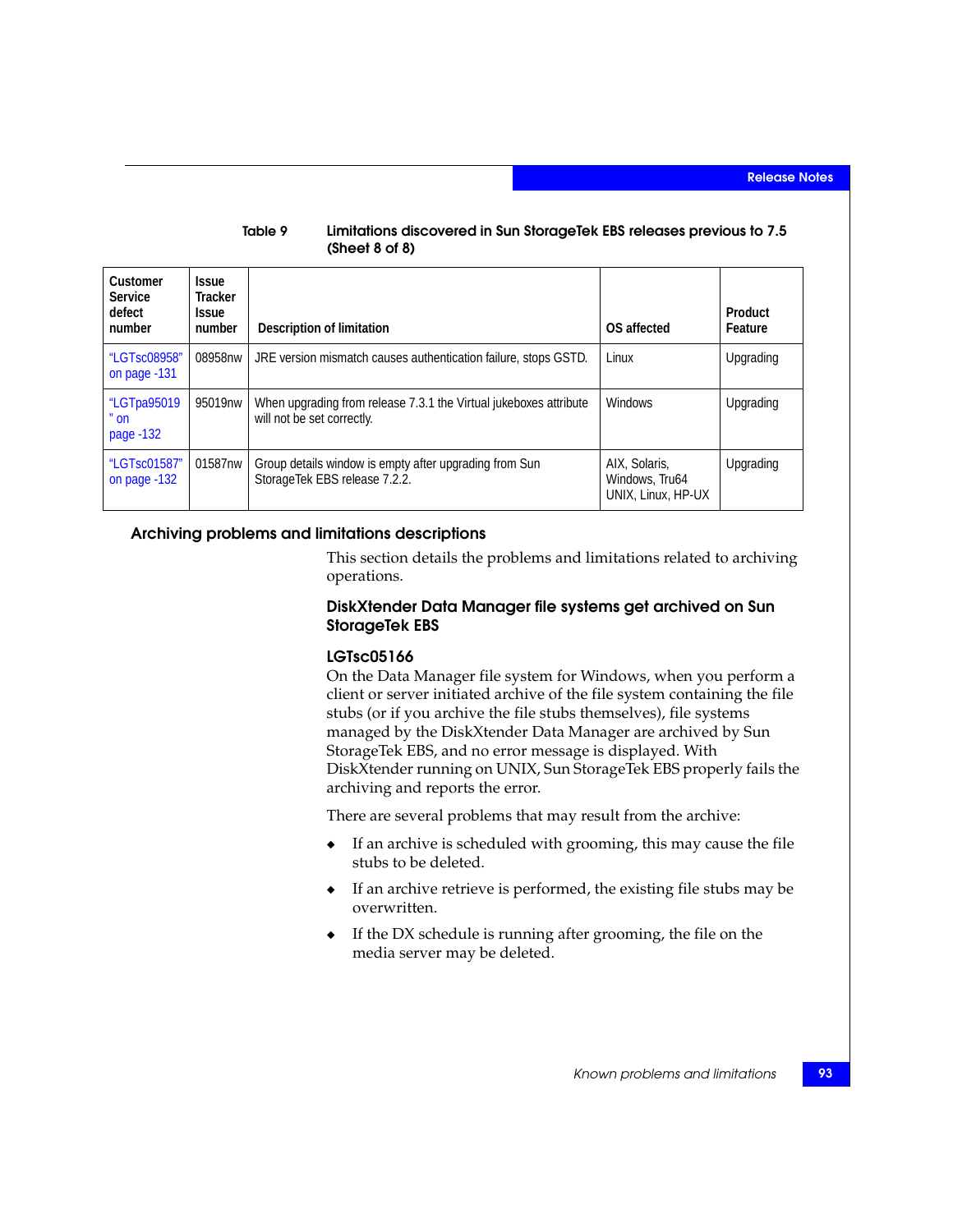## <span id="page-93-0"></span>**Backup problems and limitations descriptions**

This section details the problems and limitations related to backup operations.

**For each Sun StorageTek EBS client that is BMR enabled, set the save set attribute in the client resource to ALL**

#### <span id="page-93-1"></span>**LGTsc20517**

If the extended profile is not backed up as part of the Sun StorageTek EBS data set, a recovery or migration of the source to the target system cannot be performed.

For each Sun StorageTek EBS client that is BMR enabled, set the **save set** attribute in the client resource to **ALL**. This ensures that the extended profile is part of Sun StorageTek EBS data backup.

The location of extended profile differs for Microsoft Windows and UNIX:

- ◆ Microsoft Windows: *NetWorker\_install\_path\HomeBaseAgent\history*
- ◆ UNIX: */opt/homebase-agent/history*

**Note:** Where *NetWorker\_install\_path* is the location of the Sun StorageTek EBS installation files.

## **Delay in cancelling savegroups in NMC for BMR enabled clients**

#### <span id="page-93-2"></span>**LGTsc19514**

Stopping a savegroup from NMC when there are BMR clients enabled for profiling does not result in the savegroup being cancelled immediately. The clients with BMR enabled must wait until the profiling jobs complete before the savegroup is cancelled. Once the profiling completes, the savegroup is cancelled and subsequent savegroups for the clients will not be triggered.

# **VSS system fileset backups fail on Windows Server 2008 Hyper-V role implementation**

#### <span id="page-93-3"></span>**LGTsc13933**

Sun StorageTek EBS backups of the VSS SYSTEM FILESET fail on Windows Server 2008 with Hyper-V role implementation.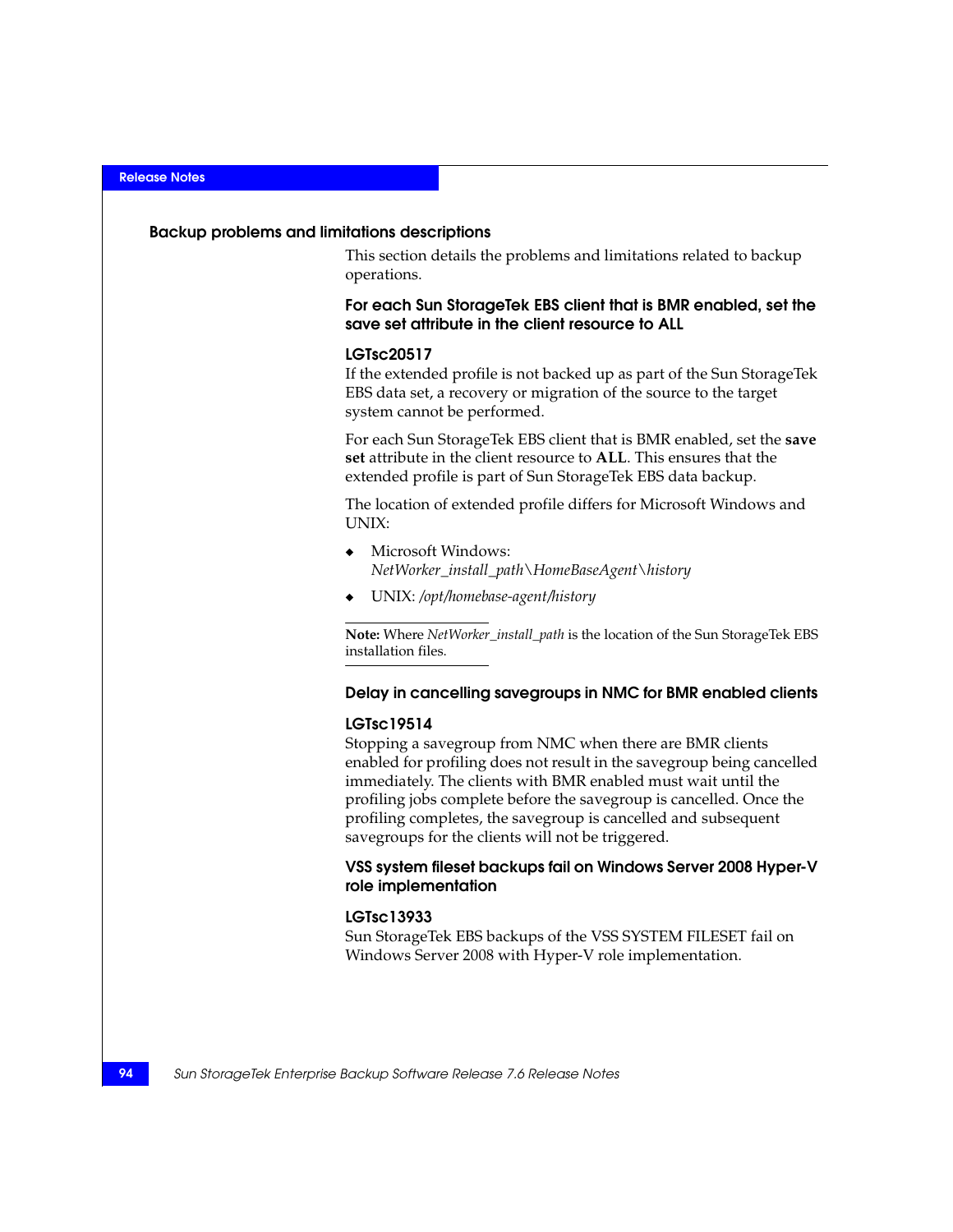### **Workaround**

To work around this issue:

1. Copy the slanaccel.exe file from the following location:

C:\Windows\winsxs\amd64\_microsoft-hyper-v-slanaccel\_31bf3 856ad364e35\_6.0.6001.18000\_none\_1db986a6500c51a0\

2. Save the copied *slanaccel.exe* file to the following location:

C:\windows\system32\

## **A backup might fail for CIFS shares on Microsoft Windows hosts**

# <span id="page-94-0"></span>**LGTsc16575**

A backup might fail for CIFS shares on a Microsoft Windows host. When **nsrexecd** is started as a service (context account), it cannot obtain the CIFS path because of access restrictions to its security credentials from the Sun StorageTek EBS client (**nsrexecd**). By default, **nsrexecd** starts as a service under the SYSTEM account that does not have the correct permissions to access the CIFS share.

A message similar to the following appears:

save: \\10.31.73.80\bluenose\sam\t1.txt: "No such file or directory"

#### **Workaround**

To work around this issue:

- 1. Create an account on the Sun StorageTek EBS client machine with the same username and password as an account with permissions to the CIFS shares.
- 2. Perform one of the following backup operations:
	- Backup the CIFS shares save set:
		- a. Edit the Client resource for the Sun StorageTek EBS client that is backing up the CIFS share:

- For the **Remote User** attribute, type the username from step 1.

- For the **Password** attribute, type the password from step 1.

b. Use the **savegrp** command to backup the CIFS shares save set from the command line. For example:

# **savegrp** client\_name **-G** group\_name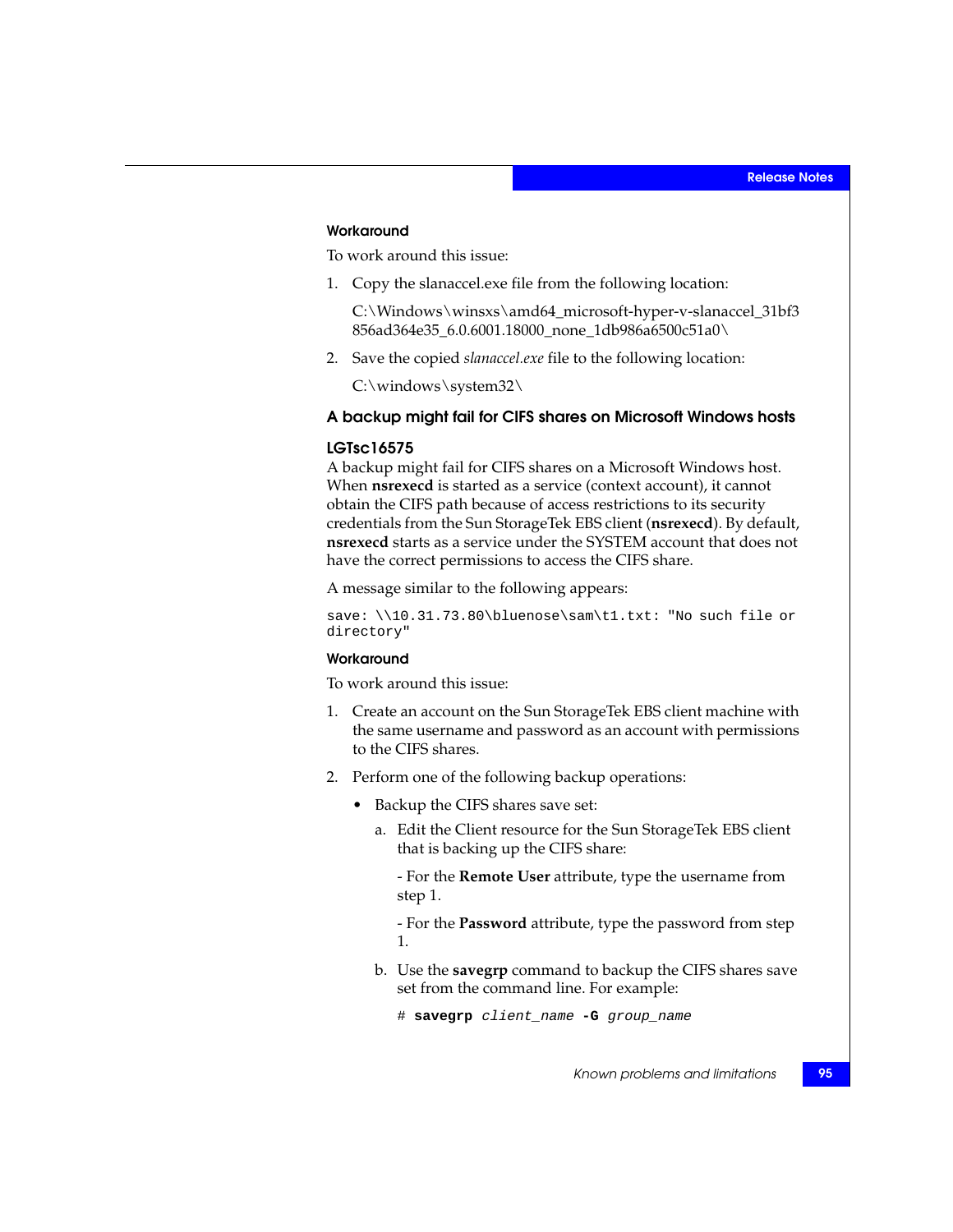- Backup the CIFS shares:
	- a. Ensure that the Sun StorageTek EBS client is connected to the CIFS share. For example:

Run a command shell that:

- Has a mapped share with *net use \\IP\_address\share*
- Is connected with the username and password that has access to the CIFS share.
- b. Use the **Save L** command to backup the CIFS shares. For example:

# **Save -L**

# **How to back up a Sun StorageTek EBS Windows client that has multiple domains that are part of both an AD domain, and a DNS domain**

# <span id="page-95-0"></span>**LGTsc17703**

To back up a Sun StorageTek EBS Windows client that has multiple domains that are part of both an AD domain and a DNS domain, perform one of the following steps:

- ◆ Define the AD domain name, which is the Full Computer Name, in the Sun StorageTek EBS server's */etc/hosts* file.
- ◆ Define the AD domain, which is the Full Computer Name, in the Active Directory DNS. Also, on the Sun StorageTek EBS server, open the Client resource and add the Full Computer Name in the alias list.

# **Incorrectly configured NPS role results in failed backup of VSS SYSTEM SERVICES of Windows Server 2008**

### <span id="page-95-1"></span>**LGTsc10292**

Due to a problem identified by Microsoft with Windows Server 2008, an incorrectly configured Network Policy Server (NPS) results in the writer incorrectly reporting files to the Sun StorageTek EBS software. As a result, the backup of the VSS SYSTEM SERVICES fails.

The Microsoft defect number for this issue is 872233.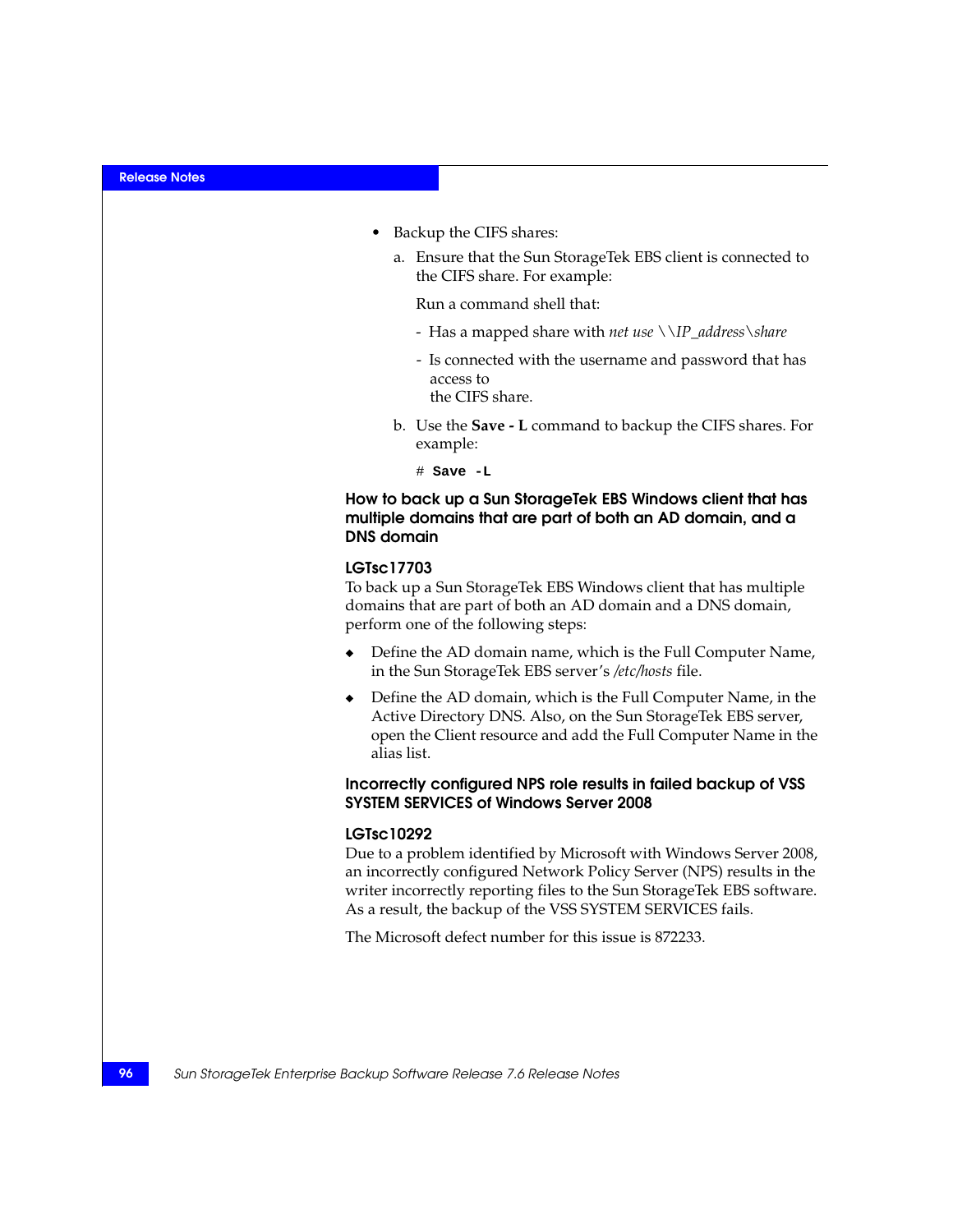# **Active Directory Lightweight Directory Services backup fails for Windows 2008 client**

# <span id="page-96-0"></span>**LGTsc11914**

When running a scheduled backup of a save group which includes a Windows 2008 client configured with Active Directory Lightweight Directory Services (AD LDS), the backup may fail with the following error:

"VSS USER DATA:\ VSS USER DATA: ERROR: VSS failed to process snapshot, error=0x800423f4. The VSS writer operation failed because of an error that might recur if another shadow copy is created.

There will also be ADAM Writer errors in the Application Event Log that correspond to the time of the save of the ADAM component.

### **Workaround**

To avoid this problem, increase the **Client Retries** attribute on the **Advanced** tab of the Group resource. Increasing the value to 2 or 3 will resolve the problem.

## **Not all drives in a VCB file level backup are browsable**

# <span id="page-96-1"></span>**LGTsc14956**

When performing a virtual machine restore from a file level VCB backup, only the drive letters that exist on the proxy host will be seen in the Recover window. For example, if the proxy host has only a  $C:\mathcal{N}$ drive and the virtual machine has a  $C:\Sigma$ , D:  $\lambda$  and E:  $\lambda$  drive, then during the restore of the virtual machine, only the  $C \setminus$  drive of the Virtual machine will be displayed.

## **Workaround**

To resolve this problem, perform one of the following:

- ◆ From the Sun StorageTek EBS User program:
	- 1. Select **Change Selection** from the **File** menu.
	- 2. Type the drive that you want to browse.

**Note:** This workaround will need to be performed each time you change the browse time.

- From the **recover** command:
	- 1. Change to the root of the current directory:

recover> **cd /**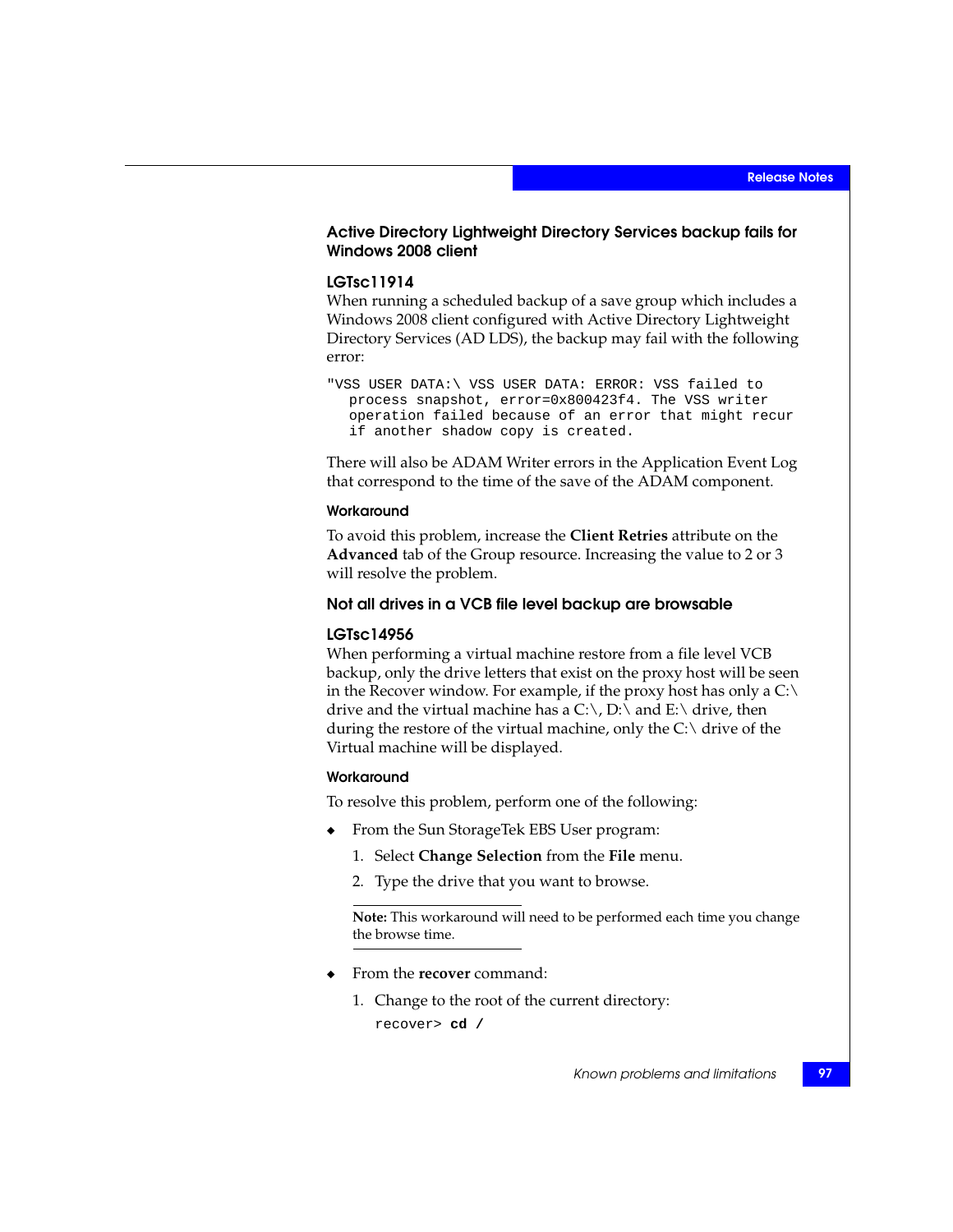- 2. Change to the drive that you want to browse, for example: recover> **cd e:**
- 3. Verify that you can now browse the drive: recover> **dir**

#### **Incorrect error during recovery of VCB backups**

#### <span id="page-97-0"></span>**LGTsc15236**

During a file-based recovery of a VCB backup, when a drive letter (rather than a filename or directory) is identified for recovery, one of several error messages similar to the following is displayed:

These errors occur when using either the **recover** command or the Sun StorageTek EBS User Program (winworkr).

#### **Workaround**

These error messages are incorrect and should be ignored.

## **Replicated dedupe save sets are not deleted**

#### <span id="page-97-1"></span>**LGTsc19665**

Sun StorageTek EBS supports deduplication in Avamar environments where the primary server is replicated to another server.

When a snap-up that is generated on the primary Avamar server as a result of dedupe save set creation operation, the snap is replicated to the secondary Avamar server. These snapups have infinite retention time.

When the Sun StorageTek EBS software deletes the dedupe save set, the replicated snapup on the secondary Avamar server is left untouched. Over time this might result in secondary Axion server running out of space. This occurs because of the left over snapups that are no longer on primary Axion server.

Failed to write to *directory\_location* The directory is not empty.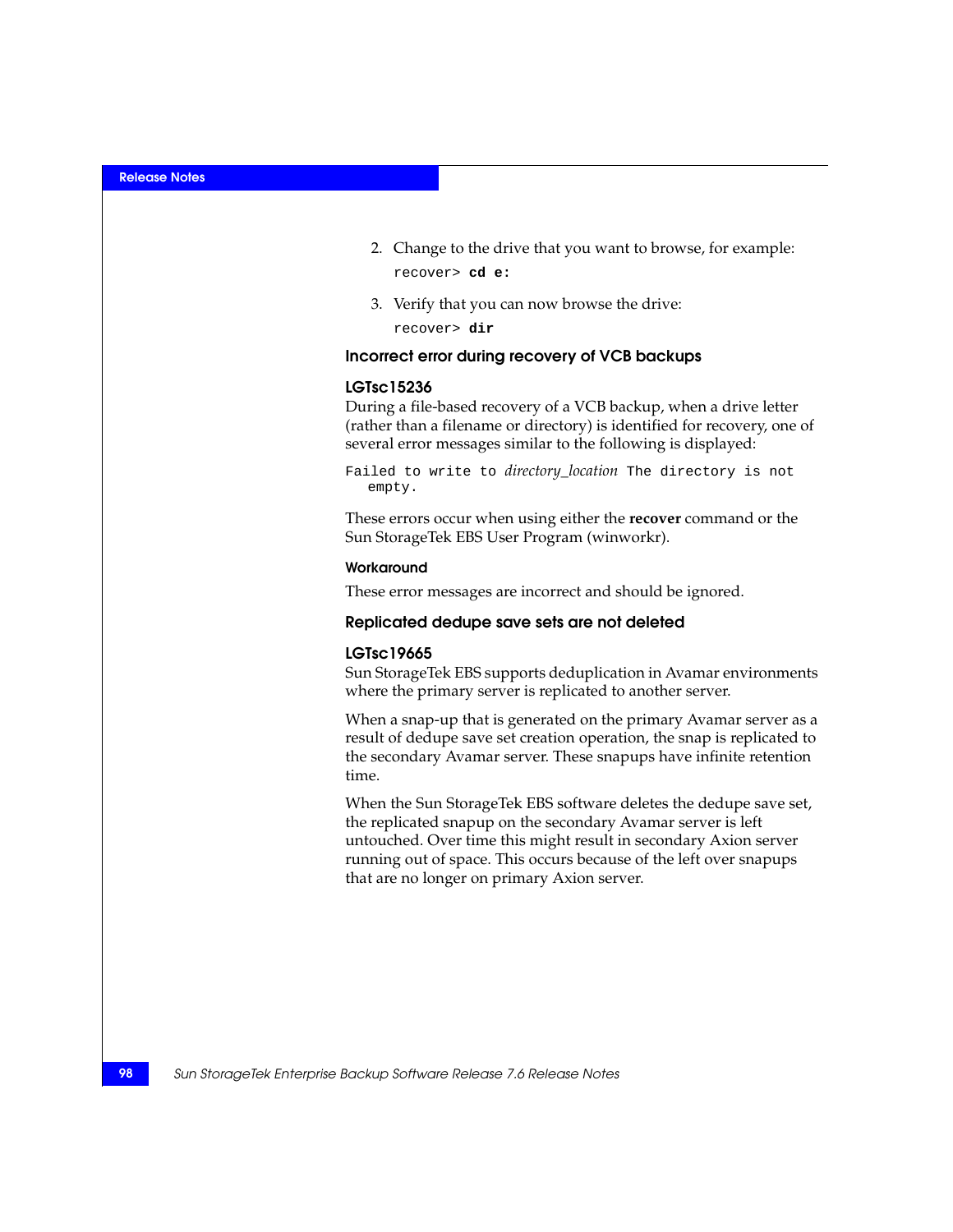# **Backups of /dev directory fail in HP-UX 11i v3 on PA\_RISC and IA64**

# <span id="page-98-0"></span>**LGTsc12970**

If you back up the /dev directory using a local storage node in an HP-UX 11i v3 environment on PA\_RISC and IA64, the backup fails and the system freezes.

## **Workaround**

To work around this issue:

- Do not back up the /dev directory. Do not specify Save Set ALL in the client's Save Set attribute, and do not specify save sets that include the /dev directory in the backup.
- Use a directive to exclude the /dev directory from the backup.
- ◆ Use a remote storage node.

## **The nsr\_render\_log does not accept input from STDIN**

## <span id="page-98-1"></span>**LGTsc06312**

The **nsr\_render\_log** does not accept input from STDIN. The following error message is displayed:

Please provide the input log filename with the path.

After the error message the usage information is listed.

#### **Workaround**

Type the following command:

**tail -f /nsr/logs/daemon.raw | nsr\_render\_log -**

### **A user cannot be a member of more than 512 groups**

#### <span id="page-98-2"></span>**LGTsc09257**

A user cannot be a member of more than 512 groups when running any operation with Sun StorageTek EBS software. If the user is a member of more than 512 groups, the following message appears:

Maximum number of groups exceeded, some groups may be dropped from the credential. Number of groups the user belongs to: XXX, maximum number of groups supported: 512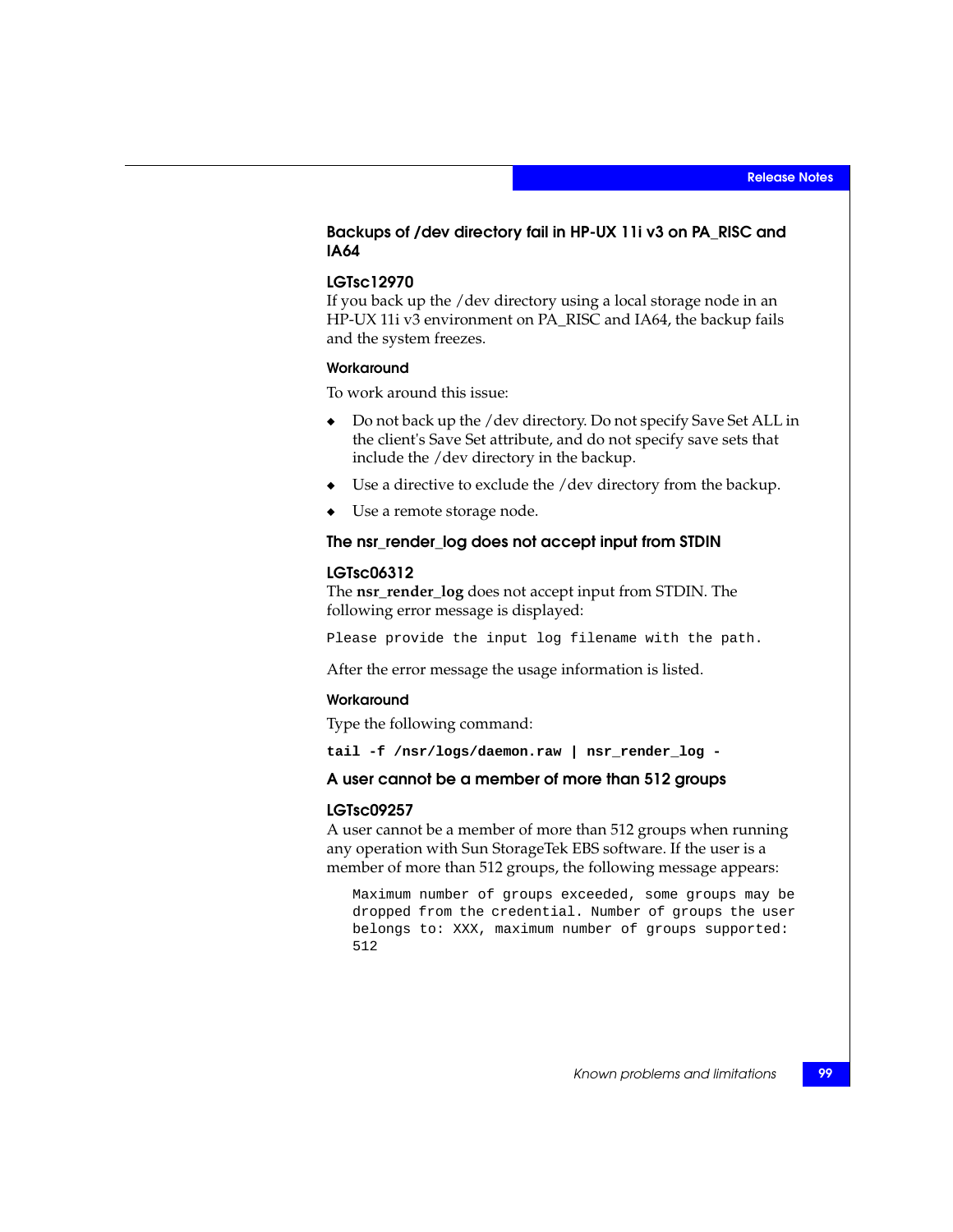# **The savepnpc command fails if the precommand and post command contains any non-ASCII characters**

## <span id="page-99-0"></span>**LGTpa91475**

The **savepnpc** command fails if the precommand and post command contains any non-ASCII characters. When editing the *<group-name>.res* file for the **savepnpc** command, the use of UTF-8 BOM characters is unsupported. Some text editors, such as Windows Notepad, include UTF-8 BOM at the beginning of the file. You need to create a UTF-8 encoded file without the UTF-8 BOM.

If you use a text editor that includes UTF-8 BOM characters, use a hex editor to remove the first 3 bytes in the UTF-8 encoded file. The UTF-8 BOM character is 3 bytes long and the value is **0xef 0xbb 0xbf**.

### **Restrictions associated with the ZFS file system**

#### <span id="page-99-1"></span>**LGTsc00850**

The following are restrictions associated with the ZFS file system:

- ◆ Only a root user with full access to ZFS directories may recover files. ZFS files can be restored to a UFS file system. When restoring ZFS files to a UFS file system, only the permission information is retained, the access control entries are not retained. If a non-root user attempts to recover a ZFS file, the recover operation will core dump.
- ZFS snapshots and the files in ZFS directories are not backed up or restored when restoring the original files. File systems must be explicitly specified in the client's save set attribute. ZFS file systems will not be recognized if you use the ALL keyword.
- Backup and recovery of raw partitions on Solaris ZFS file systems is unsupported.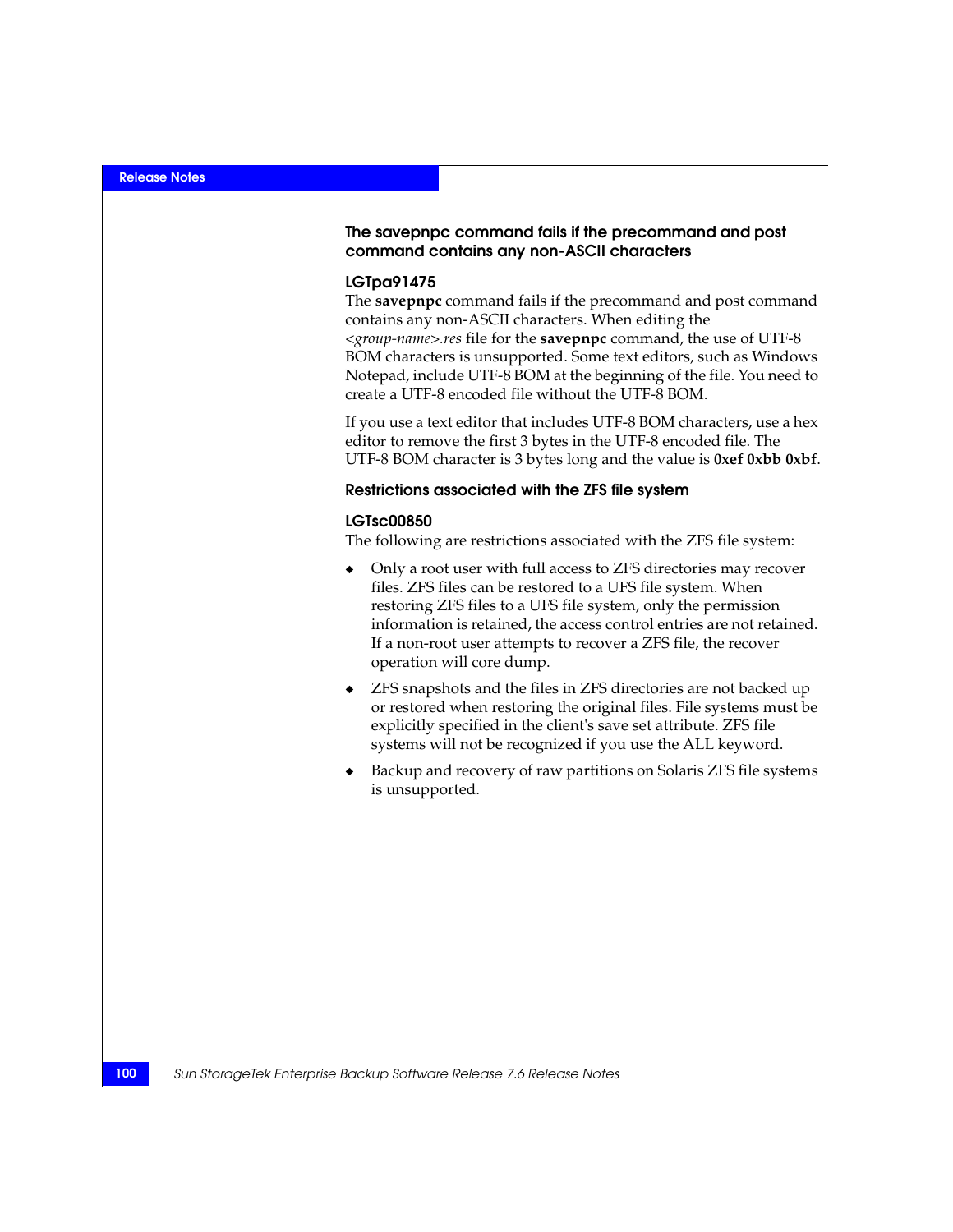# <span id="page-100-0"></span>**CLI problems and limitations descriptions**

This section details the problems and limitations related to the CLI.

# **The contents of the /opt, /var, /etc directories are not excluded when the -B option is used**

# <span id="page-100-1"></span>**LGTsc19916**

During the HomeBase base profile recovery, the exclude.NETWORKER file is created in <*hombaseagent*>/install path. The **-B** option uses this exclude file and excludes the specified files and directories.

However, the exclude.NETWORKER file does not exclude files and directories under the following directories. Data from these directories are not recovered from the source to the target system since they might cause issues during the recovery and migration operations:

- $\sqrt{\mathrm{opt}}$
- /var
- $/$ etc

To recover application files installed under /var or /opt, you must manually recover the data to the appropriate directories for the application. To recover configuration files or service binaries under /etc, you must manually recover those files and directories.

Also, when a file system recover is performed using the **recover -B** option, if the extended profile is excluded the profile needs to be recovered separately. The profile by default resides on the client in *<installdir>*\HomeBaseAgent\history\.

# **Not all save sets listed after running mminfo command with dedupe option**

# <span id="page-100-2"></span>**LGTsc09483**

When you run the **mminfo** command with the **-q dedupe** option to view save sets created using deduplication, the command does not list the following types of save sets:

- Empty save sets
- Save sets in which nothing was backed up as the result of skip directives

Such save sets are treated as regular save sets, not as deduplicated save sets.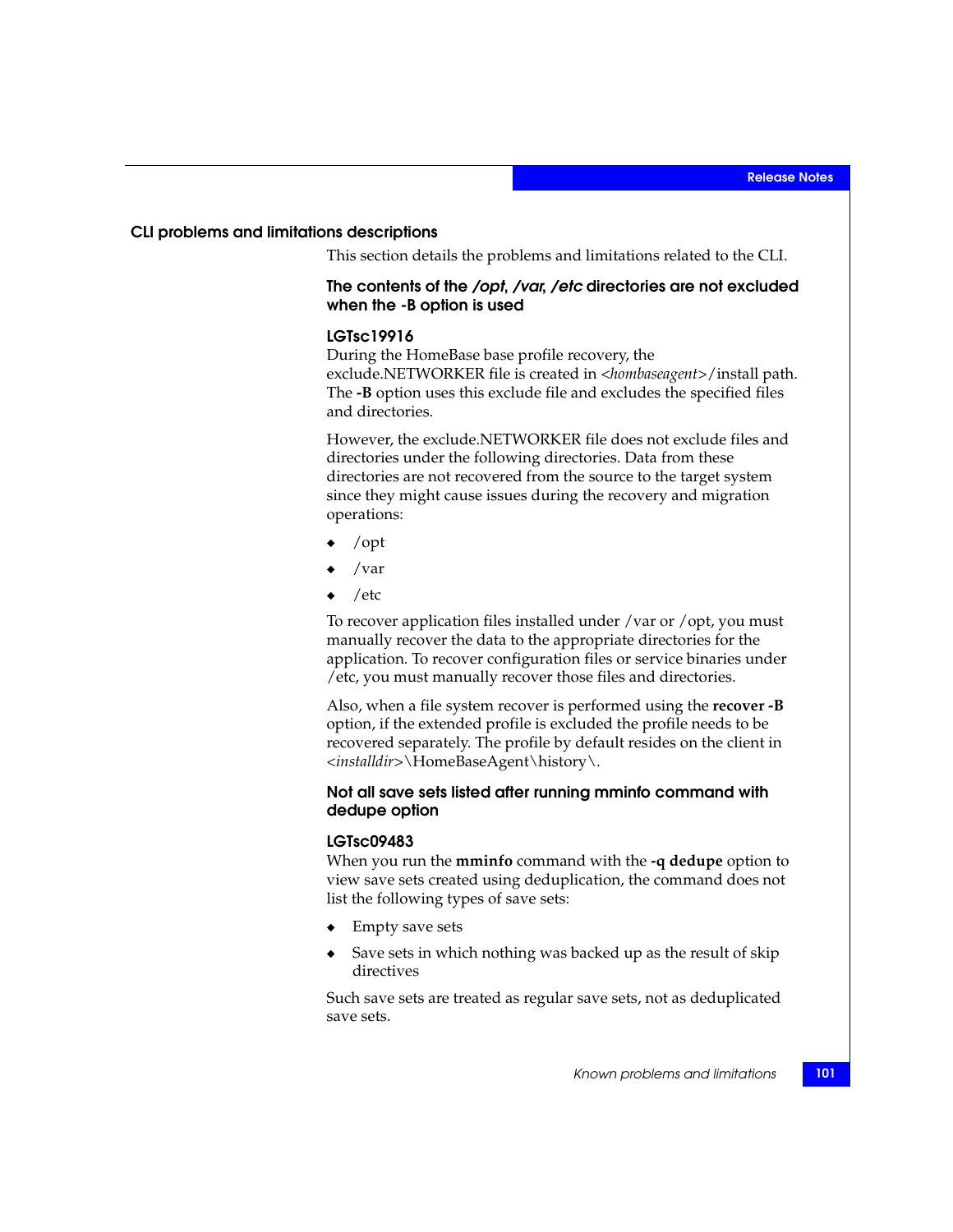# **The recover -e exclude file option behaves differently for files and directories**

### <span id="page-101-0"></span>**LGTsc19402**

The **recover -e** *exclude file* option behaves differently for files and directories.

If the content of the exclude file has  $/etc/a^*$ , the following occurs:

- Filenames that start with the character **a** are excluded.
- ◆ Directory names that start with the character **a** are excluded only when the directories are empty.
- ◆ The Sun StorageTek EBS recover operation looks for the entries which start with the character **a**:
	- If it is the end node in the tree, then the recover operation will exclude that entry.
	- If it is not end node in the tree, then the Sun StorageTek EBS software will recover the contents inside the tree.

#### **Examples**

If the content of exclude file has /etc/a\*, type the following in the exclude file:

◆ To exclude all contents under a directory:

directory\_name**/\***

- ◆ To exclude all files and directories inside the *'/'*:
	- **/\***
- ◆ To avoid recovering the *'/'*:

**/\*\***

◆ To exclude all files starting with the character **a** inside *'/'*:

**/a\***

This excludes all of the files starting with the character **a** inside *'/'*. It also excludes the empty directories starting with the character **a**.

To exclude all files and empty directories inside the  $\frac{\gamma}{\gamma}$ :

**/?\***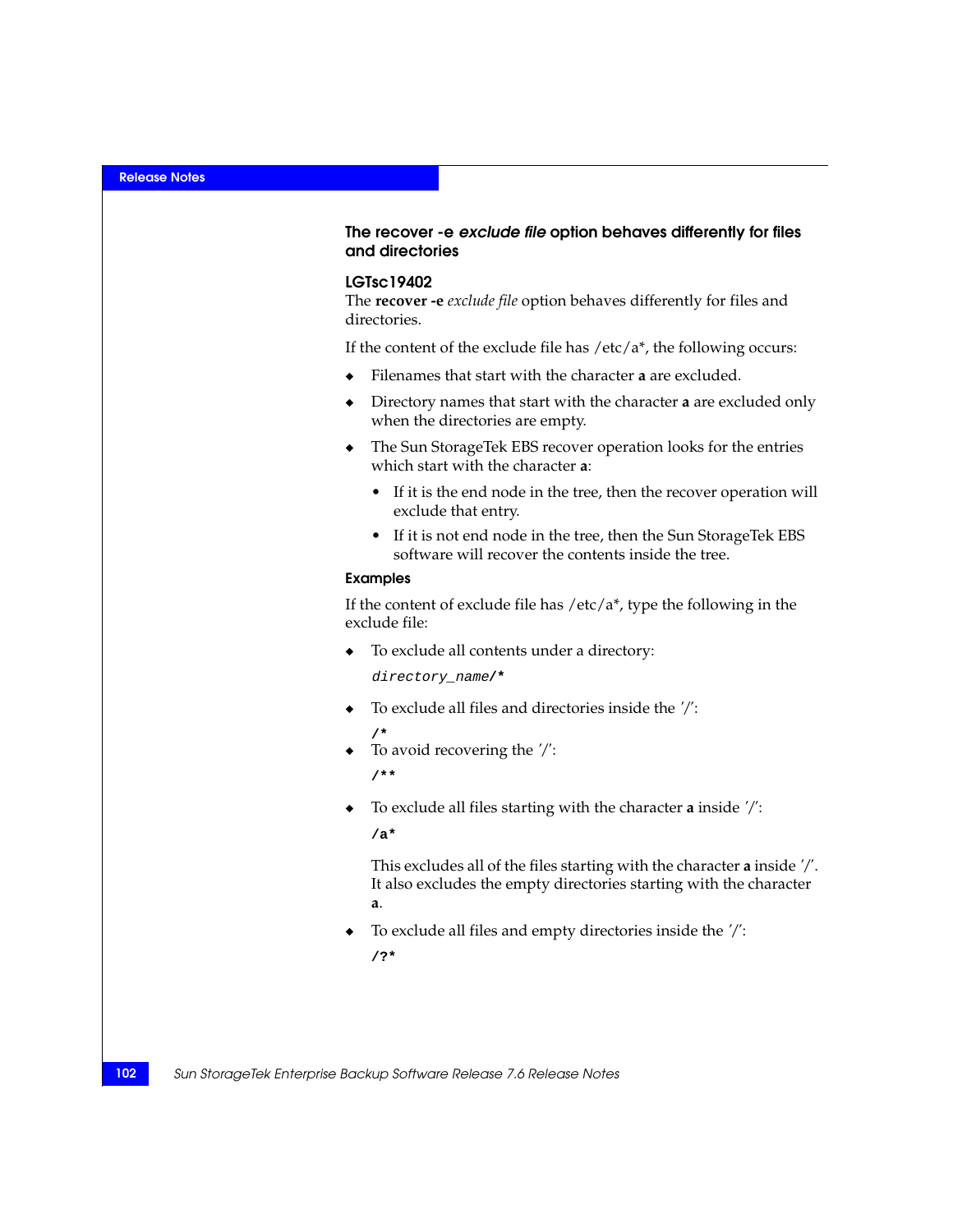# **The recover -e <exclude file> option does not support NDMP file systems**

# <span id="page-102-0"></span>**LGTsc19084**

Do not use the **-e** *exclude file* option to exclude NDMP file system files and directories during a recover operation.

If the **-e** *exclude file* option is used with the **recover** command during a NDMP file system recover operation, the specified files listed with the **-e** *exclude file* option will not be excluded from the recovery and the following message will appear:

Total files excluded in the exclusion list is '0'

# **No filename checks for remote clients when using the -e exclude file option with a directed recovery operation**

# <span id="page-102-1"></span>**LGTsc19405**

The Sun StorageTek EBS software does not validate specified exclude filenames when the **-e** *exclude file* option is used with a remote client during a directed recovery operation. The validation will not be performed because the specified exclude file is present on the target client when the recovery is invoked.

If the **-e** *exclude file* option is used with a local recover operation, the Sun StorageTek EBS software validates the specified exclude filename. If the file does not exist, an error message appears. This validation is limited to only local recover operations.

# **Cannot view log files created on a Windows on UNIX with the nsr\_render\_log command**

# <span id="page-102-2"></span>**LGTsc10665**

When log files created on Windows operating systems are viewed on a UNIX operating system using the nsr\_render\_log command, nsr\_render\_log core dumps. View the log files created on a Windows operating system using a Windows operating system.

# **Clients running pre-7.4 releases cannot use the mminfo -N command to query save set names longer than 255 bytes**

# <span id="page-102-3"></span>**LGTsc06809**

Clients running pre-7.4 releases cannot use the **mminfo -N** command to query save set names longer than 255 bytes. This issue is caused by the enhancement in release 7.4 for supporting longer save set names for to up to 1024 bytes (was 255 bytes in release 7.3) to accommodate non-ASCII save set names, which will take more bytes.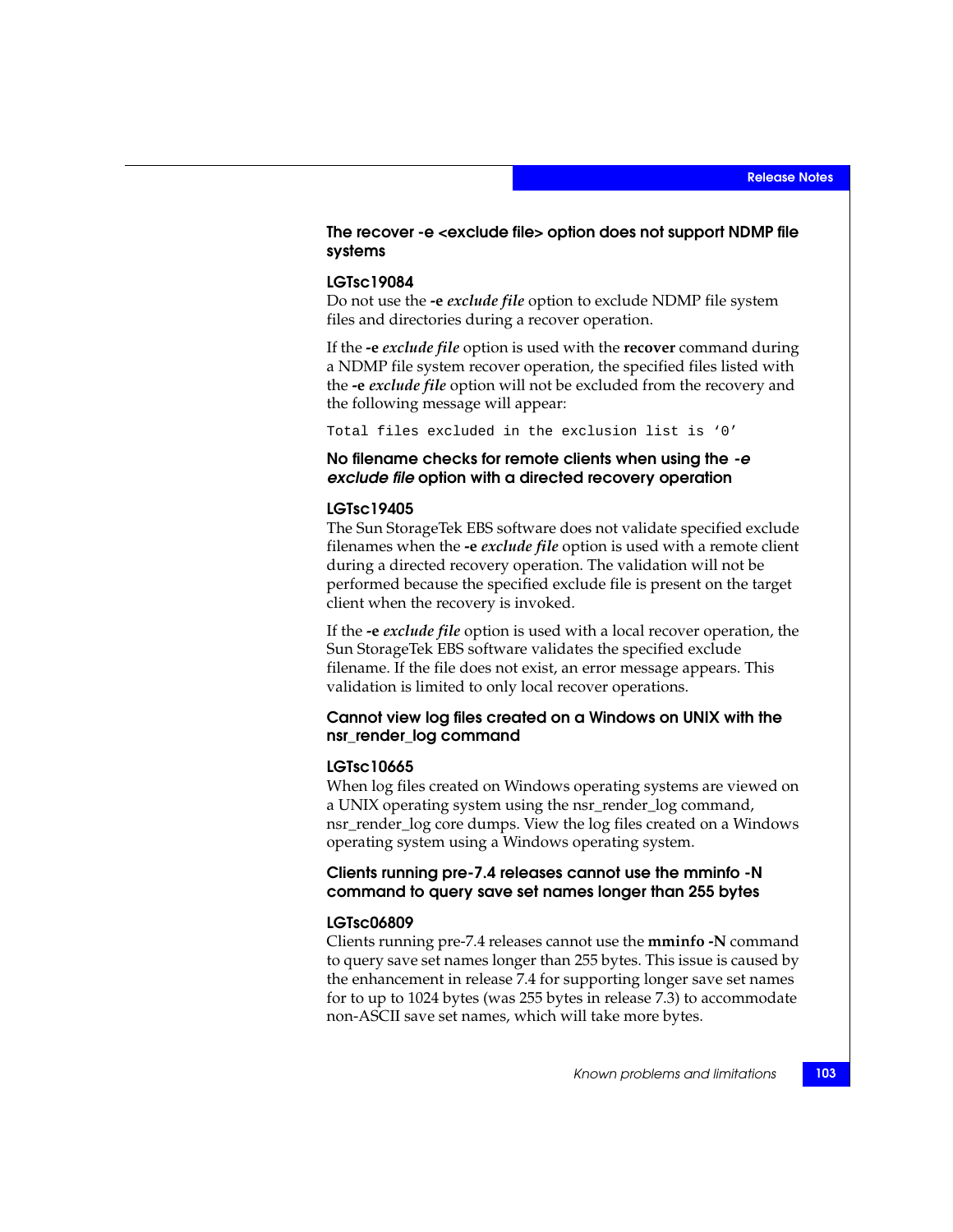#### **Workaround**

There are two workarounds for this issue if you are using a pre-7.3 client:

- ◆ Do not specify **-N** option on pre-7.4 mminfo to query save set names longer than 255 bytes. For example, the **mminfo -avot**  command can be issued, but will only display the first 255 bytes of save set name.
- ◆ Use the **mminfo -N** command with a 7.4 client to view save set names longer than 255 bytes.

#### **The jbverify command is not supported on Solaris 10**

#### <span id="page-103-1"></span>**LGTpa95406**

The **jbverify** command is not supported on Solaris 10. The Sun StorageTek EBS software has an autoconfiguration option provided that ensures a jukebox is configured correctly.

## <span id="page-103-0"></span>**Cloning and Staging problems and limitations descriptions**

This section details the problems and limitations related to cloning and staging operations.

#### **Marking volumes as recyclable might slow system performance**

#### <span id="page-103-2"></span>**LGTsc15337**

The following factors might slow system performance when marking a volume as recyclable.

For each volume that is to be marked as recyclable:

- 1. The number of save set clone instances that reside on that particular volume and are required to be marked as expired.
- 2. The number of clones or clone instances for each of the save set clone instances on that particular volume, that reside on other volumes.

The number of clones that are created for a save set, equal the number of save set clone instances. Each save set clone instance has the same ssid and unique clone ID. Each save set clone instance resides on a separate volume. The first instance of backup also has a clone ID.

Thus, the volume being marked as recyclable might contain save sets that have multiple clone instances that reside on other volumes. These clone instances need to be checked before the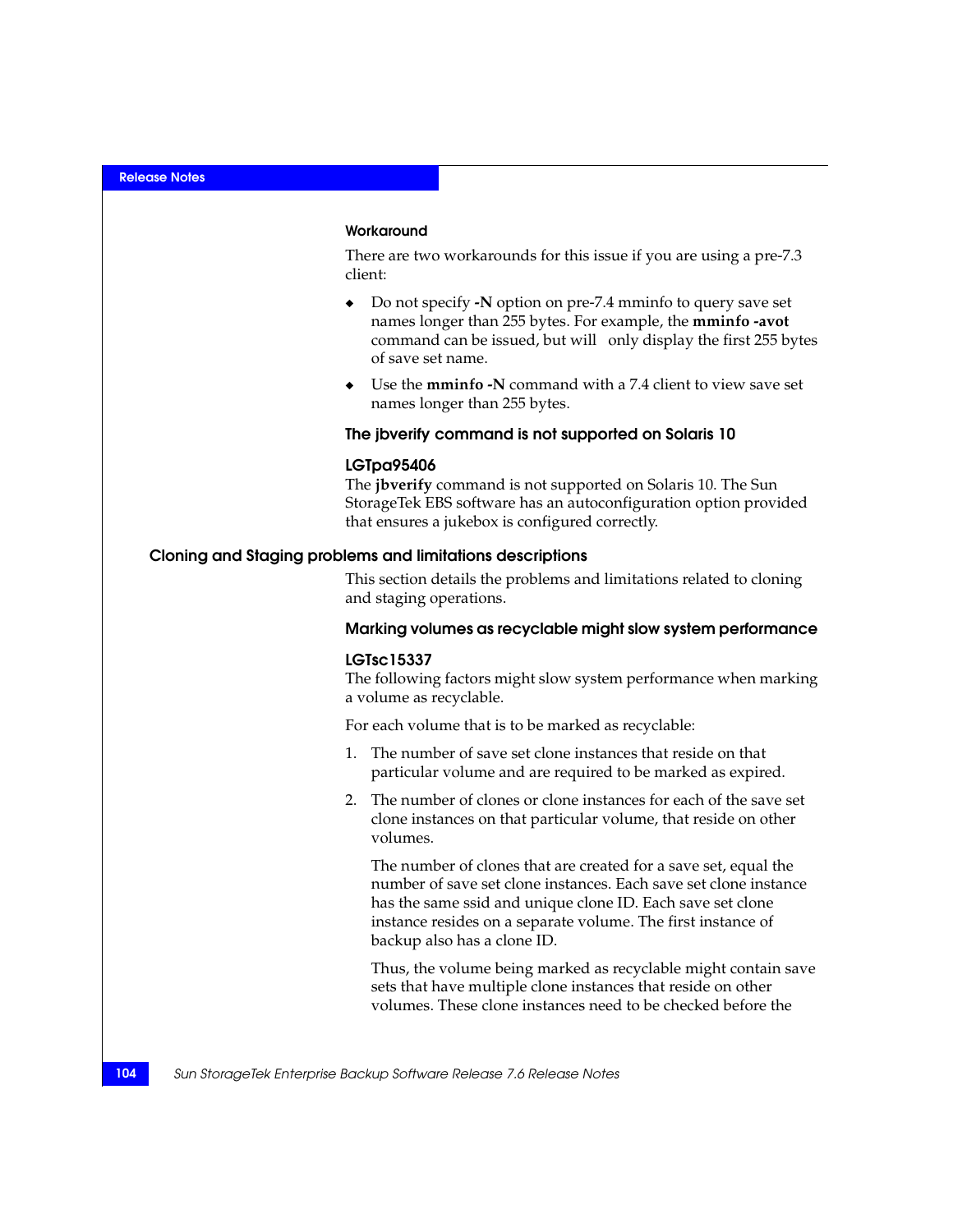save sets are marked as expired. A save set, identified by the ssid, only expires when all of the clone instances, which are identified by a clone ID, expire.

To mark a volume as recyclable:

- ◆ From the server's **Administration** window, click **Media**.
	- a. In the navigation tree, select **Volumes**. The **Volumes** detail table appears.
	- b. Right-click a volume in the **Volumes** detail table, and select **Recycle**. The **Recycle** window appears. It names the selected volume.
	- c. Select the recycle policy: **Auto** (default) or **Manual**.
	- d. Click **OK**.
- From the command prompt, type the following:

**nsrmm -o recyclable volume**

# <span id="page-104-0"></span>**Compatibility problems and limitations descriptions**

This section details the problems and limitations related to software compatibility.

#### **Removable Storage Manager (RSM) not supported**

#### <span id="page-104-1"></span>**LGTsc19401**

The Sun StorageTek EBS software does not support RSM. You cannot use the Sun StorageTek EBS software to allocate one or more volumes in an RSM library.

#### **The Homebase Agent is not supported in a Cluster environment**

#### <span id="page-104-2"></span>**LGTsc20557**

For Sun StorageTek EBS Release 7.5, the Homebase Agent is not supported in a Cluster environment.

# **Support for Windows Change Journal Manager with Microsoft Windows 2008**

# <span id="page-104-3"></span>**LGTsc14700**

When VSS is used, the Microsoft Change Journal is not used. Microsoft Windows 2008 is VSS only, so Windows 2008 does not use the Windows Change Journal.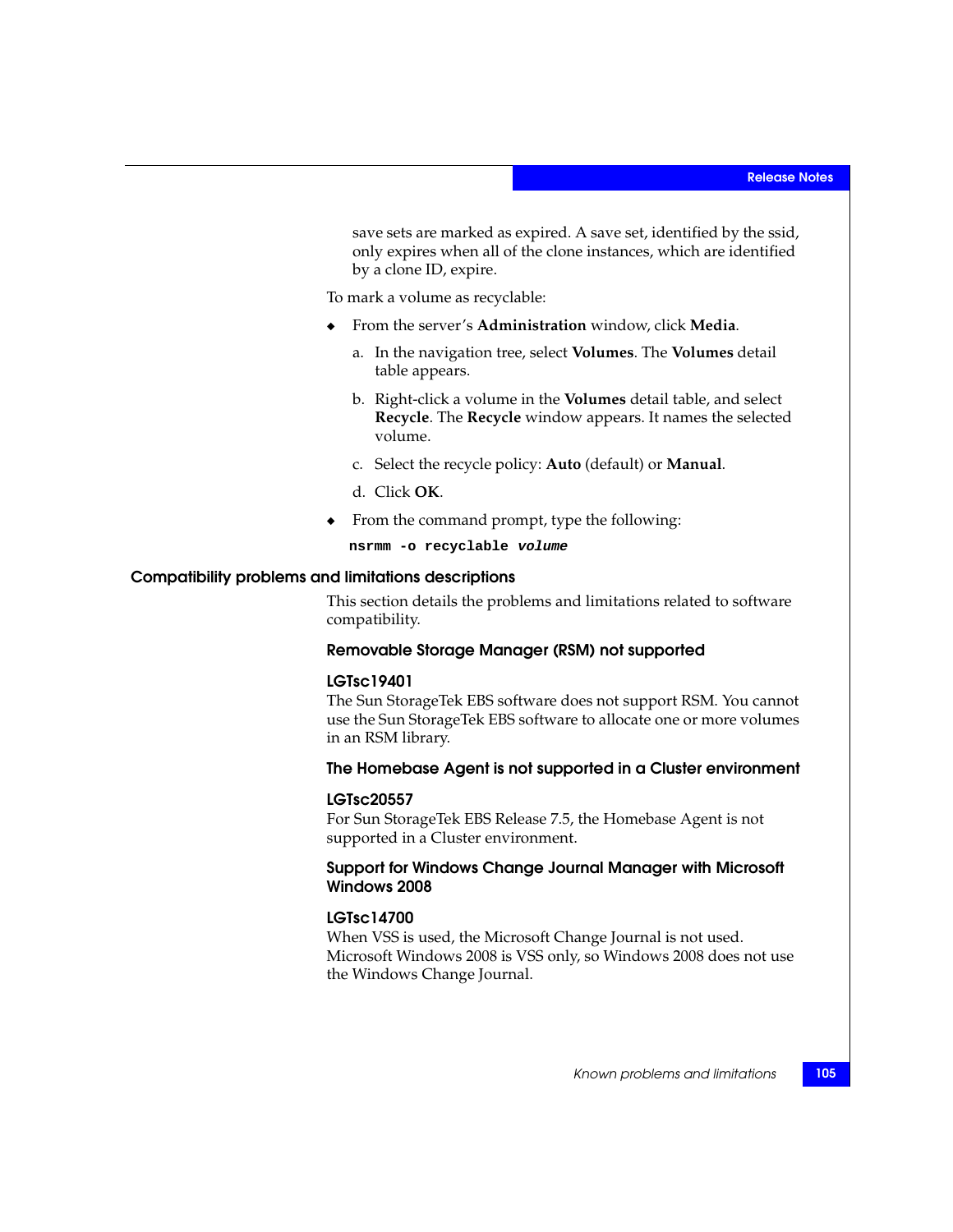## <span id="page-105-0"></span>**Configuration problems and limitations descriptions**

This section details the problems and limitations related to software configuration.

# **Cannot set nsrdir parameter for virtual server using remote Microsoft Management Console (MMC)**

#### <span id="page-105-1"></span>**LGTsc18397**

When configuring a virtual Sun StorageTek EBS server on Windows Server 2008 Core using a remote Microsoft Management Console (MMC), the **nsrdir** parameter for the Sun StorageTek EBS server service cannot be set because the service's Properties tab is not visible.

#### **Workaround**

It is necessary to register the Sun StorageTek EBS server resource type on the remote machine running MMC in order to view the service's Properties tab to change the settings. To register the resource type:

- 1. Install the Sun StorageTek EBS server software.
- 2. Run **regcnsrd -r** on the remote machine. You can now use a remote MMC to set the parameters.

**Note:** Besides MMC, you can also use the CLI cluster command on the cluster to set the **nsrdir** value. For example: **cluster res networker /priv: NsrDir="I:\nsr"**

# **Running the Linux 64-bit package with the 2.6.x kernel may result in crashes**

#### <span id="page-105-2"></span>**LGTsc06585**

A compatibility issue with libc and pthreads libraries on Linux 2.6 kernel-based environments causes problems when running the 64-bit package for Linux on platforms built on the 2.6.x kernel (for example, RedHat AS 4 and SuSE SLES 9). Although operation may be normal at first, continued use of the 64-bit package with a 2.6.x kernel may result in crashes of various programs.

Use the 32-bit package when running with a 2.6.x kernel. Running a 32-bit package instead of the 64-bit package should have no operational impact. The 64-bit package can still be used for kernel version 2.4 Linux variants such as RedHat AS 3 and SuSE SLES 8.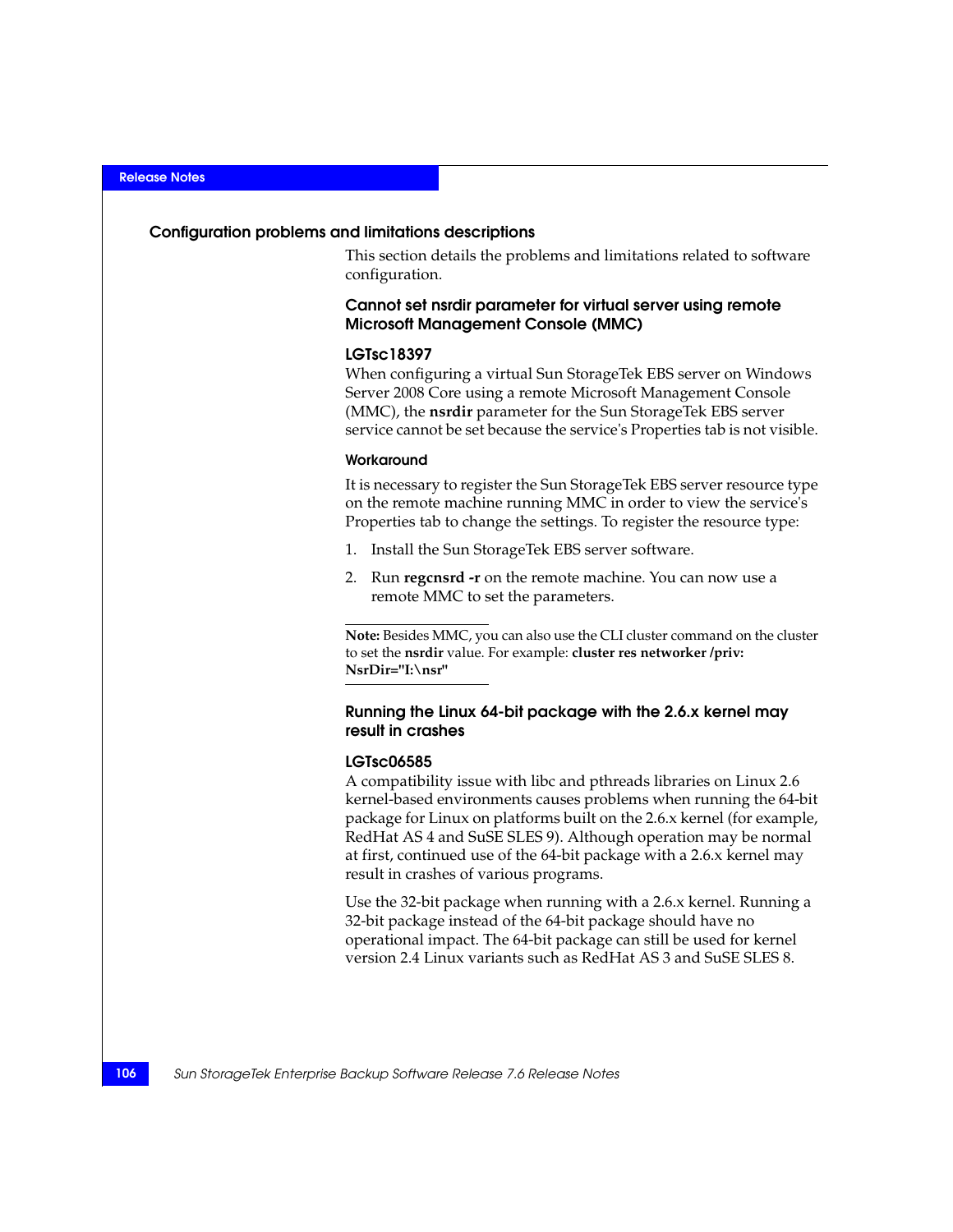## <span id="page-106-0"></span>**Devices and Media problems and limitations descriptions**

This section details the problems and limitations related to devices and media operations.

# **For Microsoft Windows Server 2008 raw devices are not saved under the virtual client's index**

## <span id="page-106-1"></span>**LGTsc19241**

When performing a savegroup of save set "All" for the virtual client, raw device are excluded from the backup list, even when directives are used. When a backup of the raw device is performed from the command line, the raw device is saved under the physical host's index, rather than the virtual client's.

## **Workaround**

To work around the problem and back up the raw devices under the physical node's index:

- 1. Edit the client resource for the virtual client:
	- a. Update the save set list to include the raw device, for example:

 $\setminus \setminus \setminus M$ :

b. For the Backup Command attribute, set the following value to force the save sets go to the correct index:

save -c virtual client name

c. Create a directive using **rawasm**, for example:

rawasm: \\.\M:

2. On all nodes in the cluster, create the pathownerignore file. Ensure that the pathownerignore file is created in the Sun StorageTek EBS installation directory, for example:

c:\Program Files\Legato\nsr\bin

# **Broker connects to first available storage node if no device or mmd available on first host**

## <span id="page-106-2"></span>**LGTsc19676**

If there is no device or mmd available on the first host in the affinity list, the broker continues through the affinity list until the first available storage node is located. Since the broker is not designed for file and AFTD devices, it does not recognize that the volume and the device are inseparable (for example, the broker could request an AFTD volume to be mounted on a different host). This is only a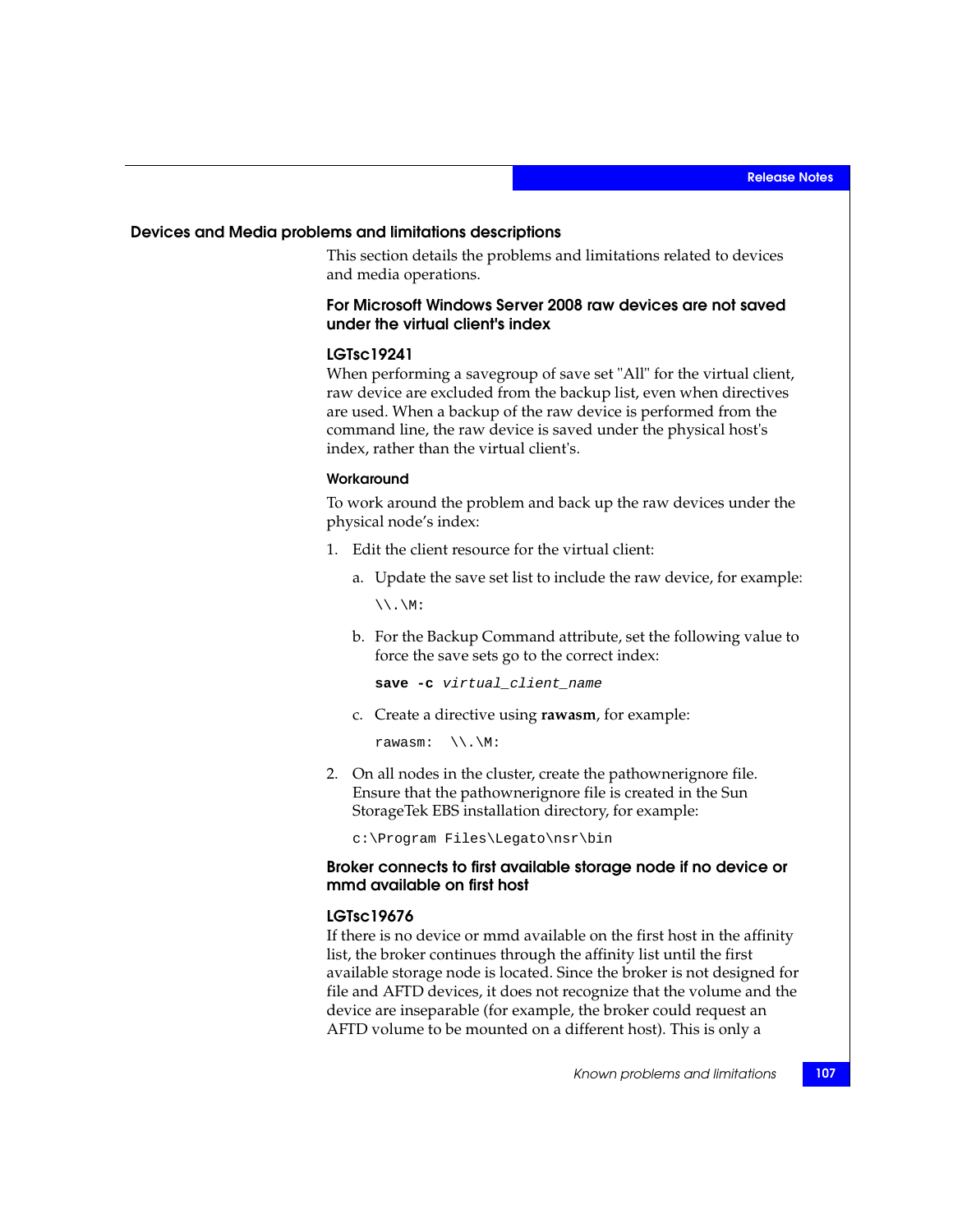problem with stand-alone devices, because volumes are not associated with storage nodes.

#### **Workaround**

To work around the problem, assign different devices to different pools. If the volume is not in a jukebox, the server has no way of knowing which volume can be mounted on which storage node.

## **Sun StorageTek EBS support for Solaris 9 HBAs and drivers**

## <span id="page-107-0"></span>**LGTpa72839**

In order to ensure correct Sun StorageTek EBS operation on Solaris 9 systems, the environment variable definition **USE\_LUS\_NO=YES** must be set.

Sun StorageTek EBS for Solaris uses the Solaris **cfgadm** utility to obtain device information. In environments where the cfgadm utility works correctly, the Sun StorageTek EBS software will work correctly. If the cfgadm utility does not see the devices, the Sun StorageTek EBS software will not see the devices.

## **Workaround**

To work around this issue:

1. Set this environment variable definition:

USE\_LUS\_NO=YES

This forces Sun StorageTek EBS to use the cfgadm utility.

- 2. Ensure that the USE\_LUS\_NO=YES environment variable is made available to:
	- The Sun StorageTek EBS daemons
	- Any command shell in which Sun StorageTek EBS CLI commands are run

**Note:** When USE\_LUS\_NO is set, do **not** run the lus\_add\_fp\_devs.sh script.

# **Cannot create an advanced file-type device on a remote storage node device**

#### <span id="page-107-1"></span>**LGTsc11158**

If the **nsrmmd** daemon has not started on the storage node, creation of an advanced file-type device (AFTD) on the storage node will fail because the **nsrmmd** daemon cannot validate the AFTD path.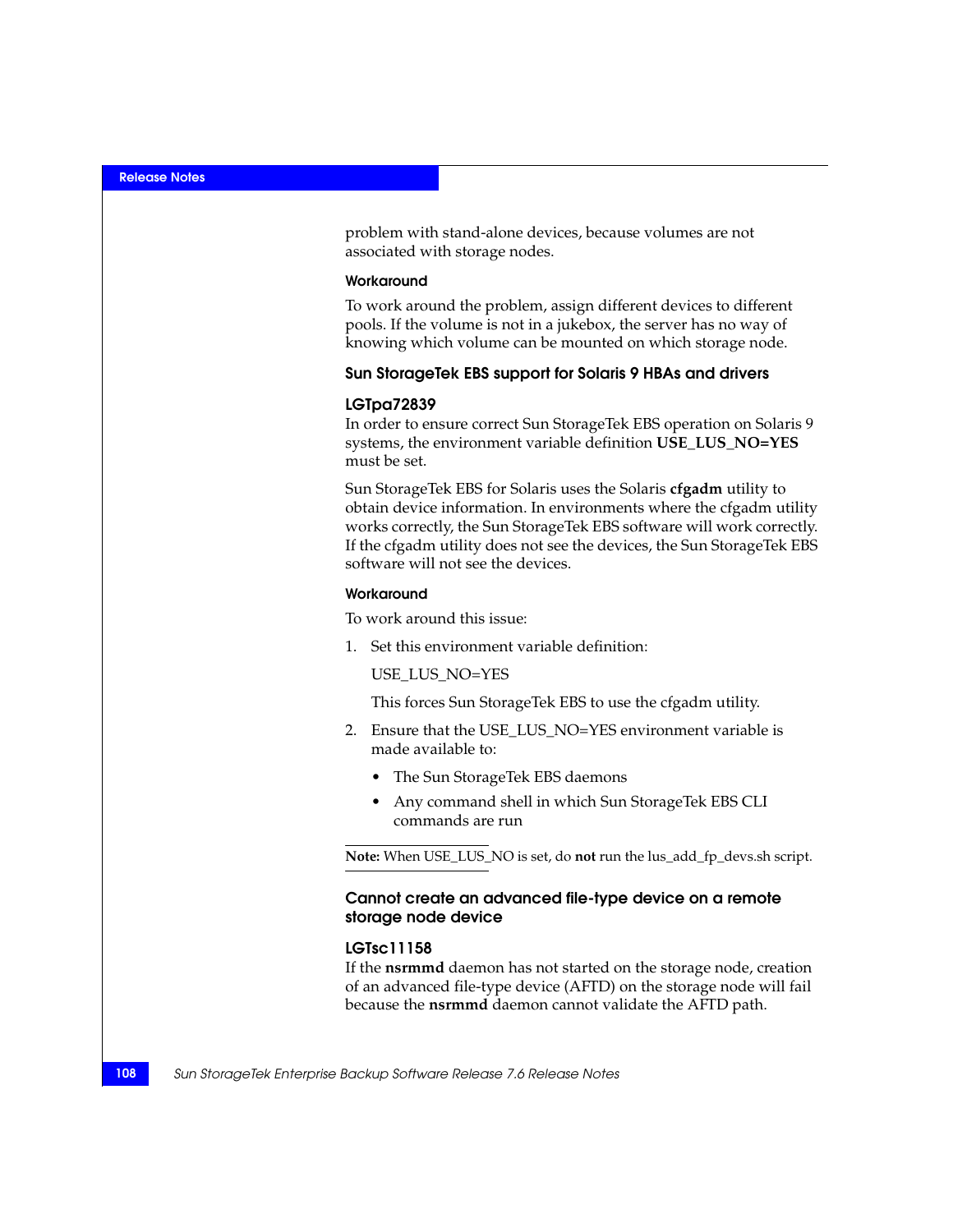### **Workaround**

If this issue is encountered, either:

- ◆ Select **No** to the **Verify path** prompt when the AFTD is being created, then manually label the device.
- Attempt to create the AFTD again.

## **Incorrect path suggested during jbconfig of ACSLS silo for HP Tru64**

# **LGTsc14352**

When using **jbconfig** to configure an ACSLS silo on HP Tru64, the default location for the path to the STL library is incorrect. Currently, **jbconfig** states:

```
=>Pathname of the STL library for the ACSLS silo? 
  [/usr/opt/networker/bin/libstlstk.so]
```
#### **Workaround**

Identify the correct path for the STL library, rather than selecting the incorrect default path. The correct path should be:

/usr/opt/networker/lib/libstlstk.so

## **VMware Consolidated Backup 1.0.x is not supported on Windows Server 2003, Enterprise Edition (x64) Service Pack 2**

### **LGTsc10950**

VMware Consolidated Backup 1.0.x is not supported on Windows Server 2003, Enterprise Edition (x64) Service Pack 2.

## **Sun StorageTek EBS becomes unresponsive when attempting an invalid clone operation**

#### **LGTsc06358**

You cannot put multiple instances of the same clone onto a single volume. Sun StorageTek EBS should prevent the operation and provide an error message. Instead, if this operation is attempted, Sun StorageTek EBS becomes unresponsive.

#### **Workaround**

Ensure that multiple instances of a clone are placed on different volumes.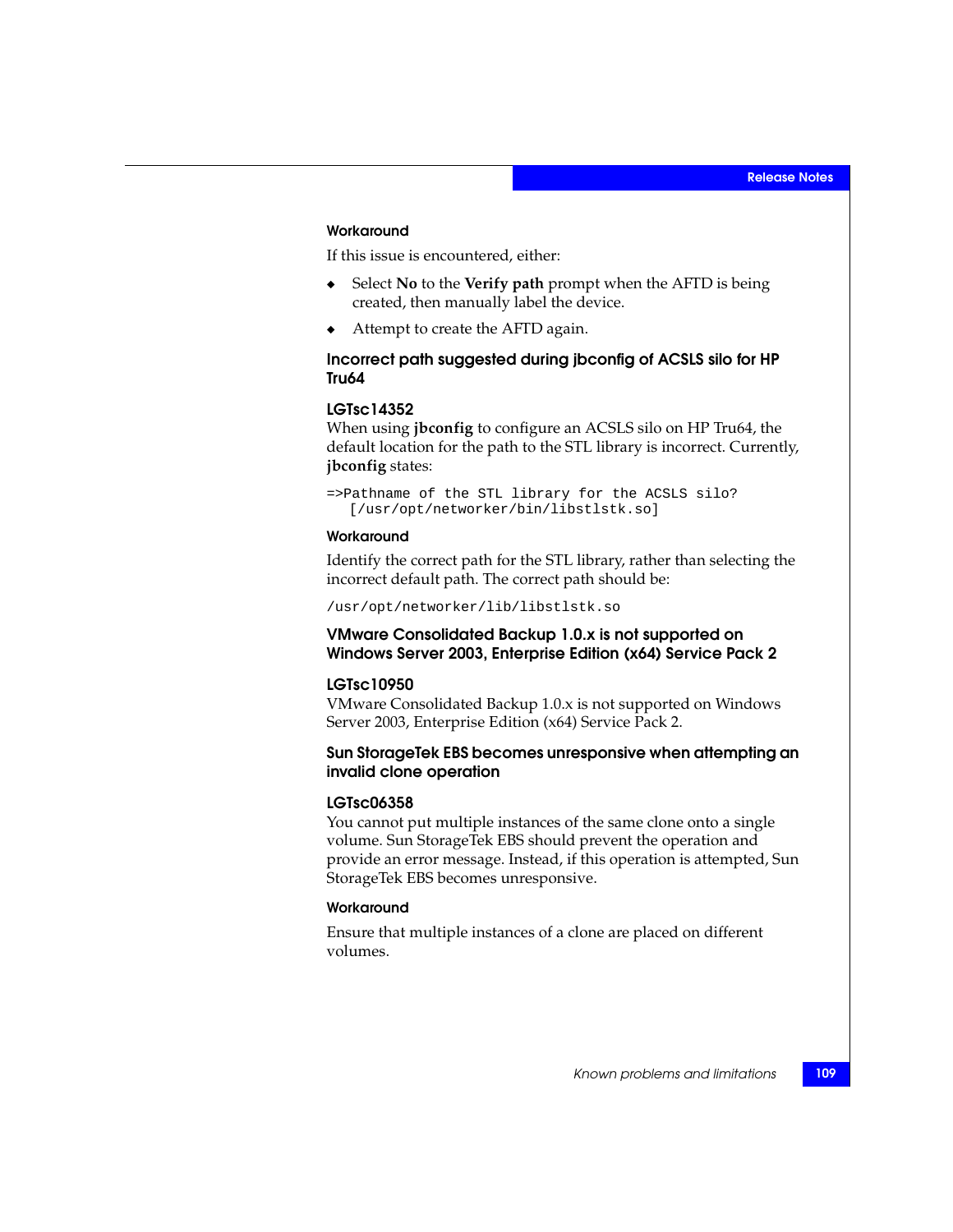# **Cannot query UNIX non-ASCII save sets in the Sun StorageTek EBS Management Console**

## **LGTsc01923**

Because of differences between the encoding used to create non-ASCII save sets on UNIX platforms and the encoding used by the Sun StorageTek EBS Management Console to query the media database, using the Query Save Set window to query for non-ASCII save sets that were created on UNIX platforms will result in no matches being found.

## **Virtual tapes are listed as full after mounting**

## **LGTpa93001**

In a Windows environment when using virtual IBM tape drives, virtual tapes are listed as "full" even though 0 KB have been written to the tape. This can be observed after labeling and mounting the tape.

#### **Workaround**

Change the system configuration to use an equivalent tape drive from a manufacturer other than IBM. For example, type HP LTO-3, instead of IBM LTO-3.

# **Scan for Devices configures all devices as a regular storage node device**

### **LGTpa88188**

When adding a new device to a jukebox, the scan operation detects a device, but incorrectly displays it as a storage node device. Attempting to configure the device as standalone device fails with the following error message:

```
cannot create the device, storage node enabler is 
  required
```
#### **Workaround**

1. Using the Console, create a new device. For example:

**rd=***Storage\_Node*:/dev/rmt/...

- 2. Specify the device is a Dedicated Storage Node by using the **Configuration** tab.
- 3. Use **jbedit** command to add a new drive to this device. The **jbedit** man page contains more information regarding the use of the **jbedit** command.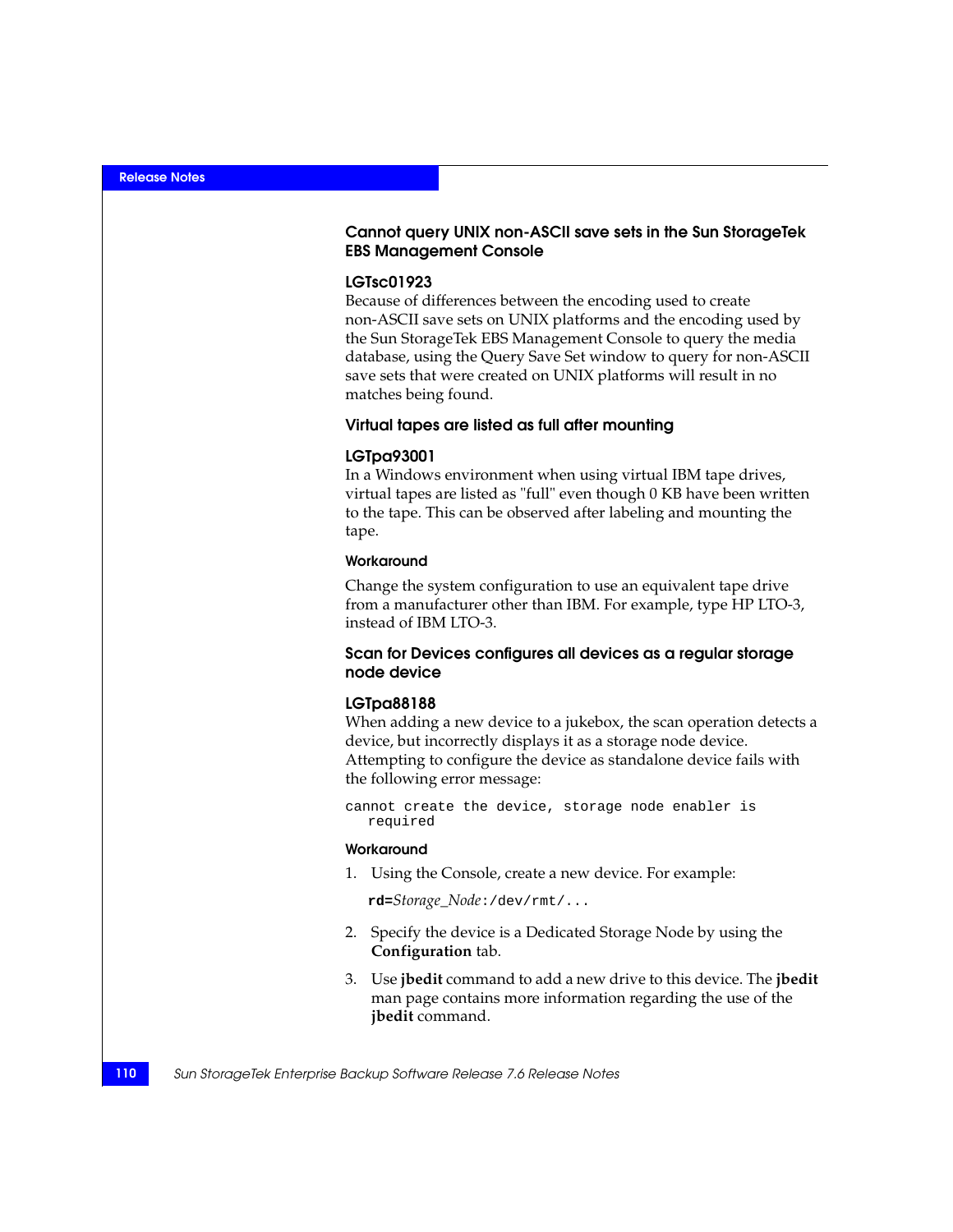# **The Virtual Jukebox attribute for a CDL Virtual Tape Library is not automatically set after upgrading**

# **LGTsc01446**

If the **jbconfig** command was used to configure a CDL VTL in the 7.3.2 release, the Virtual Jukebox attribute is not automatically set after upgrading to the current release.

## **Workaround**

After upgrading to the current release, initiate a Scan for Devices operation using the Sun StorageTek EBS Console to scan only the Sun StorageTek EBS storage node on which the VTL is configured. The Sun StorageTek EBS software will update all VTL related attributes utilizing the new VTL license.

This behavior does not occur when using the auto-configuration option.

# **Inventory operation in Software Administration Wizard delays for unreachable clients**

## **LGTsc06280**

When starting an inventory operation using the Software Administration Wizard, there is a delay of 7 to 8 minutes for each client configured on the server that is unreachable (for example, if a NSR Installed Software resource entry does not exist) and has not previously been inventoried. Once started, you cannot cancel the inventory operation and must wait until the **Select Clients for Inventory** window displays to continue the operation.

## **Workaround**

Ensure there are no unreachable clients on the server. Also, if you want to perform an inventory operation but do not need to inventory specific clients, inventory all clients using the **nsrpush** command with the **-all** option; for example, **nsrpush –i –all**.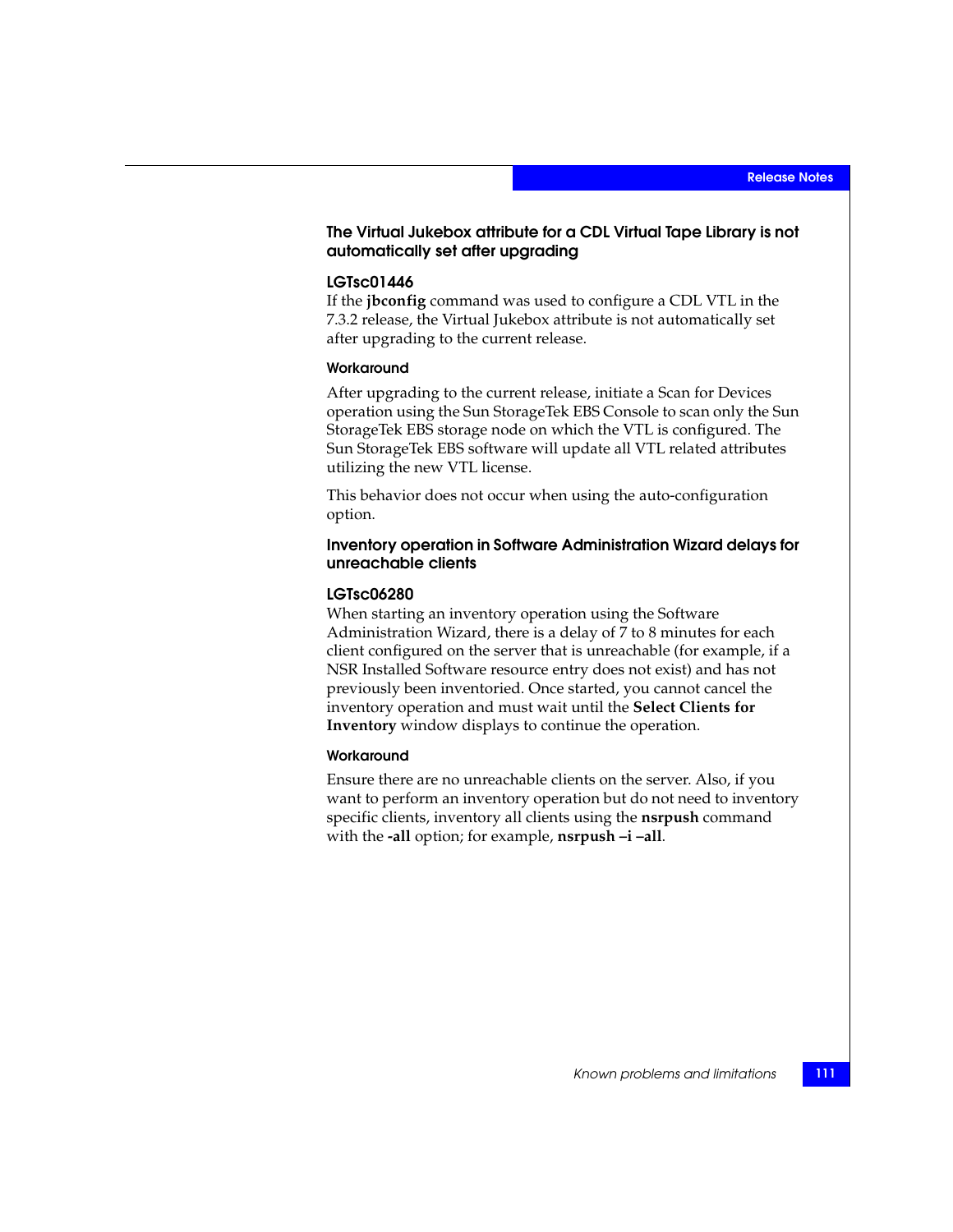### **GUI problems and limitations descriptions**

This section details the problems and limitations related to the GUI.

#### **Deduplication recover sessions do not appear in the NMC GUI**

#### **LGTsc10295**

Deduplication recover sessions do not appear in the Monitoring window of the Sun StorageTek EBS Management Console. However, deduplication save sessions appear.

To view the Monitoring window:

- 1. From the **Administration** window, click **Monitoring**.
- 2. Click **Session**.

# **Text searched for in the Sun StorageTek EBS Console Help program does not get highlighted correctly if using JRE 1.5.x for Asian languages**

#### **LGTsc08756**

Due to a known limitation with JRE 1.5.x (Sun bug 6375606), when performing a search for text in the Sun StorageTek EBS Console Help program, the search is completed but the keyword is not highlighted correctly.

# **On HP-UX the Sun StorageTek EBS Server window does not appear**

### **LGTsc00365**

On HP-UX, the following error message appears if the Sun StorageTek EBS Management Console **Setup** > **Setup System Options** attribute is selected and the Sun StorageTek EBS server window does not appear:

"Unable to connect to server: Failed to contact using UDP ping."

#### **Workaround**

- 1. Open the Sun StorageTek EBS Management Console window and select **Setup** > **Setup System Options**.
- 2. Ensure that **RPC ping using UDP when connecting to Sun StorageTek EBS** is cleared.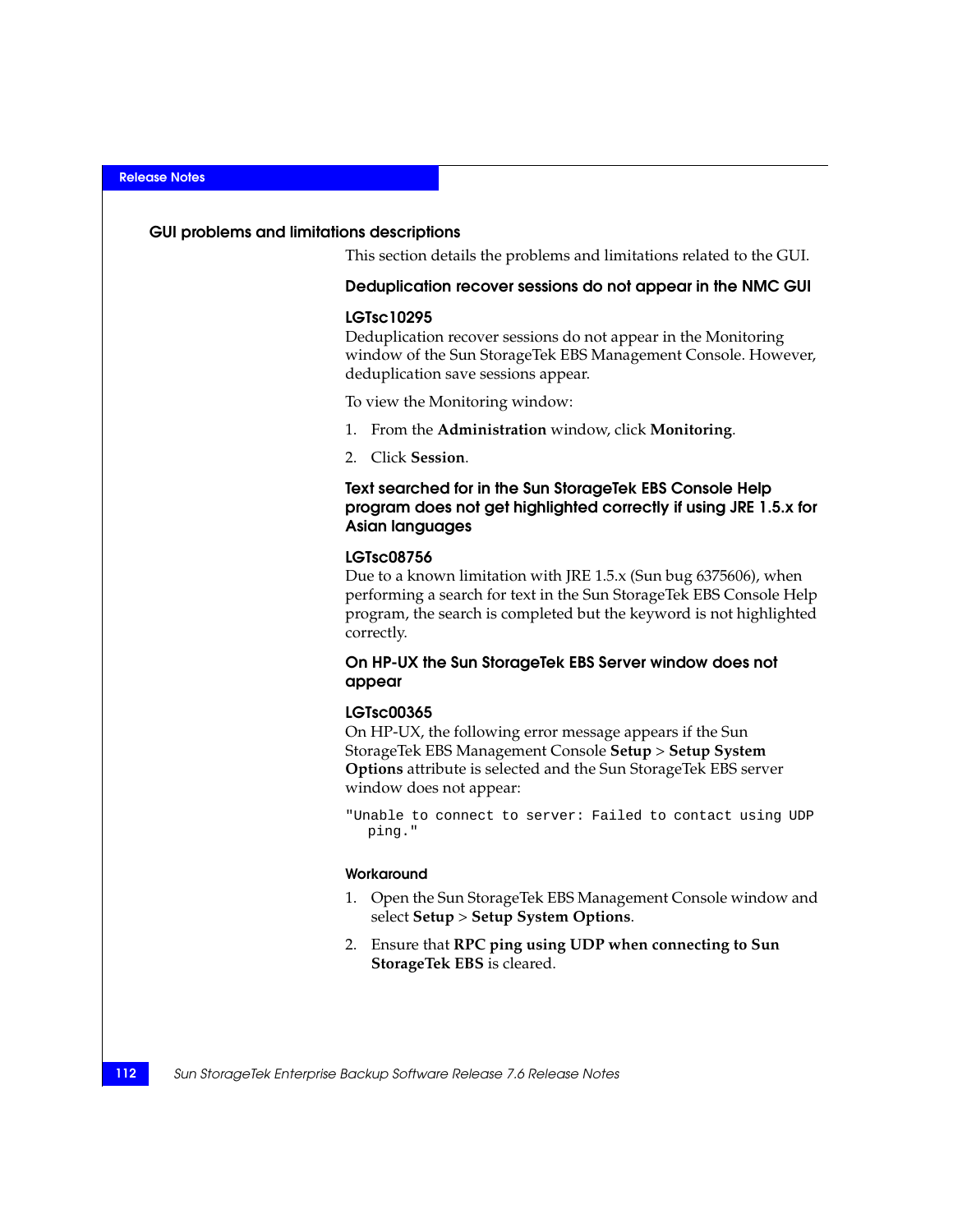# **Cannot copy and paste Japanese characters by using the Sun StorageTek EBS Management Console**

# **LGTsc01115**

On UNIX platforms, cannot copy and paste Japanese characters with **Ctrl+C** and **Ctrl+V** using the Sun StorageTek EBS Management Console.

# **Newly created groups are not displayed by the Sun StorageTek EBS Console after moving system date back in time**

# **LGTpa95162**

If the system date is moved to a past date and subsequently moved back to the current date, newly created groups are not displayed in the Sun StorageTek EBS Console.

## **Workaround**

Select the Archive Request tab from within the Monitoring task window and the Groups table will refresh.

# **Cannot launch Sun StorageTek EBS Console Help program on Solaris 10 with a JRE earlier than version 1.5.0\_09**

# **LGTpa96168**

The Sun StorageTek EBS Console Help program will not launch if the JRE version is earlier than 1.4.2\_11 and 1.5.0\_09.

# **NMC version 3.4 and NWD version 1.0 cannot be installed on the same host**

## **LGTsc05879**

If Sun StorageTek EBS Dashboard (NWD) 1.0 is installed on the Sun StorageTek EBS Management Console Server 3.4 host, the NMC GUI fails to download, and a Java Web Start error appears. NMC 3.4 and NWD 1.0 cannot function together due to database security and Java certificate issues, and the NMC GUI will not launch if NWD is installed on the same host as the NMC Server.

## **Workaround**

Uninstall NWD before updating to NMC 3.4 for Sun StorageTek EBS release 7.4.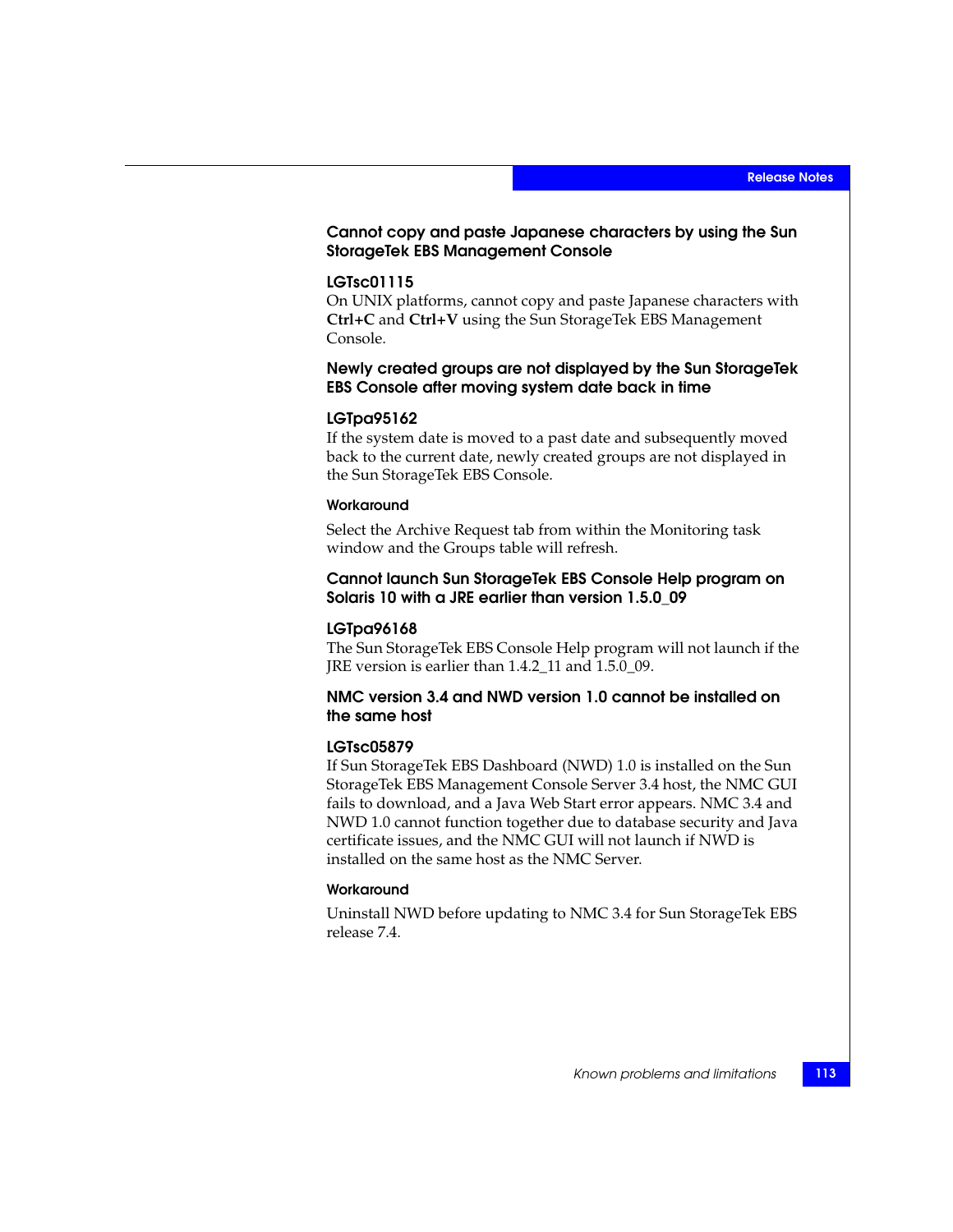### **Installation problems and limitations descriptions**

This section details the problems and limitations related to installation.

**For Microsoft Windows 2000, the Support Tools must be installed in order to run the HomeBase Agent installation script**

#### **LGTsc19557**

To run the HomeBase Agent installation script (setup-homebase.bat) on Microsoft Windows 2000:

- 1. Install the Microsoft Windows 2000 Support Tools. This installs **REG.exe** which is not included with the Microsoft Windows 2000 operating system.
- 2. Once the Microsoft Windows 2000 Support Tools have been installed, verify that the path has been set. If not, manually set the path. This step is required to run HomeBase Agent installation script.
- 3. Run the following HomeBase Agent installation script:

#### **setup-homebase.bat**

For all other Microsoft Windows operating systems, REG.exe is installed as part of the operating system.

# **HomeBase installation files are automatically extracted during a Sun StorageTek EBS client install**

### **LGTsc19513**

As part of the Sun StorageTek EBS client install, the HomeBase agent binary and setup files are always extracted to the standard location for all supported Sun StorageTek EBS platforms. To install the EMC HomeBase agent, run the HomeBase setup file. The location of the setup file for Microsoft Windows and UNIX is different:

- Microsoft Windows: *\NWInstallDIR\HomeBaseAgent\setup\_homebase.bat*
- ◆ UNIX: */opt/homebase-agent/setup-homebase*

**Note:** For Microsoft Windows, the install directory **HomeBaseAgent** is at the same peer level as the **nsr** directory.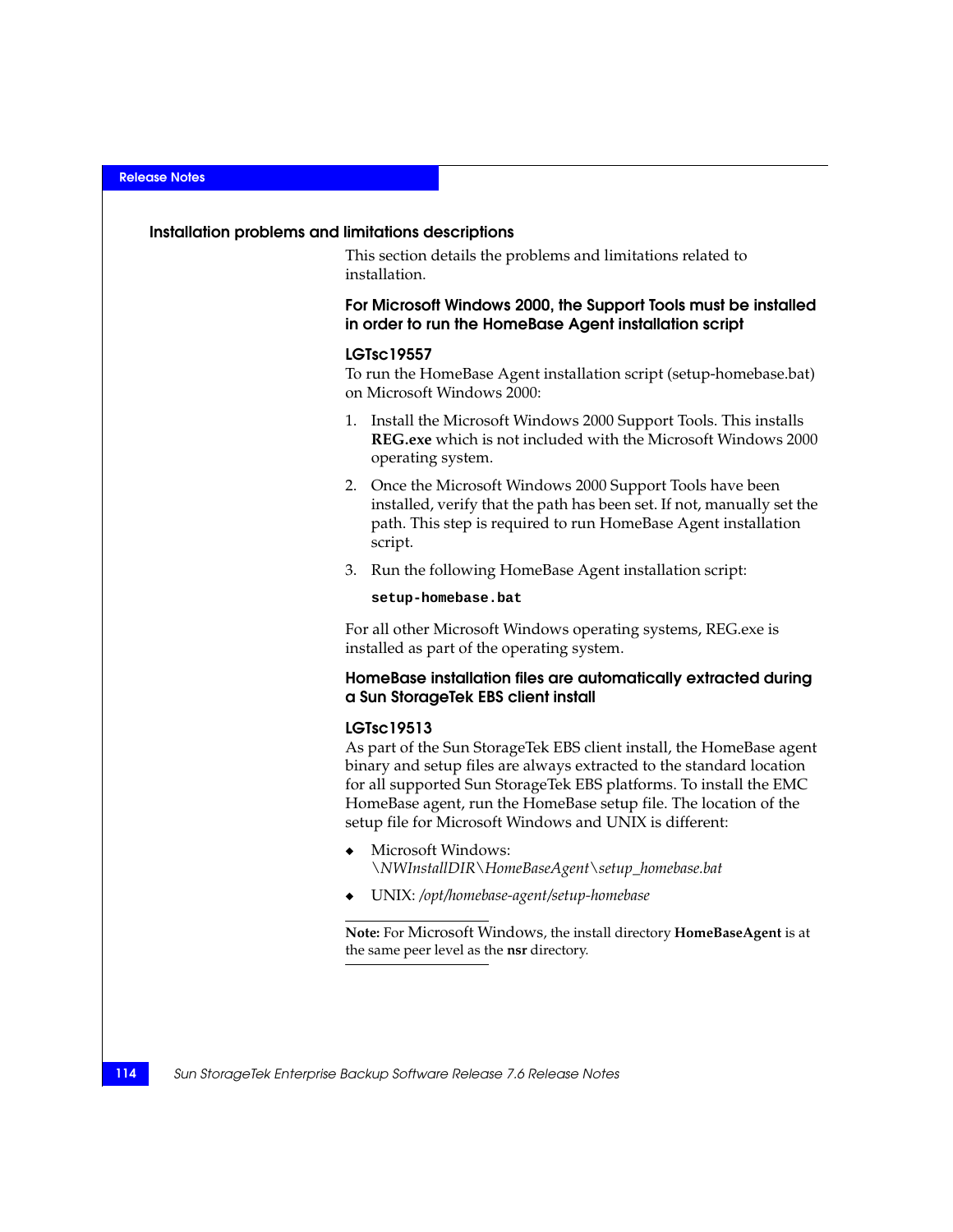# **For Microsoft Windows, ensure that the HomeBase agent software is installed in the same installation path as the Sun StorageTek EBS software**

## **LGTsc16831**

For Microsoft Windows, ensure that the HomeBase agent software is installed in the same installation path as the Sun StorageTek EBS software.

It is not recommended to manually install the HomeBase agent software into a location that was not specified during the Sun StorageTek EBS software installation process.

On Microsoft Windows, the HomeBase agent installation path is at the same level as the default or user-defined installation directory.

For example:

C:\Program Files\Legato\nsr C:\Program Files\Legato\HomeBaseAgent

### **Example**

For example, if the Sun StorageTek EBS software is installed under:

- *C:\Program Files\Legato* which is the default location for the Sun StorageTek EBS software, then the HomeBase agent software is installed under the following location: *C:\Program Files\Legato\HomebaseAgent*
- *C:∖Legato* which is an example of a non-default installation location for the Sun StorageTek EBS software, then the HomeBase agent software is installed under the following location: *C:\Legato\HomebaseAgent*

# **For UNIX, only install the Sun StorageTek EBS HomeBase agent software in the Sun StorageTek EBS default installation directory**

## **LGTsc18023**

On all UNIX platforms, ensure that the Sun StorageTek EBS HomeBase agent software is only installed in the default installation directory. Do not install the software in another directory. For example, the default installation directory is located in:

### **/opt/homebase-agent**

On all UNIX platforms, the Sun StorageTek EBS bare metal recovery profiling feature will not work if the HomeBase agent software is installed in a location other than the default installation directory*,* /opt/homebase-agent.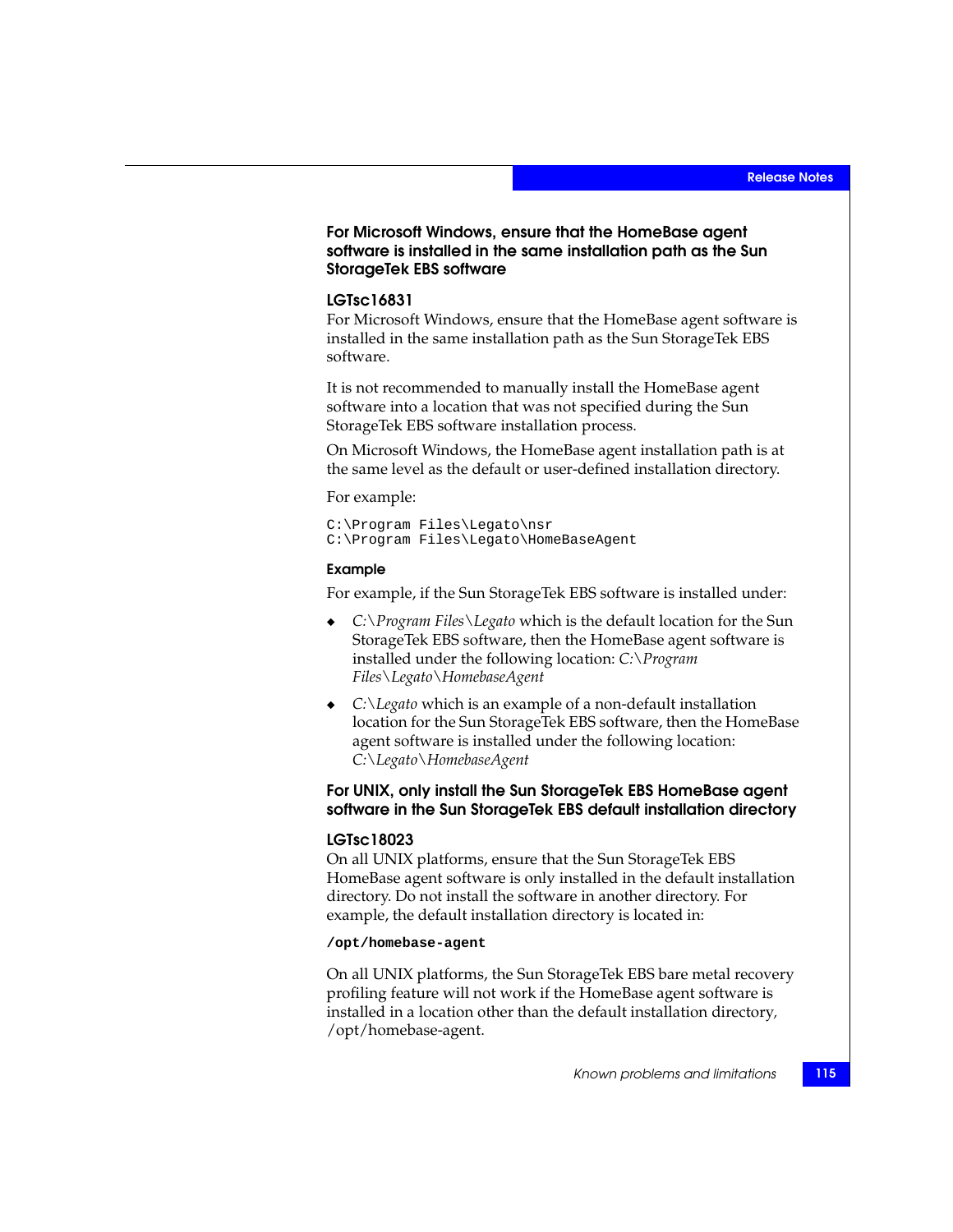## **Before restoring the base profile, manually edit the fields in the recovery-configuration.xml file**

## **LGTsc18641**

If the HomeBase agent is installed with the Sun StorageTek EBS client package, the base profile for the HomeBase agent might not be updated.

Before you restore the base profile, you must first update the *recovery-configuration.xml* file or the recovery operation might fail.

## **Workaround**

To work around this issue, manually edit the fields in the following file before performing a recovery of the base profile:

install\_dir/etc/config/recovery/custom/recovery-configur ation.xml

**Note:** Where *install\_dir* is the location of the Homebase agent installation directory.

# **Unable to launch the NetWorker Dashboard software with Sun StorageTek EBS installed**

## **LGTsc18925**

If the NetWorker Dashboard software is installed on a computer with the Sun StorageTek EBS software already installed, the NetWorker Dashboard software will not start.

The following errors might occur:

- ◆ At the end of the NWD server installation process, a warning message might appear stating that the NWD server could not start.
- ◆ After starting the NWD Server process, either manually through Microsoft Windows Services or automatically on system start up, the NWD server process might stop shortly afterwards.
- ◆ When launching the NWD GUI, a message might appear stating that the NWD server process is not running.

### **Workaround**

To work around this issue:

1. Open and edit the serverproperties.xml file. The file is located in:

*NWD\_Install\_Dir*\classes\serverproperties.xml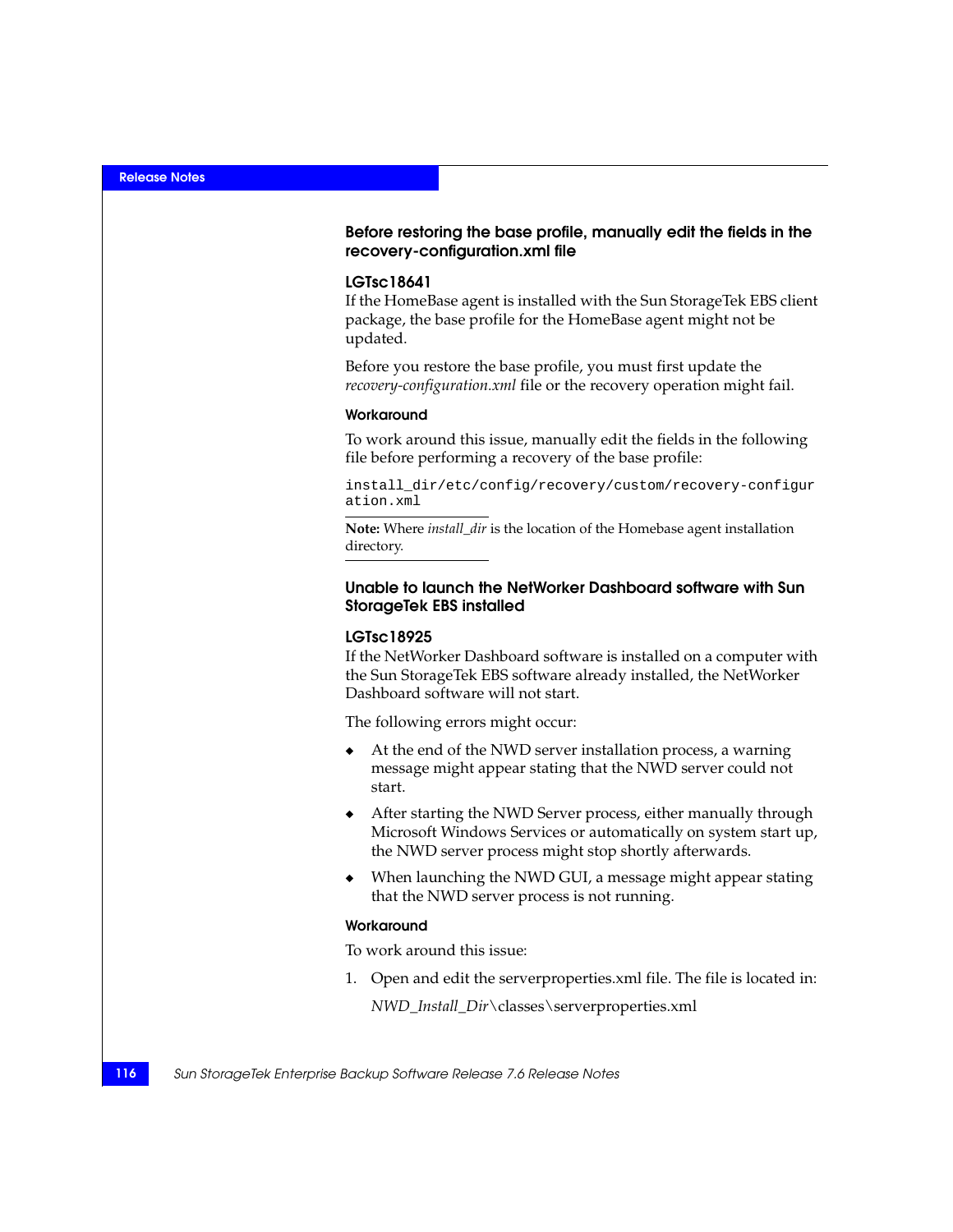**Note:** Where *NWD\_Install\_Dir* is the installation directory where the NWD server software was installed.

2. Locate the text specifying the **dbport** value. For example:

```
<param 
name="dbport">2638;DoBroadcast=NONE;HOST=myhost</para
m>
```
3. Edit the text string so that it contains only the port information. For example:

<param name="dbport">2638</param>

- 4. Save the serverproperties.xml file.
- 5. Restart the NWD server process.

## **Package requirement for Linux platforms**

# **LGTsc14023**

During installation on all supported Linux platforms, the installation will fail with a package dependency error if the compat-libstdc++ package is not installed.

### **Workaround**

Prior to installation, install the appropriate compat-libstdc++ for your platform:

- 32 bit Intel platforms: install the *compat-libstdc++-33-3.2.3-47.3.i386.rpm* package.
- ◆ 64 bit Intel platforms: install the *compat-libstdc++-33-3.2.3-47.3.x86\_64.rpm* package.

### **Upgrading on Linux with rpm -Uvh not working correctly**

## **LGTsc15490**

When upgrading on Linux systems using the **rpm -Uvh** *package\_name* command, the Sun StorageTek EBS startup script, /etc/init.d/networker, is not installed.

## **Workaround**

To upgrade on Linux systems, use the following steps:

- 1. Uninstall Sun StorageTek EBS packages using **rpm -e**.
- 2. Install the new versions of Sun StorageTek EBS packages using **rpm -ivh**.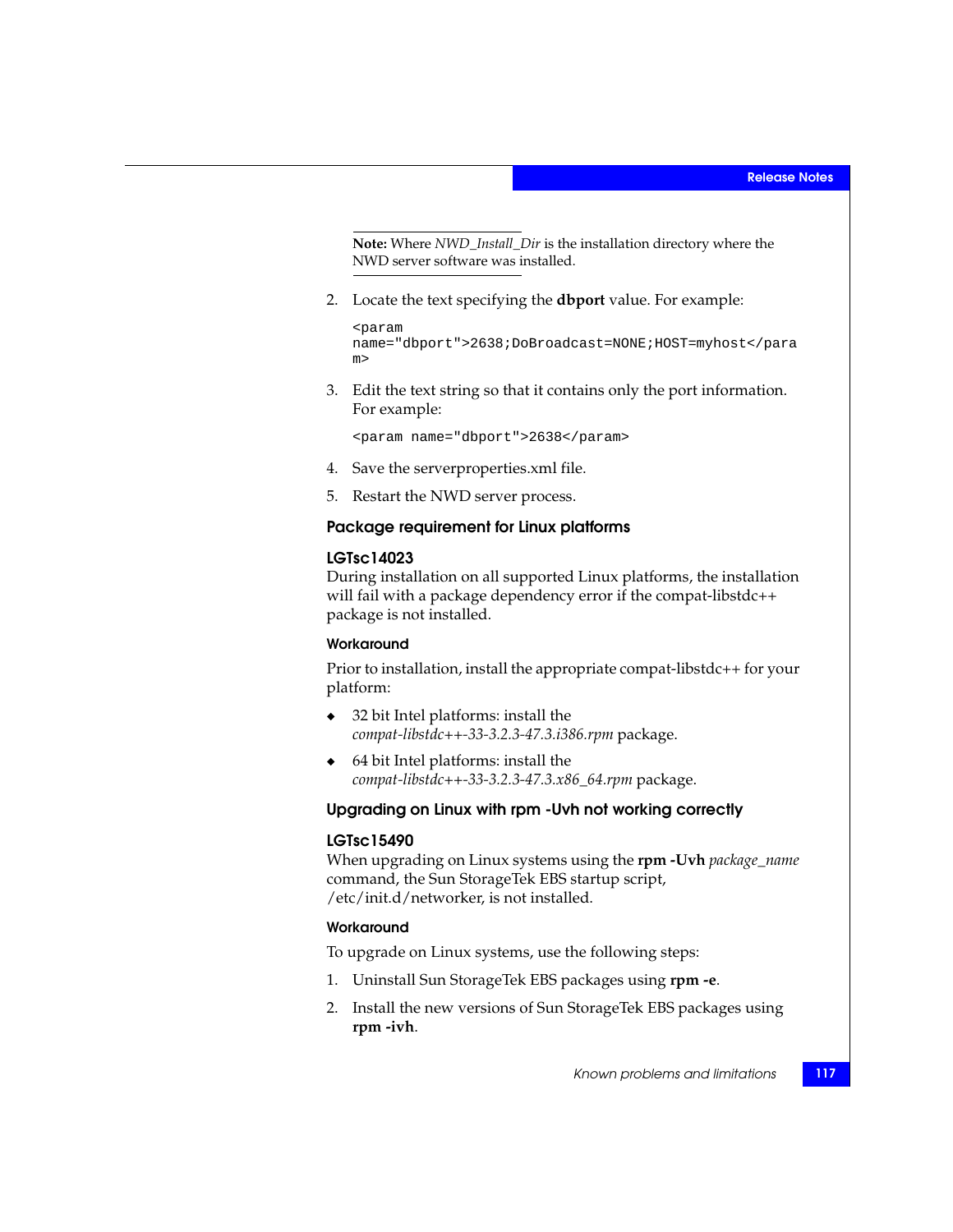# **Sun StorageTek EBS must be installed using the --nodeps option on SuSE 8**

## **LGTsc12500**

An RPM dependency error occurs on SuSE Linux Enterprise Server 8 when installing the Sun StorageTek EBS software.

#### **Workaround**

To perform the installation, run the **rpm** program using the **--nodeps** option. For example:

rpm -i --nodeps lgtoclnt-7.4.1-1.i686.rpm

#### **Licensing problems and limitations descriptions**

This section details the problems and limitations related to licensing.

# **Sun StorageTek EBS and the HomeBase agent (BMR) licenses work independently**

#### **LGTsc19388**

The software licenses for the Sun StorageTek EBS software and the HomeBase agent (Bare Metal Recovery) software work independently.

#### **Example 1**

If the Bare Metal Recovery (BMR) license is *disabled* and the base enabler license for the Sun StorageTek EBS server where the client is configured is *enabled*, the following occurs when a savegroup is run:

- The BMR profiling fails
- The Sun StorageTek EBS backup succeeds

#### **Example 2**

If the Bare Metal Recovery (BMR) license is *enabled* and the base enabler license for the Sun StorageTek EBS server where the client is configured is *disabled*, the following occurs when a savegroup is run:

- The BMR profiling succeeds
- The Sun StorageTek EBS backup fails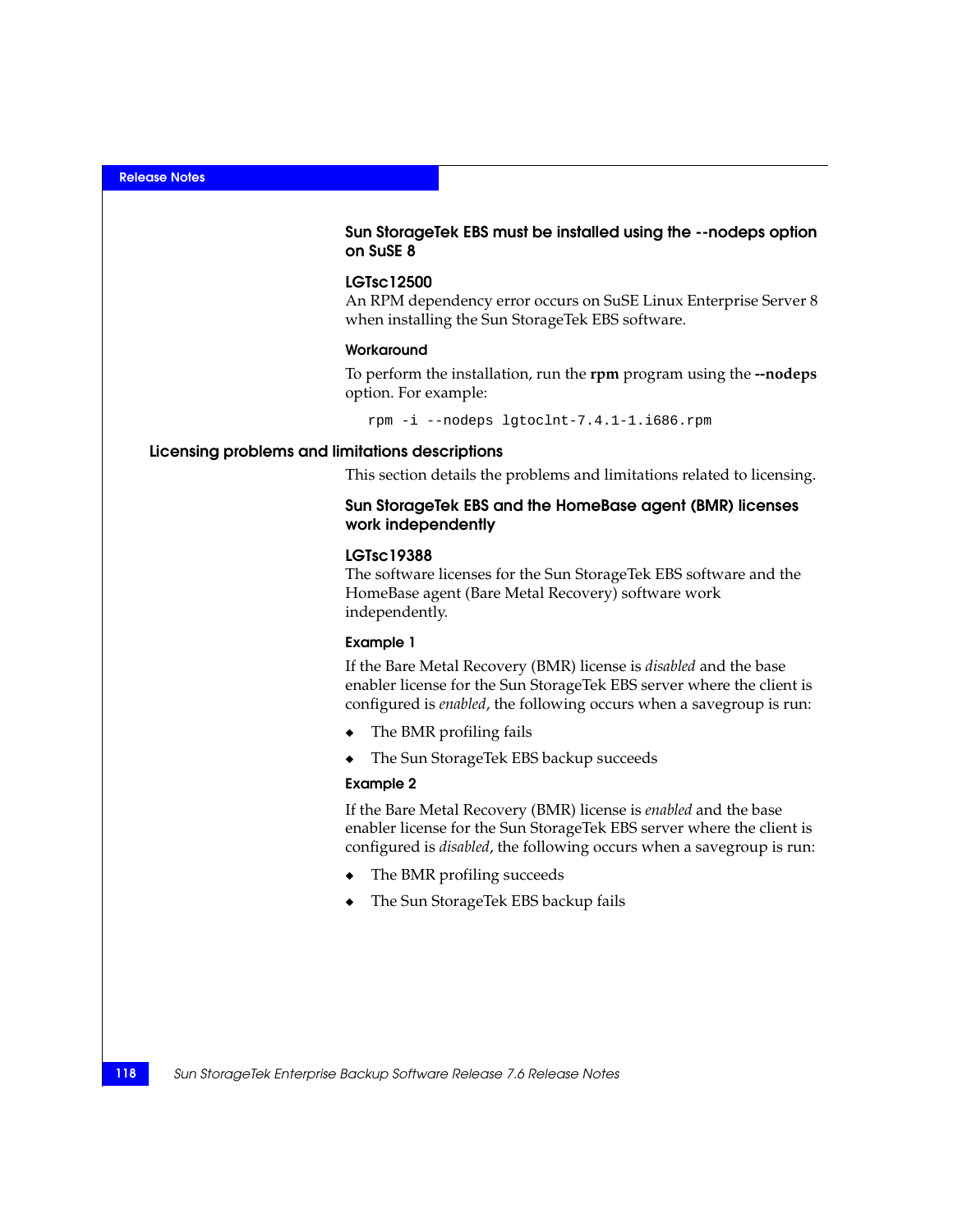## **Localization problems and limitations descriptions**

This section details the problems and limitations related to localization.

For more information on localization important notes and tips, see ["Internationalization support" on page -169.](#page-168-0)

## **Current user locale is used with JRE 1.4.2 on Microsoft Windows**

### **LGTpa57158**

Due to a limitation in JRE 1.4.2 on Microsoft Windows, the JRE uses the system locale rather than the current user locale.

## **Workaround**

If you are using JRE 1.4.2 and need to change the locale for the Sun StorageTek EBS software, change the Windows system locale rather than the current user locale.

This bug is fixed in JRE 1.5, which is provided by default with the Sun StorageTek EBS installation software.

# **The NMC Japanese Online Help displays incorrect characters on Linux systems**

## **LGTsc02862**

The NMC Japanese Online Help displays incorrect characters on Linux systems due to limitations with the Javahelp software. These limitations affect the software's ability to display fonts in the help viewer content pane.

Due to this limitation in Javahelp the only character encoding that displays is the system default; not the font defined by the user.

# **The nwrecover program will not start on Linux platforms for Asian Languages if the necessary fonts are not installed**

#### **LGTsc02808**

The **nwrecover** program will not start on Linux platforms for Asian Languages if the necessary fonts are not installed.

## **Workaround**

Install the following font packages:

- ◆ ttf-founder-simplified-0.20040419-6.1.noarch.rpm
- ◆ ttf-founder-traditional-0.20040419-6.1.noarch.rpm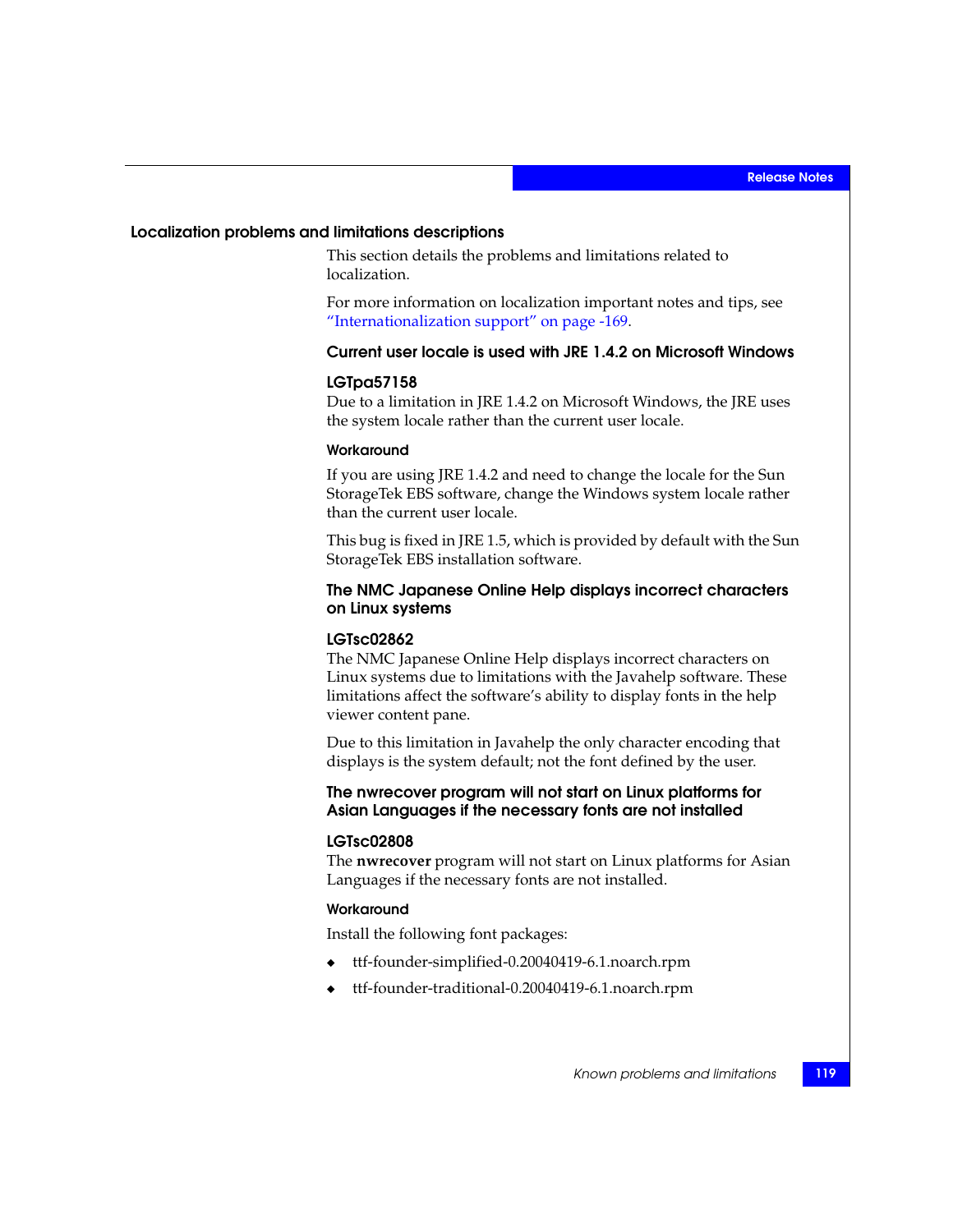# **Non-ASCII save set names are displayed incorrectly in nsradmin visual mode on Linux**

#### **LGTpa92833**

Non-ASCII save set names are displayed incorrectly in **nsradmin** visual mode on Linux.

### **Workaround**

To work around this limitation, do one of the following:

- Use the **print nsr client** command in **nsradmin** window to view the non-ASCII save set.
- Use the Console GUI on the Linux client to view the non-ASCII save set.

### **Messaging problems and limitations descriptions**

This section details the problems and limitations related to messaging.

# **nsrbmr does not give proper error messages under certain conditions**

### **LGTsc16423**

An appropriate error message is not displayed when both BMR profiling status and **savegrp** status fail due to one of the following:

- The Homebase agent is uninstalled and a savegrp with BMR enabled client is performed.
- ◆ A communication issue occurs between **nwserv** and **nwclnt**.

An error message appears but BMR profiling still completes with a status of "pass" in the following scenarios:

- The Homebase agent services are stopped during or after profiling. In this case, **nsrbmr** completes without any errors.
- Incorrect options are specified in the BMR options field under client properties. A command usage error appears, but profiling status indicates "pass".
- ◆ After installation, when the first **savegrp** is performed with BMR enabled client, the HomeBase server name is specified in the server properties and the BMR options field is left blank.

Once the **savegrp** is completed for the BMR enabled client, it is recommended to check the status of the BMR profile completion to ensure that BMR profiling has completed successfully.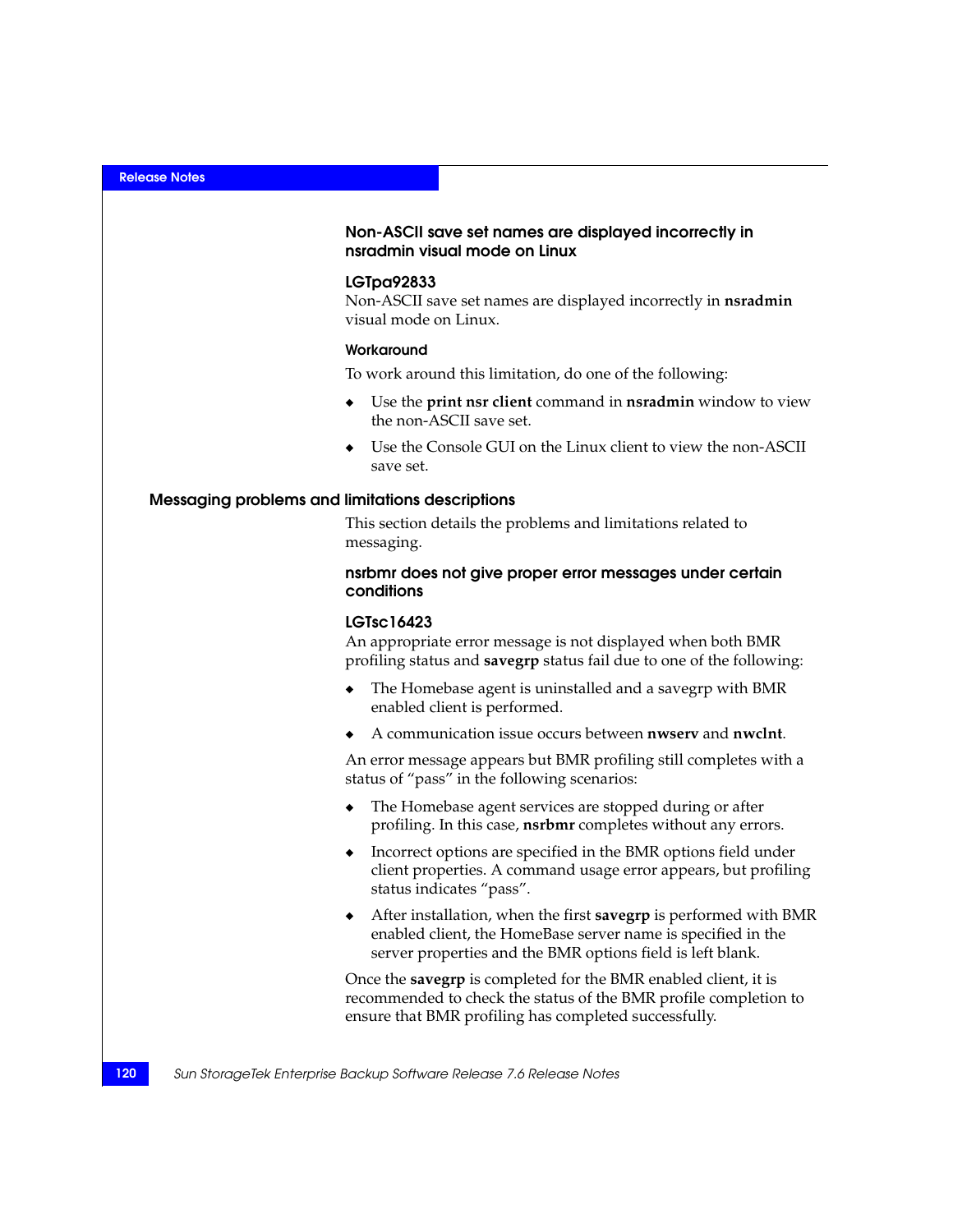# **Error message does not display for annotations with similar characters at the end**

# **LGTsc17737**

**Nsrretrieve** does not display an error message when a retrieve is performed using regular expressions for two annotations with similar characters at the end.

**Erroneous error message may be generated by Linux operating systems when performing an I/O to a volume**

# **LGTsc08054**

The following erroneous error message may be generated by Linux operating systems when performing an I/O to a volume:

kernel: program nsrmmd is using deprecated SCSI ioctl, please convert it to SG\_IO.

Ignore this message. In upcoming Sun StorageTek EBS releases, this warning from the kernel will stop.

# **New pdksh package required on SuSE 10 x86**

# **LGTsc08978**

A failed dependencies error occurs on the SuSE 10 x86 platform if the required version of the pdksh package is not installed. The following is displayed:

```
error: Failed dependencies: /bin/ksh is needed by 
lgtoclnt-7.4-1
```
## **Workaround**

Install **pdksh-5.2.14-801.i586.rpm**, which can be downloaded from the SuSE/Novell website.

You could alternatively install the packages with the **--nodeps** option.

# **Incorrect error message reported when starting the Sun StorageTek EBS console on Red Hat 64-bit Enterprise Server 4**

## **LGTsc03478**

On a Red Hat 64-bit Enterprise Server 4, the preinstalled Mozilla browser incorrectly reports that the JRE is not installed. The Sun StorageTek EBS console uses Javascript to detect the JRE installation and a warning message appears reporting that the correct JRE is not installed on the client machine.

If the correct JRE is already installed, ignore the message. To start the Sun StorageTek EBS Console, click the Start link in the line "If you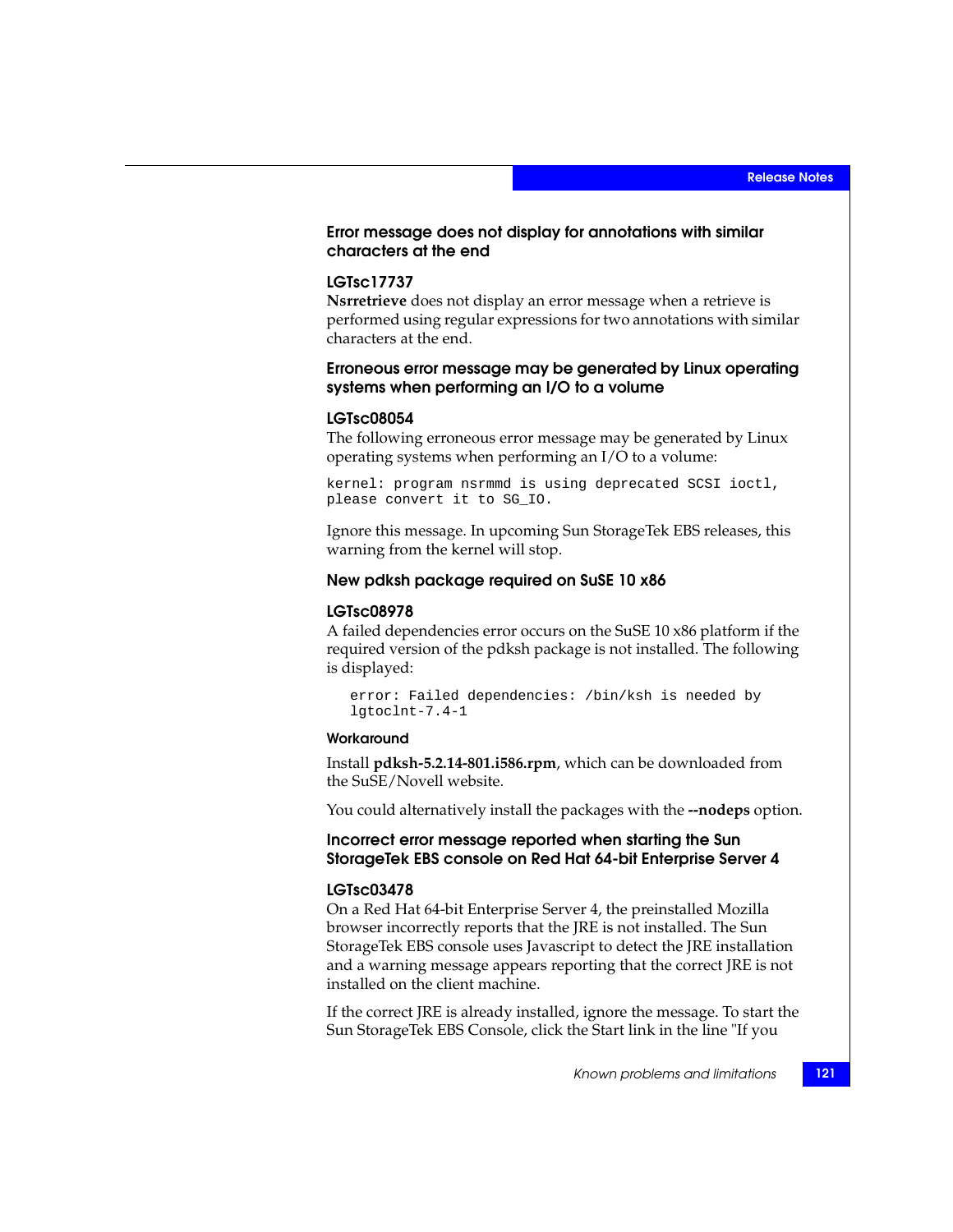have installed JRE1.4.2 and 1.5, then click here to start Sun StorageTek EBS Management Console" from the Mozilla browser.

**Error states you need to perform an uninstall when updating from Sun StorageTek EBS 7.2.2 32-bit to Sun StorageTek EBS 7.5 64-bit** 

### **LGTsc06288**

When updating from Sun StorageTek EBS release 7.2.2 32-bit on x64 to Sun StorageTek EBS 7.5 64-bit, an error message is displayed stating that the 32-bit Sun StorageTek EBS software is already installed and should be uninstalled.

#### **Workaround**

It is not necessary to do a complete uninstall of Sun StorageTek EBS release 7.2.2 to perform this update. Perform a partial uninstall of Sun StorageTek EBS release 7.2.2 32-bit, then install Sun StorageTek EBS release 7.5 64-bit to the same location that the 7.2.2 32-bit version was installed.

**Note:** The 32-bit version of Sun StorageTek EBS release 7.3.x is the only version of 32-bit Sun StorageTek EBS software that is supported on ntx64. Sun StorageTek EBS release 7.4 and later does not allow 32-bit Sun StorageTek EBS to be installed on ntx64.

#### **Sun StorageTek EBS support for Novell's OES Linux limitations**

Limitations to support for Novell's OES Linux with Sun StorageTek EBS are as follows:

- ◆ ["Metadata modifier field not recovered" on page -123](#page-122-0)
- ◆ "Creating eDirectory backup files for Sun StorageTek EBS backup [and recovery" on page -123](#page-122-1)
- ◆ ["Creating GroupWise backup files for Sun StorageTek EBS](#page-123-0)  [backup and recovery" on page -124](#page-123-0)

## **IMPORTANT**

**NSS+eDirectory backups and GroupWise backups are two unrelated procedures and should be considered separately.**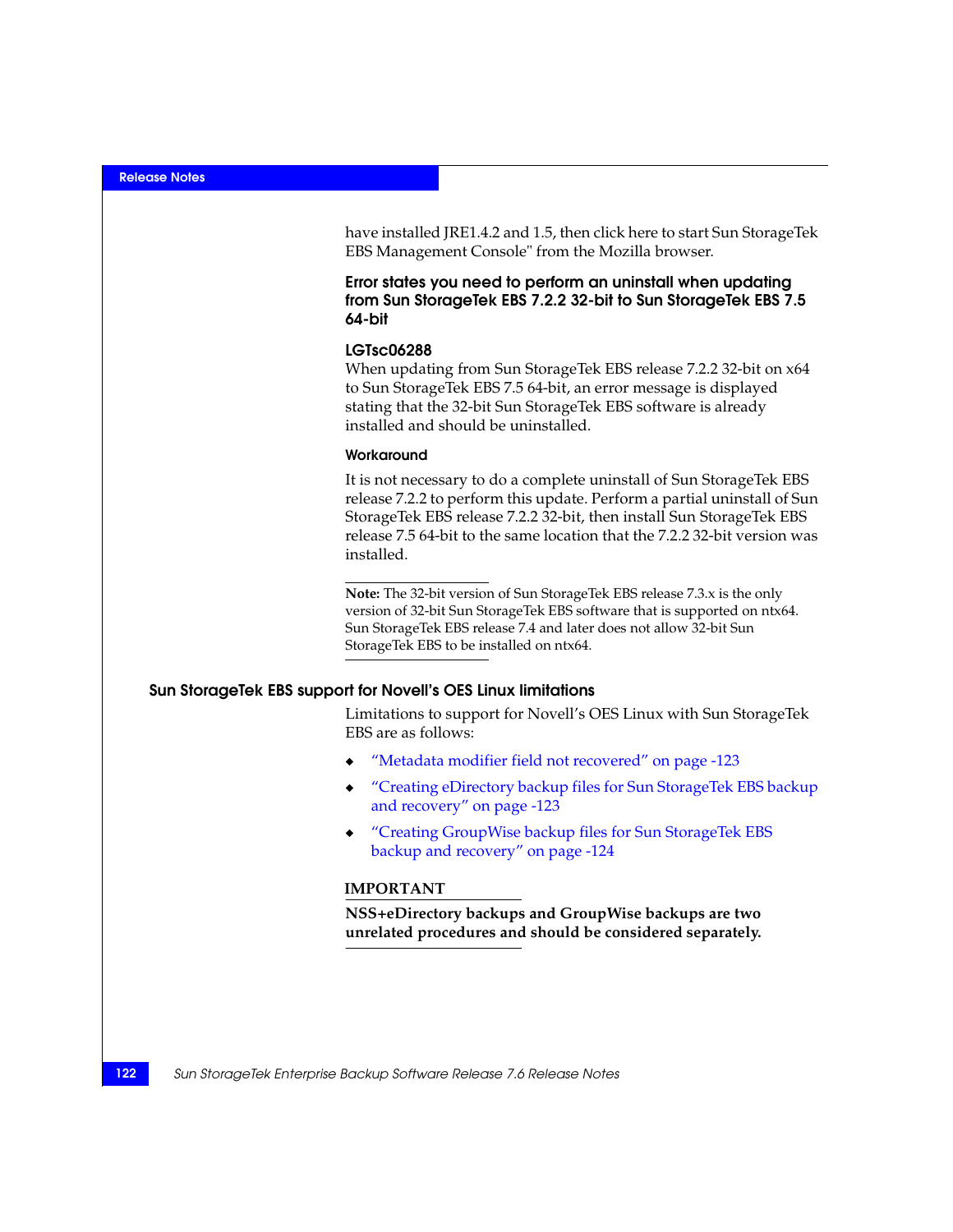# <span id="page-122-0"></span>**Metadata modifier field not recovered**

When you perform backup and recovery by using the Sun StorageTek EBS software, it does not recover the metadata modifier field for NSS files or directories.

# <span id="page-122-1"></span>**Creating eDirectory backup files for Sun StorageTek EBS backup and recovery**

eDirectory is a database of Network resources that contains extra information related to NSS objects. However, since eDirectory is not part of the file system, when you perform backup and recovery using the Sun StorageTek EBS software, Sun StorageTek EBS does not recover eDirectory data as it was backed up.

#### **Workaround**

Sun StorageTek EBS can perform a parallel backup and recover of eDirectory files using eMBox/DSBK (eMBox is a GUI version of DSBK). DSBK is a command line tool used to back up eDirectory as a complete database, saving all the information on a file that is created when running the pre-and-post script. The file created by DSBK is saved by Sun StorageTek EBS along with the backup of the file system.

The following is an example of how to create a pre-and-post script to backup and recover eDirectory.

**Note:** If performing a manual (non-scheduled) backup, DSBK should always be run before the NSS file system backup. If performing a scheduled backup, initiate DSBK by a pre-command script using savepnpc, and ensure that the savegrp includes the exported database on the file system. DSBK should always create the eDirectory backup file before save runs, so Sun StorageTek EBS can back up both the file system and the DSBK file. If performing a recovery, the same order applies. Recover eDirectory using DSBK, and then recover the NSS file system.

To back up and recover eDirectory by using DSBK:

1. In the /etc/dsbk.conf file, set the following value:

### **/root/dsbk.command**

The output for the command is written to eDirectory's log file.

2. Run the following command:

**dsbk backup -f /media/nss/NSS1/ndsbk -l /media/nss/NSS1/nds.log**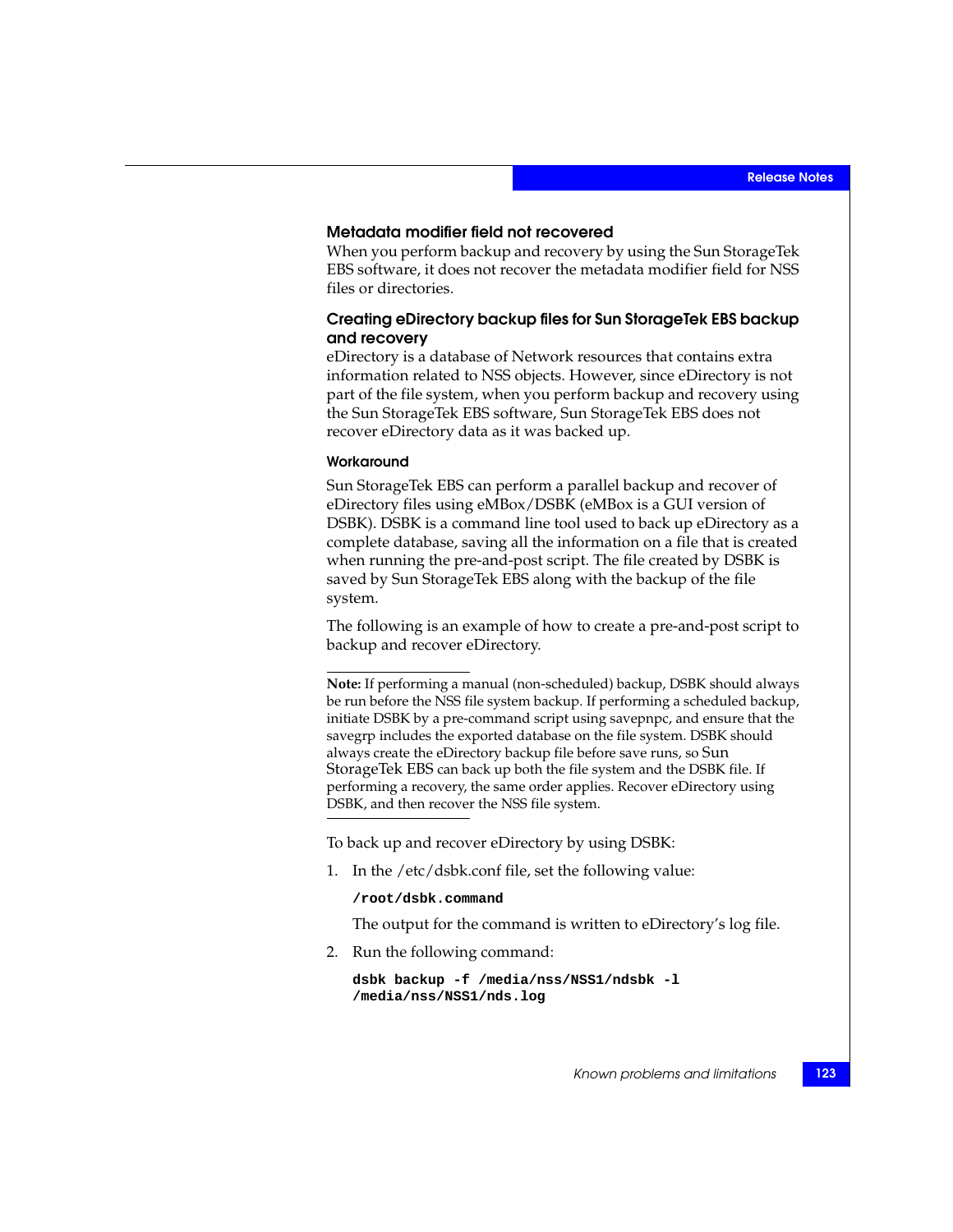Two files are created; ndsbk and nds.log. The ndsbk file contains eDirectory information that can be backed up using the Sun StorageTek EBS software. The nds.log file contains messages for the successful creation or errors.

3. Using the Sun StorageTek EBS software, recover the ndsbk file.

Once the file has been recovered, you can recover eDirectory.

4. To recover eDirectory, run the following command:

```
dsbk restore -f /media/nss/NSS1/ndsbk -l 
/media/nss/NSS1/nds.log -r -a -o
```
## <span id="page-123-0"></span>**Creating GroupWise backup files for Sun StorageTek EBS backup and recovery**

When you perform backup and recovery using the Sun StorageTek EBS software, you need to create a pre-and-post script to backup GroupWise so that Sun StorageTek EBS can recover GroupWise data as it was backed up.

### **Workaround**

The following is an example of how to create a pre-and-post script to backup GroupWise:

- 1. Create a backup directory (for example, backup).
- 2. Run this command to copy the Post office (-p) to the backup directory:

**./dbcopy –m –p –v /gw /backup** 

3. Run this command to copy the Domain (-d) to the backup directory:

**./dbcopy –m –d -v /gw /backup** 

You can now use the Sun StorageTek EBS software to back up the backup directory.

4. Run the following command to stop GroupWise:

#### **./rcgrpwise stop**

- 5. Remove GroupWise and the backup directory.
- 6. Run the following command to start GroupWise:

**./rcgrpwise start**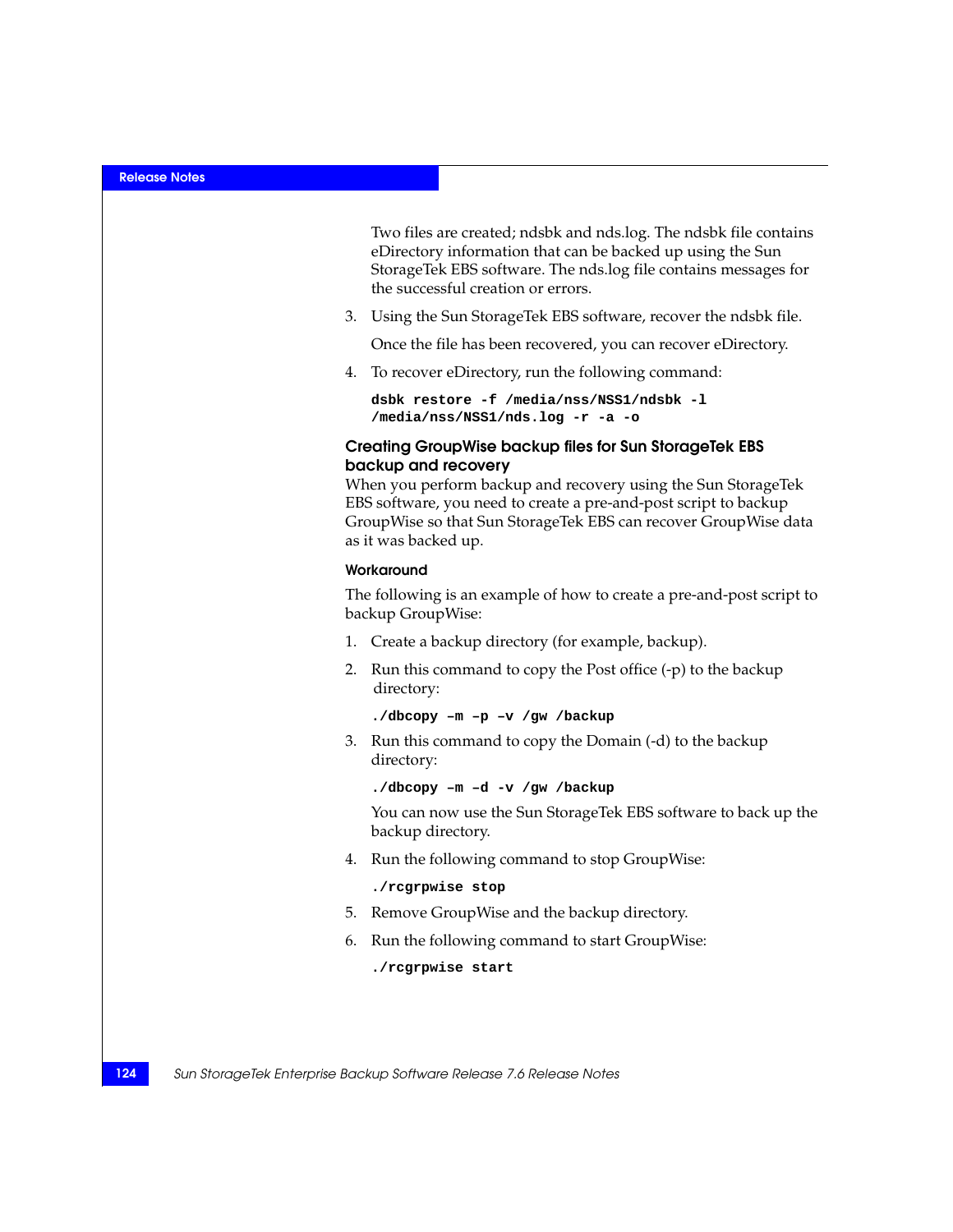The following is an example of how to create pre-and-post script to recover GroupWise:

- 1. Use Sun StorageTek EBS to recover the backup directory.
- 2. Run the following command to stop GroupWise:

#### **./rcgrpwise stop**

3. Run the following command to copy the Domain (-d) from the backup directory to the GroupWise directory:

```
./dbcopy –m –d –v /backup /gw
```
4. Run the following command to copy the Post office (-p) from the backup directory to the GroupWise directory:

**./dbcopy –m –p –v /backup /gw** 

5. Run the following command to start GroupWise:

**./rcgrpwise start** 

6. Run the following command to view the status of GroupWise and confirm that the recovery was successful:

**./rcgrpwise status**

#### **Sun StorageTek EBS Management Console problems and limitations descriptions**

This section details the problems and limitations related to the Sun StorageTek EBS Management Console (NMC).

# **Sun StorageTek EBS Management Console may become unresponsive when opened using Exceed**

## **LGTsc02903**

When using Exceed to launch the Sun StorageTek EBS Management Console from a UNIX or Linux system, the NMC GUI may become unresponsive.

### **Workaround**

Enable the **XTEST (X11R6)** variable in the Exceed XConfig program on the Windows host.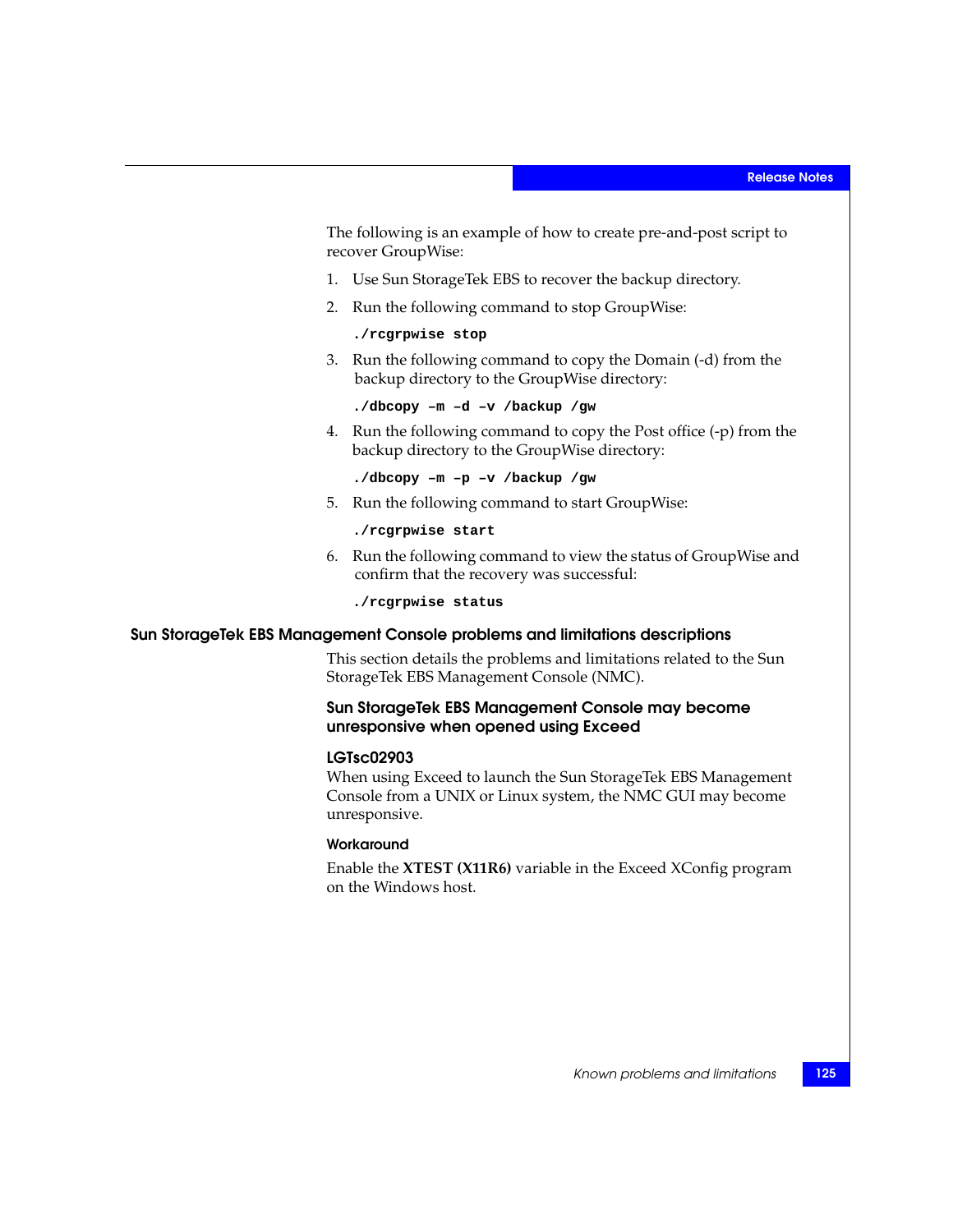### **Restore problems and limitations descriptions**

This section details the problems and limitations related to restore operations.

## **Last-modified date changed for files recovered to Sun Cluster global file system**

#### **LGTsc19364**

The last-modified date for files recovered to the SUN Cluster global file system may be displayed as the current time instead of the last date the files were changed, due to an issue with Sun Cluster version 3.2.

### **Workaround**

Disable **pxfs\_fastwrite** by performing the following:

1. On all cluster nodes, run:

```
# echo "pxfs_fastwrite_enabled/W 0" |mdb -kw
```
2. Unmount, then mount the global file systems for the change to appear.

To re-enable fastwrite:

- 1. Set the variable **pxfs\_fastwrite\_enabled** to 1.
- 2. Unmount, then mount the global file systems.

More information on this issue is provided at the following website: [http://bugs.opensolaris.org/bugdatabase/view\\_bug.do?bug\\_id=65](http://bugs.opensolaris.org/bugdatabase/view_bug.do?bug_id=6540206) 40206

# **Do not recover identical save sets with different ssids to the same target directory**

## **LGTsc10796**

Do not perform a save set recovery from the command prompt, with multiple save set IDs that all point to the same file/directory path and will be recovered into the original location.

Data corruption might occur when the same dir/file path is backed up multiple times. This creates multiple save sets, each with a different save set ID. For example, ssid1 and ssid2 are save set IDs created for the same file/directory path, at different save or backup times.

When the recover command or the **nsrretrieve** command is run to retrieve more than one instance of the save set, each with a different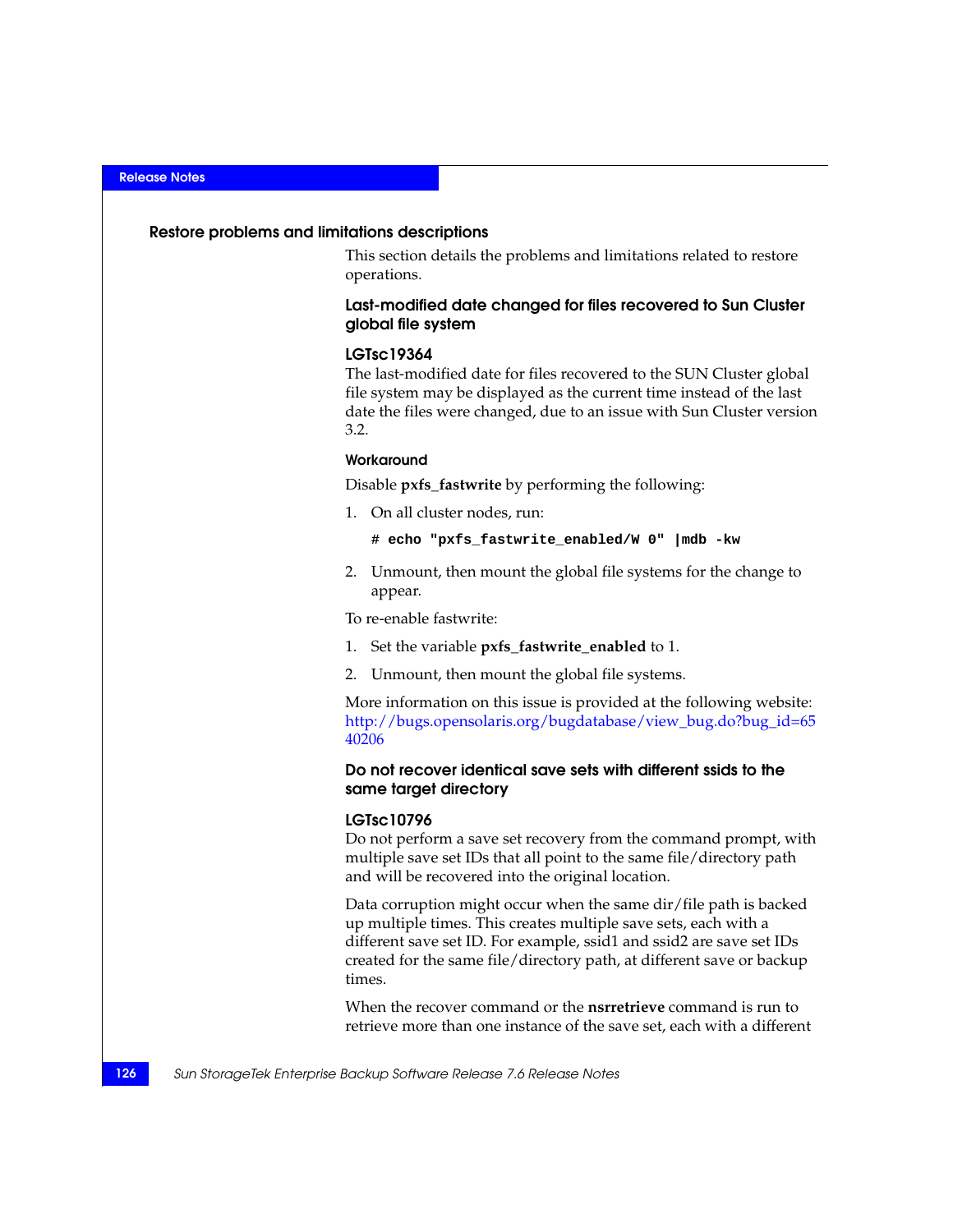save set ID, into the original location, the recovered instance of the directory/file from *ssid1* might be overwritten by the recovered data of the same directory/file from *ssid2*, or vice-versa.

#### **Example**

Data corruption might occur in the following scenario:

**recover -s server -c client -S ssid1 -S ssid2 nsrretrieve -s server -S ssid1 -S ssid2**

where *ssid1* and *ssid2*, are save set IDs of the same file/directory.

#### **Antivirus programs block recovery**

## **LGTsc13799**

During recovery, antivirus programs may block the recovery of certain files. Antivirus programs are designed to protect their own program files and settings from external threats that may be attempting to disable the program. The antivirus program may not be able to distinguish between a recovery and an attack.

## **Workaround**

Prior to recovery, disable the antivirus program's protection properties. Consult your anti-virus program's documentation for further information. After recovery, reenable the program's protection properties.

# **Sun StorageTek EBS interactive recover does not recover the registry and the com+ regdb writers**

### **LGTsc14577**

You cannot perform a system recover of the registry and com+ regdb writers by using the interactive mode of the **recover** command.

### **Workaround**

Perform a system recovery using the noninteractive mode of the **recover** command, or use the Sun StorageTek EBS User program.

### **Restoring full VM image on ESX server fails**

## **LGTsc11618**

When attempting to restore a full VM image directly onto the ESX server, the recovery fails.

### **Workaround**

Recover to the proxy host and use VirtualCenter tools (VMware Converter).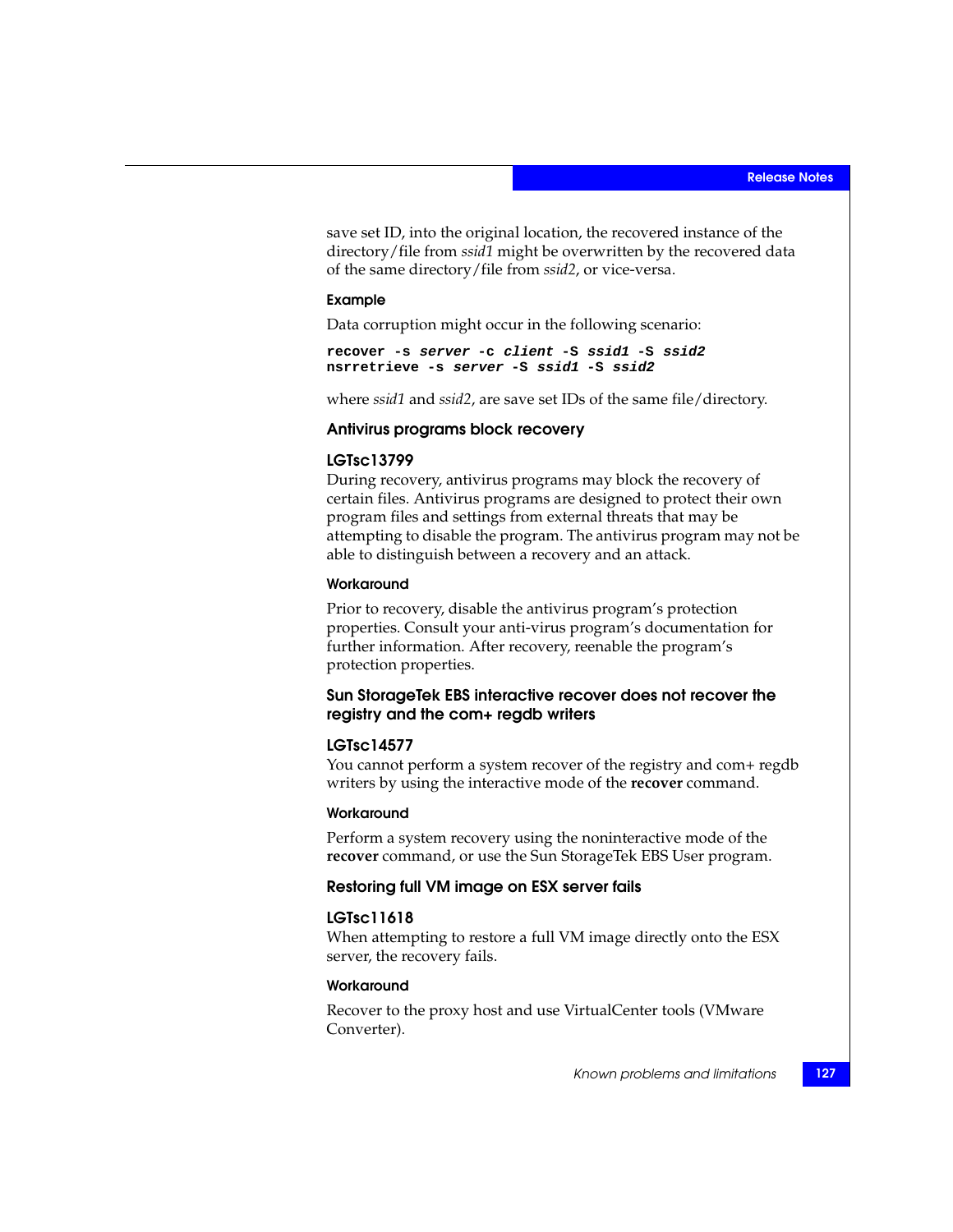## **Unable to restore files encrypted with both Microsoft Windows Encrypting File System & AES encryption**

## **LGTsc11734**

When AES encryption is applied to a file that is also encrypted using the Microsoft Windows Encrypting File System (EFS), the backup will be reported as successful. However, recovery of the file fails and the following message is written to the Sun StorageTek EBS log file:

recover: Error recovering <filename>. The RPC call completed before all pipes were processed.

#### **Workaround**

Do not use AES encryption when backing up files that are encrypted by using EFS.

## **The nwrecover program might fail to launch on a Solaris Sparc V240 server**

### **LGTsc06577**

The **nwrecover** program might fail to launch on a Solaris Sparc V240 server if the following CDE/Motif patch is not installed:

**Solaris 10 CDE 1.6 Runtime update: sparc: 119280 x86: 119281**

## **FSRM Disk Quota may not be restored to previous settings after recovery**

#### **LGTsc05990**

The Sun StorageTek EBS software might not restore the previous FSRM Disk Quota configuration after the Disk Quota recovery. Some of the changes made to the setup values after saving the FSRM Disk Quota may remain after the recovery operation. However, if the Disk Quota is completely deleted, it can be restored to the previous configuration.

## **After a BMR recovery operation the root password might change**

### **LGTsc20558**

After BMR recovery (base profile) operation, the root password might change. For example:

◆ On UNIX, the root password might be reset to **risckey**.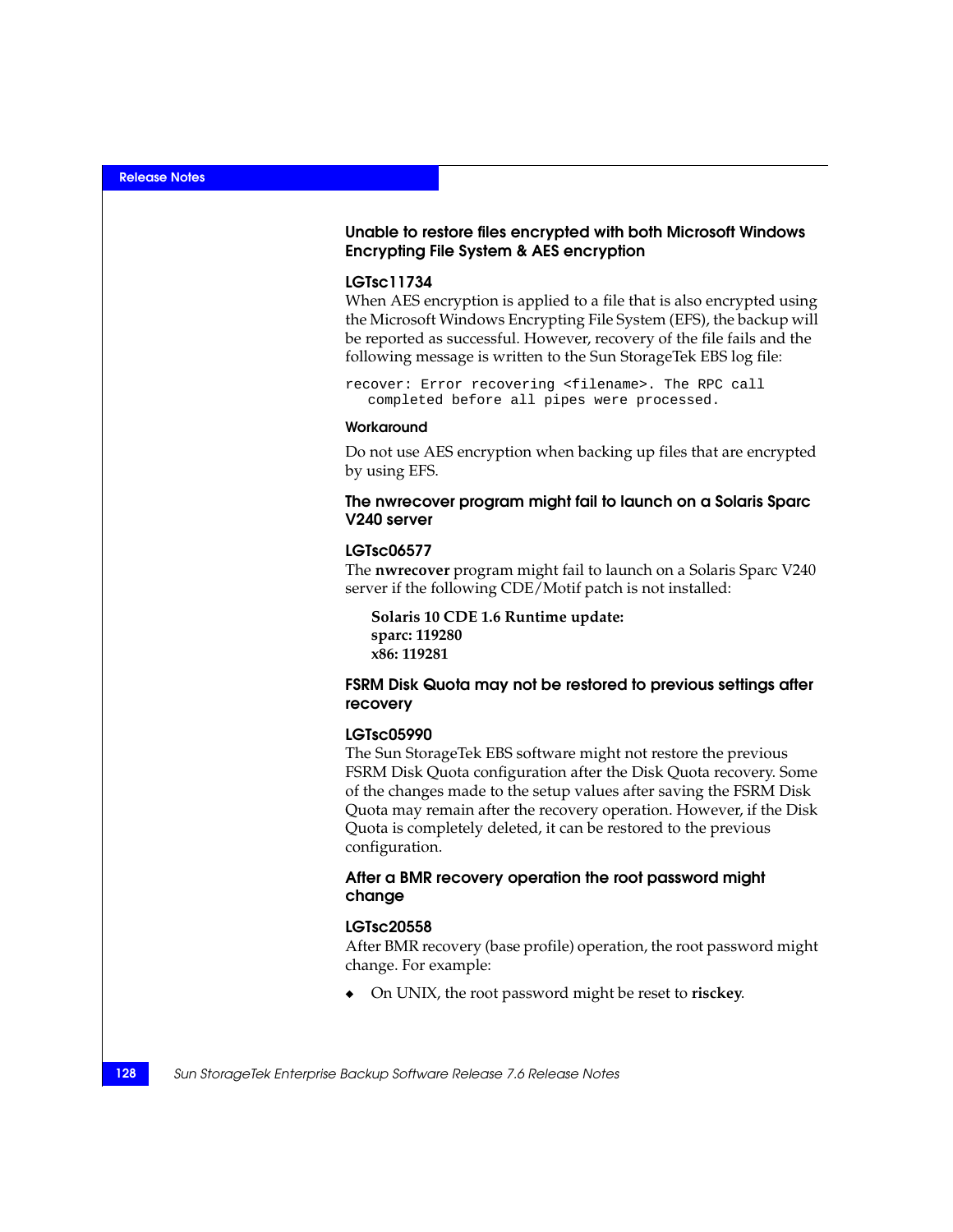- On Microsoft Windows a new admin username and password is created. You can log in as administrator with the profiled servers password or as the indigostone user. For example:
	- Admin username: indigostone
	- Admin username password: H0meBase

# **On NetApps files, filenames ending with special characters might be renamed**

#### **LGTpa95900**

On NetApps filers, the recovery of filenames ending with the special character sequence *~n* (where *n* is a number) might be renamed with *~1* appended at the end of the name. For example, a file named *C~1* might be restored with the name *C~1~1*.

This behavior might occur when the **DIRECT=Y** application parameter has been defined in the NetApps client instance.

### **Workaround**

To perform a file level recovery of a file with a special character sequence, perform one of the following:

◆ Set the following environment variable prior to performing a file level recovery:

#### **NSR\_NDMP\_RECOVER\_NO\_DAR=y**

Redefine the NetApps client application parameters: **DIRECT=Y.** 

**Note:** This will not address the recovery of legacy backups performed prior to the **DIRECT=Y** parameter removal. In this case, you must set the **NSR\_NDMP\_RECOVER\_NO\_DAR=y** environment variable before performing the recovery operation.

# **The winworkr program fails to retrieve successfully archived files if a slash (\) character was entered in the annotation string**

## **LGTpa94966**

The **winworkr** program fails to retrieve successfully archived files if a slash  $(\lambda)$  character was entered in the annotation string.

## **Workaround**

Enter a double slash  $(\setminus)$  into the annotation string and the files will be archived and retrieve operations perform successfully.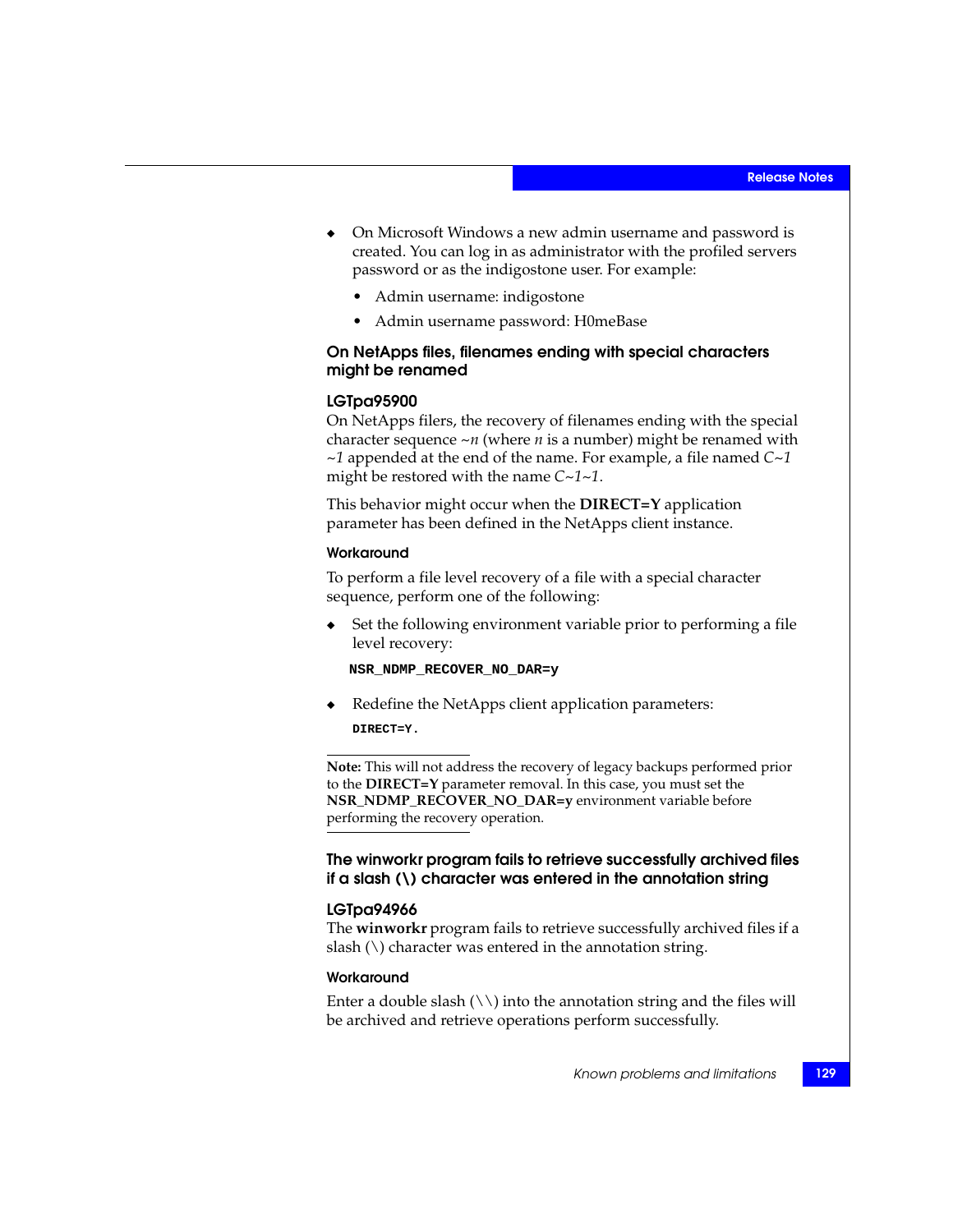#### **Directed recover fails with permission errors on Windows**

### **LGTpa83927**

A directed recover operation fails when using the command line interface (CLI) and the **winworkr** program. Permission errors display if the Sun StorageTek EBS server and the client where the files are to be recovered to are running Windows.

#### **Workaround**

To perform a directed recover, one of the two following conditions must be met:

- ◆ If the Sun StorageTek EBS server and target recover client are in the same domain, start the Sun StorageTek EBS server (**nsrd**) as a domain user that is in the Windows Administrators group on the Sun StorageTek EBS server machine.
- ◆ If neither machine is in a domain, or they are not in the same domain:
	- Ensure that the user:
		- Exists on both machines.
		- Has the same password on both machines.
		- Is in the Windows Administrators group on the Sun StorageTek EBS server machine.
	- Start the Sun StorageTek EBS server (**nsrd**) as the local user existing on both systems with the same password.

**The winworkr program will not relocate to a partition not existing on the initiating host if the Sun StorageTek EBS server is running release 7.4 and the client is running release 7.2**

### **LGTsc00167**

If the Sun StorageTek EBS server is running release 7.4, and the 7.2 release is installed on a client, a directed recover will not relocate to a partition that does not exist on the host initiating the recover operation. An error message is displayed indicating that it is an invalid directory.

## **Workaround**

Upgrade the client to release 7.4 or create the appropriate directory on the host initiating the recovery.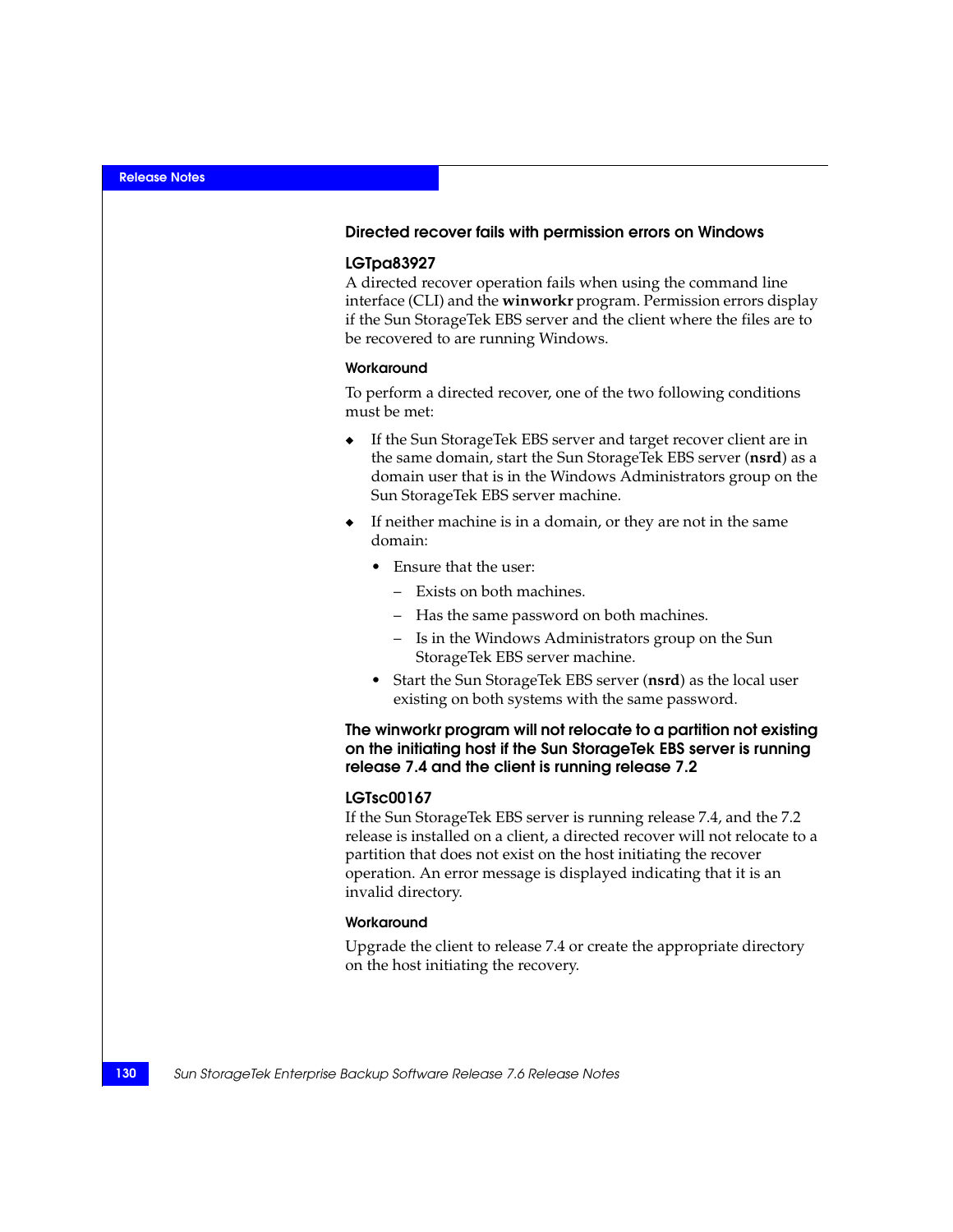**Performing a save set query can take a long time if the query parameter in the Query Save Set tab is set to "Save Time" and From and To calendars for 3 or more days**

### **LGTsc05053**

In a large scale Sun StorageTek EBS environment, performing a save set query can take a long time if the query parameter in the Query Save Set tab is set to **Save Time** and **3 or more days** in the From and To calendar.

An Operation in Progress window appears with the following message:

Getting save set information from NetWorker server <sever name>

This dialog box will remain till the save set query is complete blocking you from performing any other operations on the Sun StorageTek EBS server.

#### **Workaround**

Perform the save set query using the **mminfo** command from the command line.

## **For recoveries operations using Celerra filers, misleading error messages might display**

### **LGTpa96554**

On Celerra filers, the recovery of a backup containing a recursive directory can result in the generation of log messages:

NDMP Service Debug: Too much retry on header research

This log message can be intermittent in nature as subsequent recoveries of the same back might not result in the generation of a log message.

This log message does not affect the recovery and can be ignored.

### **Upgrading problems and limitations descriptions**

This section details the problems and limitations related to upgrading the software.

#### **JRE version mismatch causes authentication failure, stops GSTD**

#### **LGTsc08958**

After updating to Sun StorageTek EBS version 7.5, if the JRE version installed on the system is lower than the JRE version required by Sun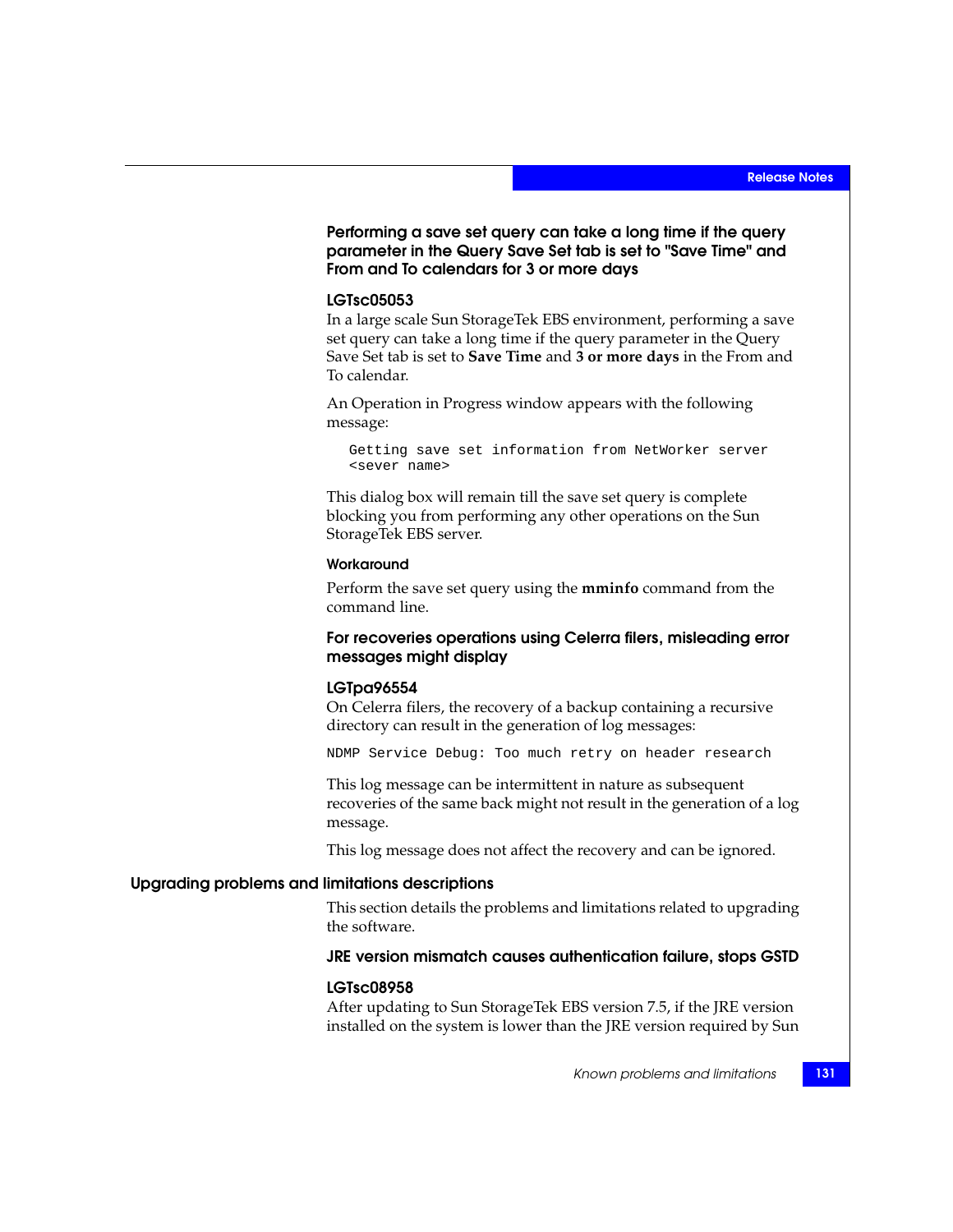StorageTek EBS, NMC cannot be launched and the GSTD process stops with an "authentication failure" error message.

### **Workaround**

Update to JRE version 1.5.0\_11 or JRE version 1.6.

# **When upgrading from release 7.3.1 the Virtual Jukeboxes attribute will not be set correctly**

#### **LGTpa95019**

When upgrading from the 7.3.1 release, the Virtual Jukeboxes attribute will not be set if you previously configured a Virtual Tape Library (VTL) using the 7.3.1 release. After upgrading to 7.5, the Virtual Jukeboxes attribute uses the normal jukebox license instead of a VTL license. The VTL still functions normally using the normal jukebox license.

The Virtual Jukeboxes attribute will function normally if upgrading to the 7.5 release from 7.3.2.

## **Group details window is empty after upgrading from Sun StorageTek EBS release 7.2.2**

#### **LGTsc01587**

After upgrading to Sun StorageTek EBS release 7.4 from release 7.2.2, savegroups details run prior to the upgrade do not appear in the Group Details window.

## **Sun StorageTek EBS releases previous to 7.4 problems and limitations**

[Table 12 on page -133](#page-132-0) identifies problem issues and limitations discovered in Sun StorageTek EBS release prior to 7.4 that continue to be applicable.

The known limitations are separated into the following categories:

- "Backup operations problems and limitations descriptions" on [page -139](#page-138-0)
- ◆ ["CLI problems and limitations descriptions" on page -145](#page-144-0)
- ◆ ["Cloning problems and limitations descriptions" on page -146](#page-145-0)
- ◆ ["Compatibility problems and limitations descriptions" on](#page-145-1)  [page -146](#page-145-1)
- ◆ ["Configuration problems and limitations descriptions" on](#page-146-0)  [page -147](#page-146-0)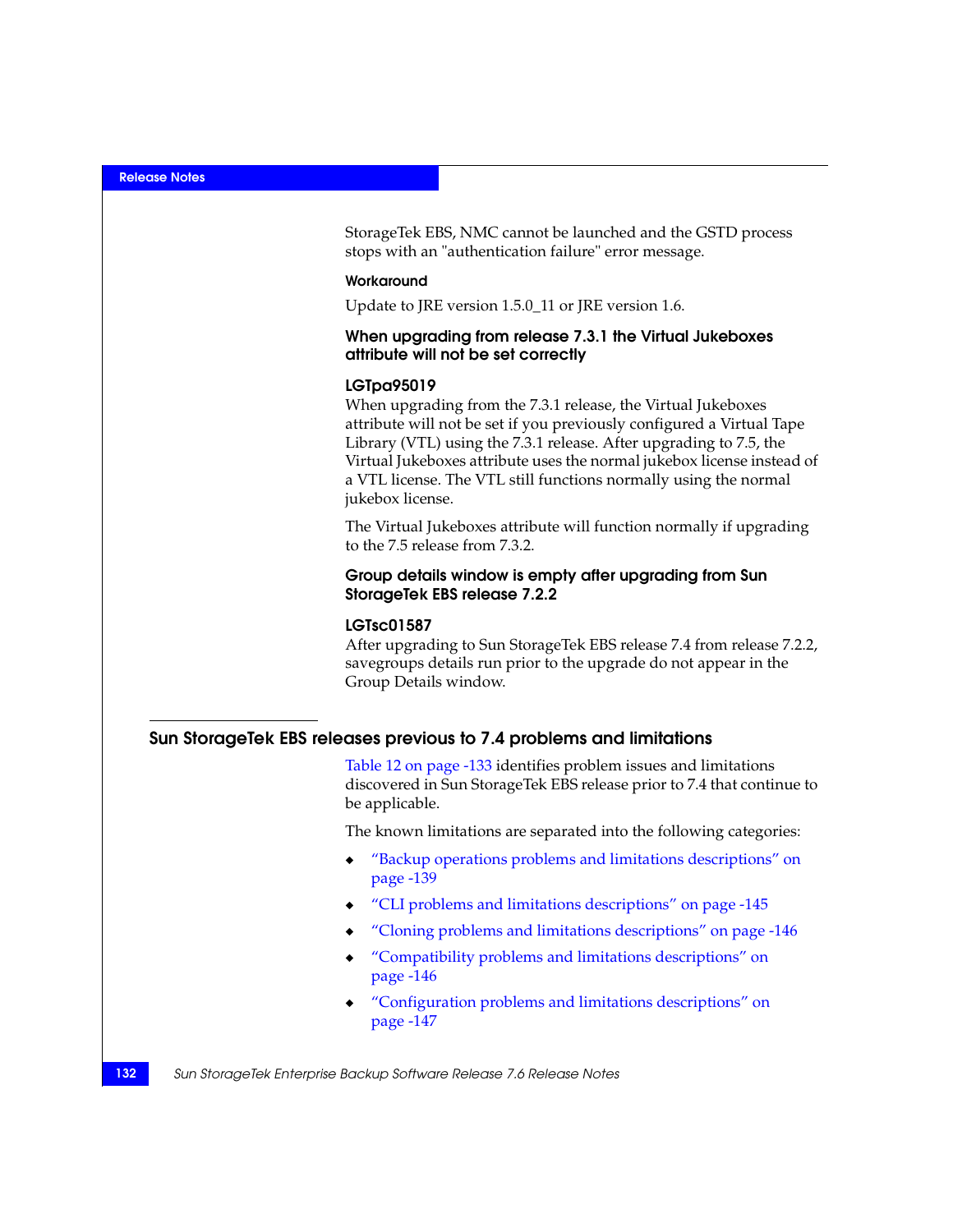- "Devices and media problems and limitations descriptions" on [page -149](#page-148-0)
- ◆ ["GUI problems and limitations descriptions" on page -157](#page-156-0)
- ["Installation problems and limitations descriptions" on page -160](#page-159-0)
- ◆ ["Licensing problems and limitations descriptions" on page -162](#page-161-0)
- ◆ ["Localization problems and limitations descriptions" on](#page-161-1)  [page -162](#page-161-1)
- ["Messaging problems and limitations descriptions" on page -163](#page-162-0)
- ◆ ["NDMP problems and limitations descriptions" on page -165](#page-164-0)
- ["Restore problems and limitations descriptions" on page -166](#page-165-0)

| Table 12 | Limitations discovered in Sun StorageTek EBS releases prior to 7.4 |
|----------|--------------------------------------------------------------------|
|          | (Sheet 1 of 7)                                                     |

<span id="page-132-0"></span>

| <b>Customer</b><br>Service<br>defect<br>number         | <b>Issue</b><br><b>Tracker</b><br><b>Issue</b><br>number | <b>Description of limitation</b>                                                                          | <b>OS</b> affected                                    | Product<br><b>Feature</b> |
|--------------------------------------------------------|----------------------------------------------------------|-----------------------------------------------------------------------------------------------------------|-------------------------------------------------------|---------------------------|
| "LGTpa91299"<br>on page -144                           | 91299nw                                                  | ZFS file systems are not automatically backed up when<br>performing a savegroup backup of ALL.            | AIX, Linux, Solaris,<br>HP-UX, Tru64 UNIX             | Backup                    |
| "LGTpa83221"<br>on page -140                           | 83221nw                                                  | Backup might default to an incorrect server If the -s option is<br>not specified with the save command.   | AIX, Linux, HP-UX,<br>Solaris, Tru64 UNIX,<br>Windows | Backup                    |
| "LGTpa82436"<br>on page -142                           | 82436nw                                                  | VSS on Windows Server 2003 x64 requires a Microsoft hotfix<br>if Windows is running MSSQL Server or MSDE. | Windows                                               | Backup                    |
| "LGTpa75719"<br>on page -141                           | 75719nw                                                  | Save set status is displayed as invalid if a DSA backup is<br>terminated due to an invalid backup path.   | AIX, Solaris, HP-UX, Tru64<br>UNIX, Linux             | Backup                    |
| "LGTpa75339"<br>on page -142                           | 75339nw                                                  | Backup will fail with remote exec service if passwords are not<br>configured correctly.                   | Windows                                               | Backup                    |
| "LGTpa73509,<br>Sun Bug ID<br>6192129" on<br>page -141 | 73509nw                                                  | The /system/object and /system/contract directories are not<br>skipped during a backup on Solaris 10.     | AIX, Solaris, HP-UX, Tru64<br><b>UNIX</b>             | Backup                    |
| "LGTpa51184"<br>on page -141                           | 51184nw                                                  | Increase server parallelism to complete concurrent<br>operations.                                         | AIX, Solaris, HP-UX, Tru64<br>UNIX, Linux             | Backup                    |
| "LGTpa61694"<br>on page -143                           | 61694nw                                                  | SHAREPOINT save set cannot be excluded with directives<br>when a save set of ALL is specified.            | Windows                                               | Backup                    |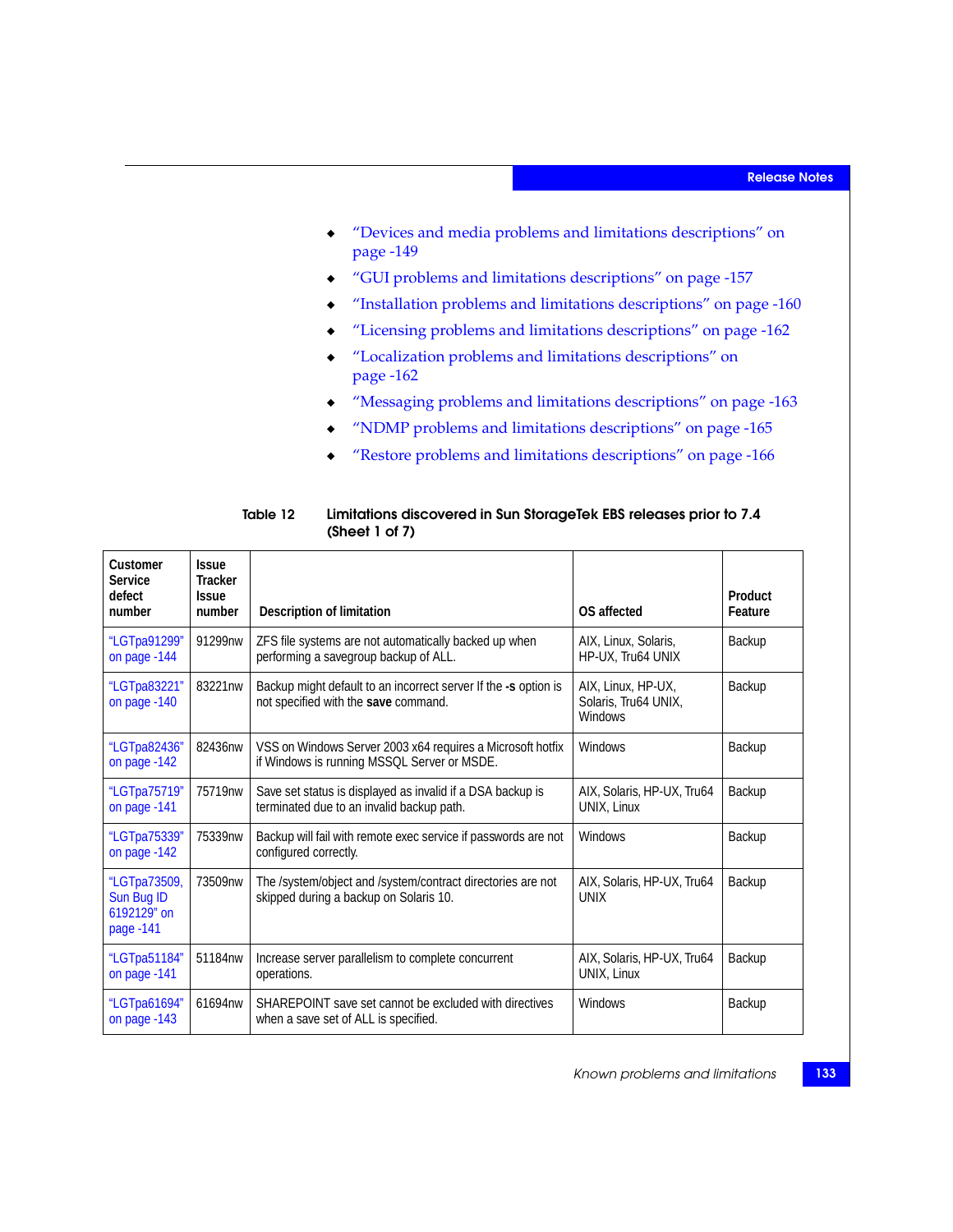**Table 12 Limitations discovered in Sun StorageTek EBS releases prior to 7.4 (Sheet 2 of 7)**

| <b>Customer</b><br>Service<br>defect<br>number         | <b>Issue</b><br>Tracker<br><b>Issue</b><br>number | <b>Description of limitation</b>                                                                                                       | OS affected                                                  | <b>Product</b><br><b>Feature</b> |
|--------------------------------------------------------|---------------------------------------------------|----------------------------------------------------------------------------------------------------------------------------------------|--------------------------------------------------------------|----------------------------------|
| "LGTpa58888"<br>on page -143                           | 58888nw                                           | Command-Line Backup and Recovery of SYSTEM Save<br>Sets.                                                                               | Windows                                                      | Backup                           |
| "LGTpa58422"<br>on page -144                           | 58422nw                                           | VSS backups of raw devices unsupported.                                                                                                | <b>Windows</b>                                               | Backup                           |
| "LGTpa44863"<br>on page -142                           | 44863nw                                           | Files larger than 2 GB can break the save set consolidation<br>process.                                                                | AIX, Linux, HP-UX,<br>Solaris, Tru64 UNIX,<br>Windows        | Backup                           |
| "LGTpa41039"<br>on page -139                           | 41039nw                                           | Windows management instrumentation database might stop<br>responding.                                                                  | <b>Windows</b>                                               | Backup                           |
| "LGTpa54620"<br>on page -140                           | 54620nw                                           | Microsoft VSS backups on a FAT32 partition take longer than<br>on an NTFS partition.                                                   | Windows                                                      | Backup                           |
| "LGTpa35171"<br>on page -140                           | 35171nw                                           | Hot fix required to operate the Sun StorageTek EBS software<br>in a Windows 2000 Clustered Environment running Service<br>Pack 1 or 2. | Windows                                                      | Backup                           |
| "LGTpa33868"<br>on page -140                           | 33868nw                                           | Windows 2000 server cannot handle large numbers of<br>concurrent saves.                                                                | Microsoft Windows                                            | Backup                           |
| "LGTpa83221"<br>on page -140                           | 83221nw                                           | Backup might default to an incorrect server If the -s option is<br>not specified with the save command.                                | AIX, Linux, HP-UX,<br>Solaris, Tru64 UNIX,<br><b>Windows</b> | Backup                           |
| "LGTpa79664"<br>on page -141                           | 79664nw                                           | The /var/log/lastlog file causes a save process to appear to<br>hang on RedHat AS4 x86_64.                                             | Linux, Solaris                                               | Backup                           |
| "LGTpa75719"<br>on page -141                           | 75719nw                                           | Save set status is displayed as invalid if a DSA backup is<br>terminated due to an invalid backup path.                                | AIX, Linux, HP-UX,<br>Solaris, Tru64 UNIX,                   | Backup                           |
| "LGTpa73509,<br>Sun Bug ID<br>6192129" on<br>page -141 | 73509nw                                           | The /system/object and /system/contract directories are not<br>skipped during a backup on Solaris 10.                                  | Linux, Solaris                                               | Backup                           |
| "LGTpa51184"<br>on page -141                           | 51184nw                                           | Increase server parallelism to complete concurrent<br>operations.                                                                      | AIX, Linux, HP-UX,<br>Solaris, Tru64 UNIX,                   | Backup                           |
| "LGTpa44863"<br>on page -142                           | 44863nw                                           | Files larger than 2 GB can break the save set consolidation<br>process.                                                                | AIX, Linux, HP-UX,<br>Solaris, Tru64 UNIX,<br>Windows        | Backup                           |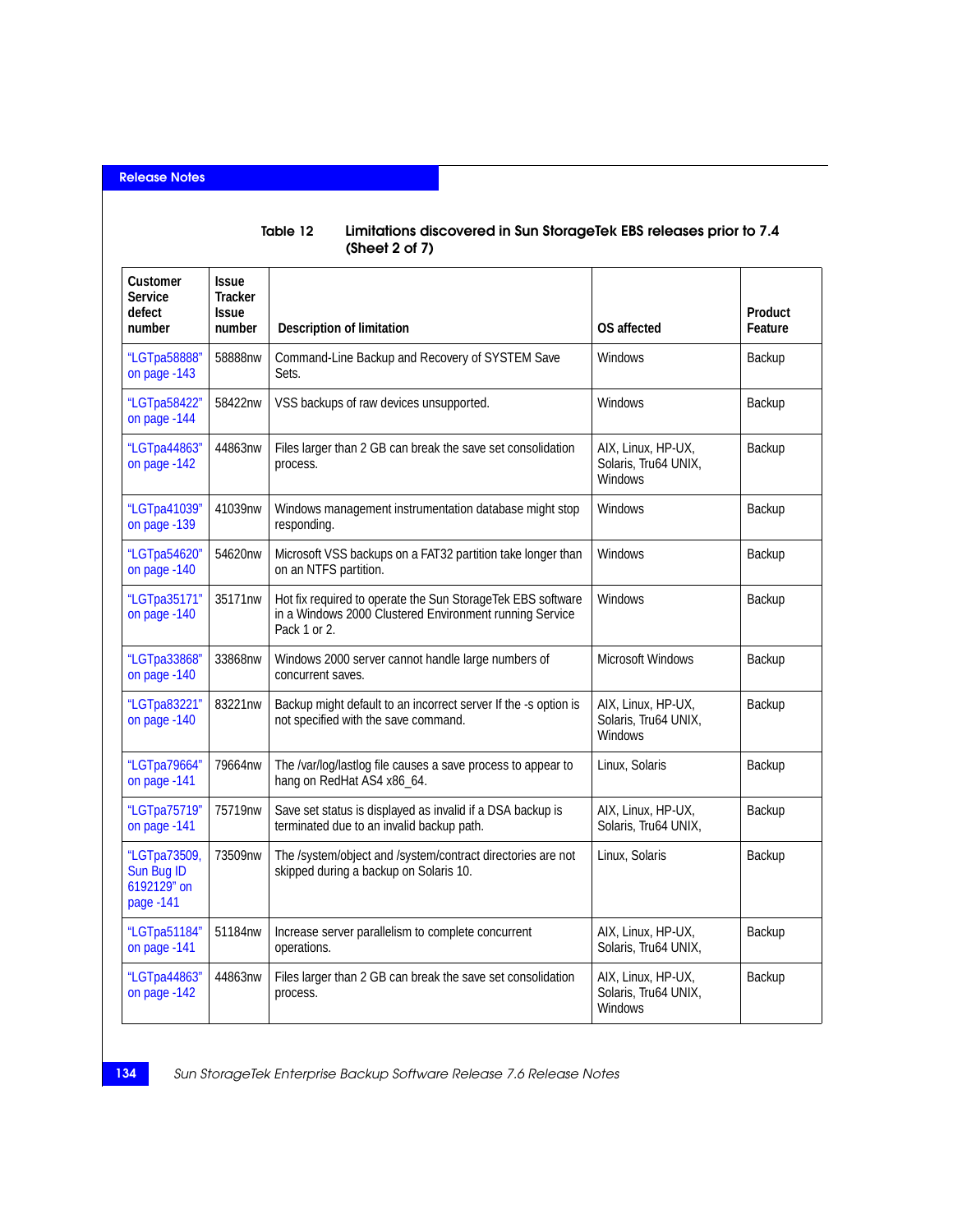| Table 12 | Limitations discovered in Sun StorageTek EBS releases prior to 7.4 |
|----------|--------------------------------------------------------------------|
|          | (Sheet 3 of 7)                                                     |

| <b>Customer</b><br>Service<br>defect<br>number | <b>Issue</b><br><b>Tracker</b><br>Issue<br>number | <b>Description of limitation</b>                                                                                      | OS affected                                                  | Product<br><b>Feature</b> |
|------------------------------------------------|---------------------------------------------------|-----------------------------------------------------------------------------------------------------------------------|--------------------------------------------------------------|---------------------------|
| "LGTpa75339"<br>on page -142                   | 75339nw                                           | Backup will fail with remote exec service if passwords are not<br>configured correctly.                               | Windows                                                      | Backup                    |
| "LGTpa61694"<br>on page -143                   | 61694nw                                           | SHAREPOINT save set cannot be excluded with directives<br>when a save set of ALL is specified.                        | Windows                                                      | Backup                    |
| "LGTpa58888"<br>on page -143                   | 58888nw                                           | Command line backup and recovery of SYSTEM save sets.                                                                 | Windows                                                      | Backup                    |
| "LGTpa58422"<br>on page -144                   | 58422nw                                           | VSS backups of raw devices unsupported                                                                                | Windows                                                      | Backup                    |
| "LGTpa91299"<br>on page -144                   | 91299nw                                           | ZFS file systems are not automatically backed up when<br>performing a savegrp backup of.                              | AIX, Linux, HP-UX,<br>Solaris, Tru64 UNIX                    | Backup                    |
| "LGTpa87308"<br>on page -145                   | 87308nw                                           | Using the withdraw command to withdraw a volume on a<br>partitioned library fails.                                    | AIX, Linux, HP-UX,<br>Solaris, Tru64 UNIX,<br>Windows        | <b>CLI</b>                |
| "LGTpa91406"<br>on page -145                   | 91406nw                                           | The Is -I command does not display files recovered from a<br>NetApp Data ONTAP 6.5 file system.                       | AIX, Solaris, HP-UX, Tru64<br>UNIX, Linux                    | <b>CLI</b>                |
| "LGTpa76457"<br>on page -145                   | 76457nw                                           | The mminfo command does not display a weekly summary<br>of save set usage during the change to daylight savings time. | AIX, Linux, HP-UX,<br>Solaris, Tru64 UNIX,<br><b>Windows</b> | CLI                       |
| "LGTpa51045"<br>on page -146                   | 51045nw                                           | Perform a save set recovery when using the save command<br>with the -I input file option.                             | AIX, Solaris, HP-UX, Tru64<br>UNIX, Linux                    | <b>CLI</b>                |
| "LGTpa62490"<br>on page -146                   | 62490nw                                           | Cloning on an EMC DART CFS 5.2 is unsupported.                                                                        | AIX, Linux, HP-UX,<br>Solaris, Tru64 UNIX,<br>Windows        | Cloning and<br>Staging    |
| "LGTpa70320"<br>on page -146                   | 70320nw                                           | Automatic cloning might fail when using a single staging<br>policy.                                                   | AIX, Linux, HP-UX,<br>Solaris, Tru64 UNIX,<br><b>Windows</b> | Cloning and<br>Staging    |
| "LGTpa41044"<br>on page -147                   | 41044nw                                           | Sun StorageTek EBS software might stop responding when<br>running SQL server 2000 and Sun StorageTek EBS client.      | Windows                                                      | Compatibility             |
| "LGTpa89947"<br>on page -147                   | 89947nw                                           | Cannot deposit volumes in a DAS silo.                                                                                 | AIX, Linux, HP-UX,<br>Solaris, Tru64 UNIX,<br>Windows        | Configuration             |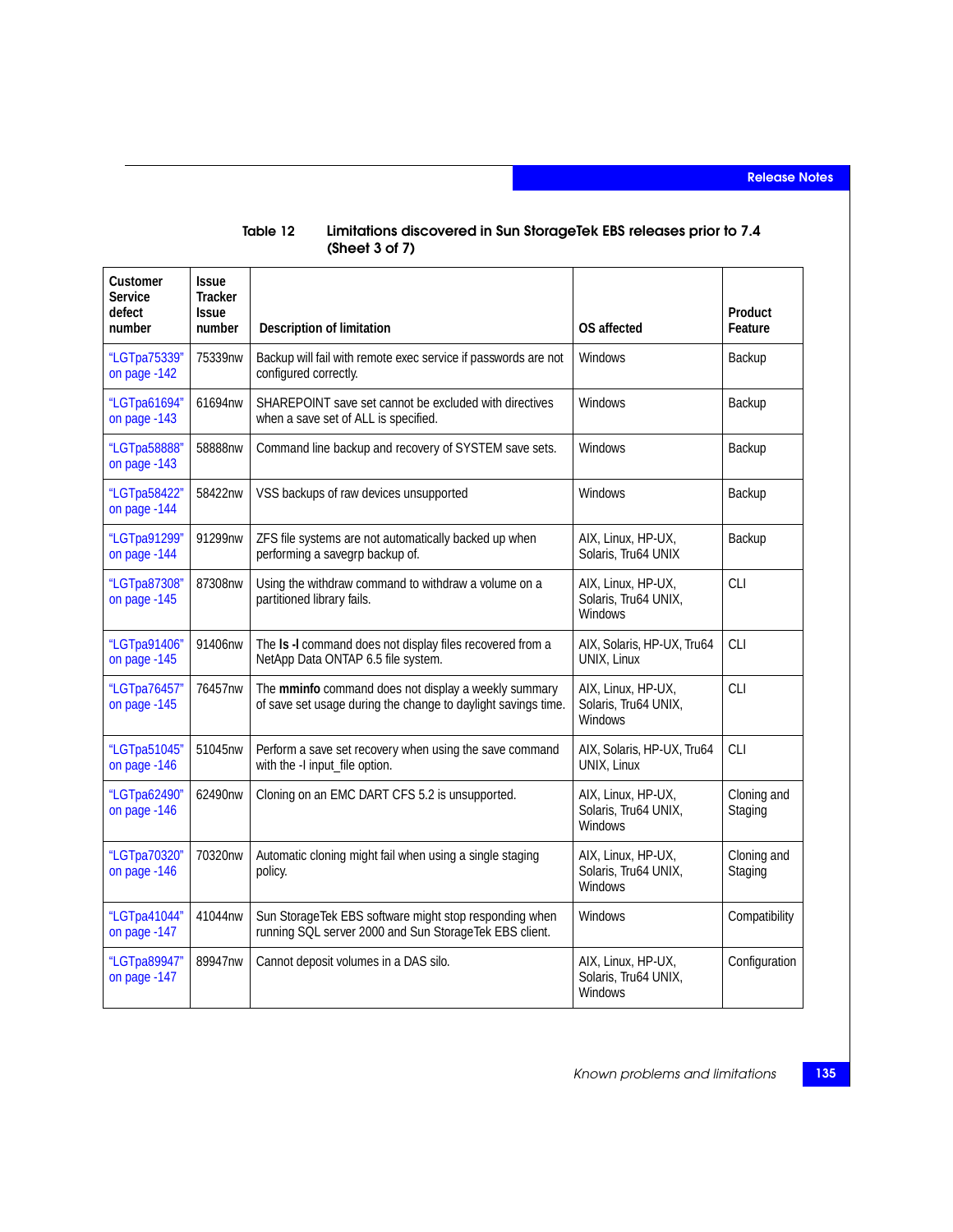| Table 12 | Limitations discovered in Sun StorageTek EBS releases prior to 7.4 |
|----------|--------------------------------------------------------------------|
|          | (Sheet 4 of 7)                                                     |

| <b>Customer</b><br>Service<br>defect<br>number | <b>Issue</b><br><b>Tracker</b><br><b>Issue</b><br>number | <b>Description of limitation</b>                                                                                               | <b>OS</b> affected                                    | <b>Product</b><br><b>Feature</b> |
|------------------------------------------------|----------------------------------------------------------|--------------------------------------------------------------------------------------------------------------------------------|-------------------------------------------------------|----------------------------------|
| "LGTpa66196"<br>on page -147                   | 66196nw                                                  | Warning when using AlphaStor 3.0x with SR2 on a Windows<br>server with a Sun Storage Tek EBS for Windows 2000 storage<br>node. | Windows                                               | Configuration                    |
| "LGTpa57709"<br>on page -148                   | 57709nw                                                  | Removable storage manager jukebox configures all devices<br>automatically.                                                     | Windows                                               | Configuration                    |
| "LGTpa35407"<br>on page -148                   | 35407nw                                                  | Change journal manager problems with multiple servers.                                                                         | Windows                                               | Configuration                    |
| "LGTpa83273"<br>on page -150                   | 83273nw                                                  | Misleading error message reported if an invalid NDMP<br>storage node password is entered when labeling a volume.               | AIX, Linux, HP-UX,<br>Solaris, Tru64 UNIX,<br>Windows | Devices and<br>Media             |
| "LGTpa83579"<br>on page -150                   | 83579nw                                                  | Device operations using the right click option might be lost.                                                                  | AIX, Solaris, HP-UX, Tru64<br>UNIX, Linux             | Devices and<br>Media             |
| "LGTpa82503"<br>on page -150                   | 82503nw                                                  | Media capacity notification not logged in the media database.                                                                  | AIX, Solaris, Windows,<br>HP-UX, Tru64 UNIX, Linux    | Devices and<br>Media             |
| "LGTpa80901"<br>on page -150                   | 80901nw                                                  | Labeling volumes concurrently might fail when using the Sun<br>StorageTek EBS Console.                                         | AIX, Solaris, HP-UX, Tru64<br>UNIX, Linux             | Devices and<br>Media             |
| "LGTpa87657"<br>on page -151                   | 87657nw                                                  | The udev tool is unsupported on Emulex running Linux<br>RedHat AS 4 using default kernel 2.6.                                  | Linux                                                 | Devices and<br>Media             |
| "LGTpa74492"<br>on page -151                   | 74492nw                                                  | The jbconfig command might fail on Windows 2003 with a<br>multidrive jukebox.                                                  | Windows                                               | Devices and<br>Media             |
| "LGTpa68867"<br>on page -151                   | 68867nw                                                  | Tape gets stuck in a drive when labeling Linux Red Hat.                                                                        | Linux                                                 | Devices and<br>Media             |
| "LGTpa66140"<br>on page -152                   | 66140nw                                                  | The jbconfig command reports a BNCHMARKVS640 DLT<br>drive as 4mm.                                                              | Windows                                               | Devices and<br>Media             |
| "LGTpa54632"<br>on page -152                   | 54632nw                                                  | Error message appears in daemon log when labeling a<br>volume that contains PowerSnap save sets.                               | AIX, Solaris, HP-UX, Tru64<br>UNIX, Linux             | Devices and<br>Media             |
| "LGTpa55128"<br>on page -152                   | 55128nw                                                  | Slow Solaris tape operations when using an IBMtape driver<br>with IBM LTO-2 Tape drives and the Sun StorageTek EBS<br>CDI.     | AIX, Solaris, HP-UX, Tru64<br><b>UNIX</b>             | Devices and<br>Media             |
| "LGTpa51725"<br>on page -153                   | 51725nw                                                  | Sun StorageTek EBS software attempts to eject a stuck tape.                                                                    | AIX, Solaris, HP-UX, Tru64<br>UNIX, Linux             | Devices and<br>Media             |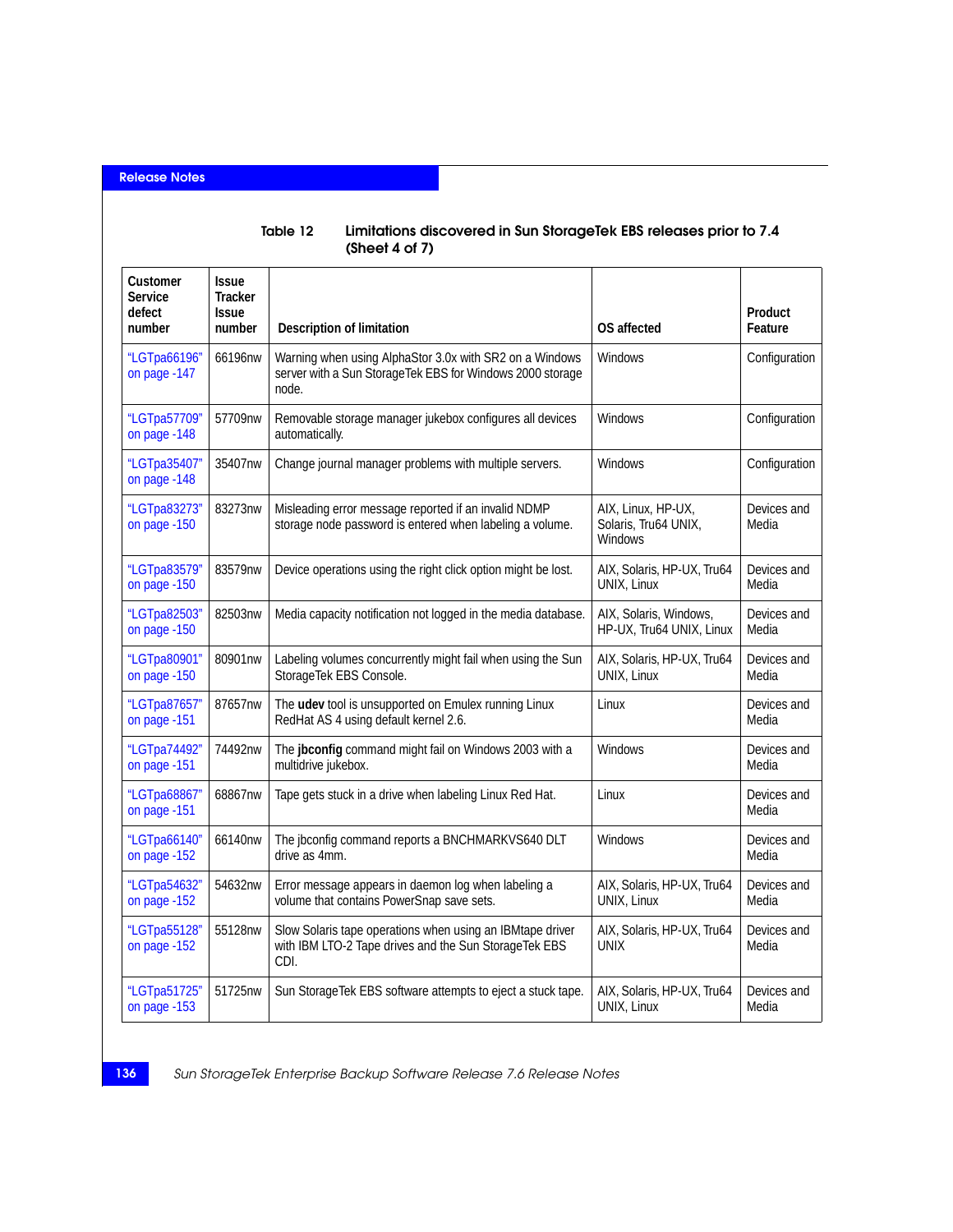| <b>Customer</b><br><b>Service</b><br>defect<br>number | <b>Issue</b><br><b>Tracker</b><br><b>Issue</b><br>number | <b>Description of limitation</b>                                                                                                      | <b>OS</b> affected                                           | <b>Product</b><br>Feature |
|-------------------------------------------------------|----------------------------------------------------------|---------------------------------------------------------------------------------------------------------------------------------------|--------------------------------------------------------------|---------------------------|
| "LGTpa66565"<br>on page -153                          | 66565nw                                                  | Volume retention information does not apply to volumes that<br>contain snapsets.                                                      | AIX, Linux, HP-UX,<br>Solaris, Tru64 UNIX,<br>Windows        | Devices and<br>Media      |
| "LGTpa50485"<br>on page -153                          | 50485nw                                                  | Increase the value of the save mount timeout attribute when<br>auto media management is enabled and a corrupt tape is<br>encountered. | AIX, Linux, HP-UX,<br>Solaris, Tru64 UNIX,<br><b>Windows</b> | Devices and<br>Media      |
| "LGTpa45470"<br>on page -154                          | 45470nw                                                  | Volume remains in the tape drive if the storage node nsrmmd<br>is not responding in a shared drive environment with DDS.              | AIX, Linux, HP-UX,<br>Solaris, Tru64 UNIX,<br>Windows        | Devices and<br>Media      |
| "LGTpa37996"<br>on page -156                          | 37996nw                                                  | The nsrjb -L and -I operations fail with an Exabyte<br>Mammoth-2 tape drive with Fibre Channel device.                                | AIX, Solaris, HP-UX, Tru64<br>UNIX, Linux                    | Devices and<br>Media      |
| "LGTpa58356"<br>on page -154                          | 58356nw                                                  | Label tape operation fails on an HP-UX platform if CDI is<br>turned on and IBM tape driver is used.                                   | AIX, Linux, HP-UX,<br>Solaris, Tru64 UNIX,<br>Windows        | Devices and<br>Media      |
| "LGTpa58215"<br>on page -155                          | 58215nw                                                  | Jukebox fails to allocate enough devices.                                                                                             | <b>Windows</b>                                               | Devices and<br>Media      |
| "LGTpa50089"<br>on page -155                          | 50089nw                                                  | Entering the inquire command during tape activity causes a<br>device error.                                                           | Windows                                                      | Devices and<br>Media      |
| "LGTpa48374"<br>on page -155                          | 48374nw                                                  | Managing optical drives with Solaris 9.                                                                                               | AIX, Solaris, HP-UX, Tru64<br>UNIX, Linux                    | Devices and<br>Media      |
| "LGTpa50279"<br>on page -156                          | 50279nw                                                  | Cannot label a tape if CDI is enabled on a tape drive on HP<br>Tru64 5.1.                                                             | AIX, Solaris, HP-UX, Tru64<br>UNIX, Linux                    | Devices and<br>Media      |
| "LGTpa36367"<br>on page -157                          | 36367nw                                                  | Tape Drive Requires Cleaning Error Message.                                                                                           | Windows                                                      | Devices and<br>Media      |
| "LGTpa89859"<br>on page -157                          | 89859nw                                                  | Unable to configure an ACSLS silo on Windows with<br>lib_attach 1.4.1.                                                                | Windows                                                      | Devices and<br>Media      |
| "LGTpa87730"<br>on page -158                          | 87730nw                                                  | Cannot launch the Sun StorageTek EBS Console from a<br>Linux PowerPC client.                                                          | Linux                                                        | <b>GUI</b>                |
| "LGTpa77990"<br>on page -158                          | 77990nw                                                  | Cannot run commands in <b>nsradmin</b> without the <b>nsrexecd</b><br>daemon.                                                         | Windows                                                      | GUI                       |
| "LGTpa82555"<br>on page -158                          | 82555nw                                                  | Remote client save sets with japanese characters are<br>displayed incorrectly.                                                        | Windows                                                      | GUI                       |

# **Table 12 Limitations discovered in Sun StorageTek EBS releases prior to 7.4 (Sheet 5 of 7)**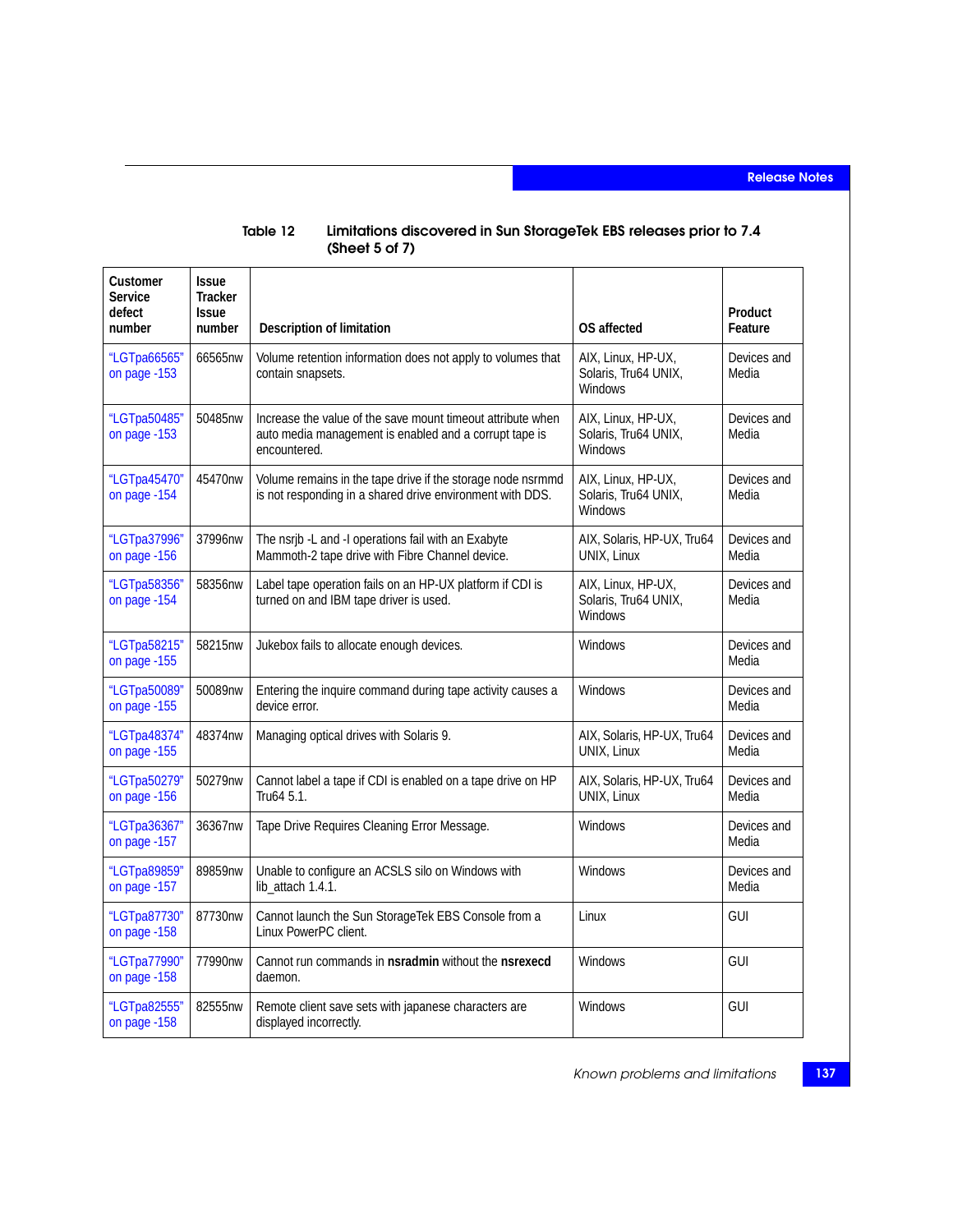**Table 12 Limitations discovered in Sun StorageTek EBS releases prior to 7.4 (Sheet 6 of 7)**

| <b>Customer</b><br><b>Service</b><br>defect<br>number | <b>Issue</b><br><b>Tracker</b><br><b>Issue</b><br>number | <b>Description of limitation</b>                                                                                                  | <b>OS</b> affected                                           | <b>Product</b><br>Feature |
|-------------------------------------------------------|----------------------------------------------------------|-----------------------------------------------------------------------------------------------------------------------------------|--------------------------------------------------------------|---------------------------|
| "LGTpa83820"<br>on page -159                          | 83820nw                                                  | Files backed up from a VSS system fileset appear in the file<br>system tree.                                                      | Windows                                                      | GUI                       |
| "LGTpa53364"<br>on page -159                          | 53364nw                                                  | SCSI device ID displayed differently than Sun StorageTek<br>EBS NDMP devices.                                                     | AIX, Solaris, HP-UX, Tru64<br>UNIX, Linux                    | GUI                       |
| "LGTpa56231"<br>on page -159                          | 56231nw                                                  | All client file index entries might appear not to have been<br>deleted.                                                           | AIX, Linux, HP-UX,<br>Solaris, Tru64 UNIX,<br><b>Windows</b> | <b>GUI</b>                |
| "LGTpa86214"<br>on page -160                          | 86214nw                                                  | Microsoft Windows username cannot contain a "!' character.                                                                        | <b>Windows</b>                                               | GUI                       |
| "LGTpa80764"<br>on page -160                          | 80764nw                                                  | No alternative location provided for the java14.sdk.tar file if<br>the /tmp directory is full.                                    | AIX, Solaris, HP-UX, Tru64<br>UNIX, Linux                    | Installation              |
| "LGTpa83706"<br>on page -160                          | 83706nw                                                  | ASR and non-ASR recovery fails if the Windows install CD<br>does not match the service pack level of the data being<br>backed up. | <b>Windows</b>                                               | Installation              |
| "LGTpa61643"<br>on page -161                          | 61643nw                                                  | Package installation on Linux IA64 Red Hat results in an<br>error.                                                                | Linux                                                        | Installation              |
| "LGTpa50807"<br>on page -161                          | 50807nw                                                  | Error downgrading to business edition.                                                                                            | AIX, Linux, HP-UX,<br>Solaris, Tru64 UNIX,<br><b>Windows</b> | Installation              |
| "LGTpa62224"<br>on page -162                          | 62224nw                                                  | Sun StorageTek EBS License Manager allowance limitation.                                                                          | <b>Windows</b>                                               | Licensing                 |
| "LGTpa79450"<br>on page -177                          | 79450nw                                                  | The XAPPLRESDIR environment variable must be set to<br>operate the Sun StorageTek EBS Console on HP-UX                            | HP-UX                                                        | Localization              |
| "LGTpa81024"<br>on page -163                          | 81024nw                                                  | Fatal error incorrectly reported no printer available to print a<br>bootstrap on AIX 5.3.                                         | AIX, Solaris, HP-UX, Tru64<br>UNIX, Linux                    | Messaging                 |
| "LGTpa54165"<br>on page -163                          | 54165nw                                                  | Error message generated if the snapshot policy is configured<br>to request more snapshots than a Savegroup can generate.          | AIX, Solaris, HP-UX, Tru64<br>UNIX, Linux                    | Messaging                 |
| "LGTpa43135"<br>on page -164                          | 43135nw                                                  | System log notifications fail on SuSE 8.0.                                                                                        | Linux                                                        | Messaging                 |
| "LGTpa88065"<br>on page -165                          | 88065nw                                                  | If a connection is lost during an NDMP backup to a NAS filer<br>the Sun StorageTek EBS software stops responding.                 | AIX, Linux, HP-UX,<br>Solaris, Tru64 UNIX,<br><b>Windows</b> | <b>NDMP</b>               |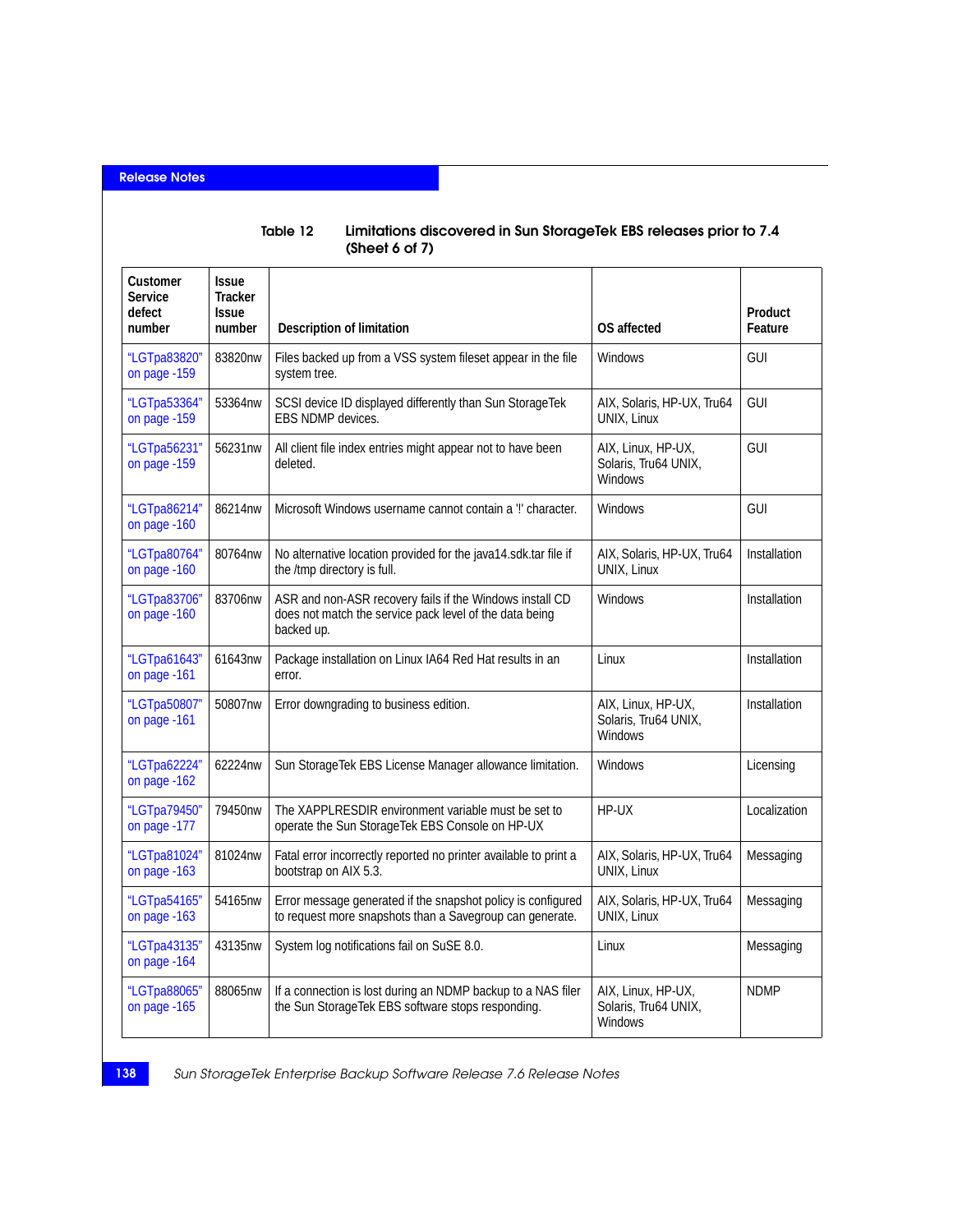| <b>Customer</b><br><b>Service</b><br>defect<br>number | <b>Issue</b><br><b>Tracker</b><br><b>Issue</b><br>number | <b>Description of limitation</b>                                                                                  | <b>OS affected</b>                                    | <b>Product</b><br>Feature |
|-------------------------------------------------------|----------------------------------------------------------|-------------------------------------------------------------------------------------------------------------------|-------------------------------------------------------|---------------------------|
| "LGTpa74026"<br>on page -165                          | 74026nw                                                  | The scanner command might stop responding if it<br>encounters an aborted save set backed up to an NDMP<br>device. | AIX, Solaris, HP-UX, Tru64<br>UNIX, Linux             | <b>NDMP</b>               |
| "LGTpa28778"<br>on page -165                          | 28778nw                                                  | Sun Storage Tek EBS software fails to use tapes preinitialized<br>in NDMP-enabled tape devices.                   | AIX, Linux, HP-UX,<br>Solaris, Tru64 UNIX,<br>Windows | <b>NDMP</b>               |
| "LGTpa65644"<br>on page -166                          | 65644nw                                                  | NDMP save sets in status recyclable are not recoverable.                                                          | AIX, Linux, HP-UX,<br>Solaris, Tru64 UNIX,<br>Windows | Restore                   |
| "LGTpa48556"<br>on page -166                          | 48556nw                                                  | Preventing duplicate filenames during recovery.                                                                   | Windows                                               | Restore                   |
| "LGTpa48322"<br>on page -166                          | 48322nw                                                  | Windows error message during automated system recovery.                                                           | Windows                                               | Restore                   |
| "LGTpa37508"<br>on page -167                          | 37508nw                                                  | Limitation on browse and retention policy dates                                                                   | AIX, Linux, HP-UX,<br>Solaris, Tru64 UNIX,<br>Windows | Restore                   |
| "LGTpa35856"<br>on page -167                          | 35856nw                                                  | No message is logged if resource files are missing.                                                               | AIX, Linux, HP-UX,<br>Solaris, Tru64 UNIX,<br>Windows | Restore                   |
| "LGTpa23372"<br>on page -167                          | 23372nw                                                  | Concurrent multiclient recovery on Windows 2000.                                                                  | Microsoft Windows                                     | Restore                   |
| "LGTpa38176"<br>on page -168                          | 38176nw                                                  | Cannot change the browse time if there are files for recovery.                                                    | AIX, Linux, HP-UX,<br>Solaris, Tru64 UNIX,<br>Windows | Recovery                  |

## **Table 12 Limitations discovered in Sun StorageTek EBS releases prior to 7.4 (Sheet 7 of 7)**

# <span id="page-138-0"></span>**Backup operations problems and limitations descriptions**

This section details the problems and limitations related to backup operations.

# **Windows management instrumentation database might stop responding**

# <span id="page-138-1"></span>**LGTpa41039**

While performing a save of the Windows Management Instrumentation (WMI) database, the **save** process stops responding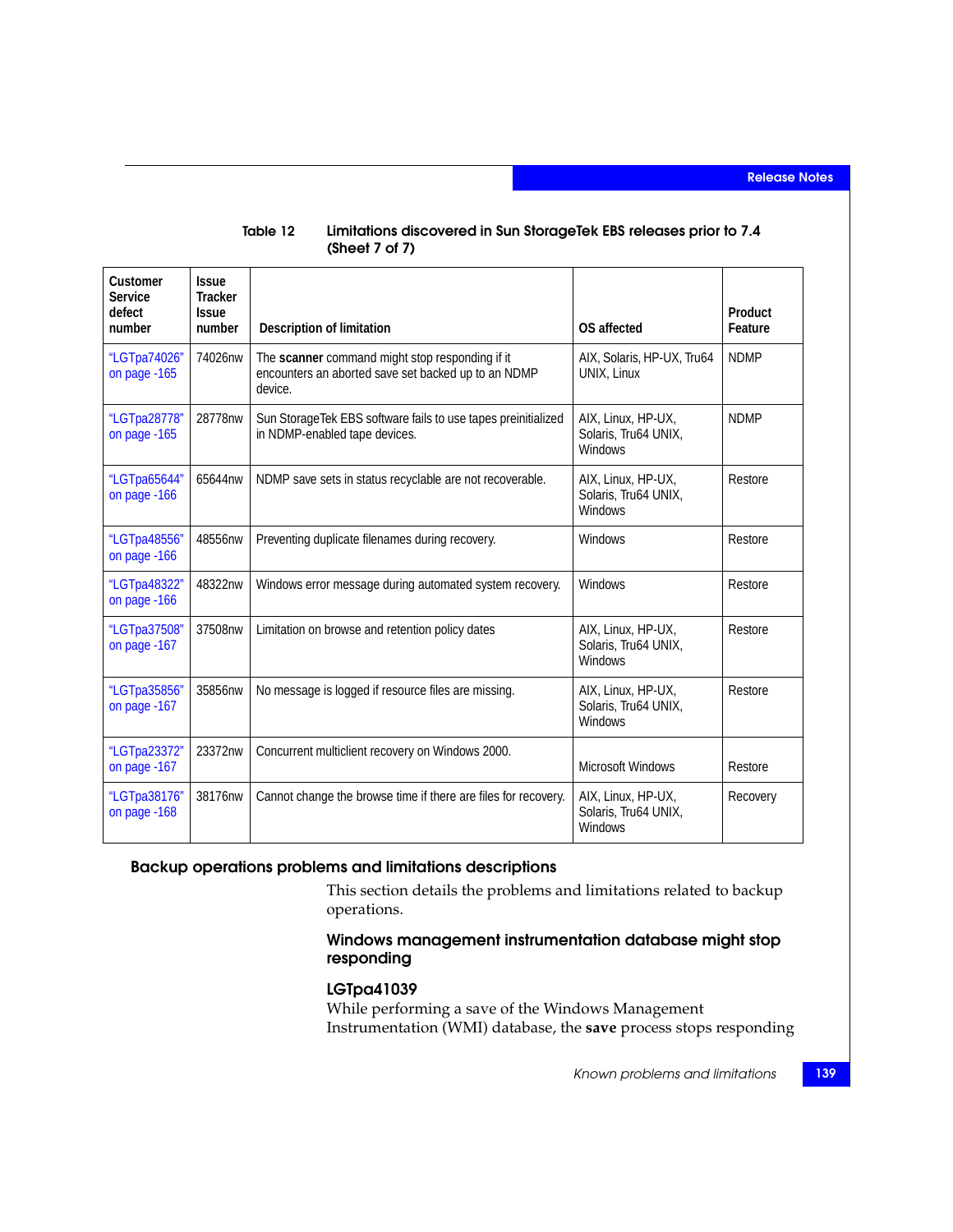during a Microsoft application programming interface (API) call. A Microsoft API call should be nonblocking.

To work around this issue, obtain the hot fix for the Microsoft operating system bug. The Microsoft Knowledgebase article Q319579, *COM Activity Deadlock Causes IIS to Stop Responding,*  contains more information on this hot fix.

# **Microsoft VSS backups on a FAT32 partition take longer than on an NTFS partition**

## <span id="page-139-1"></span>**LGTpa54620**

VSS backups of files on a FAT32 partition take longer than VSS backups of files on an NTFS partition. This is a known Microsoft issue.

# **Hot fix required to operate the Sun StorageTek EBS software in a Windows 2000 Clustered Environment running Service Pack 1 or 2**

## <span id="page-139-2"></span>**LGTpa35171**

To run Sun StorageTek EBS software in a Windows 2000 cluster environment by using MSCS and the Windows Service Pack 1 or 2, apply the Microsoft Gethostbyaddr( ) hot fix. The hot fix is available from Microsoft Product Support Services. The Gethostbyaddr( ) hot fix is not required if Windows 2000 Service Pack 3 is installed on the cluster nodes. It is only required when running Service Pack 1 or 2.

# **Windows 2000 server cannot handle large numbers of concurrent saves**

### <span id="page-139-3"></span>**LGTpa33868**

Running a large number of concurrent saves might cause the server to stop responding.

To work around this issue, increase the desktop heap for noninteractive processes from the default value (512 KB) to 3,072 KB. If the failures continue to occur, increase the heap up to 5,120 KB.

# **Backup might default to an incorrect server If the -s option is not specified with the save command**

### <span id="page-139-0"></span>**LGTpa83221**

On a Sun StorageTek EBS client, if the -s servername option is not specified with the save pathname command, the save command does not select the first server name in the */nsr/res/servers* file. The save command selects the first server it contacts on the network.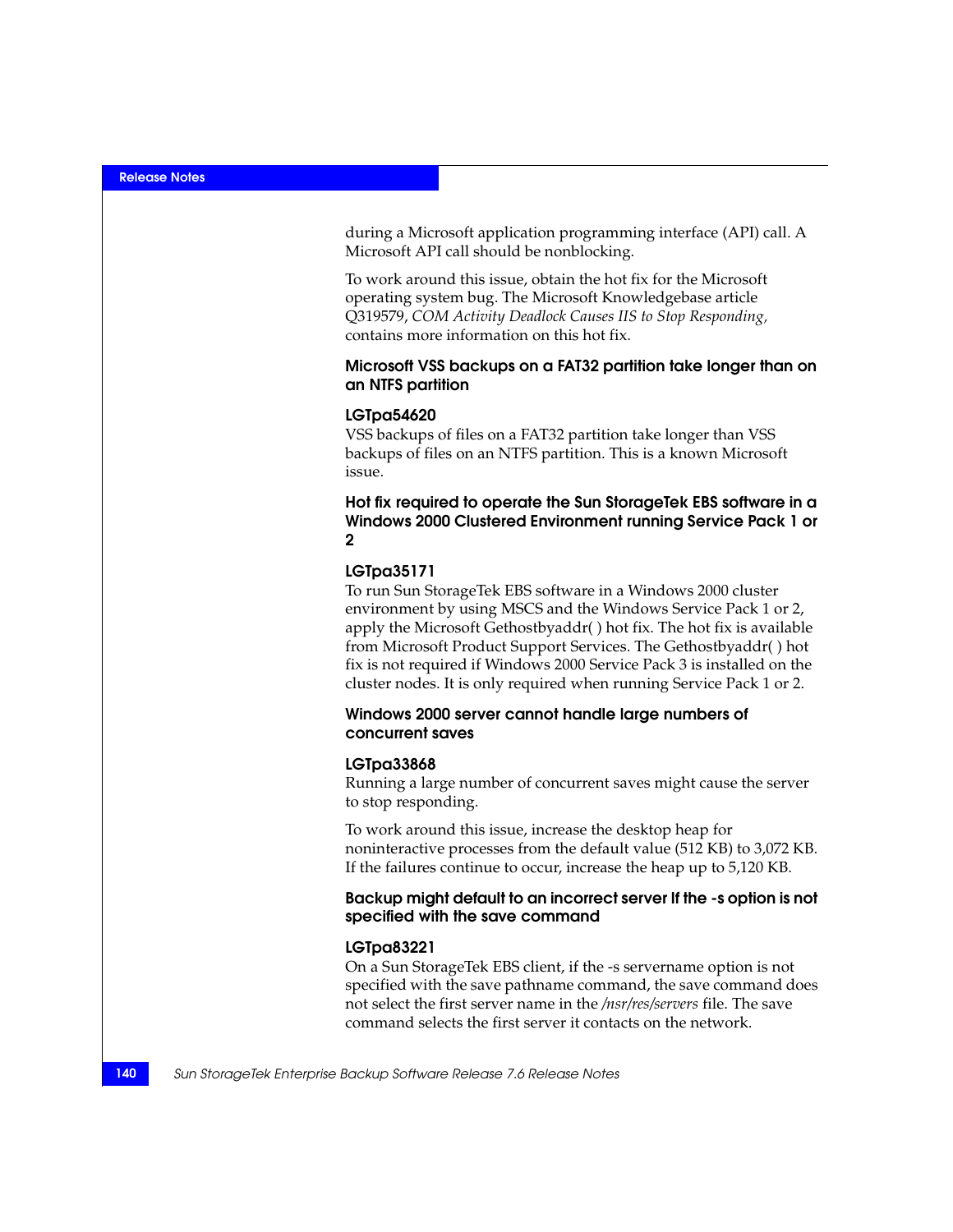### **Workaround**

Use the -s servername option with the **save** command to specify a specific Sun StorageTek EBS server.

## **The /var/log/lastlog file causes a save process to appear to hang on RedHat AS4 x86\_64**

## <span id="page-140-3"></span>**LGTpa79664**

RedHat AS4 x86\_64 creates a 4TB sparse file, /var/log/lastlog, during the install process. A save process that includes this file appears to hang while it reads the sparse file. The save process executes after the delay.

## **Save set status is displayed as invalid if a DSA backup is terminated due to an invalid backup path**

## <span id="page-140-0"></span> **LGTpa75719**

If a DSA backup is terminated due to an invalid backup path, the save set status is displayed as invalid ss (for file type devices and tape devices) in the Volumes window. The Volume window should not display information about the save set status.

# **The /system/object and /system/contract directories are not skipped during a backup on Solaris 10**

### <span id="page-140-1"></span> **LGTpa73509, Sun Bug ID 6192129**

The **/system/object** and **/system/contract** directories should be skipped when running backups on a Solaris 10 operating system.

Create a .nsr file with directives to skip the **/system/object** and **/system/contract** directories.

If the directories are not skipped, error messages are reported during a backup. For example:

| enoexec:/system/contract save: readdir overflow error, |         |             |      |
|--------------------------------------------------------|---------|-------------|------|
| backup of directory cannot continue                    |         |             |      |
| enoexec: /system/contract                              |         | level=full, | 3 KB |
| 00:04:06                                               | 9 files |             |      |

#### **Increase server parallelism to complete concurrent operations**

### <span id="page-140-2"></span> **LGTpa51184**

There may be a need to increase the server parallelism value to complete the concurrent operations with an advanced file type device (AFTD) device when the number of simultaneous save sessions reaches the maximum value for server parallelism.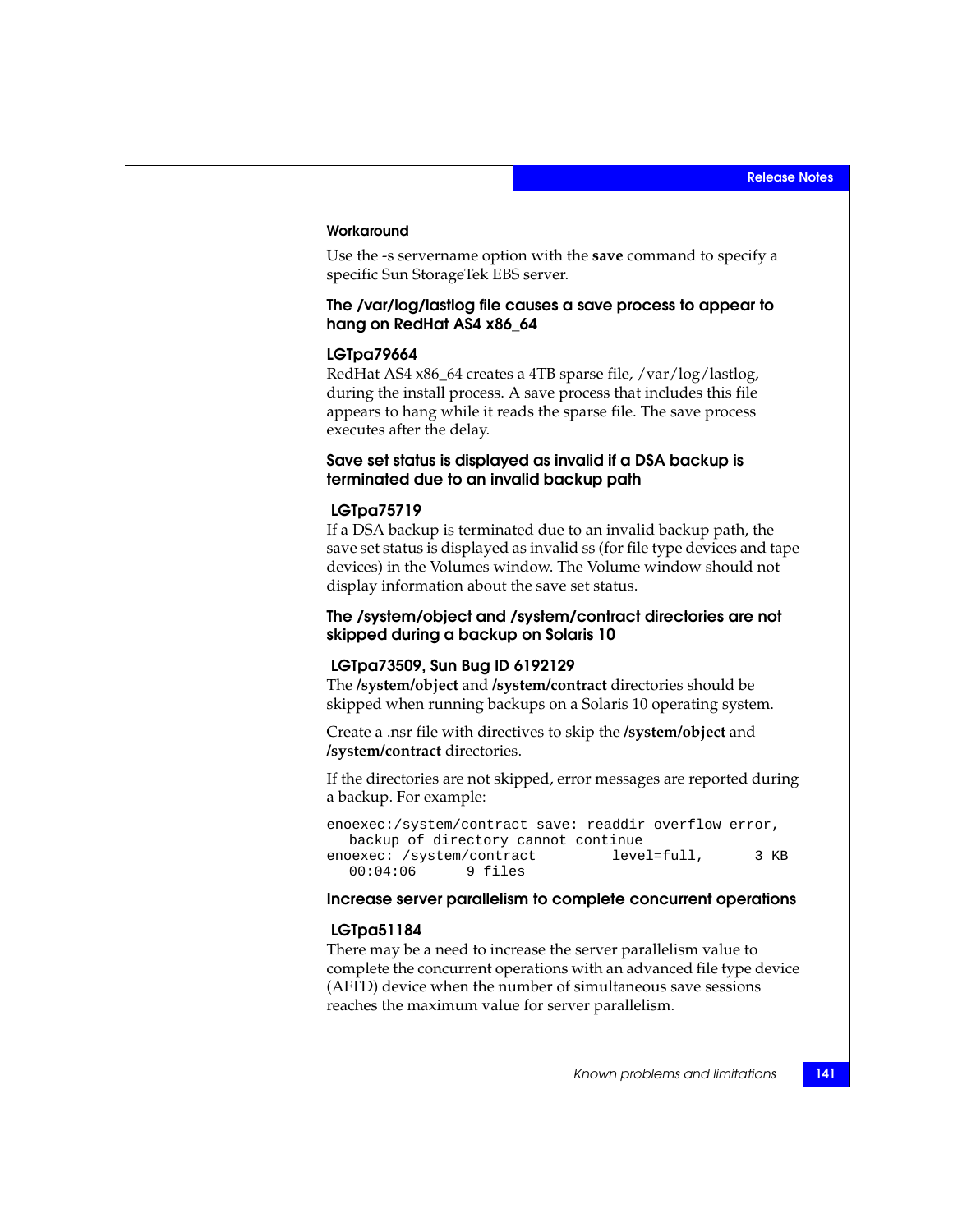For example, if the server parallelism is set to 4, and there are 4 simultaneous saves going to an AFTD, set the server parallelism to 5 to complete a concurrent clone/stage operation from this AFTD while the four saves are in progress.

# **Files larger than 2 GB can break the save set consolidation process**

### <span id="page-141-2"></span> **LGTpa44863**

The Sun StorageTek EBS software cannot consolidate save sets when either the full or Level 1 save set contains a file larger than 2 GB.

# **VSS on Windows Server 2003 x64 requires a Microsoft hotfix if Windows is running MSSQL Server or MSDE**

### <span id="page-141-0"></span>**LGTpa82436**

Due to problems that Microsoft is encountering with certain VSS writers, VSS on Windows Server 2003 x64 requires a Microsoft hotfix if Windows is running MSSQL Server or MSDE. The Microsoft hot fix can be installed from the following:

*http://support.microsoft.com/default.aspx?scid=kb;en-us;913100.*

# **Backup will fail with remote exec service if passwords are not configured correctly**

### <span id="page-141-1"></span>**LGTpa75339**

A backup will fail if the following is true:

- A Sun StorageTek EBS Remote Exec service on a client machine is configured so that the service is initiated by a local system account.
- The remote user and password field for the client is configured to use the same username and password as the Remote Exec service.

This error message is reported:

```
Cannot authenticate user: a required privilege is not 
  held by the client. Permission denied.
```
#### **Workaround**

To avoid this issue, configure the Sun StorageTek EBS Remote Exec service on the client to initiate with the local system account and populate the Remote User and Password fields of the client by using the Sun StorageTek EBS Administrator program.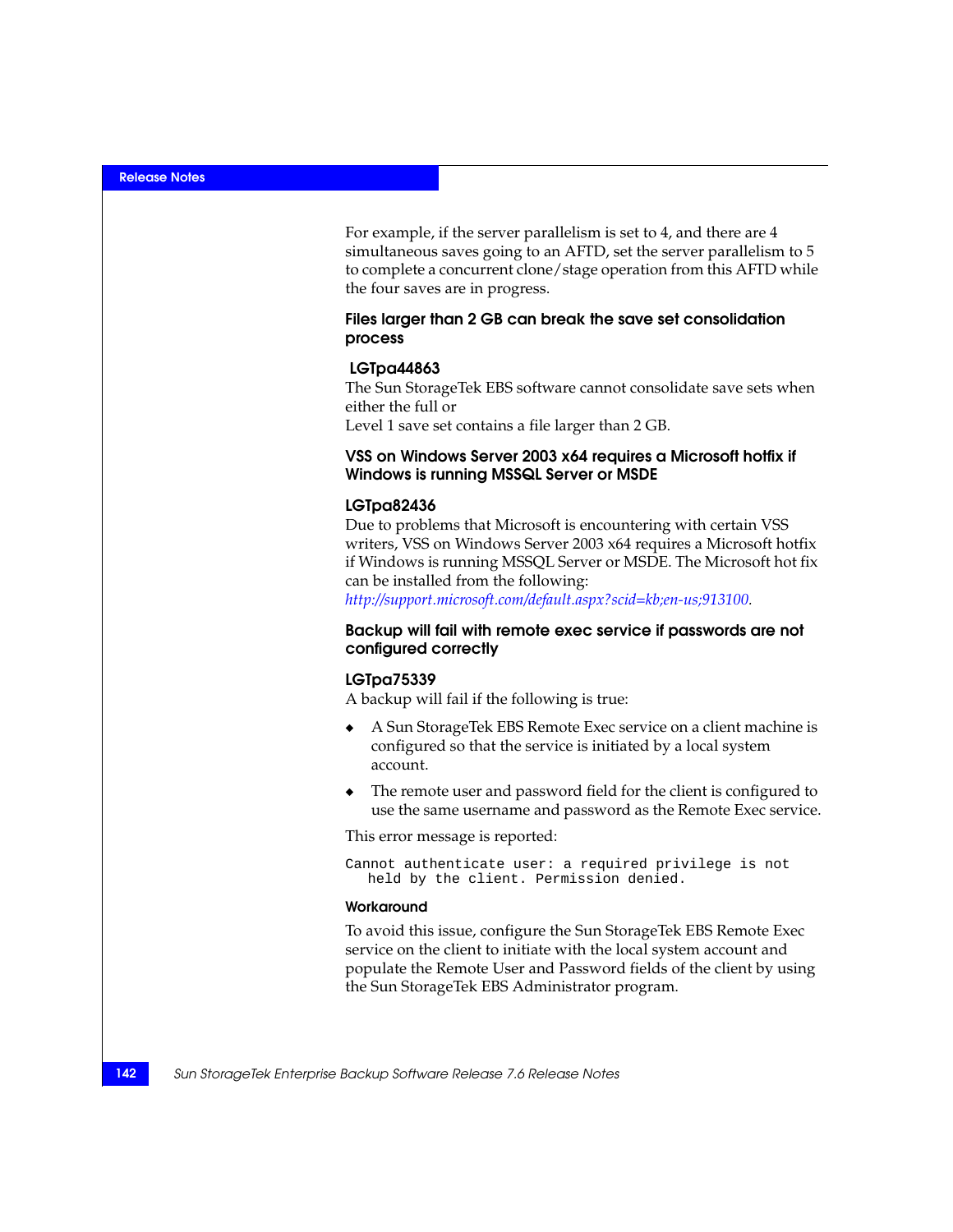# **SHAREPOINT save set cannot be excluded with directives when a save set of ALL is specified**

#### <span id="page-142-0"></span>**LGTpa61694**

The SHAREPOINT save set cannot be excluded with directives when a save set of ALL is specified for backup.

#### **Command line backup and recovery of SYSTEM save sets**

### <span id="page-142-1"></span>**LGTpa58888**

When backing up or recovering SYSTEM or VSS SYSTEM save sets from the command line, these limitations apply:

- A maximum of one SYSTEM or VSS SYSTEM save set can be included in the same **save** or **recover** command.
- ◆ File system directories cannot be specified in the same **save** or **recover** command.
- A maximum of one SYSTEM or the VSS SYSTEM save set can be specified in an input file.

**Note:** An input file is specified in a **save** or **recover** command with the **-I** option.

File system directories cannot be specified in an input file.

Examples of invalid command line entries include:

```
recover -s servername "SYSTEM DB:" "SYSTEM STATE:"
recover -s servername D:\letters "SYSTEM DB:"
save -s servername "SYSTEM DB:" "SYSTEM STATE:"
save -s servername D:\letters "SYSTEM DB:"
save -s servername -I D:\list.txt
```
Where **list.txt** is an input file. Examples of invalid input files include:

- The following input file is invalid because it includes a file system and a VSS SYSTEM save set: **D:\letters VSS SYSTEM BOOT:**
- The following input value file is invalid because it includes multiple VSS SYSTEM save sets: **VSS SYSTEM BOOT: VSS SYSTEM SERVICES:**

Examples of valid command line entries include:

**save -s servername "VSS SYSTEM BOOT:" save -s servername "VSS SYSTEM SERVICES:"**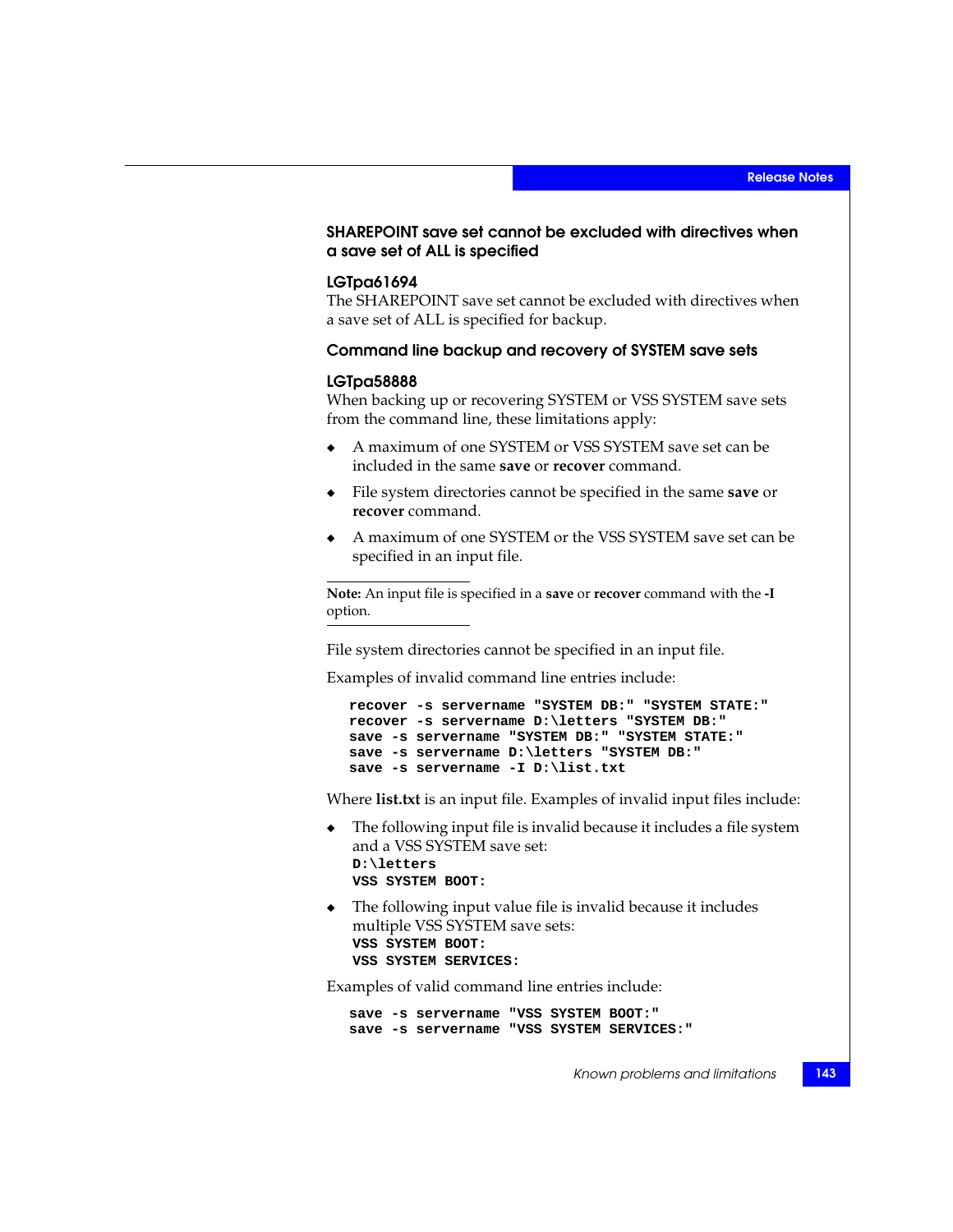```
recover -s servername "VSS SYSTEM BOOT:"
recover -s servername "VSS SYSTEM SERVICES:"
```
#### **Workaround**

To back up multiple SYSTEM or VSS SYSTEM save sets in one operation, choose one of these options:

- ◆ In the Sun StorageTek EBS Administration window, edit the Client resource to include multiple SYSTEM or VSS SYSTEM save sets. Alternatively, ensure that the default save set All is selected for the Client resource.
- ◆ In the Sun StorageTek EBS User program, mark all of the required SYSTEM or VSS SYSTEM save sets and any other required save sets and then complete the backup.

To recover multiple SYSTEM or VSS SYSTEM save sets in one operation, from the Sun StorageTek EBS User program, mark all of the required SYSTEM or VSS SYSTEM save sets and any other required save sets and then complete the recovery.

The *EMC Sun StorageTek EBS Administration Guide* contains more information about editing Client resources, using the Sun StorageTek EBS Administrator program or the Sun StorageTek EBS User program.

### **VSS backups of raw devices unsupported**

#### <span id="page-143-1"></span>**LGTpa58422**

Sun StorageTek EBS release 7.4 does not support the VSS backups of raw devices.

# **ZFS file systems are not automatically backed up when performing a savegrp backup of ALL**

#### <span id="page-143-0"></span>**LGTpa91299**

The **savefs** command fails to automatically backup a ZFS file system when performing a savegrp backup of ALL. The ZFS file systems do not appear in the **/etc/vfstab** file.

#### **Workaround**

To workaround this issue do one of the following:

- ◆ Explicitly set the file systems for backup in the client's save set list.
- ◆ Set the ZFS file systems to legacy mount point behavior and add an entry to the /etc/vfstab file.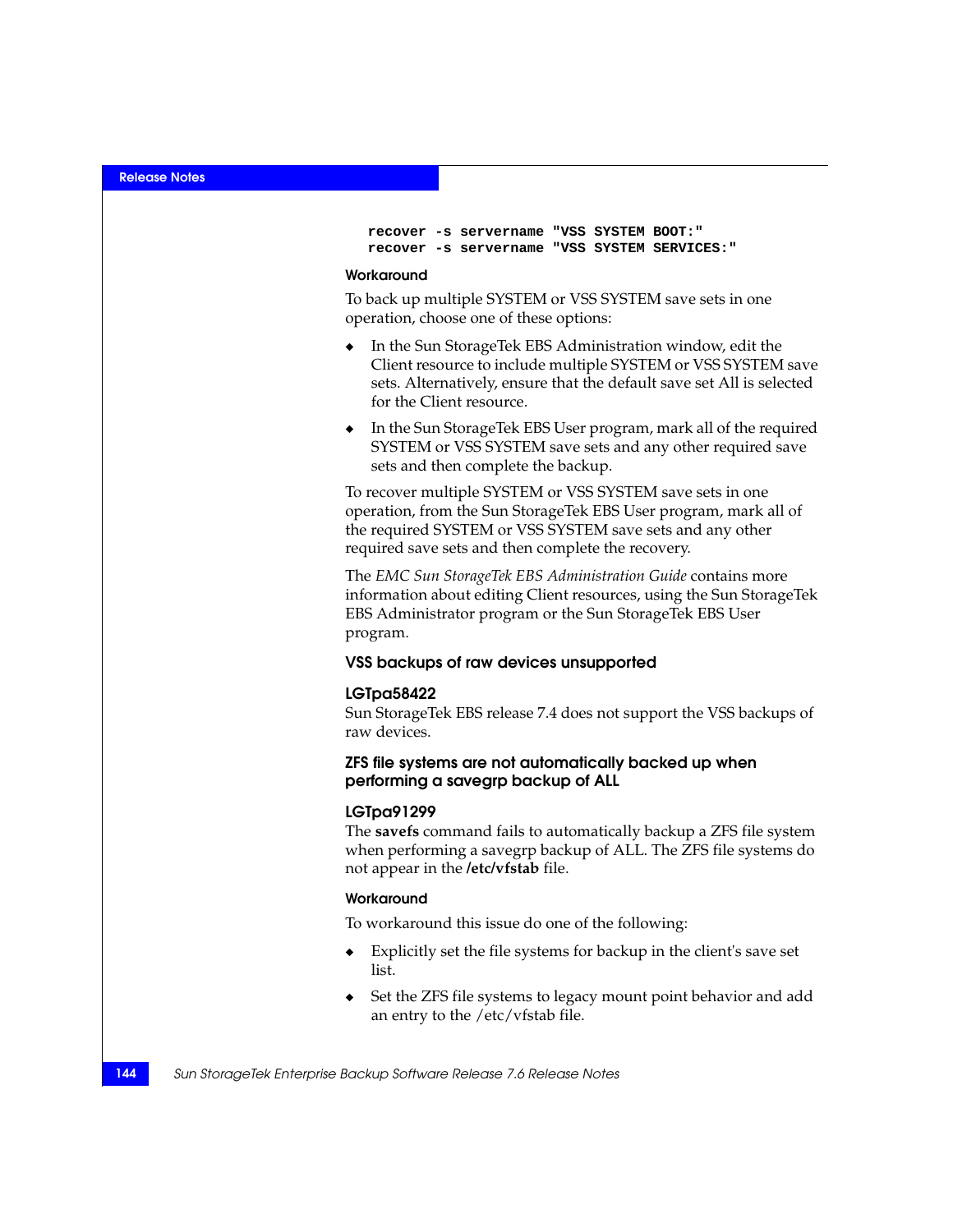For example:

# **zfs umount** <zpool> # **zfs set mountpoint=legacy** <zpool>

Add an entry to the /etc/vfstab. For example:

**<zpool> -** /mypool **zfs - yes**  where */mypool* is the mount point

# **mount** /mypool

# **CLI problems and limitations descriptions**

This section details the problems and limitations related to the Command Line Interface (CLI).

# **Using the withdraw command to withdraw a volume on a partitioned library fails**

#### **LGTpa87308**

The withdraw command fails when a volume is withdrawn from a partitioned library.

### **Workaround**

When using the **withdraw** command, specify the port number also. For example,

**nsrjb -w -S** <sup>1</sup> **-P** <sup>2</sup> **-vvv**

# **The ls -l command does not display files recovered from a NetApp Data ONTAP 6.5 file system**

#### **LGTpa91406**

After performing a recovery from a NetApp Data ONTAP 6.5 file system mounted on a UNIX client (NFS share), the recovered files are not displayed if the **ls -l** command is entered.

### **Workaround**

Unmount and remount the file system and the files are visible.

# **The mminfo command does not display a weekly summary of save set usage during the change to daylight savings time**

#### **LGTpa76457**

If you use **mminfo** query to get a weekly save set usage summary during the change to daylight saving time (last Sunday of October and first Sunday of April), there is no information for the day of the change.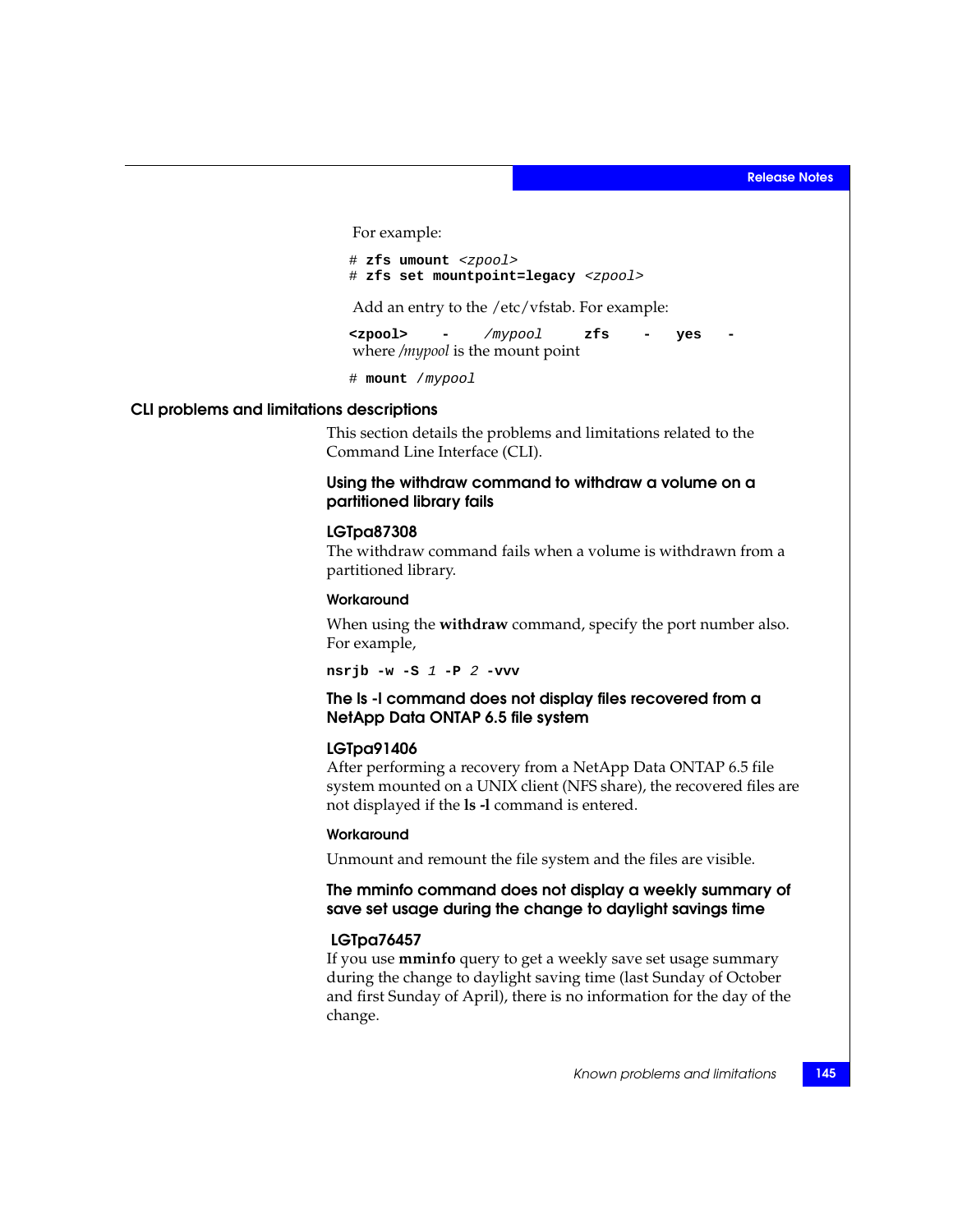# **Perform a save set recovery when using the save command with the -I input\_file option**

#### **LGTpa51045**

When using the **save** command with the **-I input\_file** option and one of the entries is deleted while the backup is running, the remaining entries in the input file are saved successfully. However, connecting directories are not saved and you are unable to perform index-based recoveries. The workaround is to perform a save set recovery.

### **Cloning problems and limitations descriptions**

This section details the problems and limitations related to cloning operations.

### **Cloning on an EMC DART CFS 5.2 is unsupported**

#### **LGTpa62490**

Cloning on an EMC DART CFS 5.2 is unsupported.

The source tape begins reading data after the clone tape is mounted and the clone operation fails. The source drive does not exit the reading data state.

A clone error is reported in the /nsr/cores/nsrndmp\_clone file.

### **Automatic cloning might fail when using a single staging policy**

#### **LGTpa70320**

Automatic cloning fails when using a single staging policy if the following apply:

- Backup is to an advanced file type device.
- Server Parallelism value is set low (two or less).
- ◆ Recover space and check file system interval is approximately three and five minutes.
- High-water mark is set at a low value (approximately 10 percent).

This error message appears:

```
Error: nsrd: nonexistant cloneid (SSID) for 
  saveset(ss_name)
```
#### **Compatibility problems and limitations descriptions**

This section details the problems and limitations related to compatibility of the software.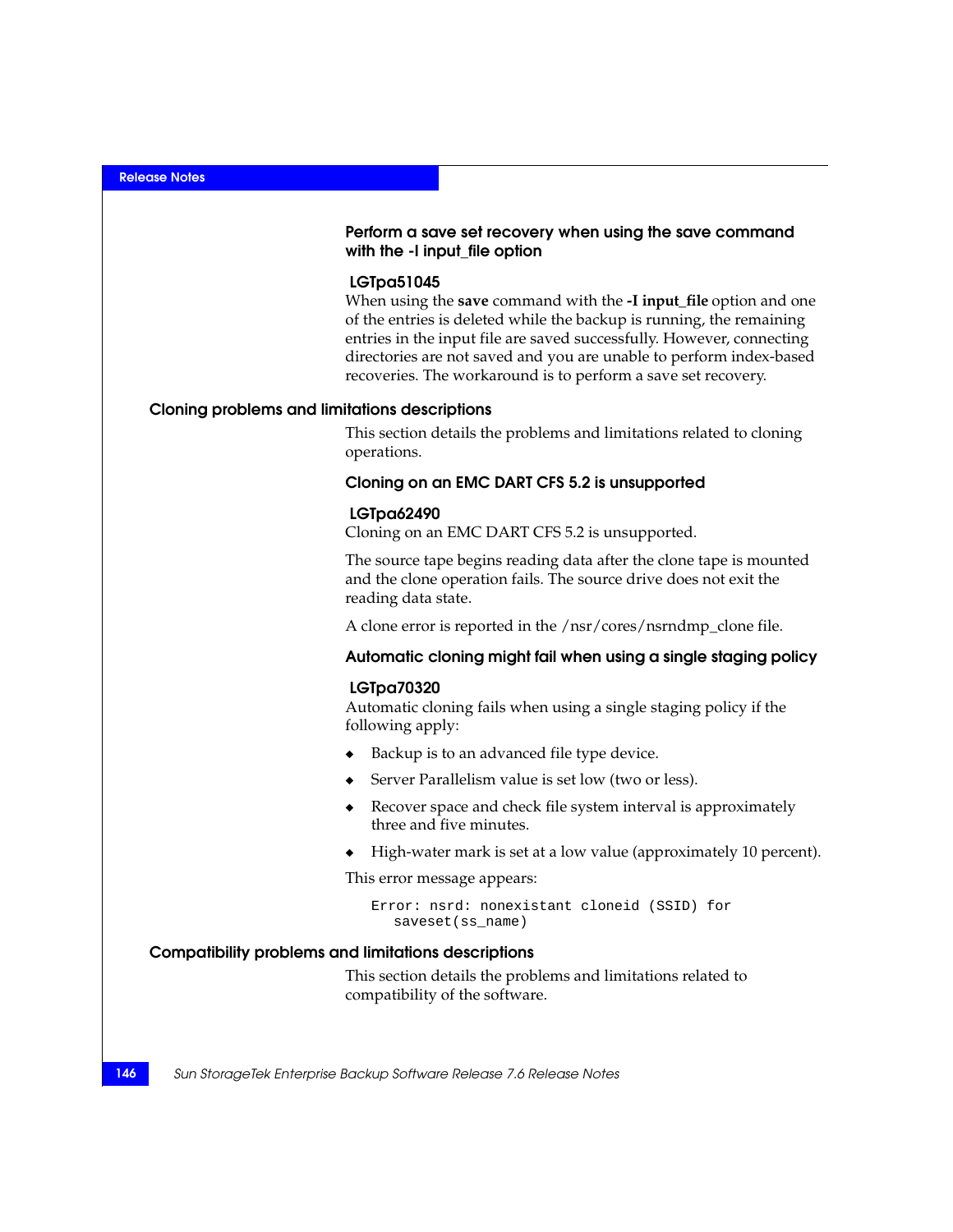# **Sun StorageTek EBS software might stop responding when running SQL server 2000 and Sun StorageTek EBS client**

#### **LGTpa41044**

On systems running both SQL Server 2000 and the Sun StorageTek EBS client, the Sun StorageTek EBS software might stop responding when obtaining device information on the client computer.

To work around this issue, obtain the hot fix for the Microsoft operating system bug. The Microsoft Knowledgebase article Q319246, *FIX: Error Dialog Box During SQL Server Database Backup*  contains more information on this hot fix.

### **Configuration problems and limitations descriptions**

This section details the problems and limitations related to configuring the software.

# **Cannot deposit a volume from the CAP (I/O Port) using nsrjb -d command**

#### **LGTpa89947**

Cannot deposit a volume from the CAP (I/O Port) using **nsrjb -d** command. A silo volume deposit requires the **-T** and **-a** options in sequence to add a volume in the media database.

The sequence of operations is:

**nsrjb -d -T** BarCode

Ignore the error message that appears.

**nsrjb -a -T** Barcode

# **Warning when using AlphaStor 3.0x with SR2 on a Windows server with a Sun StorageTek EBS for Windows 2000 storage node**

### **LGTpa66196**

When using AlphaStor 3.0x with Service Release 2 on a Windows server with Windows 2000 Storage node, this scenario might occur:

The **nsrcnct** process terminates after loading a volume into the storage node tape devices. The **nsrcnct** process is contacted by the **nsrjb** program to perform a mount request. If the **nsrcnct** process does *not* remain active during the backup, the process fails and the tape is ejected from the drive.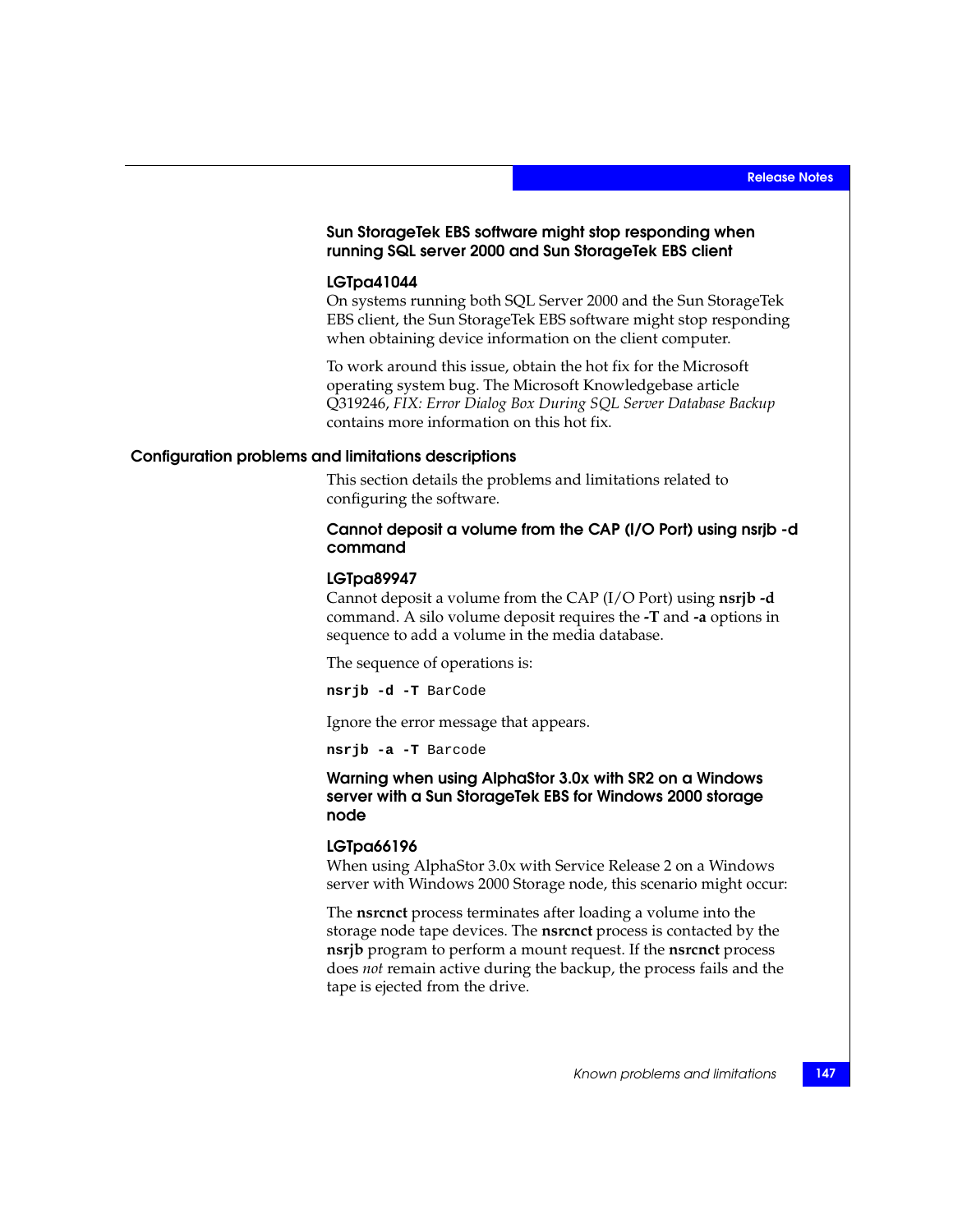To prevent the **nsrcnct** process from failing, add the *system@storagenode*  (default) or the account that starts the Sun StorageTek EBS services. This problem only occurs with the AlphaStor SR2 release when both the Sun StorageTek EBS storage node and server are running Windows 2000.

# **Removable storage manager jukebox configures all devices automatically**

#### **LGTpa57709**

When using the **jbconfig** command to configure a tape drive, a Removable Storage Manager (RSM) jukebox configures all devices automatically and picks the most generic device type available. For example, if you are configuring a 4 mm 20 GB tape drive, the RSM jukebox defines the device as a 4 mm type device, not 4 mm 20 GB. Likewise, if you are configuring a DLT8000 device, it is configured as DLT. Therefore, you might not receive the same performance and usage as with a fully defined device.

#### **Change journal manager problems with multiple servers**

#### **LGTpa35407**

Configuring multiple Sun StorageTek EBS servers to back up a client with Change Journal enabled is unsupported. Such a configuration can cause problems in the Change Journal Manager.

A volume's Change Journal state (enabled or disabled) is maintained in the client computer's registry. This key is created the first time the client is backed up with Change Journal enabled. If a second Sun StorageTek EBS server backs up the same client while Change Journal is enabled, a second registry key is created. These keys are named for the Sun StorageTek EBS server that performed the backup.

For example, the following registry keys will be present on a client that is backed up by two servers while Change Journal is enabled for at least one volume:

HKEY\_LOCAL\_MACHINE SOFTWARE Legato Sun StorageTek EBS Change Journal Server1 Server2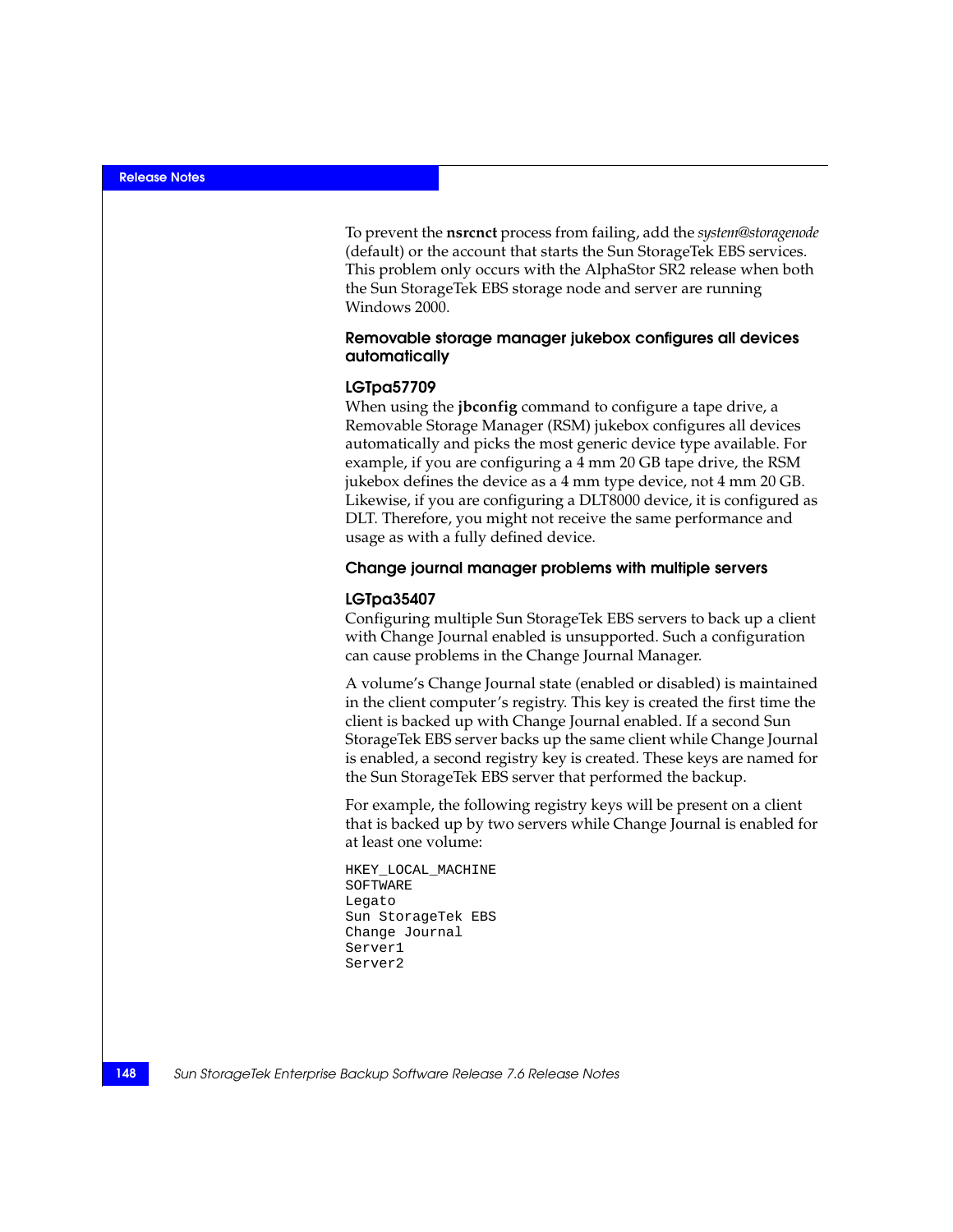If a volume's Change Journal state appears enabled in the **Server1** key and disabled in the **Server2** key, you cannot edit the volume's settings by using the Change Journal Manager.

When the volume is selected, the Sun StorageTek EBS Uses Change Journal checkbox is dimmed, indicating that components controlled by the checkbox have different states. Details of each volume's state are displayed in the textbox.

**Note:** No data is lost if a backup occurs while the client is configured using the following.

If you experience this problem, perform these procedure on the client:

- 1. Stop the Sun StorageTek EBS services.
- 2. Start the **regedit** program.
- 3. Expand the **HKEY\_LOCAL\_MACHINE>SOFTWARE>Legato>Sun StorageTek EBS>Change Journal.**
- 4. As an optional precaution, select the Sun StorageTek EBS key, and select **Export Registry File** from the **Registry** menu to save a copy of the current configuration.
- 5. Select the key for one of the servers under **Change Journal** and delete all of the values the key contains. (Do not delete the server key itself).
- 6. Repeat step 5 for each server key under **Change Journa**l.
- 7. Restart the Sun StorageTek EBS services.

Use Change Journal Manager to enable or disable the Change Journal on each of the client computer's volumes.

#### **Devices and media problems and limitations descriptions**

This section details the problems and limitations related to device and media operations.

# **The jbconfig Command Reports More Drives Than Are Connected to the Node**

### **LGTpa45055, Sun Bug ID: 4783090, 4758993**

The jbconfig command does not allow the user to configure fewer drives than are physically present in the autochanger or library. All drives in the library must be accessible (included in zones accessible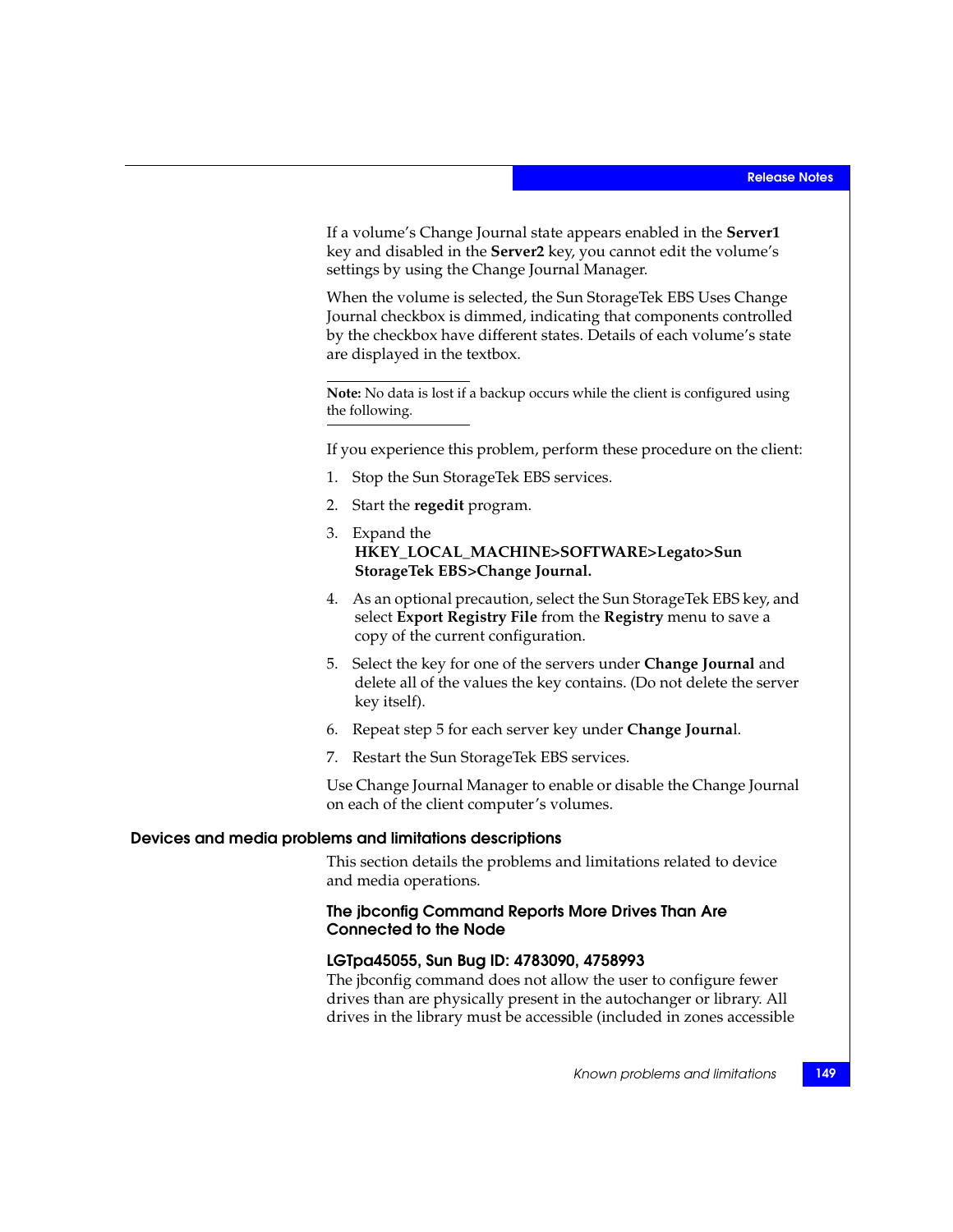by the server) by the Sun StorEdge EBS backup server at the time of installation.

# **Misleading error message reported if an invalid NDMP storage node password is entered when labeling a volume**

### **LGTpa83273**

If an invalid NDMP storage node password is entered when labeling a volume, the error message does not indicate that the password is incorrect. Instead, this error message is reported:

command operation `LOAD', command ID 231 is not connected

#### **Device operations using the right-click option might be lost**

### **LGTpa83579**

Device operations that use the Console are limited if a resource was created by a pre-7.4 release Sun StorageTek EBS server that used the **nsradmin** program in nonvisual mode. Mount, unmount, and label operations cannot be performed by using the right-click option.

# **Workaround**

Delete and re-create the device.

**Note:** This limitation only occurs when the Type attribute is in lowercase.

### **Media capacity notification not logged in the media database**

#### **LGTpa82503**

When the maximum number of save sets for a volume is reached, no notification is logged in the media database indicating a volume reached capacity.

# **Labeling volumes concurrently might fail when using the Sun StorageTek EBS Management Console**

### **LGTpa80901**

When labeling a volume by using the Sun StorageTek EBS Console, concurrent label operations might fail if one of these conditions is true:

- Two or more label operations are running concurrently.
- The operation is using the same pool, or two pools with the same label template.

This error message appears: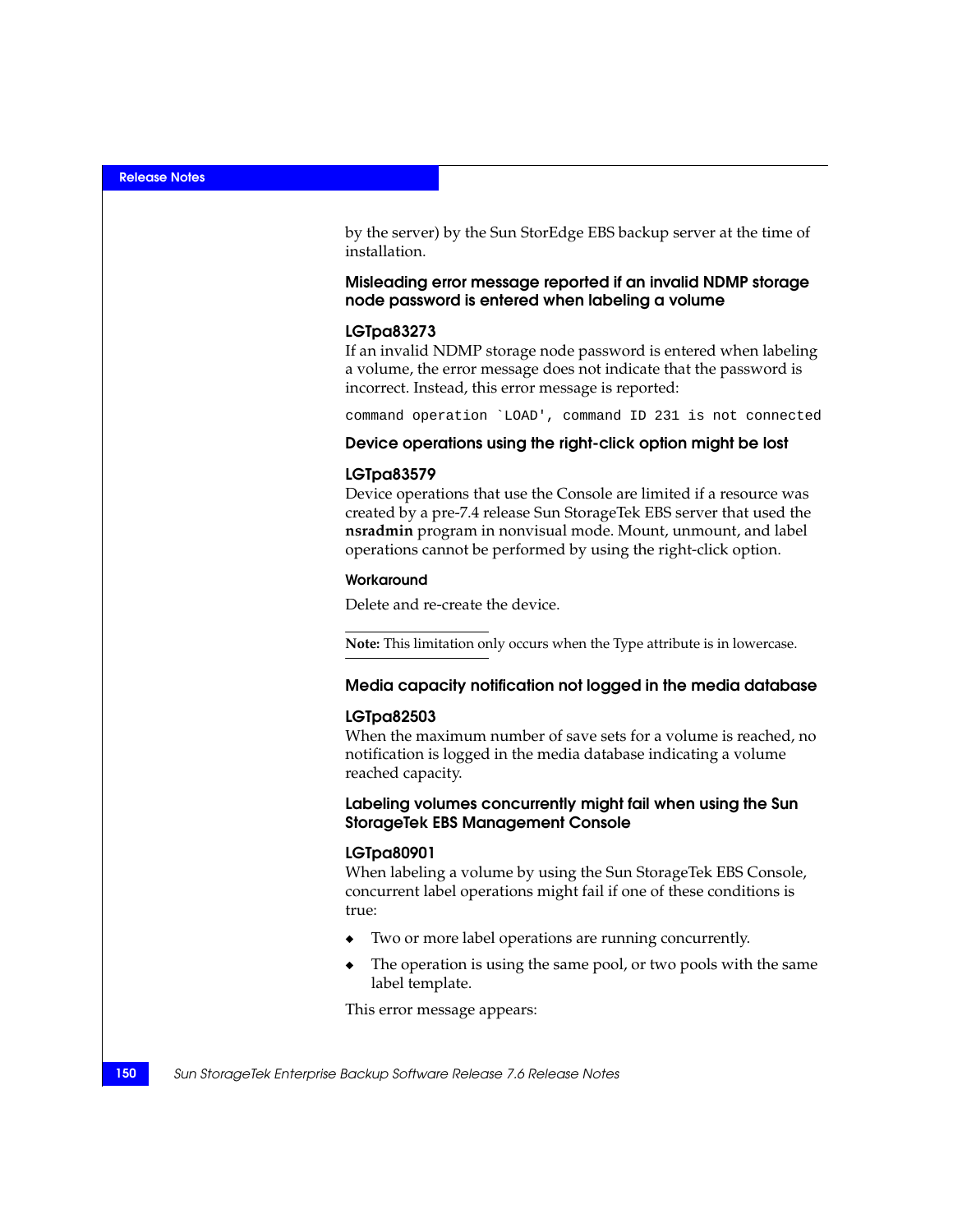Error: Duplicate volume name `rh64.014'. Select a new name or remove the original volume."

#### **Workaround**

Use the **nsrjb** command to perform concurrent label operations. The *EMC Sun StorageTek EBS Command Reference Guide* or the UNIX man pages has more information on the **nsrjb** command.

# **The udev tool is unsupported on Emulex running Linux RedHat AS 4 using default kernel 2.6**

#### **LGTpa87657**

The **udev** tool is unsupported on Emulex running Linux RedHat AS 4 using default kernel 2.6.

# **The jbconfig command might fail on Windows 2003 with a multidrive jukebox**

#### **LGTpa74492**

When configuring media libraries on Windows Server 2003, the **jbconfig** command might fail with this error:

jukebox error: scsi command MODE\_SENSE failed.

If this error message appears:

- 1. Right-click **My Computer** and select **Manage**.
- 2. Select **Device Manager.**
- 3. Right-click the effected library and select **Disable**.
- 4. Rerun the **jbconfig** command.

#### **Tape gets stuck in a drive when labeling Linux Red Hat**

#### **LGTpa68867**

While labeling tape in a DDS configuration by using a Sun StorageTek EBS server that is running Linux Red Hat, the tape becomes stuck in the drive and this error message is displayed:

unload failure-retrying 30 seconds

To prevent a tape from being stuck in the drive, set the auto\_lock setting to "0" (Off) in the /etc/stinit.def file for these drive types:

- Sony AIT-2 and AIT-3
- IBM LTO Gen1
- ◆ HP LTO Gen1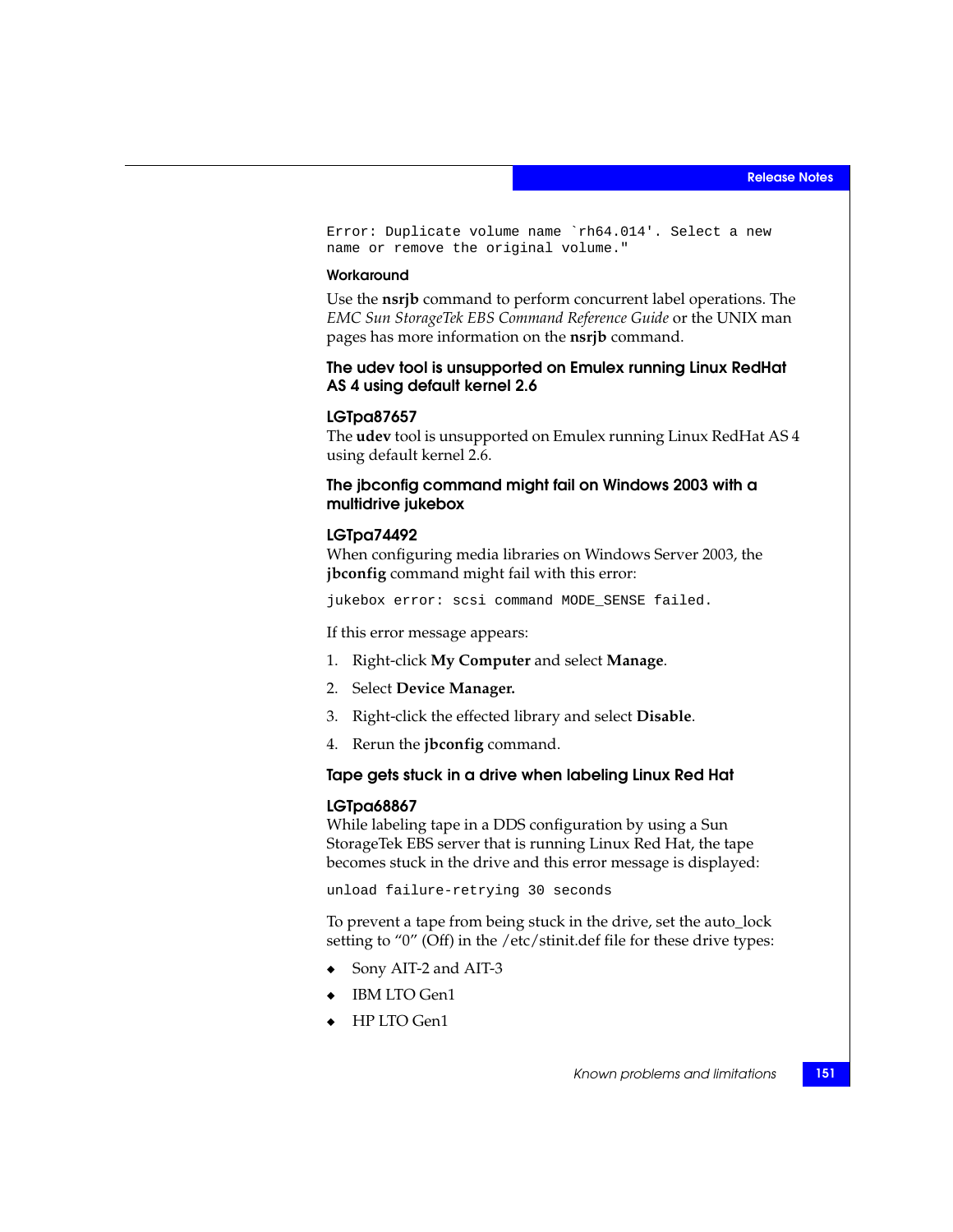- **IBM LTO GEN2**
- IBM 3580 drive LTO-1
- ◆ IBM 3592 J1A
- ◆ Quantum DLT 7000

By default the auto\_lock setting is set to **1** (On).

# **The jbconfig command reports a BNCHMARKVS640 DLT drive as 4mm**

### **LGTpa66140**

When using the **jbconfig** command to configure an autodetected SCSI jukebox by selecting option 2, **Configure an Autodetected SCSI Jukebox**, a BNCHMARKVS640 DLT drive is incorrectly reported as a 4mm drive.

To work around this issue, select option 4, **Configure an SJI Jukebox**, to specify the drive.

# **Error message appears in daemon log file when labeling a volume that contains PowerSnap save sets**

### **LGTpa54632**

When labeling a volume that contains PowerSnap save sets, this error message appears in the daemon log file:

nsrmmdbd: error, null Ignore the error messages in the daemon log file. No actual error occurred.

# **Slow Solaris tape operations when using an IBMtape driver with IBM LTO-2 tape drives and the Sun StorageTek EBS CDI**

#### **LGTpa55128**

Solaris tape operations are slow when using an IBM tape driver with IBM LTO-2 tape drives when **CDI** is turned on.

**Note:** This behavior is seen with the Solaris **st** driver.

#### **Workaround**

Turn **CDI** off.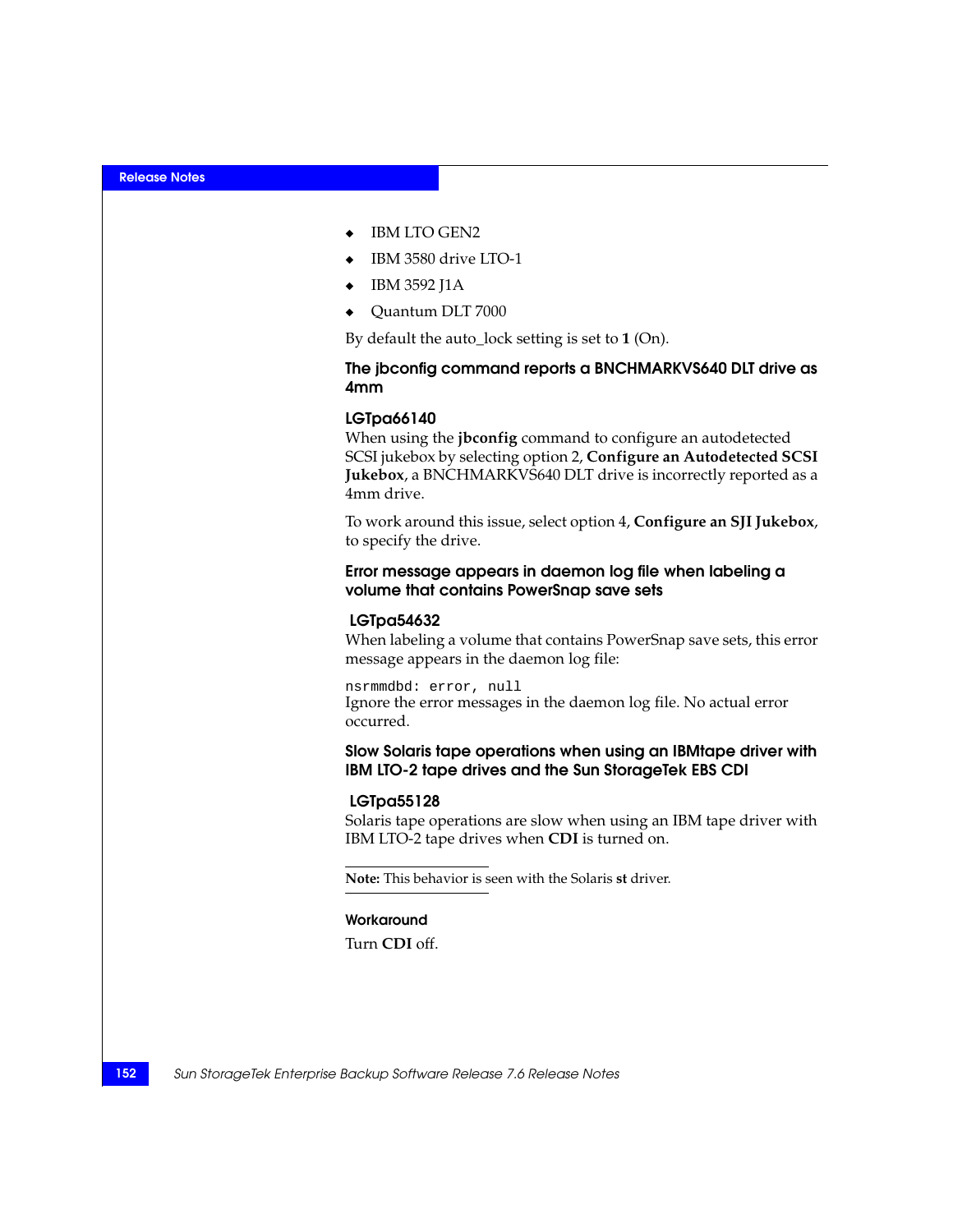# **Sun StorageTek EBS software attempts to eject a stuck tape**

### **LGTpa51725**

If a hardware problem results in a tape becoming stuck in a drive, the Sun StorageTek EBS software tries to eject the tape instead of continuing the backup on another tape. In this situation, save stream backups from clients intended for the stuck tape/drive might fail.

If the Sun StorageTek EBS software keeps trying to eject a stuck tape:

- 1. Mark the volume as read-only.
- 2. Disable the drive.
- 3. Manually eject the tape.
- 4. Inventory the slot to which the tape was ejected.
- 5. Resolve the hardware error that led to the tape becoming stuck in the drive (for example, a faulty tape or a faulty drive).
- 6. Reenable the drive.
- 7. Mark the volume appendable again (if appropriate).

# **Volume retention information does not apply to volumes that contain snapsets**

### **LGTpa66565**

The output produced by the **mminfo** command by using the **volretent** flag (the date the last save set on this volume expires) does not apply to volumes that contain snapsets.

# **Increase the value of the save mount time-out attribute when auto media management is enabled and a corrupt tape is encountered**

# **LGTpa50485**

**Note:** This issue has only been seen on SDLT110/220 drives.

A label operation may take more than 30 minutes before it fails under these conditions:

- Automedia management is enabled and a backup is initiated.
- The Sun StorageTek EBS software encounters a corrupted tape during label operations.

The Sun StorageTek EBS software keeps a record of the location of the corrupted tape only for the current backup operation, so a corrupted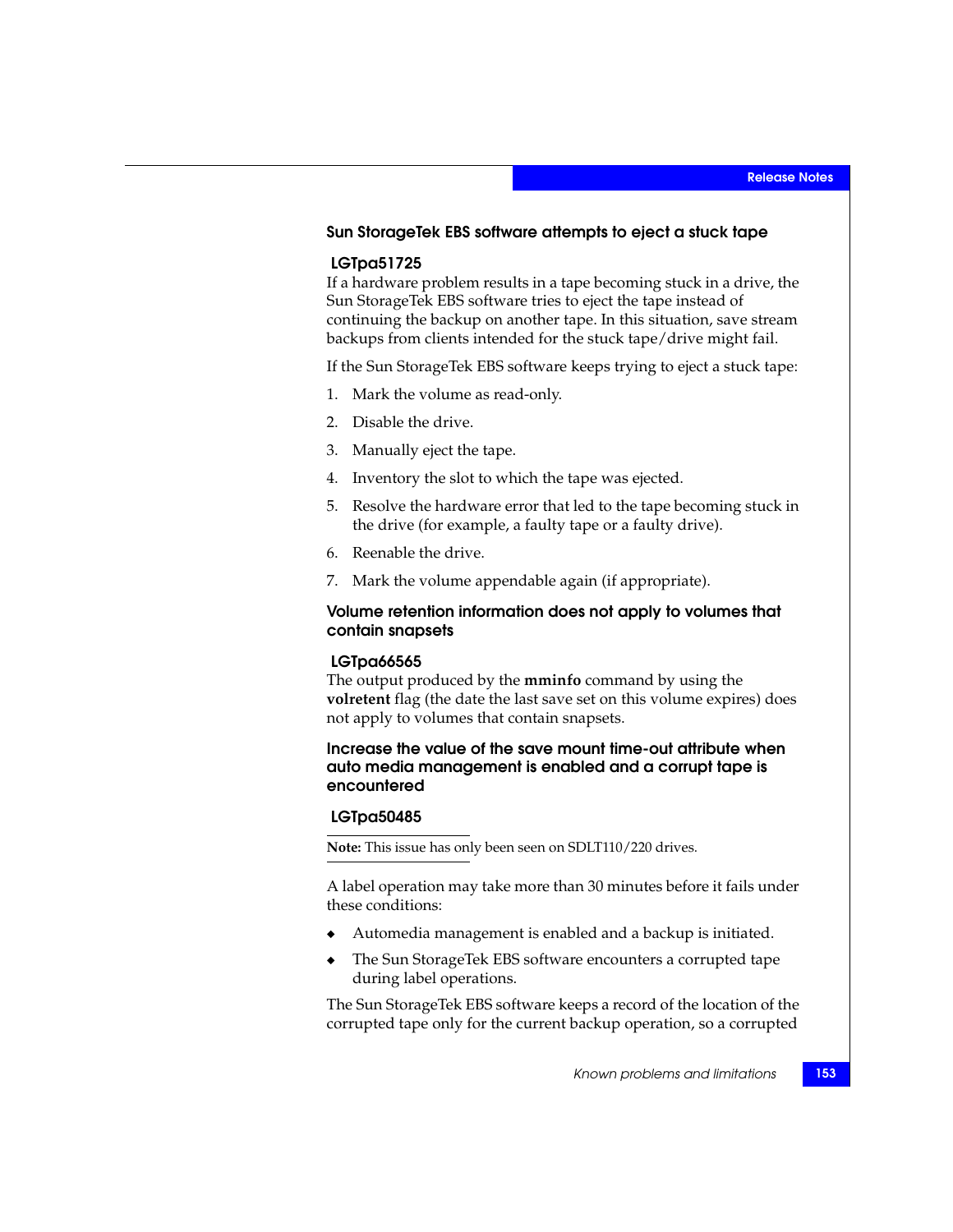tape could be used again for the next backup operation if the operator does not remove it.

#### **Workaround**

To increase the value of the **Save Mount Time-out** attribute to 60 minutes from the default 30 minutes:

- 1. In the **Sun StorageTek EBS Administrator** program, select **Devices** from the **Media** menu to open the **Devices** window.
- 2. From the **View** menu, select **Details** to display the hidden attributes.
- 3. Set the **Save Mount Time-out** attribute to 60 minutes.

# **Volume remains in the tape drive if the storage node nsrmmd is not responding in a shared drive environment with DDS**

#### **LGTpa45470**

In a shared drive environment, volumes remain in the physical drive when these conditions exist:

- The drives are accessed by multiple storage nodes through DDS.
- The Sun StorageTek EBS server is unable to communicate with the **nsrmmd** daemon on any storage node.
- The storage node has loaded or mounted volumes onto shared drives.

# **Label tape operation fails on an HP-UX platform if CDI is turned on and IBM tape driver is used**

#### **LGTpa58356**

On an HP-UX platform, a label tape operation fails with this error message if CDI is turned on and an IBM tape driver is used:

Error: while operating on slot `1': write open error: drive status is Drive reports no error - but state is unknown

# **Workaround**

To avoid a failed label tape operation, turn off **CDI**.

The IBM Atape driver version 3.0.1.8 does not display this behavior. The *EMC Sun StorageTek EBS Hardware Compatibility Guide* contains more information and is available at [http://Powerlink.EMC.com.](http://Powerlink.EMC.com)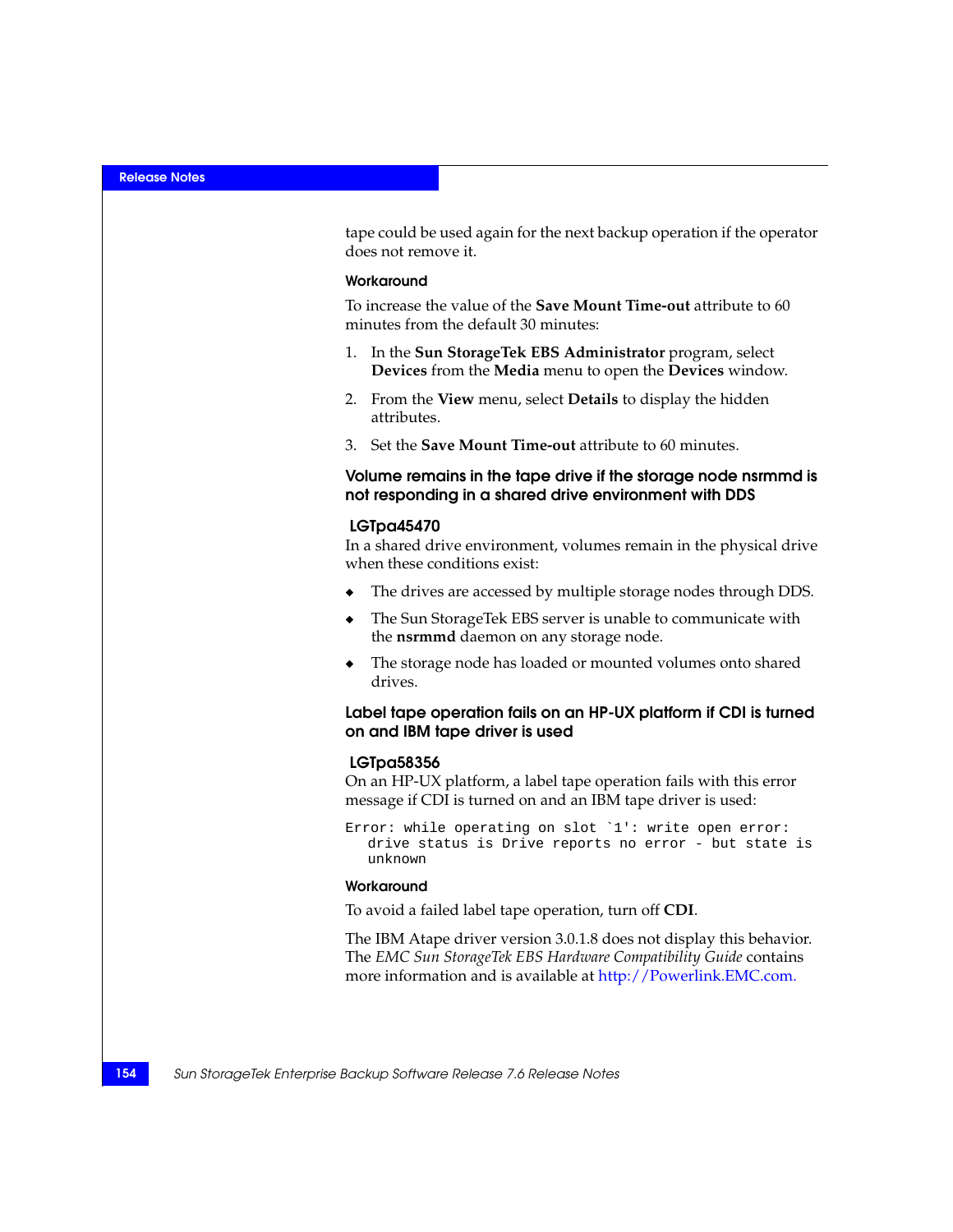### **Jukebox fails to allocate enough devices**

# **LGTpa58215**

When the Sun StorageTek EBS jukebox control command (**nsrjb**) attempts to access an eligible drive to complete a Sun StorageTek EBS service daemon (**nsrd**) task, the drive reports as busy. This error message is displayed:

Error 'nsrd: Jukebox 'xx' failed cannot allocate enough devices

# **Workaround**

Wait for the eligible drive to become free and retry the operation. If the problem persists, contact EMC Technical Support.

# **Entering the inquire command during tape activity causes a device error**

### **LGTpa50089**

Issuing the **inquire** command from the command line while there is any tape activity, such as labeling of tapes or backing up of data, might cause an operating system crash or a device I/O error.

### **Managing optical drives with Solaris 9**

### **LGTpa48374**

With Solaris 9, the Volume Management daemon (**vold**) is changed so that it automatically attempts to manage all removable media devices. Because of this change, the Volume Management daemon may interfere with Sun StorageTek EBS operations related to optical drives.

### **Workaround**

Disable the **vold** daemon *or* modify the daemon configuration file:

#### **Disable the vold daemon**

To disable the volume management (**vold)** daemon:

- 1. Log in as **root** on the Sun StorageTek EBS storage node, and remove or rename the /etc/rc2.d/\*volmgt script.
- 2. Enter the **/etc/init.d/volmgt stop** command.

#### **Modify the daemon configuration file**

To modify the daemon configuration file:

1. Log in as **root** on the Sun StorageTek EBS storage node, and open the daemon configuration file, /etc/vold.conf, in a text editor.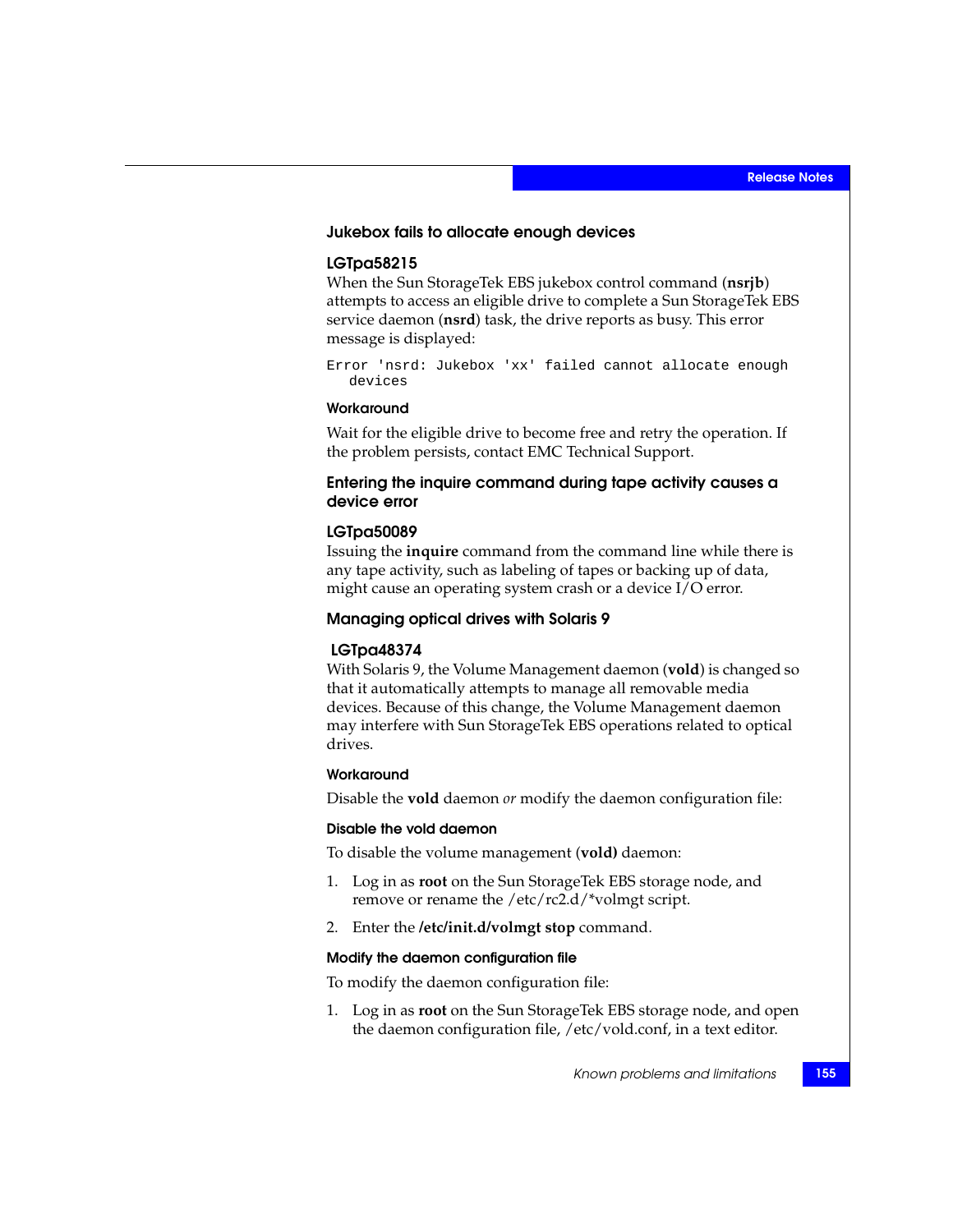2. Comment out this line in the **Devices to Use** section.

use rmscsi drive /dev/rdsk/c\*s2 dev\_rmscsi.so rmscsi%d

After commenting out this line, the **Devices to Use** section of the configuration file looks similar to this:

```
# Devices to use
# use rmscsi drive /dev/rdsk/c*s2 dev_rmscsi.so 
rmscsi%d
```
- 3. Save the configuration file.
- 4. Reinitialize the **Volume Management** daemon with the new configuration file settings. One way to do this is to send a hang-up signal to the daemon, for example:

ps -ef | grep vold kill -HUP vold\_pid

where *vold\_pid* is the process ID of the volume management daemon, **vold**.

# **Cannot label a tape if CDI is enabled on a tape drive on HP Tru64 5.1**

#### **LGTpa50279**

To use the CDI feature with a storage node or server that is running on HP Tru64 UNIX version 5.1, install the latest patch kit available from Hewlett-Packard. If you choose not to install the patch kit on the Tru64 5.1 operating system, disable the CDI feature on any preconfigured devices.

### **The nsrjb -L and -I operations fail with an Exabyte Mammoth-2 tape drive with Fibre Channel device**

#### **LGTpa37996**

When using the **nsrjb -L** and **-I** commands to perform inventory and tape label operations, the Sun StorageTek EBS software reports this error message with an Exabyte Mammoth-2 tape drive with a Fibre Channel device:

timestamp /dev/rmt/2cbn Tape label read for volume? in pool?, is not recognized by Networker: I/O error"

#### **Workaround**

Update the firmware on the Exabyte Mammoth-2 tape drive with Fibre Channel device to version v07h, and the changer firmware to 3.03 or higher.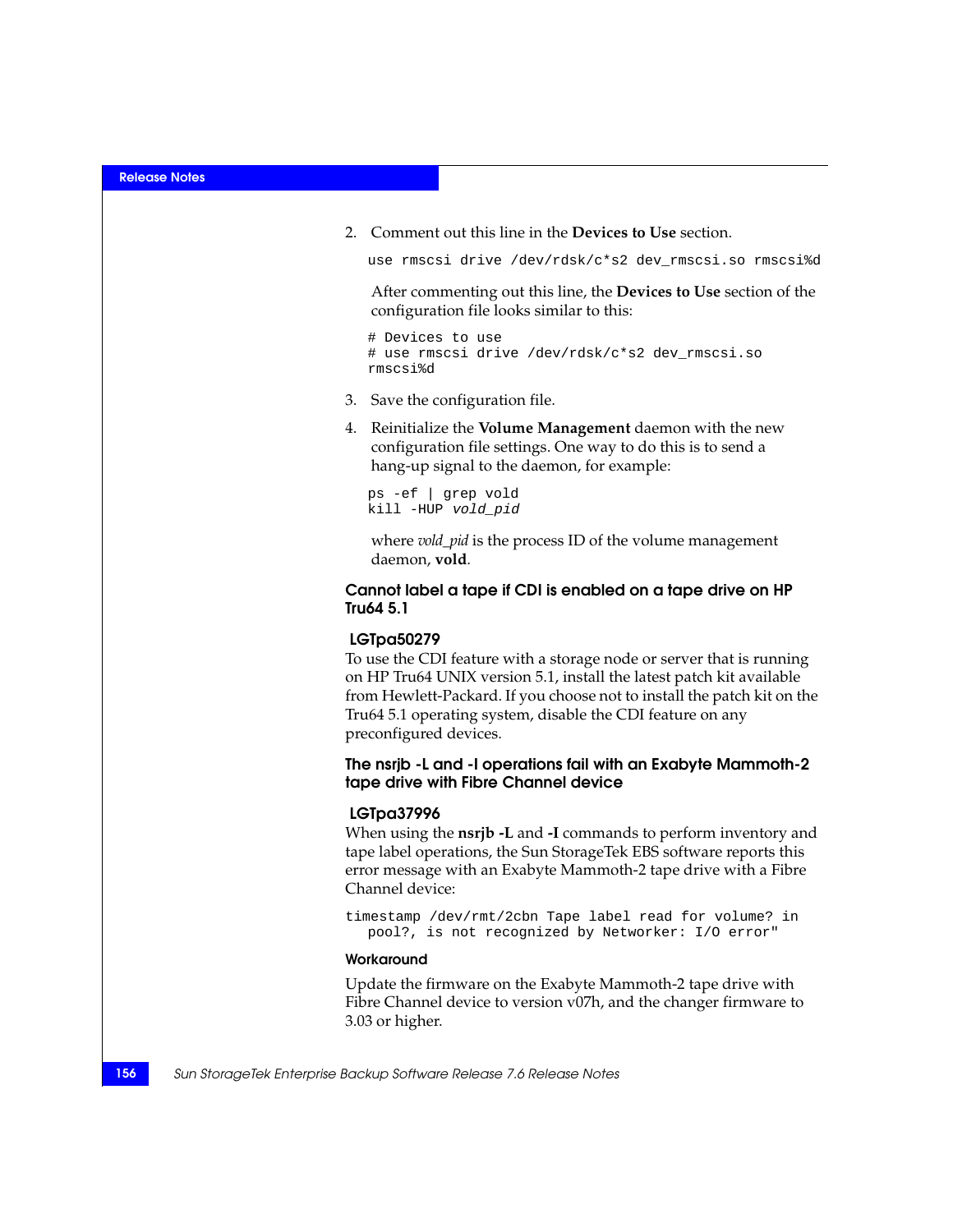### **Tape drive requires cleaning error message**

### **LGTpa36367**

When trying to create a tape backup, the Windows 2000 dlttape.sys device driver may read and report soft and hard errors on digital linear tape (DLT) drives. When this occurs, the backup is not created and this error message appears:

Tape Drive Requires Cleaning

A supported hot fix is now available from Microsoft, but apply it only to systems experiencing this specific problem. Therefore, if you are not severely affected by this problem, Microsoft recommends waiting for the next Windows 2000 service pack containing this fix. To resolve this problem immediately, contact Microsoft Product Support Services to obtain the hot fix.

# **Unable to configure an ACSLS silo on Windows with lib\_attach 1.4.1**

# **LGTpa89859**

The Sun StorageTek EBS software is unable to configure an ACSLS silo on Windows with lib\_attach 1.4.1. If the Sun StorageTek EBS **nrsexecd** service is started first, it begins serving the portmapper services on port 111. In this situation, the Windows Services for UNIX portmapper is unable to start, causing dependent services to fail. Conversely, if the Windows Services for UNIX portmapper is started first, the Sun StorageTek EBS **nsrexecd** process will simply not service portmapper requests on port 111, allowing both products to coexist without problems.

### **Workaround**

- 1. Shut down the Sun StorageTek EBS daemons.
- 2. Add a value to the Windows Registry to delay the start of the **nsrexecd** service until the Windows Services for UNIX portmapper is running. Technical Bulletin 375: Portmapper Conflict between Sun StorageTek EBS and Microsoft Windows Services for UNIX is available a[t http://Powerlink.EMC.com](http://Powerlink.EMC.com)
- 3. Restart the Sun StorageTek EBS daemons.

# **GUI problems and limitations descriptions**

This section details the problems and limitations related to the GUI.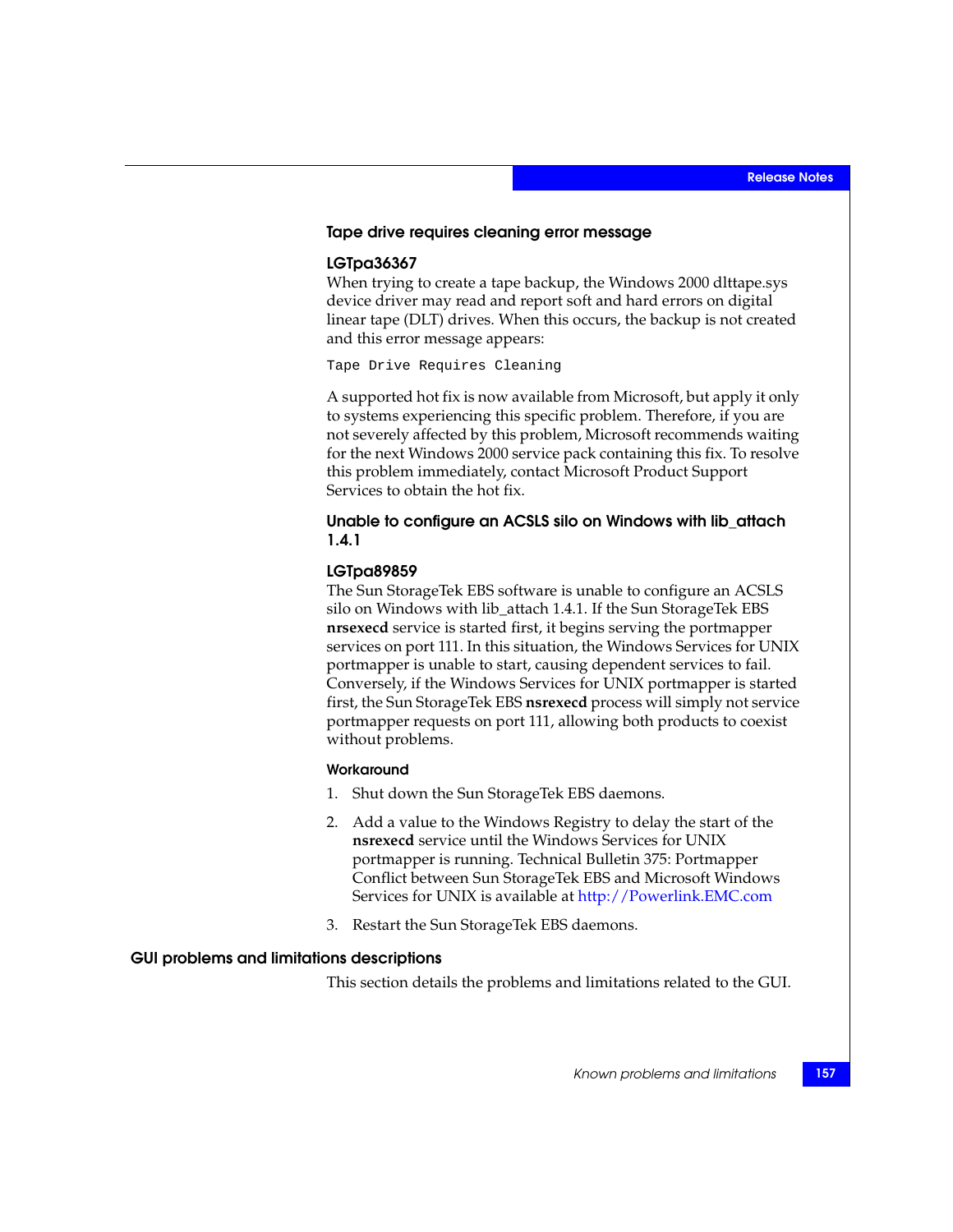**Cannot launch the Sun StorageTek EBS Console from a Linux PowerPC client or using the browser of another supported Operating System**

#### **LGTpa87730**

The Sun StorageTek EBS Console client GUI is unsupported on a PowerPC Linux client. Client operations must be performed from the Sun StorageTek EBS Console server.

1. Above **Required-Start: networker** script, add these two lines to the file:

**Default-Start: 3 5** 

**Default-Stop: 0 1 2 6**

2. Run the **chkconfig --add gst** command:

This command adds a symbolic link to the gst script in the **/etc/init.d/rc3.d** and **/etc/init.d/rc5.d** directories.

# **Cannot run commands in nsradmin without the nsrexecd daemon**

#### **LGTpa77990**

To increase datazone security, running the **nsradmin** program, or any other Sun StorageTek EBS command on a host without the **nsrexecd** daemon running, is unsupported.

New authentication fails if you run the **nsradmin** program without the **nsrexecd** daemon. If old authentication is disallowed in a datazone, the **nsrexecd** daemon is required to connect to the server even when running **nsradmin** from a client.

# **Remote client save sets with Japanese characters are displayed incorrectly**

#### **LGTpa82555**

The **nsrinfo** and **recover** commands display remote client save sets with Japanese characters incorrectly. The command line on Windows does not support UTF-8 natively so the Japanese characters will not display correctly.

**Note:** This behavior does not occur when using the **mminfo** command or browse Japanese files from **winworkr** or Sun StorageTek EBS Console.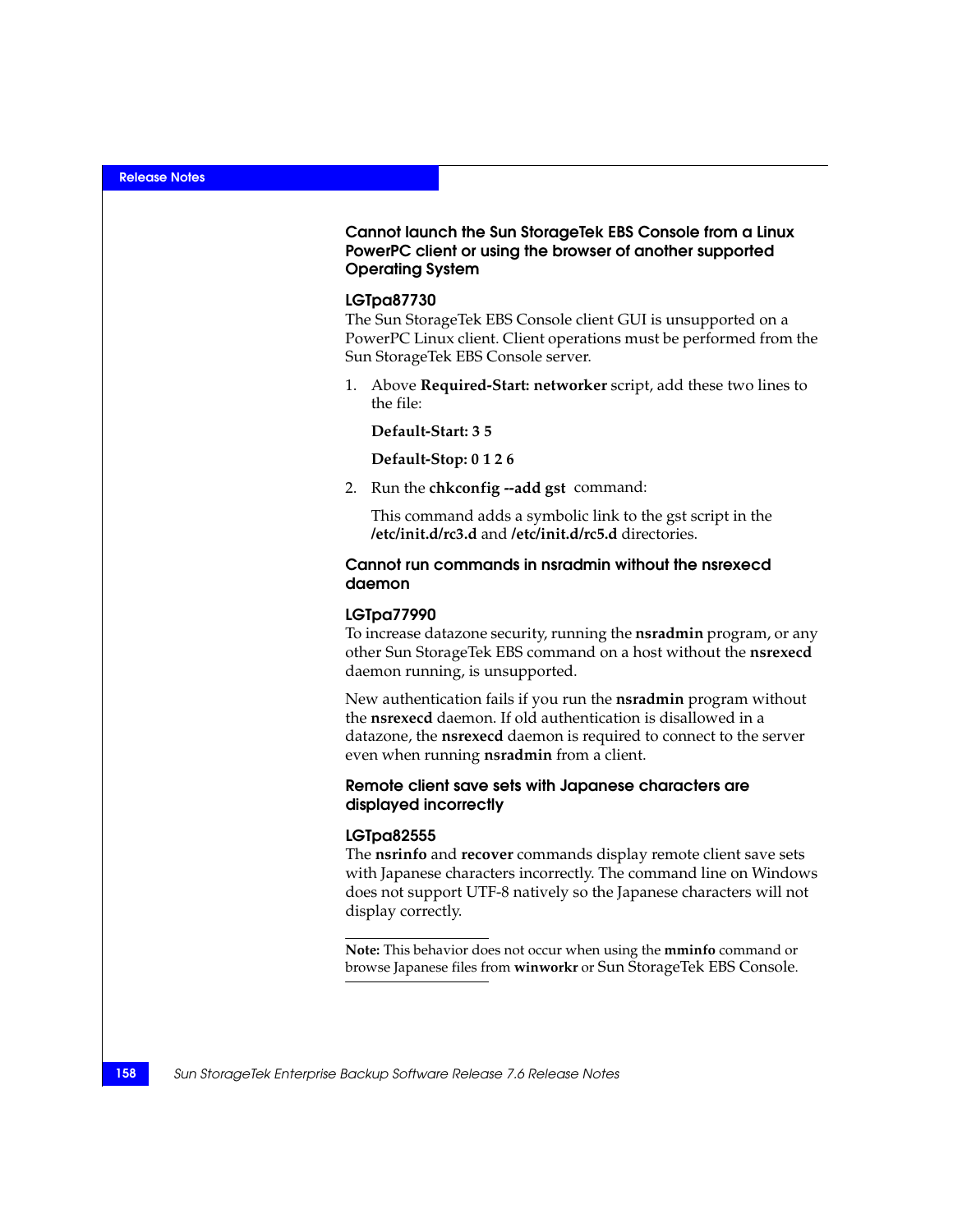# **Files backed up from a VSS system file set appear in the file system tree**

# **LGTpa83820**

On a Windows 2003 operating system, saving a VSS save set, such as VSS SYSTEM FILESET: or VSS SYSTEM SERVICES: creates index entries for backed-up files as well as their parent directories. This can cause problems when browsing the recover items by displaying the version from the VSS backup as part of the file system.

**Note:** If the VSS system saves sets are marked along with the file system, the save sets will fail to recover and the status will indicate those folders failed (for example, you select **My Computer** using the **winworkr** program). This is expected behavior.

# **SCSI device ID displayed differently than Sun StorageTek EBS NDMP devices**

# **LGTpa53364**

For Sun StorageTek EBS NDMP devices, the bus number in the control port is offset by a value of 1,024 so that they occupy a different range compared to a locally attached SCSI jukebox. This offset helps visually differentiate the type of device (NDMP or non-NDMP). The actual value of the NDMP device bus number can be obtained from the NDMP Bus Number field. This is found if you select Jukeboxes from the Media menu.

# **All client file index entries might appear not to have been deleted**

# **LGTpa56231**

The Sun StorageTek EBS software does not delete all client file index entries under these conditions:

- All save sets are recycled.
- Volumes are deleted.
- Device is relabeled.

After running the **nsrck -L6** command, the **nsrinfo** *client* output command indicates there are still browsable files.

This is an issue only when all save sets for a client are deleted from the media database. If there is at least one valid save set for that client in the media database, the **nsrck -L6** command deletes the invalid save set records from client file index.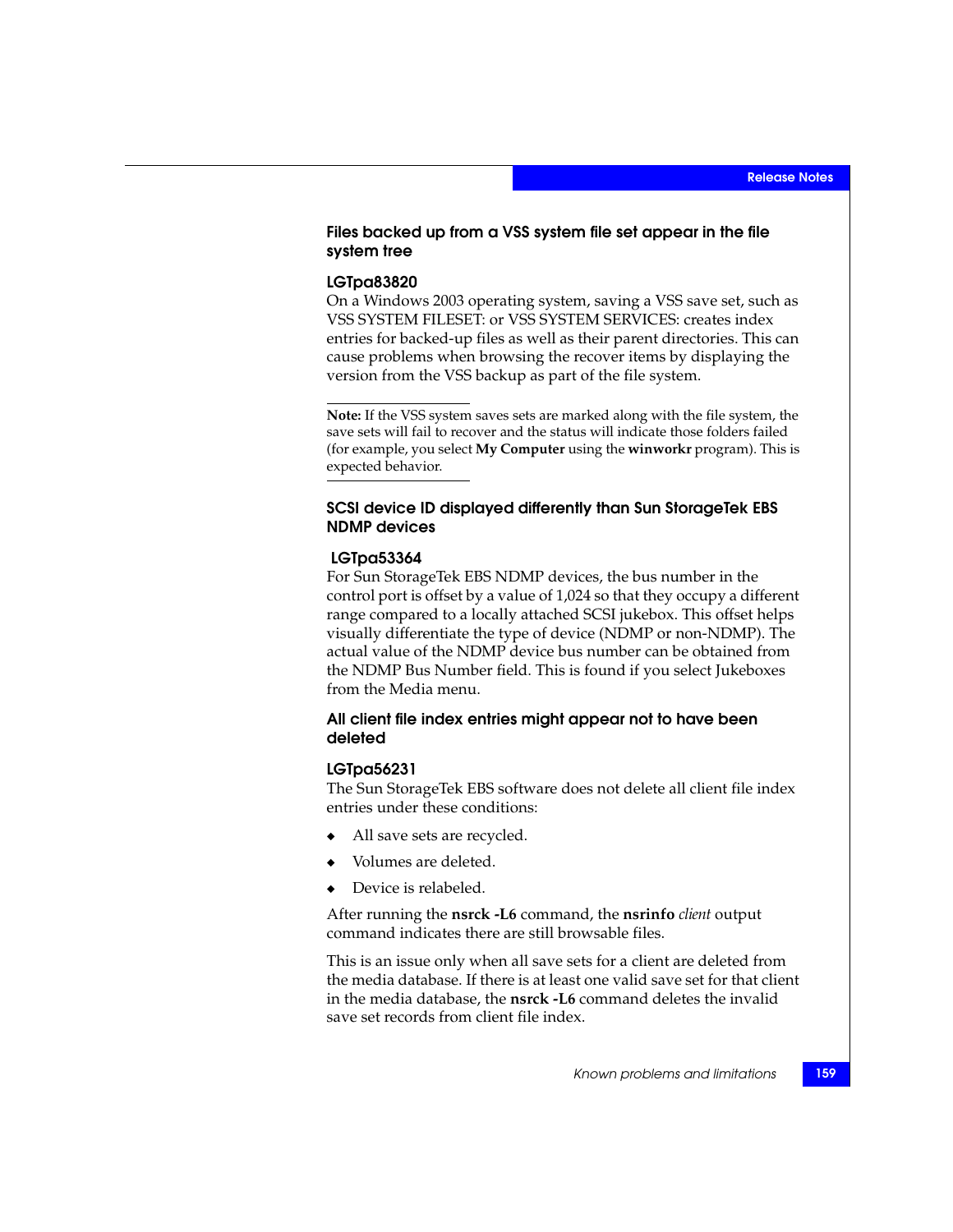**Note:** This requirement might be more apparent with AFTD as it supports concurrent operations, but it is applicable to all other device types with a similar setup.

### **Microsoft Windows username cannot contain a '!' character**

#### **LGTpa86214**

The Sun StorageTek EBS Management Console does not launch correctly if a Microsoft Windows username contains a '!' character. This error message is displayed:

```
"Can't find bundle for base name res/gwt_rb, locale 
  en_US"
```
Sun StorageTek EBS Management Console can be launched from the same machine when logged in as a user with no special characters in the name.

### **Installation problems and limitations descriptions**

This section details the problems and limitations related to installing the software.

# **No alternative location provided for the java14.sdk.tar file if the /tmp directory is full**

#### **LGTpa80764**

After installing the Sun StorageTek EBS Console server on an AIX platform, if the /tmp directory does not have enough space for the java14.sdk.tar JRE file, this error message appears:

There is not enough room on the disk to save /tmp/uontdicn.tar. Remove unnecessary files from the disk and try again, or try saving in a different location.

**ASR and non-ASR recovery fails if the windows install CD does not match the service pack level of the data being backed up** 

### **LGTpa83706**

If you have installed a Service Pack on a client machine, you will not be able to perform an automated system recovery (ASR) or non-ASR recovery unless the data you are trying to backup has the same service pack(s) incorporated into the backup. For example, this behavior occurs if you backed a Windows 2003 Server SP1 machine and then use a Windows 2003 Server CD during the recovery.

To ensure an ASR recovery succeeds, use a Windows install CD that matches the service pack level of the backed-up data that you are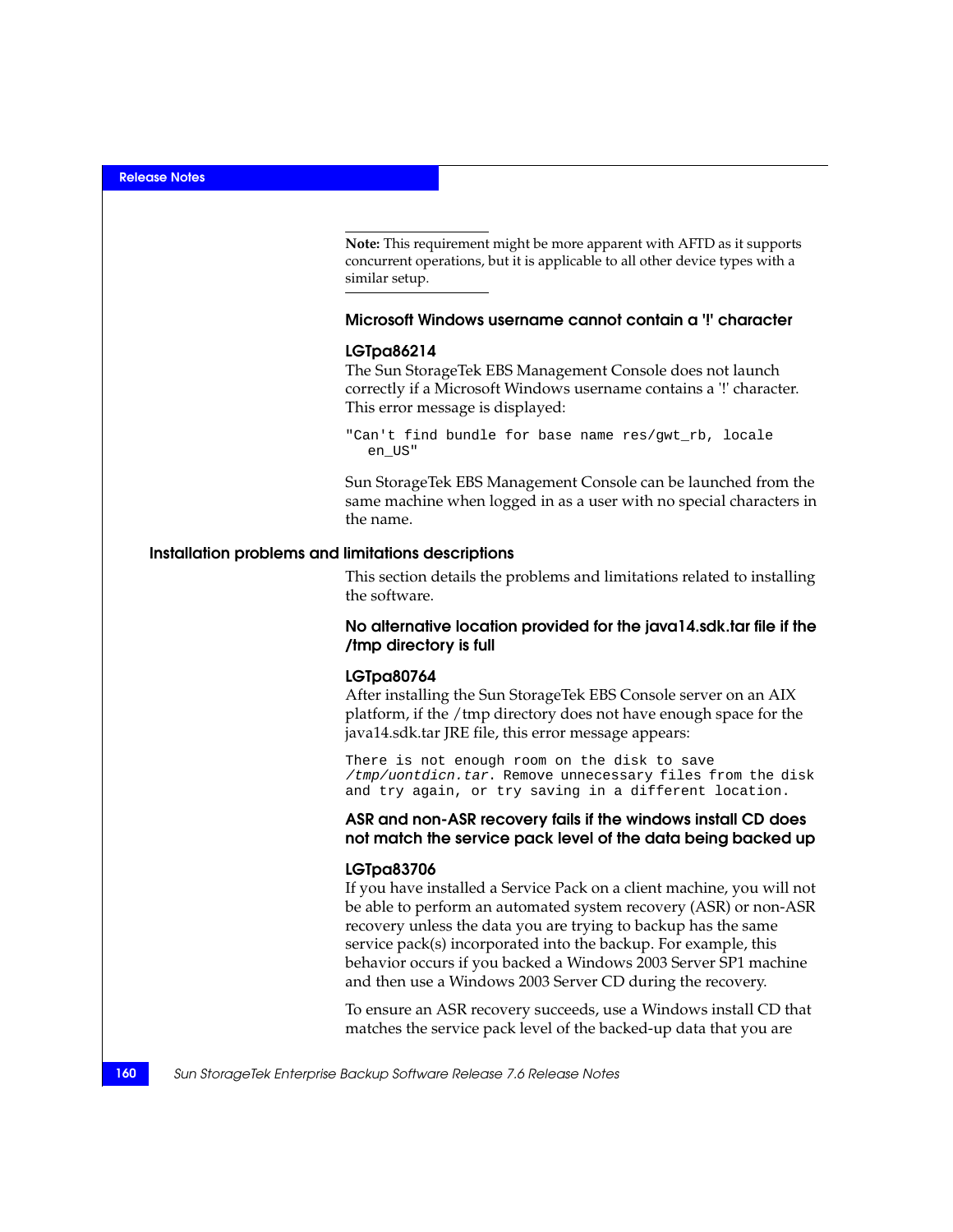trying to recover. Otherwise, an ASR recovery will not succeed. The *EMC Sun StorageTek EBS Disaster Recovery Guide* contains more information on a Windows non-ASR recovery if the backup and the CD do not match.

### **Package installation on Linux IA64 Red Hat results in an error**

### **LGTpa61643**

During installation of Sun StorageTek EBS packages on Linux IA64, the **rpm** program incorrectly reports these missing library errors:

```
rpm -i lgtoclnt-1.ia64.rpm
  error: Failed dependencies:
ld-linux-ia64.so.2 is needed by lgtoclnt-1
libc.so.6.1 is needed by lgtoclnt-1
libc.so.6.1(GLIBC 2.2) is needed by lgtoclnt-1
libncurses.so.5 is needed by lgtoclnt-1
```
#### **Workaround**

To correct the installation errors:

- 1. Log in as root.
- 2. Verify that the libraries exist.
- 3. Run the **rpm** program, for example:

rpm -i --nodeps lgtoclnt-1.ia64.rpm

4. Repeat this procedure for each required Sun StorageTek EBS package, **lgtonode, lgtoserv, or lgtodrvr**.

#### **Error downgrading to business edition**

#### **LGTpa50807**

The licensing utility (**nsrcap**) cannot downgrade to the Business Edition from a higher enabler.

#### **Workaround**

To downgrade from Power Edition or Network Edition to Business Edition:

- 1. Enter the computer's hostname in the License Server attribute, if a license service is not specified:
	- a. In the **Sun StorageTek EBS Administrator** program on the Sun StorageTek EBS server, select **Server Setup** from the **Server** menu.
	- b. From the **View** menu, select **Details**.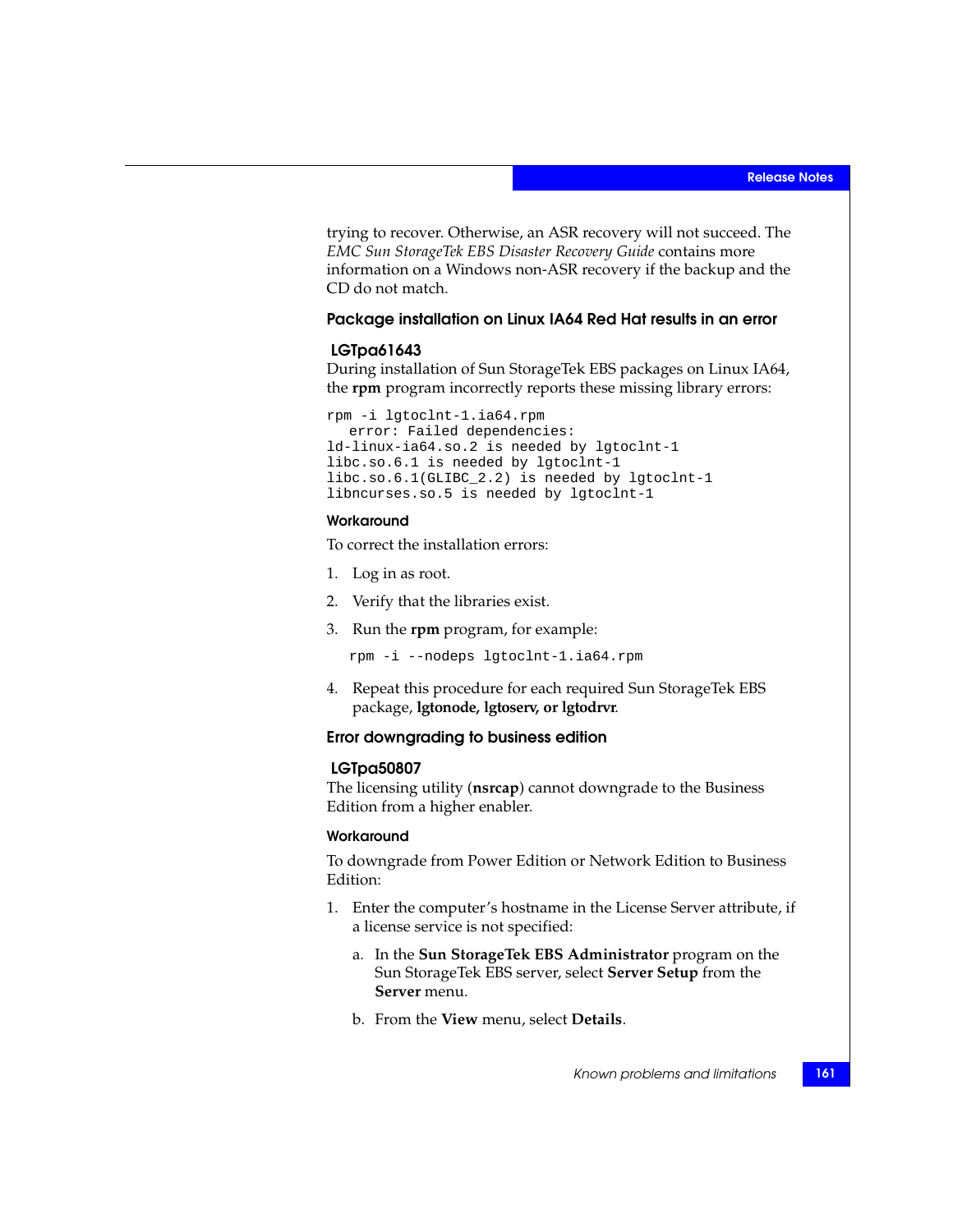- c. Enter the hostname in the **License Server** attribute and select **Add**.
- 2. Delete the base enabler of the edition being downgraded:
	- a. From the **Server** menu, select **Registration**.
	- b. In the **Registration** window, select the Sun StorageTek EBS product whose enabler code you want to delete.

A series of windows appear.

- c. Click **OK** in the windows and repeat the steps to delete the base enabler.
- 3. Select the hostname from the Sun StorageTek EBS server's **License Server** attribute:
	- a. From the **Server** menu, select **Server Setup**.
	- b. From the **View** menu, select **Details**.
	- c. Select the hostname in the **License Server** attribute that was entered in step 1 and click **Delete**
	- d. Click **Apply**.
- 4. Enter the Business Edition enabler code:
	- a. From the **Server** menu, select **Registration**.
	- b. Click the **Create**.
	- c. Type the Business Edition enabler code in the **Enabler Code** attribute and click **Apply**.

#### **Licensing problems and limitations descriptions**

This section details the problems and limitations related to licensing the software.

### **Sun StorageTek EBS License Manager allowance limitation**

#### **LGTpa62224**

If Sun StorageTek EBS License Manager is used to allocate licenses to specific servers, wait a minimum of two minutes. Failure to allow two minutes for the synchronization to occur may result in incorrect assignment of a license to the server.

#### **Localization problems and limitations descriptions**

This section details the problems and limitations related to localization.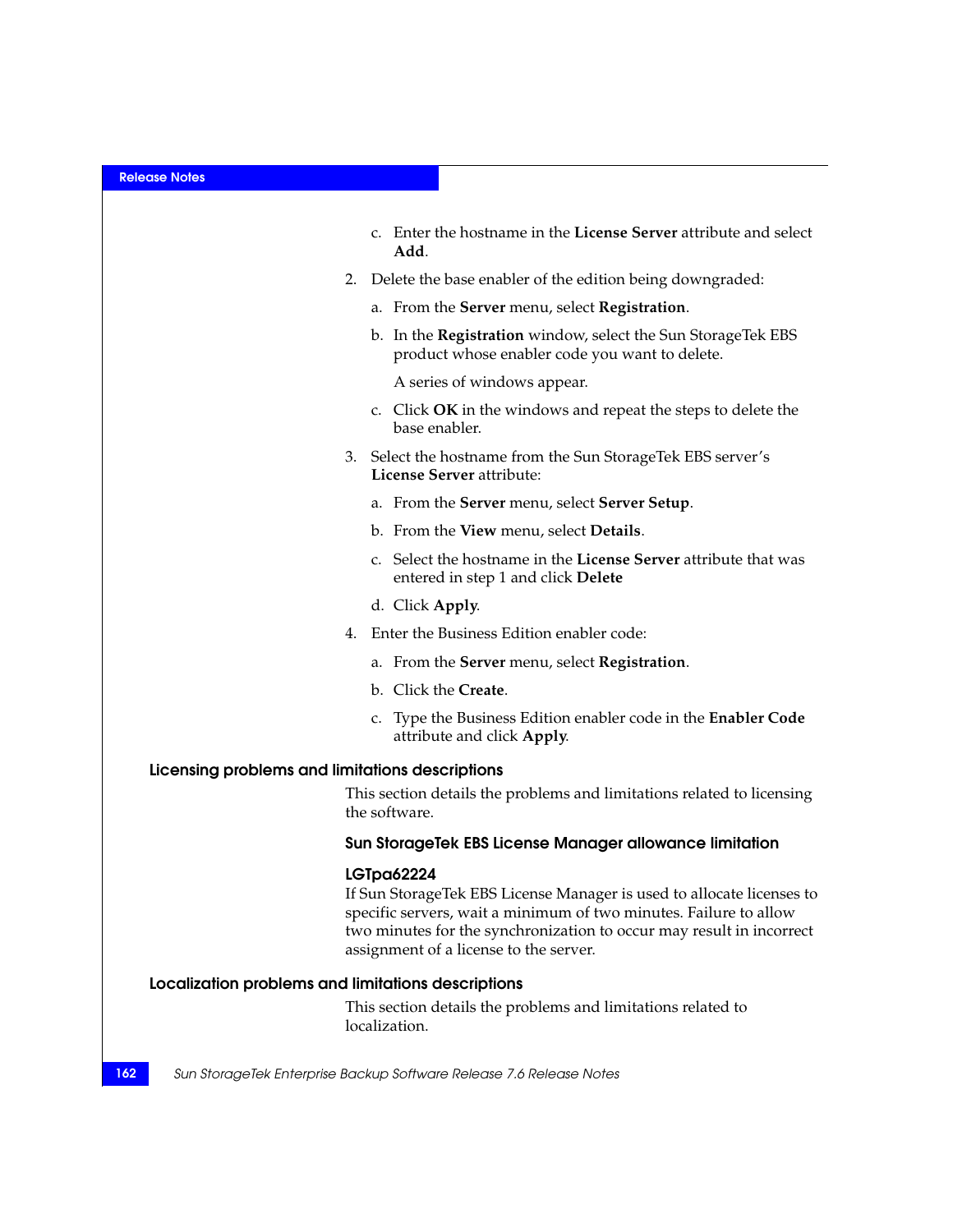For more information on localization important notes and tips, see ["Internationalization support" on page -169.](#page-168-0)

# **The XAPPLRESDIR environment variable must be set to operate the Sun StorageTek EBS Console on HP-UX**

### **LGTpa79450**

To operate the Sun StorageTek EBS Console on HP-UX that is running a non-English locale, the **XAPPLRESDIR** environment variable must be set as follows:

XAPPLRESDIR=/usr/lib/X11/app-defaults

### **Messaging problems and limitations descriptions**

This section details the problems and limitations related to messaging.

# **Fatal error incorrectly reported no printer available to print a bootstrap on AIX 5.3**

### **LGTpa81024**

After a save group operation completed successfully, the Completed Successfully table of the Group Details window incorrectly reported a fatal error. This window indicates there is not a printer available to print the bootstrap.

**Error message generated if the snapshot policy is configured to request more snapshots than a Savegroup can generate** 

### **LGTpa54165**

If a snapshot policy is configured to request more snapshots than a savegroup can generate for a group in a given time, the savegroup generates this error message when running the group, and does not back up that group:

timestamp savegrp: RAP error: Invalid snapshot policy with number\_of\_requested\_snapshots snapshot creation per day. Sun StorageTek EBS will not be able to create, number of requested snapshots from timestamp in a single day.

#### **Workaround**

To resolve this issue, do one of the following:

◆ Modify the savegroup Start Time and Interval attributes of the Group resource to synchronize the resource with the snapshot policy.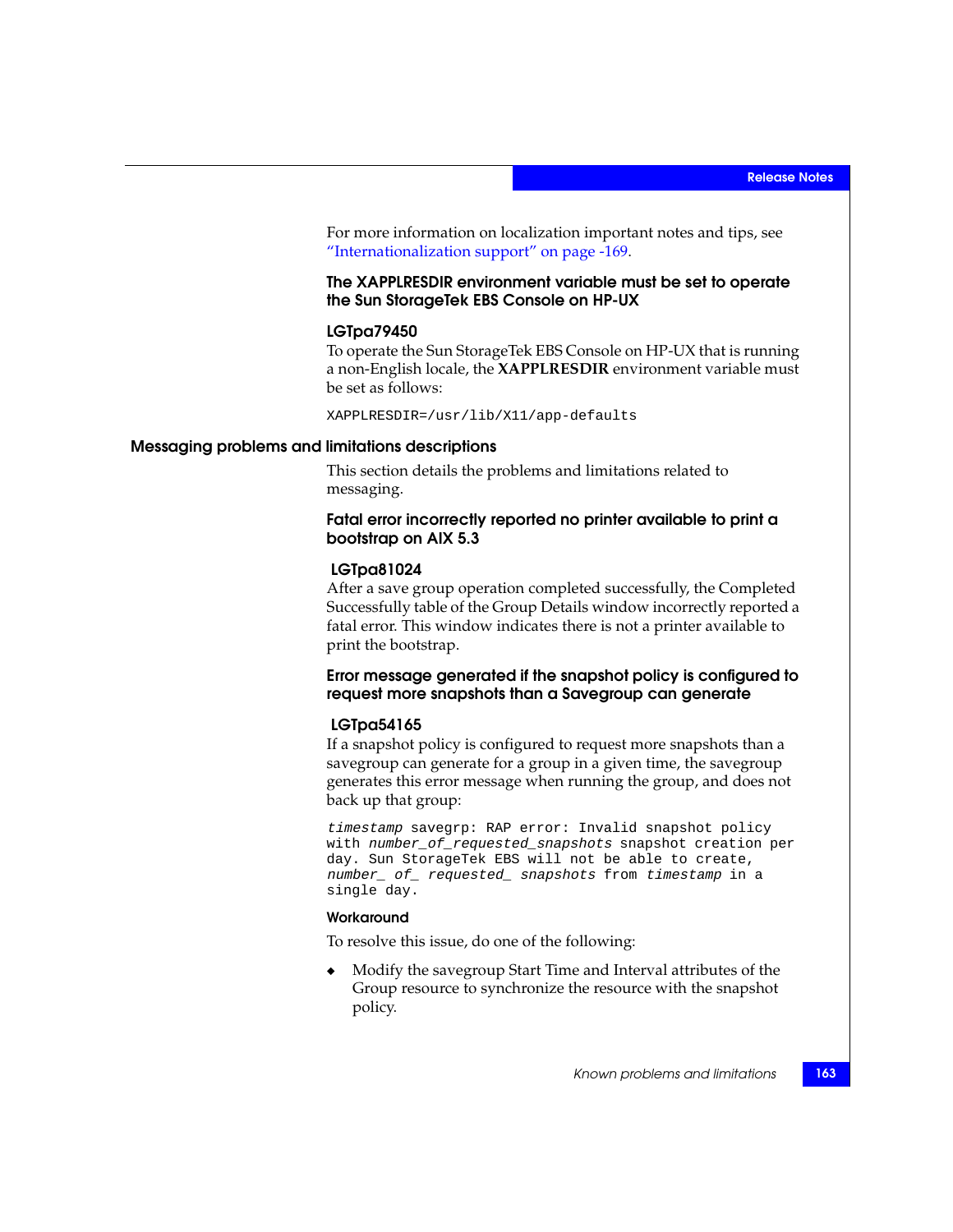Modify the snapshot policy to synchronize it with the Group resource.

The *EMC Sun StorageTek EBS Administration Guide* contains more information on modifying the Start Time and Interval attributes and snapshot policies.

### **System log notifications fail on SuSE 8.0**

### **LGTpa43135**

System log notifications might fail on the SuSE 8.0 and SuSE Linux Enterprise Server operating systems. The logger binary appears in the /bin directory instead of /usr/bin. This causes the log default notification to fail.

**Note:** The SuSE 7.3 distribution does not have this problem.

### **Workaround**

To resolve this issue, do one of the following:

◆ Create a link in the /usr/bin directory to /bin/logger*.*

Update the default Tape Mount Request 1 and Tape Mount Request 2 notifications if a link is not created.

◆ Modify the log default notification and change the /usr/bin/logger filepath to /bin/logger*.*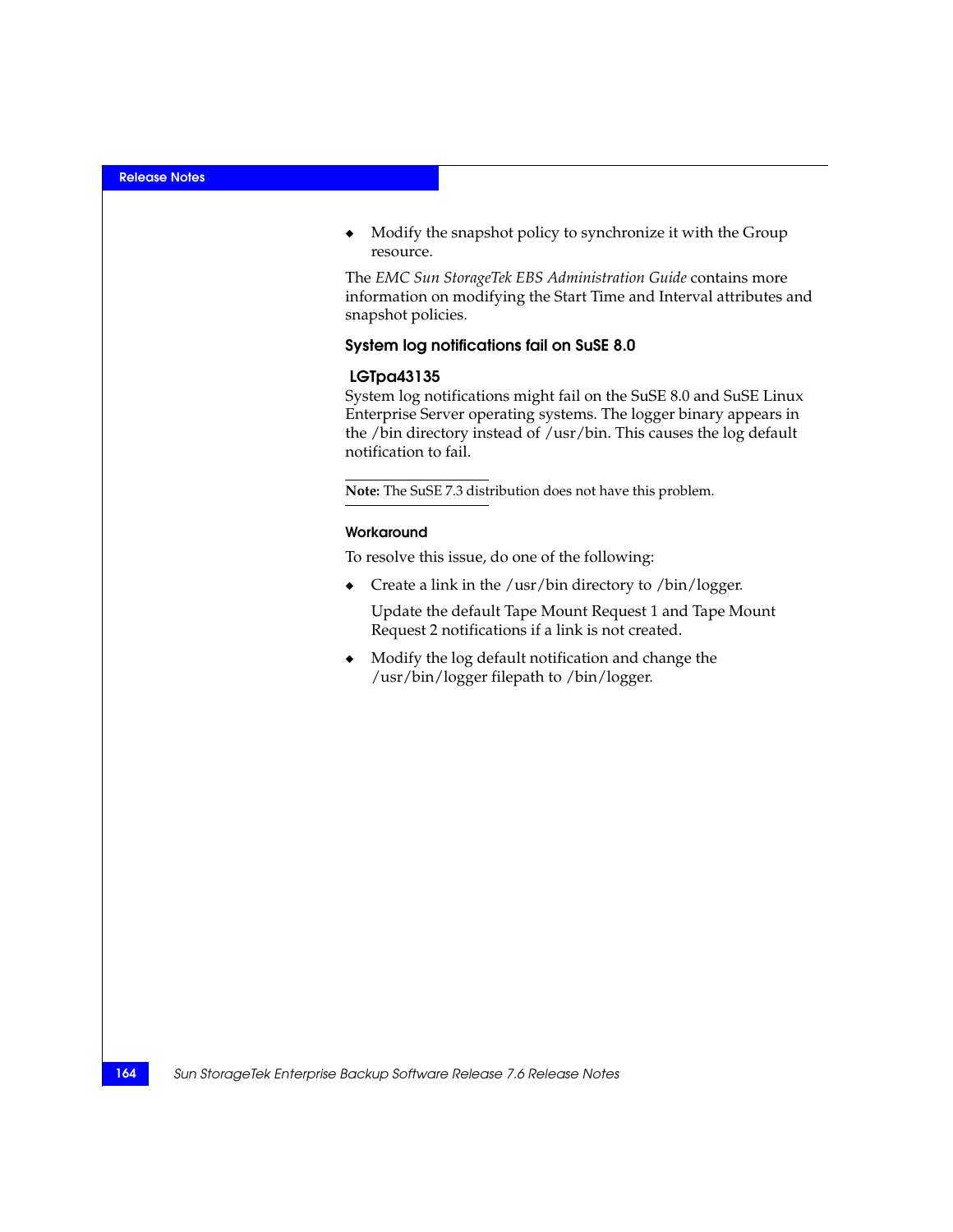# **NDMP problems and limitations descriptions**

This section details the problems and limitations related to NDMP.

# **If a connection is lost during an NDMP backup to a NAS filer the Sun StorageTek EBS software stops responding**

# **LGTpa88065**

If a connection is lost during an NDMP backup to a NAS filer, a connection reset by peer error is written to the daemon log file, but the **nsrndmp\_save**, **ndmp2fh** and **nsrmmd** processes stop responding. The tape device also appears in writing mode, but stops responding.

### **Workaround**

Stop the **nsrndmp\_save, ndmp2fh** and **nsrmmd** processes by using **kill -9**I command, and restart Sun StorageTek EBS daemons to free the tape device.

# **The scanner command might stop responding if it encounters an aborted save set backed up to an NDMP device**

### **LGTpa74026**

The **scanner** command might stop responding if:

- The **scanner** command encounters a save set backed up to an NDMP device.
- The save set aborts after the start note is written.
- The last complete save set was backed up to the device and cannot be scanned.

# **Sun StorageTek EBS software fails to use tapes preinitialized in NDMP-enabled tape devices**

### **LGTpa28778**

If a new tape is preinitialized in an NDMP-enabled tape device, the Sun StorageTek EBS software does not use the tape.

To ensure that Sun StorageTek EBS software uses all tapes in an NDMP tape device:

- ◆ Do not use tapes that were preinitialized in an NDMP-enabled tape device.
- ◆ Label preinitialized tapes in a non-NDMP tape drive before inserting the tape into an NDMP tape drive or jukebox.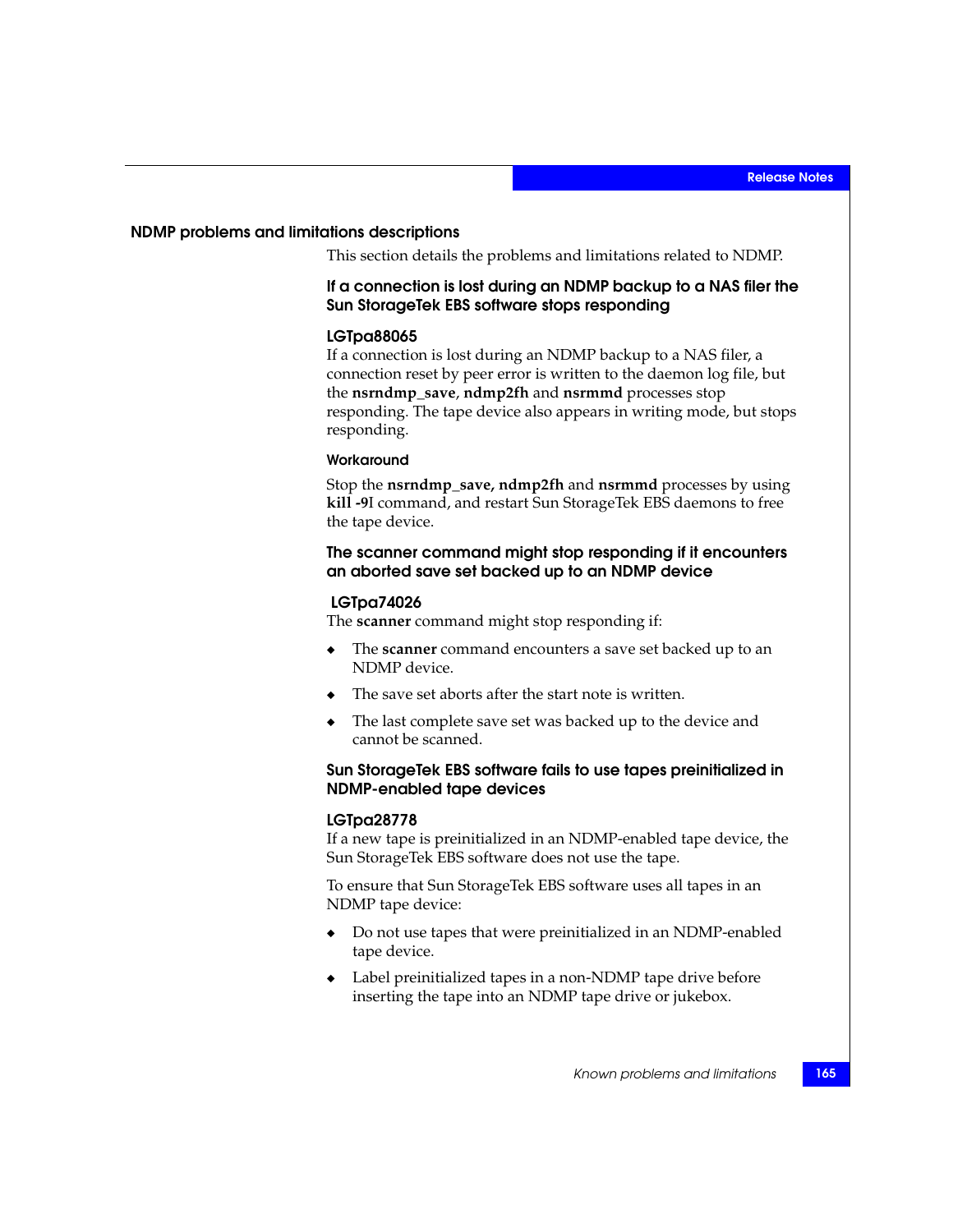#### **Restore problems and limitations descriptions**

This section details the problems and limitations related to restore operations.

#### **NDMP save sets in status recyclable are not recoverable**

#### **LGTpa65644**

NDMP save sets cannot be recovered if they are in the status eligible for recycling. This error message appears:

Failed save set, not recoverable

#### **Workaround**

Set the status of the save set to **recoverable**. More information on changing the status of a save set to recoverable is provided in the **nsrmm** and **mminfo** entries in the *NetWorker Command Reference Guide* or the UNIX man pages.

#### **Preventing duplicate filenames during recovery**

#### **LGTpa48556**

Because of the case-sensitive nature of Portable Operating System Interface (POSIX) compliance, Sun StorageTek EBS software can restore a file when another file exists with the same name but different case. For example, if the **FILE1.DOC file** exists on the target client, restoring **file1.docfile** can result in two files with the same name but different case. The contents of the two files may or may not be the same.

To avoid this problem, disable POSIX compliance by setting this system environment variable:

NSR\_DISABLE\_POSIX\_CREATE=YES

The Windows online help contains detailed instructions about setting system environment variables.

#### **Windows error message during automated system recovery**

#### **LGTpa48322**

Due to a problem in Windows XP Professional and Windows Server 2003, this error message may appear when you start an ASR disaster recovery of a client computer:

Can't create partition...

This error is intermittent. To work around the problem, restart the ASR recovery.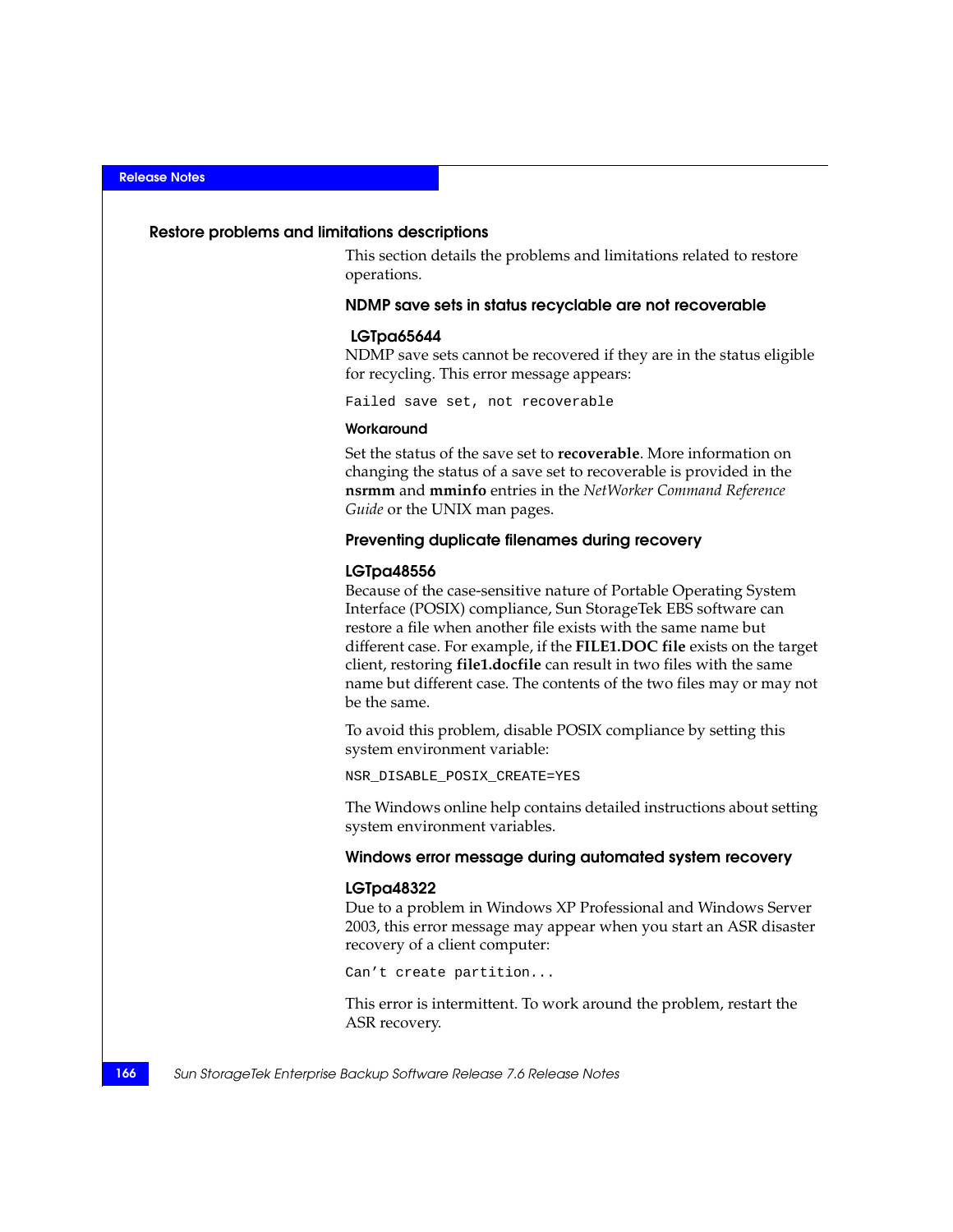# **Limitation on browse and retention policy dates**

### **LGTpa37508**

Client file index browse and save set retention policies can be set no later than the year 2038. This is caused by an operating system limitation in which support for time is limited to a maximum of 68 years starting from the year 1970.

**Note:** An expired save set retention date does not immediately result in the save set being overwritten.

Save sets can only be overwritten if the following is true:

- The retention policy has expired and Sun StorageTek EBS uses the storage volume for backup.
- The storage volume is relabeled.
- Entries are manually deleted from the storage volume.

### **Workaround**

To enable full browse and retention policies beyond the year 2038, use the Sun StorageTek EBS Archive feature. Archived data is never subject to automatic recycling, so it cannot be accidentally overwritten.

# **No message is logged if resource files are missing**

# **LGTpa35856**

If one or more resource files are somehow removed from the Sun StorageTek EBS resource database directories (as a result of disk corruption or manual deletion, for example), no error message is logged in the daemon log file*.*

### **Concurrent multiclient recovery on Windows 2000**

### **LGTpa23372**

In the Sun StorageTek EBS Administration window, the Parallelism attribute specifies the maximum number of clients that the Sun StorageTek EBS server may back up or recover simultaneously. Each client being recovered typically requires 10 MB to 15 MB of memory or more if large numbers of files are being recovered on the Sun StorageTek EBS server host. For example, recovering 30 clients concurrently might require approximately 450 MB of memory.

The recovery operation has been tested to recover up to 30 clients concurrently. Attempting to recover more than 30 clients concurrently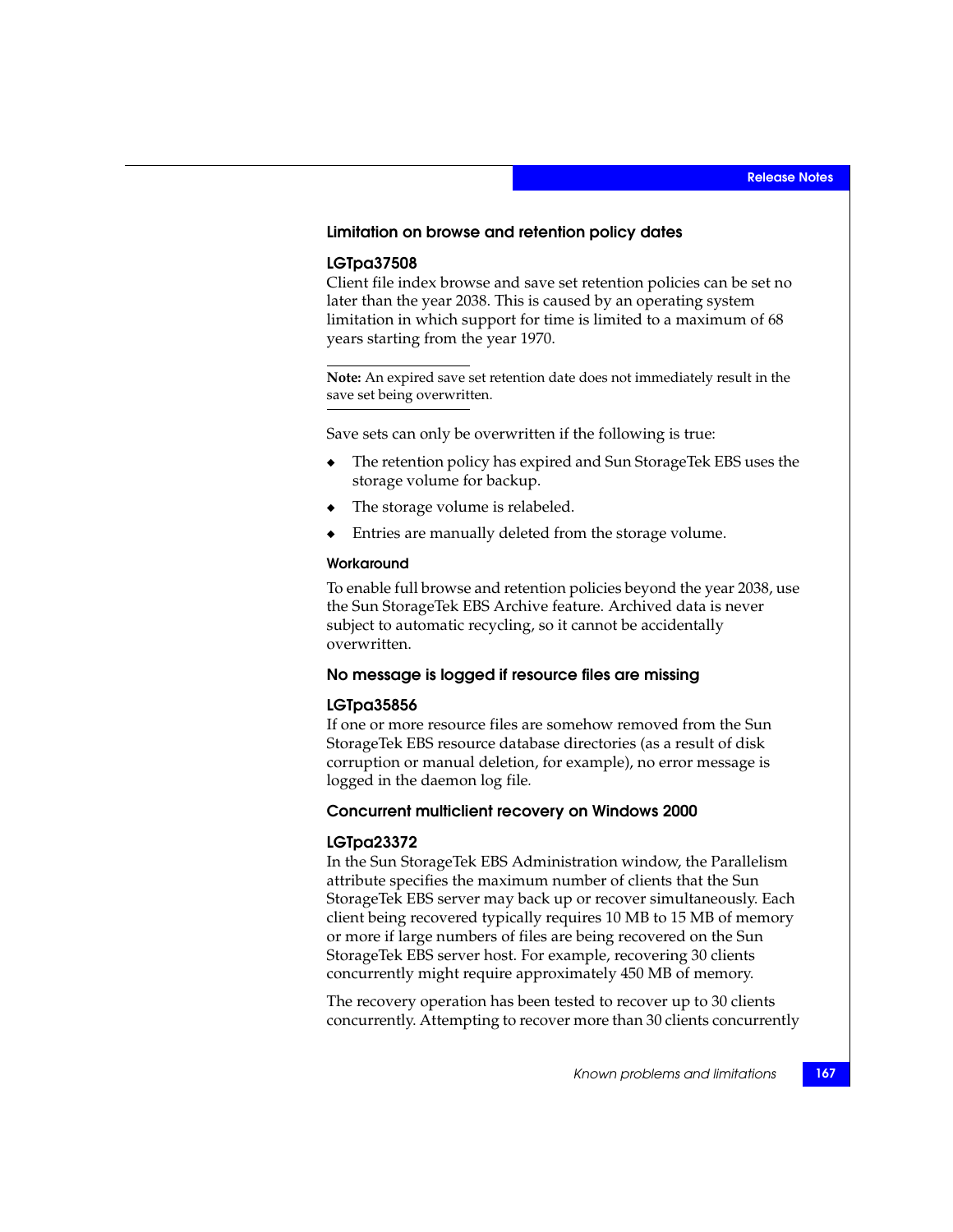with insufficient virtual memory might cause the recovery operation to fail with this error message:

```
nsrindexd.exe - Application Error
The application failed to initialize properly 
(0xc0000142).
Click OK to terminate the application.
```
To avoid a failure when recovering a large number of clients concurrently:

- ◆ In the **Set Up Server** dialog box in the **Sun StorageTek EBS Administration** window, reduce the **Parallelism** attribute to 25 or less.
- ◆ Increase the virtual memory on the Sun StorageTek EBS server host to 2 GB or more (or enough to accommodate at least 15 MB per client).
- Use a multiprocessor computer as the Sun StorageTek EBS server host.

### **Cannot change the browse time if there are files for recovery**

#### **LGTpa38176**

The following warning message is displayed if you attempt to change the browse time if files are marked for recovery.

There are files marked for recovery. OK to ignore the marked files. Cancel to stay with the current browse time. OK / Cancel

Unmark files for recovery before attempting to change the browse time.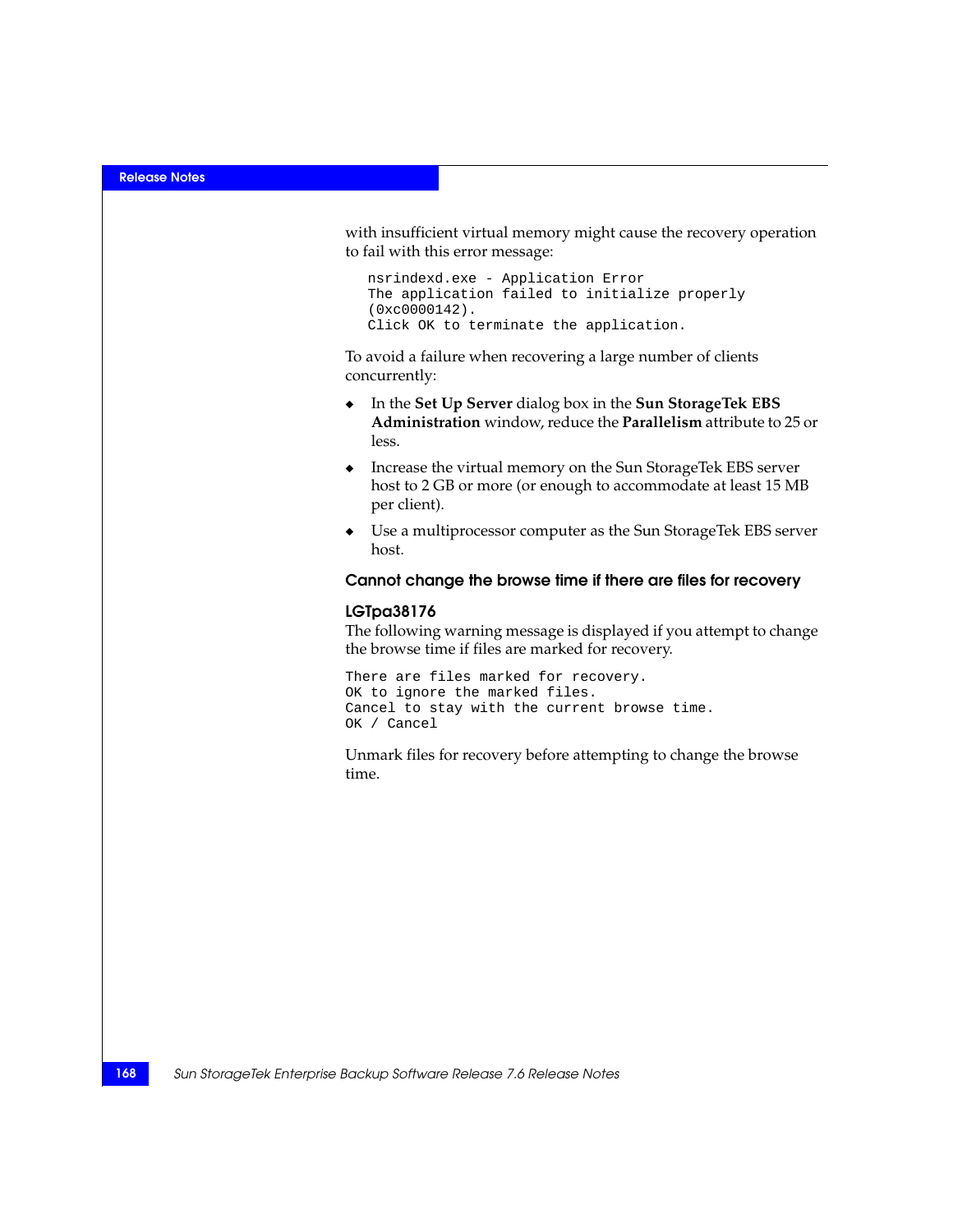# <span id="page-168-0"></span>**Internationalization support**

These sections describe important notes and tips pertaining to the internationalized Sun StorageTek EBS release.

Additional information on support for internationalization can also be found in the *EMC Sun StorageTek EBS Release 7.6 Administration Guide*, chapter 17, Sun StorageTek EBS Server Management.

# **Important notes and tips**

The Sun StorageTek EBS 7.6 software supports language packs, which can be installed as part of the Sun StorageTek EBS installation process, or can be installed separately after the Sun StorageTek EBS software has been installed. Note, however, that any program screens or messages that have changed since release 7.5 Service Pack 1 are not localized.

The following sections contain important notes and tips, as well as limitations, pertaining to the internationalized Sun StorageTek EBS software:

- ◆ ["Localized software contains some English Text" on page -170](#page-169-0)
- "Java Web Start cache path and non-English characters" on [page -171](#page-170-0)
- ◆ ["Fonts may not display correctly in UNIX Motif GUIs in](#page-170-1)  [non-english locales" on page -171](#page-170-1)
- ◆ ["Solaris 9 does not support certain non-English code sets" on](#page-170-2)  [page -171](#page-170-2)
- ◆ ["Locale settings with NDMP" on page -171](#page-170-3)
- "Display of an unsupported character in the current locale" on [page -171](#page-170-4)
- ◆ ["Man page locales" on page -172](#page-171-0)
- ◆ ["Supported Locales" on page -172](#page-171-1)
- ◆ ["Changing the Locale in the NMC GUI" on page -172](#page-171-2)
- ◆ ["Scheduled backup or Archive Requests of non-ASCII files or](#page-173-0)  [directories" on page -174](#page-173-0)
- ["Maximum Sun StorageTek EBS supported path" on page -174](#page-173-1)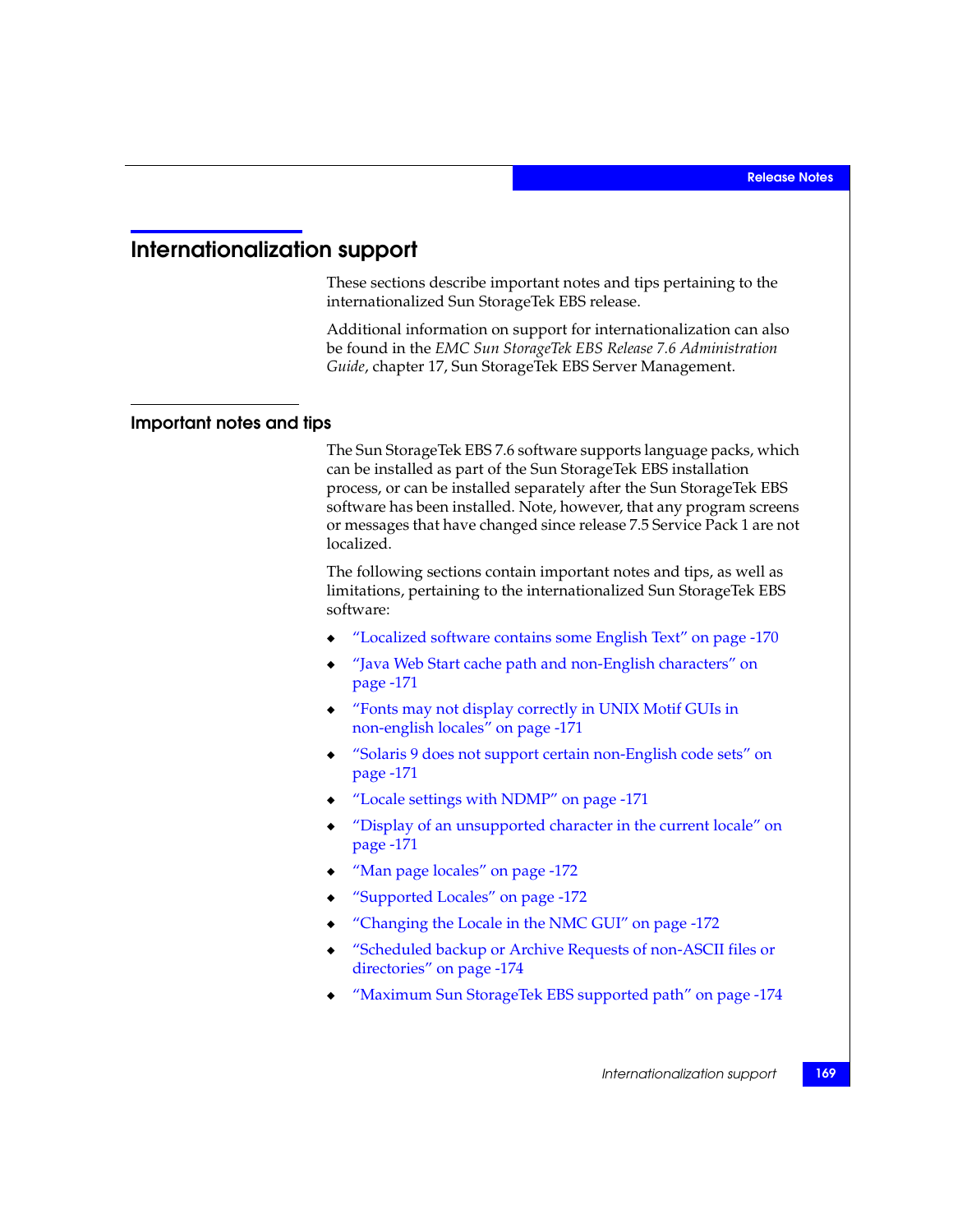- ◆ ["In non-English environment, character encoding used for NMC](#page-173-2)  [client and Sun StorageTek EBS client must be the same" on](#page-173-2)  [page -174](#page-173-2)
- ◆ ["The NMC Japanese Online Help displays incorrect characters on](#page-174-0)  [Linux systems" on page -175](#page-174-0)
- ◆ ["Non-ASCII hostnames are not supported by Sun StorageTek](#page-174-1)  [EBS" on page -175](#page-174-1)
- ◆ ["JRE 1.6 users cannot export reports as PDF documents for](#page-174-2)  [non-English locales on AIX and HPUX" on page -175](#page-174-2)
- ◆ ["JRE 1.6 users cannot export reports as PDF documents for](#page-174-2)  [non-English locales on AIX and HPUX" on page -175](#page-174-2)
- ◆ ["The nwrecover program will not start on Linux platforms for](#page-174-3)  [Asian Languages if the necessary fonts are not installed" on](#page-174-3)  [page -175](#page-174-3)
- ◆ ["Recovering a large number of files may take a long time in the](#page-175-0)  [French locales on Solaris" on page -176](#page-175-0)
- ◆ ["Garbled characters may appear in the Sun StorageTek EBS](#page-175-1)  [Console GUI font list on Solaris" on page -176](#page-175-1)
- ◆ ["Problem with highlighted text in the Sun StorageTek EBS](#page-175-2)  [Console Help program after performing a search using JRE 1.5.x](#page-175-2)  [for Asian languages" on page -176](#page-175-2)
- ◆ ["Entering non-ASCII characters in Sun StorageTek EBS user](#page-175-3)  [interfaces" on page -176](#page-175-3)
- ◆ ["Non-ASCII save set names are displayed incorrectly in nsradmin](#page-175-4)  [visual mode on Linux" on page -176](#page-175-4)
- "The XAPPLRESDIR environment variable must be set to operate [the Sun StorageTek EBS Console on HP-UX" on page -177](#page-176-0)

### <span id="page-169-0"></span>**Localized software contains some English Text**

Messages and strings that were added after the Sun StorageTek EBS 7.5 release have not been localized. Some strings from the operating system have also been left intentionally unlocalized. The **nsrwatch** and **nsradmin** programs are not localized. The English language components do not affect the functionality of the software.

The only RAP value that supports non-ASCII characters is the Save Set attribute of the Client and Archive Request resources.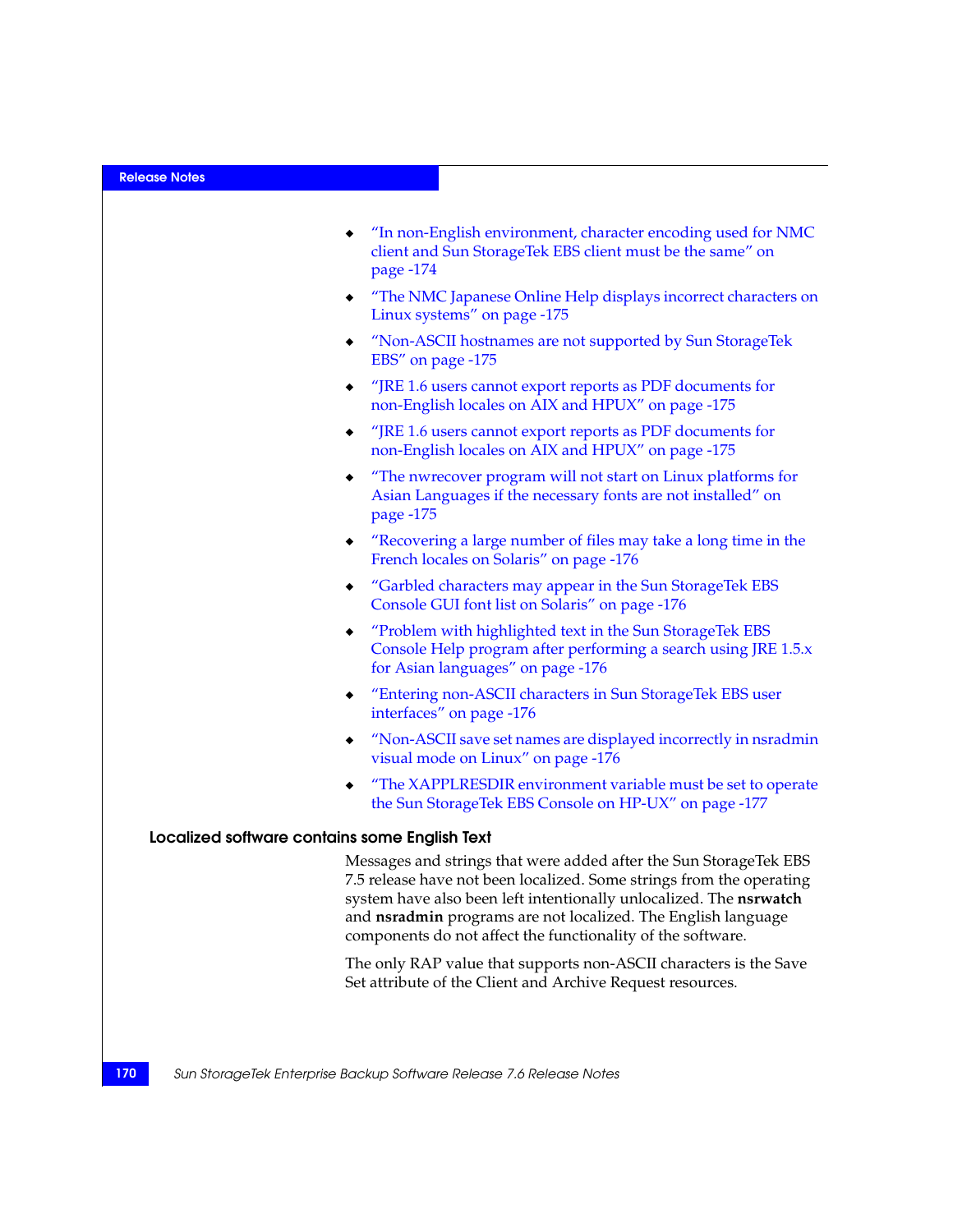### <span id="page-170-0"></span>**Java Web Start cache path and non-English characters**

If the path for the Java Web Start cache contains non-English characters, this will cause the Sun StorageTek EBS Console to fail to launch. The resolution to this problem is to change the Java Web Start cache path to a path that contains no non-English characters.

The Java Web Start cache path is changed in the Java Web Start Console. Different JRE versions have different names for the Java Web Start Console; consult java.sun.com for details.

### <span id="page-170-1"></span>**Fonts may not display correctly in UNIX Motif GUIs in non-english locales**

If you are having trouble displaying fonts in the nwrecover program, for your current locale, ensure that the operating system is configured to display them.

#### <span id="page-170-2"></span>**Solaris 9 does not support certain non-English code sets**

Solaris 9 does not support certain code sets. The Sun website has a full list of supported code sets.

#### <span id="page-170-3"></span>**Locale settings with NDMP**

When running NDMP backups, the locale setting has to be consistent in your environment. All UNIX operating system locale settings on the filer (including UTF-8) must be the same and the NMC client can only be run on an UNIX client set to the exact same locale setting as the filer.

Backup and recovery operations can be run on any locale, but if you try and browse on a locale that is different from the original locale the filenames will show up as random characters.

#### <span id="page-170-4"></span>**Display of an unsupported character in the current locale**

If the Sun StorageTek EBS software encounters a character that is unsupported in the current locale, it replaces the character with a '**?**'.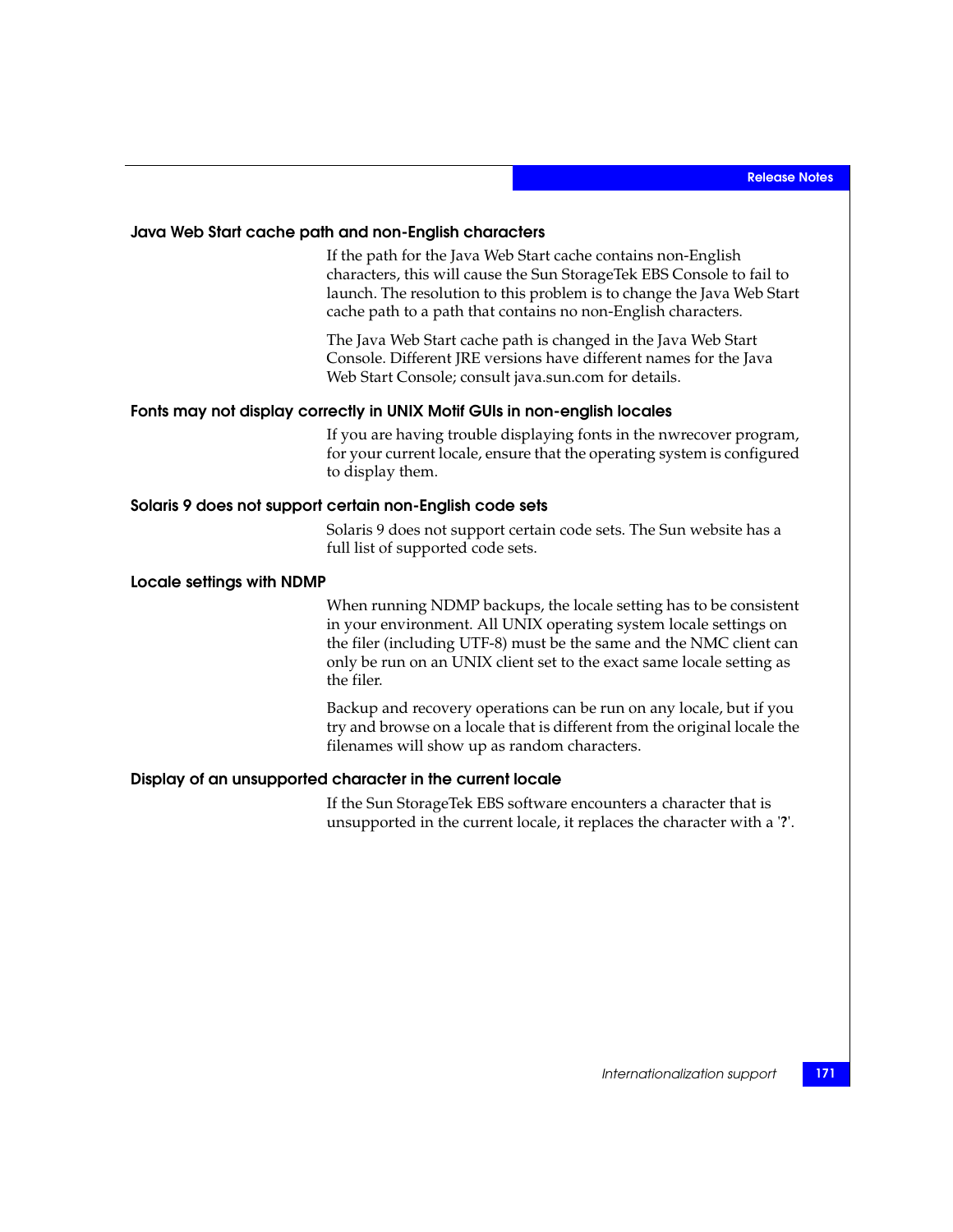# <span id="page-171-0"></span>**Man page locales**

Man pages are displayed based on the locale setting for a specific language. The following EUC locales are supported:

- ◆ Chinese**: EUC-CN**
- ◆ French**: ISO8859-15**
- ◆ Korean**: EUC-KR**
- ◆ Japanese**: EUC-JP**

If the locale is not set to a specific language matching an installed language pack, the man pages will be displayed in English.

### <span id="page-171-1"></span>**Supported Locales**

[Table 13 on page -172](#page-171-3) lists the supported locales.

<span id="page-171-3"></span>

|                                                                             | <b>Operating system</b> |                                                              |                                  |                                  |                                                              |
|-----------------------------------------------------------------------------|-------------------------|--------------------------------------------------------------|----------------------------------|----------------------------------|--------------------------------------------------------------|
| Language                                                                    | Windows                 | <b>Solaris</b>                                               | <b>HPUX</b>                      | <b>AIX</b>                       | Linux                                                        |
| English                                                                     | English                 | OS Default Locale                                            | OS Default<br>Locale             | OS Default<br>Locale             | OS Default<br>Locale                                         |
| French                                                                      | French (France)         | UTF-8<br>ISO8859-1<br>ISO8859-15                             | UTF-8<br>ISO8859-1<br>ISO8859-15 | UTF-8<br>ISO8859-1<br>ISO8859-15 | UTF-8<br>ISO8859-1<br>ISO8859-15                             |
| Japanese                                                                    | Japanese<br>(Japan)     | UTF-8<br>EUC-JP<br>$S-JIS$                                   | UTF-8<br>EUC-JP                  | UTF-8<br>EUC-JP                  | UTF-8<br>EUC-JP<br>S-JIS                                     |
| Chinese                                                                     | Chinese (China)         | UTF-8<br>EUC-CN<br>GB18030<br><b>GBK</b><br>BIG <sub>5</sub> | UTF-8<br>EUC-CN                  | UTF-8<br>EUC-CN                  | UTF-8<br>EUC-CN<br>GB18030<br><b>GBK</b><br>BIG <sub>5</sub> |
| Korean                                                                      | Korean (Korea)          | UTF-8                                                        | UTF-8                            | UTF-8                            | UTF-8                                                        |
| Note: Localization is not supported on the Mac OS, Tru 64 or SGI platforms. |                         |                                                              |                                  |                                  |                                                              |

# <span id="page-171-2"></span>**Changing the Locale in the NMC GUI**

There are three conditions for the displayed textual elements (messages, dates, time and numbers) in the NMC GUI: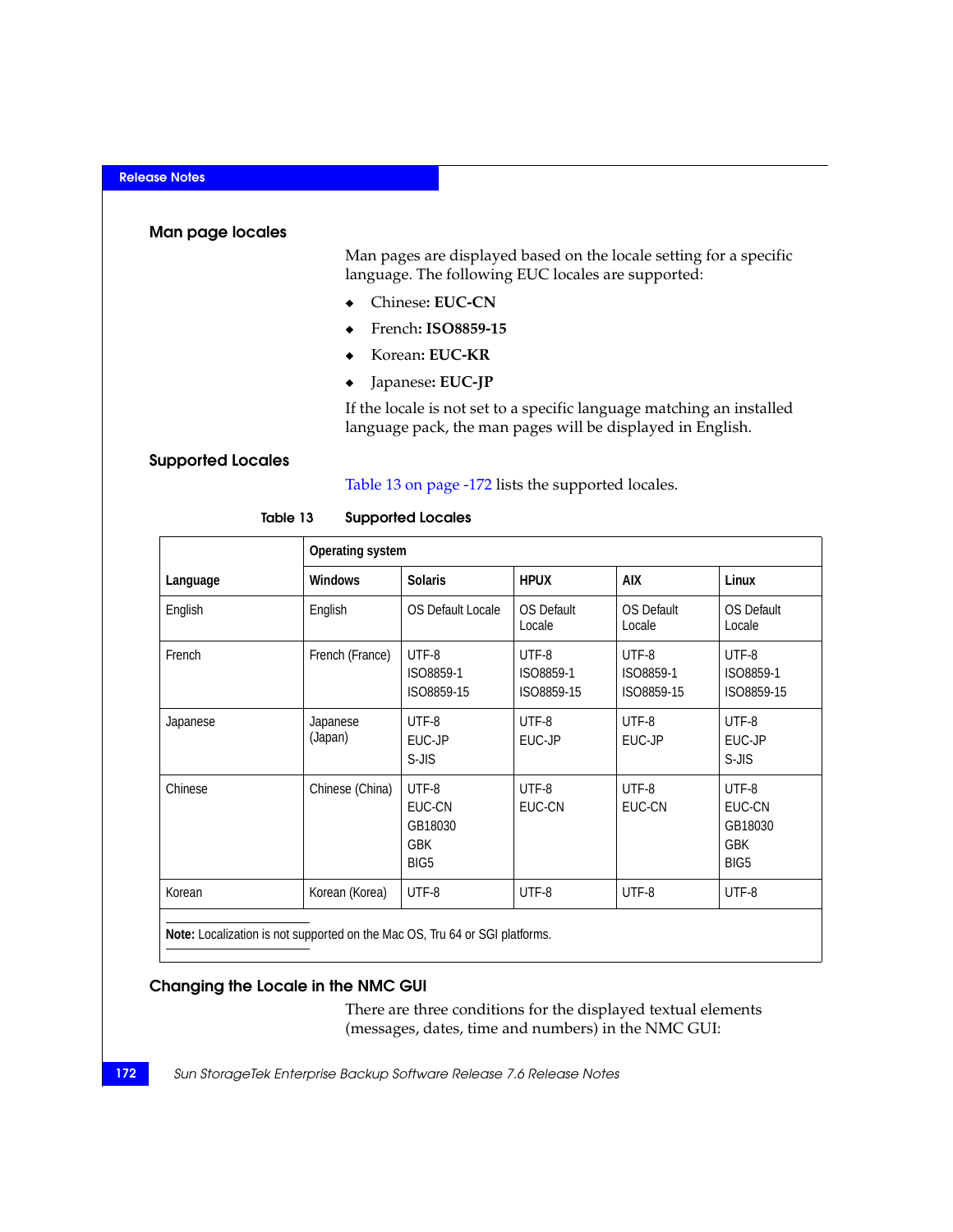- 1. If there is an appropriate Sun StorageTek EBS language pack installed on the NMC server, all textual elements will be rendered to the current user locale.
- 2. If no Sun StorageTek EBS language pack is installed on the NMC server, all textual elements will be rendered to English.
- 3. If the locale is neither supported by the Sun StorageTek EBS software nor has an appropriate Sun StorageTek EBS language pack installed, all textual elements will be rendered to English, except dates, times and numbers which will appear in the current user locale that is supported by the installed JRE on the user host.

The NMC GUI must be restarted to apply any change to the locale.

### **Example 1**

There is a French language pack installed on the NMC server and the user locale is French. The user logs in to the NMC server. In the NMC GUI, all textual elements will be in French.

### **Example 2**

The installed JRE supports French and the user locale is French. There is no French (France) language pack installed on the NMC server. In the NMC GUI, all texts and messages will be in English, except dates, time and numbers will be in French.

It is the user's responsibility to change the locale and apply the change correctly to the operating system. For example, changing and applying the locale to Windows server 2003 and Solaris 5.9 are as follows:

Windows server 2003

- a. Click **Start**.
- b. Select **Control panel > Regional and Language Options > Regional Options.**
- c. Select the language.
- d. Select the location.
- e. Click **Ok**.

#### Solaris 5.9

- a. Logout to the **Welcome** dialog box.
- b. Click **Options** > **Language**.
- c. Select the language.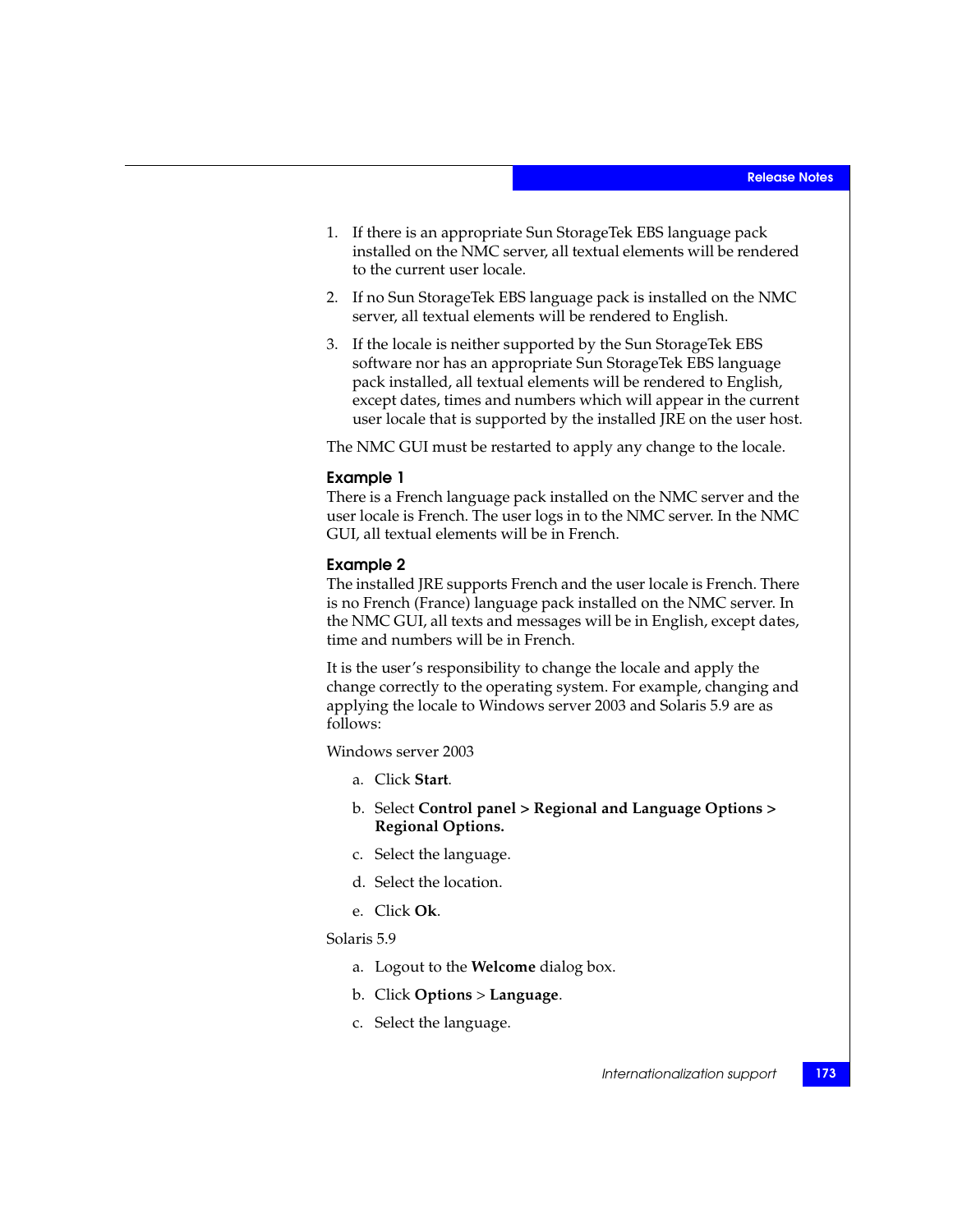d. Log in.

**Note:** Date and times may be still in North American format. Not all date and time displayed are internationalized. This is a known deficiency that will be addressed in a future release.

### <span id="page-173-0"></span>**Scheduled backup or Archive Requests of non-ASCII files or directories**

The value of the **Save Operations** attribute in Clients or Archive Requests resource should be set to:

- ◆ Sun StorageTek EBS UNIX clients at release 7.4 or higher: **I18N:mode=nativepath**.
- ◆ Sun StorageTek EBS UNIX clients at a release level prior to 7.4: **I18N:mode=utf8path**.
- ◆ Microsoft Windows clients: **I18N:mode=utf8path**

If the Client Configuration Wizard is used to create the Clients resource, the Save Operations attribute will be automatically filled-in based on the client platform when non-ASCII save sets are specified.

### <span id="page-173-1"></span>**Maximum Sun StorageTek EBS supported path**

The maximum length of the Sun StorageTek EBS supported path has increased to 12 KB. The number of characters supported in the path is dependent on the language of the characters *and* any specific operating system limitations.

Non-English characters require more bytes than English characters. Ensure that the filepath and directory names remain within the limits imposed by the operating system and the Sun StorageTek EBS software.

# <span id="page-173-2"></span>**In non-English environment, character encoding used for NMC client and Sun StorageTek EBS client must be the same**

#### **LGTsc21657**

In a non-English environment, characters do not display correctly if the character encoding is different on the NMC client than the files on the Sun StorageTek EBS host that are being browsed.

### **Workaround**

In a non-English environment, ensure that the NMC client uses the same character encoding as the files on the Sun StorageTek EBS client host that are to be browsed.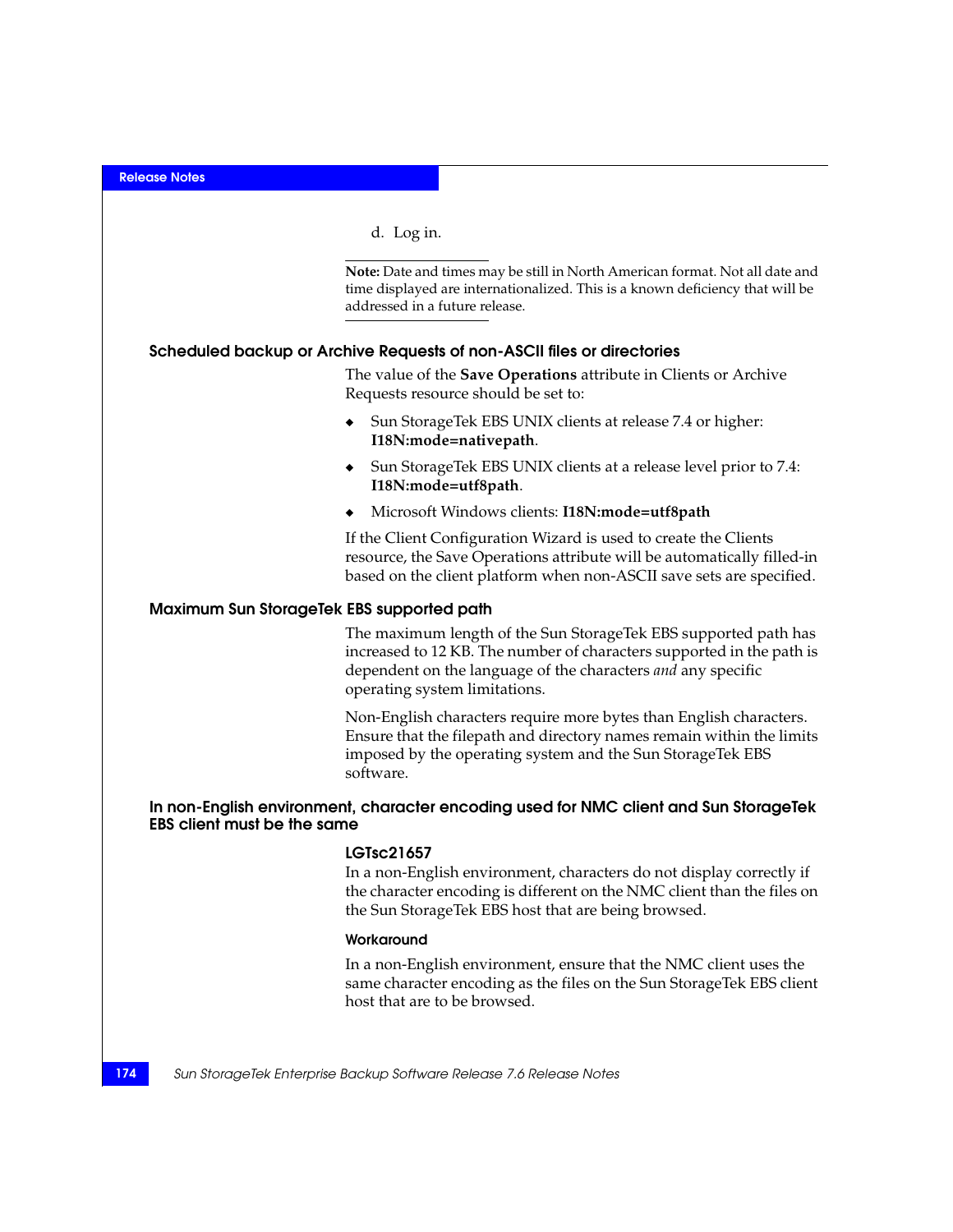For example, if the NMC client uses the zh\_CN.EUC locale it will not properly display files that were created using the zh\_CN.UTF-8 locale. The character encoding used for the NMC client and Sun StorageTek EBS client must be the same to ensure the proper display of characters. In this example, the NMC client should be started using the zh\_CN.UTF-8 locale.

# <span id="page-174-0"></span>**The NMC Japanese Online Help displays incorrect characters on Linux systems**

# **LGTsc02862**

The NMC Japanese Online Help displays incorrect characters on Linux systems due to limitations with the Javahelp software. These limitations affect the software's ability to display fonts in the help viewer content pane.

Due to this limitation in Javahelp the only character encoding that displays is the system default; not the font defined by the user.

# <span id="page-174-1"></span>**Non-ASCII hostnames are not supported by Sun StorageTek EBS**

### **LGTsc26980**

Sun StorageTek EBS does not support hosts that have non-ASCII characters in the hostname.

# <span id="page-174-2"></span>**JRE 1.6 users cannot export reports as PDF documents for non-English locales on AIX and HPUX**

### **LGTsc26288**

The Sun StorageTek EBS option to export reports in Acrobat PDF format is not supported on AIX and HPUX hosts that are running JRE 1.6 in a non-English locale.

# <span id="page-174-3"></span>**The nwrecover program will not start on Linux platforms for Asian Languages if the necessary fonts are not installed**

### **LGTsc02808**

The **nwrecover** program will not start on Linux platforms for Asian Languages if the necessary fonts are not installed.

### **Workaround**

Install the following font packages:

- ◆ ttf-founder-simplified-0.20040419-6.1.noarch.rpm
- ◆ ttf-founder-traditional-0.20040419-6.1.noarch.rpm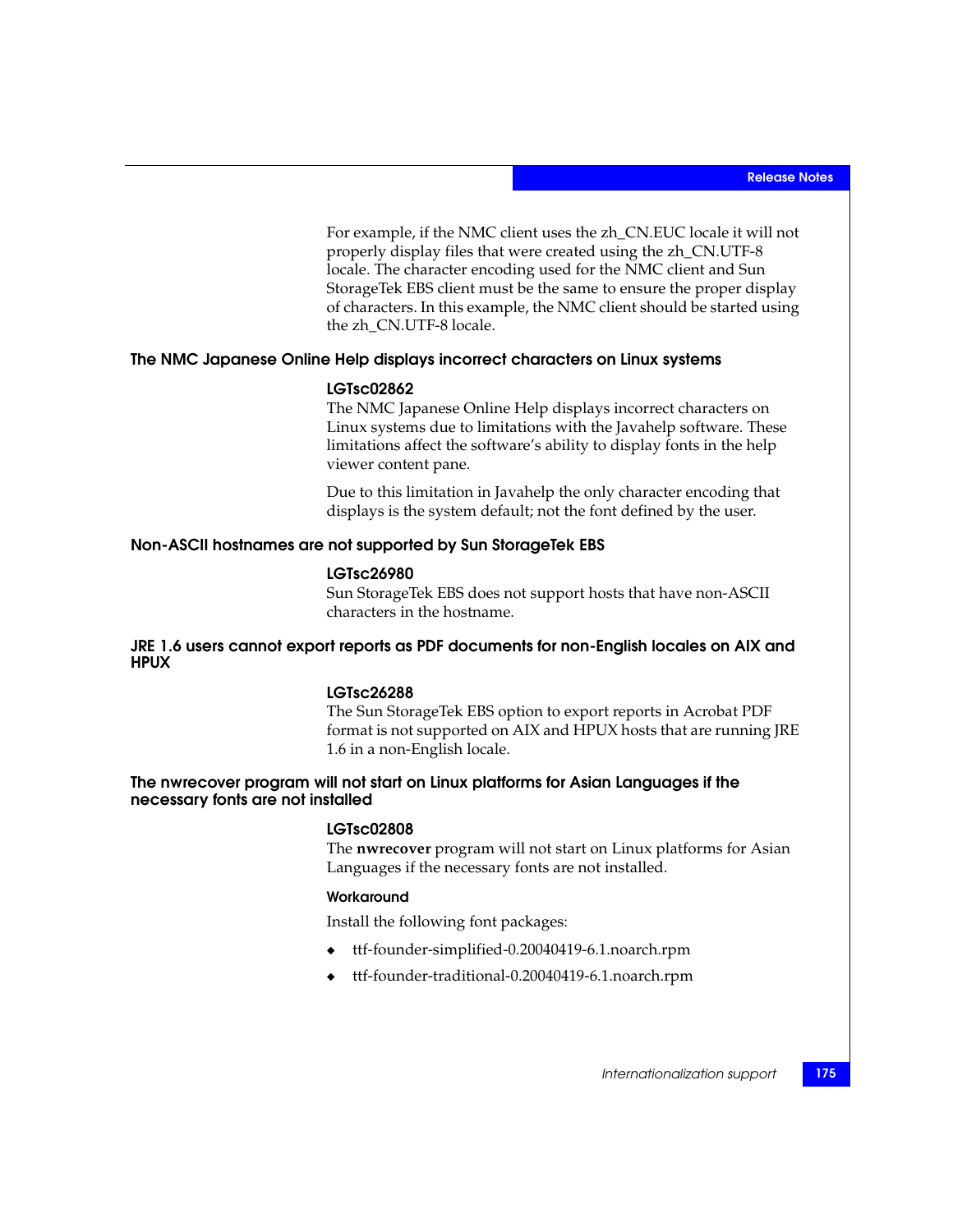### <span id="page-175-0"></span>**Recovering a large number of files may take a long time in the French locales on Solaris**

### **LGTsc05339**

In the French locale on Solaris, a degradation in performance may be seen when recovering a large number of files (greater than 100,000).

To improve performance, expand the command dialog box to reveal the complete pathnames of the files being recovered in the output field.

### <span id="page-175-1"></span>**Garbled characters may appear in the Sun StorageTek EBS Console GUI font list on Solaris**

#### **LGTsc03894**

Garbled characters may appear in the Sun StorageTek EBS Console GUI font list for font names if the fonts do not have English names, or the localized names are not recognized by the JRE.

# <span id="page-175-2"></span>**Problem with highlighted text in the Sun StorageTek EBS Console Help program after performing a search using JRE 1.5.x for Asian languages**

#### **LGTsc02814**

Due to a known limitation with JRE 1.5*.x* (Sun bug 6375606), text that is highlighted in the Sun StorageTek EBS Console Help program after a search has been performed will not be highlighted correctly.

### <span id="page-175-3"></span>**Entering non-ASCII characters in Sun StorageTek EBS user interfaces**

#### **LGTpa88887**

Non-ASCII characters are supported only for the **Save Set** attribute in **Client** and **Archive Request** resources. However, user interfaces such as the Sun StorageTek EBS Management Console do not prevent the user from entering non-ASCII characters for other attributes in Sun StorageTek EBS resources.

### <span id="page-175-4"></span>**Non-ASCII save set names are displayed incorrectly in nsradmin visual mode on Linux**

#### **LGTpa92833**

Non-ASCII save set names are displayed incorrectly in **nsradmin** visual mode on Linux.

#### **Workaround**

To work around this limitation, do one of the following:

- ◆ Use the **print nsr client** command in **nsradmin** window to view the non-ASCII save set.
- ◆ Use the Console GUI on the Linux client to view the non-ASCII save set.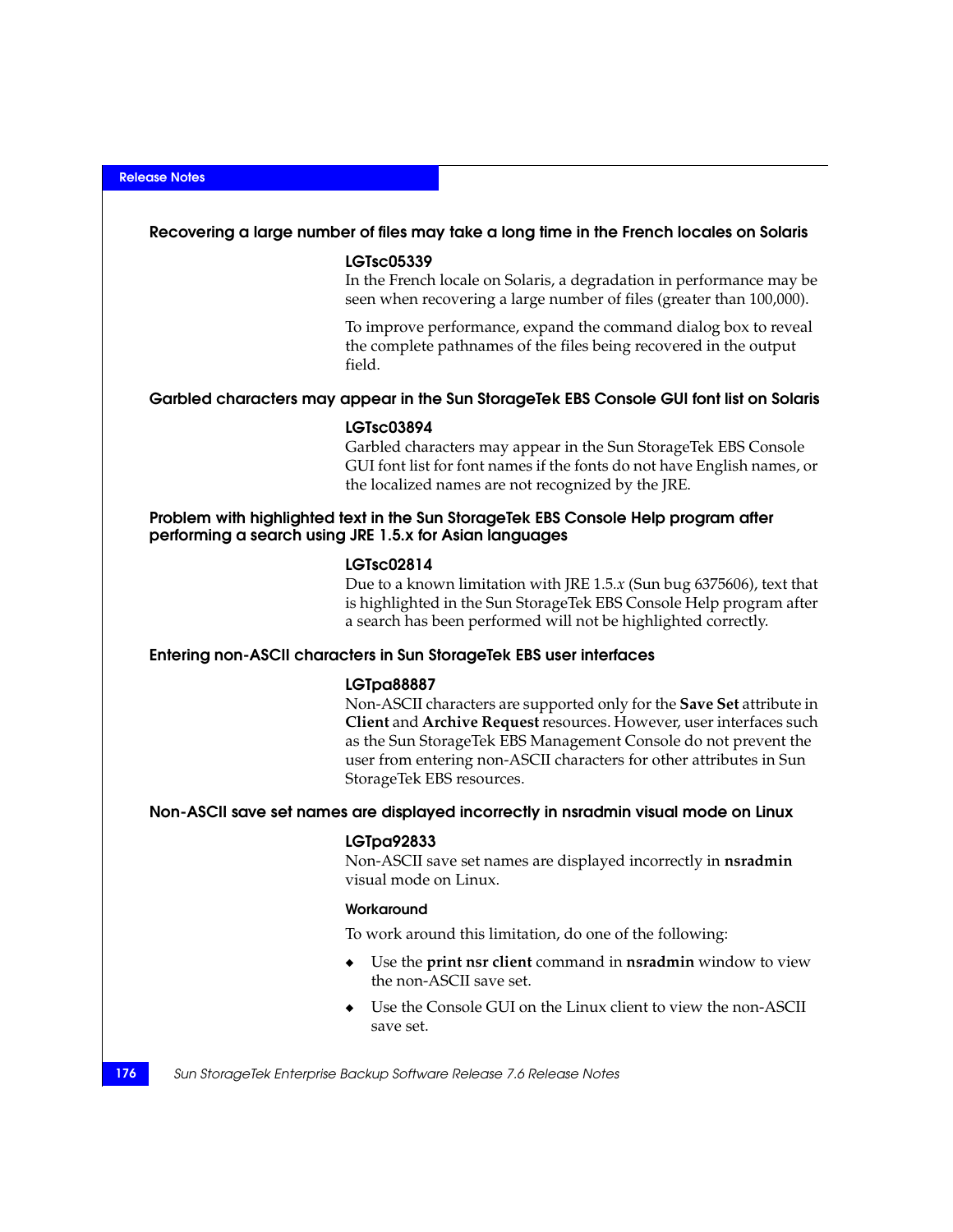# <span id="page-176-0"></span>**The XAPPLRESDIR environment variable must be set to operate the Sun StorageTek EBS Console on HP-UX**

### **LGTpa79450**

To operate the Sun StorageTek EBS Console on HP-UX that is running a non-English locale, the **XAPPLRESDIR** environment variable must be set as follows:

XAPPLRESDIR=/usr/lib/X11/app-defaults

# **Technical notes**

This section describes important notes and tips for using the Sun StorageTek EBS software.

# **Sun StorageTek EBS Cloud Backup Option and network connectivity**

When writing to the Atmos onLine service, cloud backups are highly dependent on the network connection that is used to access the service. Any disruption in connectivity or a slowdown in network access speed may adversely affect cloud backups or recoveries.

Additionally, if you define large Network Write Sizes for the cloud device, make sure to set the Send/Receive Timeout attribute proportionally high to avoid read/write timeouts. Optimal values for send/receive timeouts vary depending on the network speed and bandwidth.

### **Open File Management on Microsoft Windows**

Sun StorageTek EBS clients will automatically use VSS for file system backups, avoiding the need for Open File Manager. A license is not required when used in conjunction with a Sun StorageTek EBS server.

Sun StorageTek EBS clients prior to release 7.4 Service Pack 2 also automatically use VSS for file systems backups, whether or not the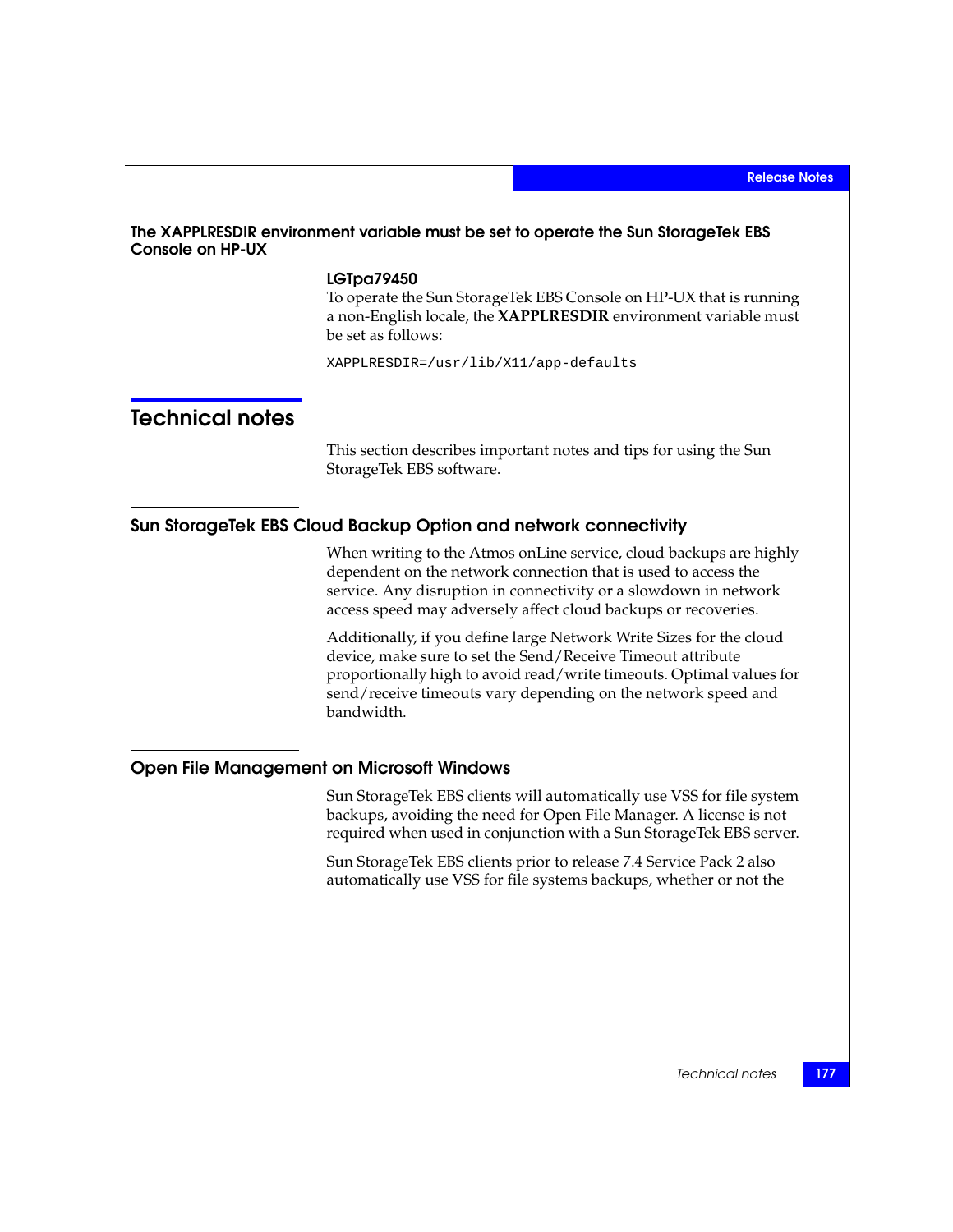Sun StorageTek EBS VSS Client for Microsoft Windows is installed. However, those clients will require a Sun StorageTek EBS VSS Client Connection license.

| Recommended management of open files<br>Table 14 |  |  |  |
|--------------------------------------------------|--|--|--|
|--------------------------------------------------|--|--|--|

| Windows 2000 and XP                                                                                                                        | Windows 2003                                                                                                                                                                                                                                                                                 | Windows 2008 and Vista                                                                                                                                                                                                                                                                                                                                                                                                                                |
|--------------------------------------------------------------------------------------------------------------------------------------------|----------------------------------------------------------------------------------------------------------------------------------------------------------------------------------------------------------------------------------------------------------------------------------------------|-------------------------------------------------------------------------------------------------------------------------------------------------------------------------------------------------------------------------------------------------------------------------------------------------------------------------------------------------------------------------------------------------------------------------------------------------------|
| No VSS is available in the operating<br>system. For all versions of Sun<br>StorageTek EBS, use Open File<br>Manager to back up open files. | Use VSS to back up open files.<br>If both client and server are using release<br>7.4 Service Pack 2 or later, no VSS Client<br>Connection license is required.<br>If client or server are at using a release<br>prior to 7.4 Service Pack 2, a VSS Client<br>Connection license is required. | Use VSS to back up open files.<br>If both client and server are Windows 2008.<br>no VSS Client Connection license is<br>required.<br>If the client is Windows Vista and the server<br>is using release 7.4 Service Pack 2 or later,<br>no VSS Client Connection license is<br>required.<br>If a Windows 2008 or Vista client is used<br>with a server using a release prior to 7.4<br>Service Pack 2, a VSS Client Connection<br>license is required. |

# **EMC NetWorker License Manager not supported on Solaris Opteron platform**

The 7.6 Sun StorageTek EBS release does not support the EMC NetWorker License Manager on the Solaris Opteron platform.

# **Sun StorageTek EBS Management Console does not support Microsoft Internet Explorer version 7.0**

Microsoft Internet Explorer version 7.0 is not supported by NMC on any Windows platforms except Microsoft Vista.

# **A server does not support a Sun StorageTek EBS client running release 7.2.x or earlier**

A Sun StorageTek EBS server does not support a Sun StorageTek EBS client running release 7.2*.x* or earlier.

# **Single clients or archive requests resource for UNIX non-ASCII paths support only one locale**

A single Clients or Archive Requests resource supports non-ASCII UNIX paths belonging to only one locale. If you have paths in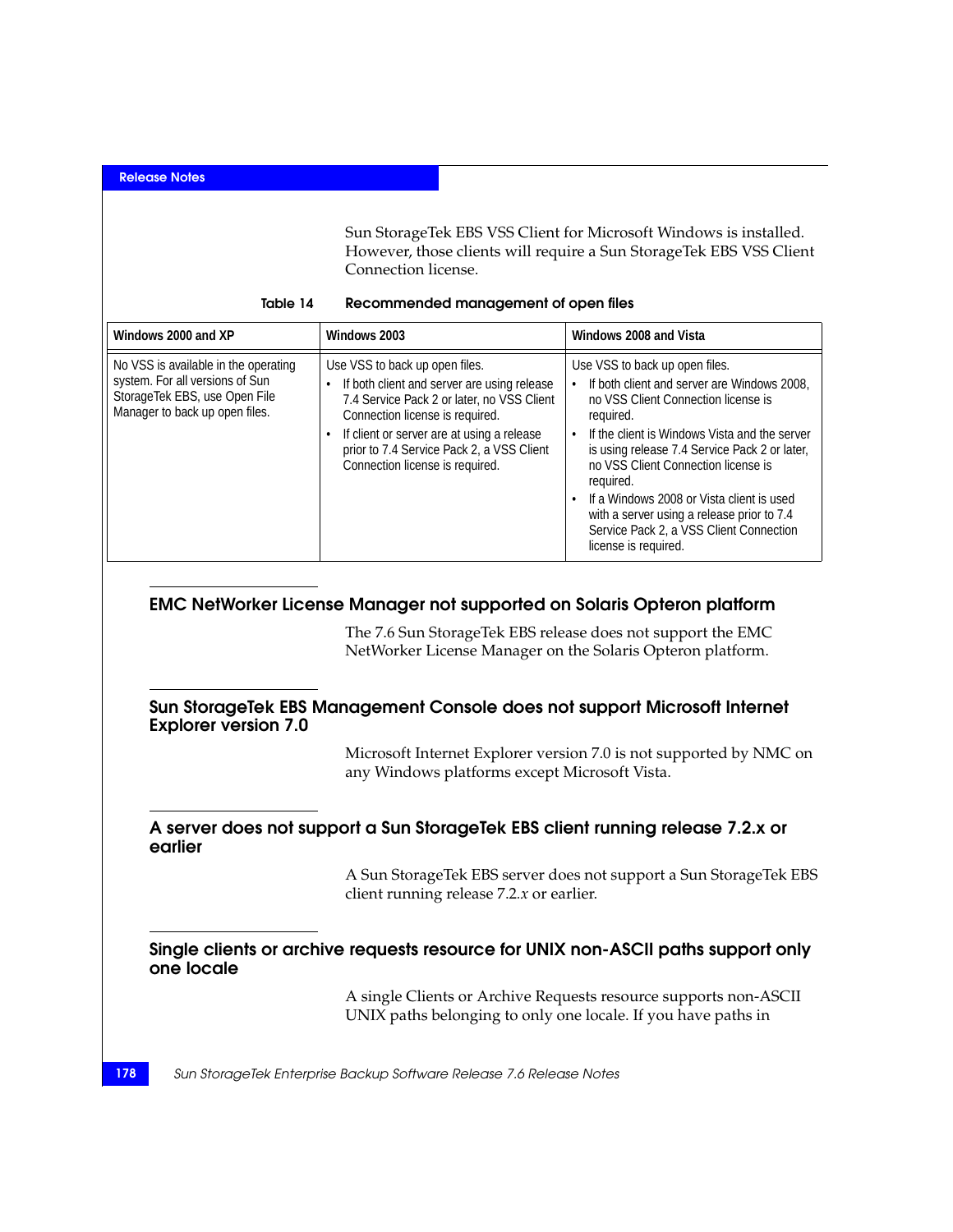multiple locales, you must create multiple Clients or Archive Requests resource. A Clients or Archive Requests resource supports paths only from a single locale on UNIX.

**Note:** This limitation does not apply to Microsoft Windows paths.

# **VMware qualification**

Sun StorageTek EBS release 7.6 is qualified with VMware. Chapter 20 of the *Sun StorageTek EBS Release 7.6 Administration Guide* provides more information on support for VMware.

# **Symbolic links are not restored during DAR recovery with NetApp**

During a DAR recovery, symbolic links for files, directories, and other specific files, such as device files or named pipes, cannot be recovered. To recover these files, use the NetApp **restore** command with the **-x** option. The Network Appliance documentation has more information about the NetApp restore command.

# **Sun StorageTek EBS connections through a firewall**

The **NSR\_KEEPALIVE\_WAIT** variable sets the timeout limit that the **nsrexecd** daemon uses to keep messages active once a connection to the Sun StorageTek EBS server has been established through a firewall. The period that **nsrexecd** will send keep-alive messages to **nsrexec** is adjustable by the **NSR\_KEEPALIVE\_WAIT** environment variable. Set this environment variable to the desired number of seconds between keep-alive wait messages. If the **NSR\_KEEPALIVE\_WAIT** variable is not set or is set to an invalid value, (0, a negative number, or a nonnumeric string) then no keep-alive message is sent.

# **Pause recommended between file creation and backup with EMC IP4700**

If a level 1 to 9 backup is run on an EMC IP4700 filer within five minutes of creating a file, more files than expected may be saved. For example, if a level 1 backup is run, followed by a level 2 backup, and both of these backups complete within five minutes of the file being created, the newly created file might appear on both the level 1 and level 2 backups, even though the files should only be added to the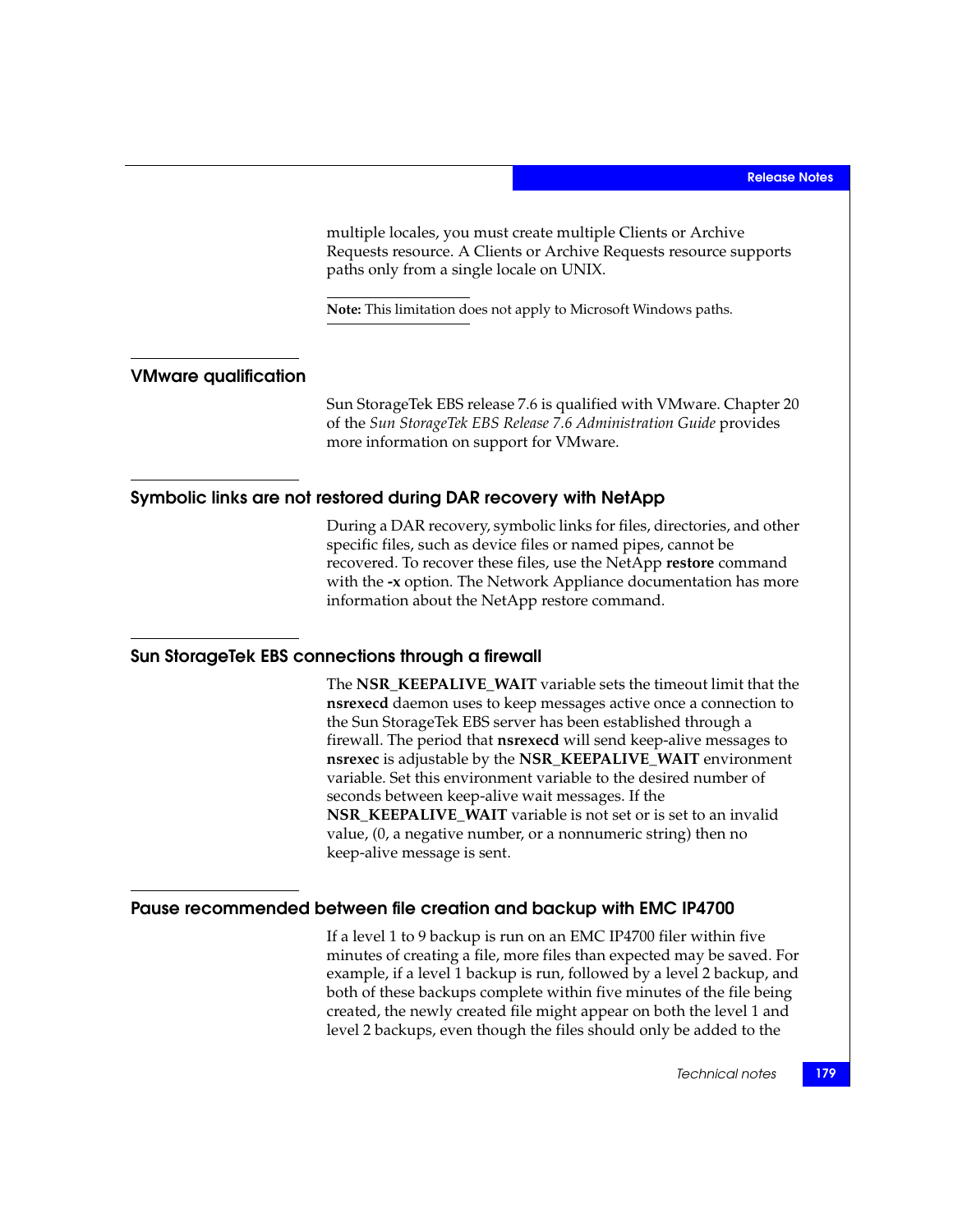level 1 backup. To avoid this problem, wait at least five minutes after creating a file to run a backup.

# **Older versions of Intel unsupported on Sun StorageTek EBS software on Linux**

To take advantage of IA-32 586 and 686 optimizations in the compiler, as well as the new instructions provided on these architectures, the Sun StorageTek EBS release 7.6 for Linux does not support older versions of Intel, such as 486.

**Note:** Sun StorageTek EBS release 6.1.*x* for Linux fully supports older versions of Intel architecture, including 386 and 486.

# **Considerations when using an advanced file type device**

The AFTD device can be deployed in varying environments with local disks, NFS and CIFS mounted/mapped disks. Operation of this feature is affected by the configuration. Ensure that the AFTD is fully operational in the production environment before you deploy it as part of regularly scheduled operations.

As part of the validation process, include these tests:

- Backup
- **Recover**
- Staging
- **Cloning**
- Maximum file-size compatibility between the operating system and a disk device
- Device behavior when the disk is full

Some versions of NFS or CIFS drop data blocks when a file system becomes full. Use versions of NFS, CIFS, and operating systems that fully interoperate and handle a full file system in a robust manner.

On some disk devices, the volume labeling process may take longer than expected. This extended labeling time depends on the type of disk device being used and does not indicate a limitation of the Sun StorageTek EBS software.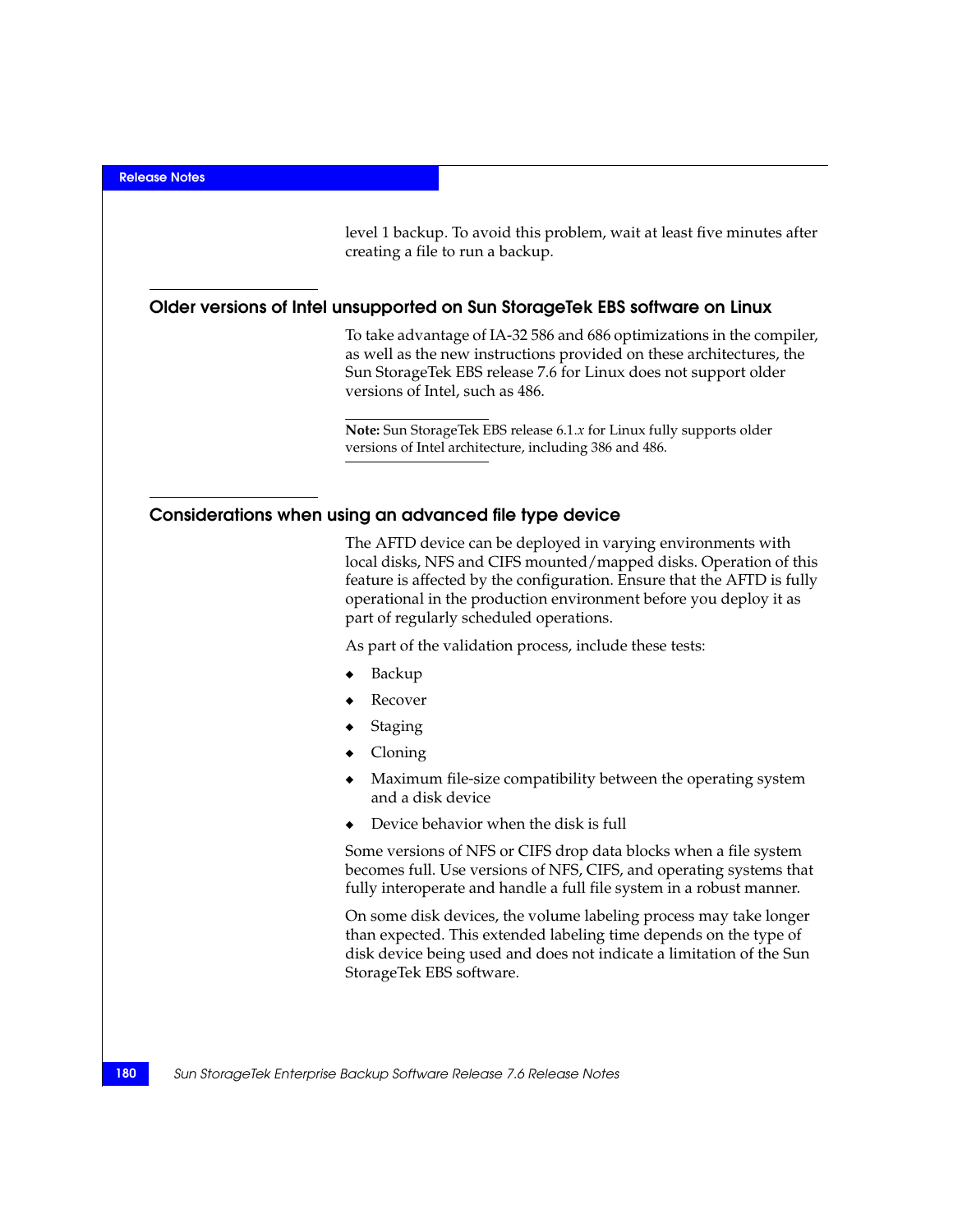The upper limits of save set size depend on the upper limits supported by the operating system or the file size specified by the disk device vendor.

#### **IMPORTANT**

**Authentication methods in the Sun StorageTek EBS 7.3.2 and later server have been changed to provide greater security. The 4.x client is no longer fully compatible with this version of the server. Upgrade to the 7.2.1 Sun StorageTek EBS client for NetWare. For NetWare 5.1 systems, apply LGTpa86701. Netware 5.0 and older systems are not compatible with the Sun StorageTek EBS 7.2.1 client for NetWare.** 

**Manual backups from the client interface via the NetWare Console can be successfully completed. Note that manual backups will only use media from the default pool.**

## **Client retries setting with VMware Consolidated Backups**

When using Sun StorageTek EBS software with VMware Consolidated Backups (VCB), the Client Retries attribute for Group resources should be set to 0. If Client Retries is set to any value higher than 0 and the backup fails, the Sun StorageTek EBS software will retry the backup regardless of the state of the VCB backup itself. This can result in the VMware utility generating errors such as "mount point already exists" or "backup snapshot already exists."

#### **Change to save set expiration time**

When a save set reaches its scheduled browse or retention policy deadline (the day when the save set expires or becomes no longer browsable), the time of expiration on that day is 23:59:59 (11:59:59 P.M.). For Sun StorageTek EBS releases 7.2.x and earlier, the time of expiration for the save set matches the time of day the save set was originally created.

For example, if a save set was backed up on May 1, 2005 at 1:00 P.M. and the browse or retention policy is set to 5 years, with Sun StorageTek EBS releases 7.2.x and earlier, the save set would have expired on May 1, 2010 at 1:00 P.M. With Sun StorageTek EBS releases 7.3.x and later, the save set will expire on May 1, 2010 at 11:59:59 P.M.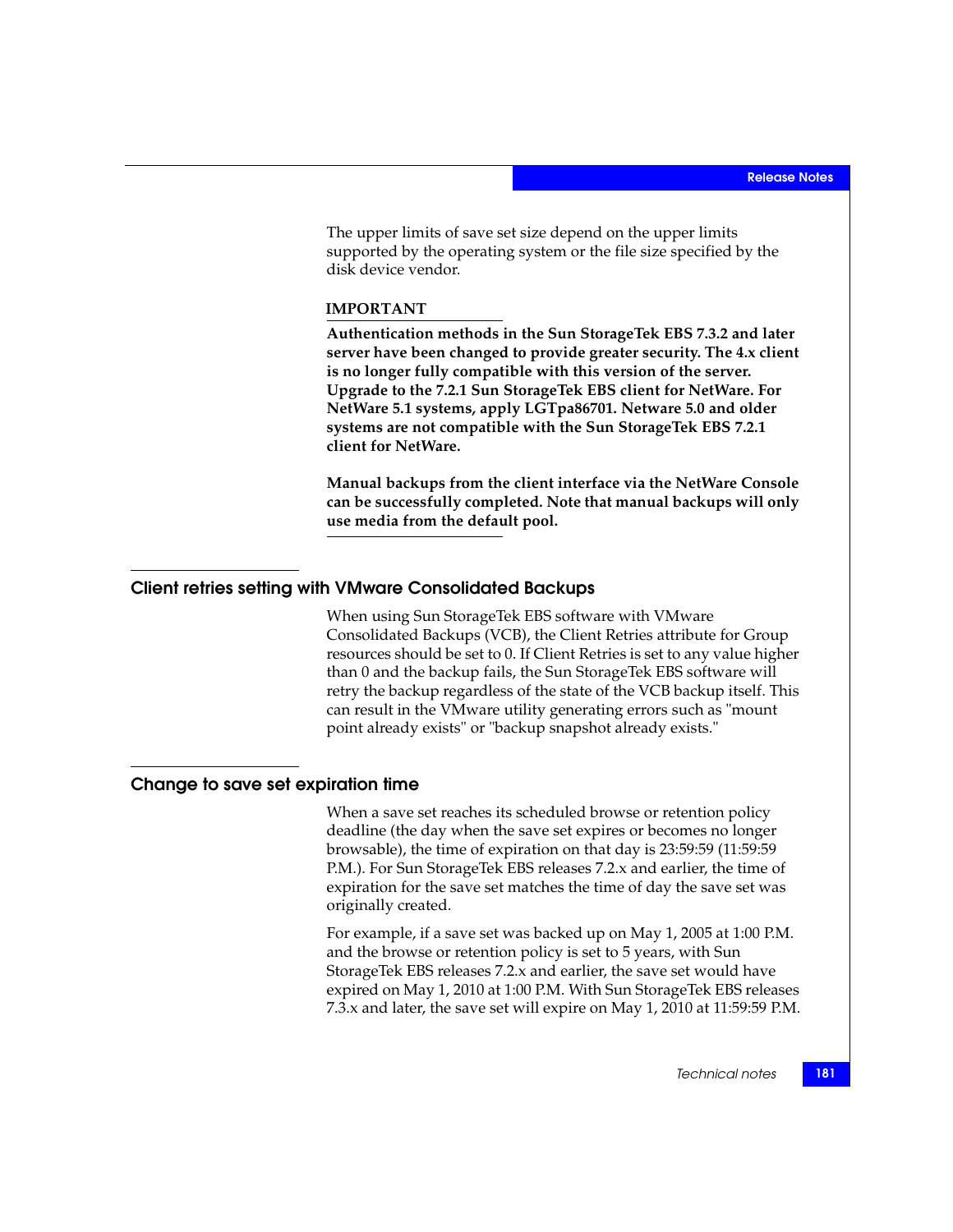# **Documentation**

This section describes the documentation for the following NetWorker releases:

- ◆ ["Sun StorageTek EBS product documentation" on page -182](#page-181-0)
- ◆ ["Sun StorageTek EBS related documentation" on page -183](#page-182-0)

## <span id="page-181-0"></span>**Sun StorageTek EBS product documentation**

This section describes the additional documentation and information products that are available with Sun StorageTek EBS.

## **Sun StorageTek EBS Release 7.6 Installation Guide**

Provides instructions for installing or updating the Sun StorageTek EBS software for clients, console and server on all supported platforms.

#### **Sun StorageTek EBS Release 7.6 Administration Guide**

Describes how configure and maintain the Sun StorageTek EBS software.

#### **Sun StorageTek EBS Release 7.6 Release Notes**

Contain information on new features and changes, fixed problems, known limitations, environment and system requirements for the latest Sun StorageTek EBS software release.

#### **EMC NetWorker Licensing Process Guide, First Edition**

A brief guide that explains the process flow of NetWorker licensing to users (system administrators, mainly). Not yet officially part of the NetWorker doc set.

## **EMC NetWorker 7.6 Error Message Guide**

Provides information on common NetWorker error messages.

## **EMC NetWorker 7.6 Performance Tuning Guide**

Contains basic performance tuning information for NetWorker.

## **EMC NetWorker 7.6 Command Reference Guide**

Provides reference information for NetWorker commands and options.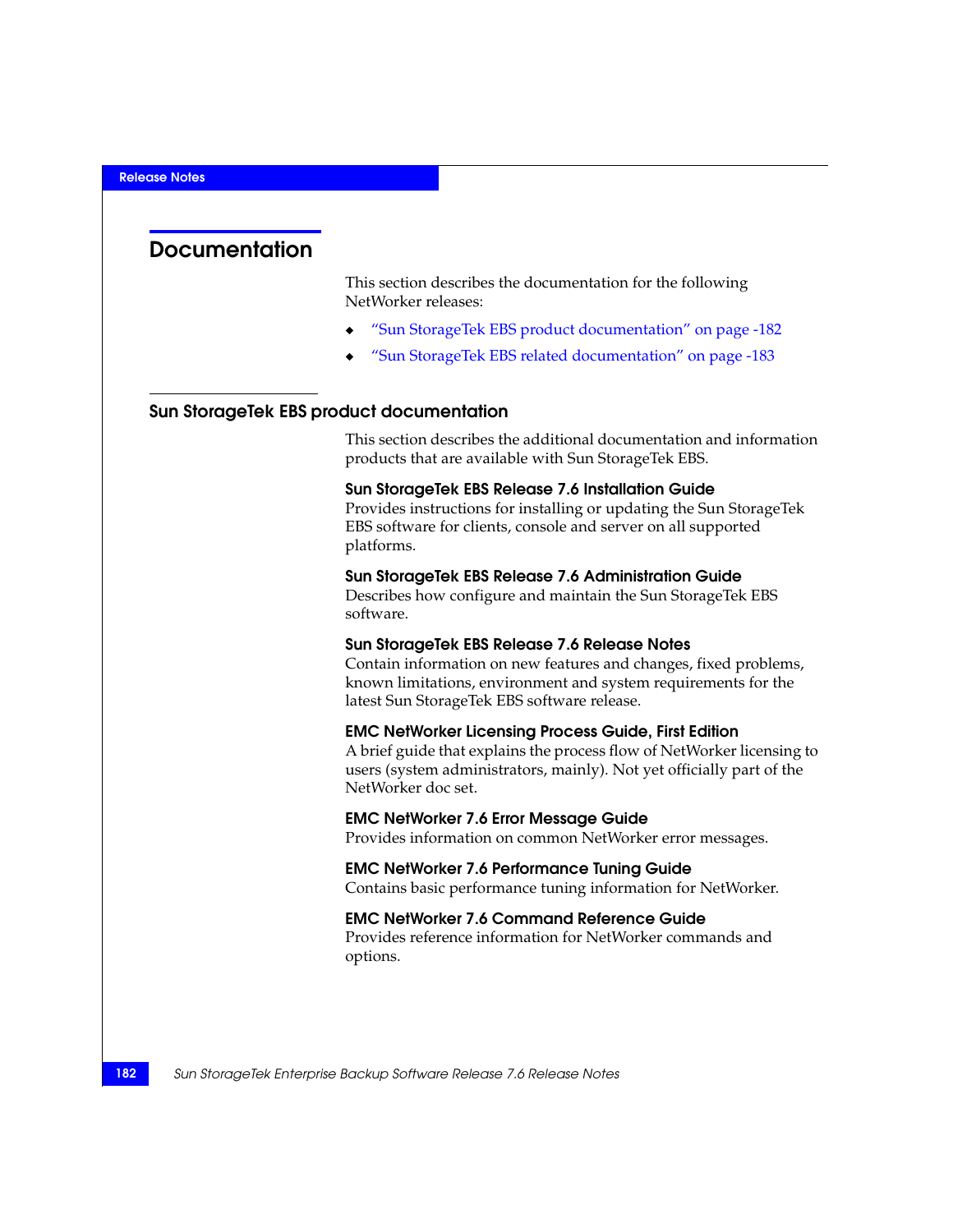## **NetWorker Management Console Online Help**

Describes the day-to-day administration tasks performed in the NetWorker Management Console and the NetWorker Administration window. To view Help, click **Help** in the main menu.

## **NetWorker User Online Help**

The NetWorker User program is the Windows client interface. Describes how to use the NetWorker User program which is the Windows client interface connect to a NetWorker server to back up, recover, archive, and retrieve files over a network.

#### <span id="page-182-0"></span>**Sun StorageTek EBS related documentation**

For more information about NetWorker software, refer to this documentation:

#### **EMC Information Protection Software Compatibility Guide**

A list of supported client, server, and storage node operating systems for the following software products: AlphaStor, ArchiveXtender, DiskXtender for Unix/Linux, DiskXtender for Windows, Backup Advisor, AutoStart, AutoStart SE, RepliStor, NetWorker, and NetWorker Modules and Options.

## **E-lab Issue Tracker**

Issue Tracker offers up-to-date status and information on NetWorker known limitations and fixed bugs that could impact your operations. E-Lab Issue Tracker Query allows you to find issues in the Issue Tracker database by matching issue number, product feature, host operating system, fixed version, or other fields.

## **NetWorker Procedure Generator**

The NetWorker Procedure Generator (NPG) is a stand-alone Windows application used to generate precise user driven steps for high demand tasks carried out by customers, Support and the field. With the NPG, each procedure is tailored and generated based on user-selectable prompts. This generated procedure gathers the most critical parts of NetWorker product guides and combines experts' advice into a single document with a standardized format.

**Note:** To access the E-lab Issue Tracker or the Procedure Generator, go to <http://www.Powerlink.emc.com>. You must have a service agreement to use this site.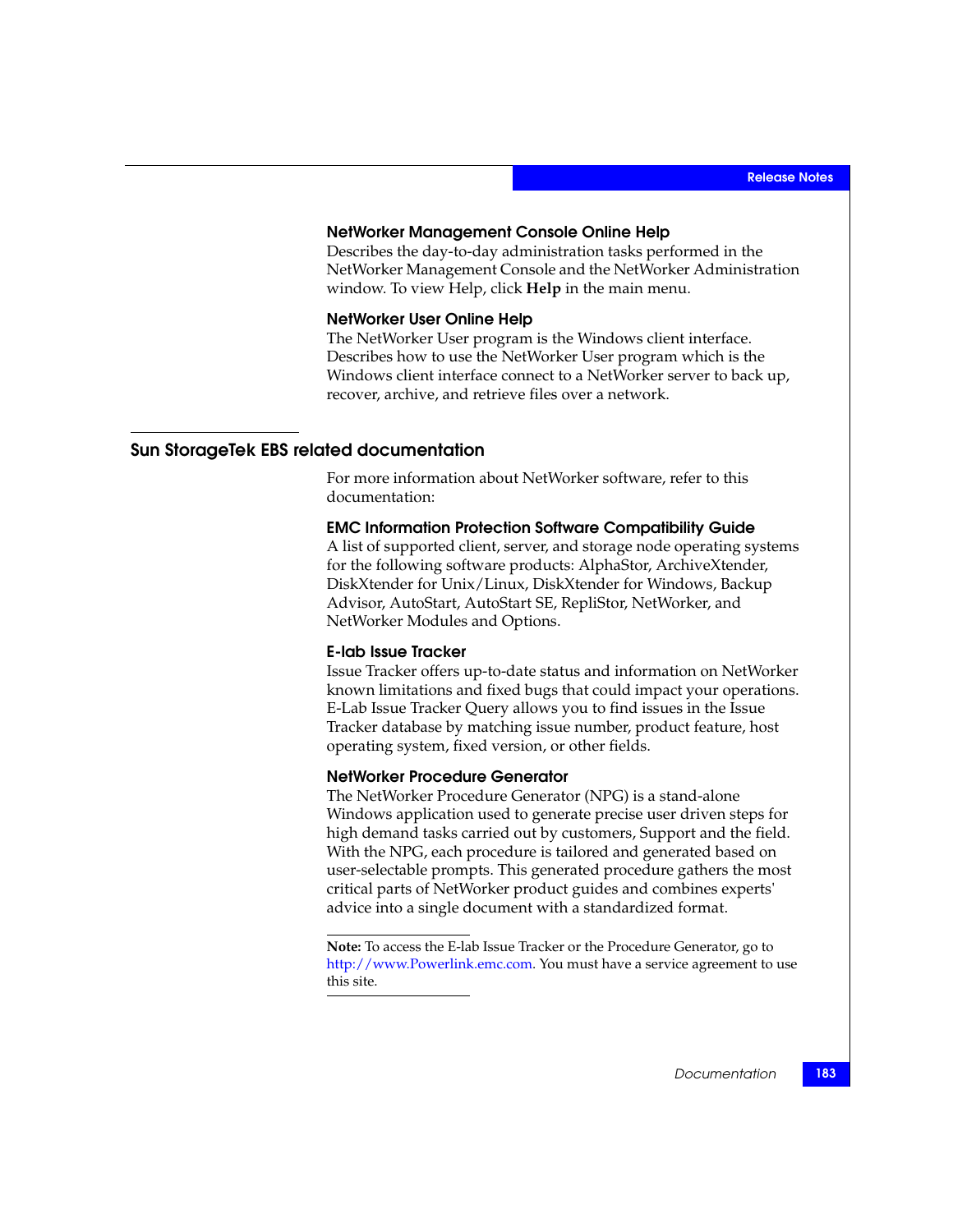## **Technical Notes and White Papers**

Provides an in-depth technical perspective of a product or products as applied to critical business issues or requirements. Technical Notes and White paper types include technology and business considerations, applied technologies, detailed reviews, and best practices planning.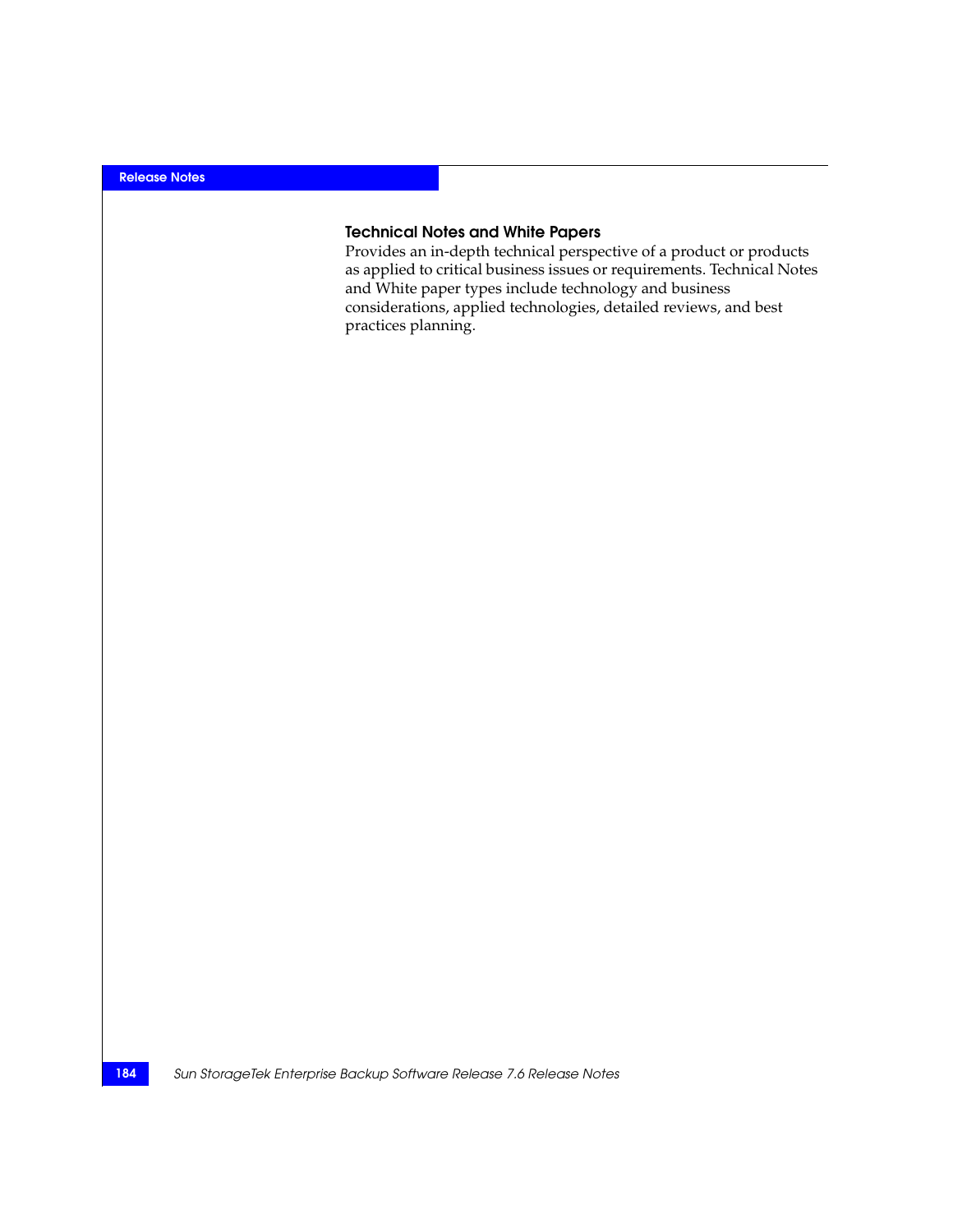# **Installation**

This section provides information on installing and updating the Sun StorageTek EBS software. More information on installation and updating procedures is provided in the *Sun StorageTek EBS Release 7.6 Installation Guide*.

## **Sun StorageTek EBS Release 7.6**

This section provides information on installing and updating the Sun StorageTek EBS Release 7.6 software:

- ◆ ["Sun StorageTek EBS client location and space requirements" on](#page-184-0)  [page -185](#page-184-0)
- ◆ ["Update enablers automated when license expires" on page -186](#page-185-0)
- ◆ ["Java not included with the Sun StorageTek EBS software" on](#page-185-1)  [page -186](#page-185-1)
- "Installing the Sun StorageTek EBS client in a failover zone" on [page -186](#page-185-2)

## <span id="page-184-0"></span>**Sun StorageTek EBS client location and space requirements**

This section specifies the location and space requirements for the Sun StorageTek EBS client software for Sun StorageTek EBS Release 7.6.

## **Solaris location and space requirements**

[Table 15 on page -185](#page-184-1) specifies the location and space requirements for the Sun StorageTek EBS client software in a Solaris environment.

## <span id="page-184-1"></span>**Table 15 Solaris location and space requirements**

|                                                                      |                                                   | <b>Space</b> |                   |                   |
|----------------------------------------------------------------------|---------------------------------------------------|--------------|-------------------|-------------------|
| <b>Sun StorageTek EBS files</b>                                      | Location                                          | <b>Sparc</b> | x86               | amd <sub>64</sub> |
| Sun StorageTek EBS client files<br>and<br>Sun StorageTek EBS catalog | /usr/bin<br>/usr/sbin<br>/usr/lib/nsr<br>/opt/nsr | 200 MB       | 200 MB            | 200 MB            |
| <b>EMC HomeBase agent binary</b>                                     | /opt/homebase-agent/                              | 440 MB       | not<br>applicable | not<br>applicable |
| Temporary space required for<br><b>EMC HomeBase agent</b>            | /tmp                                              | 440 MB       | not<br>applicable | not<br>applicable |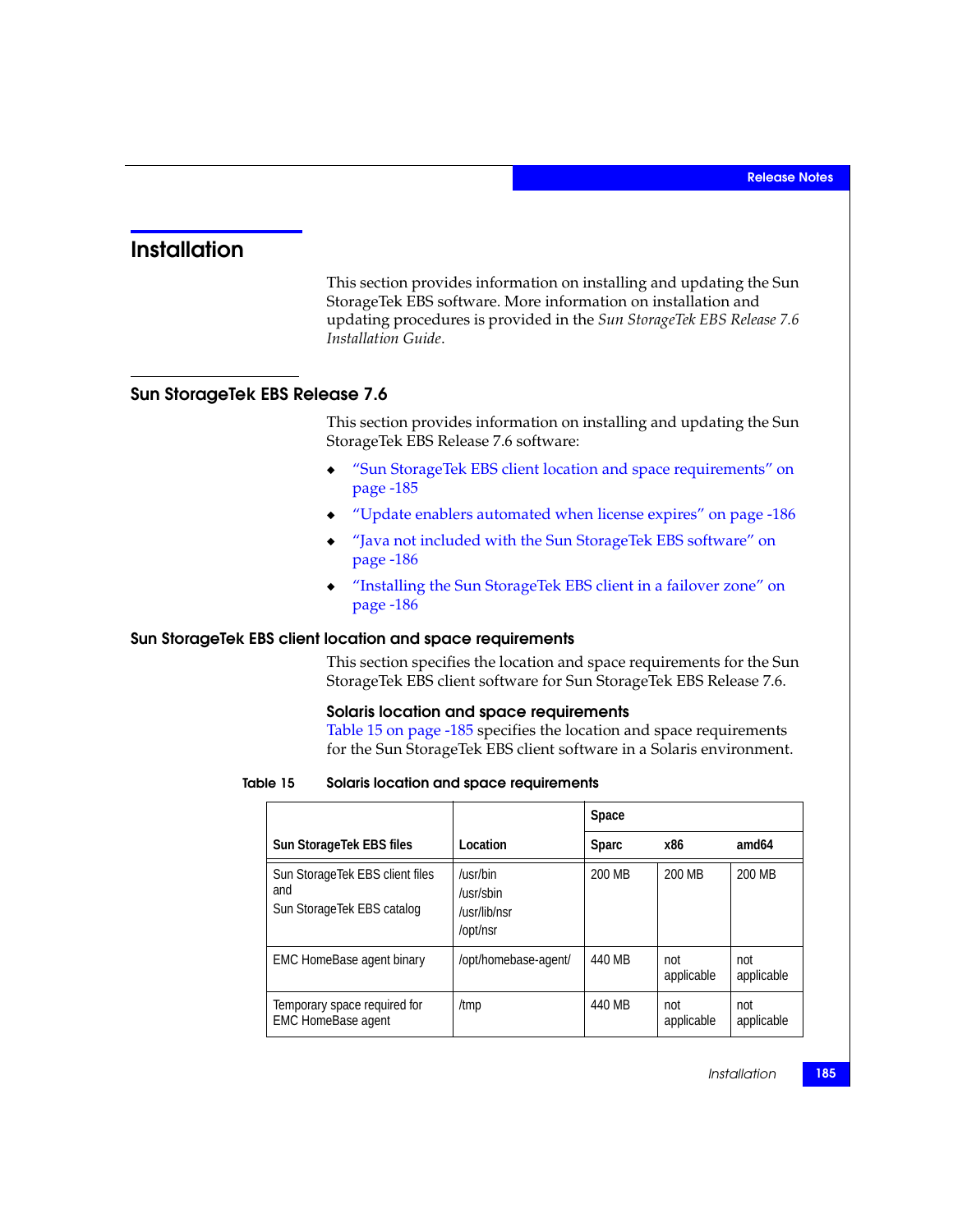#### <span id="page-185-0"></span>**Update enablers automated when license expires**

At the completion of a successful installation, when the Sun StorageTek EBS server starts, a check occurs to determine whether an Update enabler is required. If an Update enabler is required, the enabler is added automatically.

After the update enabler is added, the Sun StorageTek EBS server generates an alert and displays the alert in NMC (and in nsrwatch) to notify that this enabler needs to be authorized within 45 days.

**Note:** If you are upgrading from a 7.5.x release to 7.6, an update enabler is not generated and not required. If you are upgrading from any release previous to 7.5 to release 7.6, the update enabler is auto-generated. However, the enabler indicates "Update enabler for 7.5" and will need to be authorized for a 7.6 server within 45 days.

#### <span id="page-185-1"></span>**Java not included with the Sun StorageTek EBS software**

Java is not included with the Sun StorageTek EBS install. When installing the Console server software, a minimum JRE version of 1.5 or 1.6 is required, depending on the operating system.

If you do not have the required Java version installed, go to the Java website to download and install the appropriate JRE version. The NMC console cannot be started until the appropriate JRE version is installed.

#### <span id="page-185-2"></span>**Installing the Sun StorageTek EBS client in a failover zone**

The Sun StorageTek EBS software supports installation of the Sun StorageTek EBS client in a failover zone. More information on failover zone setup is provided in the Sun Cluster Data Service for Solaris Containers Guide, available at:

<http://dlc.sun.com/pdf/819-3069/819-3069.pdf>

**Note:** A Sun StorageTek EBS server or storage node cannot be installed in a failover zone. Also, an active/active configuration is not supported.

To make the Sun StorageTek EBS client highly available, use the following steps:

- 1. After the zone has been set up as a failover zone with the SUNWsczone tool **sczbt**, install the Sun StorageTek EBS Client.
- 2. When setting up the **sczsh\_config** configuration file, make sure the following parameters are specified with these values: